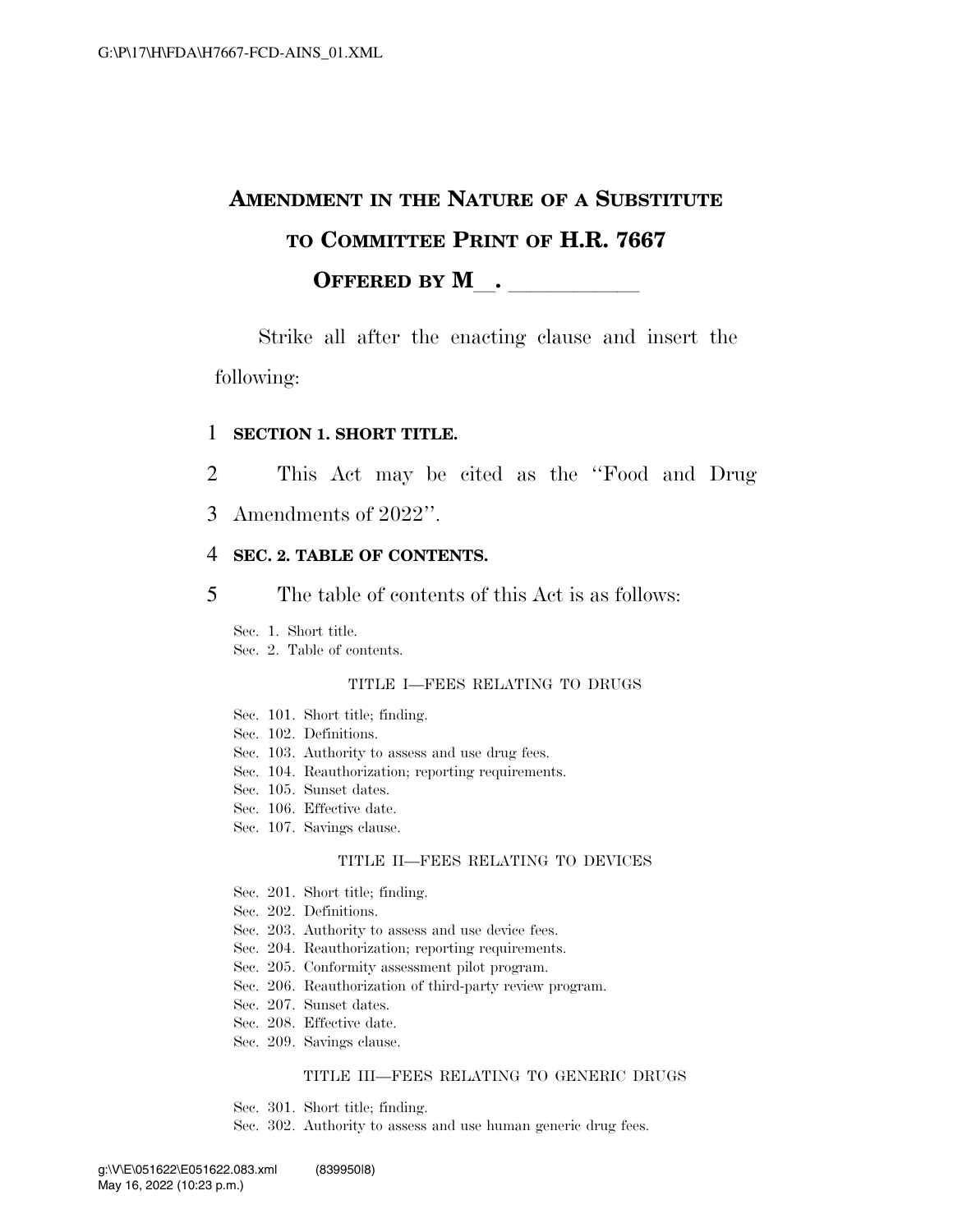- Sec. 303. Reauthorization; reporting requirements.
- Sec. 304. Sunset dates.
- Sec. 305. Effective date.
- Sec. 306. Savings clause.

#### TITLE IV—FEES RELATING TO BIOSIMILAR BIOLOGICAL PRODUCTS

- Sec. 401. Short title; finding.
- Sec. 402. Definitions.
- Sec. 403. Authority to assess and use biosimilar fees.
- Sec. 404. Reauthorization; reporting requirements.
- Sec. 405. Sunset dates.
- Sec. 406. Effective date.
- Sec. 407. Savings clause.

#### TITLE V—IMPROVING DIVERSITY IN CLINICAL STUDIES

- Sec. 501. Diversity action plans for clinical studies.
- Sec. 502. Evaluation of the need for FDA authority to mandate postapproval studies or postmarket surveillance due to insufficient demographic subgroup data.
- Sec. 503. Public workshops to enhance clinical study diversity.
- Sec. 504. Annual summary report on progress to increase diversity in clinical studies.
- Sec. 505. Public meeting on clinical study flexibilities initiated in response to COVID–19 pandemic.
- Sec. 506. Decentralized clinical studies.

#### TITLE VI—GENERIC DRUG COMPETITION

- Sec. 601. Increasing transparency in generic drug applications.
- Sec. 602. Enhancing access to affordable medicines.

#### TITLE VII—RESEARCH, DEVELOPMENT, AND SUPPLY CHAIN IMPROVEMENTS

#### Subtitle A—In General

- Sec. 701. Animal testing alternatives.
- Sec. 702. Emerging technology program.
- Sec. 703. Improving the treatment of rare diseases and conditions.
- Sec. 704. Antifungal research and development.
- Sec. 705. Advancing qualified infectious disease product innovation.
- Sec. 706. Advanced manufacturing technologies designation pilot program.
- Sec. 707. Public workshop on cell therapies.
- Sec. 708. Reauthorization of best pharmaceuticals for children.
- Sec. 709. Reauthorization for humanitarian device exemption and demonstration grants for improving pediatric availability.
- Sec. 710. Reauthorization of provision related to exclusivity of certain drugs containing single enantiomers.
- Sec. 711. Reauthorization of the critical path public-private partnership program.
- Sec. 712. Reauthorization of orphan drug grants.

#### Subtitle B—Inspections

Sec. 721. Factory inspection.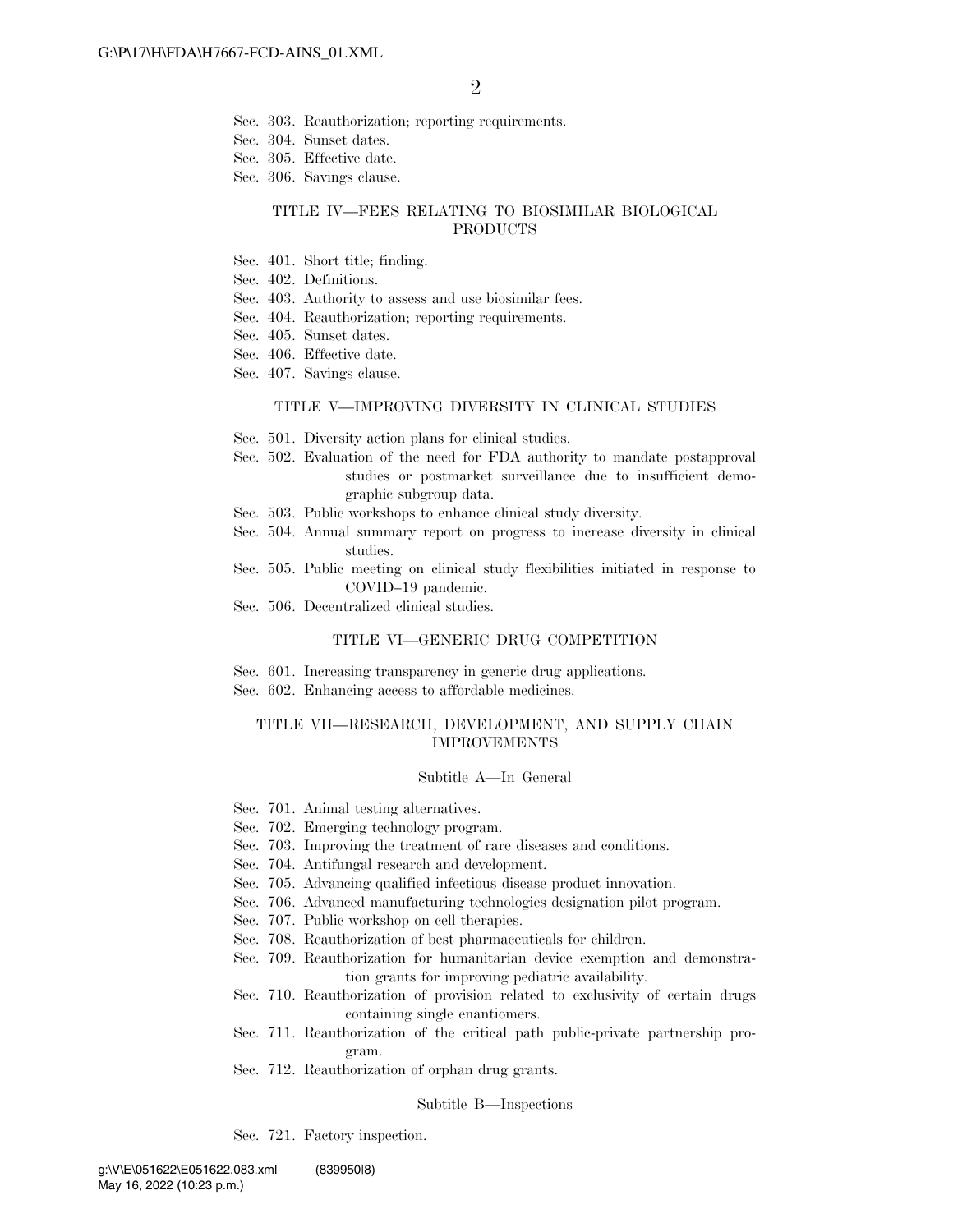- Sec. 722. Uses of certain evidence.
- Sec. 723. Improving FDA inspections.
- Sec. 724. GAO report on inspections of foreign establishments manufacturing drugs.
- Sec. 725. Unannounced foreign facility inspections pilot program.
- Sec. 726. Reauthorization of inspection program.
- Sec. 727. Enhancing intra-agency coordination and public health assessment with regard to compliance activities.
- Sec. 728. Reporting of mutual recognition agreements for inspections and review activities.
- Sec. 729. Enhancing transparency of drug facility inspection timelines.

### TITLE VIII—TRANSPARENCY, PROGRAM INTEGRITY, AND REGULATORY IMPROVEMENTS

- Sec. 801. Prompt reports of marketing status by holders of approved applications for biological products.
- Sec. 802. Encouraging blood donation.
- Sec. 803. Regulation of certain products as drugs.
- Sec. 804. Postapproval studies and program integrity for accelerated approval drugs.
- Sec. 805. Facilitating the use of real world evidence.
- Sec. 806. Dual Submission for Certain Devices.
- Sec. 807. Medical Devices Advisory Committee meetings.
- Sec. 808. Ensuring cybersecurity of medical devices.
- Sec. 809. Public docket on proposed changes to third-party vendors.
- Sec. 810. Facilitating exchange of product information prior to approval.
- Sec. 811. Bans of devices for one or more intended uses.
- Sec. 812. Clarifying application of exclusive approval, certification, or licensure for drugs designated for rare diseases or conditions.
- Sec. 813. GAO report on third-party review.
- Sec. 814. Reporting on pending generic drug applications and priority review applications.
- Sec. 815. FDA Workforce Improvements.

# 1 **TITLE I—FEES RELATING TO**  2 **DRUGS**

3 **SEC. 101. SHORT TITLE; FINDING.** 

4 (a) SHORT TITLE.—This title may be cited as the

5 ''Prescription Drug User Fee Amendments of 2022''.

6 (b) FINDING.—The Congress finds that the fees au-

7 thorized by the amendments made by this title will be

8 dedicated toward expediting the drug development process

- 9 and the process for the review of human drug applications,
- 10 including postmarket drug safety activities, as set forth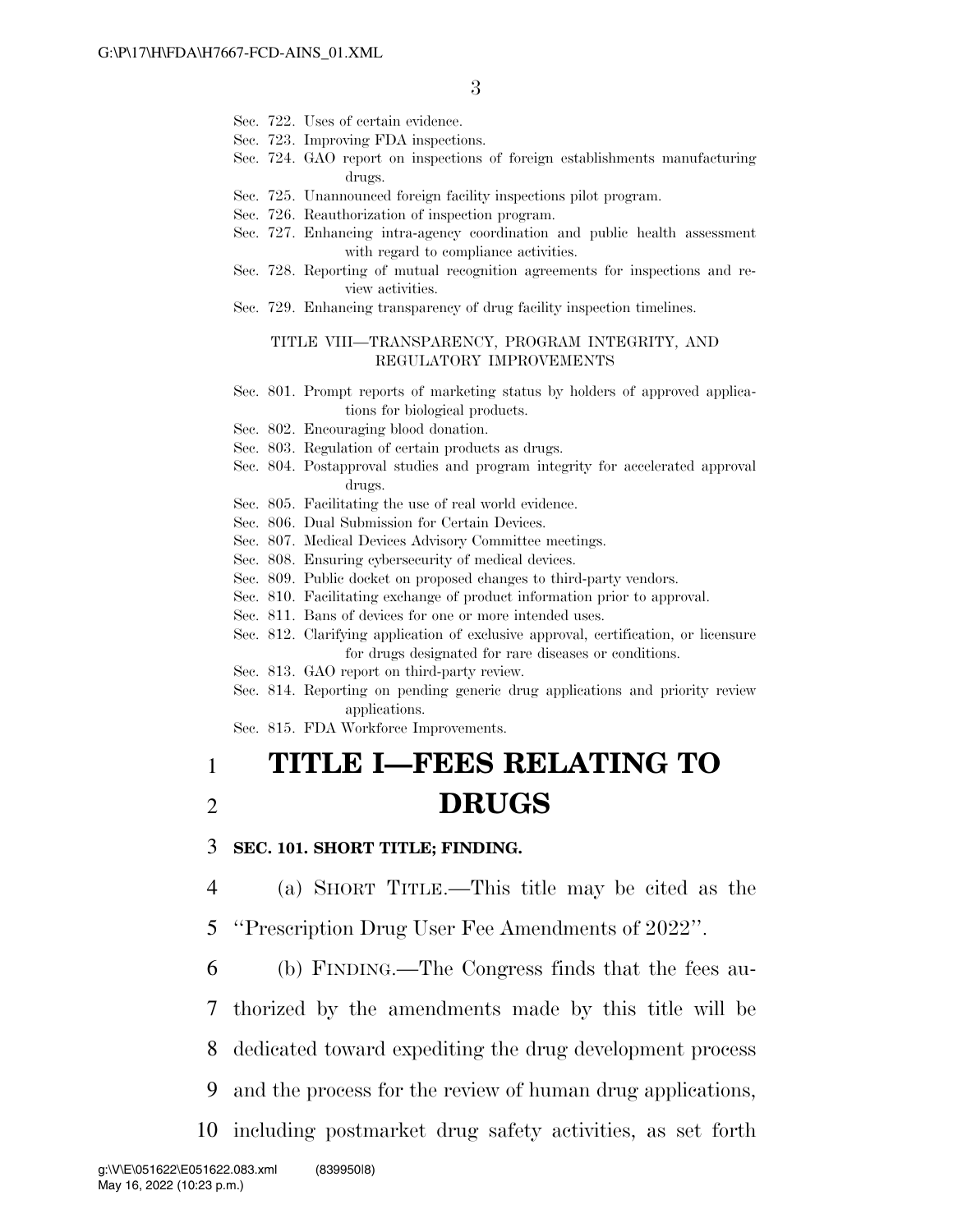in the goals identified for purposes of part 2 of subchapter C of chapter VII of the Federal Food, Drug, and Cosmetic Act (21 U.S.C. 379g et seq.), in the letters from the Sec- retary of Health and Human Services to the Chairman of the Committee on Health, Education, Labor, and Pen- sions of the Senate and the Chairman of the Committee on Energy and Commerce of the House of Representa-tives, as set forth in the Congressional Record.

# **SEC. 102. DEFINITIONS.**

 (a) HUMAN DRUG APPLICATION.—Section 735(1) of the Federal Food, Drug, and Cosmetic Act (21 U.S.C.  $12 \quad 379g(1)$  is amended by striking "an allergenic extract product, or'' and inserting ''does not include an applica- tion with respect to an allergenic extract product licensed before October 1, 2022, does not include an application with respect to a standardized allergenic extract product submitted pursuant to a notification to the applicant from the Secretary regarding the existence of a potency test that measures the allergenic activity of an allergenic ex- tract product licensed by the applicant before October 1, 2022, does not include an application with respect to''. (b) PRESCRIPTION DRUG PRODUCT.—Section 735(3) of the Federal Food, Drug, and Cosmetic Act (21 U.S.C.  $24 \quad 379g(3)$  is amended—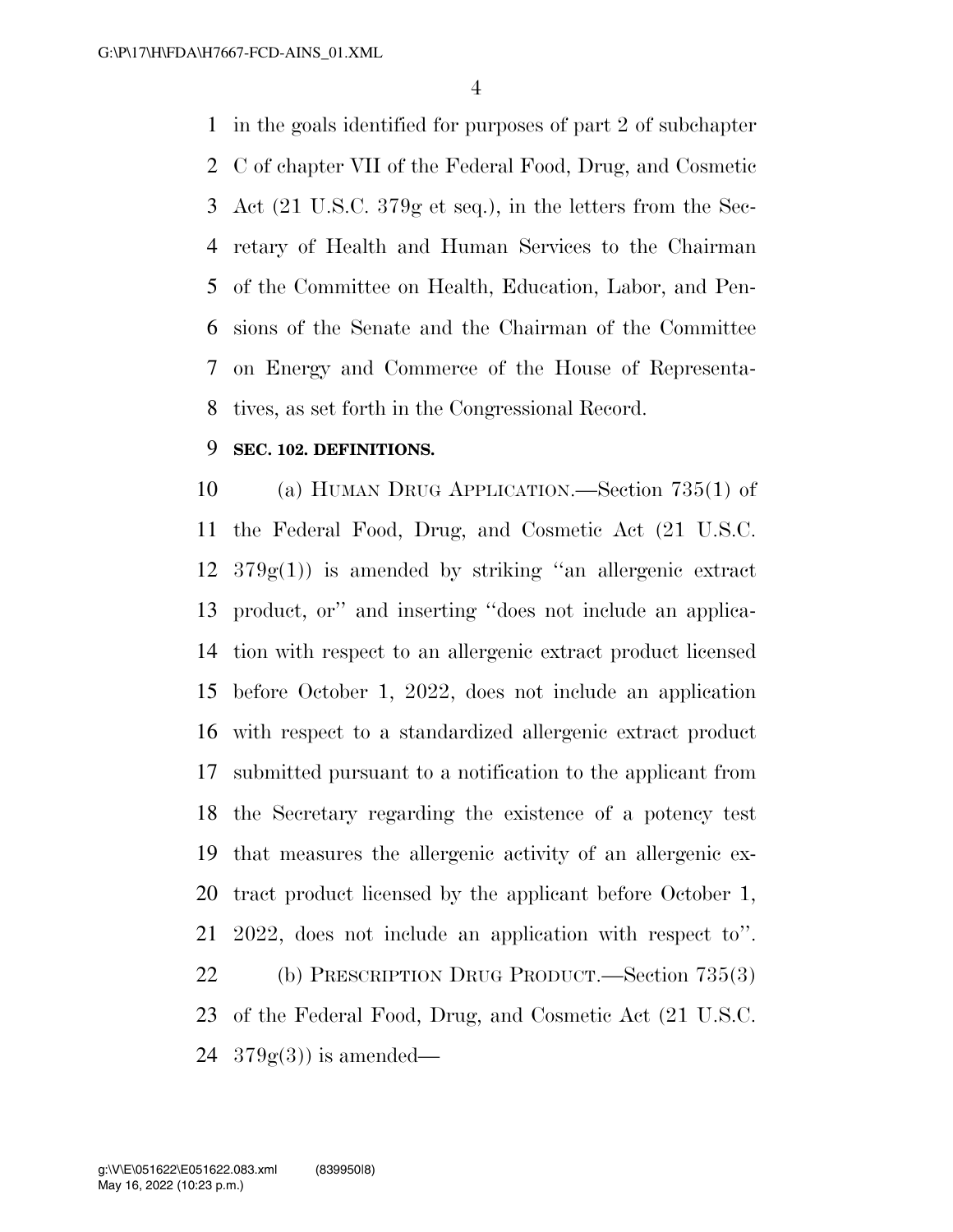| $\mathbf{1}$   | $(1)$ by redesignating subparagraphs $(A)$ , $(B)$ ,              |
|----------------|-------------------------------------------------------------------|
| $\overline{2}$ | and $(C)$ as clauses $(i)$ , $(ii)$ , and $(iii)$ , respectively; |
| 3              | $(2)$ by striking " $(3)$ The term" and inserting                 |
| $\overline{4}$ | $\lq(3)(A)$ The term'';                                           |
| 5              | (3) by striking "Such term does not include"                      |
| 6              | and inserting the following:                                      |
| 7              | "(B) Such term does not include";                                 |
| 8              | $(4)$ by striking "an allergenic extract product,"                |
| 9              | and inserting "an allergenic extract product licensed             |
| 10             | before October 1, 2022, a standardized allergenic ex-             |
| 11             | tract product submitted pursuant to a notification to             |
| 12             | the applicant from the Secretary regarding the exist-             |
| 13             | ence of a potency test that measures the allergenic               |
| 14             | activity of an allergenic extract product licensed by             |
| 15             | the applicant before October 1, $2022$ ,"; and                    |
| 16             | $(5)$ by adding at the end the following:                         |
| 17             | "(C)(i) If a written request to place a                           |
| 18             | product in the discontinued section of either of                  |
| 19             | the lists referenced in subparagraph $(A)(iii)$ is                |
| 20             | submitted to the Secretary on behalf of an ap-                    |
| 21             | plicant, and the request identifies the date the                  |
| 22             | product is withdrawn from sale, then for pur-                     |
| 23             | poses of assessing the prescription drug pro-                     |
| 24             | gram fee under section $736(a)(2)$ , the Secretary                |
| 25             | shall consider such product to have been in-                      |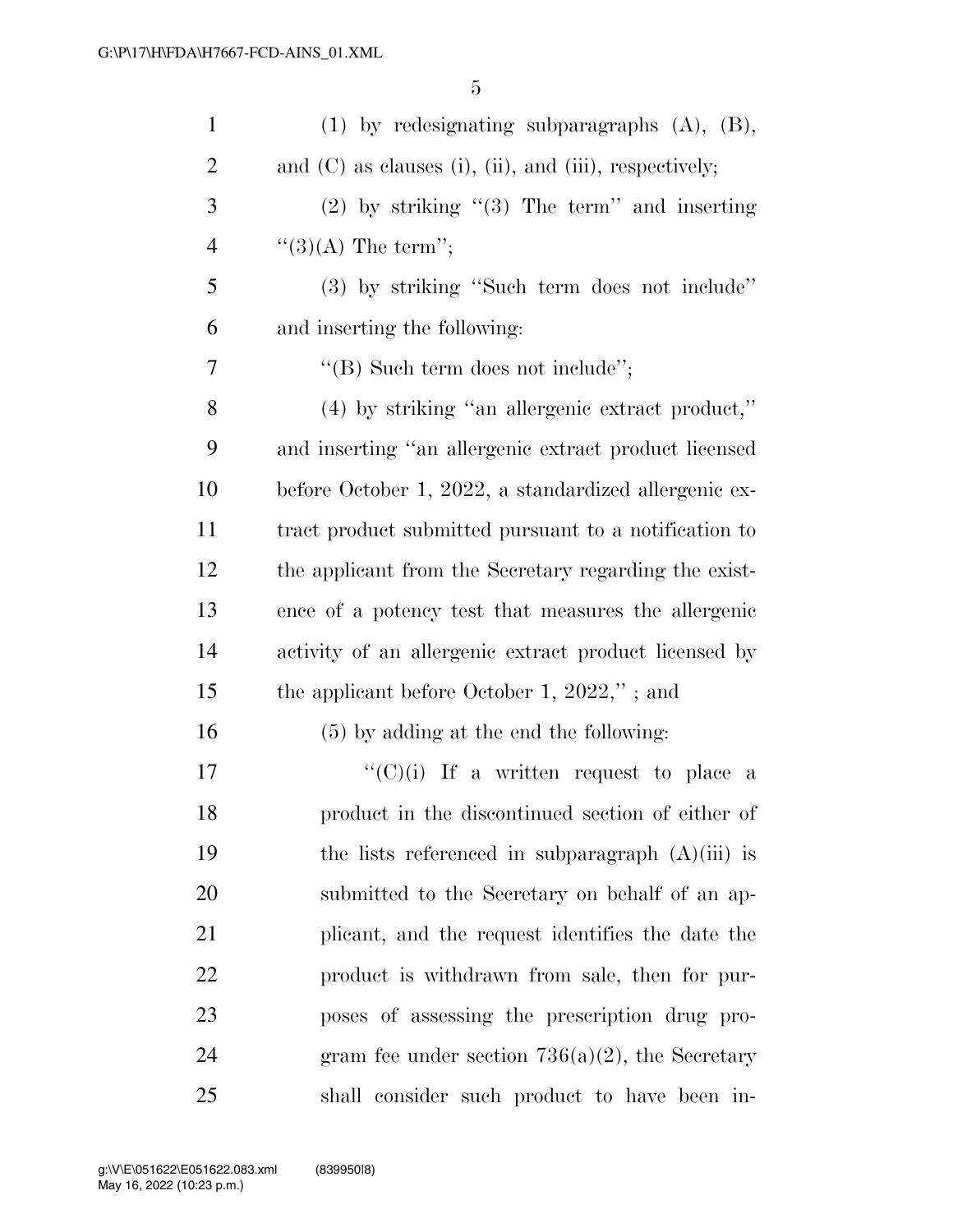| $\mathbf{1}$   | cluded in the discontinued section on the later         |
|----------------|---------------------------------------------------------|
| $\overline{2}$ | $of$ —                                                  |
| 3              | "(I) the date such request was re-                      |
| $\overline{4}$ | ceived; or                                              |
| 5              | $\lq\lq$ (II) if the product will be withdrawn          |
| 6              | from sale on a future date, such future                 |
| 7              | date when the product is withdrawn from                 |
| 8              | sale.                                                   |
| 9              | "(ii) For purposes of this subparagraph, a              |
| 10             | product shall be considered withdrawn from              |
| 11             | sale once the applicant has ceased its own dis-         |
| 12             | tribution of the product, whether or not the ap-        |
| 13             | plicant has ordered recall of all previously dis-       |
| 14             | tributed lots of the product, except that a rou-        |
| 15             | tine, temporary interruption in supply shall not        |
| 16             | render a product withdrawn from sale.".                 |
| 17             | (c) SKIN-TEST DIAGNOSTIC PRODUCT.—Section 735           |
| 18             | of the Federal Food, Drug, and Cosmetic Act (21 U.S.C.  |
| 19             | $379g$ ) is amended by adding at the end the following: |
| 20             | " $(12)$ The term 'skin-test diagnostic product'—       |
| 21             | $\lq\lq$ means a product—                               |
| 22             | "(i) for prick, scratch, intradermal, or                |
| 23             | subcutaneous administration;                            |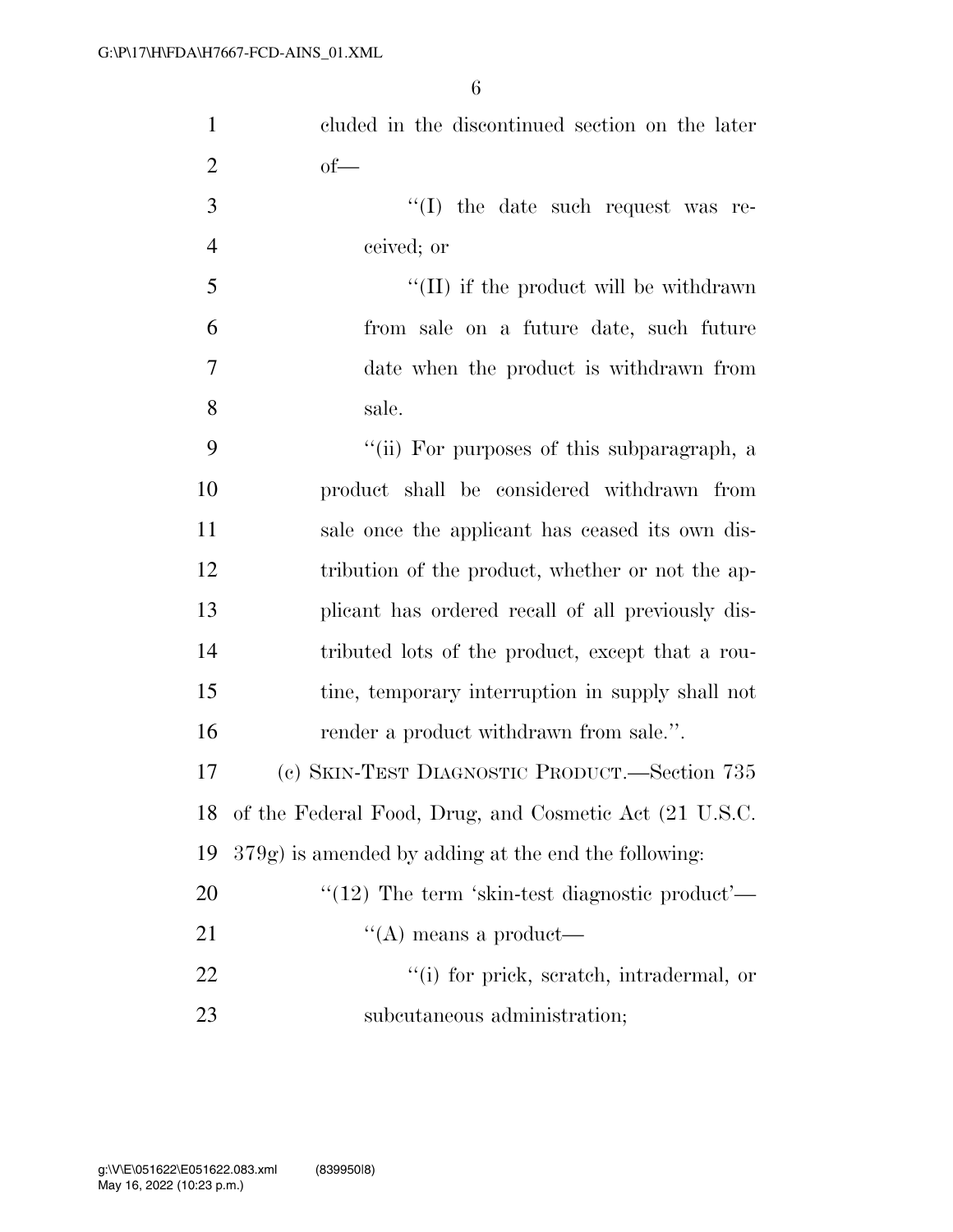| $\mathbf{1}$   | "(ii) expected to produce a limited,               |
|----------------|----------------------------------------------------|
| $\overline{2}$ | local reaction at the site of administration       |
| 3              | (if positive), rather than a systemic effect;      |
| $\overline{4}$ | "(iii) not intended to be a preventive             |
| 5              | or therapeutic intervention; and                   |
| 6              | "(iv) intended to detect an immediate-             |
| 7              | or delayed-type skin hypersensitivity reac-        |
| 8              | tion to aid in the diagnosis of—                   |
| 9              | $\lq\lq$ (I) an allergy to an anti-                |
| 10             | microbial agent;                                   |
| 11             | "(II) an allergy that is not to an                 |
| 12             | antimicrobial agent, if the diagnostic             |
| 13             | product was authorized for marketing               |
| 14             | prior to October 1, 2022; or                       |
| 15             | "(III) infection with fungal or                    |
| 16             | mycobacterial pathogens; and                       |
| 17             | "(B) includes positive and negative con-           |
| 18             | trols required to interpret the results of a prod- |
| 19             | uct described in subparagraph $(A)$ .".            |
| <b>20</b>      | SEC. 103. AUTHORITY TO ASSESS AND USE DRUG FEES.   |
| 21             | (a) TYPES OF FEES.—                                |
| <u>22</u>      | (1) HUMAN DRUG APPLICATION FEE.—Section            |
| 23             | 736(a) of the Federal Food, Drug, and Cosmetic Act |
| 24             | $(21 \text{ U.S.C. } 379h(a))$ is amended—         |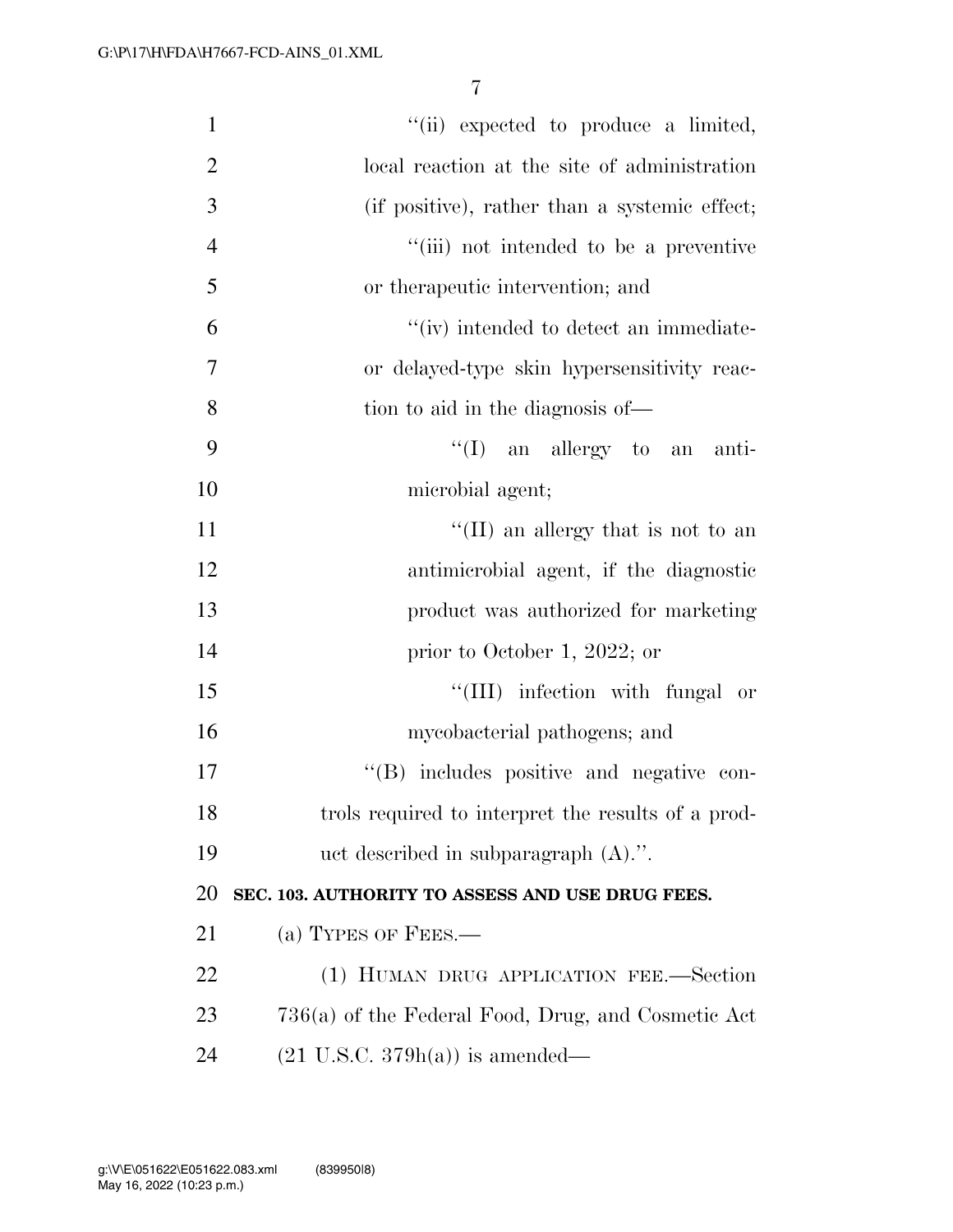| $\mathbf{1}$   | $(A)$ in the matter preceding paragraph $(1)$ ,         |
|----------------|---------------------------------------------------------|
| $\overline{2}$ | by striking "fiscal year 2018" and inserting            |
| 3              | "fiscal year $2023"$ ;                                  |
| $\overline{4}$ | $(B)$ in paragraph $(1)(A)$ , by striking               |
| 5              | " $(e)(5)$ " each place it appears and inserting        |
| 6              | ``(e)(6)"                                               |
| $\tau$         | $(C)$ in paragraph $(1)(C)$ , by inserting              |
| 8              | "prior to approval" after "or was withdrawn";           |
| 9              | and                                                     |
| 10             | $(D)$ in paragraph $(1)$ , by adding at the end         |
| 11             | the following:                                          |
| 12             | "(H) EXCEPTION FOR SKIN-TEST DIAG-                      |
| 13             | NOSTIC PRODUCTS.—A human drug application               |
| 14             | for a skin-test diagnostic product shall not be         |
| 15             | subject to a fee under subparagraph $(A)$ .".           |
| 16             | (2) PRESCRIPTION DRUG PROGRAM FEE.-Sec-                 |
| 17             | tion $736(a)(2)$ of the Federal Food, Drug, and Cos-    |
| 18             | metic Act $(21 \text{ U.S.C. } 379h(a)(2))$ is amended— |
| 19             | $(A)$ in subparagraph $(A)$ —                           |
| 20             | (i) by striking "Except as provided in                  |
| 21             | subparagraphs $(B)$ and $(C)$ " and inserting           |
| 22             | the following:                                          |
| 23             | "(i) FEE.—Except as provided in sub-                    |
| 24             | paragraphs $(B)$ and $(C)$ ";                           |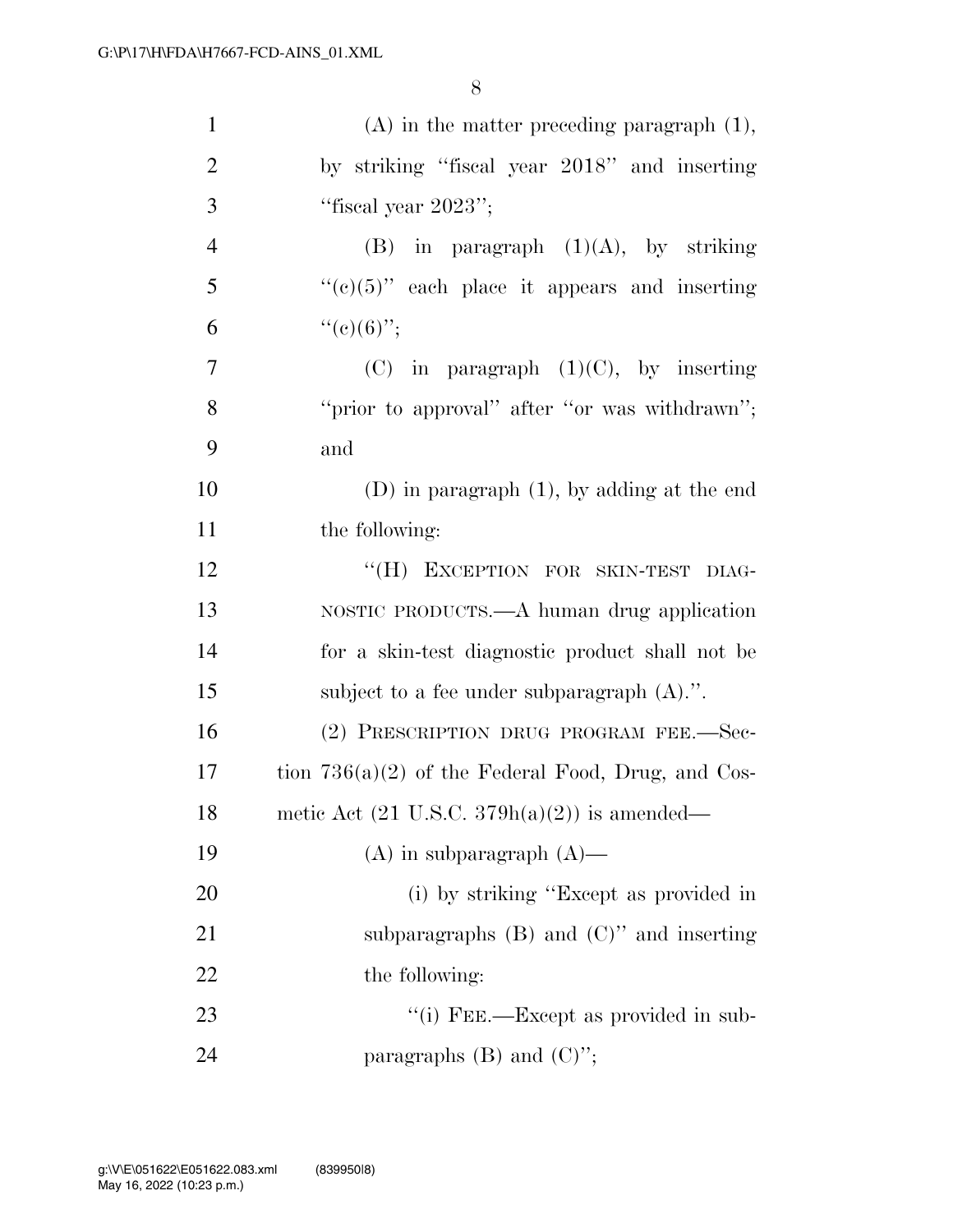| $\mathbf{1}$   | (ii) by striking "subsection $(c)(5)$ "         |
|----------------|-------------------------------------------------|
| $\overline{2}$ | and inserting "subsection $(c)(6)$ "; and       |
| $\mathfrak{Z}$ | (iii) by adding at the end the fol-             |
| $\overline{4}$ | lowing:                                         |
| 5              | "(ii) SPECIAL RULE.—If a drug prod-             |
| 6              | uct that is identified in a human drug ap-      |
| 7              | plication approved as of October 1 of a fis-    |
| 8              | cal year is not a prescription drug product     |
| 9              | as of that date because the drug product        |
| 10             | is in the discontinued section of a list ref-   |
| 11             | erenced in section $735(3)(A)(iii)$ , and on    |
| 12             | any subsequent day during such fiscal year      |
| 13             | the drug product is a prescription drug         |
| 14             | product, then except as provided in sub-        |
| 15             | paragraphs $(B)$ and $(C)$ , each person who    |
| 16             | is named as the applicant in a human drug       |
| 17             | application with respect to such product,       |
| 18             | and who, after September 1, 1992, had           |
| 19             | pending before the Secretary a human            |
| 20             | drug application or supplement with re-         |
| 21             | spect to such product, shall pay the annual     |
| 22             | prescription drug program fee established       |
| 23             | for a fiscal year under subsection $(c)(6)$ for |
| 24             | such prescription drug product. Such fee        |
| 25             | shall be due on the last business day of        |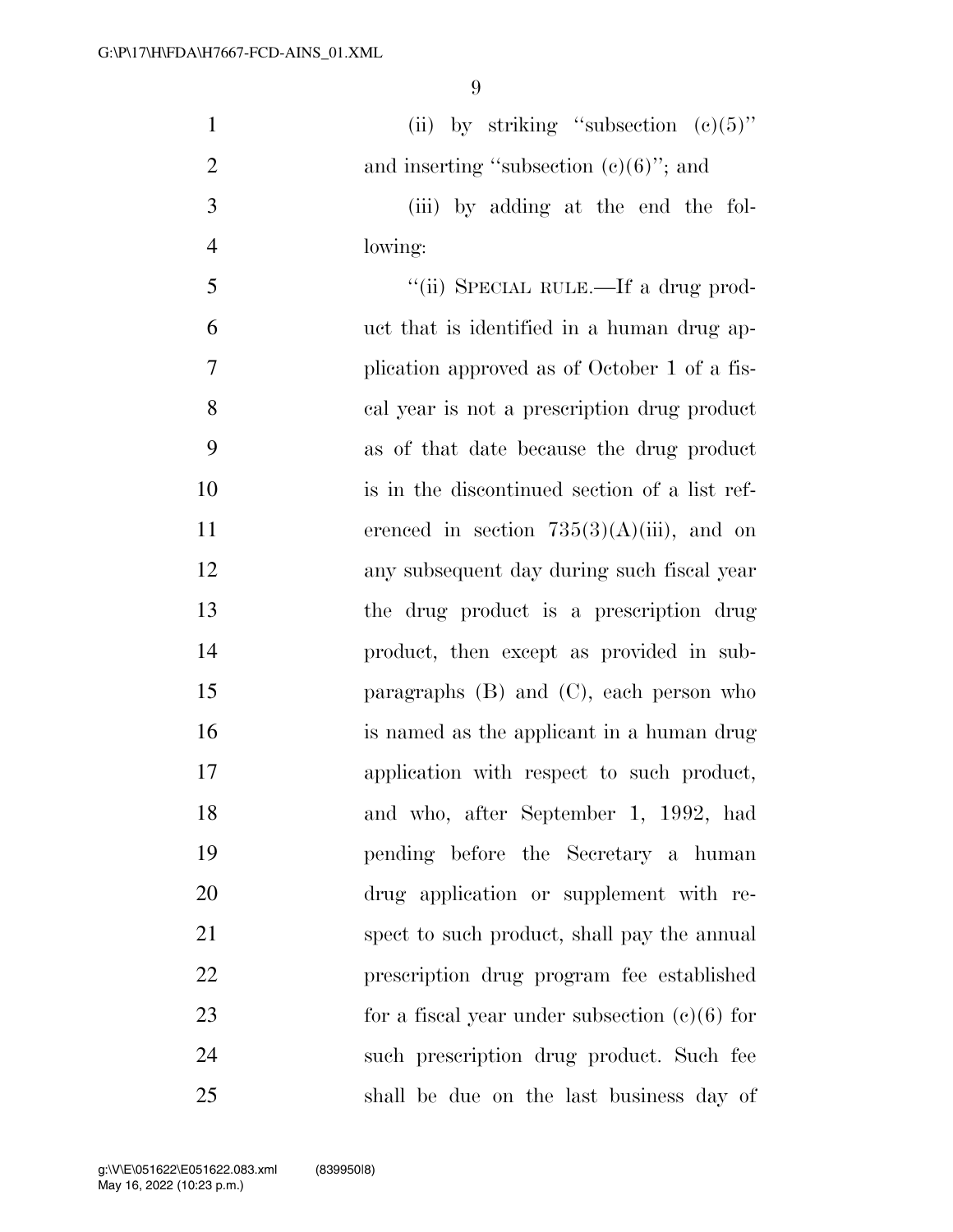| $\mathbf{1}$   | such fiscal year and shall be paid only once    |
|----------------|-------------------------------------------------|
| $\overline{2}$ | for each such product for a fiscal year in      |
| 3              | which the fee is payable."; and                 |
| $\overline{4}$ | (B) by amending subparagraph (B) to read        |
| 5              | as follows:                                     |
| 6              | "(B) EXCEPTION FOR CERTAIN PRESCRIP-            |
| 7              | TION DRUG PRODUCTS.—A prescription drug         |
| 8              | program fee shall not be assessed for a pre-    |
| 9              | scription drug product under subparagraph $(A)$ |
| 10             | if such product is—                             |
| 11             | "(i) a large volume parenteral product          |
| 12             | (a sterile aqueous drug product packaged        |
| 13             | in a single-dose container with a volume        |
| 14             | greater than or equal to 100 mL, not in-        |
| 15             | eluding powders for reconstitution or phar-     |
| 16             | macy bulk packages) identified on the list      |
| 17             | compiled under section $505(j)(7)$ ;            |
| 18             | "(ii) pharmaceutically equivalent (as           |
| 19             | defined in section $314.3$ of title 21, Code    |
| 20             | of Federal Regulations (or any successor        |
| 21             | regulation) to another product on the list      |
| 22             | products compiled under<br>of<br>section        |
| 23             | $505(j)(7)$ (not including the discontinued     |
| 24             | section of such list); or                       |
| 25             | "(iii) a skin-test diagnostic product.".        |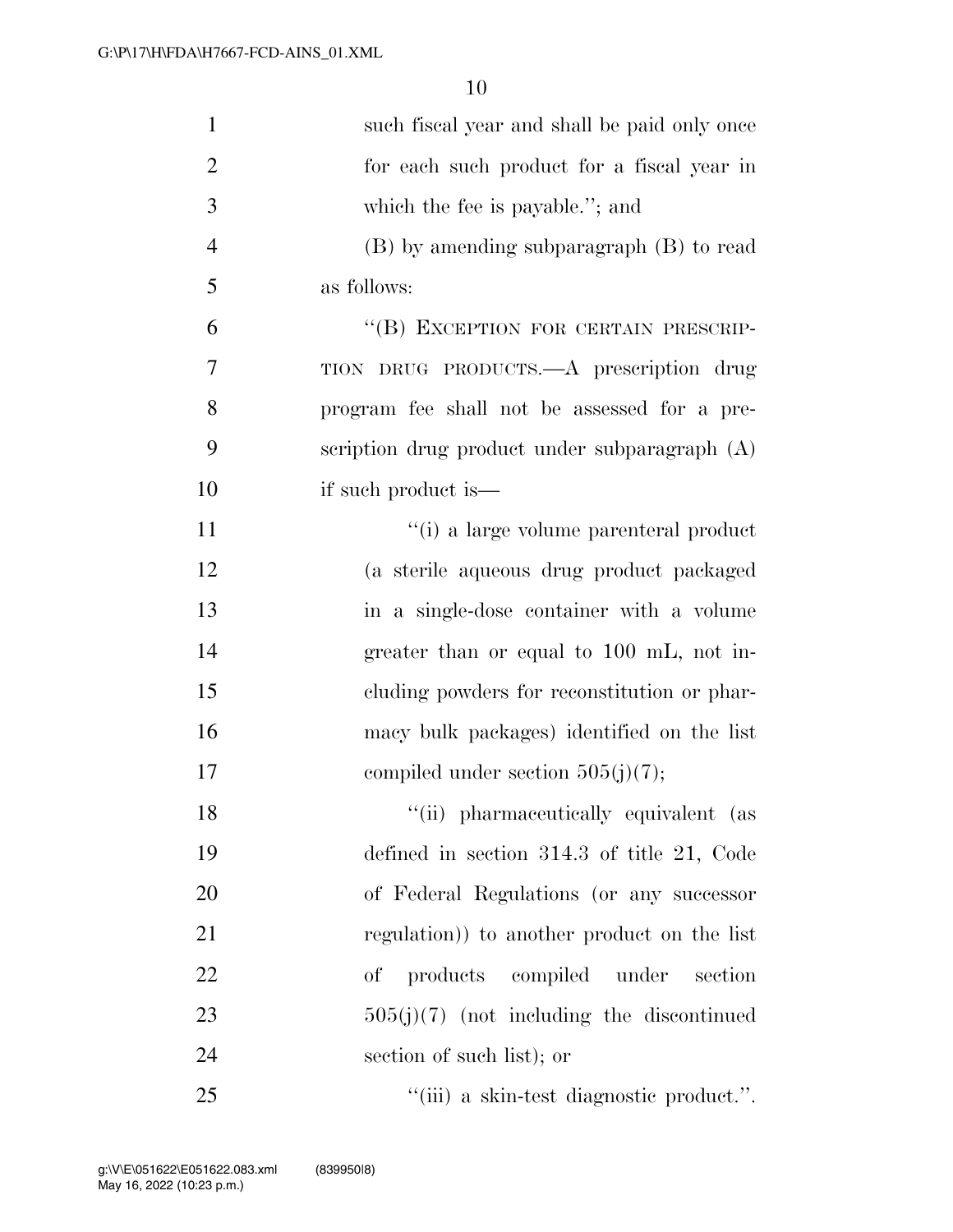| $\mathbf{1}$   | (b) FEE REVENUE AMOUNTS.—                                     |
|----------------|---------------------------------------------------------------|
| $\overline{2}$ | $(1)$ IN GENERAL.—Paragraph $(1)$ of section                  |
| 3              | 736(b) of the Federal Food, Drug, and Cosmetic Act            |
| $\overline{4}$ | $(21 \text{ U.S.C. } 379h(b))$ is amended to read as follows: |
| 5              | " $(1)$ IN GENERAL.—For each of the fiscal years              |
| 6              | 2023 through 2027, fees under subsection (a) shall,           |
| 7              | except as provided in subsections $(c)$ , $(d)$ , $(f)$ , and |
| 8              | (g), be established to generate a total revenue               |
| 9              | amount under such subsection that is equal to the             |
| 10             | sum of $-$                                                    |
| 11             | $\lq\lq$ the annual base revenue for the fiscal               |
| 12             | year (as determined under paragraph $(3)$ );                  |
| 13             | "(B) the dollar amount equal to the infla-                    |
| 14             | tion adjustment for the fiscal year (as deter-                |
| 15             | mined under subsection $(c)(1)$ ;                             |
| 16             | "(C) the dollar amount equal to the stra-                     |
| 17             | tegic hiring and retention adjustment for the                 |
| 18             | fiscal year (as determined under subsection                   |
| 19             | (c)(2));                                                      |
| 20             | "(D) the dollar amount equal to the capac-                    |
| 21             | ity planning adjustment for the fiscal year (as               |
| 22             | determined under subsection $(c)(3)$ ;                        |
| 23             | " $(E)$ the dollar amount equal to the oper-                  |
| 24             | ating reserve adjustment for the fiscal year, if              |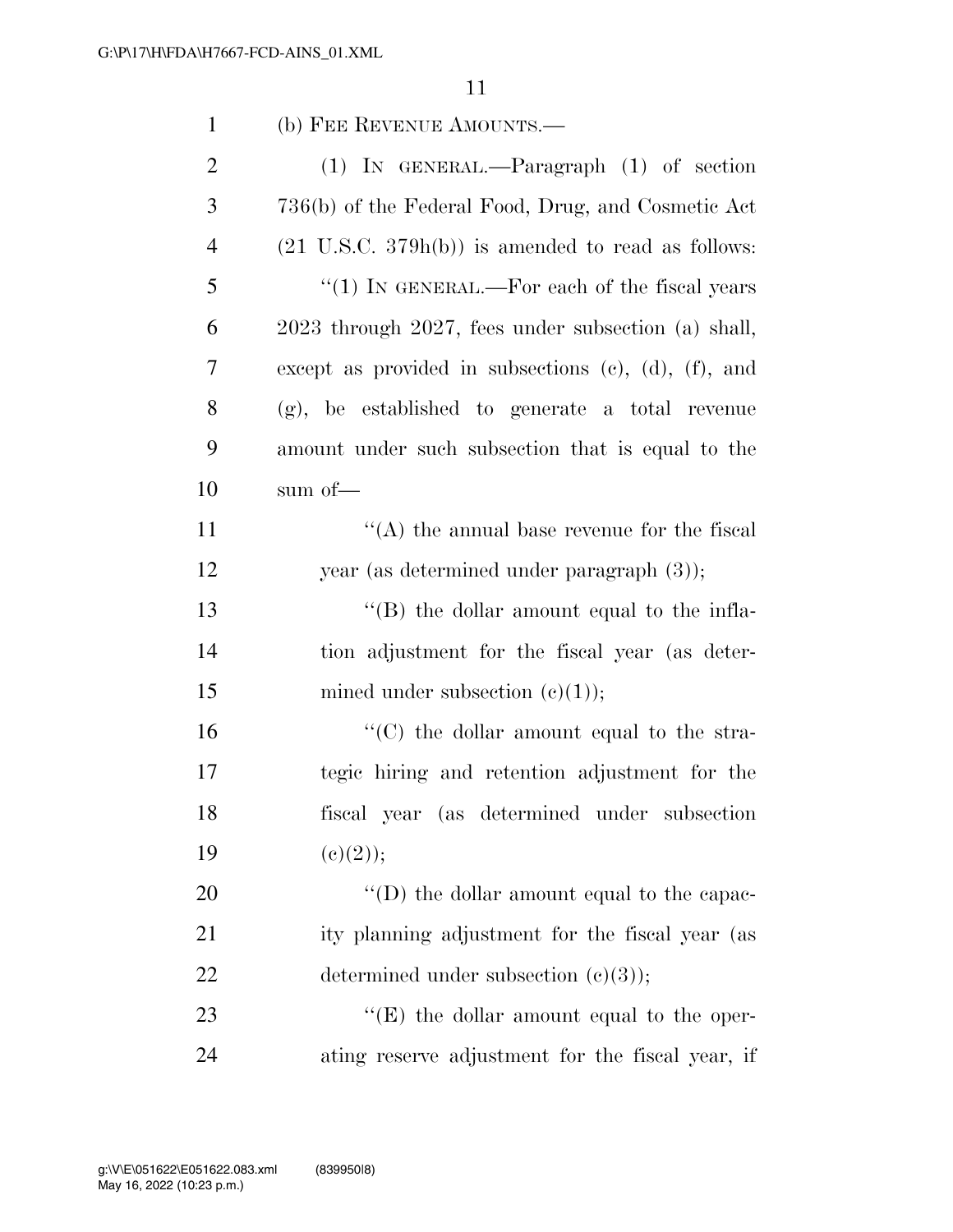| $\mathbf{1}$   | applicable (as determined under subsection                |
|----------------|-----------------------------------------------------------|
| $\overline{2}$ | (c)(4));                                                  |
| 3              | $\lq\lq(F)$ the dollar amount equal to the addi-          |
| $\overline{4}$ | tional direct cost adjustment for the fiscal year         |
| 5              | (as determined under subsection $(e)(5)$ ); and           |
| 6              | "(G) additional dollar amounts for each                   |
| $\overline{7}$ | fiscal year as follows:                                   |
| 8              | "(i) $$65,773,693$ for fiscal year 2023.                  |
| 9              | "(ii) $$25,097,671$ for fiscal year 2024.                 |
| 10             | "(iii) $$14,154,169$ for fiscal year                      |
| 11             | 2025.                                                     |
| 12             | "(iv) $$4,864,860$ for fiscal year 2026.                  |
| 13             | $``(v)$ \$1,314,620 for fiscal<br>year                    |
| 14             | $2027$ .".                                                |
| 15             | (2) ANNUAL BASE REVENUE.—Paragraph (3)                    |
| 16             | of section 736(b) of the Federal Food, Drug, and          |
| 17             | Cosmetic Act $(21 \text{ U.S.C. } 379h(b))$ is amended to |
| 18             | read as follows:                                          |
| 19             | "(3) ANNUAL BASE REVENUE.-- For purposes                  |
| 20             | of paragraph (1), the dollar amount of the annual         |
| 21             | base revenue for a fiscal year shall be—                  |
| 22             | "(A) for fiscal year 2023, $\text{\$1,151,522,958};$      |
| 23             | and                                                       |
| 24             | "(B) for fiscal years $2024$ through $2027$ ,             |
| 25             | the dollar amount of the total revenue amount             |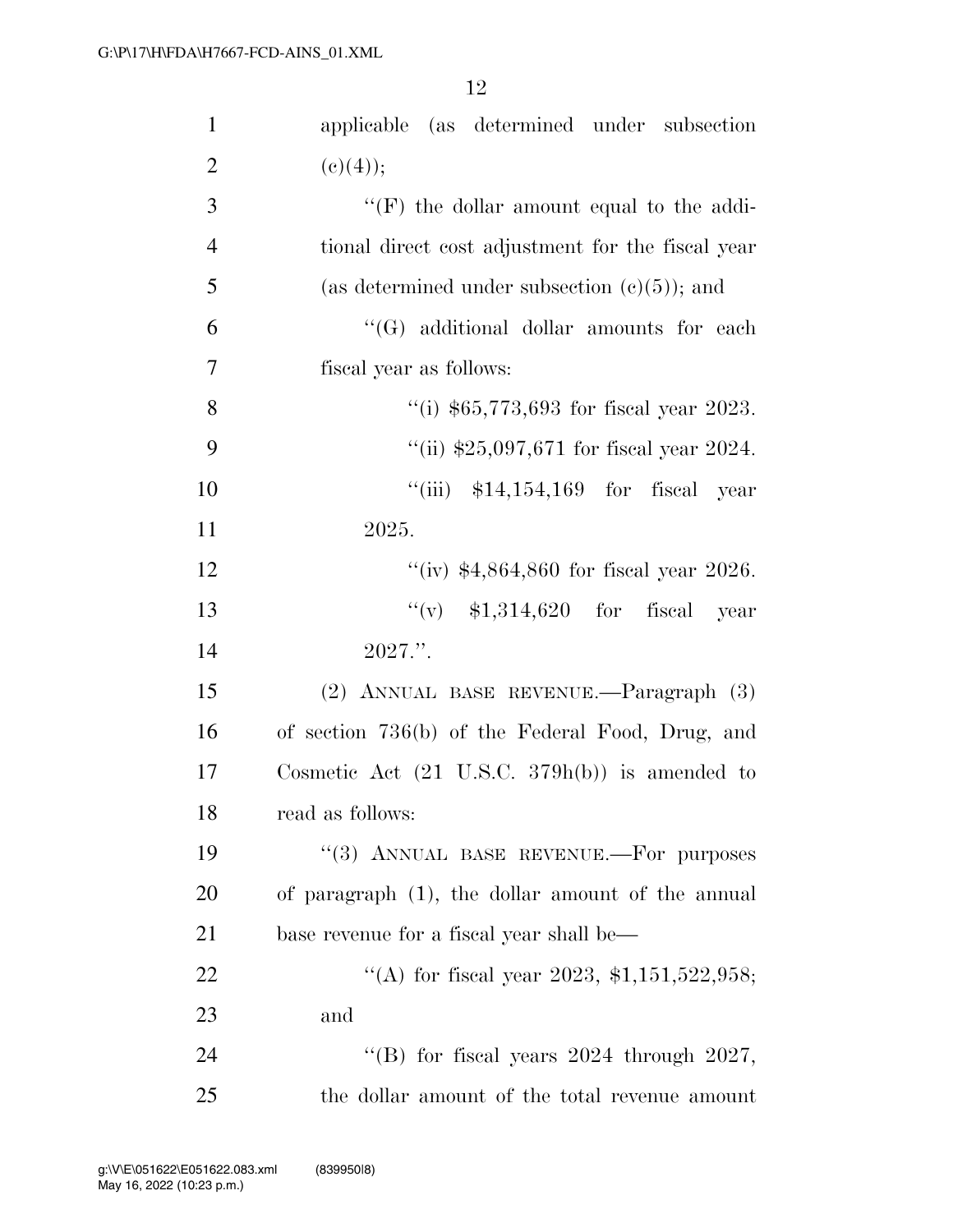| $\mathbf{1}$   | established under paragraph (1) for the pre-             |
|----------------|----------------------------------------------------------|
| $\overline{2}$ | vious fiscal year, not including any adjustments         |
| 3              | made under subsection (c)(4) or (c)(5).".                |
| $\overline{4}$ | (c) ADJUSTMENTS; ANNUAL FEE SETTING.                     |
| 5              | (1)<br>INFLATION ADJUSTMENT.—Section                     |
| 6              | $736(e)(1)(B)(ii)$ of the Federal Food, Drug, and        |
| 7              | Cosmetic Act $(21 \text{ U.S.C. } 379h(e)(1)(B)(ii))$ is |
| 8              | amended by striking "Washington-Baltimore, DC-           |
| 9              | MD-VA-WV" and inserting "Washington-Arlington-           |
| 10             | Alexandria, DC-VA-MD-WV".                                |
| 11             | (2) STRATEGIC HIRING AND RETENTION AD-                   |
| 12             | JUSTMENT.—Section 736(c) of the Federal Food,            |
| 13             | Drug, and Cosmetic Act $(21 \text{ U.S.C. } 379h(e))$ is |
| 14             | amended—                                                 |
| 15             | (A) by redesignating paragraphs<br>(2)                   |
| 16             | through $(6)$ as paragraphs $(3)$ through $(7)$ , re-    |
| 17             | spectively; and                                          |
| 18             | (B) by inserting after paragraph (1) the                 |
| 19             | following:                                               |
| 20             | "(2) STRATEGIC HIRING AND RETENTION AD-                  |
| 21             | JUSTMENT.—For each fiscal year, after the annual         |
| <u>22</u>      | base revenue established in subsection $(b)(1)(A)$ is    |
| 23             | adjusted for inflation in accordance with paragraph      |
| 24             | (1), the Secretary shall further increase the fee rev-   |
| 25             | enue and fees by the following amounts:                  |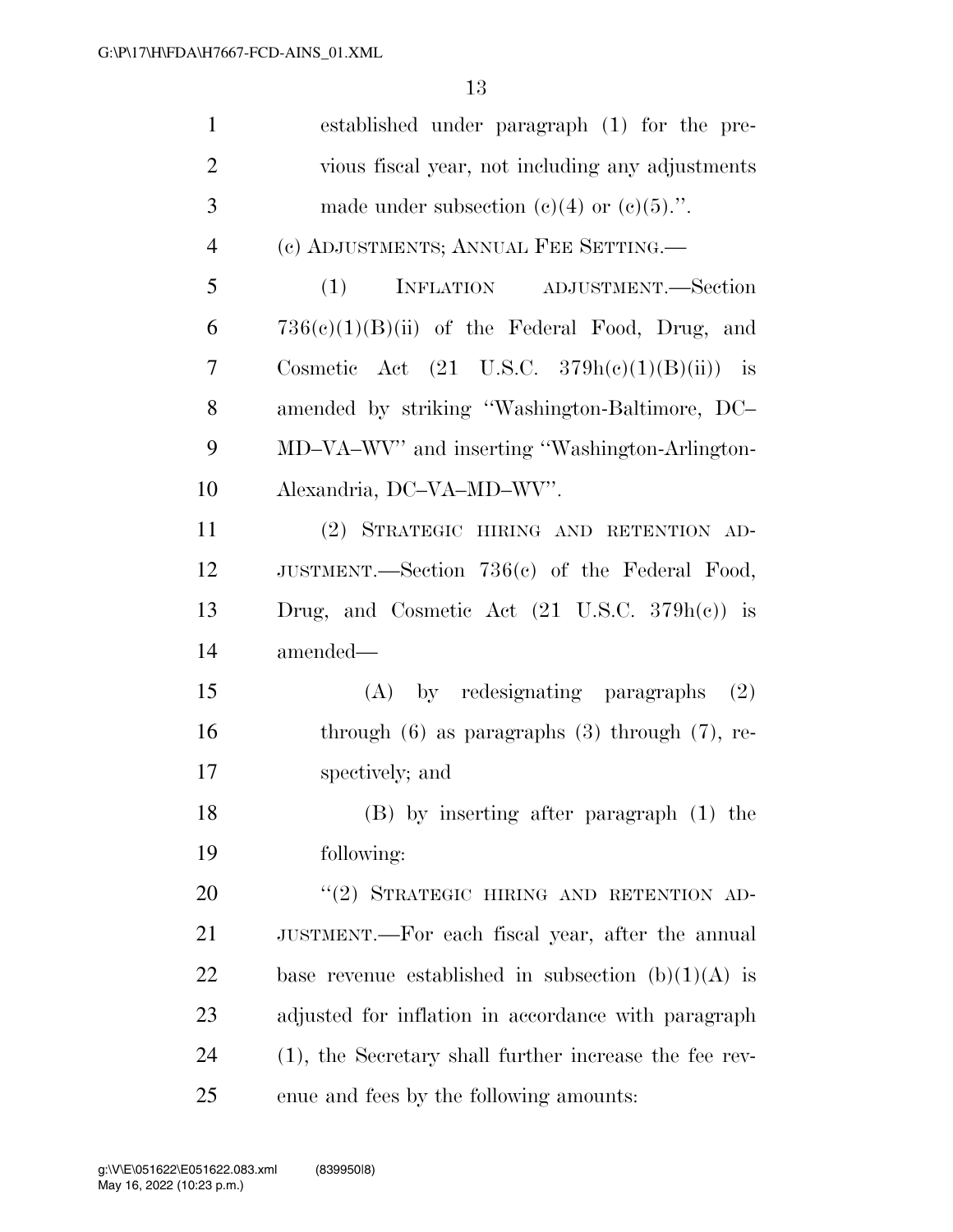| $\mathbf{1}$   | "(A) For fiscal year 2023, $$9,000,000$ .                  |
|----------------|------------------------------------------------------------|
| $\overline{2}$ | "(B) For each of fiscal years $2024$ through               |
| 3              | $2027,$ \$4,000,000."                                      |
| $\overline{4}$ | (3) CAPACITY PLANNING ADJUSTMENT.—Para-                    |
| 5              | graph $(3)$ , as redesignated, of section 736 $(c)$ of the |
| 6              | Federal Food, Drug, and Cosmetic Act (21 U.S.C.            |
| 7              | $379h(c)$ is amended to read as follows:                   |
| 8              | "(3) CAPACITY PLANNING ADJUSTMENT.—                        |
| 9              | "(A) IN GENERAL.—For each fiscal year,                     |
| 10             | after the annual base revenue established in               |
| 11             | subsection $(b)(1)(A)$ is adjusted in accordance           |
| 12             | with paragraphs $(1)$ and $(2)$ , such revenue shall       |
| 13             | be adjusted further for such fiscal year, in ac-           |
| 14             | cordance with this paragraph, to reflect changes           |
| 15             | in the resource capacity needs of the Secretary            |
| 16             | for the process for the review of human drug               |
| 17             | applications.                                              |
| 18             | METHODOLOGY.—For purposes of<br>$\lq\lq (B)$               |
| 19             | this paragraph, the Secretary shall employ the             |
| 20             | capacity planning methodology utilized by the              |
| 21             | Secretary in setting fees for fiscal year 2021, as         |
| 22             | described in the notice titled 'Prescription Drug          |
| 23             | User Fee Rates for Fiscal Year 2021' published             |
| 24             | in the Federal Register on August 3, 2020 (85              |
| 25             | Fed. Reg. 46651). The workload categories                  |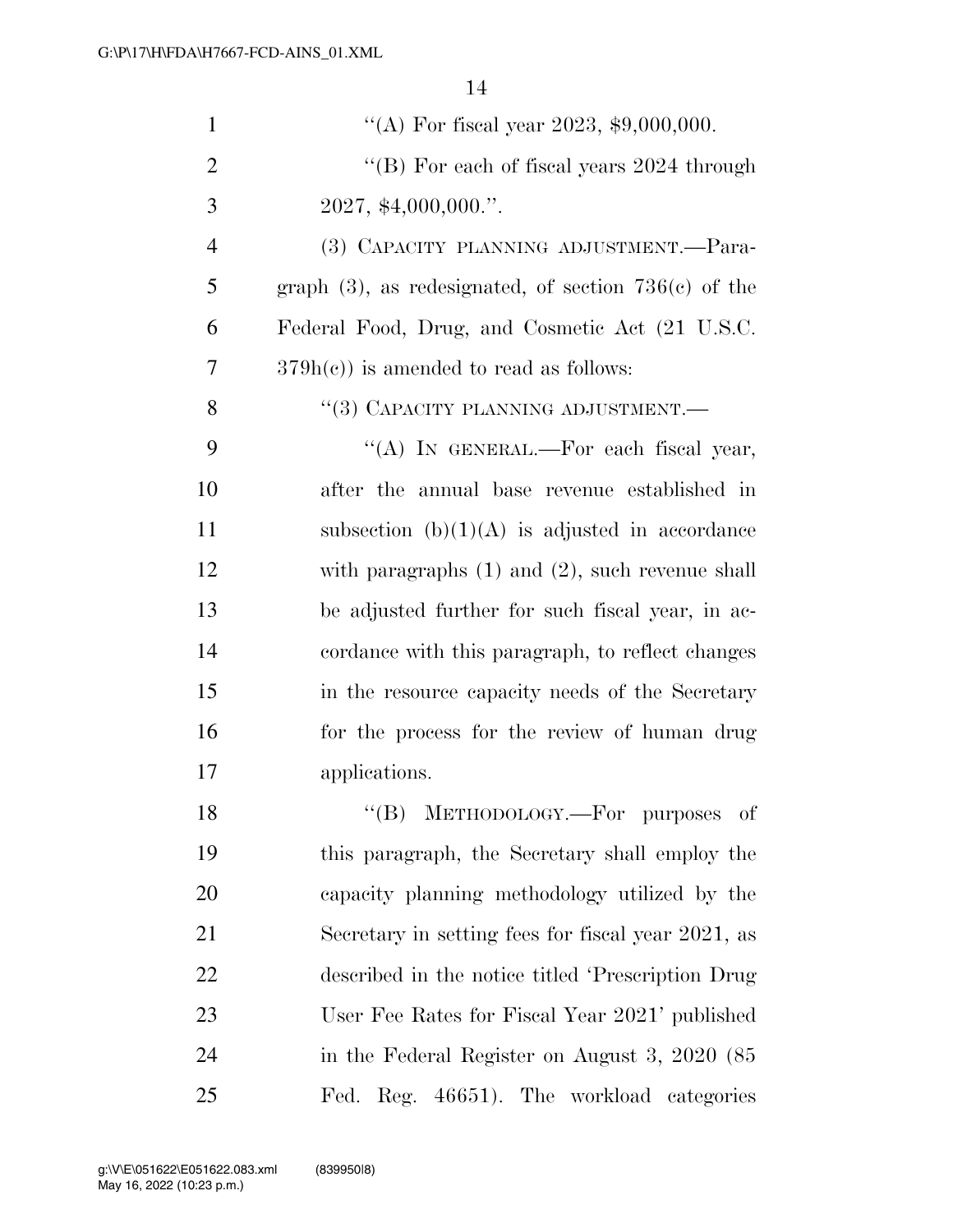used in applying such methodology in fore- casting shall include only the activities de- scribed in that notice and, as feasible, addi- tional activities that are also directly related to the direct review of applications and supple- ments, including additional formal meeting types, the direct review of postmarketing com- mitments and requirements, the direct review of risk evaluation and mitigation strategies, and the direct review of annual reports for approved prescription drug products. Subject to the ex- ceptions in the preceding sentence, the Sec- retary shall not include as workload categories 14 in applying such methodology in forecasting any non-core review activities, including those activi-16 ties that the Secretary referenced for potential future use in such notice but did not utilize in 18 setting fees for fiscal year 2021.

19  $``(C)$  LIMITATION.—Under no cir- cumstances shall an adjustment under this paragraph result in fee revenue for a fiscal year 22 that is less than the sum of the amounts under 23 subsections  $(b)(1)(A)$  (the annual base revenue 24 for the fiscal year),  $(b)(1)(B)$  (the dollar amount of the inflation adjustment for the fis-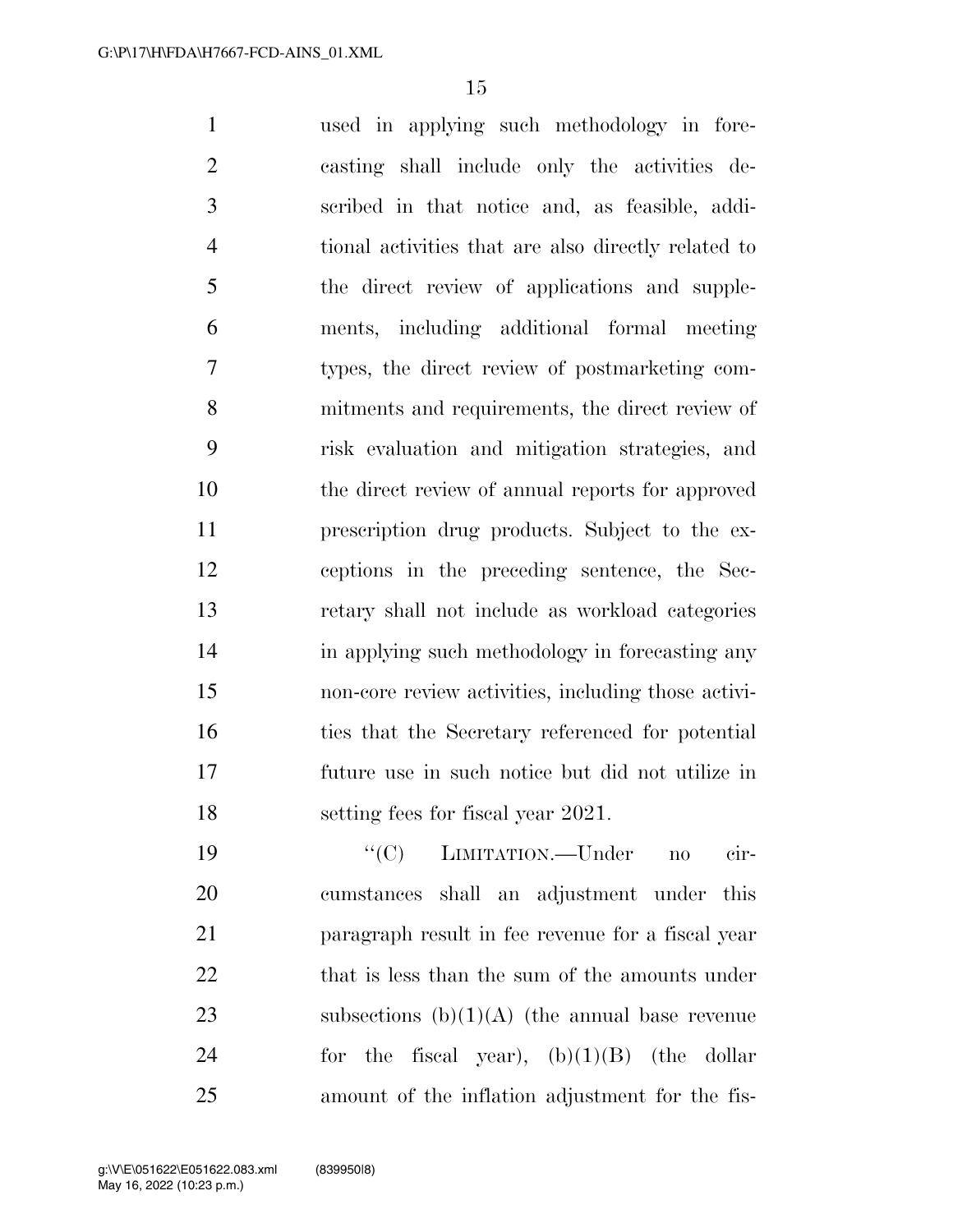| $\mathbf{1}$   | cal year), and $(b)(1)(C)$ (the dollar amount of           |
|----------------|------------------------------------------------------------|
| $\overline{2}$ | the strategic hiring and retention adjustment              |
| 3              | for the fiscal year).                                      |
| $\overline{4}$ | "(D) PUBLICATION IN FEDERAL<br>REG-                        |
| 5              | ISTER.—The Secretary shall publish in the Fed-             |
| 6              | eral Register notice under paragraph (6) of the            |
| 7              | fee revenue and fees resulting from the adjust-            |
| 8              | ment and the methodologies under this para-                |
| 9              | $graph$ .".                                                |
| 10             | (4) OPERATING RESERVE ADJUSTMENT.-Para-                    |
| 11             | graph $(4)$ , as redesignated, of section 736 $(c)$ of the |
| 12             | Federal Food, Drug, and Cosmetic Act (21 U.S.C.            |
| 13             | $379h(c)$ is amended—                                      |
| 14             | $(A)$ by amending subparagraph $(A)$ to read               |
| 15             | as follows:                                                |
| 16             | "(A) INCREASE.—For fiscal year $2023$ and                  |
| 17             | subsequent fiscal years, the Secretary shall, in           |
| 18             | addition to adjustments under paragraphs (1),              |
| 19             | $(2)$ , and $(3)$ , further increase the fee revenue       |
| 20             | and fees if such an adjustment is necessary to             |
| 21             | provide for operating reserves of carryover user           |
| 22             | fees for the process for the review of human               |
| 23             | drug applications for each fiscal year in at least         |
| 24             | the following amounts:                                     |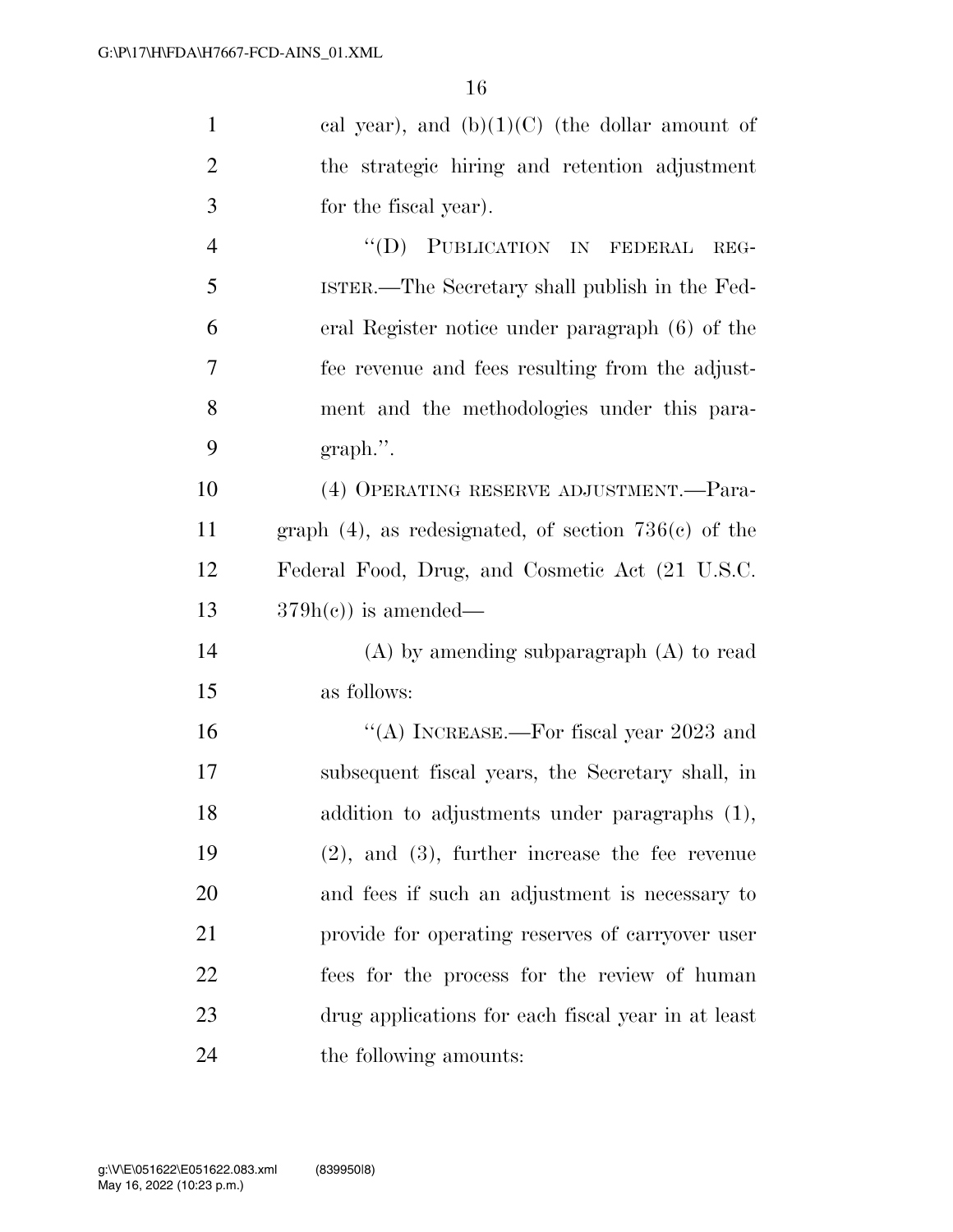| $\mathbf{1}$   | "(i) For fiscal year 2023, at least $8$                    |
|----------------|------------------------------------------------------------|
| $\overline{2}$ | weeks of operating reserves.                               |
| 3              | "(ii) For fiscal year 2024, at least $9$                   |
| $\overline{4}$ | weeks of operating reserves.                               |
| 5              | "(iii) For fiscal year 2025 and subse-                     |
| 6              | quent fiscal years, at least 10 weeks of op-               |
| $\overline{7}$ | erating reserves."; and                                    |
| 8              | $(B)$ in subparagraph $(C)$ , by striking                  |
| 9              | "paragraph (5)" and inserting "paragraph"                  |
| 10             | $(6)$ ".                                                   |
| 11             | (5) ADDITIONAL DIRECT COST ADJUSTMENT.                     |
| 12             | Paragraph $(5)$ , as redesignated, of section 736 $(e)$ of |
| 13             | the Federal Food, Drug, and Cosmetic Act (21)              |
| 14             | U.S.C. $379h(c)$ is amended to read as follows:            |
| 15             | (6(5)<br>ADDITIONAL DIRECT<br>$\cos$<br>ADJUST-            |
| 16             | MENT.                                                      |
| 17             | "(A) INCREASE.—The Secretary shall, in                     |
| 18             | addition to adjustments under paragraphs (1),              |
| 19             | $(2), (3),$ and $(4),$ further increase the fee rev-       |
| 20             | enue and fees—                                             |
| 21             | "(i) for fiscal year $2023$ , by                           |
| 22             | $$44,386,150;$ and                                         |
| 23             | "(ii) for each of fiscal years $2024$                      |
| 24             | through 2027, by the amount set forth in                   |
| 25             | clauses (i) through (iv) of subparagraph                   |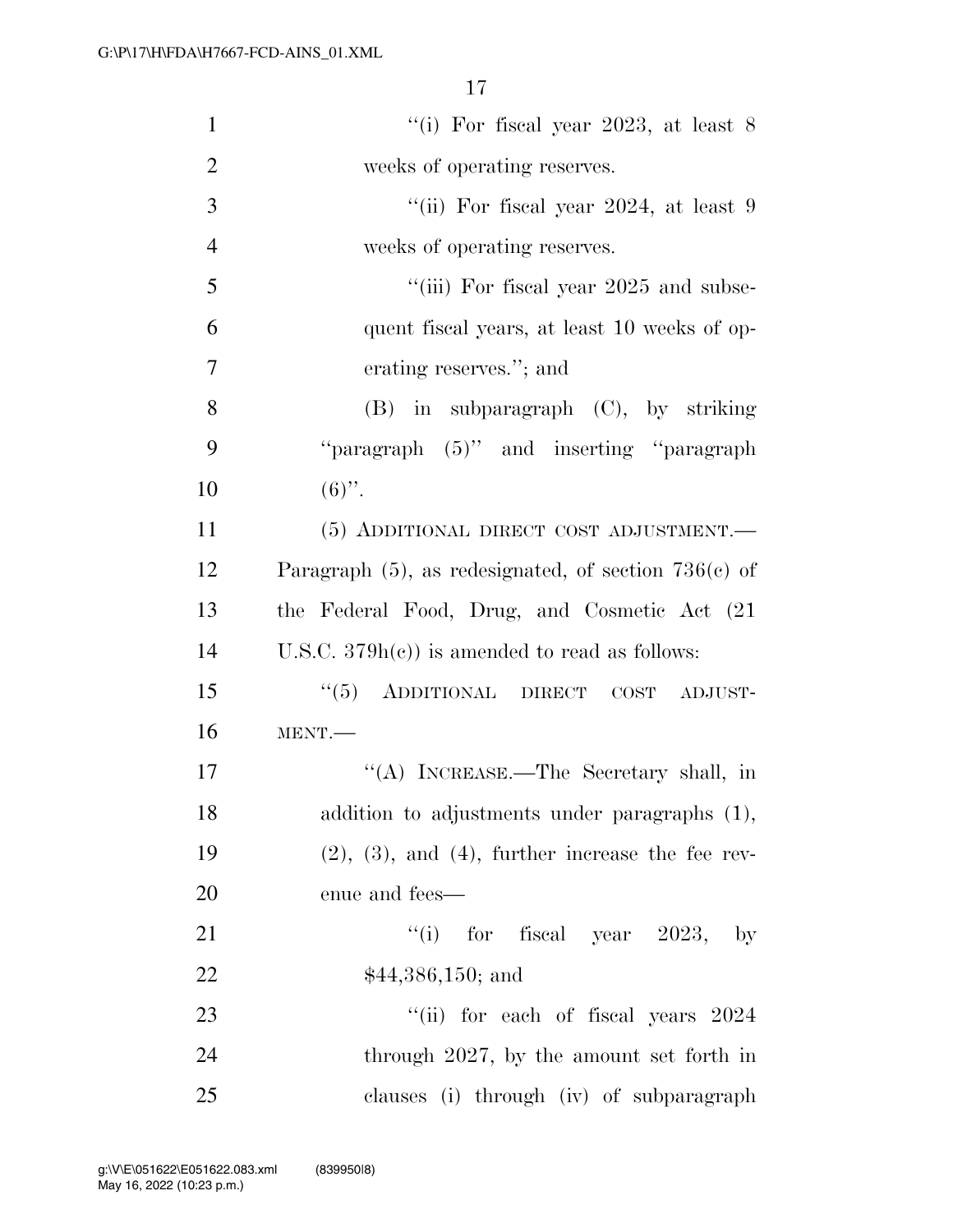| $\mathbf{1}$   | (B), as applicable, multiplied by the Con-               |
|----------------|----------------------------------------------------------|
| $\overline{2}$ | sumer Price Index for urban consumers                    |
| 3              | (Washington-Arlington-Alexandria, DC-                    |
| $\overline{4}$ | VA-MD-WV; Not Seasonally Adjusted; All                   |
| 5              | Items; Annual Index) for the most recent                 |
| 6              | year of available data, divided by such                  |
| $\tau$         | Index for 2021.                                          |
| 8              | "(B) APPLICABLE AMOUNTS.—The                             |
| 9              | amounts referred to in subparagraph $(A)(ii)$ are        |
| 10             | the following:                                           |
| 11             | "(i) For fiscal year<br>2024,                            |
| 12             | \$60,967,993.                                            |
| 13             | "(ii) For fiscal year $2025$ ,                           |
| 14             | \$35,799,314.                                            |
| 15             | "(iii) For fiscal year $2026$ , \$35,799,                |
| 16             | 314.                                                     |
| 17             | "(iv) For fiscal year<br>2027,                           |
| 18             | \$35,799,314."                                           |
| 19             | $(6)$ ANNUAL FEE SETTING.—Paragraph $(6)$ , as           |
| 20             | redesignated, of section 736(c) of the Federal Food,     |
| 21             | Drug, and Cosmetic Act $(21 \text{ U.S.C. } 379h(e))$ is |
| 22             | amended by striking "September 30, 2017" and in-         |
| 23             | serting "September 30, 2022".                            |
| 24             | (d) CREDITING AND AVAILABILITY OF FEES.—Sec-             |
| 25             | tion $736(g)(3)$ of the Federal Food, Drug, and Cosmetic |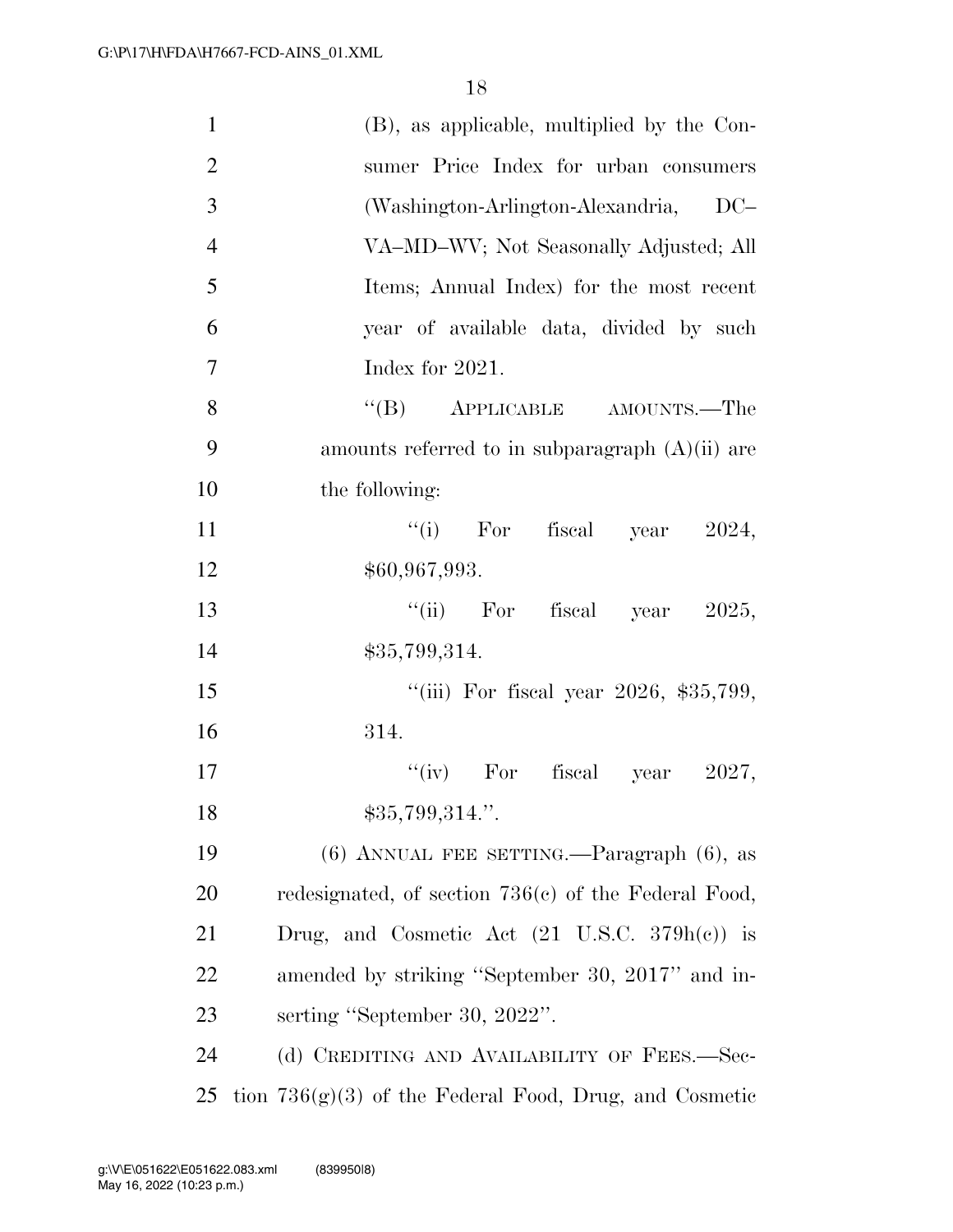1 Act  $(21 \text{ U.S.C. } 379h(g)(3))$  is amended by striking "fiscal years 2018 through 2022'' and inserting ''fiscal years 2023 through 2027''.

 (e) WRITTEN REQUESTS FOR WAIVERS, REDUC- TIONS, EXEMPTIONS, AND RETURNS; DISPUTES CON- CERNING FEES.—Section 736(i) of the Federal Food, Drug, and Cosmetic Act (21 U.S.C. 379h(i)) is amended to read as follows:

 ''(i) WRITTEN REQUESTS FOR WAIVERS, REDUC- TIONS, EXEMPTIONS, AND RETURNS; DISPUTES CON- CERNING FEES.—To qualify for consideration for a waiver or reduction under subsection (d), an exemption under subsection (k), or the return of any fee paid under this section, including if the fee is claimed to have been paid in error, a person shall—

- ''(1) not later than 180 days after such fee is due, submit to the Secretary a written request justi- fying such waiver, reduction, exemption, or return; and
- ''(2) include in the request any legal authorities 21 under which the request is made.".

 (f) ORPHAN DRUGS.—Section 736(k) of the Federal Food, Drug, and Cosmetic Act (21 U.S.C. 379h(k)) is amended—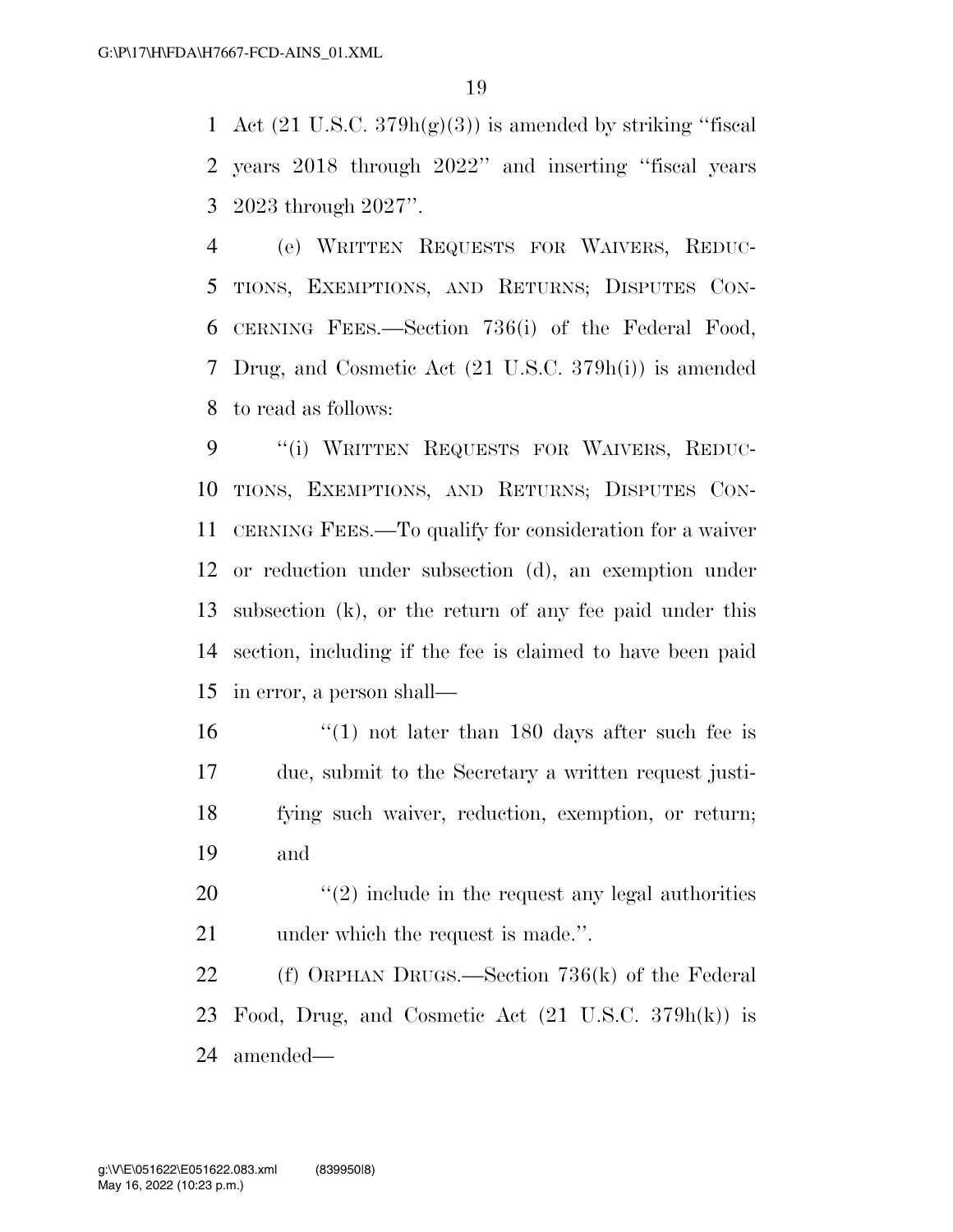| $\mathbf{1}$   | (1) in paragraph $(1)(B)$ , by striking "during"       |
|----------------|--------------------------------------------------------|
| $\overline{2}$ | the previous year" and inserting "as determined        |
| 3              | under paragraph $(2)$ "; and                           |
| $\overline{4}$ | $(2)$ by amending paragraph $(2)$ to read as fol-      |
| 5              | lows:                                                  |
| 6              | "(2) EVIDENCE OF QUALIFICATION. An ex-                 |
| 7              | emption under paragraph (1) applies with respect to    |
| 8              | a drug only if the applicant involved submits a cer-   |
| 9              | tification that the applicant's gross annual revenues  |
| 10             | did not exceed $$50,000,000$ for the last calendar     |
| 11             | year ending prior to the fiscal year for which the ex- |
| 12             | emption is requested. Such certification shall be sup- |
| 13             | ported by—                                             |
| 14             | $\lq\lq$ tax returns submitted to the United           |
| 15             | States Internal Revenue Service; or                    |
| 16             | $\lq\lq (B)$ as necessary, other appropriate finan-    |
| 17             | cial information.".                                    |
| 18             | SEC. 104. REAUTHORIZATION; REPORTING REQUIREMENTS.     |
| 19             | Section 736B of the Federal Food, Drug, and Cos-       |
| 20             | metic Act (21 U.S.C. 379h-2) is amended—               |
| 21             | $(1)$ in subsection $(a)(1)$ , by striking "Beginning" |
| 22             | with fiscal year 2018, not" and inserting "Not";       |
| 23             | (2) by striking "Prescription Drug User Fee            |
| 24             | Amendments of 2017" each place it appears and in-      |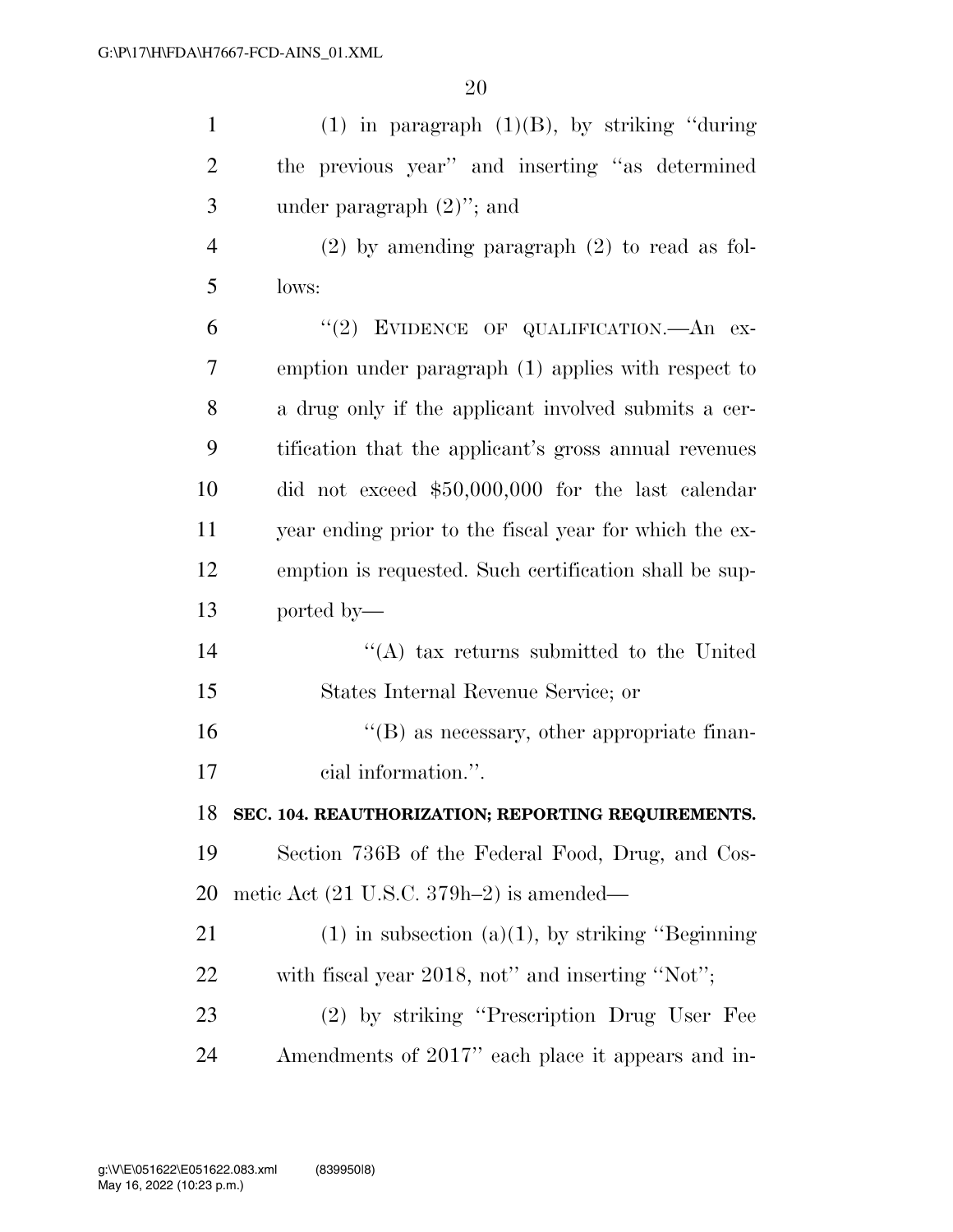serting ''Prescription Drug User Fee Amendments of 2022'';

| 3              | $(3)$ in subsection $(a)(3)(A)$ , by striking "Not     |
|----------------|--------------------------------------------------------|
| $\overline{4}$ | later than 30 calendar days after the end of the sec-  |
| 5              | ond quarter of fiscal year 2018, and not later than    |
| 6              | 30 calendar days after the end of each quarter of      |
| 7              | each fiscal year thereafter" and inserting "Not later  |
| 8              | than 30 calendar days after the end of each quarter    |
| 9              | of each fiscal year for which fees are collected under |
| 10             | this part";                                            |
| 11             | (4) in subsection (a)(3)(B), by adding at the          |
| 12             | end the following:                                     |
| 13             | "(v) For fiscal years $2023$ and $2024$ ,              |
| 14             | of the meeting requests from sponsors for              |
| 15             | which the Secretary has determined that a              |
| 16             | face-to-face meeting is appropriate, the               |
| 17             | number of face-to-face meetings requested              |
| 18             | by sponsors to be conducted in person (in              |
| 19             | such manner as the Secretary shall pre-                |
| 20             | scribe on the internet website of the Food             |
| 21             | and Drug Administration), and the num-                 |
| 22             | ber of such in-person meetings granted by              |
| 23             | the Secretary.";                                       |
| 24             | $(5)$ in subsection $(a)(4)$ , by striking "Beginning" |
|                |                                                        |

with fiscal year 2020, the'' and inserting ''The'';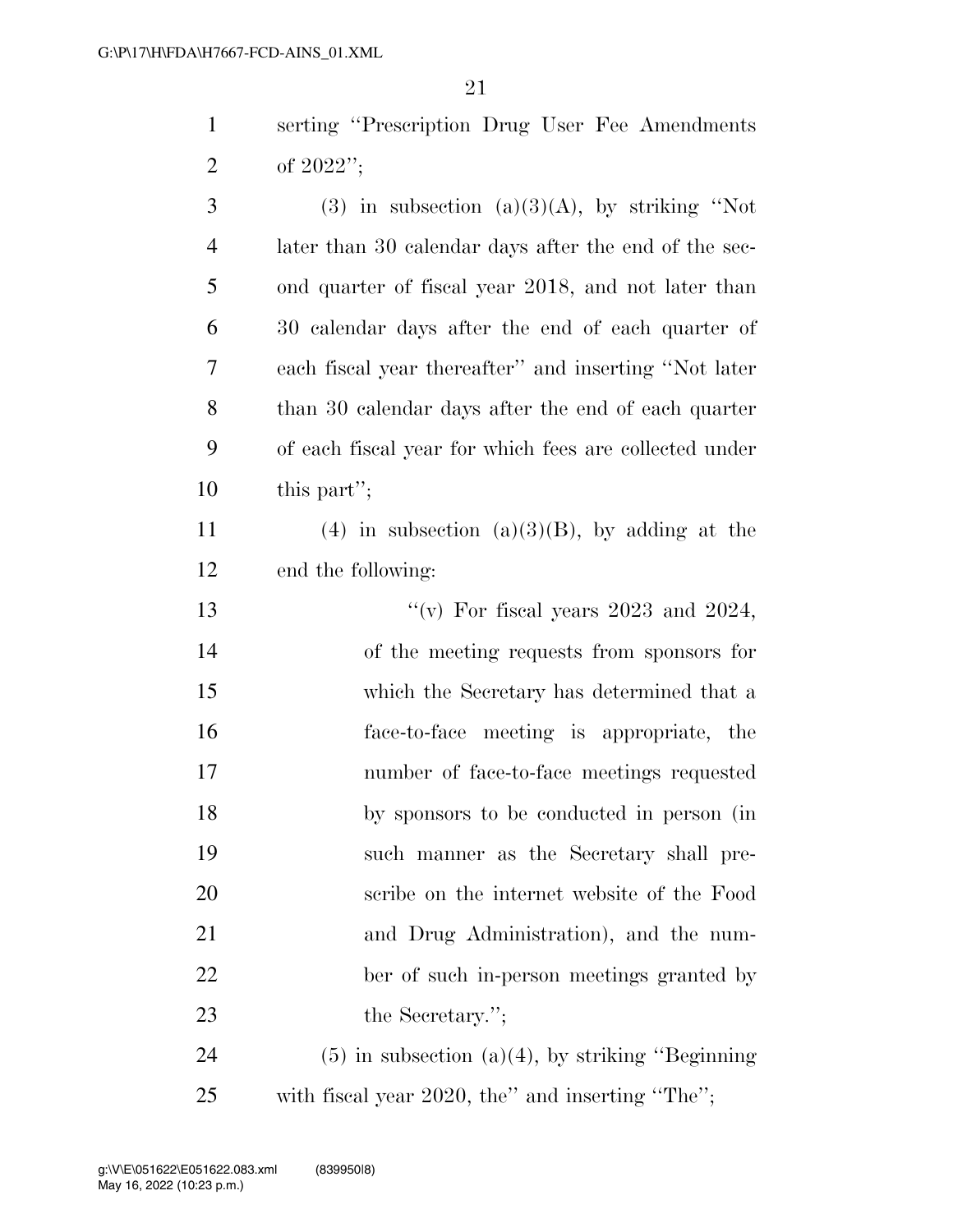| $\mathbf{1}$   | $(6)$ in subsection (b), by striking "Beginning"             |
|----------------|--------------------------------------------------------------|
| $\overline{2}$ | with fiscal year 2018, not" and inserting "Not";             |
| 3              | $(7)$ in subsection (c), by striking "Beginning"             |
| $\overline{4}$ | with fiscal year 2018, for" and inserting "For"; and         |
| 5              | $(8)$ in subsection $(f)$ —                                  |
| 6              | $(A)$ in paragraph $(1)$ , in the matter pre-                |
| 7              | eeding subparagraph (A), by striking "fiscal                 |
| 8              | year 2022" and inserting "fiscal year 2027";                 |
| 9              | and                                                          |
| 10             | $(B)$ in paragraph $(5)$ , by striking "January"             |
| 11             | 15, $2022"$ and inserting "January 15, $2027"$ .             |
| 12             | SEC. 105. SUNSET DATES.                                      |
| 13             | (a) AUTHORIZATION.—Sections 735 and 736 of the               |
| 14             | Federal Food, Drug, and Cosmetic Act (21 U.S.C. 379g;        |
| 15             | 379h) shall cease to be effective October 1, 2027.           |
| 16             | (b) REPORTING REQUIREMENTS.—Section 736B of                  |
|                | 17 the Federal Food, Drug, and Cosmetic Act (21 U.S.C.       |
|                | 18 379h-2) shall cease to be effective January 31, 2028.     |
| 19             | (c) PREVIOUS SUNSET PROVISION.—Effective Octo-               |
| 20             | ber 1, 2022, subsections (a) and (b) of section $104$ of the |
| 21             | FDA Reauthorization Act of 2017 (Public Law 115–52)          |
| 22             | are repealed.                                                |
| 23             | SEC. 106. EFFECTIVE DATE.                                    |

 The amendments made by this title shall take effect on October 1, 2022, or the date of the enactment of this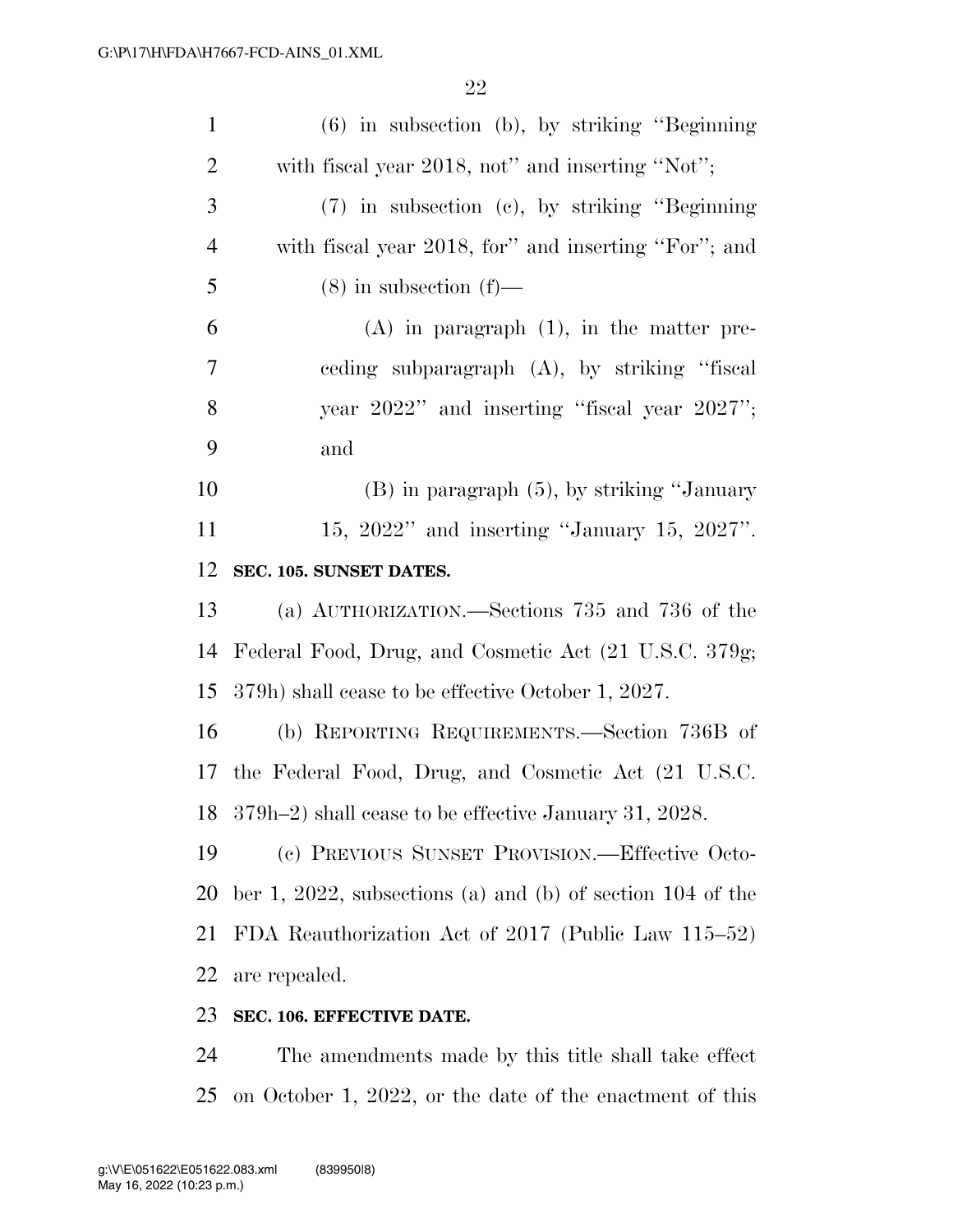Act, whichever is later, except that fees under part 2 of subchapter C of chapter VII of the Federal Food, Drug, and Cosmetic Act (21 U.S.C. 379g et seq.) shall be as- sessed for all human drug applications received on or after October 1, 2022, regardless of the date of the enactment of this Act.

# **SEC. 107. SAVINGS CLAUSE.**

 Notwithstanding the amendments made by this title, part 2 of subchapter C of chapter VII of the Federal Food, Drug, and Cosmetic Act (21 U.S.C. 379g et seq.), as in effect on the day before the date of the enactment of this title, shall continue to be in effect with respect to human drug applications and supplements (as defined in such part as of such day) that on or after October 1, 2017, but before October 1, 2022, were accepted by the Food and Drug Administration for filing with respect to assess- ing and collecting any fee required by such part for a fiscal year prior to fiscal year 2023.

# **TITLE II—FEES RELATING TO DEVICES**

# **SEC. 201. SHORT TITLE; FINDING.**

 (a) SHORT TITLE.—This title may be cited as the ''Medical Device User Fee Amendments of 2022''.

 (b) FINDING.—The Congress finds that the fees au-thorized under the amendments made by this title will be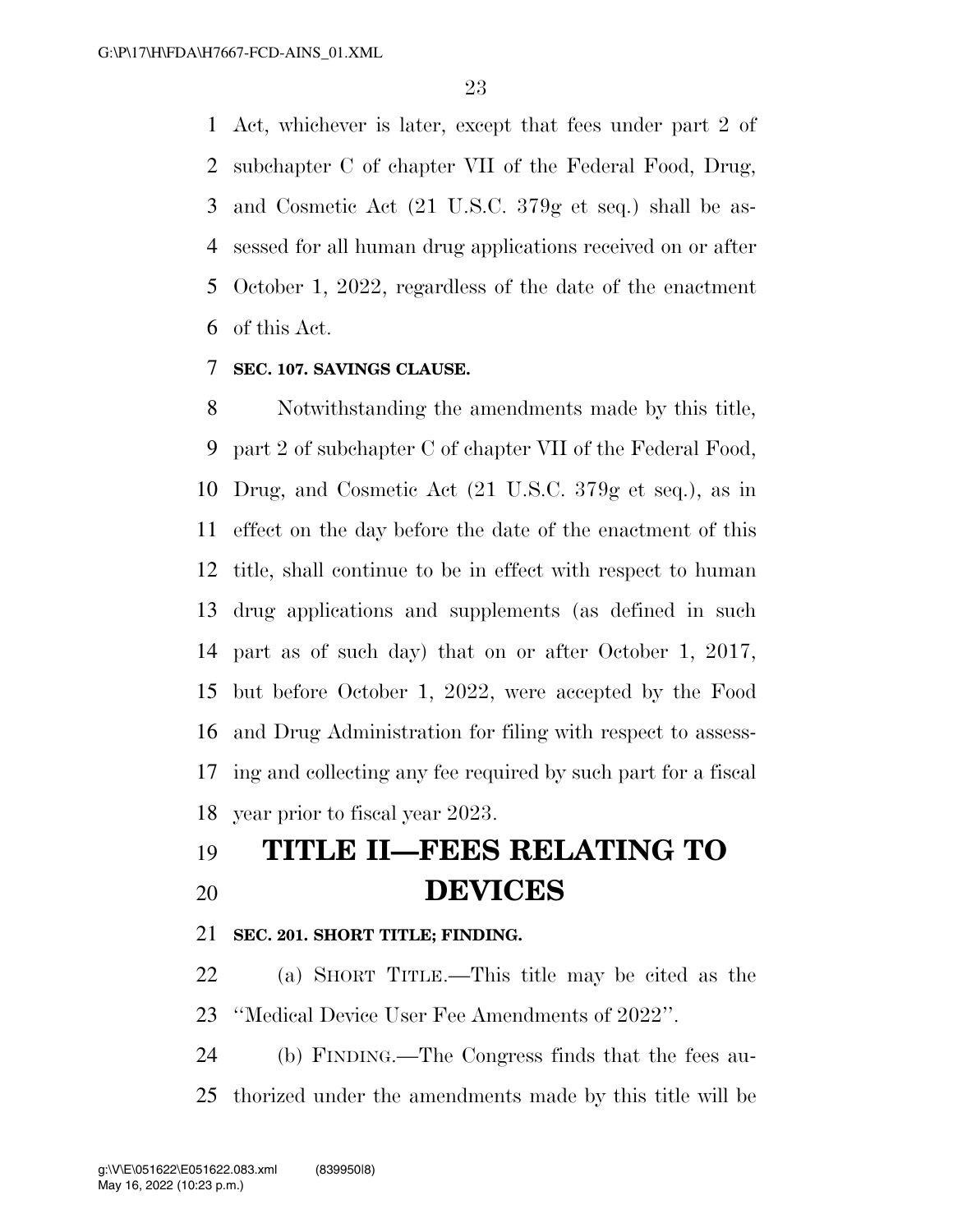dedicated toward expediting the process for the review of device applications and for assuring the safety and effec- tiveness of devices, as set forth in the goals identified for purposes of part 3 of subchapter C of chapter VII of the Federal Food, Drug, and Cosmetic Act (21 U.S.C. 379i et seq.), in the letters from the Secretary of Health and Human Services to the Chairman of the Committee on Health, Education, Labor, and Pensions of the Senate and the Chairman of the Committee on Energy and Commerce of the House of Representatives, as set forth in the Con-gressional Record.

# **SEC. 202. DEFINITIONS.**

 Section 737 of the Federal Food, Drug, and Cosmetic Act (21 U.S.C. 379i) is amended—

15 (1) in paragraph  $(9)$ —

 (A) in the matter preceding subparagraph (A), by striking ''and premarket notification submissions'' and inserting ''premarket notifica- tion submissions, and de novo classification re-20 quests";

 (B) in subparagraph (D), by striking ''and submissions'' and inserting ''submissions, and requests'';

 (C) in subparagraph (F), by striking ''and premarket notification submissions'' and insert-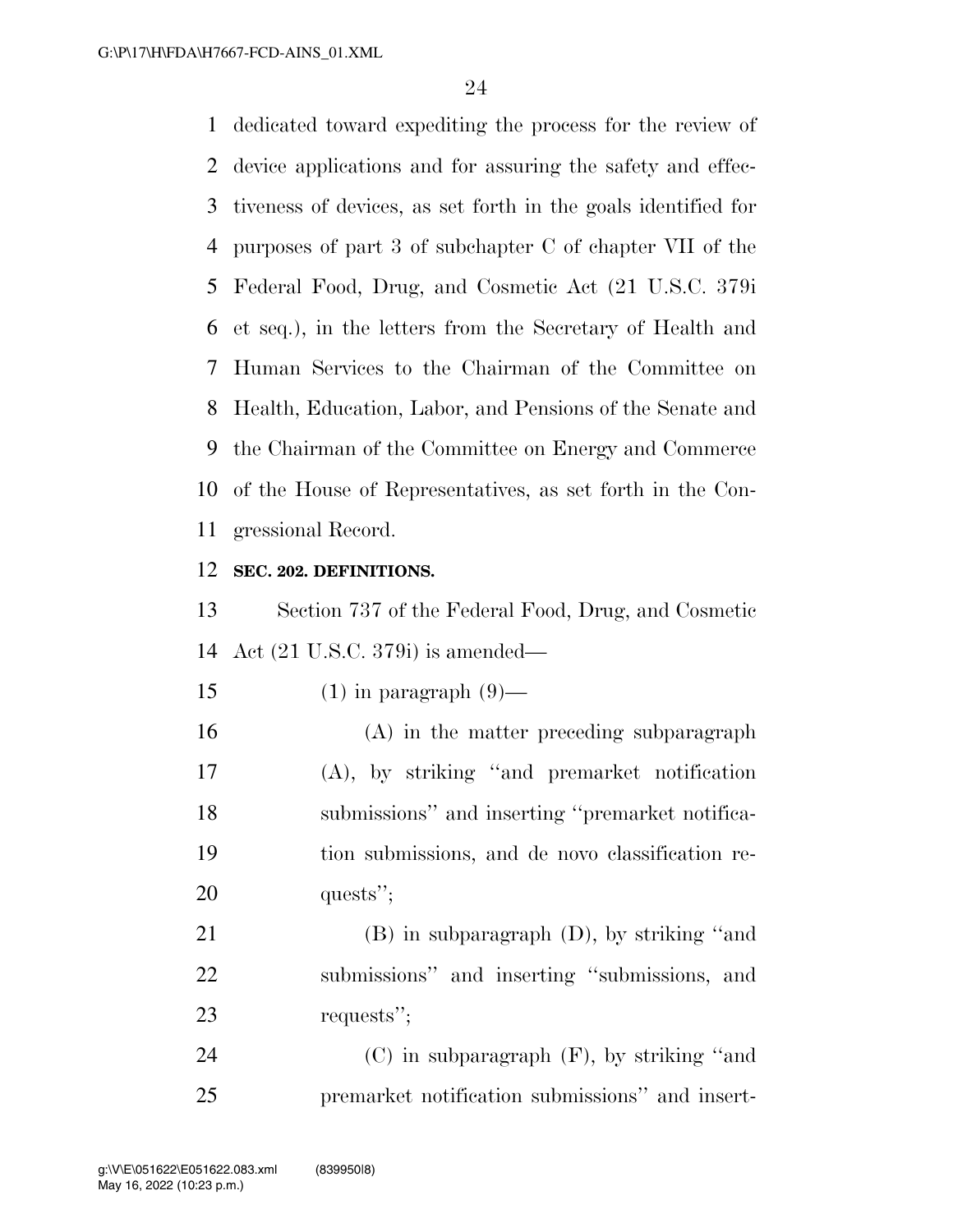| $\mathbf{1}$   | ing "premarket notification submissions, and de                |
|----------------|----------------------------------------------------------------|
| $\overline{2}$ | novo classification requests";                                 |
| 3              | (D) in each of subparagraphs $(G)$ and $(H)$ ,                 |
| $\overline{4}$ | by striking "or submissions" and inserting                     |
| 5              | "submissions, or requests"; and                                |
| 6              | $(E)$ in subparagraph $(K)$ , by striking "or                  |
| $\tau$         | premarket notification submissions" and insert-                |
| 8              | ing "premarket notification submissions, or de                 |
| 9              | novo classification requests"; and                             |
| 10             | $(2)$ in paragraph $(11)$ , by striking "2016" and             |
| 11             | inserting "2021".                                              |
| 12             | SEC. 203. AUTHORITY TO ASSESS AND USE DEVICE FEES.             |
|                |                                                                |
|                | (a) TYPES OF FEES.—Section $738(a)$ of the Federal             |
| 13<br>14       | Food, Drug, and Cosmetic Act $(21 \text{ U.S.C. } 379j(a))$ is |
|                | amended—                                                       |
| 15<br>16       | $(1)$ in paragraph $(1)$ , by striking "fiscal year            |
| 17             | 2018" and inserting "fiscal year 2023"; and                    |
| 18             | $(2)$ in paragraph $(2)$ —                                     |
| 19             | $(A)$ in subparagraph $(A)$ —                                  |
| <b>20</b>      | (i) in the matter preceding clause (i),                        |
| 21             | by striking "October 1, 2017" and insert-                      |
| 22             | ing "October 1, 2022";                                         |
| 23             | (ii) in clause (iii), by striking "75 per-                     |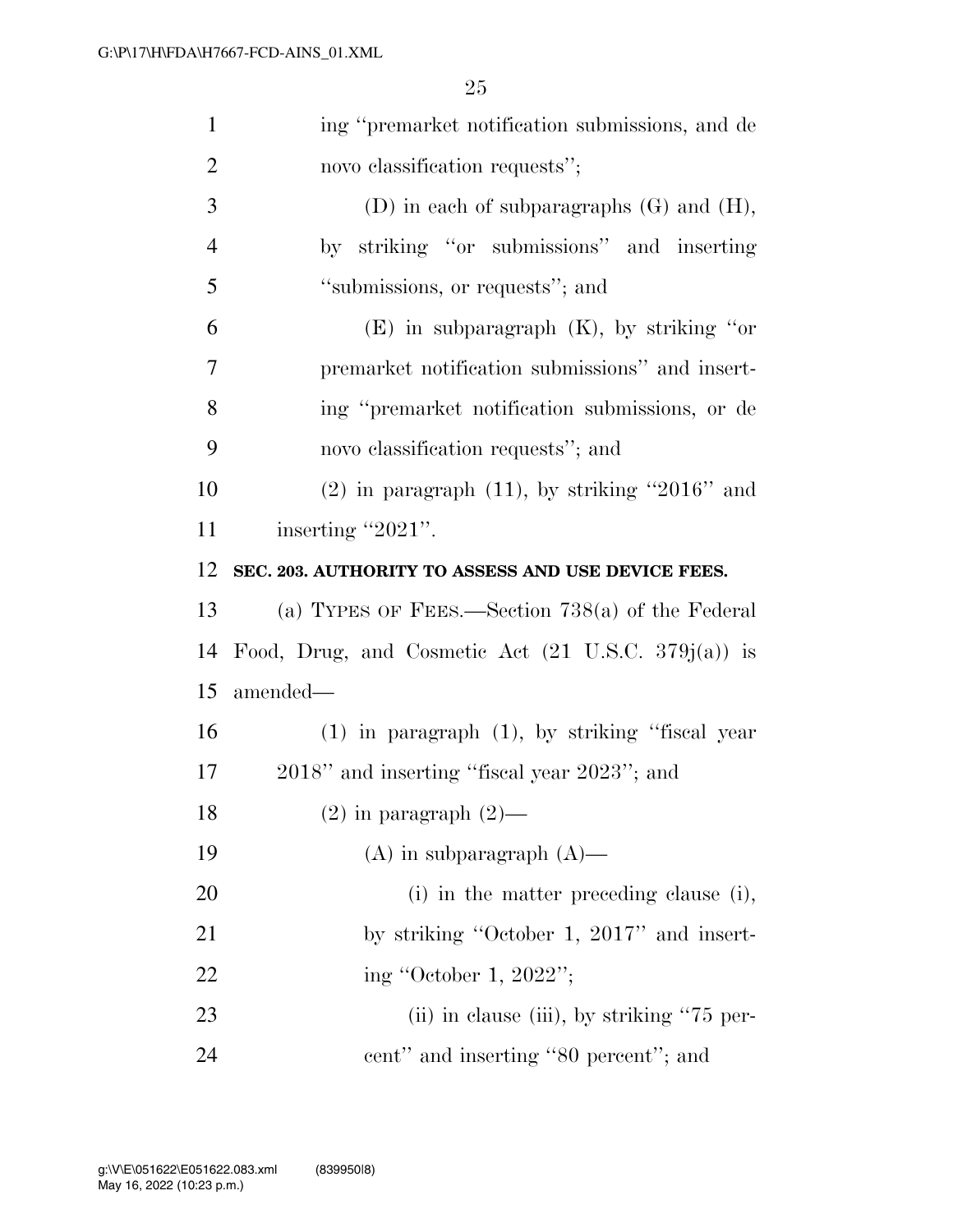| $\mathbf{1}$   | (iii) in clause (viii), by striking $"3.4"$                                                                                              |
|----------------|------------------------------------------------------------------------------------------------------------------------------------------|
| $\overline{2}$ | percent" and inserting "4.5 percent";                                                                                                    |
| 3              | (B) in subparagraph (B)(iii), by striking                                                                                                |
| $\overline{4}$ | "or premarket notification submission" and in-                                                                                           |
| 5              | serting "premarket notification submission, or                                                                                           |
| 6              | de novo classification request"; and                                                                                                     |
| $\overline{7}$ | $(C)$ in subparagraph $(C)$ , by striking "or                                                                                            |
| 8              | periodic reporting concerning a class III device"                                                                                        |
| 9              | and inserting "periodic reporting concerning a                                                                                           |
| 10             | class III device, or de novo classification re-                                                                                          |
| 11             | quest".                                                                                                                                  |
| 12             | (b) FEE AMOUNTS.—Section 738(b) of the Federal                                                                                           |
| 13             | Food, Drug, and Cosmetic Act $(21 \text{ U.S.C. } 379j(b))$ is                                                                           |
| 14             | amended—                                                                                                                                 |
| 15             | in paragraph $(1)$ , by striking "2018<br>(1)                                                                                            |
| 16             | through $2022"$ and inserting "2023 through $2027"$ ;                                                                                    |
| 17             | $(2)$ by amending paragraph $(2)$ to read as fol-                                                                                        |
| 18             | lows:                                                                                                                                    |
| 19             | (2)<br><b>BASE</b><br>FEE AMOUNTS<br>SPECIFIED.—For                                                                                      |
| 20             | purposes of paragraph (1), the base fee amounts                                                                                          |
| 21             | specified in this paragraph are as follows:                                                                                              |
|                | Fiscal<br>Fiscal<br>Fiscal<br>Fiscal<br>Fiscal<br>"Fee Type<br>Year<br>Year<br>Year<br>Year<br>Year<br>ററാ<br>റവ 4<br>อกจะ<br>ററാ<br>ററാ |

| "Fee Type                  | Year                 | Year                 | Year                 | Year                 | Year                            |
|----------------------------|----------------------|----------------------|----------------------|----------------------|---------------------------------|
|                            | 2023                 | 2024                 | 2025                 | 2026                 | 2027                            |
| Establishment Registration | \$425,000<br>\$6.250 | \$435,000<br>\$6.875 | \$445,000<br>\$7.100 | \$455,000<br>\$7.575 | \$470,000<br>$$8,465$ ":<br>and |

22 (3) by amending paragraph (3) to read as fol-

23 lows: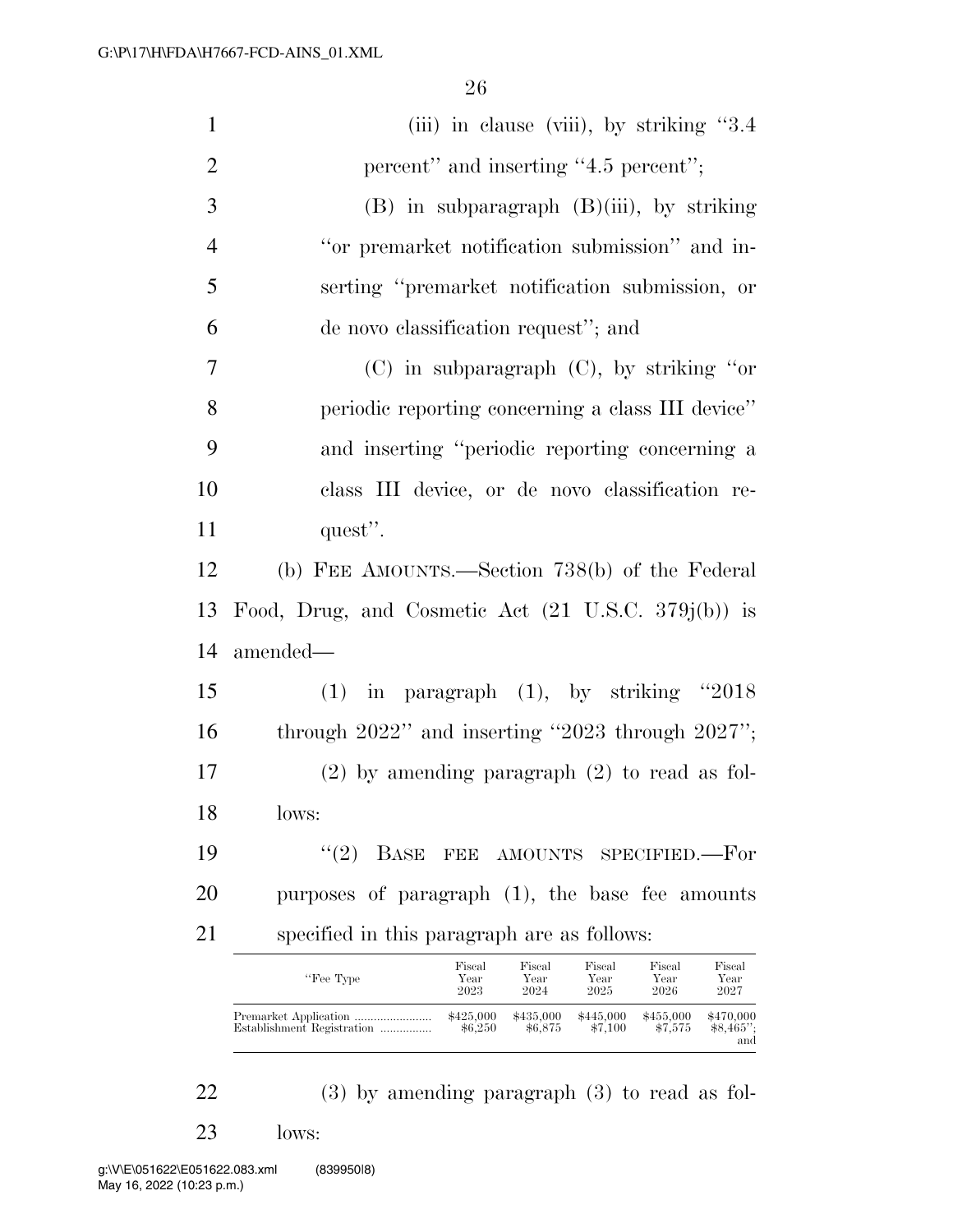| $\mathbf{1}$   | "(3) TOTAL REVENUE AMOUNTS SPECIFIED.-                      |
|----------------|-------------------------------------------------------------|
| $\overline{2}$ | For purposes of paragraph $(1)$ , the total revenue         |
| 3              | amounts specified in this paragraph are as follows:         |
| $\overline{4}$ | "(A) $$312,606,000$ for fiscal year 2023.                   |
| 5              | "(B) $$335,750,000$ for fiscal year 2024.                   |
| 6              | "(C) $$350,746,400$ for fiscal year 2025.                   |
| 7              | "(D) $$366,486,300$ for fiscal year 2026.                   |
| 8              | "(E) \$418,343,000 for fiscal year 2027.".                  |
| 9              | (c) ANNUAL FEE SETTING; ADJUSTMENTS.—Section                |
| 10             | $738(e)$ of the Federal Food, Drug, and Cosmetic Act $(21)$ |
| 11             | U.S.C. $379j(c)$ is amended—                                |
| 12             | (1) in paragraph (1), by striking "2017" and                |
| 13             | inserting "2022";                                           |
| 14             | $(2)$ in paragraph $(2)$ —                                  |
| 15             | $(A)$ in subparagraph $(A)$ , by striking                   |
| 16             | "2018" and inserting "2023";                                |
| 17             | $(B)$ in subparagraph $(B)$ —                               |
| 18             |                                                             |
|                | (i) in the matter preceding clause (i),                     |
| 19             | by striking "fiscal year 2018" and insert-                  |
| 20             | ing "fiscal year 2023"; and                                 |
| 21             | (ii) in clause (ii), by striking "fiscal                    |
| 22             | year 2016" and inserting "fiscal year                       |
| 23             | 2022";                                                      |
| 24             | (C) in subparagraph (C), by striking                        |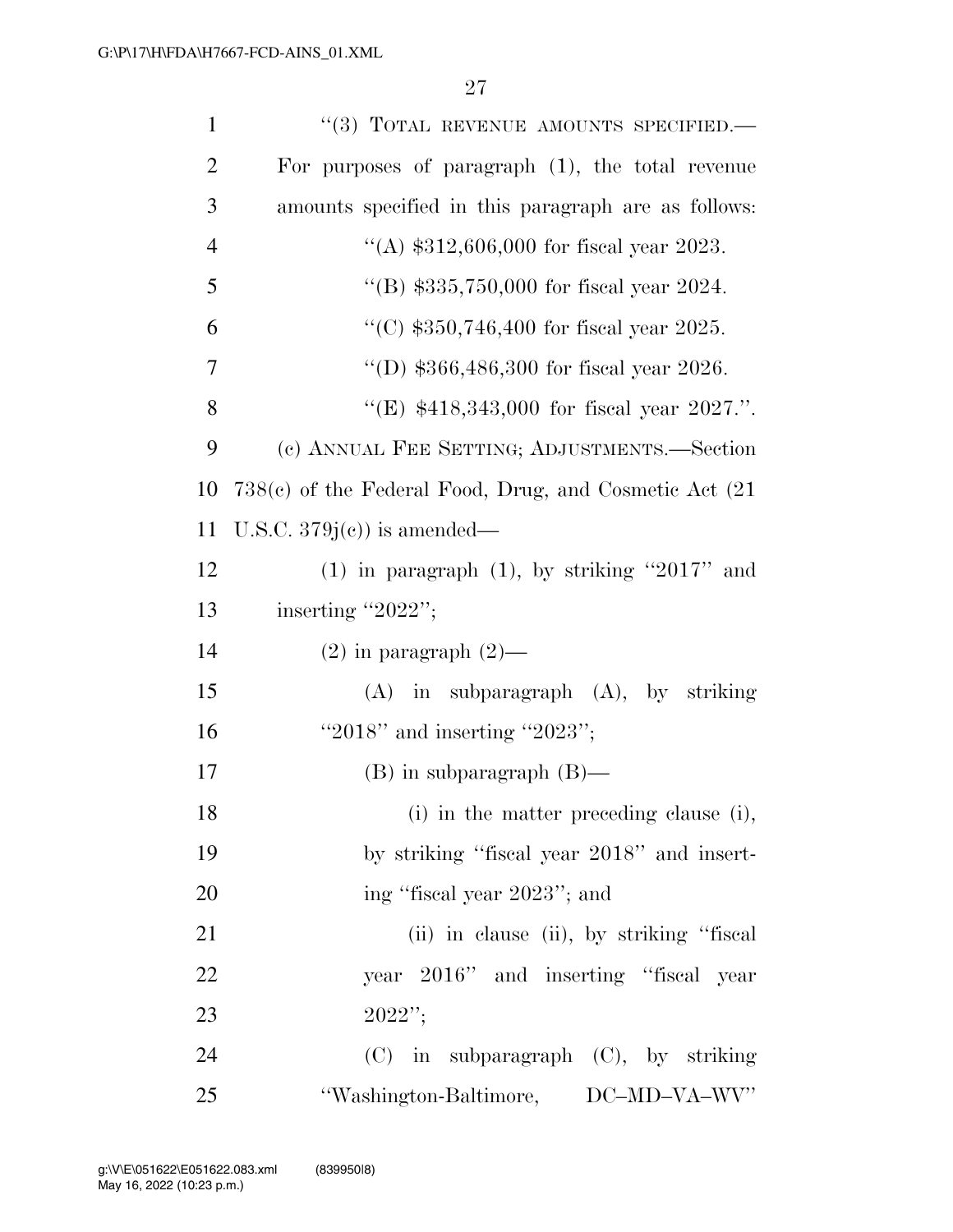| $\mathbf{1}$   | and inserting "Washington-Arlington-Alexan-           |
|----------------|-------------------------------------------------------|
| $\overline{c}$ | dria, DC-VA-MD-WV"; and                               |
| 3              | $(D)$ in subparagraph $(D)$ , in the matter           |
| $\overline{4}$ | preceding clause (i), by striking "fiscal years       |
| 5              | 2018 through 2022" and inserting "fiscal years"       |
| 6              | 2023 through $2027$ ";                                |
| 7              | $(3)$ in paragraph $(3)$ , by striking "2018          |
| 8              | through $2022"$ and inserting "2023 through $2027"$ ; |
| 9              | $(4)$ by redesignating paragraphs $(4)$ and $(5)$ as  |
| 10             | paragraphs $(7)$ and $(8)$ , respectively; and        |
| 11             | $(5)$ by inserting after paragraph $(3)$ the fol-     |
| 12             | lowing:                                               |
| 13             | ``(4)<br>PERFORMANCE IMPROVEMENT ADJUST-              |
| 14             | MENT.                                                 |
| 15             | "(A) IN GENERAL.—For each of fiscal                   |
| 16             | years 2025 through 2027, after the adjust-            |
| 17             | ments under paragraphs $(2)$ and $(3)$ , the base     |
| 18             | establishment registration fee amounts for such       |
| 19             | fiscal year shall be increased to reflect changes     |
| 20             | in the resource needs of the Secretary due to         |
| 21             | improved review performance goals for the proc-       |
| 22             | ess for the review of device applications identi-     |
| 23             | fied in the letters described in section $201(b)$ of  |
| 24             | the Medical Device User Fee Amendments of             |
| 25             | 2022, as the Secretary determines necessary to        |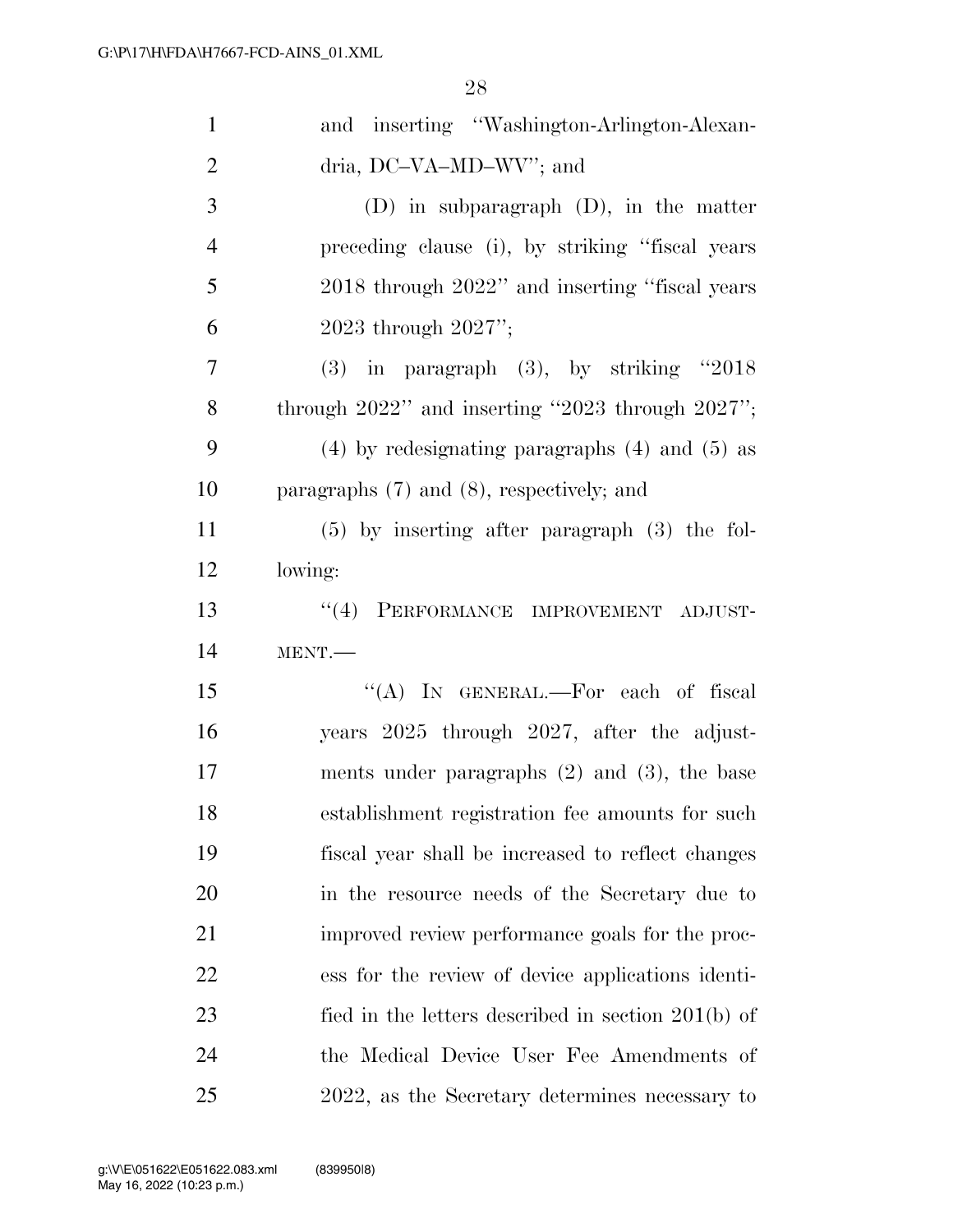| $\mathbf{1}$   | achieve an increase in total fee collections for |
|----------------|--------------------------------------------------|
| $\overline{2}$ | such fiscal year equal to the following amounts: |
| 3              | "(i) For fiscal year $2025$ , the product        |
| $\overline{4}$ | $of$ —                                           |
| 5              | $f'(I)$ the amount determined                    |
| 6              | under subparagraph $(B)(i)(I)$ ; and             |
| 7              | $\lq\lq$ (II) the applicable inflation ad-       |
| 8              | justment under paragraph $(2)(B)$ for            |
| 9              | such fiscal year.                                |
| 10             | "(ii) For fiscal year $2026$ , the product       |
| 11             | $of$ —                                           |
| 12             | $\lq\lq$ (I) the sum of the amounts de-          |
| 13             | termined<br>under subparagraphs                  |
| 14             | $(B)(i)(II), (B)(ii)(I), and (B)(iii)(I);$       |
| 15             | and                                              |
| 16             | $\lq\lq$ (II) the applicable inflation ad-       |
| 17             | justment under paragraph $(2)(B)$ for            |
| 18             | such fiscal year.                                |
| 19             | "(iii) For fiscal year 2027, the prod-           |
| 20             | uct of-                                          |
| 21             | $\lq\lq$ (I) the sum of the amounts de-          |
| 22             | termined<br>under<br>subparagraphs               |
| 23             | $(B)(i)(III), \qquad (B)(ii)(II),$<br>and        |
| 24             | $(B)(iii)(II);$ and                              |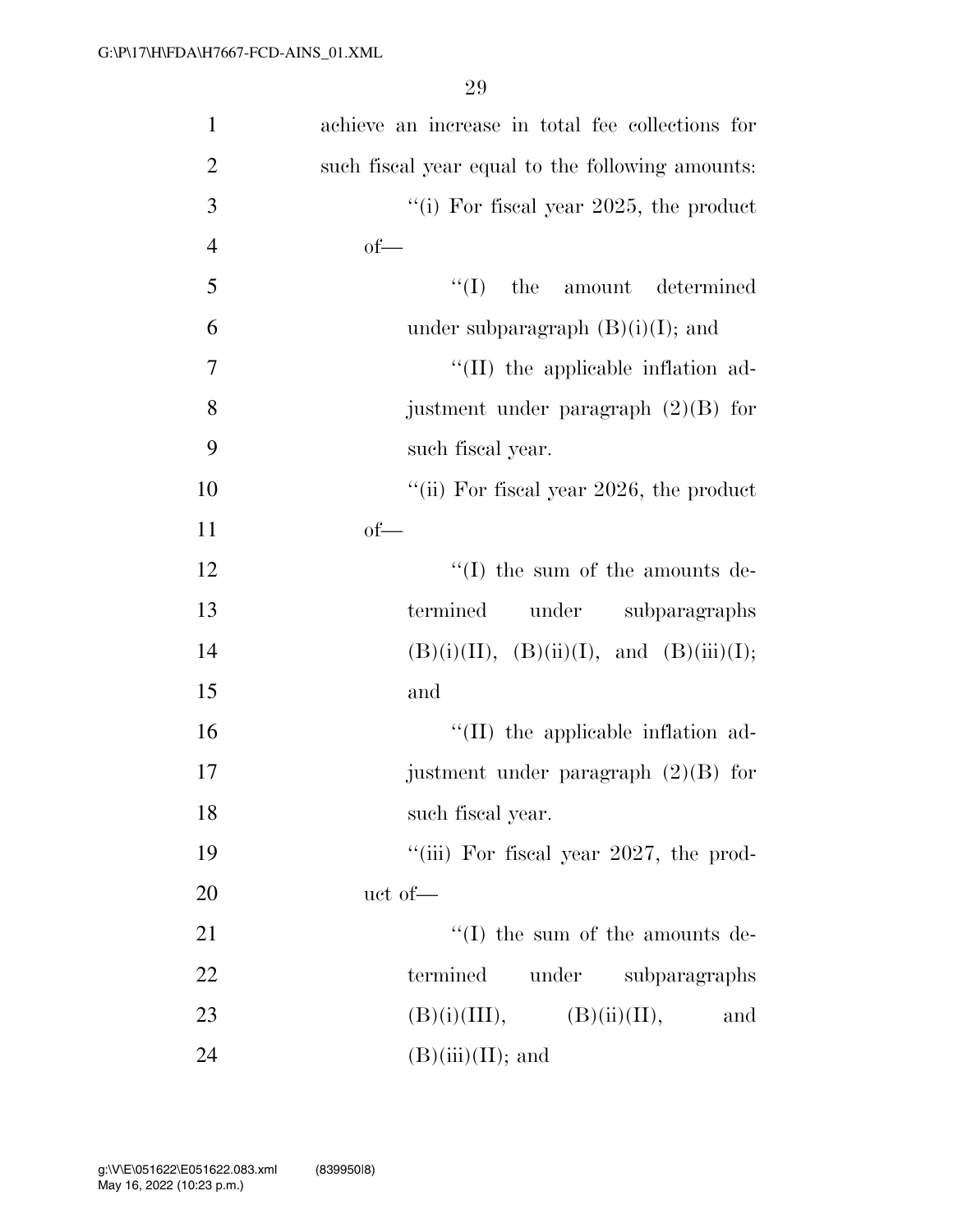| $\mathbf{1}$   | $\lq$ (II) the applicable inflation ad-       |
|----------------|-----------------------------------------------|
| $\overline{2}$ | justment under paragraph $(2)(B)$ for         |
| 3              | such fiscal year.                             |
| $\overline{4}$ | $\lq$ (B) AMOUNTS.—                           |
| 5              | "(i) PRE-SUBMISSION AMOUNT.-For               |
| 6              | purposes of subparagraph $(A)$ , with respect |
| 7              | to the pre-submission written feedback        |
| 8              | goal, the amounts determined under this       |
| 9              | subparagraph are as follows:                  |
| 10             | "(I) For fiscal year $2025$ ,                 |
| 11             | $$15,396,600$ if such goal for fiscal         |
| 12             | year $2023$ is met.                           |
| 13             | "(II) For fiscal year 2026:                   |
| 14             | "(aa) $$15,396,600$ if such                   |
| 15             | goal for fiscal year 2023 is met              |
| 16             | and such goal for fiscal year                 |
| 17             | $2024$ is not met.                            |
| 18             | $\degree$ (bb) \$36,792,200 if such           |
| 19             | goal for fiscal year 2024 is met.             |
| 20             | "(III) For fiscal year 2027:                  |
| 21             | $``(aa)$ \$15,396,600 if such                 |
| 22             | goal for fiscal year 2023 is met              |
| 23             | and such goal for each of fiscal              |
| 24             | years $2024$ and $2025$ is not met.           |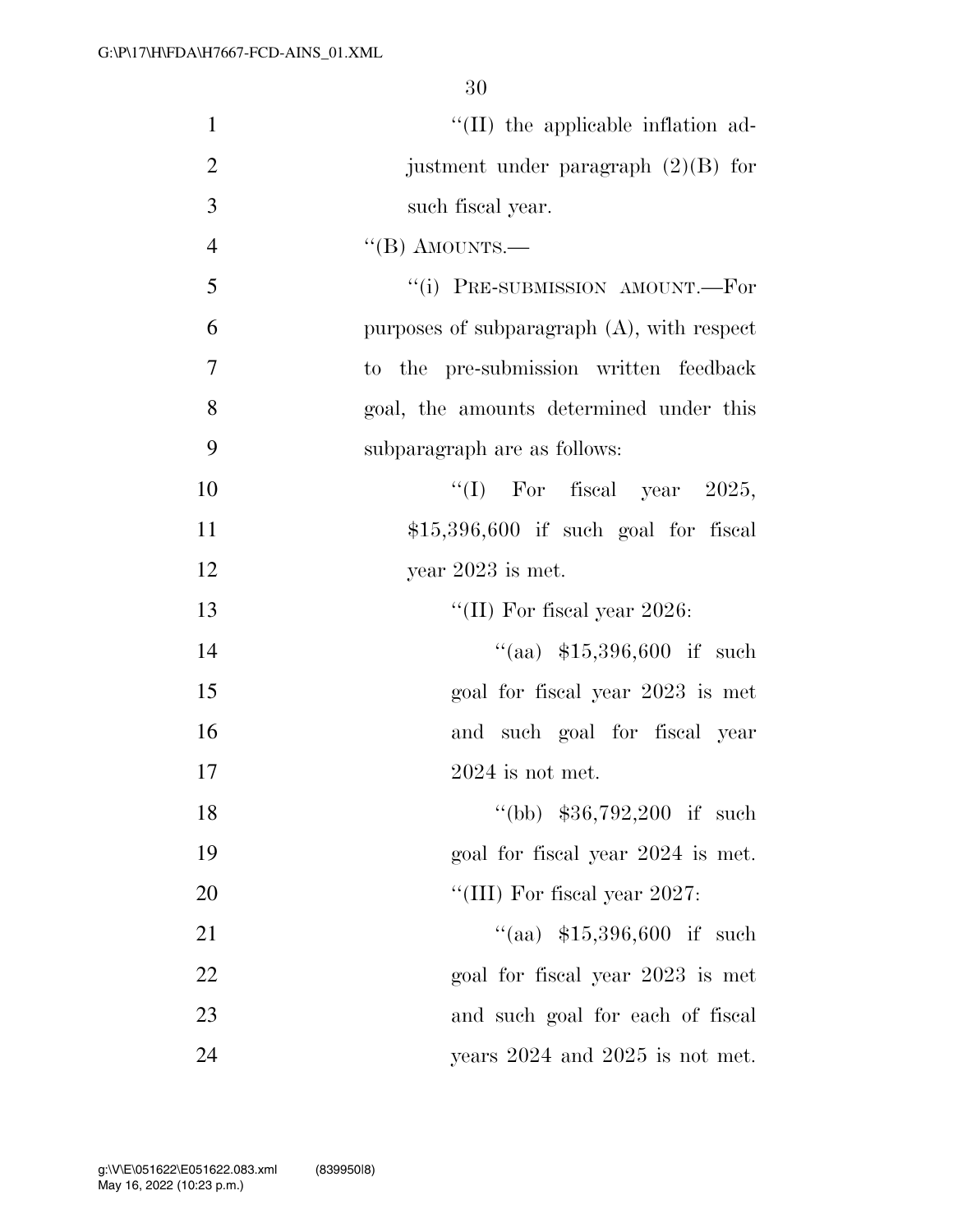| $\mathbf{1}$   | "(bb) $$36,792,200$ if such                    |
|----------------|------------------------------------------------|
| $\overline{2}$ | goal for fiscal year 2024 is met               |
| 3              | and such goal for fiscal year                  |
| $\overline{4}$ | $2025$ is not met.                             |
| 5              | $((ce)$ \$40,572,600 if such                   |
| 6              | goal for fiscal year 2025 is met.              |
| $\tau$         | ``(ii)<br>DE NOVO CLASSIFICATION               |
| 8              | AMOUNT.—For purposes of subparagraph           |
| 9              | $(A)$ , with respect to the de novo decision   |
| 10             | goal, the amounts determined under this        |
| 11             | subparagraph are as follows:                   |
| 12             | "(I) For fiscal year $2026$ ,                  |
| 13             | $$6,323,500$ if such goal for fiscal year      |
| 14             | $2023$ is met.                                 |
| 15             | "(II) For fiscal year 2027:                    |
| 16             | $``(aa)$ \$6,323,500 if such                   |
| 17             | goal for fiscal year 2023 is met               |
| 18             | and such goal for fiscal year                  |
| 19             | $2024$ is not met.                             |
| 20             | "(bb) $$11,765,400$ if such                    |
| 21             | goal for fiscal year 2024 is met.              |
| 22             | "(iii) PREMARKET NOTIFICATION AND              |
| 23             | APPROVAL AMOUNT.-For<br>PREMARKET              |
| 24             | purposes of subparagraph $(A)$ , with respect  |
| 25             | to the $510(k)$ decision goal, $510(k)$ shared |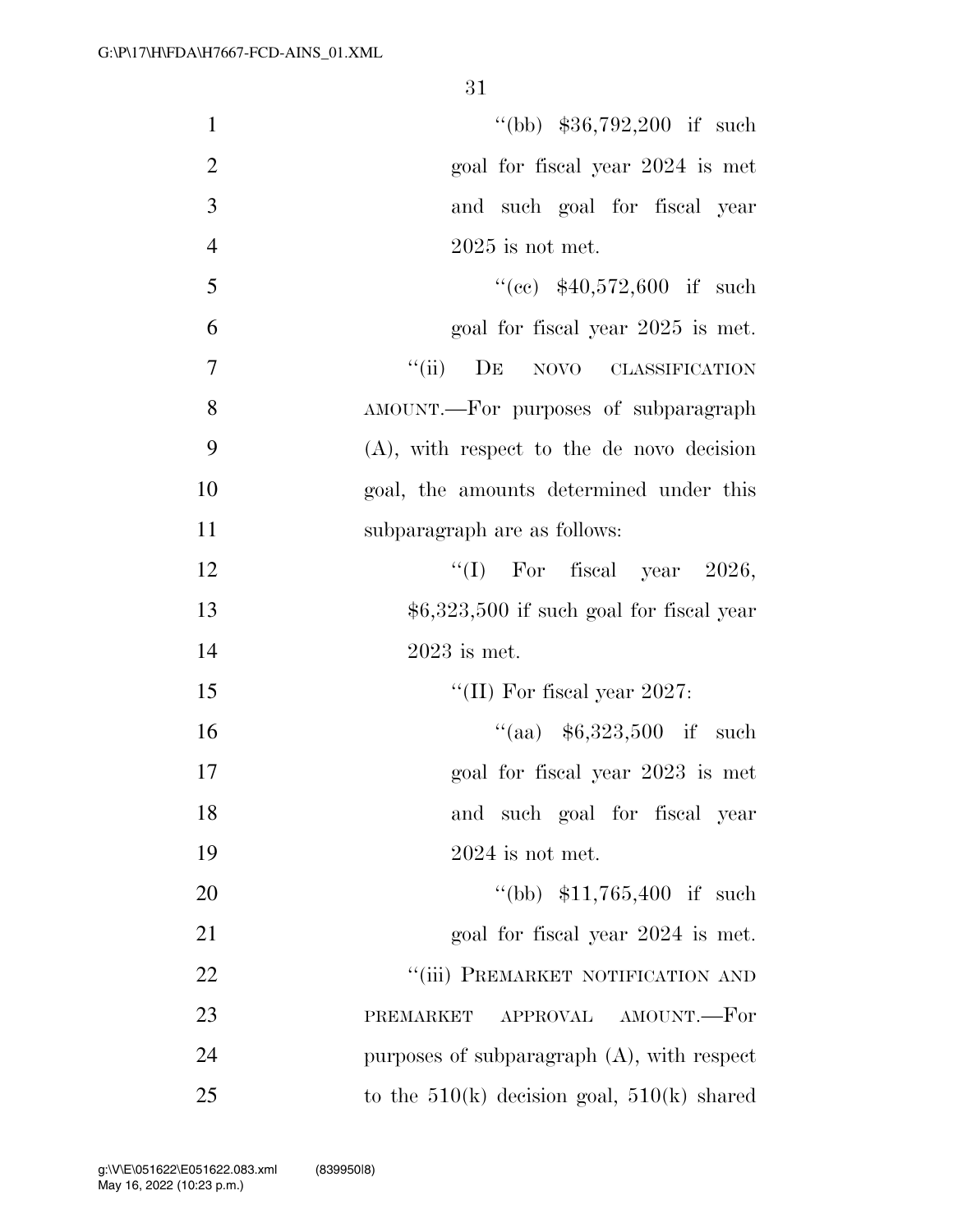| $\mathbf{1}$   | outcome total time to decision goal, PMA         |
|----------------|--------------------------------------------------|
| $\overline{2}$ | decision goal, and PMA shared outcome            |
| 3              | total time to decision goal, the amounts de-     |
| $\overline{4}$ | termined under this subparagraph are as          |
| 5              | follows:                                         |
| 6              | "(I) For fiscal year $2026$ ,                    |
| $\tau$         | $$1,020,000$ if the four goals for fiscal        |
| 8              | year $2023$ are met.                             |
| 9              | "(II) For fiscal year $2027$ :                   |
| 10             | "(aa) $$1,020,000$ if the four                   |
| 11             | goals for fiscal year 2023 are met               |
| 12             | and one or more of the four goals                |
| 13             | for fiscal year 2024 are not met.                |
| 14             | "(bb) $$3,906,000$ if the four                   |
| 15             | goals for fiscal year 2024 are                   |
| 16             | met.                                             |
| 17             | "(C) PERFORMANCE CALCULATION.-For                |
| 18             | purposes of this paragraph, performance of the   |
| 19             | goals listed in subparagraph (D) shall be deter- |
| 20             | mined as specified in the letters described in   |
| 21             | section 201(b) of the Medical Device User Fee    |
| 22             | Amendments of 2022 and based on data avail-      |
| 23             | able as of the following dates:                  |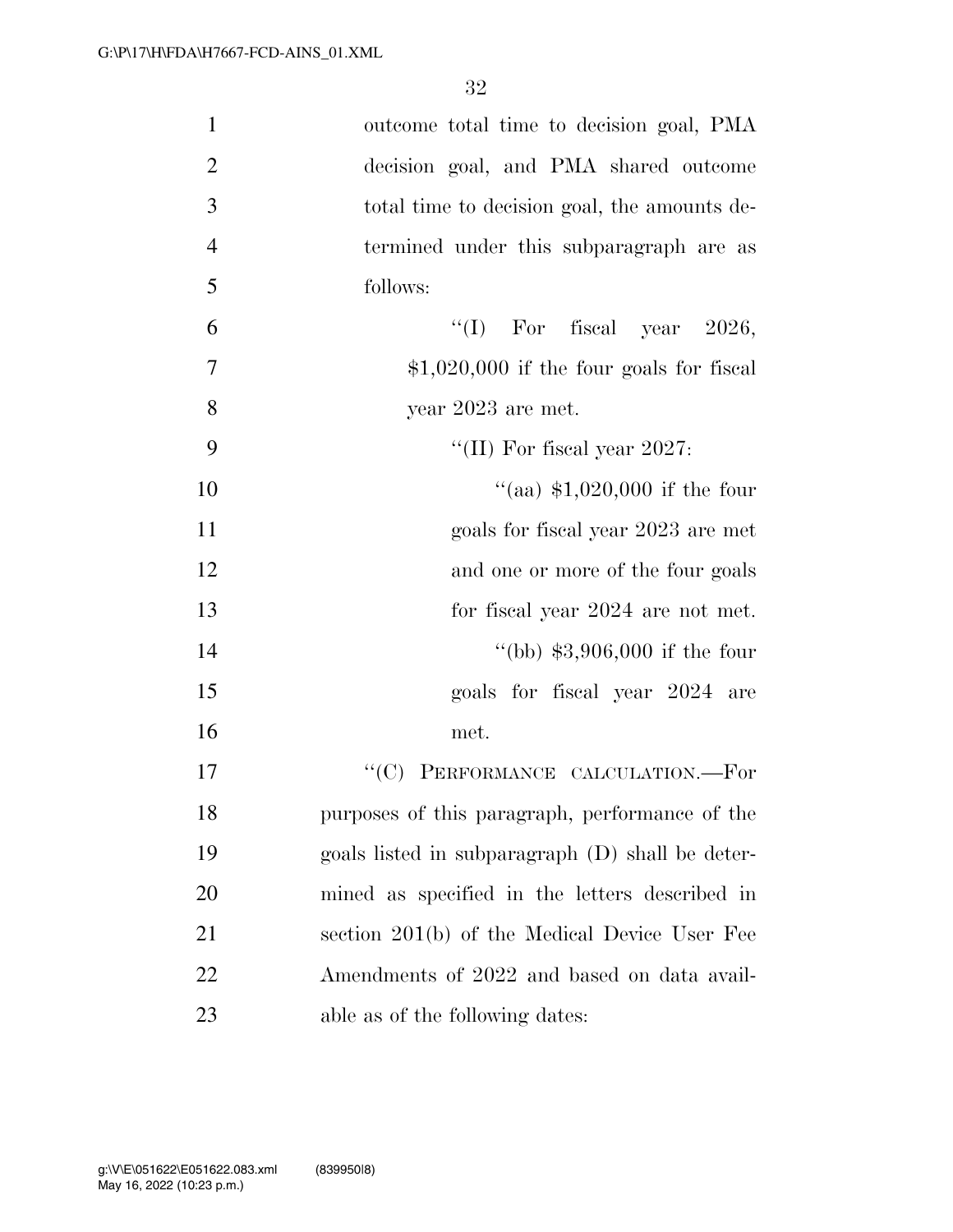| $\mathbf{1}$   | "(i) The performance of the pre-sub-               |
|----------------|----------------------------------------------------|
| $\overline{2}$ | mission written feedback goal shall be             |
| 3              | based on data available as of—                     |
| $\overline{4}$ | "(I) for fiscal year $2023$ , March                |
| 5              | 31, 2024;                                          |
| 6              | "(II) for fiscal year 2024, March                  |
| 7              | $31, 2025$ ; and                                   |
| 8              | "(III) for fiscal year $2025$ ,                    |
| 9              | March 31, 2026.                                    |
| 10             | "(ii) The performance of the de novo               |
| 11             | decision goal, $510(k)$ decision goal, $510(k)$    |
| 12             | shared outcome total time to decision goal,        |
| 13             | PMA decision goal, and PMA shared out-             |
| 14             | come total time to decision goal shall be          |
| 15             | based on data available as of—                     |
| 16             | $\lq(1)$ for fiscal year 2023, March               |
| 17             | $31, 2025;$ and                                    |
| 18             | "(II) for fiscal year $2024$ , March               |
| 19             | 31, 2026.                                          |
| 20             | "(D) GOALS DEFINED.—For purposes of                |
| 21             | this paragraph, the terms 'pre-submission writ-    |
| 22             | ten feedback goal', 'de novo decision goal',       |
| 23             | $(510(k)$ decision goal', $(510(k)$ shared outcome |
| 24             | total time to decision goal', 'PMA decision        |
| 25             | goal', and 'PMA shared outcome total time to       |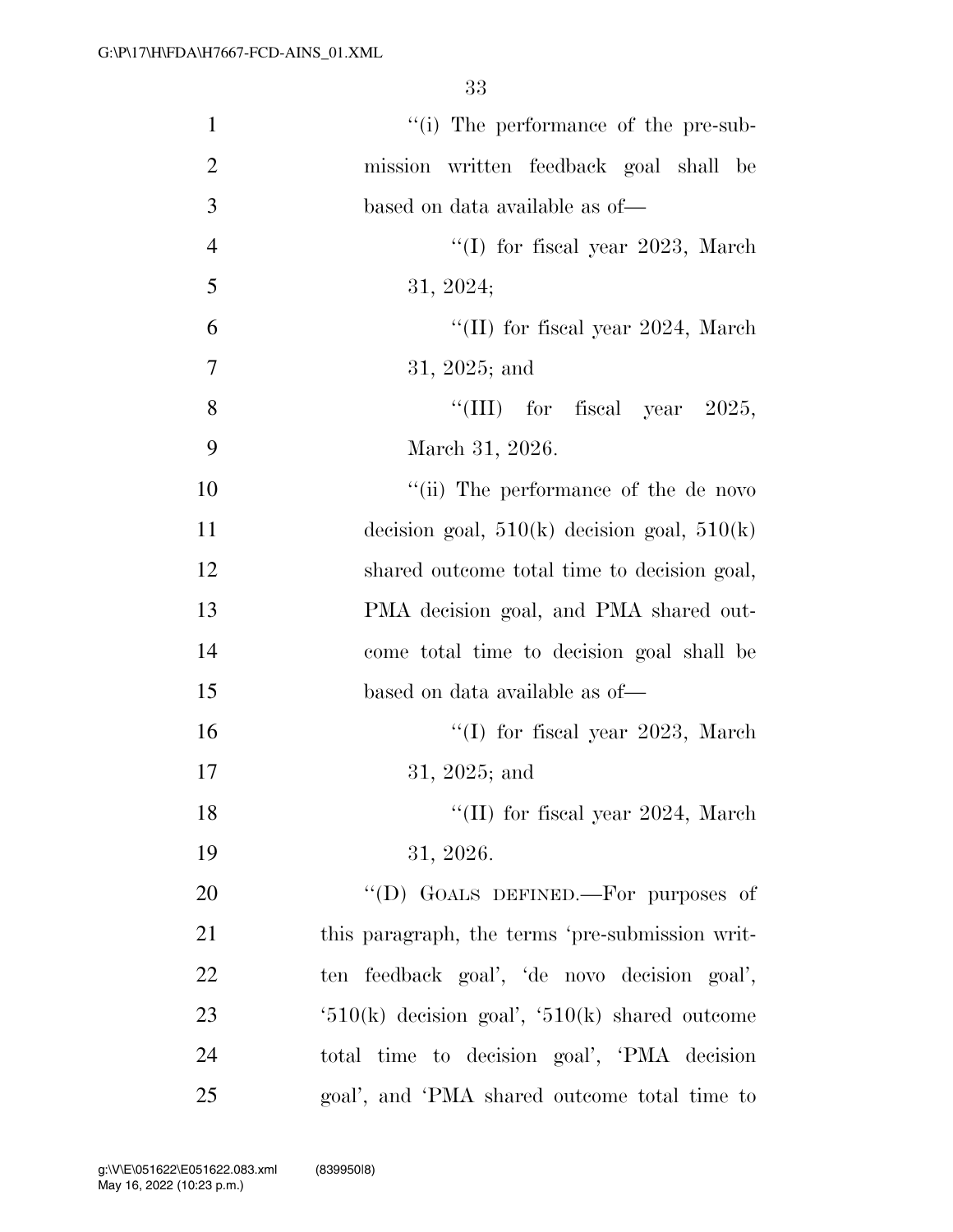decision goal' refer to the goals identified by the same names in the letters described in section 201(b) of the Medical Device User Fee Amend- ments of 2022. 5 "(5) HIRING ADJUSTMENT.

 ''(A) IN GENERAL.—For each of fiscal years 2025 through 2027, after the adjust- ments under paragraphs (2), (3), and (4), if ap- plicable, if the number of hires to support the process for the review of device applications falls below the thresholds specified in subpara- graph (B) for the applicable fiscal years, the base establishment registration fee amounts shall be decreased as the Secretary determines necessary to achieve a reduction in total fee col- lections equal to the hiring adjustment amount under subparagraph (C). 18 "(B) THRESHOLDS.—The thresholds speci-fied in this subparagraph are as follows:

20  $\frac{1}{20}$  Tor fiscal year 2025, the thresh-21 old is 123 hires for fiscal year 2023. 22 ''(ii) For fiscal year 2026, the thresh-23 old is 38 hires for fiscal year 2024.

24 ''(iii) For fiscal year 2027, the thresh-old is—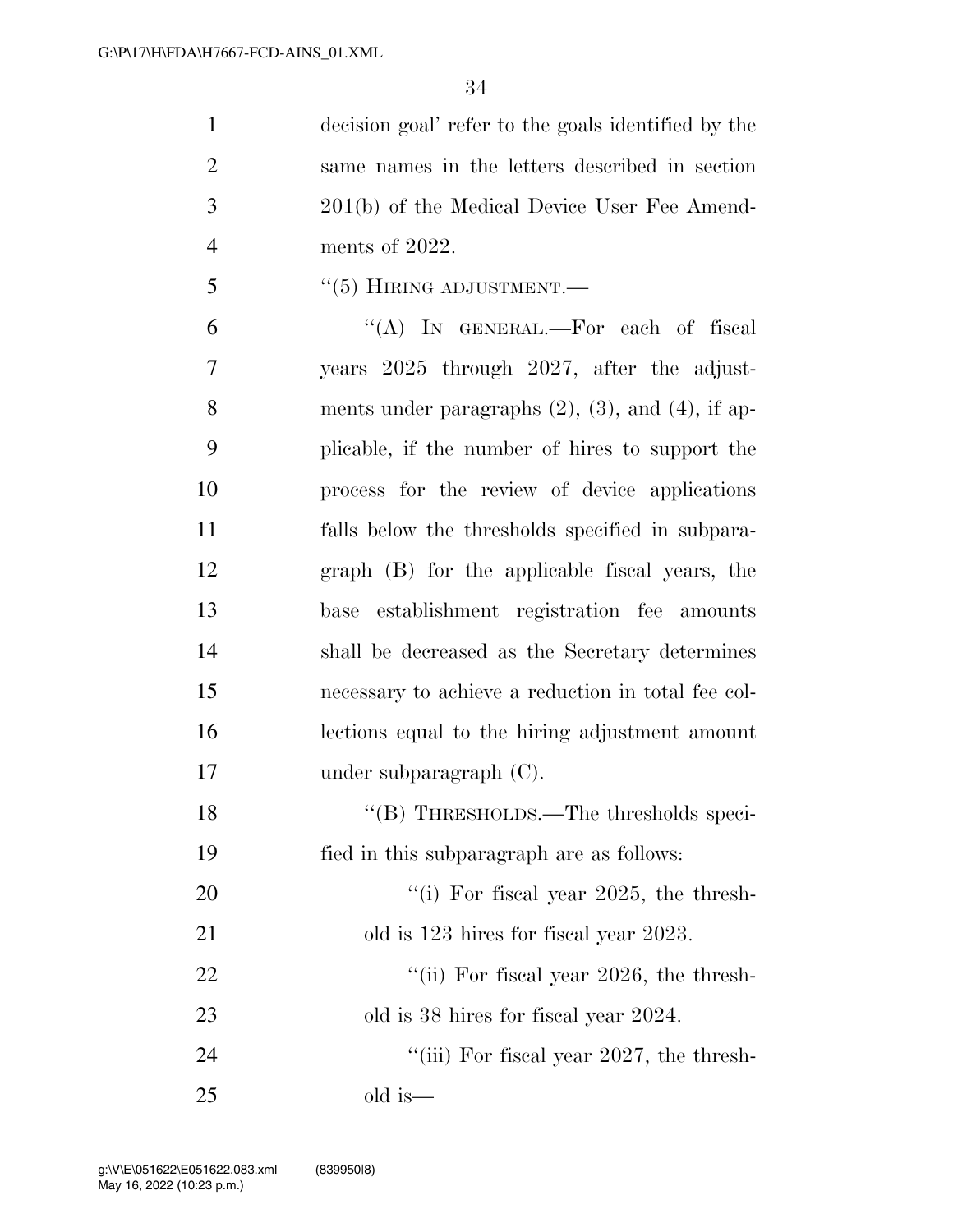| $\mathbf{1}$   | "(I) 22 hires for fiscal year $2025$           |
|----------------|------------------------------------------------|
| $\overline{2}$ | if the base establishment registration         |
| 3              | fees are not increased by the amount           |
| $\overline{4}$ | determined<br>under paragraph                  |
| 5              | $(4)(A)(i);$ or                                |
| 6              | $\lq\lq$ (II) 75 hires for fiscal year         |
| 7              | 2025 if such fees are so increased.            |
| 8              | "(C) HIRING ADJUSTMENT AMOUNT.—The             |
| 9              | hiring adjustment amount for fiscal year 2025  |
| 10             | and each subsequent fiscal year is the product |
| 11             | $of$ —                                         |
| 12             | "(i) the number of hires by which the          |
| 13             | hiring goal specified in subparagraph (D)      |
| 14             | for the fiscal year before the prior fiscal    |
| 15             | year was not met;                              |
| 16             | "(ii) $$72,877;$ and                           |
| 17             | "(iii) the applicable inflation adjust-        |
| 18             | ment under paragraph $(2)(B)$ for the fiscal   |
| 19             | year for which the hiring goal was not met.    |
| 20             | "(D) HIRING GOALS.—The hiring goals for        |
| 21             | each of fiscal years 2023 through 2025 are as  |
| 22             | follows:                                       |
| 23             | "(i) For fiscal year 2023, 144 hires.          |
| 24             | "(ii) For fiscal year $2024$ , $42$ hires.     |
| 25             | "(iii) For fiscal year $2025$ :                |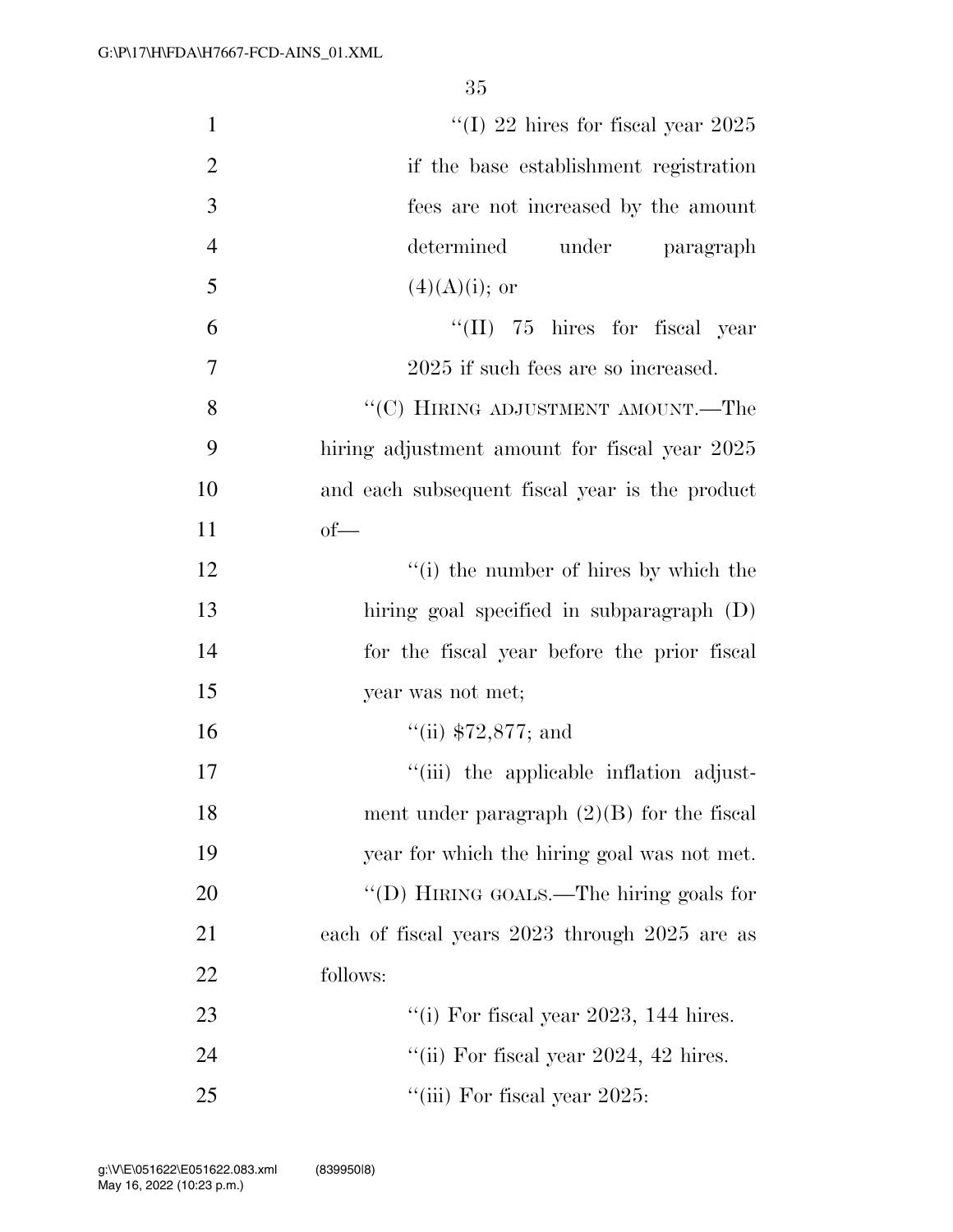| $\mathbf{1}$   | "(I) 24 hires if the base estab-                           |
|----------------|------------------------------------------------------------|
| $\overline{2}$ | lishment registration fees are not in-                     |
| 3              | creased by the amount determined                           |
| $\overline{4}$ | under paragraph $(4)(A)(i)$ .                              |
| 5              | $\lq\lq$ (II) 83 hires if the base estab-                  |
| 6              | lishment registration fees are in-                         |
| $\overline{7}$ | creased by the amount determined                           |
| 8              | under paragraph $(4)(A)(i)$ .                              |
| 9              | "(E) NUMBER OF HIRES.—For purposes                         |
| 10             | of this paragraph, the number of hires shall be            |
| 11             | determined by the Secretary as set forth in the            |
| 12             | letters described in section 201(b) of the Med-            |
| 13             | ical Device User Fee Amendments of 2022.                   |
| 14             | $``(6)$ OPERATING RESERVE ADJUSTMENT.—                     |
| 15             | "(A) IN GENERAL.—For each of fiscal                        |
| 16             | years 2023 through 2027, after the adjust-                 |
| 17             | ments under paragraphs $(2)$ , $(3)$ , $(4)$ , and $(5)$ , |
| 18             | if applicable, if the Secretary has operating re-          |
| 19             | serves of carryover user fees for the process for          |
| 20             | the review of device applications in excess of the         |
| 21             | designated amount in subparagraph (B), the                 |
| 22             | Secretary shall decrease the base establishment            |
| 23             | registration fee amounts to provide for not                |
| 24             | more than such designated amount of operating              |
| 25             | reserves.                                                  |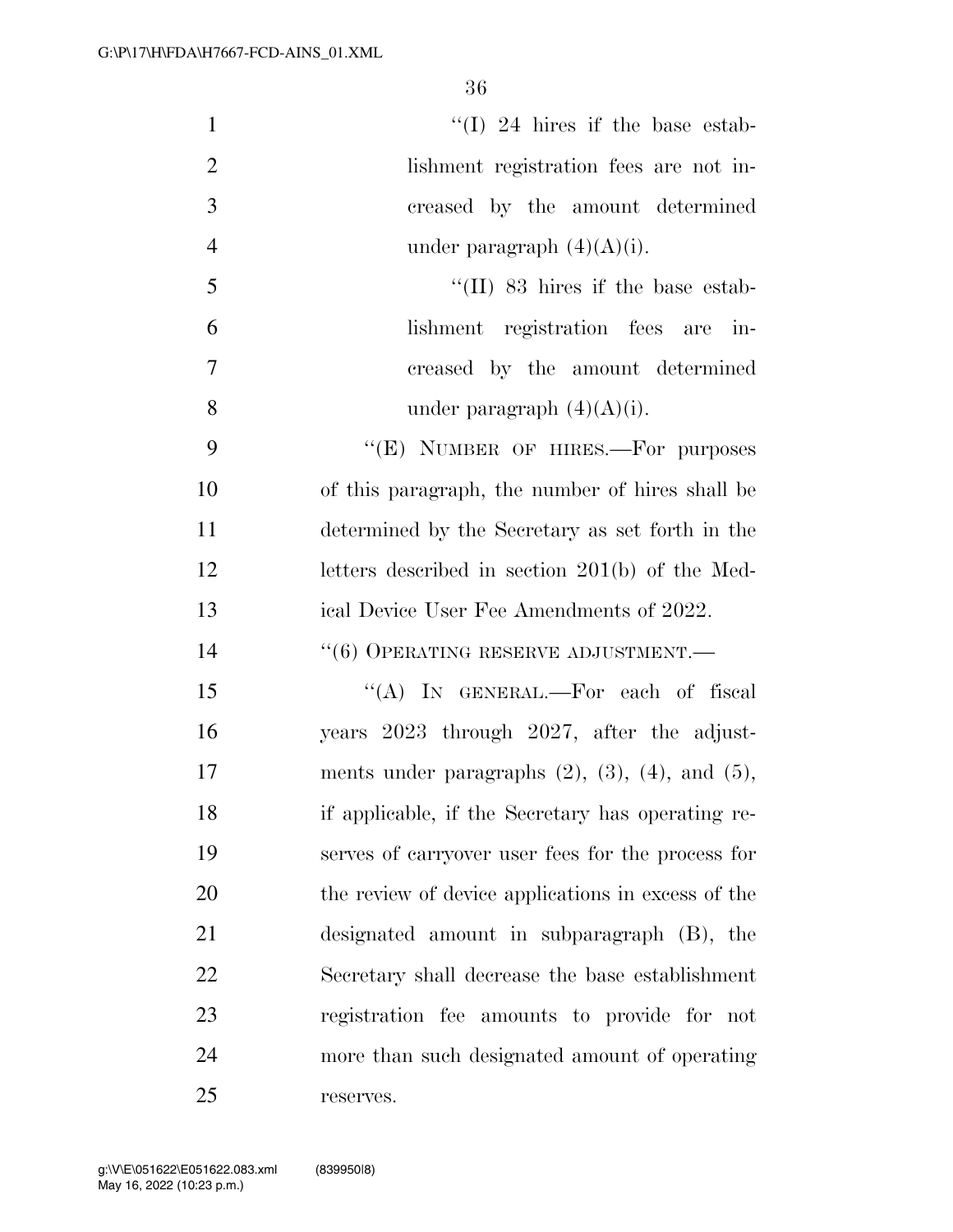| $\mathbf{1}$   | "(B) DESIGNATED AMOUNT.—Subject to                              |
|----------------|-----------------------------------------------------------------|
| $\overline{2}$ | subparagraph $(C)$ , for each fiscal year, the des-             |
| 3              | ignated amount in this subparagraph is equal                    |
| $\overline{4}$ | to the sum of-                                                  |
| 5              | $\lq\lq$ (i) 13 weeks of operating reserves of                  |
| 6              | carryover user fees; and                                        |
| $\overline{7}$ | $``(ii)$ 1 month of operating reserves                          |
| 8              | maintained pursuant to paragraph (8).                           |
| 9              | "(C) EXCLUDED AMOUNT.—For the period                            |
| 10             | of fiscal years 2023 through 2026, a total                      |
| 11             | amount equal to \$118,000,000 shall not be con-                 |
| 12             | sidered part of the designated amount under                     |
| 13             | subparagraph (B) and shall not be subject to                    |
| 14             | the decrease under subparagraph $(A)$ .".                       |
| 15             | (d) SMALL BUSINESSES.—Section 738 of the Federal                |
| 16             | Food, Drug, and Cosmetic Act (21 U.S.C. 379j) is amend-         |
| 17             | ed in each of subsections $(d)(2)(B)(iii)$ and $(e)(2)(B)(iii)$ |
|                | 18 by inserting ", if extant," after "national taxing author-   |
|                | 19 ity".                                                        |
| 20             | (e) CONDITIONS.—Section $738(g)$ of the Federal                 |
| 21             | Food, Drug, and Cosmetic Act $(21 \text{ U.S.C. } 379j(g))$ is  |
| 22             | amended—                                                        |
| 23             | $(1)$ in paragraph $(1)(A)$ , by striking                       |
| 24             | " $\$320,825,000"$ and inserting " $\$398,566,000"$ ; and       |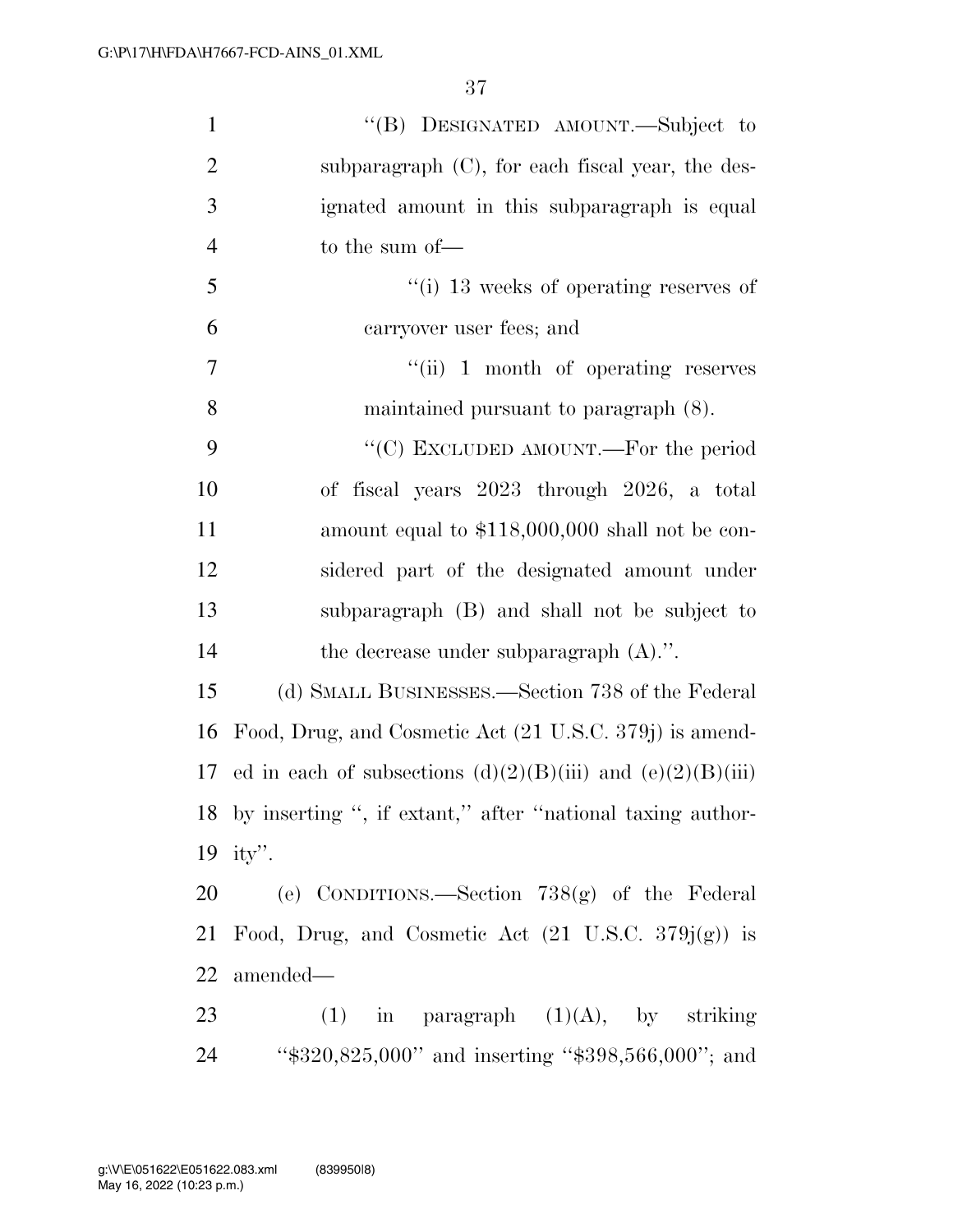| $\mathbf{1}$   | $(2)$ in paragraph $(2)$ , by inserting "de novo                     |
|----------------|----------------------------------------------------------------------|
| $\overline{2}$ | classification requests," after "class III device,".                 |
| 3              | (f) CREDITING AND AVAILABILITY OF FEES.-Sec-                         |
| $\overline{4}$ | tion $738(h)(3)$ of the Federal Food, Drug, and Cosmetic             |
| 5              | Act $(21 \text{ U.S.C. } 379j(h)(3))$ is amended to read as follows: |
| 6              | "(3) AUTHORIZATION OF APPROPRIATIONS.—                               |
| $\overline{7}$ | "(A) IN GENERAL.—For each of fiscal                                  |
| 8              | years 2023 through 2027, there is authorized to                      |
| 9              | be appropriated for fees under this section an                       |
| 10             | amount equal to the revenue amount deter-                            |
| 11             | mined under subparagraph (B), less the                               |
| 12             | amount of reductions determined under sub-                           |
| 13             | paragraph $(C)$ .                                                    |
| 14             | "(B) REVENUE AMOUNT.—For purposes of                                 |
| 15             | this paragraph, the revenue amount for each                          |
| 16             | fiscal year is the sum of—                                           |
| 17             | "(i) the total revenue amount under                                  |
| 18             | subsection $(b)(3)$ for the fiscal year, as ad-                      |
| 19             | justed under paragraphs (2) and (3) of                               |
| 20             | subsection $(e)$ ; and                                               |
| 21             | "(ii) the performance improvement                                    |
| 22             | adjustment amount for the fiscal year                                |
| 23             | under subsection $(e)(4)$ , if applicable.                           |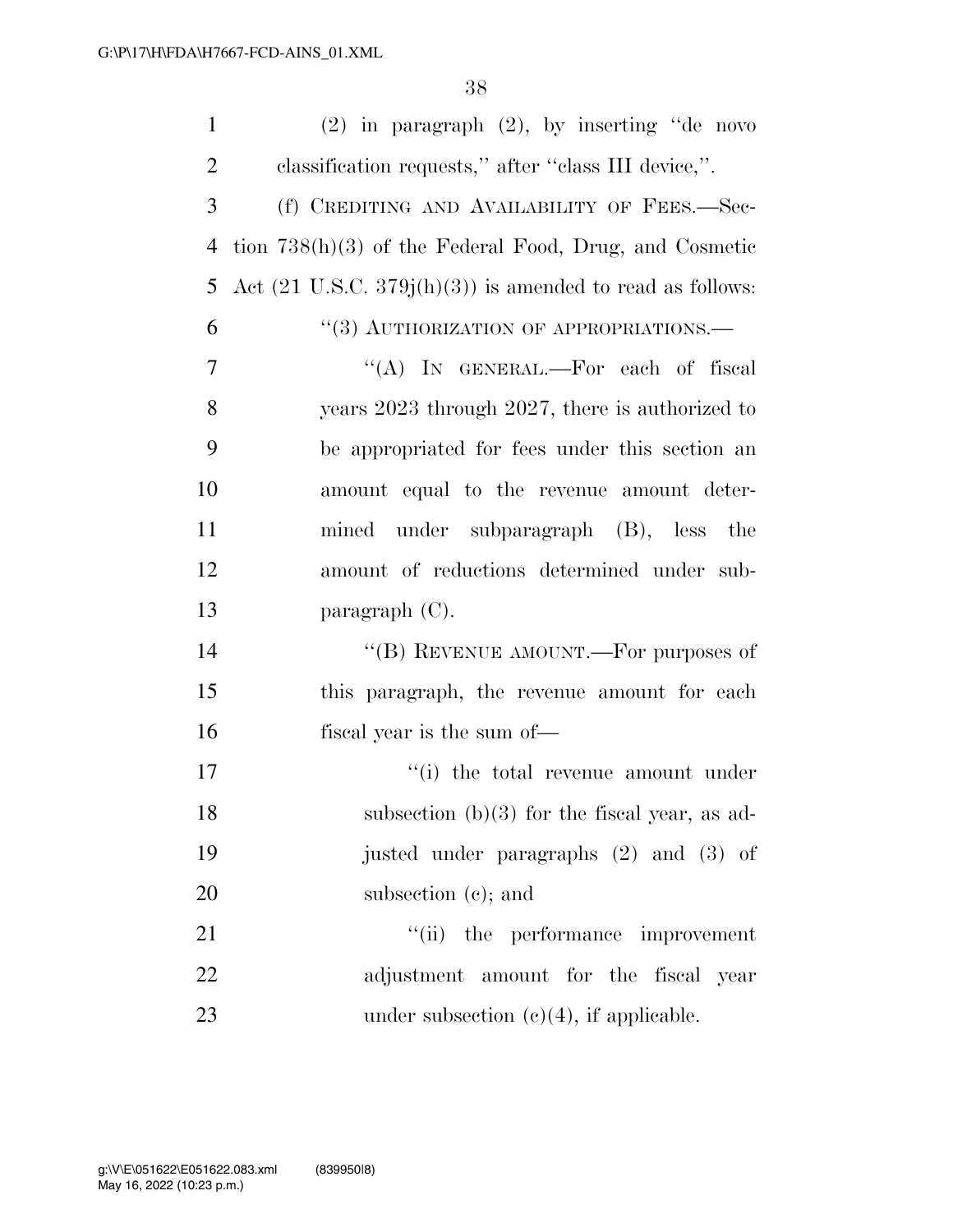| $\mathbf{1}$   | "(C) REDUCTIONS.—For purposes of this               |
|----------------|-----------------------------------------------------|
| $\overline{2}$ | paragraph, the amount of reductions for each        |
| 3              | fiscal year is the sum of—                          |
| $\overline{4}$ | "(i) the hiring adjustment amount for               |
| 5              | the fiscal year under subsection $(c)(5)$ , if      |
| 6              | applicable; and                                     |
| 7              | "(ii) the operating reserve adjustment              |
| 8              | amount for the fiscal year under sub-               |
| 9              | section $(c)(6)$ , if applicable.".                 |
| 10             | SEC. 204. REAUTHORIZATION; REPORTING REQUIREMENTS.  |
| 11             | (a) PERFORMANCE REPORTS.—Section $738A(a)$ of       |
| 12             | the Federal Food, Drug, and Cosmetic Act (21 U.S.C. |
| 13             | $379j-1(a)$ is amended—                             |
| 14             | $(1)$ by striking "fiscal year 2018" each place it  |
| 15             | appears and inserting "fiscal year 2023";           |
| 16             | (2) by striking "Medical Device User Fee            |
| 17             | Amendments of 2017" each place it appears and in-   |
| 18             | serting "Medical Device User Fee Amendments of      |
| 19             | 2022";                                              |
| 20             | $(3)$ in paragraph $(1)$ —                          |
| 21             | $(A)$ in subparagraph $(A)$ , by redesignating      |
| 22             | the second clause (iv) (relating to analysis) as    |
| 23             | clause $(v)$ ; and                                  |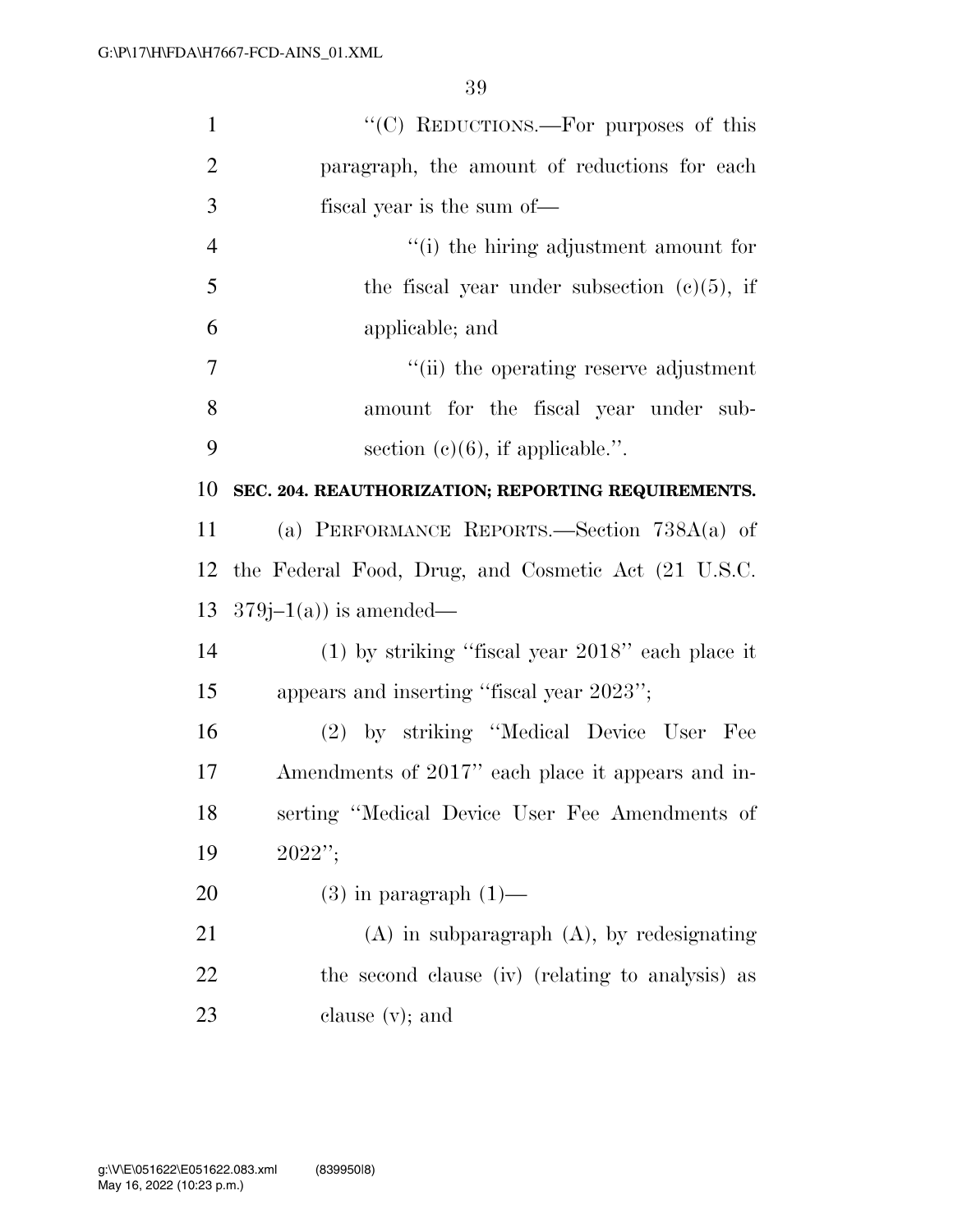| $\mathbf{1}$   | $(B)$ in subparagraph $(A)(iv)$ , by striking                       |
|----------------|---------------------------------------------------------------------|
| $\overline{2}$ | "fiscal year 2020" and inserting "fiscal year                       |
| 3              | $2023$ "; and                                                       |
| $\overline{4}$ | $(4)$ in paragraph $(4)$ , by striking "2018                        |
| 5              | through $2022$ " and inserting "2023 through $2027$ ".              |
| 6              | (b) REAUTHORIZATION.—Section 738A(b) of the                         |
| 7              | Federal Food, Drug, and Cosmetic Act (21 U.S.C. 379j–               |
| 8              | $1(b)$ ) is amended—                                                |
| 9              | $(1)$ in paragraph $(1)$ , by striking "2022" and                   |
| 10             | inserting "2027"; and                                               |
| 11             | $(2)$ in paragraph $(5)$ , by striking "2022" and                   |
| 12             | inserting "2027".                                                   |
| 13             | SEC. 205. CONFORMITY ASSESSMENT PILOT PROGRAM.                      |
| 14             | Section 514(d) of the Federal Food, Drug, and Cos-                  |
| 15             | metic Act $(21 \text{ U.S.C. } 360d(d))$ is amended to read as fol- |
| 16             | lows:                                                               |
| 17             | "(d) ACCREDITATION SCHEME FOR CONFORMITY AS-                        |
| 18             | SESSMENT.                                                           |
| 19             | " $(1)$ IN GENERAL.—The Secretary shall estab-                      |
| 20             | lish a program under which—                                         |
| 21             | "(A) testing laboratories meeting criteria                          |
| 22             | specified in guidance by the Secretary may be                       |
| 23             | accredited by accreditation bodies meeting cri-                     |
| 24             | teria specified in guidance by the Secretary, to                    |
| 25             | conduct testing to support the assessment of                        |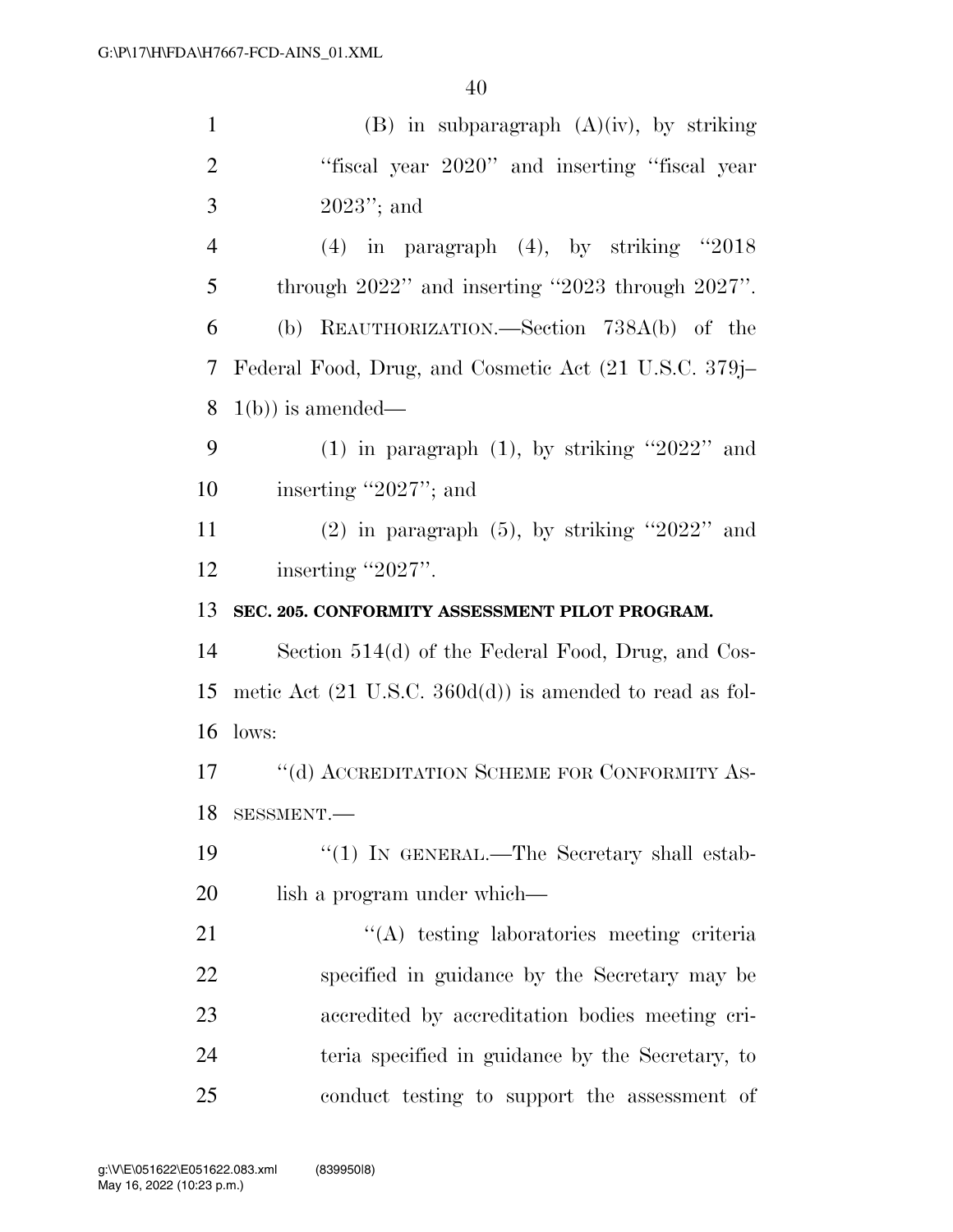1 the conformity of a device to certain standards recognized under this section; and

 ''(B) subject to paragraph (2), results from tests conducted to support the assessment of conformity of devices as described in sub- paragraph (A) conducted by testing laboratories accredited pursuant to this subsection shall be accepted by the Secretary for purposes of dem- onstrating such conformity unless the Secretary finds that certain results of such tests should 11 not be so accepted.

12 "(2) SECRETARIAL REVIEW OF ACCREDITED LABORATORY RESULTS.—The Secretary may—

14 ''(A) review the results of tests conducted by testing laboratories accredited pursuant to this subsection, including by conducting peri- odic audits of such results or of the processes of accredited bodies or testing laboratories;

19 ''(B) following such review, take additional measures under this Act, as the Secretary de-termines appropriate, such as—

 $\frac{1}{2}$   $\frac{1}{2}$  suspension or withdrawal of ac- creditation of a testing laboratory or rec- ognition of an accreditation body under 25 paragraph  $(1)(A)$ ; or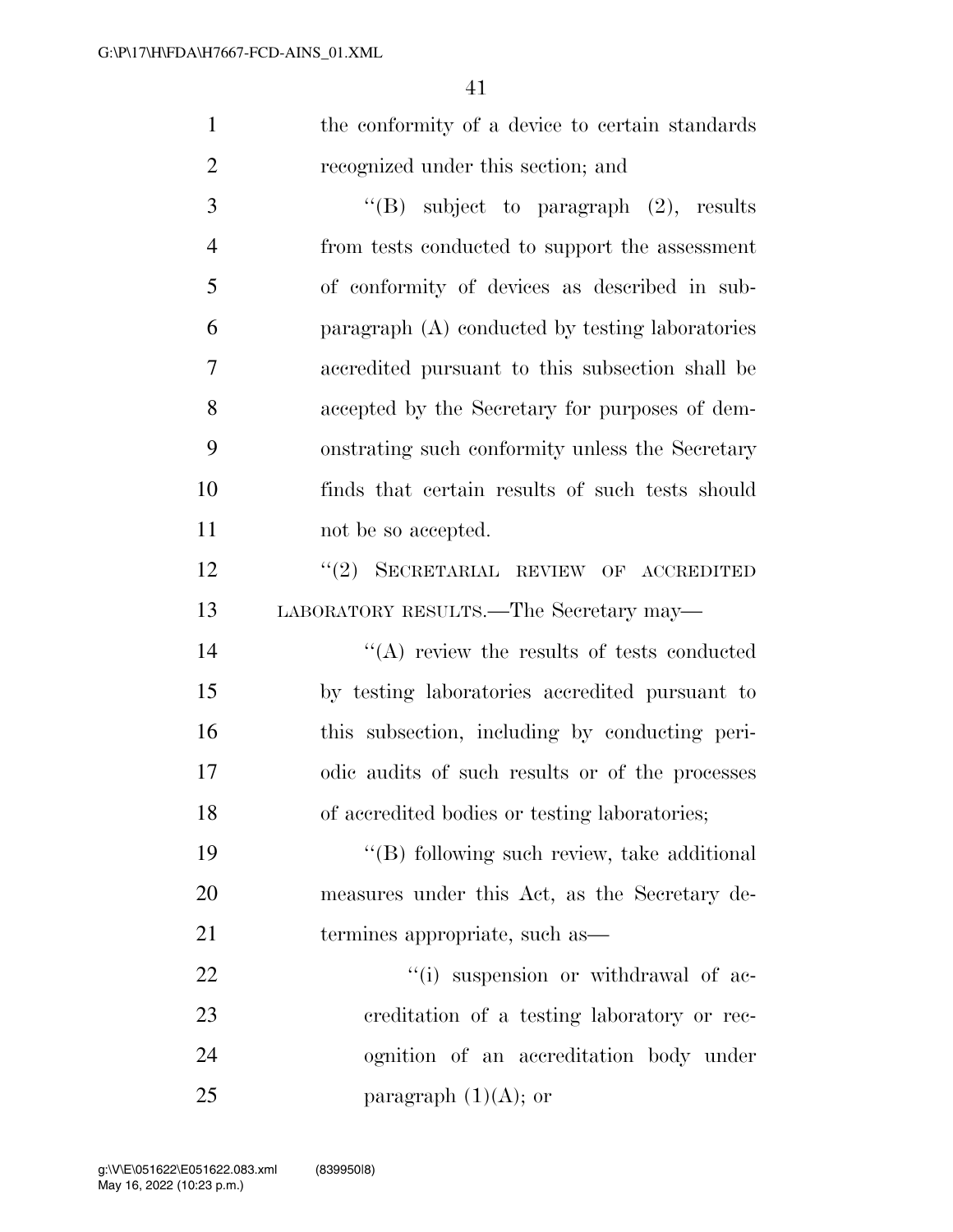| $\mathbf{1}$   | "(ii) requesting additional information            |
|----------------|----------------------------------------------------|
| $\overline{2}$ | with respect to a device; and                      |
| 3              | $\lq\lq$ (C) if the Secretary becomes aware of in- |
| $\overline{4}$ | formation materially bearing on the safety or      |
| 5              | effectiveness of a device for which an assess-     |
| 6              | ment of conformity was supported by testing        |
| 7              | conducted by a testing laboratory accredited       |
| 8              | under this subsection, take such additional        |
| 9              | measures under this Act, as the Secretary de-      |
| 10             | termines appropriate, such as—                     |
| 11             | "(i) suspension or withdrawal of ac-               |
| 12             | creditation of a testing laboratory or rec-        |
| 13             | ognition of an accreditation body under            |
| 14             | paragraph $(1)(A)$ ; or                            |
| 15             | "(ii) requesting additional information            |
| 16             | with regard to such device.                        |
| 17             | $``(3)$ IMPLEMENTATION AND REPORTING.—             |
| 18             | "(A) PILOT PROGRAM TRANSITION.—After               |
| 19             | September 30, 2023, the pilot program pre-         |
| 20             | viously initiated under this subsection, as in ef- |
| 21             | fect prior to the date of enactment of the Med-    |
| 22             | ical Device User Fee Amendments of 2022,           |
| 23             | shall be considered to be completed, and the       |
| 24             | Secretary may continue operating a program         |
| 25             | consistent with this subsection.                   |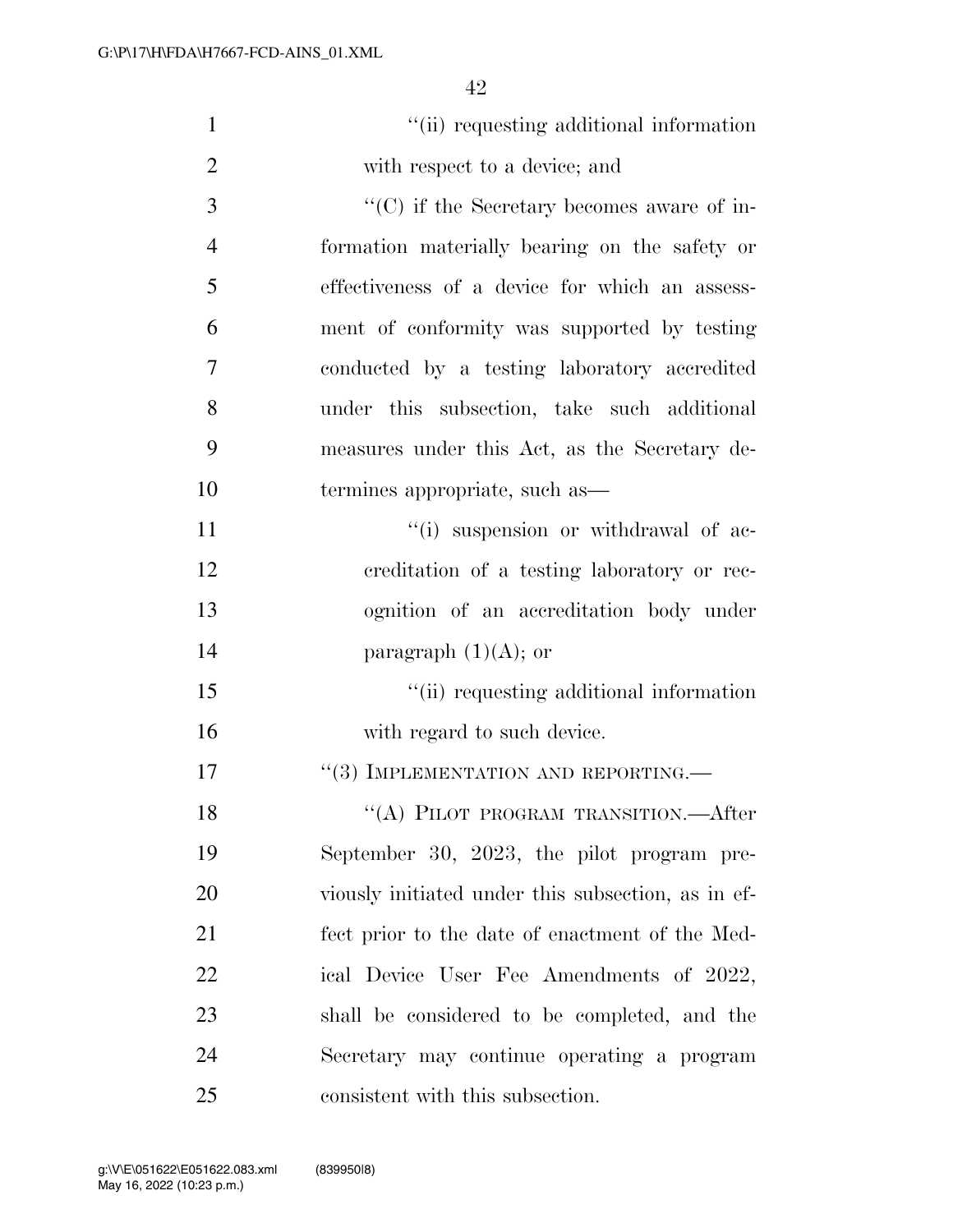''(B) REPORT.—The Secretary shall make available on the internet website of the Food and Drug Administration an annual report on the progress of the pilot program under this subsection.''.

### **SEC. 206. REAUTHORIZATION OF THIRD-PARTY REVIEW PROGRAM.**

 Section 523(c) of the Federal Food, Drug, and Cos- metic Act (21 U.S.C. 360m(c)) is amended by striking ''2022'' and inserting ''2027''.

### **SEC. 207. SUNSET DATES.**

 (a) AUTHORIZATION.—Sections 737 and 738 of the Federal Food, Drug, and Cosmetic Act (21 U.S.C. 379i; 379j) shall cease to be effective October 1, 2027.

 (b) REPORTING REQUIREMENTS.—Section 738A (21 U.S.C. 379j– 1) of the Federal Food, Drug, and Cosmetic Act (regarding reauthorization and reporting require-ments) shall cease to be effective January 31, 2028.

 (c) PREVIOUS SUNSET PROVISIONS.—Effective Octo- ber 1, 2022, subsections (a) and (b) of section 210 of the FDA Reauthorization Act of 2017 (Public Law 115–52) are repealed.

### **SEC. 208. EFFECTIVE DATE.**

 The amendments made by this title shall take effect on October 1, 2022, or the date of the enactment of this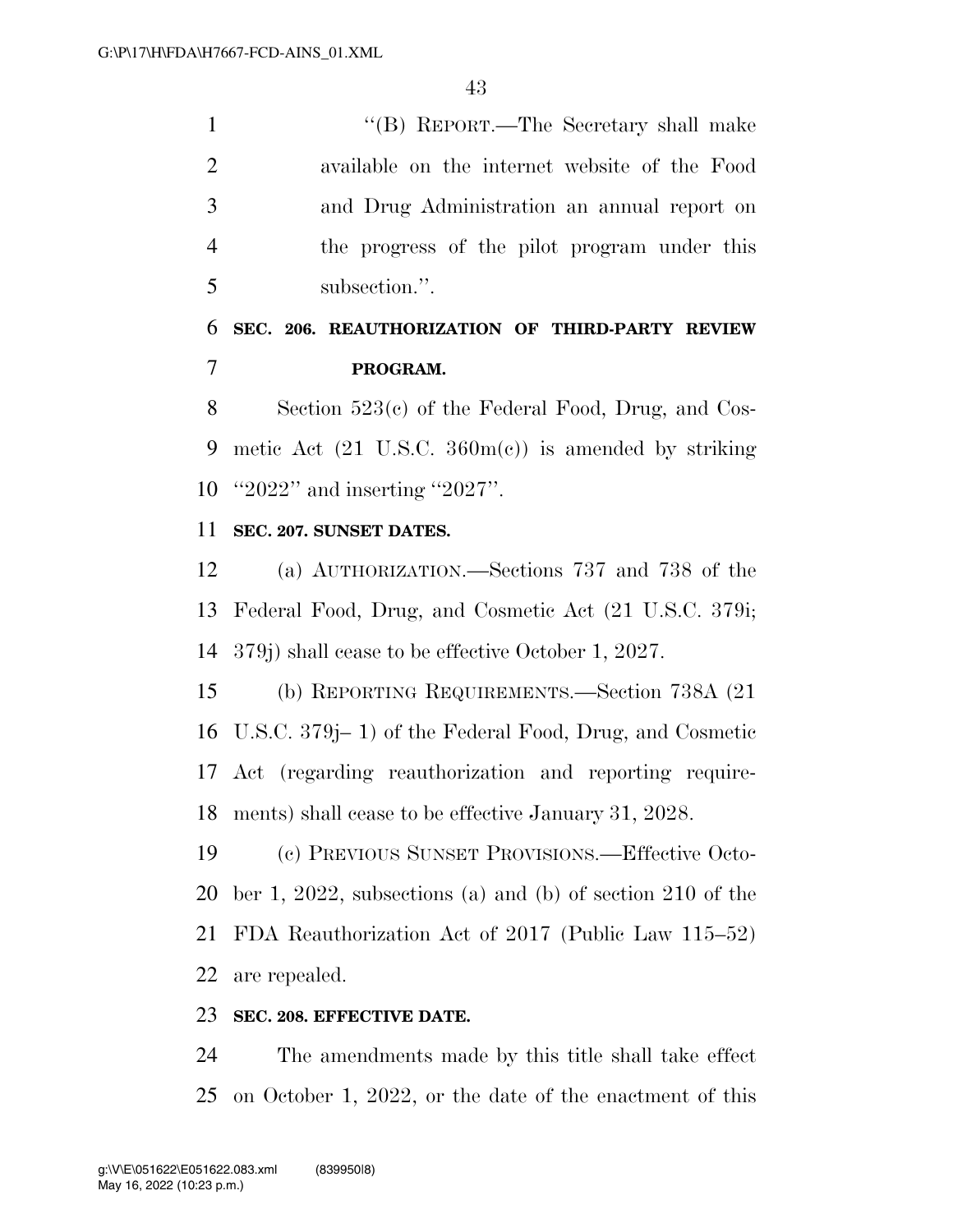Act, whichever is later, except that fees under part 3 of subchapter C of chapter VII of the Federal Food, Drug, and Cosmetic Act (21 U.S.C. 379i et seq.) shall be as-4 sessed for all submissions listed in section  $738(a)(2)(A)$  of such Act received on or after October 1, 2022, regard-less of the date of the enactment of this Act.

### **SEC. 209. SAVINGS CLAUSE.**

 Notwithstanding the amendments made by this title, part 3 of subchapter C of chapter VII of the Federal Food, Drug, and Cosmetic Act (21 U.S.C. 379i et seq.), as in effect on the day before the date of the enactment of this title, shall continue to be in effect with respect to the sub- missions listed in section 738(a)(2)(A) of such Act (as de- fined in such part as of such day) that on or after October 1, 2017, but before October 1, 2022, were received by the Food and Drug Administration with respect to assessing and collecting any fee required by such part for a fiscal year prior to fiscal year 2023.

## **TITLE III—FEES RELATING TO GENERIC DRUGS**

### **SEC. 301. SHORT TITLE; FINDING.**

 (a) SHORT TITLE.—This title may be cited as the ''Generic Drug User Fee Amendments of 2022''.

 (b) FINDING.—The Congress finds that the fees au-thorized by the amendments made by this title will be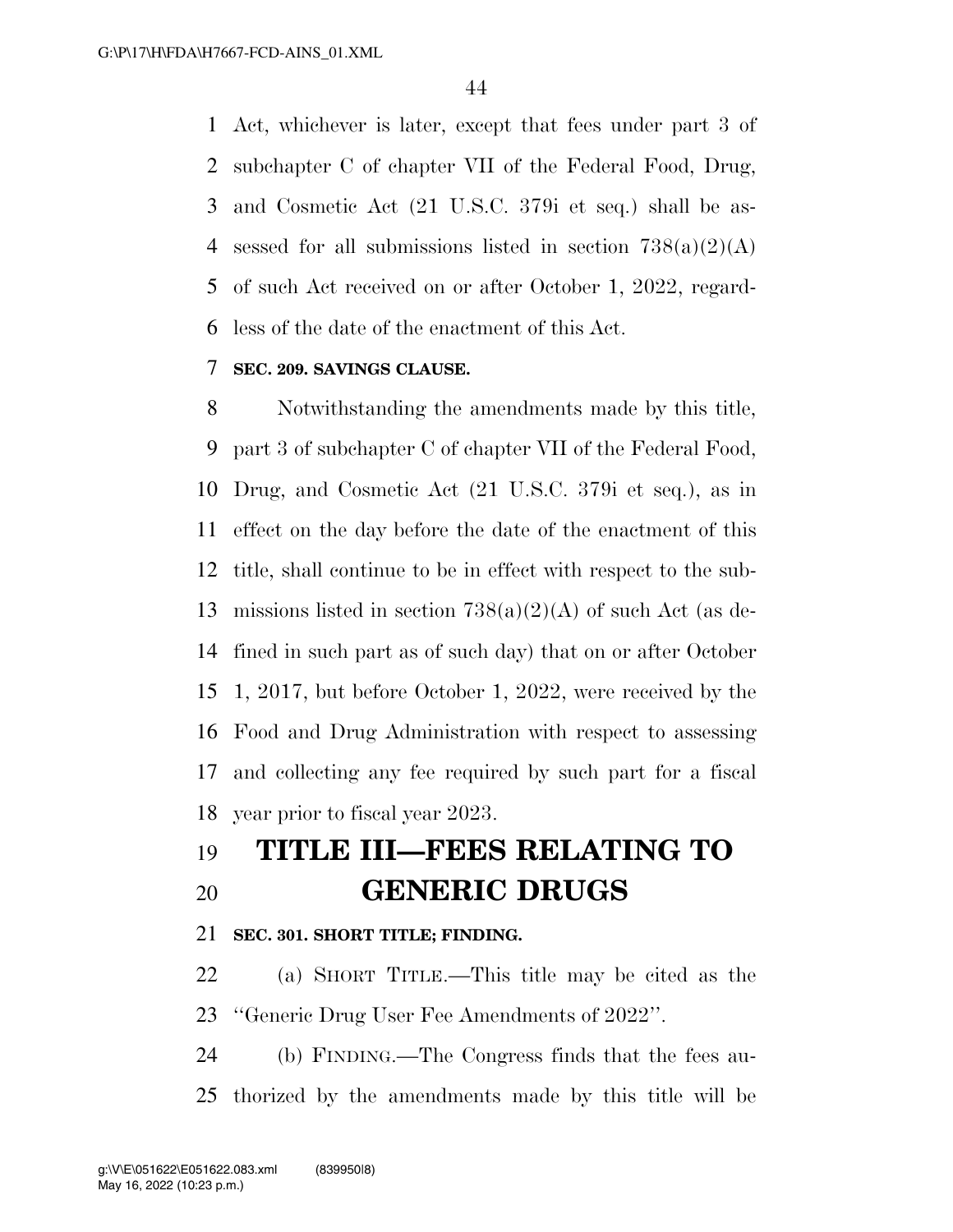dedicated to human generic drug activities, as set forth in the goals identified for purposes of part 7 of subchapter C of chapter VII of the Federal Food, Drug, and Cosmetic Act (21 U.S.C. 379j–41 et seq.), in the letters from the Secretary of Health and Human Services to the Chairman of the Committee on Health, Education, Labor, and Pen- sions of the Senate and the Chairman of the Committee on Energy and Commerce of the House of Representa-tives, as set forth in the Congressional Record.

### **SEC. 302. AUTHORITY TO ASSESS AND USE HUMAN GE-NERIC DRUG FEES.**

 (a) TYPES OF FEES.—Section 744B(a) of the Fed- eral Food, Drug, and Cosmetic Act (21 U.S.C. 379j– 14  $42(a)$  is amended—

 (1) in the matter preceding paragraph (1), by striking ''fiscal year 2018'' and inserting ''fiscal year 2023'';

18 (2) in paragraph  $(2)(C)$ , by striking "2018 through 2022'' and inserting ''2023 through 2027''; 20 (3) in paragraph  $(3)(B)$ , by striking "2018 21 through 2022" and inserting "2023 through 2027"; 22 (4) in paragraph  $(4)(D)$ , by striking "2018 through 2022'' and inserting ''2023 through 2027''; and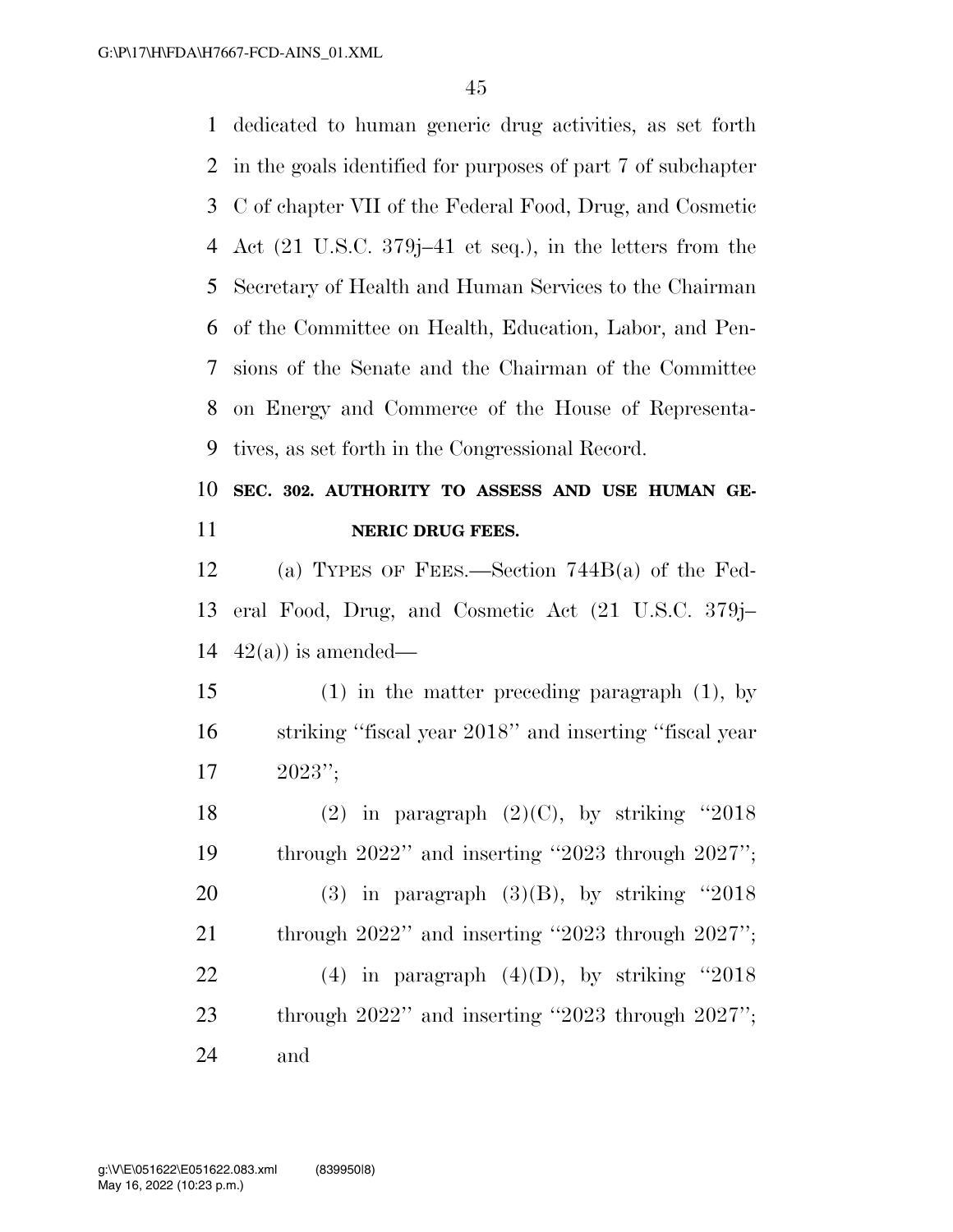| $\mathbf{1}$   | (5) in paragraph $(5)(D)$ , by striking "2018          |
|----------------|--------------------------------------------------------|
| $\overline{2}$ | through $2022$ " and inserting "2023 through $2027$ ". |
| 3              | (b) FEE REVENUE AMOUNTS.—Section $744B(b)$ of          |
| 4              | the Federal Food, Drug, and Cosmetic Act (21 U.S.C.    |
| 5              | $379j - 42(b)$ is amended—                             |
| 6              | $(1)$ in paragraph $(1)$ —                             |
| $\overline{7}$ | $(A)$ in subparagraph $(A)$ —                          |
| 8              | (i) in the heading, by striking " $2018$ "             |
| 9              | and inserting " $2023$ ";                              |
| 10             | (ii) by striking "2018" and inserting                  |
| 11             | " $2023$ "; and                                        |
| 12             | (iii) by striking " $$493,600,000"$ and                |
| 13             | inserting " $$582,500,000$ "; and                      |
| 14             | $(B)$ by amending subparagraph $(B)$ to read           |
| 15             | as follows:                                            |
| 16             | "(B) FISCAL YEARS 2024 THROUGH 2027.—                  |
| 17             | "(i) IN GENERAL.—For each of the                       |
| 18             | fiscal years 2024 through 2027, fees under             |
| 19             | paragraphs $(2)$ through $(5)$ of subsection           |
| 20             | (a) shall be established to generate a total           |
| 21             | estimated revenue amount under such sub-               |
| 22             | section that is equal to the base revenue              |
| 23             | amount for the fiscal year under clause                |
| 24             | $(ii)$ , as adjusted pursuant to subsection $(c)$ .    |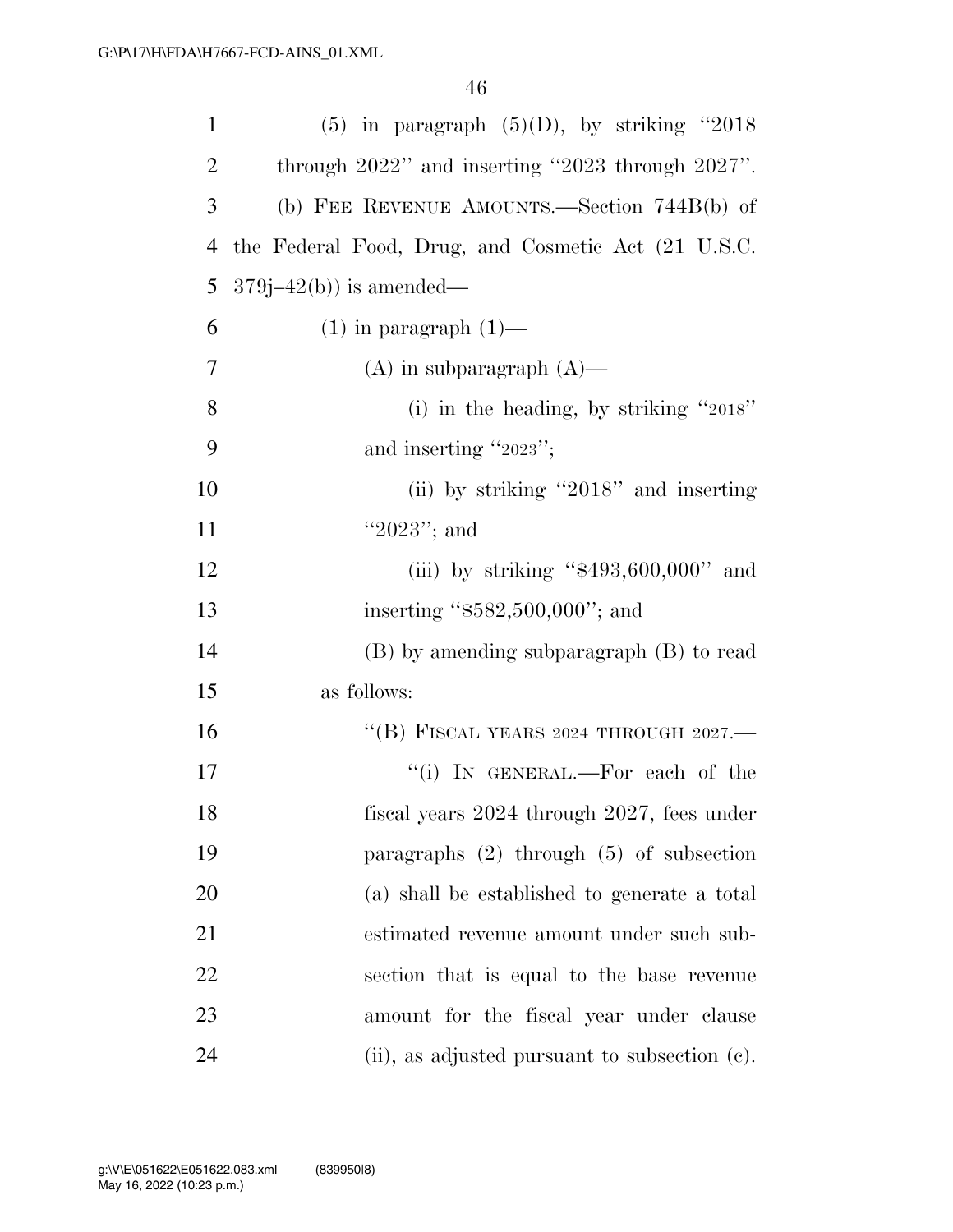| $\mathbf{1}$   | "(ii) BASE REVENUE AMOUNT.—The                                    |
|----------------|-------------------------------------------------------------------|
| $\overline{2}$ | base revenue amount for a fiscal year re-                         |
| 3              | ferred to in clause (i) is equal to the total                     |
| $\overline{4}$ | revenue amount established under this                             |
| 5              | paragraph for the previous fiscal year, not                       |
| 6              | including any adjustments made for such                           |
| 7              | previous fiscal year under subsection                             |
| 8              | $(e)(3)$ ."; and                                                  |
| 9              | $(2)$ in paragraph $(2)$ —                                        |
| 10             | $(A)$ in subparagraph $(C)$ , by striking "one-                   |
| 11             | third the amount" and inserting "twenty-four                      |
| 12             | percent";                                                         |
| 13             | $(B)$ in subparagraph $(D)$ , by striking                         |
| 14             | "Seven percent" and inserting "Six percent";                      |
| 15             | and                                                               |
| 16             | $(C)$ in subparagraph $(E)(i)$ , by striking                      |
| 17             | "Thirty-five percent" and inserting "Thirty-six"                  |
| 18             | percent".                                                         |
| 19             | (c) ADJUSTMENTS.—Section $744B(c)$ of the Federal                 |
| 20             | Food, Drug, and Cosmetic Act $(21 \text{ U.S.C. } 379j-42(c))$ is |
| 21             | amended—                                                          |
| <u>22</u>      | $(1)$ in paragraph $(1)$ —                                        |
| 23             | (A) in the matter preceding subparagraph                          |
| 24             | $(A)$ —                                                           |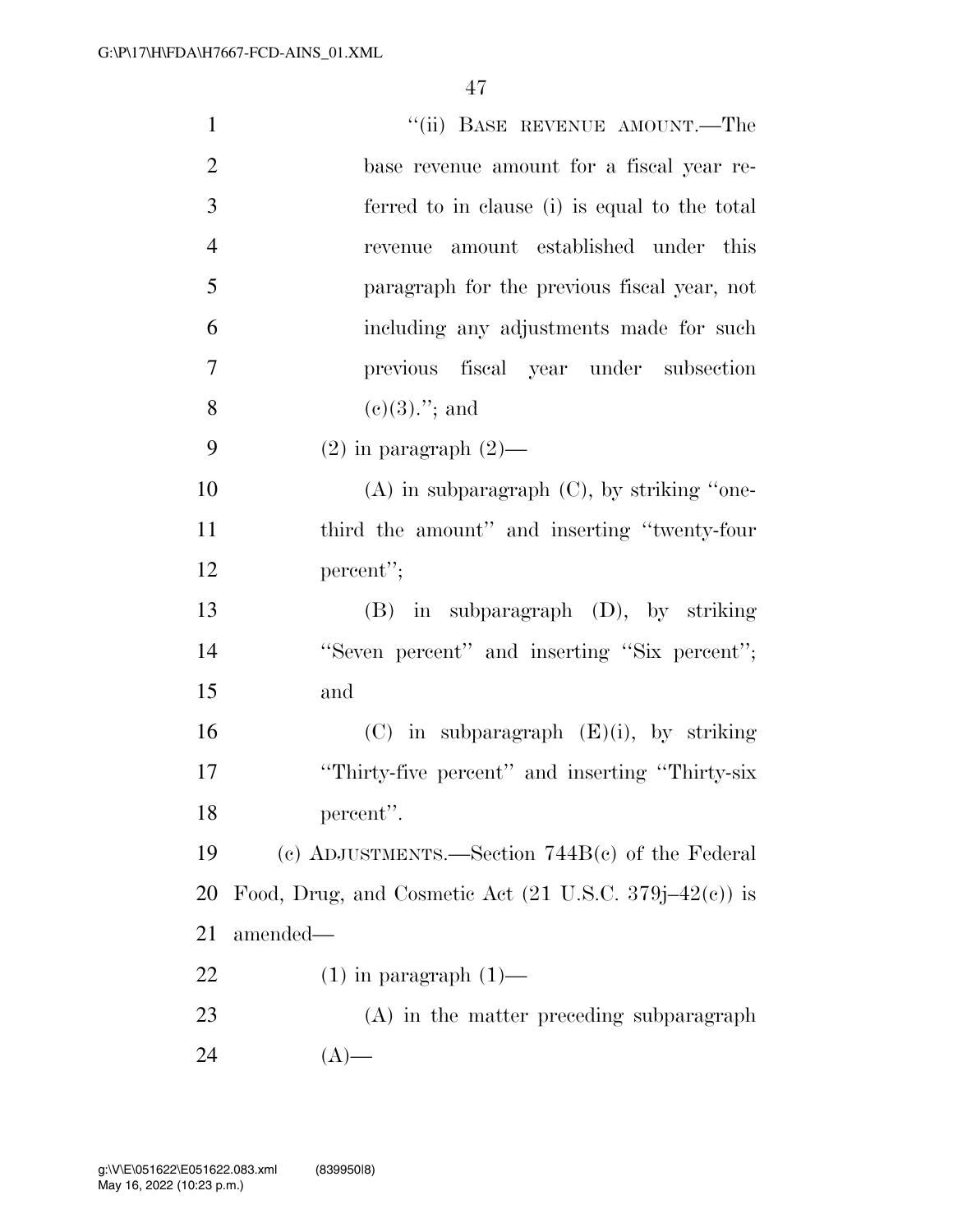| $\mathbf{1}$   | (i) by striking "2019" and inserting                |
|----------------|-----------------------------------------------------|
| $\overline{2}$ | " $2024$ "; and                                     |
| 3              | (ii) by striking "to equal the product              |
| $\overline{4}$ | of the total revenues established in such           |
| 5              | notice for the prior fiscal year multiplied"        |
| 6              | and inserting "to equal the base revenue            |
| $\tau$         | amount for the fiscal year (as specified in         |
| 8              | subsection $(b)(1)(B)$ multiplied"; and             |
| 9              | in subparagraph (C), by striking<br>(B)             |
| 10             | "Washington-Baltimore, DC-MD-VA-WV"                 |
| 11             | and inserting "Washington-Arlington-Alexan-         |
| 12             | dria, DC-VA-MD-WV"; and                             |
| 13             | $(2)$ by striking paragraph $(2)$ and inserting the |
| 14             | following:                                          |
| 15             | "(2) CAPACITY PLANNING ADJUSTMENT.-                 |
| 16             | "(A) IN GENERAL.—Beginning with fiscal              |
| $17\,$         | year 2024, the Secretary shall, in addition to      |
| 18             | the adjustment under paragraph (1), further in-     |
| 19             | crease the fee revenue and fees under this sec-     |
| 20             | tion for a fiscal year, in accordance with this     |
| 21             | paragraph, to reflect changes in the resource       |
| 22             | capacity needs of the Secretary for human ge-       |
| 23             | neric drug activities.                              |
| 24             | CAPACITY PLANNING<br>$\lq\lq (B)$<br>METHOD-        |
| 25             | OLOGY.—The Secretary shall establish a capac-       |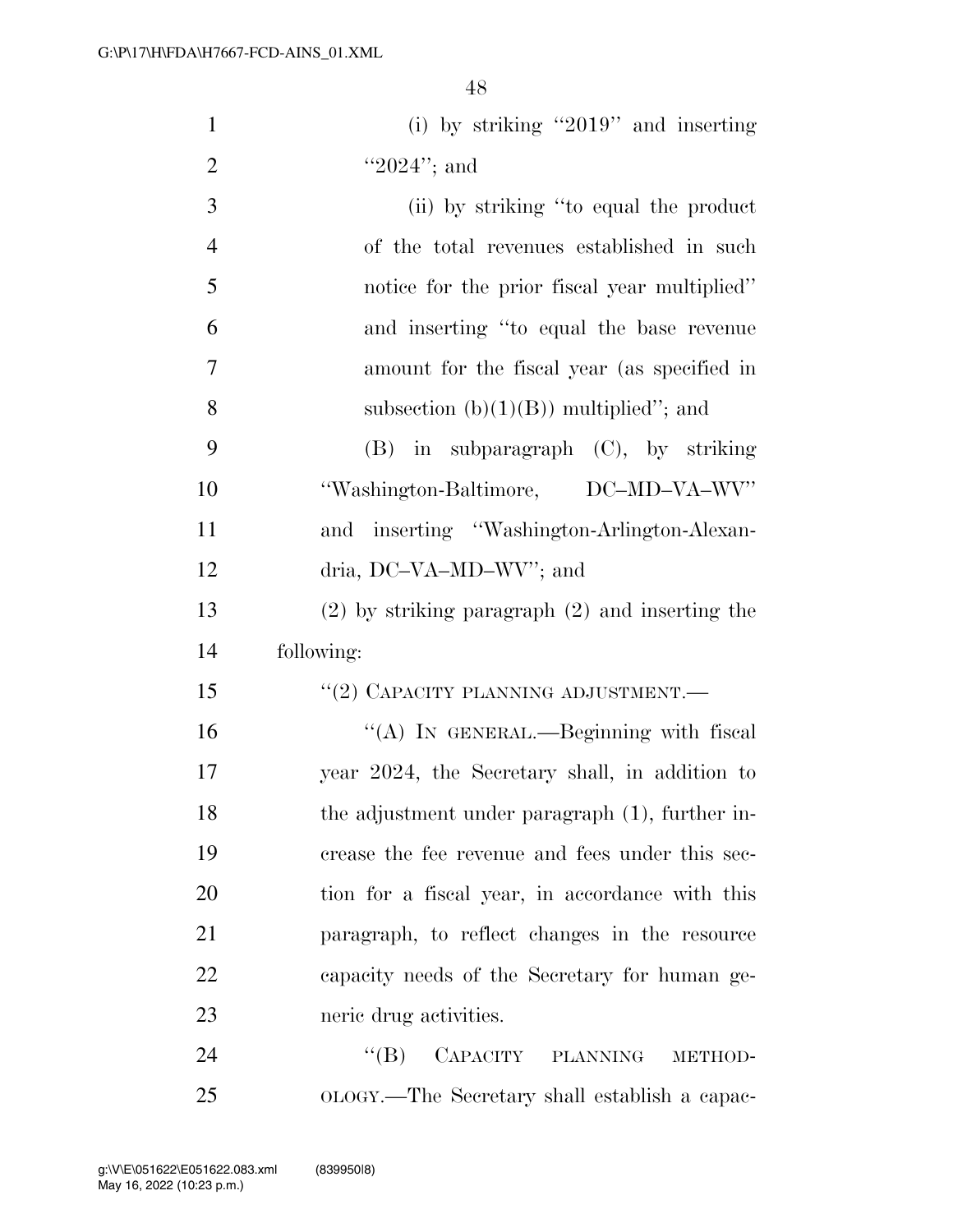| $\mathbf{1}$   | ity planning methodology for purposes of this |
|----------------|-----------------------------------------------|
| $\overline{2}$ | paragraph, which shall—                       |
| 3              | "(i) be derived from the methodology          |
| $\overline{4}$ | and recommendations made in the report        |
| 5              | titled 'Independent Evaluation of the         |
| 6              | GDUFA Resource Capacity Planning Ad-          |
| $\overline{7}$ | justment Methodology: Evaluation and          |
| 8              | Recommendations' announced in the Fed-        |
| 9              | eral Register on August 3, 2020;              |
| 10             | "(ii) incorporate approaches and at-          |
| 11             | tributes determined appropriate by the        |
| 12             | Secretary, including approaches and at-       |
| 13             | tributes made in such report, except that     |
| 14             | in incorporating such approaches and at-      |
| 15             | tributes the workload categories used in      |
| 16             | forecasting resources shall only be the       |
| 17             | workload categories specified in section      |
| 18             | VIII.B.2.e. of the letters described in sec-  |
| 19             | tion 301(b) of the Generic Drug User Fee      |

 Amendments of 2022; and 21 ''(iii) be effective beginning with fiscal year 2024.  $C(C)$  LIMITATIONS.

24 ''(i) IN GENERAL.—Under no cir-cumstances shall an adjustment under this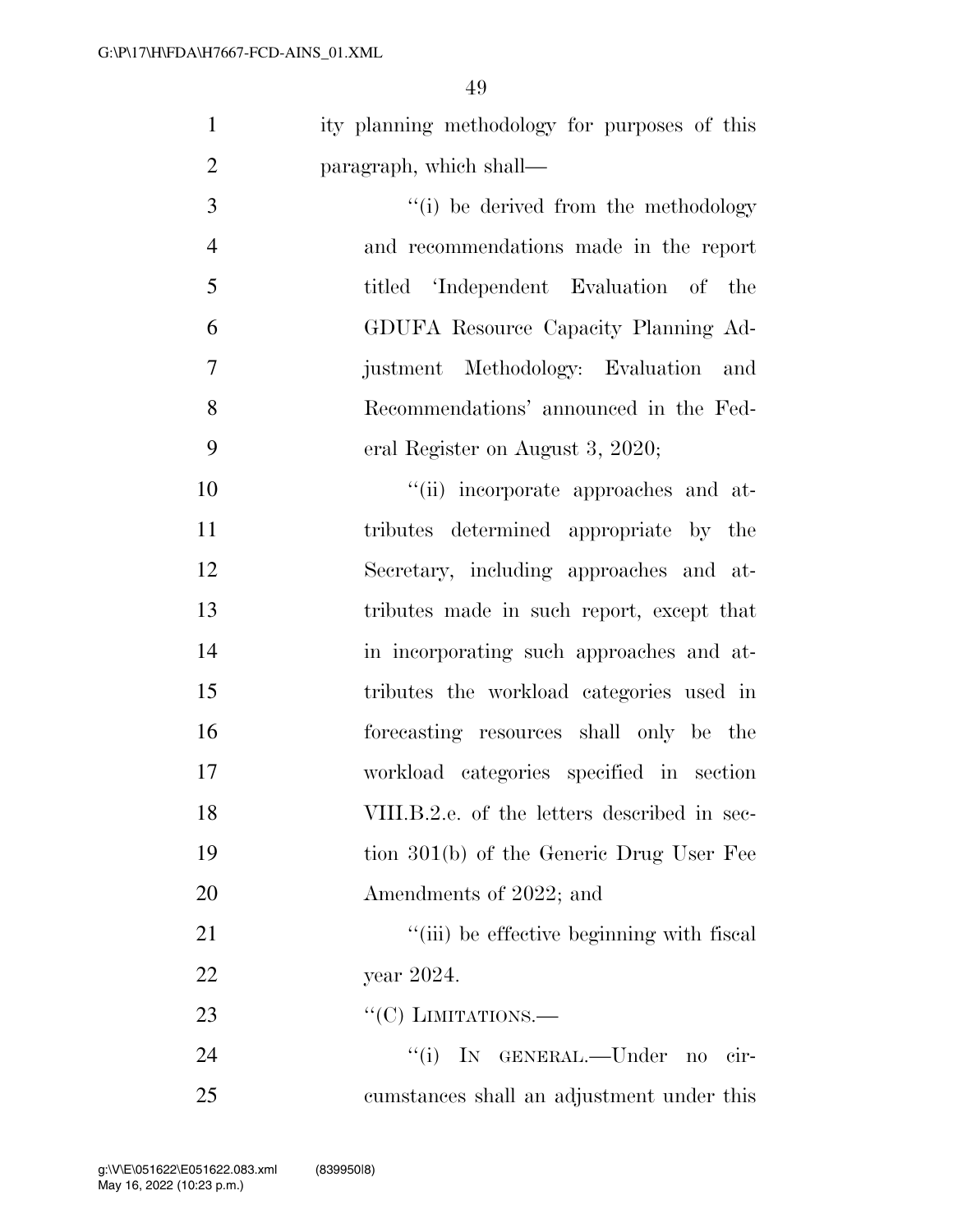| $\mathbf{1}$   | paragraph result in fee revenue for a fiscal   |
|----------------|------------------------------------------------|
| $\overline{2}$ | year that is less than the sum of the          |
| 3              | amounts under subsection $(b)(1)(B)(ii)$       |
| $\overline{4}$ | (the base revenue amount for the fiscal        |
| 5              | year) and paragraph (1) (the dollar            |
| 6              | amount of the inflation adjustment for the     |
| 7              | fiscal year).                                  |
| 8              | "(ii) PERCENTAGE LIMITATION.—An                |
| 9              | adjustment under this paragraph shall not      |
| 10             | exceed three percent of the sum described      |
| 11             | in clause (i) for the fiscal year, except that |
| 12             | such limitation shall be four percent if—      |
| 13             | $\lq\lq$ (I) for purposes of a fiscal year     |
| 14             | 2024 adjustment, the Secretary deter-          |
| 15             | mines that during the period from              |
| 16             | April 1, 2021, through March 31,               |
| 17             | $2023-$                                        |
| 18             | $\cdot$ (aa) the total number of               |
| 19             | abbreviated new drug applica-                  |
| 20             | tions submitted was greater than               |
| 21             | or equal to $2,000$ ; or                       |
| 22             | "(bb) thirty-five percent or                   |
| 23             | more of abbreviated new drug ap-               |
| 24             | plications submitted related<br>$\mathbf{t}$   |
| 25             | complex products (as that term is              |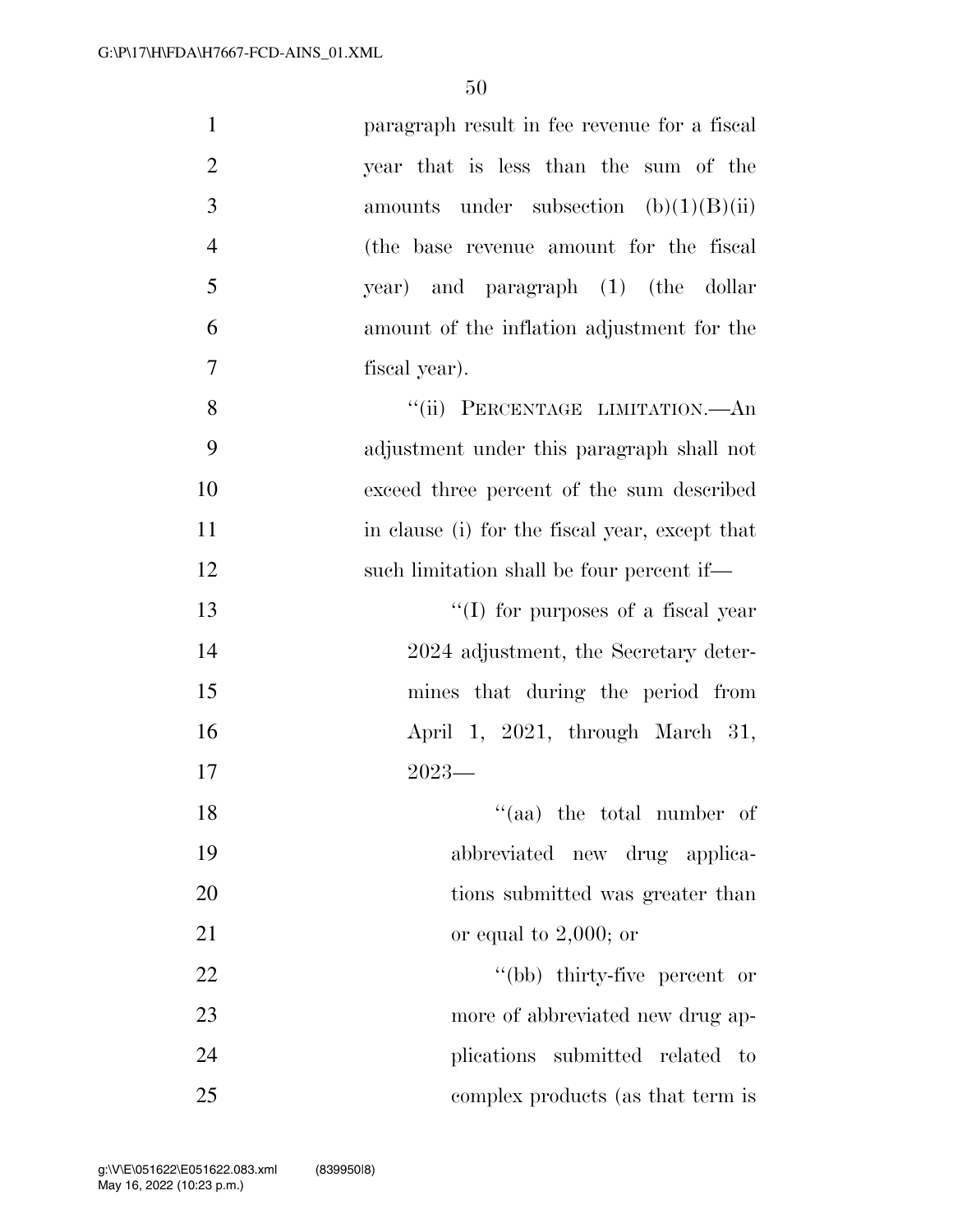| $\mathbf{1}$   | defined in section XI of the let-           |
|----------------|---------------------------------------------|
| $\overline{2}$ | ters described in section $301(b)$          |
| 3              | of the Generic Drug User Fee                |
| $\overline{4}$ | Amendments of 2022);                        |
| 5              | $\lq\lq$ (II) for purposes of a fiscal year |
| 6              | 2025 adjustment, the Secretary deter-       |
| $\overline{7}$ | mines that during the period from           |
| 8              | April 1, 2022, through March 31,            |
| 9              | $2024-$                                     |
| 10             | $(4)$ the total number of                   |
| 11             | abbreviated new drug applica-               |
| 12             | tions submitted was greater than            |
| 13             | or equal to $2,300$ ; or                    |
| 14             | "(bb) thirty-five percent or                |
| 15             | more of abbreviated new drug ap-            |
| 16             | plications submitted related to             |
| 17             | complex products (as so defined);           |
| 18             | "(III) for purposes of a fiscal             |
| 19             | year 2026 adjustment, the Secretary         |
| 20             | determines that during the period           |
| 21             | from April 1, 2023, through March           |
| 22             | $31, 2025$ —                                |
| 23             | $\cdot$ (aa) the total number of            |
| 24             | abbreviated new drug applica-               |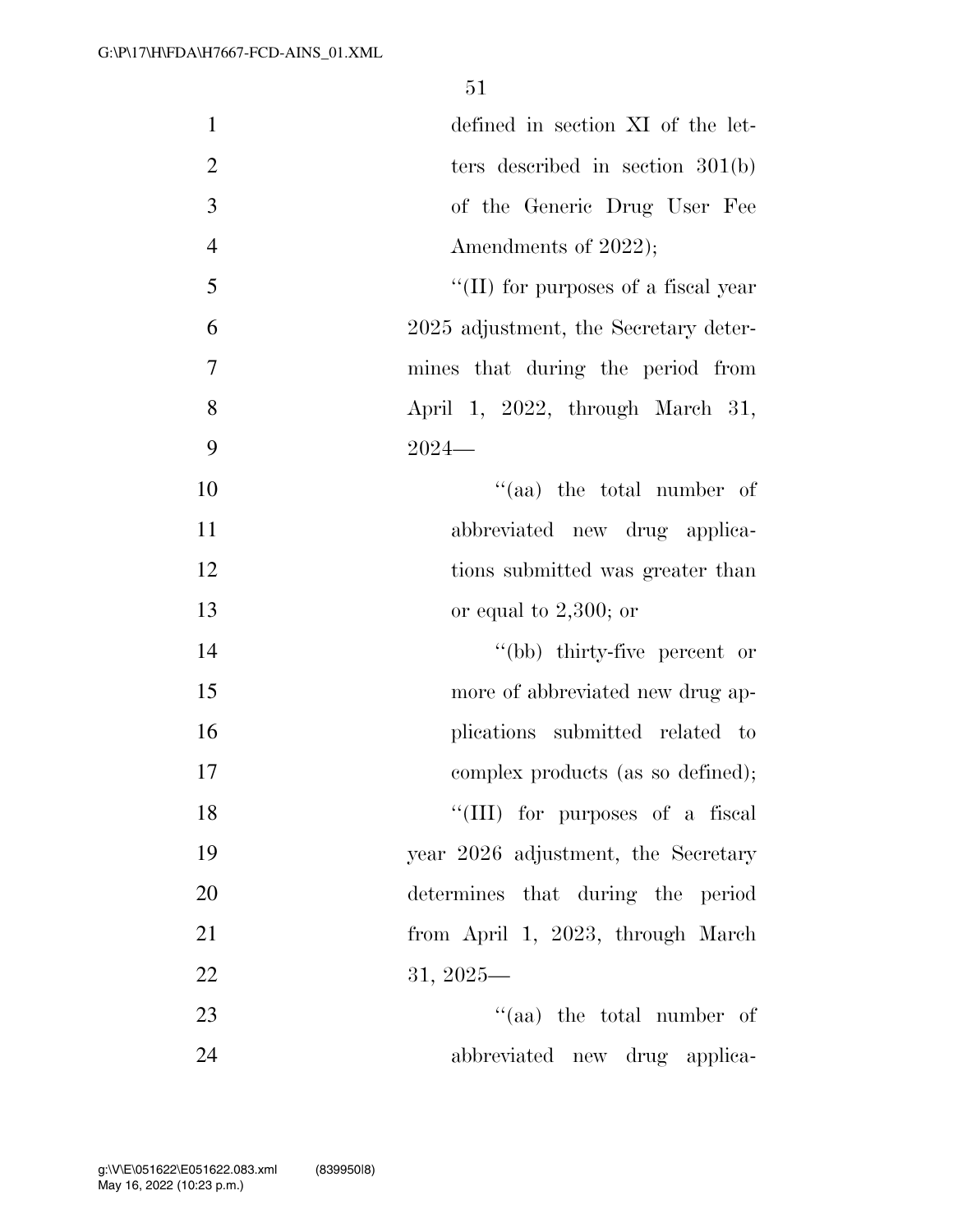| $\mathbf{1}$     | tions submitted was greater than                   |
|------------------|----------------------------------------------------|
| $\overline{2}$   | or equal to $2,300$ ; or                           |
| $\overline{3}$   | "(bb) thirty-five percent or                       |
| $\overline{4}$   | more of abbreviated new drug ap-                   |
| 5                | plications submitted related to                    |
| 6                | complex products (as so defined);                  |
| $\boldsymbol{7}$ | and                                                |
| $8\,$            | $\lq\lq$ (IV) for purposes of a fiscal             |
| 9                | year 2027 adjustment, the Secretary                |
| 10               | determines that during the period                  |
| 11               | from April 1, 2024, through March                  |
| 12               | $31, 2026$ —                                       |
| 13               | $(4)$ the total number of                          |
| 14               | abbreviated new drug applica-                      |
| 15               | tions submitted was greater than                   |
| 16               | or equal to $2,300$ ; or                           |
| 17               | "(bb) thirty-five percent or                       |
| 18               | more of abbreviated new drug ap-                   |
| 19               | plications submitted related to                    |
| 20               | complex products (as so defined).                  |
| 21               | PUBLICATION IN FEDERAL<br>$\lq\lq (D)$<br>REG-     |
| 22               | ISTER.—The Secretary shall publish in the Fed-     |
| 23               | eral Register notice referred to in subsection (a) |
| 24               | the fee revenue and fees resulting from the ad-    |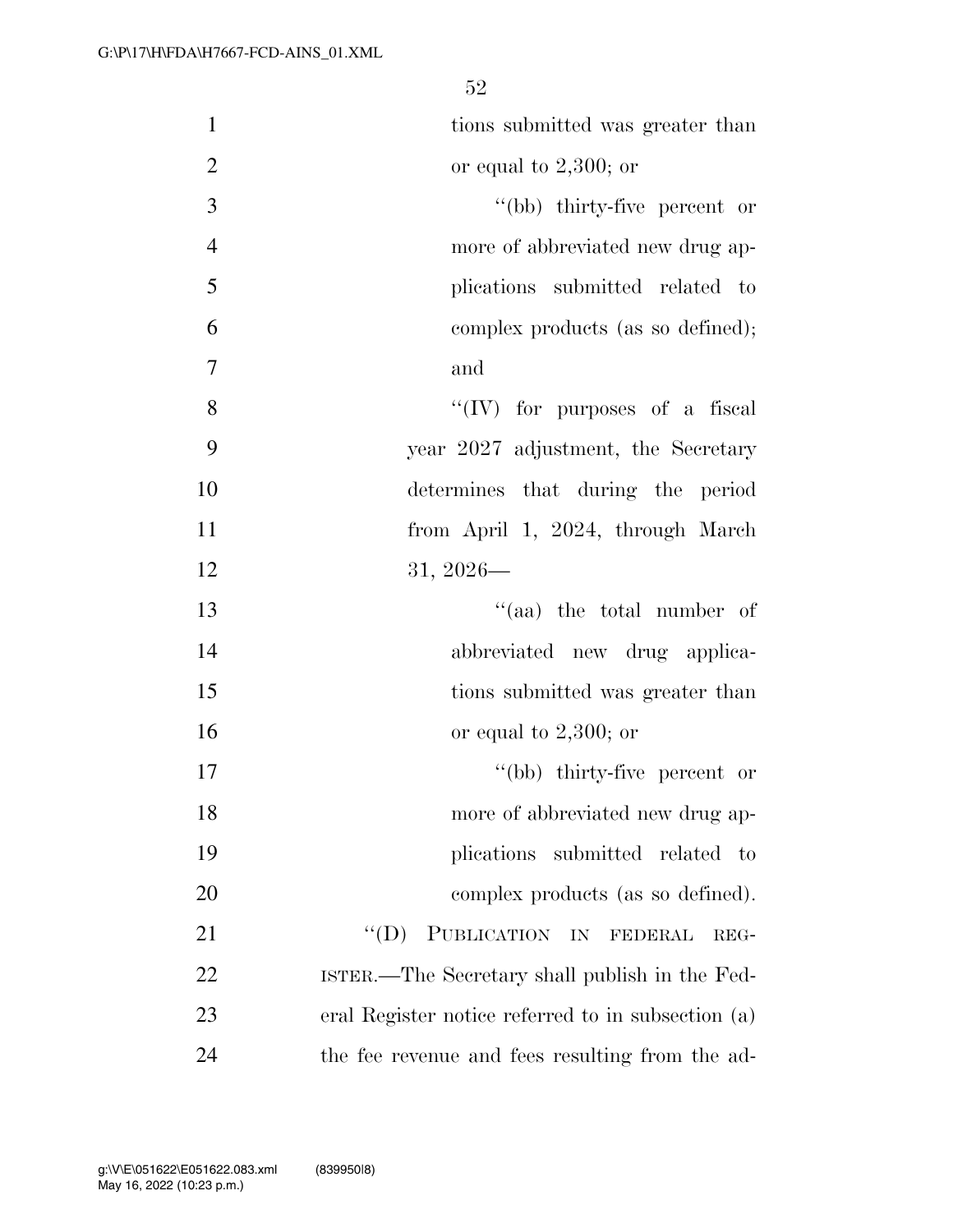justment and the methodology under this para-graph.

3 <sup>"(3)</sup> OPERATING RESERVE ADJUSTMENT.—  $\text{``(A)}$  In GENERAL.—For fiscal year 2024 and each subsequent fiscal year, the Secretary may, in addition to adjustments under para- graphs (1) and (2), further increase the fee rev- enue and fees under this section for such fiscal year if such an adjustment is necessary to pro- vide operating reserves of carryover user fees for human generic drug activities for not more 12 than the number of weeks specified in subpara- graph (B) with respect to that fiscal year. 14 "(B) NUMBER OF WEEKS.—The number of weeks specified in this subparagraph is—  $\frac{1}{10}$  8 weeks for fiscal year 2024; 17 ''(ii) 9 weeks for fiscal year 2025; and 18 ''(iii) 10 weeks for each of fiscal year 2026 and 2027. 20 "'(C) DECREASE.—If the Secretary has carryover balances for human generic drug ac- tivities in excess of 12 weeks of the operating reserves referred to in subparagraph (A), the Secretary shall decrease the fee revenue and

fees referred to in such subparagraph to provide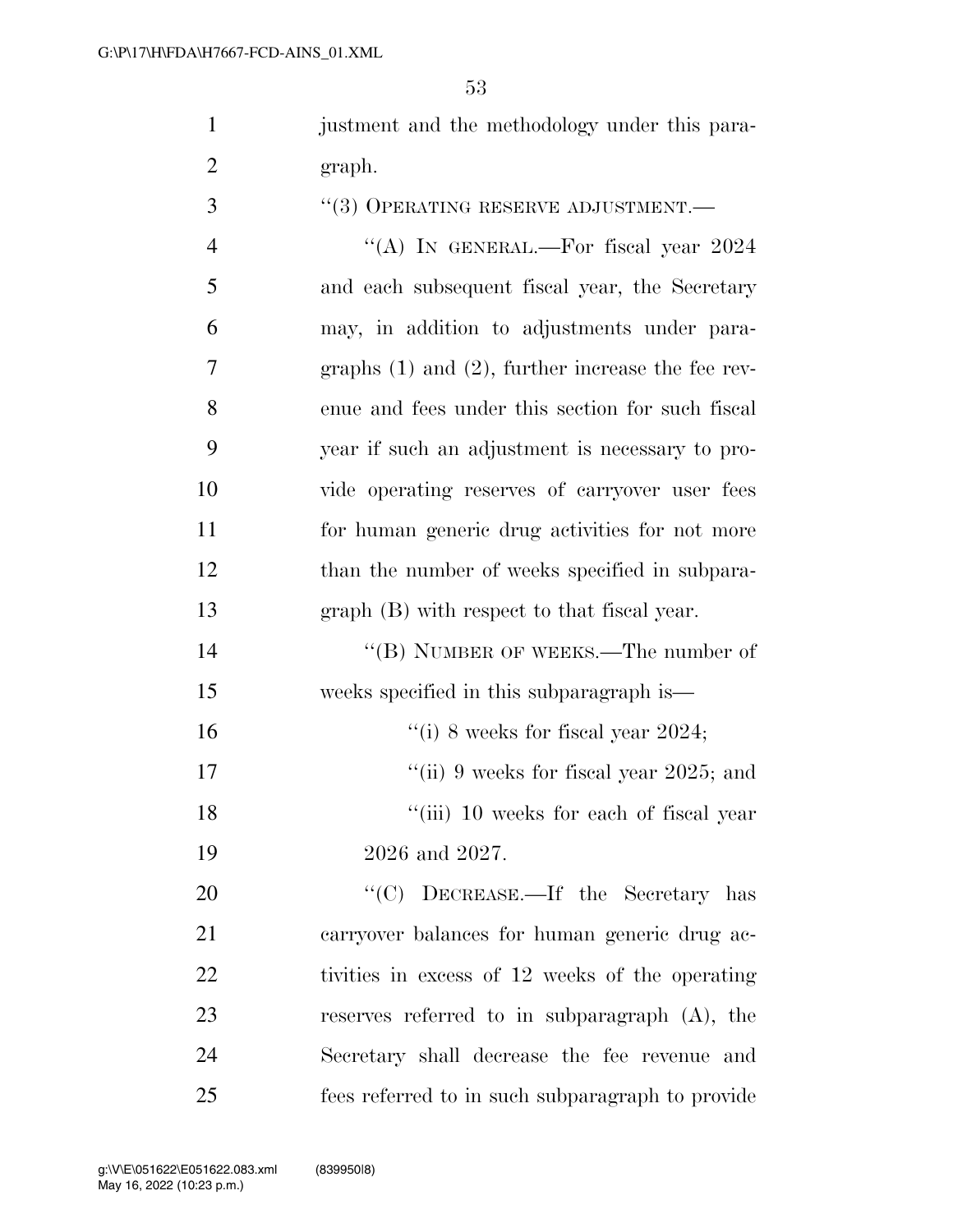for not more than 12 weeks of such operating reserves.

 ''(D) RATIONALE FOR ADJUSTMENT.—If an adjustment under this paragraph is made, the rationale for the amount of the increase or decrease (as applicable) in fee revenue and fees shall be contained in the annual Federal Reg- ister notice under subsection (a) publishing the fee revenue and fees for the fiscal year in-10 volved.".

 (d) ANNUAL FEE SETTING.—Section 744B(d)(1) of the Federal Food, Drug, and Cosmetic Act (21 U.S.C. 13  $379j-42(d)(1)$  is amended—

 (1) in the paragraph heading, by striking ''2018 THROUGH 2022'' and inserting ''2023 THROUGH 2027''; and

 (2) by striking ''more than 60 days before the first day of each of fiscal years 2018 through 2022'' and inserting ''later than 60 days before the first day of each of fiscal years 2023 through 2027''.

 (e) CREDITING AND AVAILABILITY OF FEES.—Sec- tion 744B(i)(3) of the Federal Food, Drug, and Cosmetic 23 Act  $(21 \text{ U.S.C. } 379j-42(i)(3))$  is amended by striking "fis- cal years 2018 through 2022'' and inserting ''fiscal years 2023 through 2027''.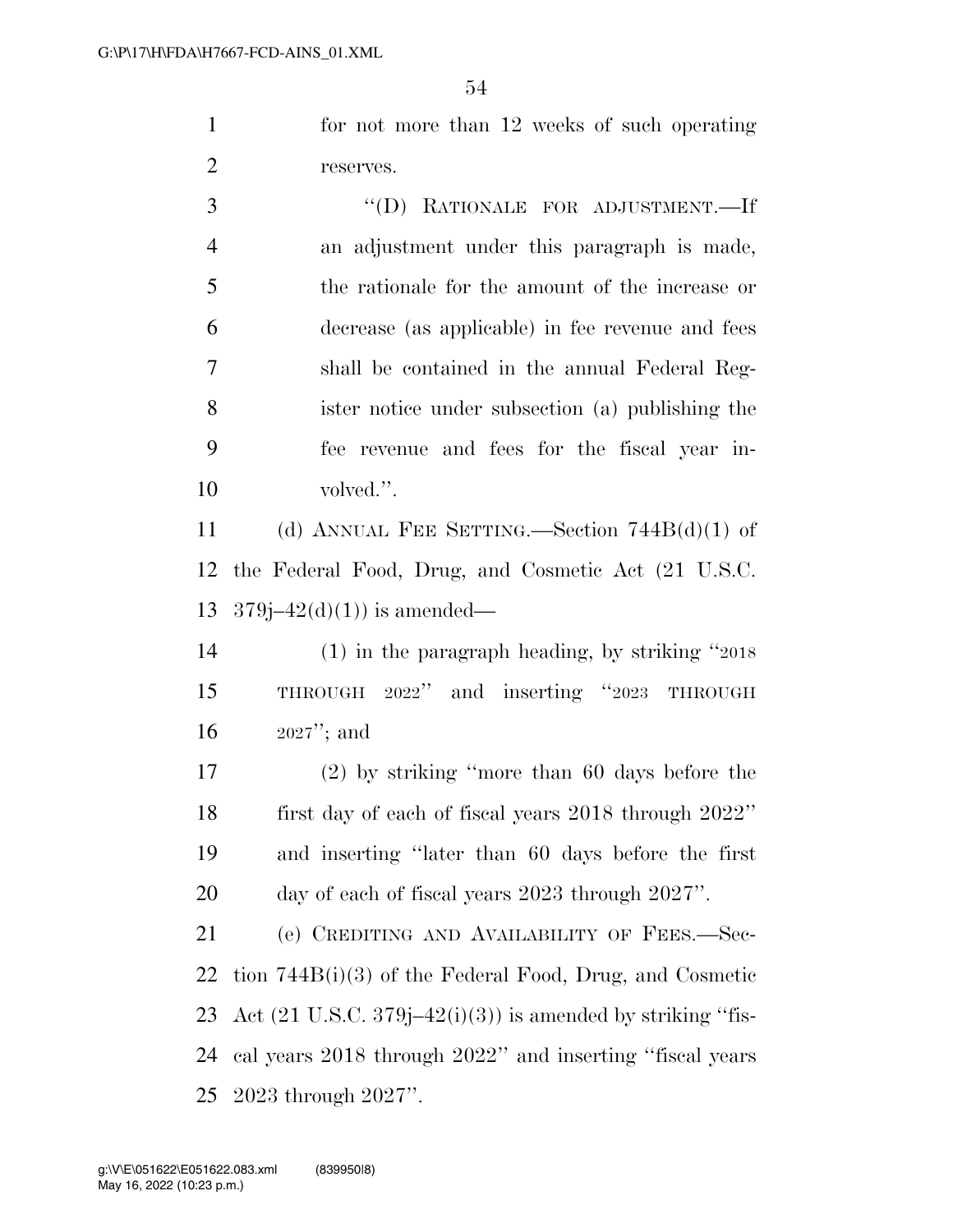(f) EFFECT OF FAILURE TO PAY FEES.—The head- ing of paragraph (3) of section 744B(g) of the Federal 3 Food, Drug, and Cosmetic Act  $(21 \text{ U.S.C. } 379j-42(g))$  is amended by striking ''AND PRIOR APPROVAL SUPPLEMENT FEE''.

**SEC. 303. REAUTHORIZATION; REPORTING REQUIREMENTS.** 

 Section 744C of the Federal Food, Drug, and Cos-metic Act (21 U.S.C. 379j–43) is amended—

9 (1) in subsection (a)(1), by striking "Beginning" with fiscal year 2018, not'' and inserting ''Not'';

 (2) by striking ''Generic Drug User Fee Amendments of 2017'' each place it appears and in- serting ''Generic Drug User Fee Amendments of 2022'';

15 (3) in subsection (a)(2), by striking "Not later than 30 calendar days after the end of the second quarter of fiscal year 2018, and not later than 30 calendar days after the end of each quarter of each fiscal year thereafter'' and inserting ''Not later than 30 calendar days after the end of each quarter of each fiscal year for which fees are collected under this part'';

23 (4) in subsection (a)(3), by striking "Beginning" with fiscal year 2020, the'' and inserting ''The'';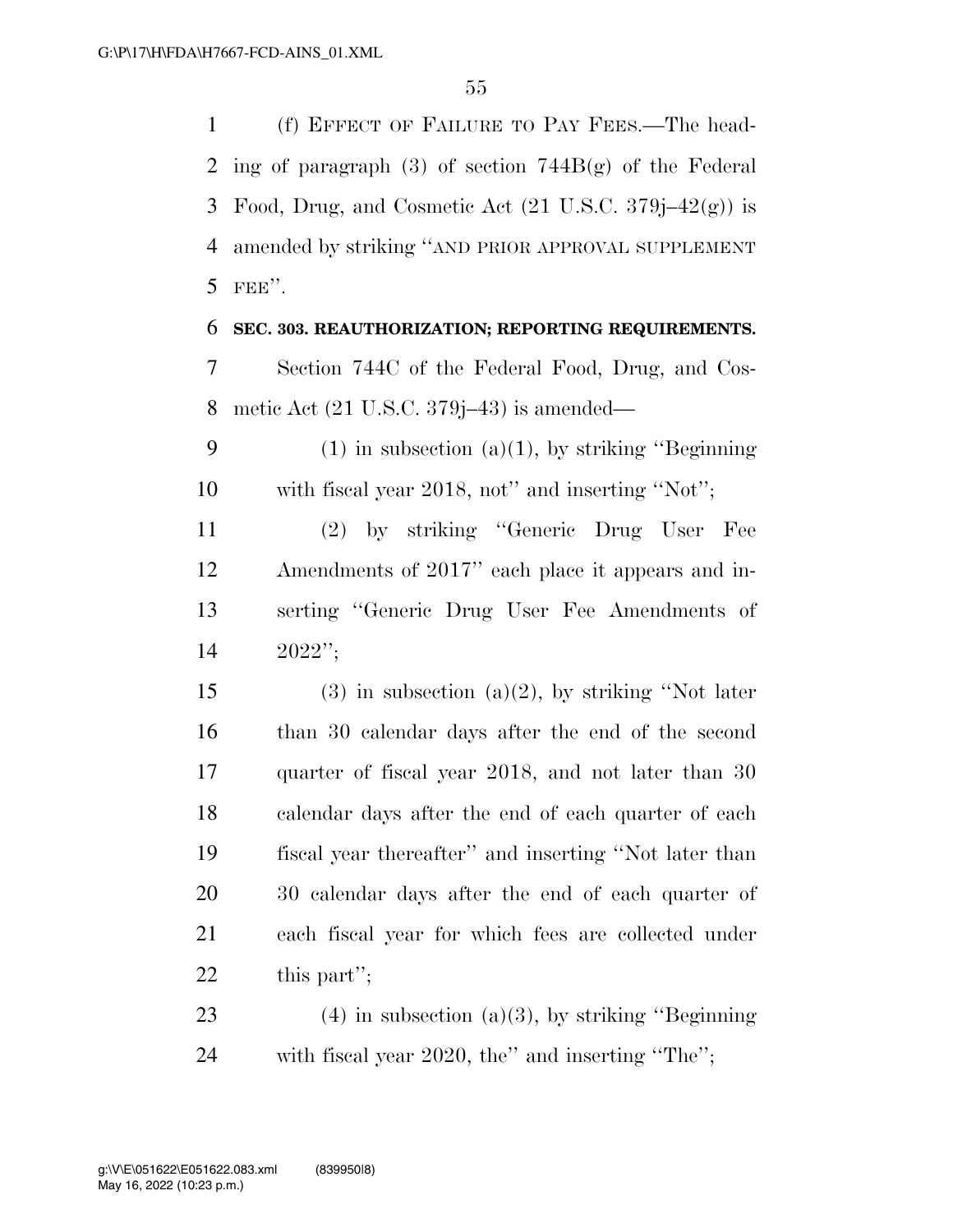| $\mathbf{1}$   | $(5)$ in subsection (b), by striking "Beginning"               |
|----------------|----------------------------------------------------------------|
| $\overline{2}$ | with fiscal year 2018, not" and inserting "Not";               |
| 3              | $(6)$ in subsection $(e)$ , by striking "Beginning"            |
| $\overline{4}$ | with fiscal year 2018, for" and inserting "For"; and           |
| 5              | $(7)$ in subsection $(f)$ —                                    |
| 6              | $(A)$ in paragraph $(1)$ , in the matter pre-                  |
| $\tau$         | eeding subparagraph (A), by striking "fiscal                   |
| 8              | year 2022" and inserting "fiscal year 2027";                   |
| 9              | and                                                            |
| 10             | $(B)$ in paragraph $(5)$ , by striking "January"               |
| 11             | 15, 2022" and inserting "January 15, 2027".                    |
| 12             | SEC. 304. SUNSET DATES.                                        |
| 13             | (a) AUTHORIZATION.—Sections 744A and 744B of                   |
| 14             | the Federal Food, Drug, and Cosmetic Act (21 U.S.C.            |
| 15             | $379j-41$ ; $379j-42$ ) shall cease to be effective October 1, |
| 16             | 2027.                                                          |
| 17             | (b) REPORTING REQUIREMENTS.—Section 744C of                    |
|                | 18 the Federal Food, Drug, and Cosmetic Act (21 U.S.C.         |
| 19             | 379 (379–43) shall cease to be effective January 31, 2028.     |
| 20             | (c) PREVIOUS SUNSET PROVISION.—Effective Octo-                 |
| 21             | ber 1, 2022, subsections (a) and (b) of section 305 of the     |
| 22             | FDA Reauthorization Act of 2017 (Public Law 115–52)            |
| 23             | are repealed.                                                  |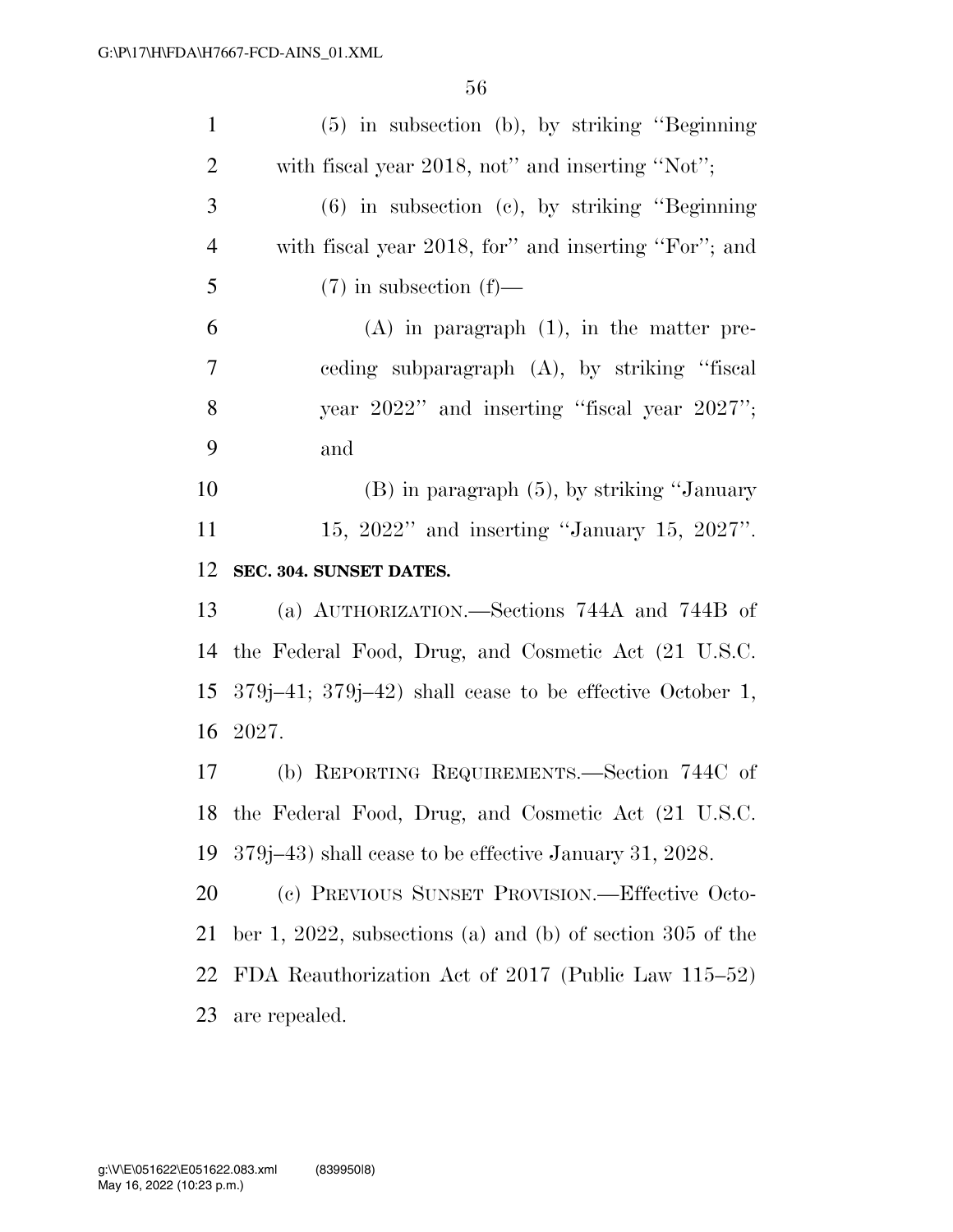### **SEC. 305. EFFECTIVE DATE.**

 The amendments made by this title shall take effect on October 1, 2022, or the date of the enactment of this Act, whichever is later, except that fees under part 7 of subchapter C of chapter VII of the Federal Food, Drug, and Cosmetic Act (21 U.S.C. 379j–41 et seq.) shall be assessed for all abbreviated new drug applications received on or after October 1, 2022, regardless of the date of the enactment of this Act.

#### **SEC. 306. SAVINGS CLAUSE.**

 Notwithstanding the amendments made by this title, part 7 of subchapter C of chapter VII of the Federal Food, Drug, and Cosmetic Act (21 U.S.C. 379j–41 et seq.), as in effect on the day before the date of the enactment of this title, shall continue to be in effect with respect to ab- breviated new drug applications (as defined in such part as of such day) that were received by the Food and Drug 18 Administration within the meaning of section  $505(j)(5)(A)$ 19 of such Act  $(21 \text{ U.S.C. } 355(j)(5)(\text{A}))$ , prior approval sup- plements that were submitted, and drug master files for Type II active pharmaceutical ingredients that were first referenced on or after October 1, 2017, but before October 1, 2022, with respect to assessing and collecting any fee required by such part for a fiscal year prior to fiscal year 2023.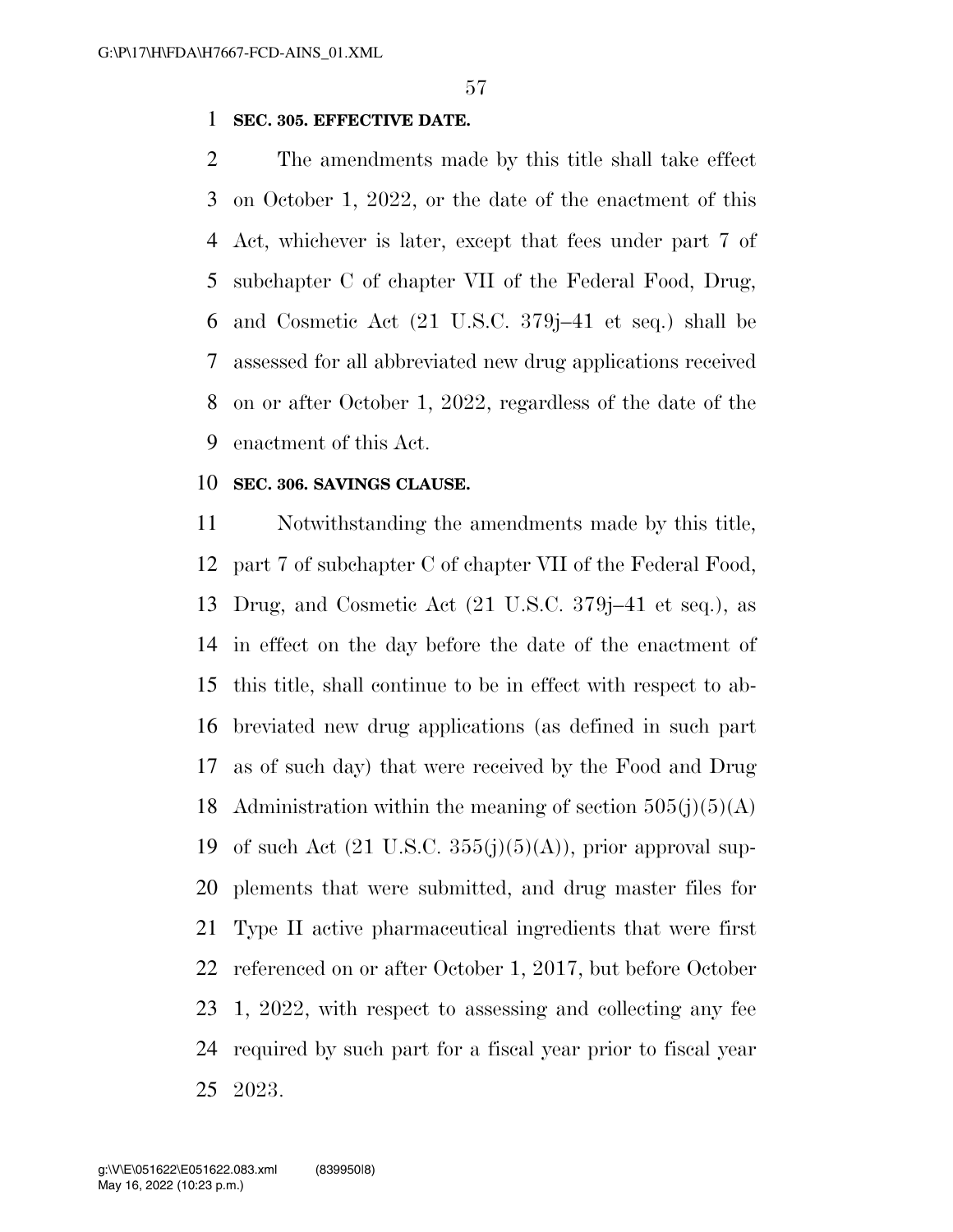# **TITLE IV—FEES RELATING TO BIOSIMILAR BIOLOGICAL PRODUCTS**

### **SEC. 401. SHORT TITLE; FINDING.**

 (a) SHORT TITLE.—This title may be cited as the ''Biosimilar User Fee Amendments of 2022''.

 (b) FINDING.—The Congress finds that the fees au- thorized by the amendments made by this title will be dedicated to expediting the process for the review of bio- similar biological product applications, including postmarket safety activities, as set forth in the goals iden- tified for purposes of part 8 of subchapter C of chapter VII of the Federal Food, Drug, and Cosmetic Act (21 U.S.C. 379j–51 et seq.), in the letters from the Secretary of Health and Human Services to the Chairman of the Committee on Health, Education, Labor, and Pensions of the Senate and the Chairman of the Committee on Energy and Commerce of the House of Representatives, as set forth in the Congressional Record.

### **SEC. 402. DEFINITIONS.**

 (a) ADJUSTMENT FACTOR.—Section 744G(1) of the Federal Food, Drug, and Cosmetic Act (21 U.S.C. 379j– 23  $51(1)$  is amended to read as follows:

24  $\frac{1}{2}$  The term 'adjustment factor' applicable to a fiscal year is the Consumer Price Index for urban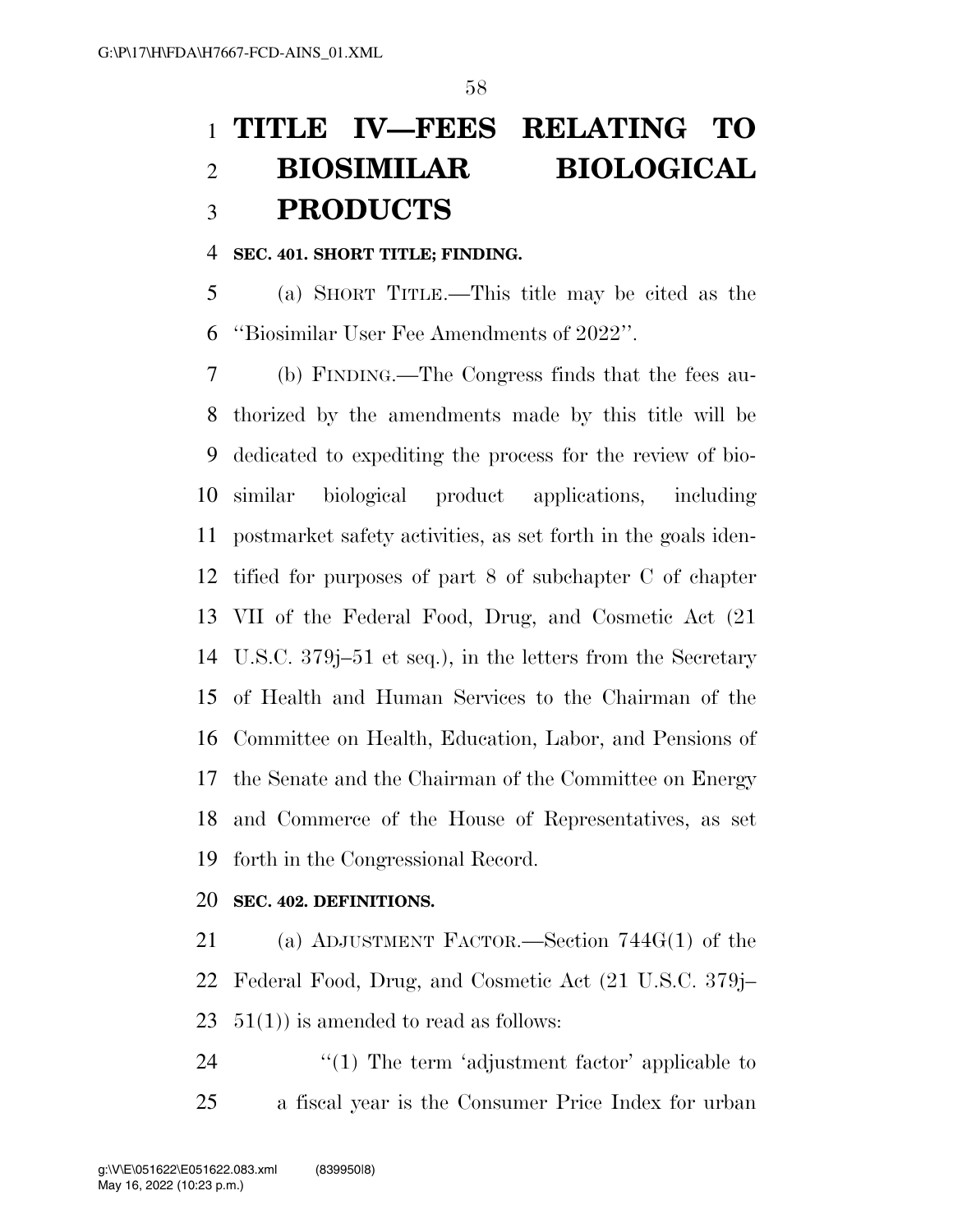| $\mathbf{1}$   | consumers (Washington-Arlington-Alexandria, DC-                                       |
|----------------|---------------------------------------------------------------------------------------|
| $\overline{2}$ | VA-MD-WV; Not Seasonally Adjusted; All items;                                         |
| 3              | Annual Index) for September of the preceding fiscal                                   |
| $\overline{4}$ | year divided by such Index for September 2011.".                                      |
| 5              | (b) BIOSIMILAR BIOLOGICAL PRODUCT APPLICA-                                            |
| 6              | TION.—Section $744G(4)(B)(iii)$ of the Federal Food,                                  |
| 7              | Drug, and Cosmetic Act $(21 \text{ U.S.C. } 379\text{j}-51(4)(\text{B})(\text{iii}))$ |
| 8              | is amended—                                                                           |
| 9              | $(1)$ by striking subclause $(II)$ (relating to an al-                                |
| 10             | lergenic extract product); and                                                        |
| 11             | $(2)$ by redesignating subclauses $(III)$ and $(IV)$                                  |
| 12             | as subclauses $(II)$ and $(III)$ , respectively.                                      |
|                |                                                                                       |
| 13             | SEC. 403. AUTHORITY TO ASSESS AND USE BIOSIMILAR                                      |
| 14             | FEES.                                                                                 |
| 15             | (a) TYPES OF FEES.—                                                                   |
| 16             | (1) IN GENERAL.—The matter preceding para-                                            |
| 17             | graph $(1)$ in section 744 $H(a)$ of the Federal Food,                                |
| 18             | Drug, and Cosmetic Act $(21 \text{ U.S.C. } 379j-52(a))$ is                           |
| 19             | amended by striking "fiscal year 2018" and insert-                                    |
| 20             | ing "fiscal year 2023".                                                               |
| 21             | (2) INITIAL BIOSIMILAR BIOLOGICAL PRODUCT                                             |
| 22             | DEVELOPMENT FEE.—Clauses $(iv)(I)$ and $(v)(II)$ of                                   |
| 23             | section $744H(a)(1)(A)$ of the Federal Food, Drug,                                    |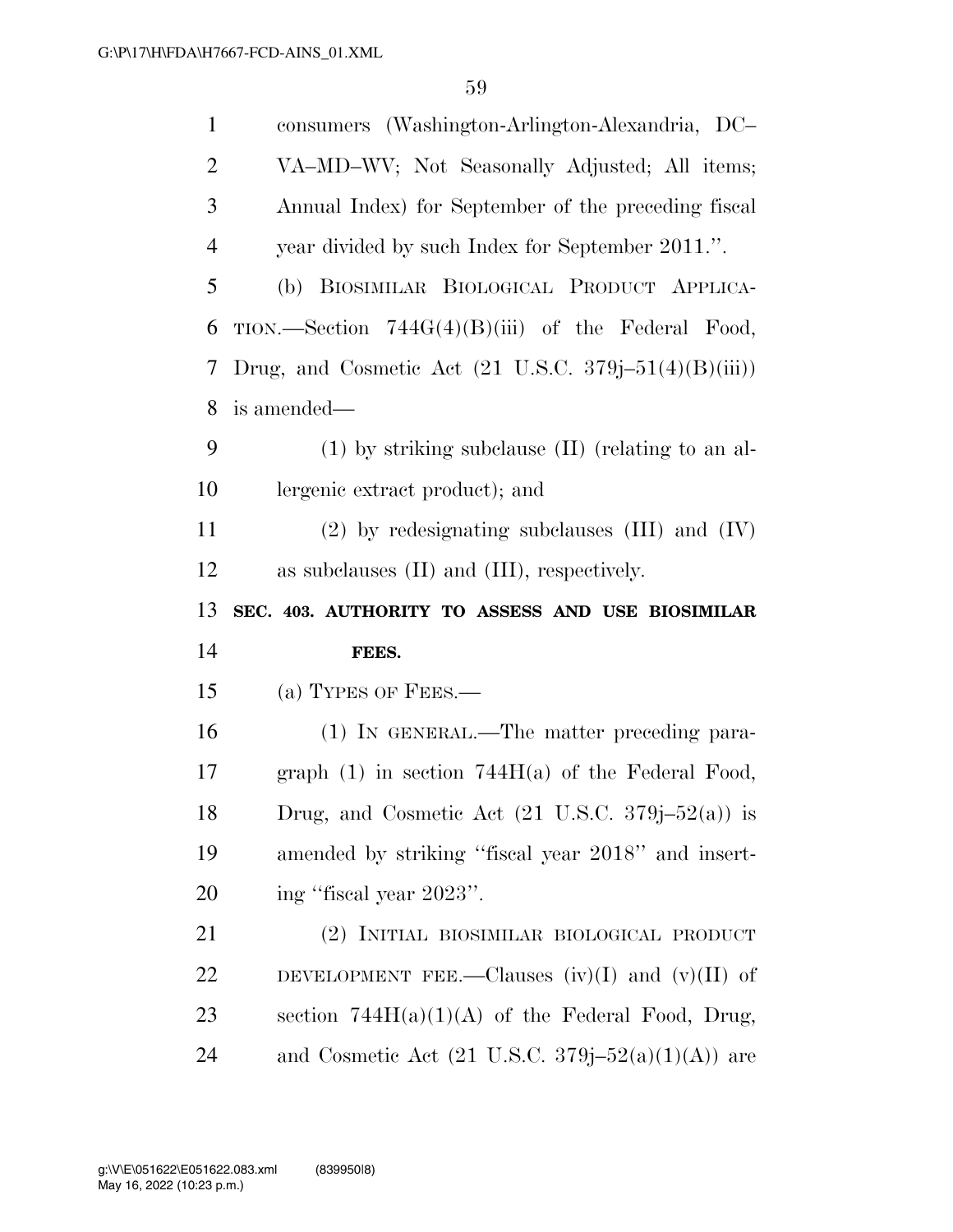| $\mathbf{1}$   | each amended by striking "5 days" and inserting "7 |
|----------------|----------------------------------------------------|
| $\overline{2}$ | days".                                             |
| 3              | (3) ANNUAL BIOSIMILAR BIOLOGICAL PRODUCT           |
| $\overline{4}$ | DEVELOPMENT FEE.—Section $744H(a)(1)(B)$ of the    |
| 5              | Federal Food, Drug, and Cosmetic Act (21 U.S.C.    |
| 6              | $379j - 52(a)(1)(B)$ is amended—                   |
| 7              | $(A)$ in clause (i), by inserting before the       |
| 8              | period at the end the following: ", except where   |
| 9              | such product (including, where applicable, own-    |
| 10             | ership of the relevant investigational new drug    |
| 11             | application) is transferred to a licensee, as-     |
| 12             | signee, or successor of such person, and written   |
| 13             | notice of such transfer is provided to the Sec-    |
| 14             | retary, in which case such licensee, assignee, or  |
| 15             | successor shall pay the annual biosimilar bio-     |
| 16             | logical product development fee";                  |
| 17             | $(B)$ in clause $(iii)$ —                          |
| 18             | (i) in subclause (I), by striking " $or$ "         |
| 19             | at the end;                                        |
| 20             | $(ii)$ in subclause $(II)$ , by striking the       |
| 21             | period at the end and inserting "; or"; and        |
| 22             | (iii) by adding at the end the fol-                |
| 23             | lowing:                                            |
| 24             | "(III) been administratively re-                   |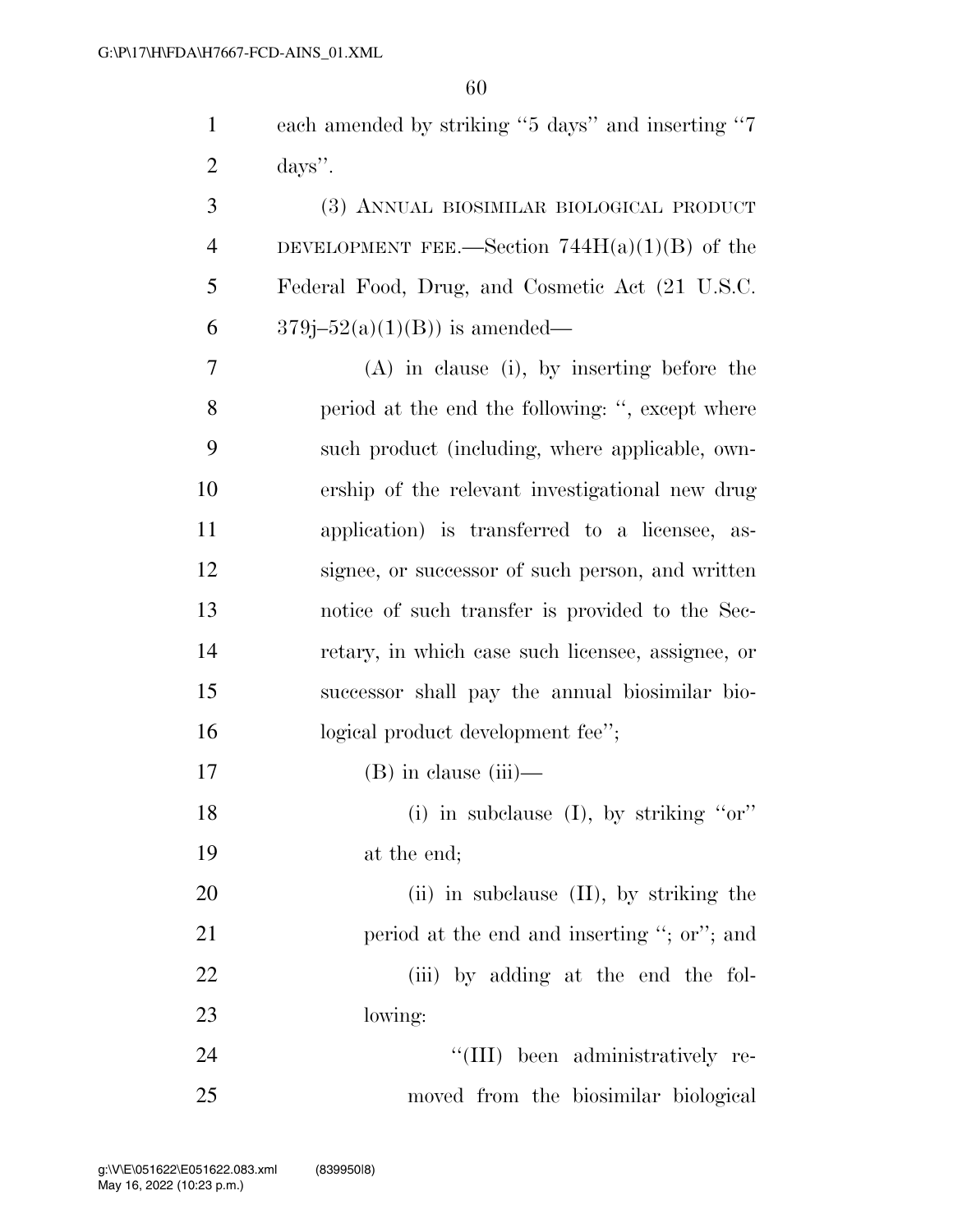| $\mathbf{1}$   | product development program for the                            |
|----------------|----------------------------------------------------------------|
| $\overline{2}$ | product under subparagraph $(E)(v)$ .";                        |
| 3              | and                                                            |
| $\overline{4}$ | (C) in clause (iv), by striking "is accepted                   |
| 5              | for filing on or after October 1 of such fiscal                |
| 6              | year" and inserting "is subsequently accepted                  |
| 7              | for filing".                                                   |
| 8              | (4)<br>REACTIVATION<br>FEE.—Section                            |
| 9              | $744H(a)(1)(D)$ of the Federal Food, Drug, and Cos-            |
| 10             | metic Act $(21 \text{ U.S.C. } 379j - 52(a)(1)(D))$ is amended |
| 11             | to read as follows:                                            |
| 12             | $\lq\lq$ (D) REACTIVATION FEE.—                                |
| 13             | "(i) IN GENERAL.— $A$ person that has                          |
| 14             | discontinued participation in the biosimilar                   |
| 15             | biological product development program for                     |
| 16             | a product under subparagraph $(C)$ , or who                    |
| 17             | been administratively removed from<br>has                      |
| 18             | the biosimilar biological product develop-                     |
| 19             | ment program for a product under sub-                          |
| 20             | paragraph $(E)(v)$ , shall, if the person seeks                |
| 21             | to resume participation in such program,                       |
| 22             | pay all annual biosimilar biological product                   |
| 23             | development fees previously assessed for                       |
| 24             | such product and still owed and a fee (re-                     |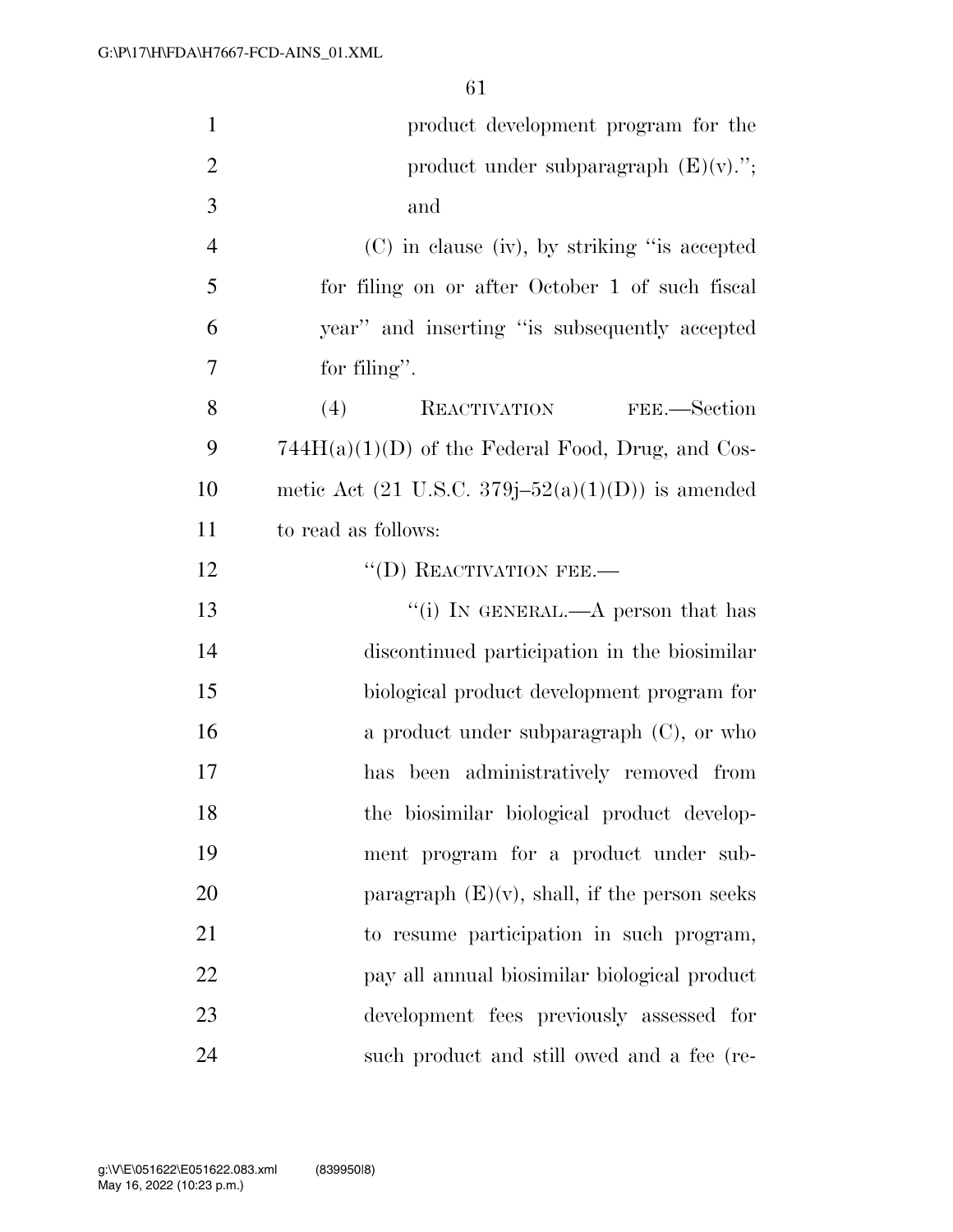| $\mathbf{1}$   | ferred to in this section as 'reactivation  |
|----------------|---------------------------------------------|
| $\overline{2}$ | fee') by the earlier of the following:      |
| 3              | "(I) Not later than $7$ days after          |
| $\overline{4}$ | the Secretary grants a request by           |
| 5              | such person for a biosimilar biological     |
| 6              | product development meeting for the         |
| $\tau$         | product (after the date on which such       |
| 8              | participation was discontinued or the       |
| 9              | date of administrative removal, as ap-      |
| 10             | plicable).                                  |
| 11             | "(II) Upon the date of submis-              |
| 12             | sion (after the date on which such          |
| 13             | participation was discontinued or the       |
| 14             | date of administrative removal, as ap-      |
| 15             | plicable) by such person of an inves-       |
| 16             | tigational new drug application de-         |
| 17             | scribing an investigation that the Sec-     |
| 18             | retary determines is intended to sup-       |
| 19             | port a biosimilar biological product        |
| 20             | application for that product.               |
| 21             | ``(ii)<br>APPLICATION OF<br><b>ANNUAL</b>   |
| 22             | FEE.—A person that pays a reactivation      |
| 23             | fee for a product shall pay for such prod-  |
| 24             | uct, beginning in the next fiscal year, the |
| 25             | annual biosimilar biological product devel- |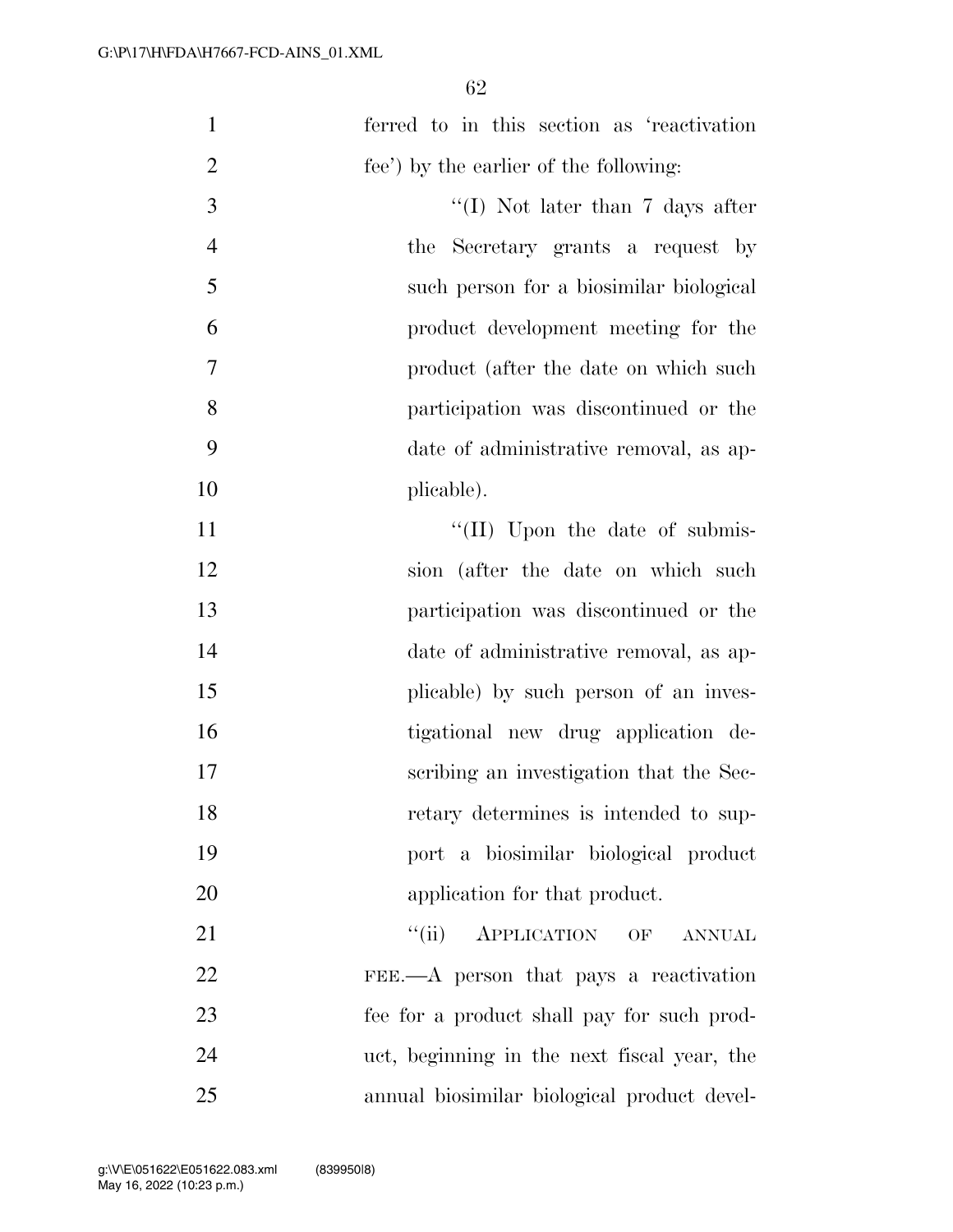| $\mathbf{1}$   | opment fee under subparagraph (B), ex-                  |
|----------------|---------------------------------------------------------|
| $\overline{2}$ | cept where such product (including, where               |
| 3              | applicable, ownership of the relevant inves-            |
| $\overline{4}$ | tigational new drug application) is trans-              |
| 5              | ferred to a licensee, assignee, or successor            |
| 6              | of such person, and written notice of such              |
| 7              | transfer is provided to the Secretary, in               |
| 8              | which case such licensee, assignee, or suc-             |
| 9              | cessor shall pay the annual biosimilar bio-             |
| 10             | logical product development fee.".                      |
| 11             | (5) EFFECT OF FAILURE TO PAY FEES.-Sec-                 |
| 12             | tion $744H(a)(1)(E)$ of the Federal Food, Drug, and     |
| 13             | Cosmetic Act $(21 \text{ U.S.C. } 379j-52(a)(1)(E))$ is |
| 14             | amended by adding at the end the following:             |
| 15             | $``(v)$ ADMINISTRATIVE REMOVAL FROM                     |
| 16             | <b>BIOSIMILAR</b><br>BIOLOGICAL PRODUCT<br>THE          |
| 17             | DEVELOPMENT PROGRAM.—If a person has                    |
| 18             | failed to pay an annual biosimilar biologi-             |
| 19             | cal product development fee for a product               |
| 20             | as required under subparagraph (B) for a                |
| 21             | period of two consecutive fiscal years, the             |
| 22             | Secretary may administratively remove                   |
| 23             | such person from the biosimilar biological              |
| 24             | product development program for the prod-               |
| 25             | uct. At least 30 days prior to administra-              |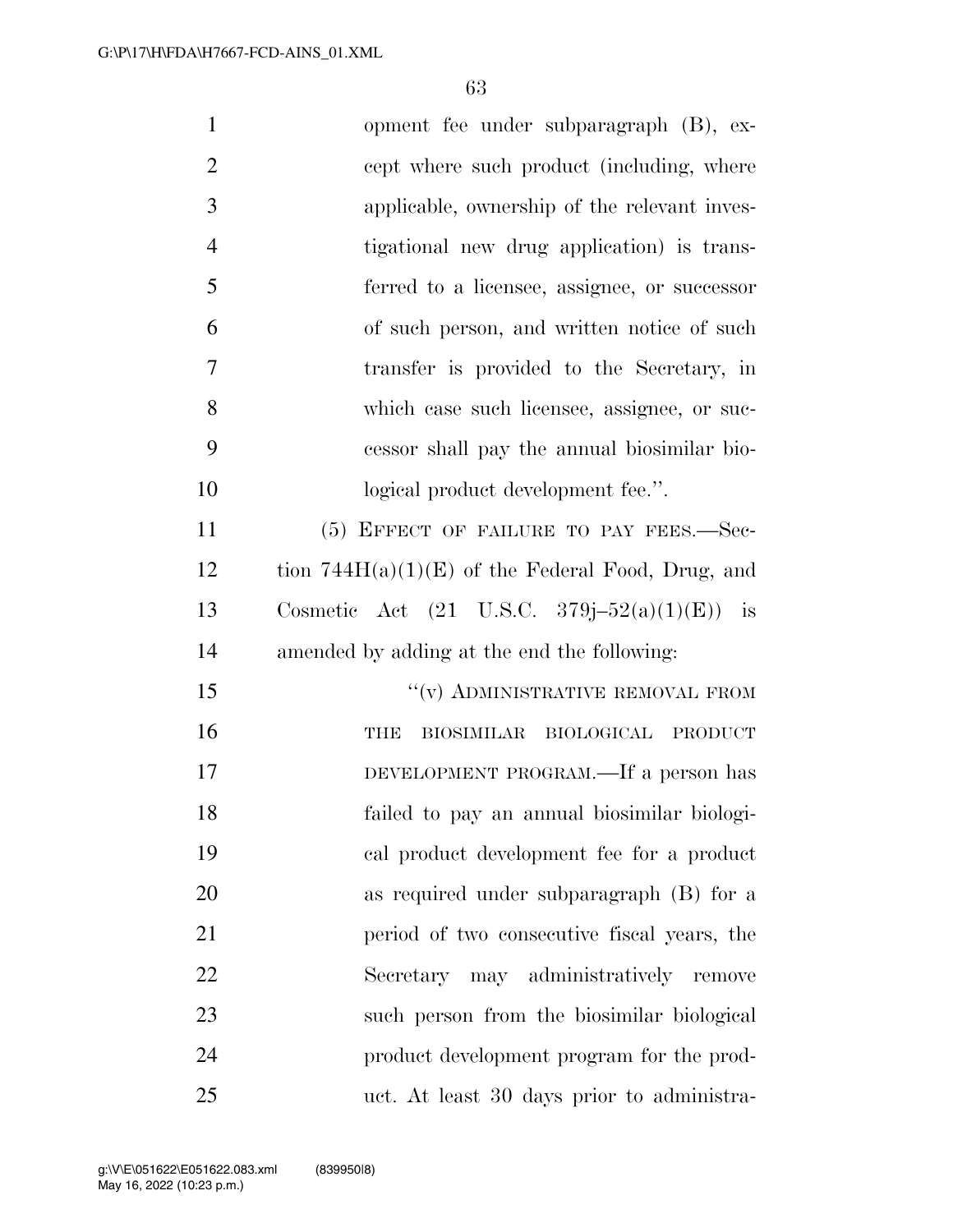| $\mathbf{1}$   | tively removing a person from the bio-              |
|----------------|-----------------------------------------------------|
| $\overline{2}$ | similar biological product development pro-         |
| 3              | gram for a product under this clause, the           |
| $\overline{4}$ | Secretary shall provide written notice to           |
| 5              | such person of the intended administrative          |
| 6              | removal.".                                          |
| 7              | (6) BIOSIMILAR BIOLOGICAL PRODUCT APPLICA-          |
| 8              | TION FEE.—Section $744H(a)(2)(D)$ of the Federal    |
| 9              | Food, Drug, and Cosmetic Act (21 U.S.C. 379j–       |
| 10             | $52(a)(2)(D)$ is amended by inserting after "or was |
| 11             | withdrawn" the following: "prior to approval".      |
| 12             | (7) BIOSIMILAR BIOLOGICAL PRODUCT PRO-              |
| 13             | GRAM FEE.—Section $744H(a)(3)$ of the Federal       |
| 14             | Food, Drug, and Cosmetic Act (21 U.S.C. 379j–       |
| 15             | $52(a)(3)$ is amended—                              |
| 16             | $(A)$ in subparagraph $(A)$ —                       |
| 17             | $(i)$ in clause $(i)$ , by striking "and" at        |
| 18             | the end;                                            |
| 19             | (ii) by redesignating clause (ii) as                |
| 20             | clause (iii); and                                   |
| 21             | (iii) by inserting after clause (i) the             |
| 22             | following:                                          |
| 23             | "(ii) may be dispensed only under pre-              |
| 24             | scription pursuant to section $503(b)$ ; and";      |
| 25             | and                                                 |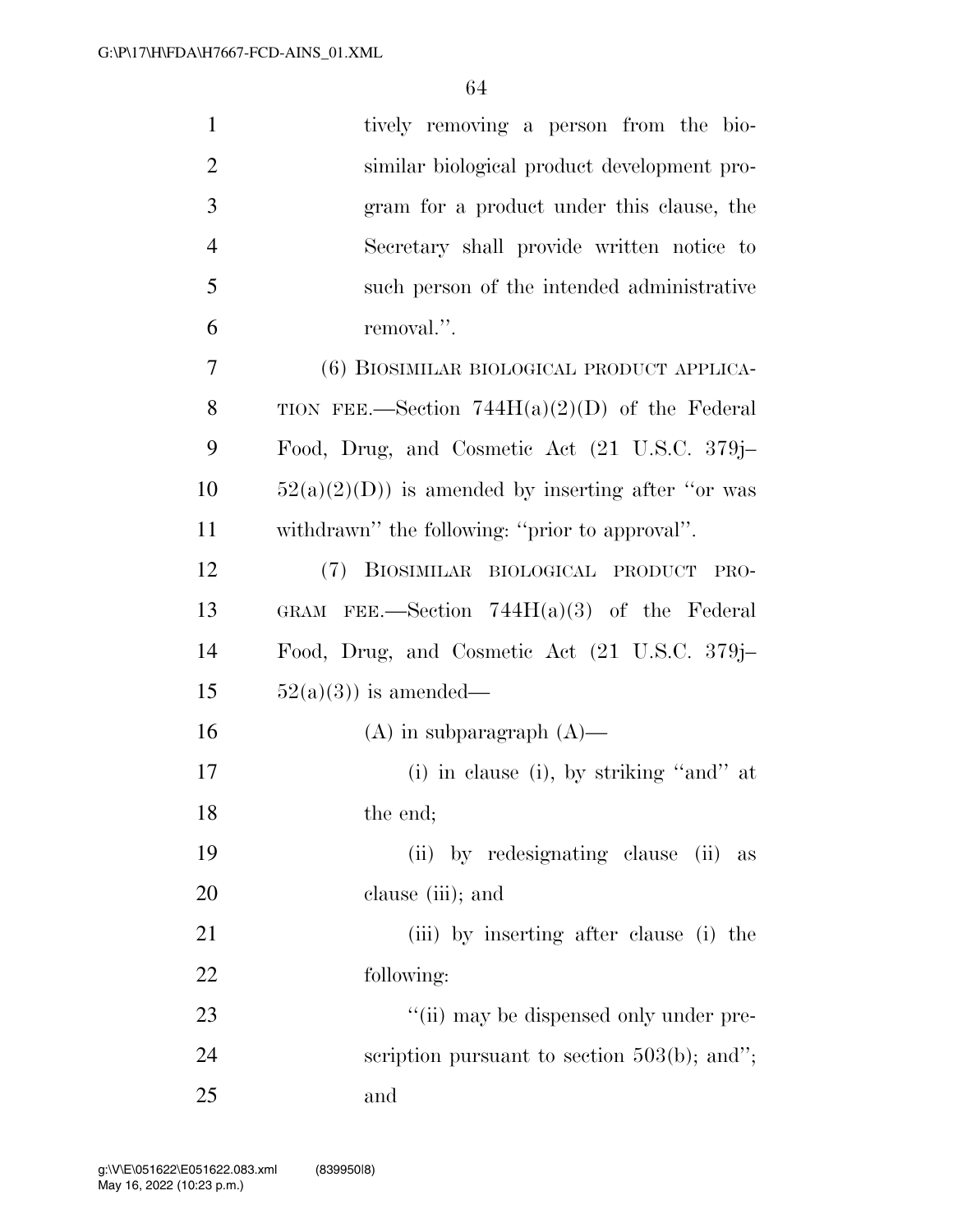| $\mathbf{1}$   | (B) by adding at the end the following:       |
|----------------|-----------------------------------------------|
| $\overline{2}$ | ``(E)<br>MOVEMENT TO<br><b>DISCONTINUED</b>   |
| 3              | LIST.                                         |
| $\overline{4}$ | "(i) DATE OF INCLUSION.—If a writ-            |
| 5              | ten request to place a product on the list    |
| 6              | referenced in subparagraph (A) of discon-     |
| 7              | tinued biosimilar biological products is sub- |
| 8              | mitted to the Secretary on behalf of an ap-   |
| 9              | plicant, and the request identifies the date  |
| 10             | the product is withdrawn from sale, then      |
| 11             | for purposes of assessing the biosimilar bi-  |
| 12             | ological product program fee, the Secretary   |
| 13             | shall consider such product to have been      |
| 14             | included on such list on the later of—        |
| 15             | "(I) the date such request was                |
| 16             | received; or                                  |
| 17             | $\lq\lq$ (II) if the product will be with-    |
| 18             | drawn from sale on a future date,             |
| 19             | such future date when the product is          |
| 20             | withdrawn from sale.                          |
| 21             | TREATMENT AS WITHDRAWN<br>``(ii)              |
| 22             | FROM SALE.—For purposes of clause (i), a      |
| 23             | product shall be considered withdrawn         |
| 24             | from sale once the applicant has ceased its   |
| 25             | own distribution of the product, whether or   |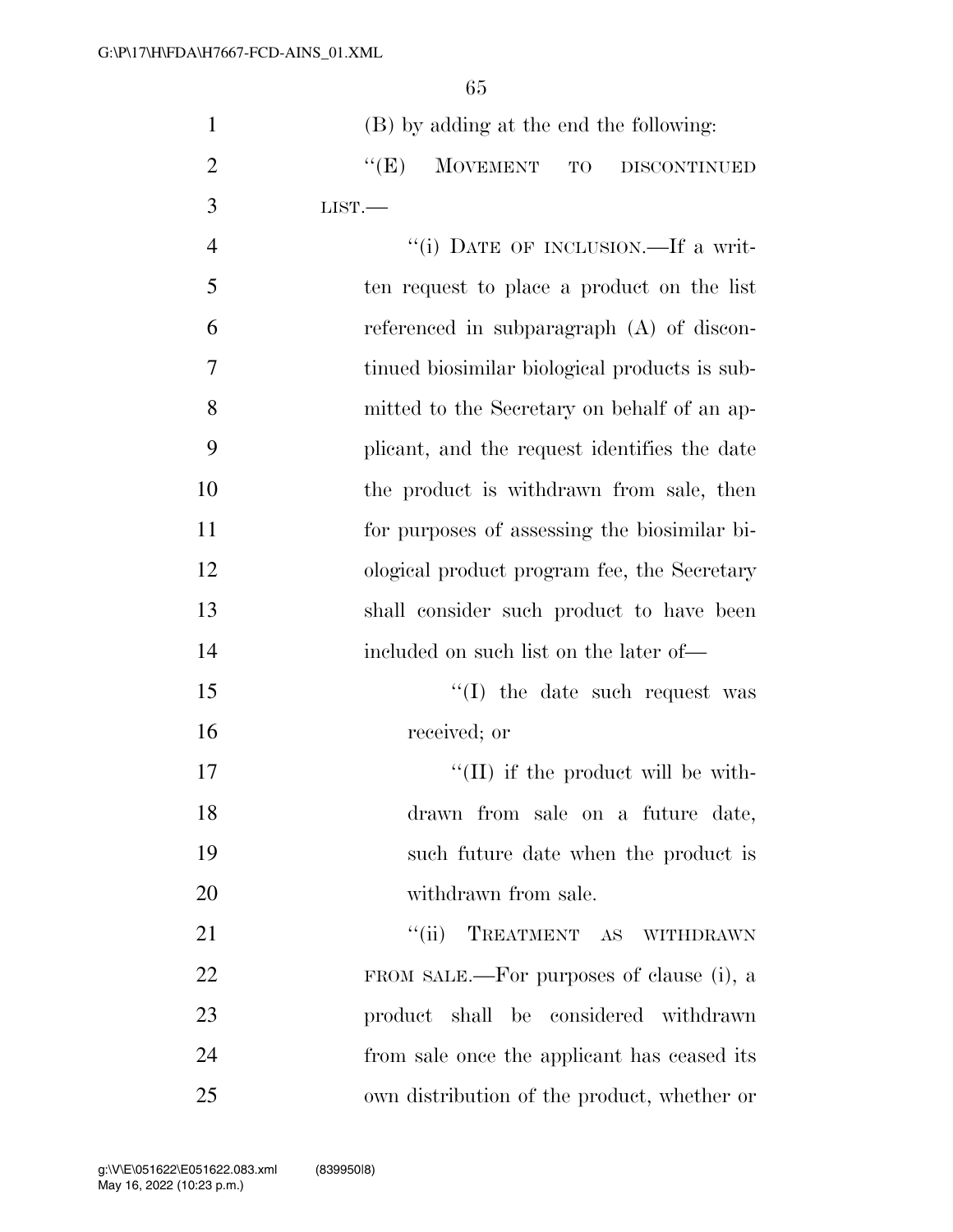not the applicant has ordered recall of all previously distributed lots of the product, except that a routine, temporary interrup- tion in supply shall not render a product withdrawn from sale. ''(iii) SPECIAL RULE.—If a biosimilar

 biological product that is identified in a biosimilar biological product application approved as of October 1 of a fiscal year appears, as of October 1 of such fiscal year, on the list referenced in subpara- graph (A) of discontinued biosimilar bio- logical products, and on any subsequent day during such fiscal year the biosimilar biological product does not appear on such 16 list, then except as provided in subpara- graph (D), each person who is named as the applicant in a biosimilar biological product application with respect to such product shall pay the annual biosimilar bi- ological product program fee established 22 for a fiscal year under subsection  $(c)(5)$  for such biosimilar biological product. Not- withstanding subparagraph (B), such fee shall be due on the last business day of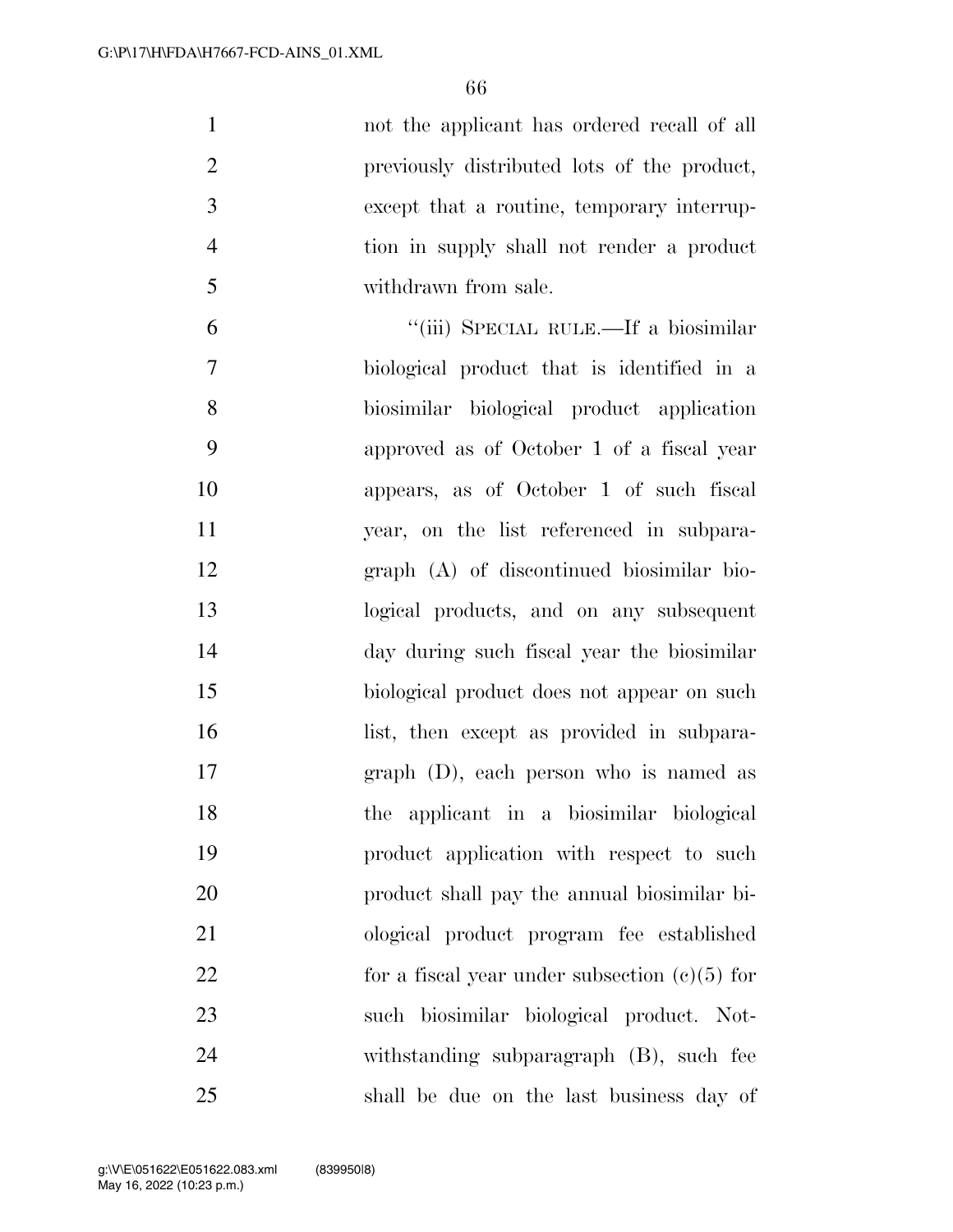| $\mathbf{1}$   | such fiscal year and shall be paid only once                 |
|----------------|--------------------------------------------------------------|
| $\overline{2}$ | each such product for each fiscal<br>for                     |
| 3              | year.".                                                      |
| $\overline{4}$ | (8) BIOSIMILAR BIOLOGICAL PRODUCT FEE.-                      |
| 5              | Section $744H(a)$ of the Federal Food, Drug, and             |
| 6              | Cosmetic Act $(21 \text{ U.S.C. } 379j-52(a))$ is amended by |
| $\overline{7}$ | striking paragraph (4).                                      |
| 8              | (c) FEE REVENUE AMOUNTS.—Subsection (b) of sec-              |
| 9              | tion 744H of the Federal Food, Drug, and Cosmetic Act        |
| 10             | $(21$ U.S.C. 379j-52) is amended—                            |
| 11             | $(1)$ by striking paragraph $(1)$ ;                          |
| 12             | (2) by redesignating paragraphs (2) through                  |
| 13             | $(4)$ as paragraphs $(1)$ through $(3)$ , respectively;      |
| 14             | $(3)$ by amending paragraph $(1)$ (as so redesig-            |
| 15             | nated) to read as follows:                                   |
| 16             | " $(1)$ IN GENERAL.—For each of the fiscal years             |
| 17             | 2023 through 2027, fees under subsection (a) shall,          |
| 18             | except as provided in subsection (c), be established         |
| 19             | to generate a total revenue amount equal to the sum          |
| 20             | $of$ —                                                       |
| 21             | $\lq\lq$ the annual base revenue for the fiscal              |
| 22             | year (as determined under paragraph $(3)$ );                 |
| 23             | $\lq\lq$ (B) the dollar amount equal to the infla-           |
| 24             | tion adjustment for the fiscal year (as deter-               |
| 25             | mined under subsection $(c)(1)$ ;                            |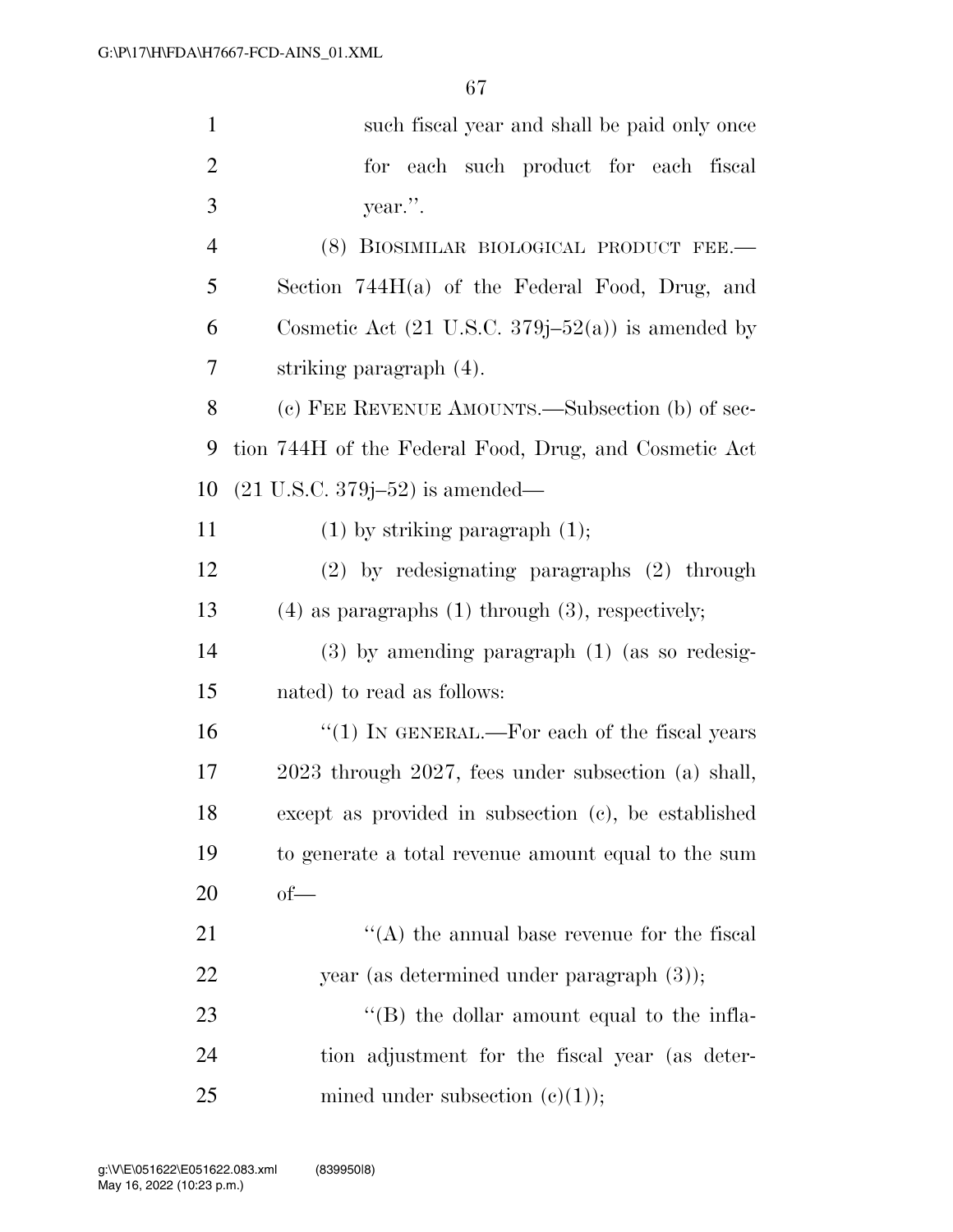| $\mathbf{1}$   | "(C) the dollar amount equal to the stra-            |
|----------------|------------------------------------------------------|
| $\overline{2}$ | tegic hiring and retention adjustment (as deter-     |
| 3              | mined under subsection $(e)(2)$ ;                    |
| $\overline{4}$ | $\lq\lq$ (D) the dollar amount equal to the capac-   |
| 5              | ity planning adjustment for the fiscal year (as      |
| 6              | determined under subsection $(c)(3)$ ;               |
| 7              | $\lq\lq$ the dollar amount equal to the oper-        |
| 8              | ating reserve adjustment for the fiscal year, if     |
| 9              | applicable (as determined under subsection           |
| 10             | (c)(4));                                             |
| 11             | "(F) for fiscal year $2023$ an additional            |
| 12             | amount of \$4,428,886; and                           |
| 13             | "(G) for fiscal year $2024$ an additional            |
| 14             | amount of \$320,569.";                               |
| 15             | $(4)$ in paragraph $(2)$ (as so redesignated)—       |
| 16             | $(A)$ in the paragraph heading, by striking          |
| 17             | "; LIMITATIONS ON FEE AMOUNTS";                      |
| 18             | (B) by striking subparagraph (B); and                |
| 19             | (C) by redesignating subparagraphs<br>(C)            |
| <b>20</b>      | and $(D)$ as subparagraphs $(B)$ and $(C)$ , respec- |
| 21             | tively; and                                          |
| 22             | $(5)$ by amending paragraph $(3)$ (as so redesig-    |
| 23             | nated) to read as follows:                           |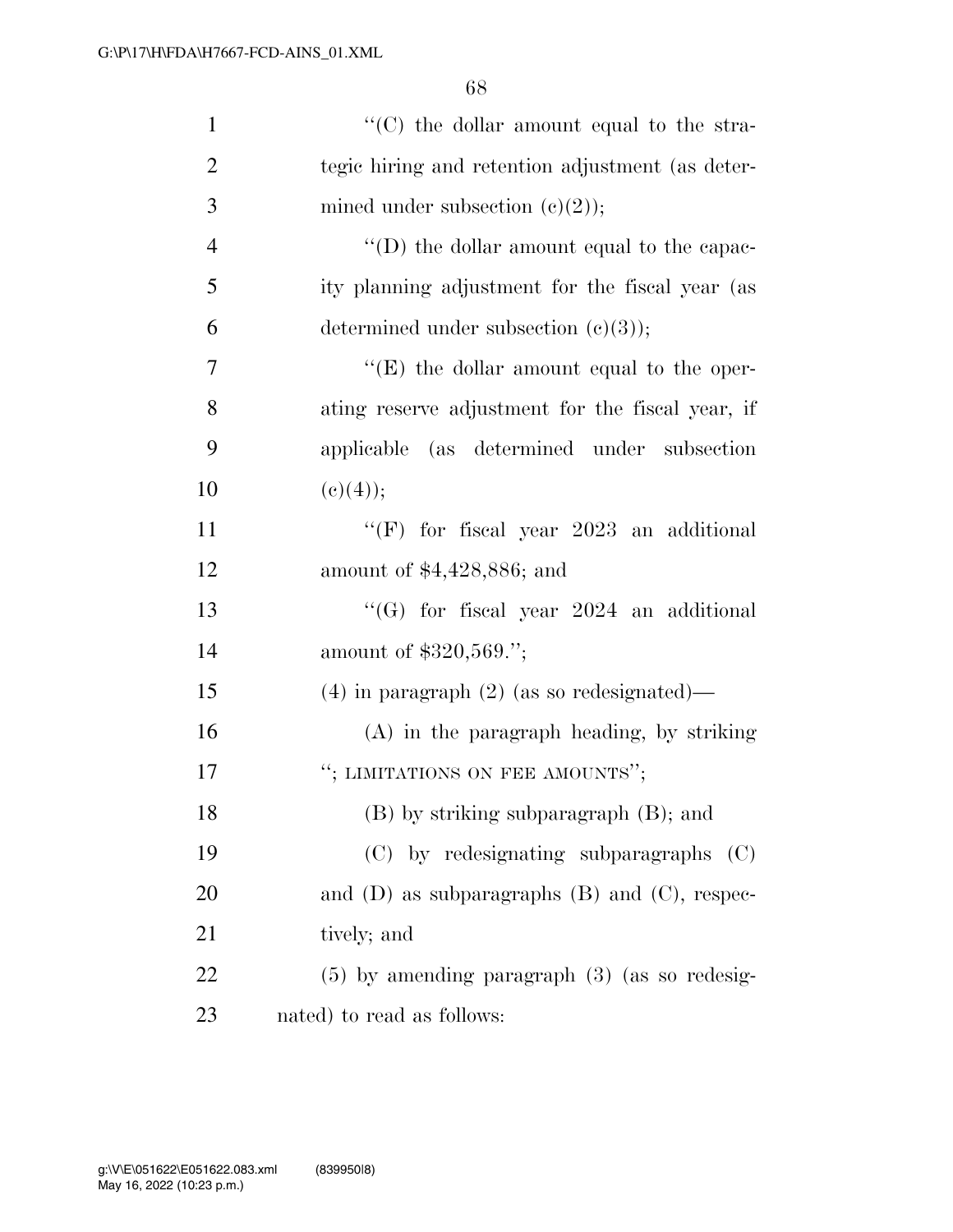| $\mathbf{1}$   | "(3) ANNUAL BASE REVENUE.-- For purposes              |
|----------------|-------------------------------------------------------|
| $\overline{2}$ | of paragraph $(1)$ , the dollar amount of the annual  |
| 3              | base revenue for a fiscal year shall be—              |
| $\overline{4}$ | "(A) for fiscal year 2023, $$43,376,922$ ;            |
| 5              | and                                                   |
| 6              | "(B) for fiscal years $2024$ through $2027$ ,         |
| 7              | the dollar amount of the total revenue amount         |
| 8              | established under paragraph (1) for the pre-          |
| 9              | vious fiscal year, excluding any adjustments to       |
| 10             | such revenue amount under subsection $(e)(4)$ .".     |
| 11             | (d) ADJUSTMENTS; ANNUAL FEE SETTING.—Section          |
| 12             | $744H(c)$ of the Federal Food, Drug, and Cosmetic Act |
| 13             | $(21 \text{ U.S.C. } 379j - 52(c))$ is amended—       |
| 14             | $(1)$ in paragraph $(1)$ —                            |
| 15             | $(A)$ in subparagraph $(A)$ —                         |
| 16             | (i) in the matter preceding clause (i),               |
| 17             | by striking "subsection $(b)(2)(B)$ " and in-         |
| 18             | serting "subsection $(b)(1)(B)$ "; and                |
| 19             | (ii) in clause (i), by striking "sub-                 |
| 20             | section (b)" and inserting "subsection                |
| 21             | $(b)(1)(A)$ "; and                                    |
| 22             | $(B)$ in subparagraph $(B)(ii)$ , by striking         |
| 23             | "Washington-Baltimore, DC-MD-VA-WV"                   |
| 24             | and inserting "Washington-Arlington-Alexan-           |
| 25             | dria, DC-VA-MD-WV";                                   |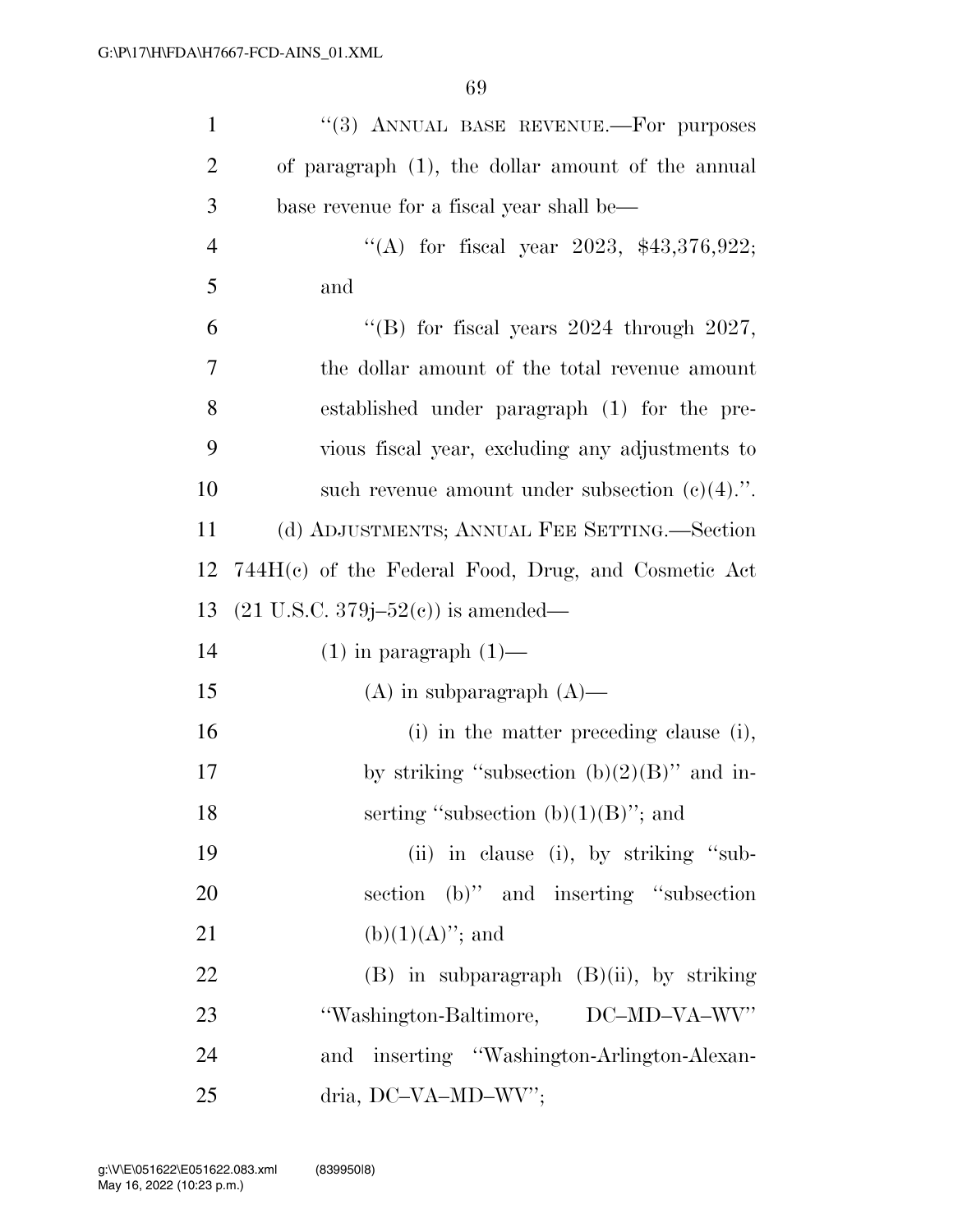| $\mathbf{1}$   | $(2)$ by striking paragraphs $(2)$ through $(4)$ and  |
|----------------|-------------------------------------------------------|
| $\overline{2}$ | inserting the following:                              |
| 3              | "(2) STRATEGIC HIRING AND RETENTION AD-               |
| $\overline{4}$ | JUSTMENT.—For each fiscal year, after the annual      |
| 5              | base revenue under subsection $(b)(1)(A)$ is adjusted |
| 6              | for inflation in accordance with paragraph (1), the   |
| 7              | Secretary shall further increase the fee revenue and  |
| 8              | fees by $$150,000$ .                                  |
| 9              | "(3) CAPACITY PLANNING ADJUSTMENT.—                   |
| 10             | "(A) IN GENERAL.—For each fiscal year,                |
| 11             | the Secretary shall, in addition to the adjust-       |
| 12             | ments under paragraphs $(1)$ and $(2)$ , further      |
| 13             | adjust the fee revenue and fees under this sec-       |
| 14             | tion for a fiscal year to reflect changes in the      |
| 15             | resource capacity needs of the Secretary for the      |
| 16             | process for the review of biosimilar biological       |
| 17             | product applications.                                 |
| 18             | "(B) METHODOLOGY.—For purposes of                     |
| 19             | this paragraph, the Secretary shall employ the        |
| 20             | capacity planning methodology utilized by the         |
| 21             | Secretary in setting fees for fiscal year 2021, as    |
| 22             | described in the notice titled 'Biosimilar User       |
| 23             | Fee Rates for Fiscal Year 2021' published in          |
| 24             | the Federal Register on August 4, 2020 (85            |
| 25             | Fed. Reg. 47220). The workload categories             |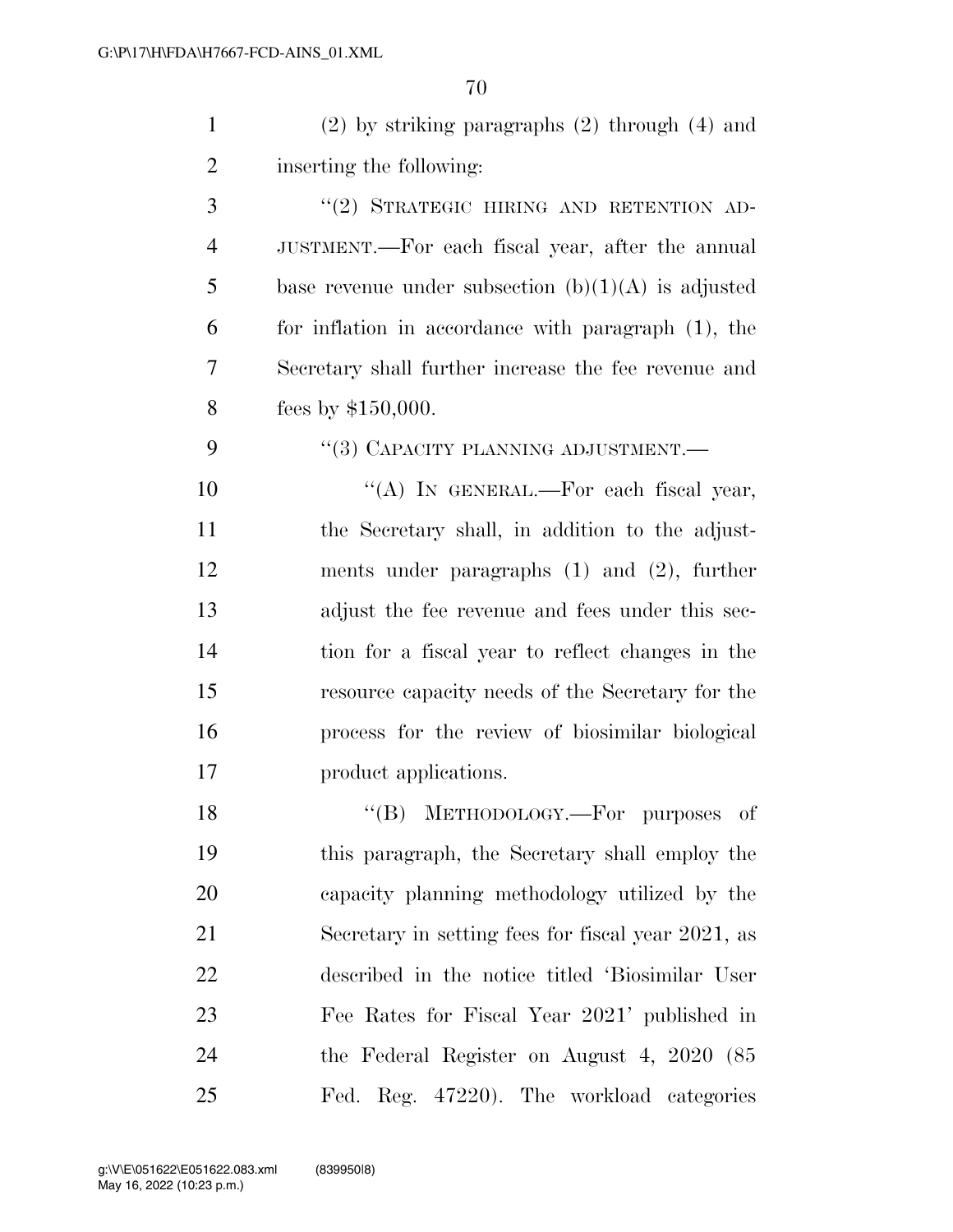used in applying such methodology in fore- casting shall include only the activities de- scribed in that notice and, as feasible, addi- tional activities that are also directly related to the direct review of biosimilar biological product applications and supplements, including addi- tional formal meeting types, the direct review of postmarketing commitments and requirements, the direct review of risk evaluation and mitiga- tion strategies, and the direct review of annual reports for approved biosimilar biological prod- ucts. Subject to the exceptions in the preceding sentence, the Secretary shall not include as workload categories in applying such method- ology in forecasting any non-core review activi- ties, including those activities that the Sec- retary referenced for potential future use in such notice but did not utilize in setting fees for fiscal year 2021.

 $C(C)$  LIMITATIONS.—Under no cir- cumstances shall an adjustment under this paragraph result in fee revenue for a fiscal year 23 that is less than the sum of the amounts under 24 subsections  $(b)(1)(A)$  (the annual base revenue for the fiscal year),  $(b)(1)(B)$  (the dollar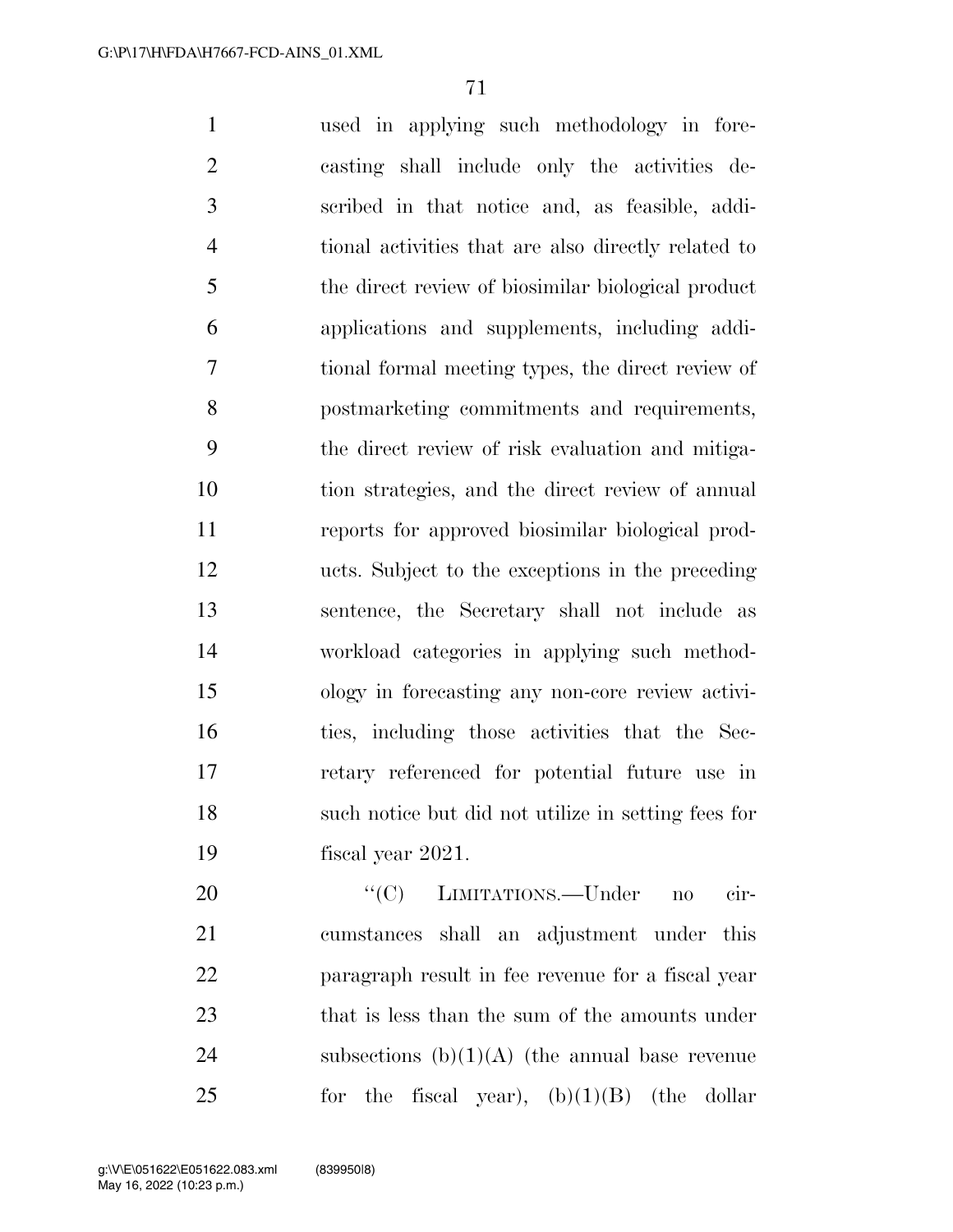| $\mathbf{1}$   | amount of the inflation adjustment for the fis-      |
|----------------|------------------------------------------------------|
| $\overline{2}$ | cal year), and $(b)(1)(C)$ (the dollar amount of     |
| 3              | the strategic hiring and retention adjustment).      |
| $\overline{4}$ | "(D) PUBLICATION IN FEDERAL<br>REG-                  |
| 5              | ISTER.—The Secretary shall publish in the Fed-       |
| 6              | eral Register notice under paragraph (5) the fee     |
| 7              | revenue and fees resulting from the adjustment       |
| 8              | and the methodologies under this paragraph.          |
| 9              | $``(4)$ OPERATING RESERVE ADJUSTMENT.—               |
| 10             | "(A) INCREASE.—For fiscal year $2023$ and            |
| 11             | subsequent fiscal years, the Secretary shall, in     |
| 12             | addition to adjustments under paragraphs (1),        |
| 13             | $(2)$ , and $(3)$ , further increase the fee revenue |
| 14             | and fees if such an adjustment is necessary to       |
| 15             | provide for at least 10 weeks of operating re-       |
| 16             | serves of carryover user fees for the process for    |
| 17             | the review of biosimilar biological product appli-   |
| 18             | cations.                                             |
| 19             | $``$ (B) DECREASE.—                                  |
| 20             | "(i) FISCAL YEAR 2023.—For fiscal                    |
| 21             | year 2023, if the Secretary has carryover            |
| 22             | balances for such process in excess of 33            |
| 23             | weeks of such operating reserves, the Sec-           |
| 24             | retary shall decrease such fee revenue and           |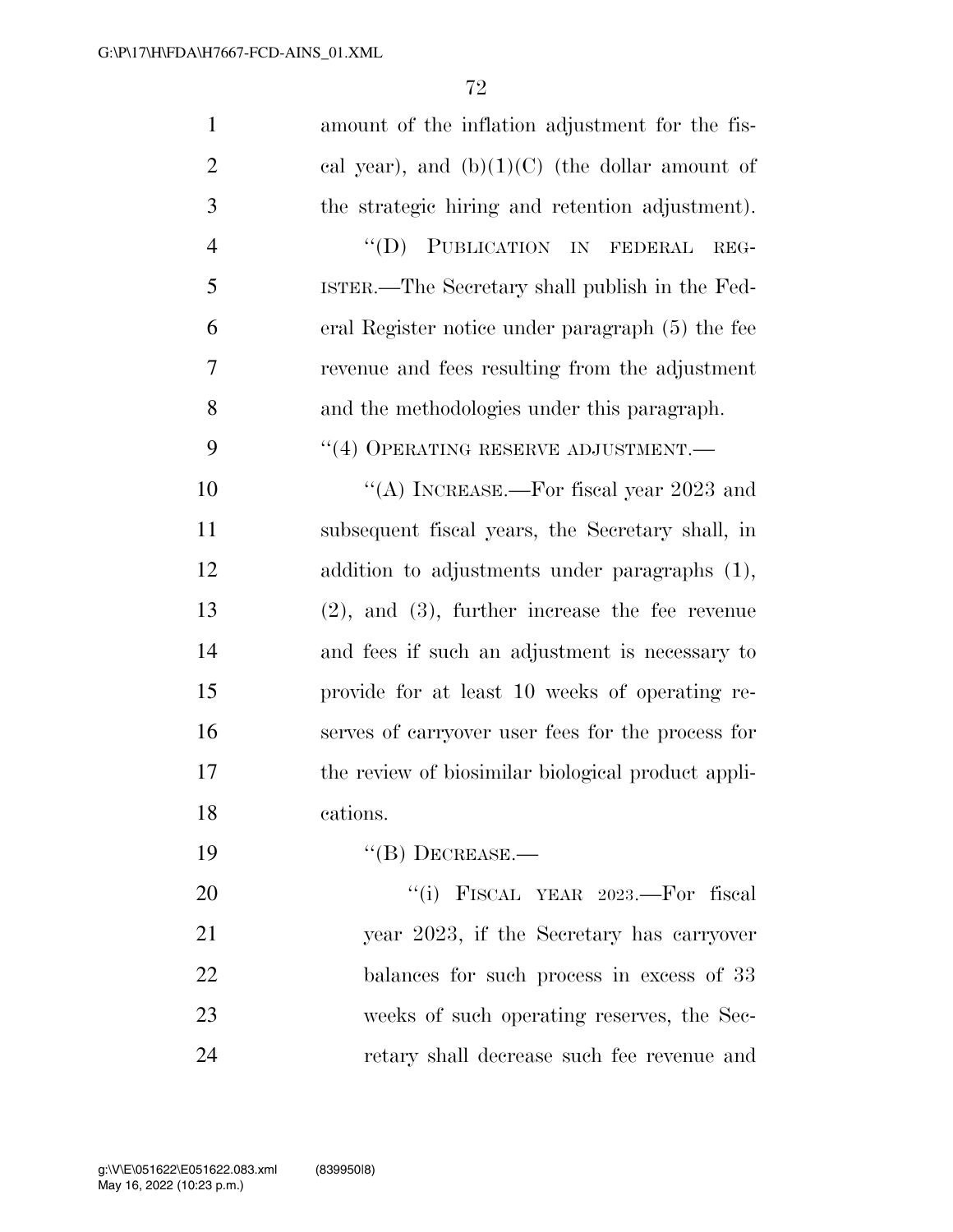fees to provide for not more than 33 weeks 2 of such operating reserves.

 ''(ii) FISCAL YEAR 2024.—For fiscal year 2024, if the Secretary has carryover balances for such process in excess of 27 weeks of such operating reserves, the Sec- retary shall decrease such fee revenue and fees to provide for not more than 27 weeks of such operating reserves.

10 "'(iii) FISCAL YEAR 2025 AND SUBSE- QUENT FISCAL YEARS.—For fiscal year 2025 and subsequent fiscal years, if the Secretary has carryover balances for such process in excess of 21 weeks of such oper- ating reserves, the Secretary shall decrease such fee revenue and fees to provide for not more than 21 weeks of such operating reserves.

19 "'(C) FEDERAL REGISTER NOTICE.—If an adjustment under subparagraph (A) or (B) is made, the rationale for the amount of the in- crease or decrease in fee revenue and fees shall be contained in the annual Federal Register no-tice under paragraph (5)(B) establishing fee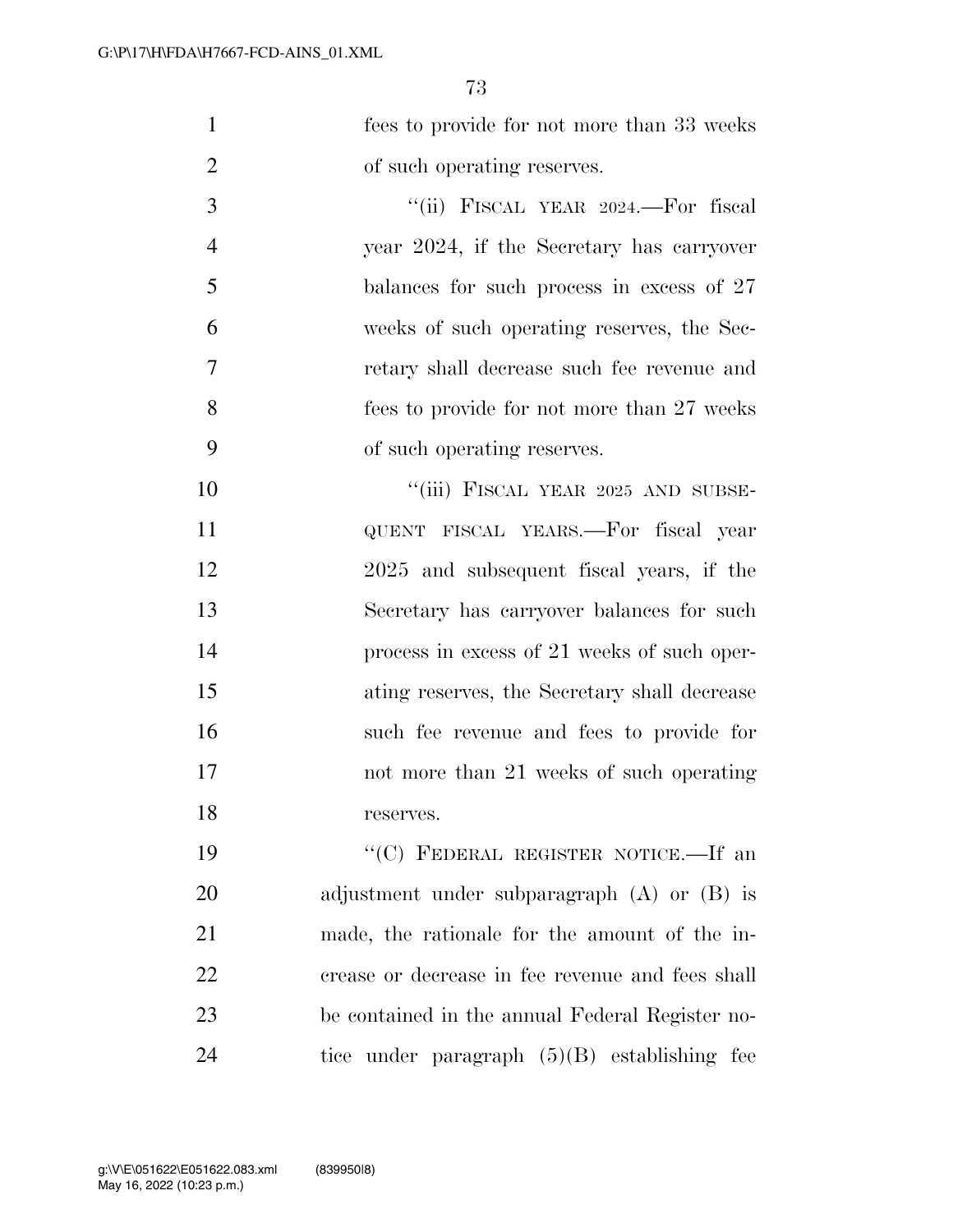revenue and fees for the fiscal year involved.''; and

 (3) in paragraph (5), in the matter preceding subparagraph (A), by striking ''2018'' and inserting ''2023''.

 (e) CREDITING AND AVAILABILITY OF FEES.—Sub- section (f)(3) of section 744H of the Federal Food, Drug, 8 and Cosmetic Act  $(21 \text{ U.S.C. } 379j-52(f)(3))$  is amended by striking ''2018 through 2022'' and inserting ''2023 through 2027''.

 (f) WRITTEN REQUESTS FOR WAIVERS AND RE- TURNS; DISPUTES CONCERNING FEES.—Section 744H(h) of the Federal Food, Drug, and Cosmetic Act (21 U.S.C.  $379j-52(h)$  is amended to read as follows:

 ''(h) WRITTEN REQUESTS FOR WAIVERS AND RE- TURNS; DISPUTES CONCERNING FEES.—To qualify for consideration for a waiver under subsection (d), or for the return of any fee paid under this section, including if the fee is claimed to have been paid in error, a person shall submit to the Secretary a written request justifying such waiver or return and, except as otherwise specified in this section, such written request shall be submitted to the Sec- retary not later than 180 days after such fee is due. A request submitted under this paragraph shall include any legal authorities under which the request is made.''.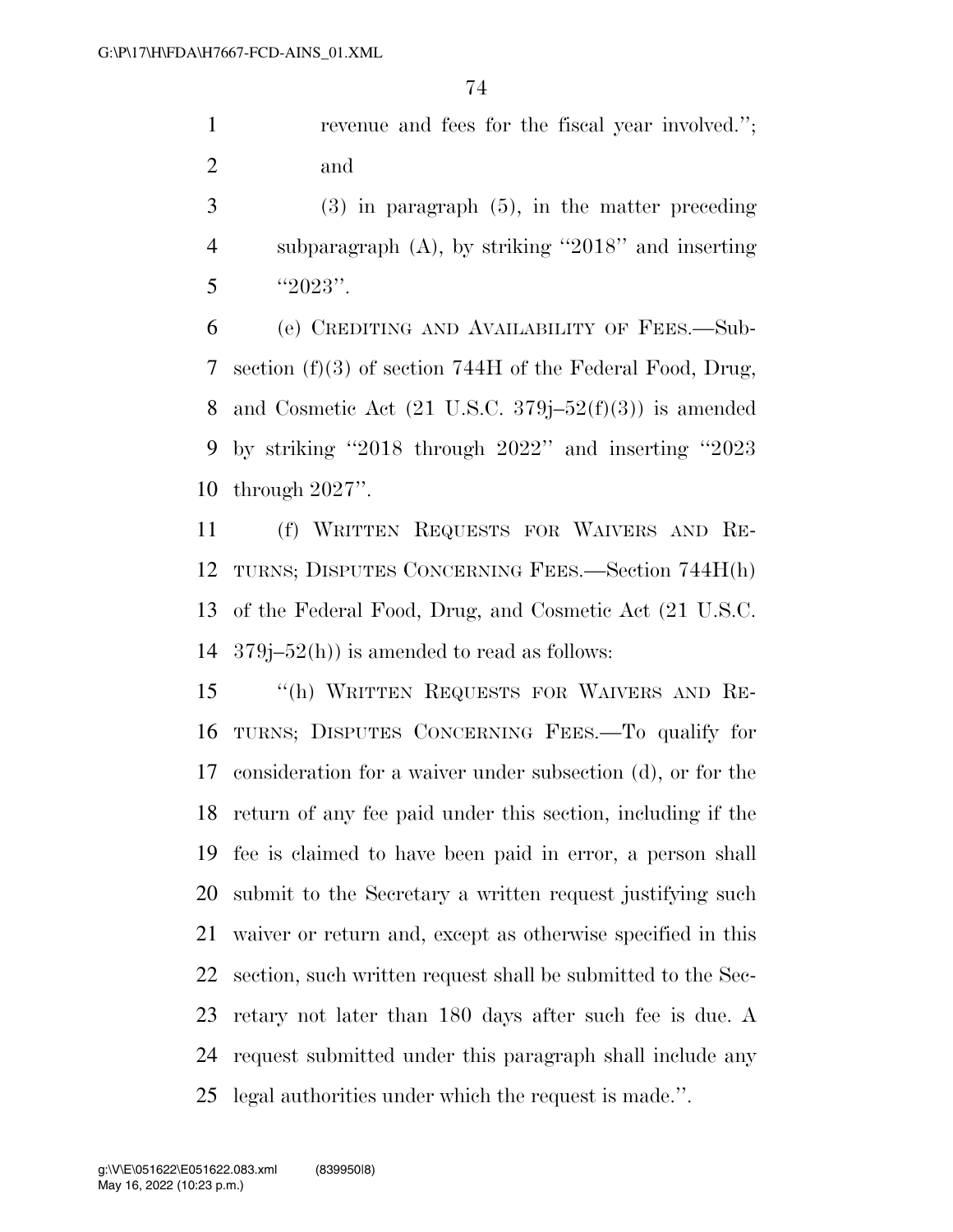| $\mathbf{1}$   | SEC. 404. REAUTHORIZATION; REPORTING REQUIREMENTS.     |
|----------------|--------------------------------------------------------|
| $\overline{c}$ | Section 744I of the Federal Food, Drug, and Cos-       |
| 3              | metic Act $(21 \text{ U.S.C. } 379j-53)$ is amended—   |
| 4              | $(1)$ in subsection $(a)(1)$ , by striking "Beginning" |
| 5              | with fiscal year 2018, not" and inserting "Not";       |
| 6              | (2) by striking "Biosimilar User Fee Amend-            |
| 7              | ments of 2017" each place it appears and inserting     |
| 8              | "Biosimilar User Fee Amendments of 2022";              |
| 9              | $(3)$ in subsection $(a)(2)$ , by striking "Beginning" |
| 10             | with fiscal year 2018, the" and inserting "The";       |
| 11             | (4) in subsection (a)(3)(A), by striking "Not          |
| 12             | later than 30 calendar days after the end of the sec-  |
| 13             | ond quarter of fiscal year 2018, and not later than    |
| 14             | 30 calendar days after the end of each quarter of      |
| 15             | each fiscal year thereafter" and inserting "Not later  |
| 16             | than 30 calendar days after the end of each quarter    |
| 17             | of each fiscal year for which fees are collected under |
| 18             | this part";                                            |
| 19             | $(5)$ in subsection (b), by striking "Not later        |
| 20             | than 120 days after the end of fiscal year 2018 and    |
| 21             | each subsequent fiscal year for which fees are col-    |
| 22             | lected under this part" and inserting "Not later       |
| 23             | than 120 days after the end of each fiscal year for    |

which fees are collected under this part'';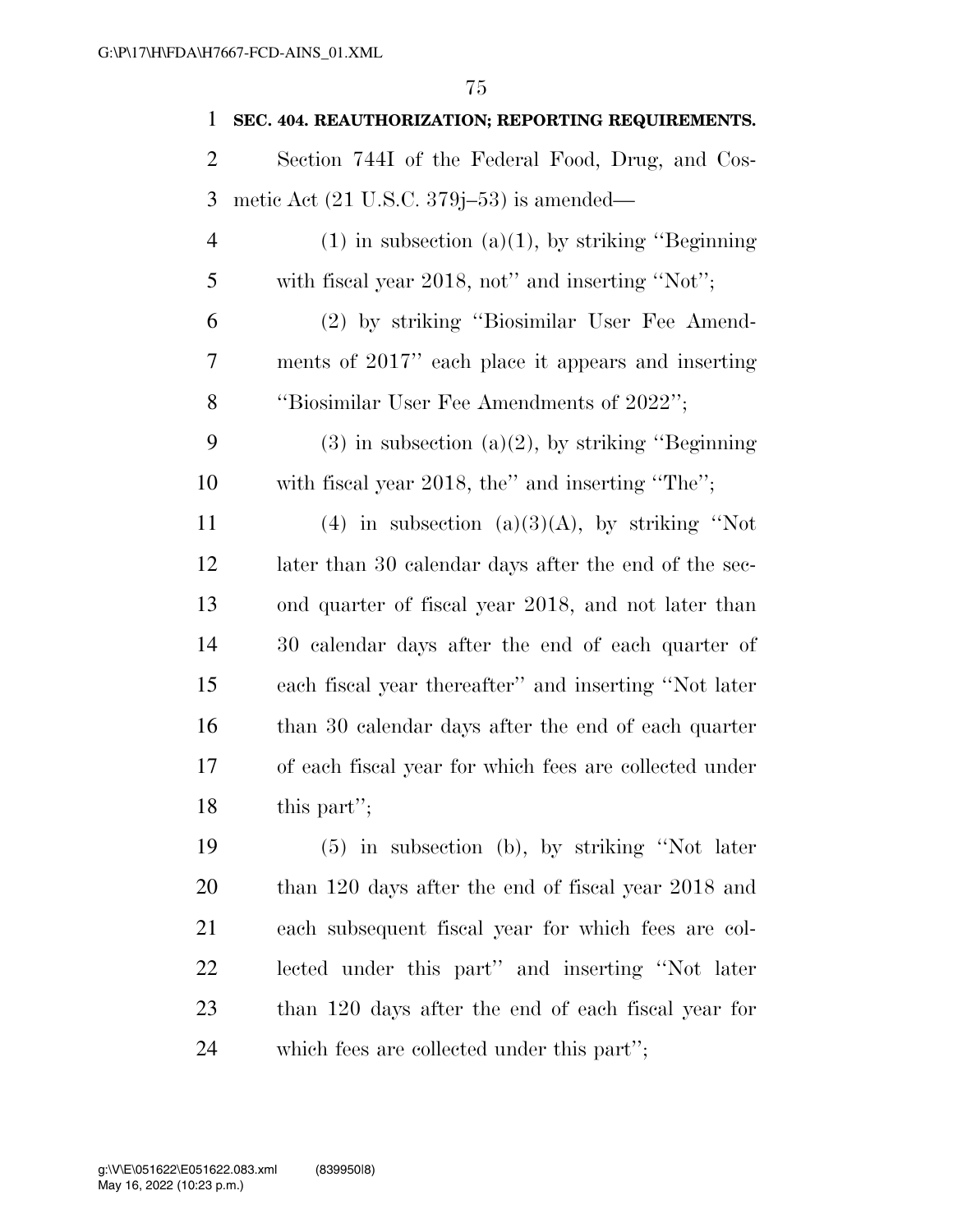| $\mathbf{1}$   | $(6)$ in subsection $(e)$ , by striking "Beginning"               |
|----------------|-------------------------------------------------------------------|
| $\overline{2}$ | with fiscal year 2018, and for" and inserting "For";              |
| 3              | and                                                               |
| $\overline{4}$ | $(7)$ in subsection $(f)$ —                                       |
| 5              | $(A)$ in paragraph $(1)$ , in the matter pre-                     |
| 6              | eeding subparagraph (A), by striking "fiscal                      |
| 7              | year 2022" and inserting "fiscal year 2027";                      |
| 8              | and                                                               |
| 9              | $(B)$ in paragraph $(3)$ , by striking "January"                  |
| 10             | 15, 2022" and inserting "January 15, 2027".                       |
| 11             | SEC. 405. SUNSET DATES.                                           |
| 12             | (a) AUTHORIZATION.—Sections 744G and 744H of                      |
| 13             | the Federal Food, Drug, and Cosmetic Act (21 U.S.C.               |
|                | 14 $379j-51$ , $379j-52$ ) shall cease to be effective October 1, |
|                | 15 2027.                                                          |
| 16             | (b) REPORTING REQUIREMENTS.—Section 744I of                       |
|                | 17 the Federal Food, Drug, and Cosmetic Act shall cease to        |
|                | 18 be effective January 31, 2028.                                 |
| 19             | (c) PREVIOUS SUNSET PROVISION.—Effective Octo-                    |
| 20             | ber 1, 2022, subsections (a) and (b) of section 405 of the        |
| 21             | FDA Reauthorization Act of 2017 (Public Law 115–52)               |
| 22             | are repealed.                                                     |
| 23             | SEC. 406. EFFECTIVE DATE.                                         |
| $\mathcal{D}A$ | The amondmonts made by this title shall take offect               |

 The amendments made by this title shall take effect on October 1, 2022, or the date of the enactment of this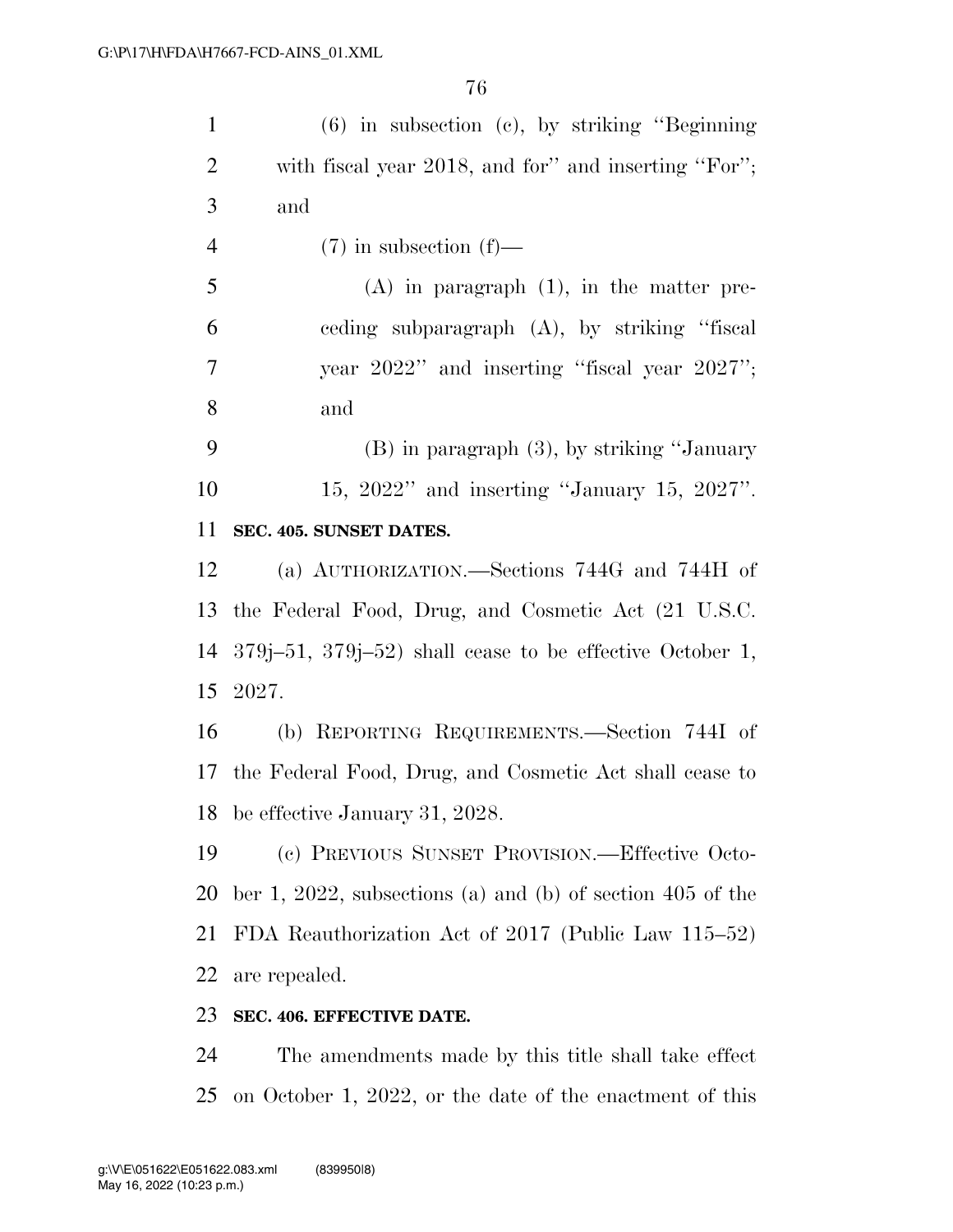Act, whichever is later, except that fees under part 8 of subchapter C of chapter VII of the Federal Food, Drug, and Cosmetic Act (21 U.S.C. 379j–51 et seq.) shall be assessed for all biosimilar biological product applications received on or after October 1, 2022, regardless of the date of the enactment of this Act.

### **SEC. 407. SAVINGS CLAUSE.**

 Notwithstanding the amendments made by this title, part 8 of subchapter C of chapter VII of the Federal Food, Drug, and Cosmetic Act (21 U.S.C. 379j–51 et seq.), as in effect on the day before the date of the enactment of this title, shall continue to be in effect with respect to bio- similar biological product applications and supplements (as defined in such part as of such day) that were accepted by the Food and Drug Administration for filing on or after October 1, 2017, but before October 1, 2022, with respect to assessing and collecting any fee required by such part for a fiscal year prior to fiscal year 2023.

# **TITLE V—IMPROVING DIVERSITY IN CLINICAL STUDIES**

### **SEC. 501. DIVERSITY ACTION PLANS FOR CLINICAL STUD-**

**IES.** 

 (a) DRUGS.—Section 505(i) of the Federal Food, Drug, and Cosmetic Act (21 U.S.C. 355(i)) is amended by adding at the end the following: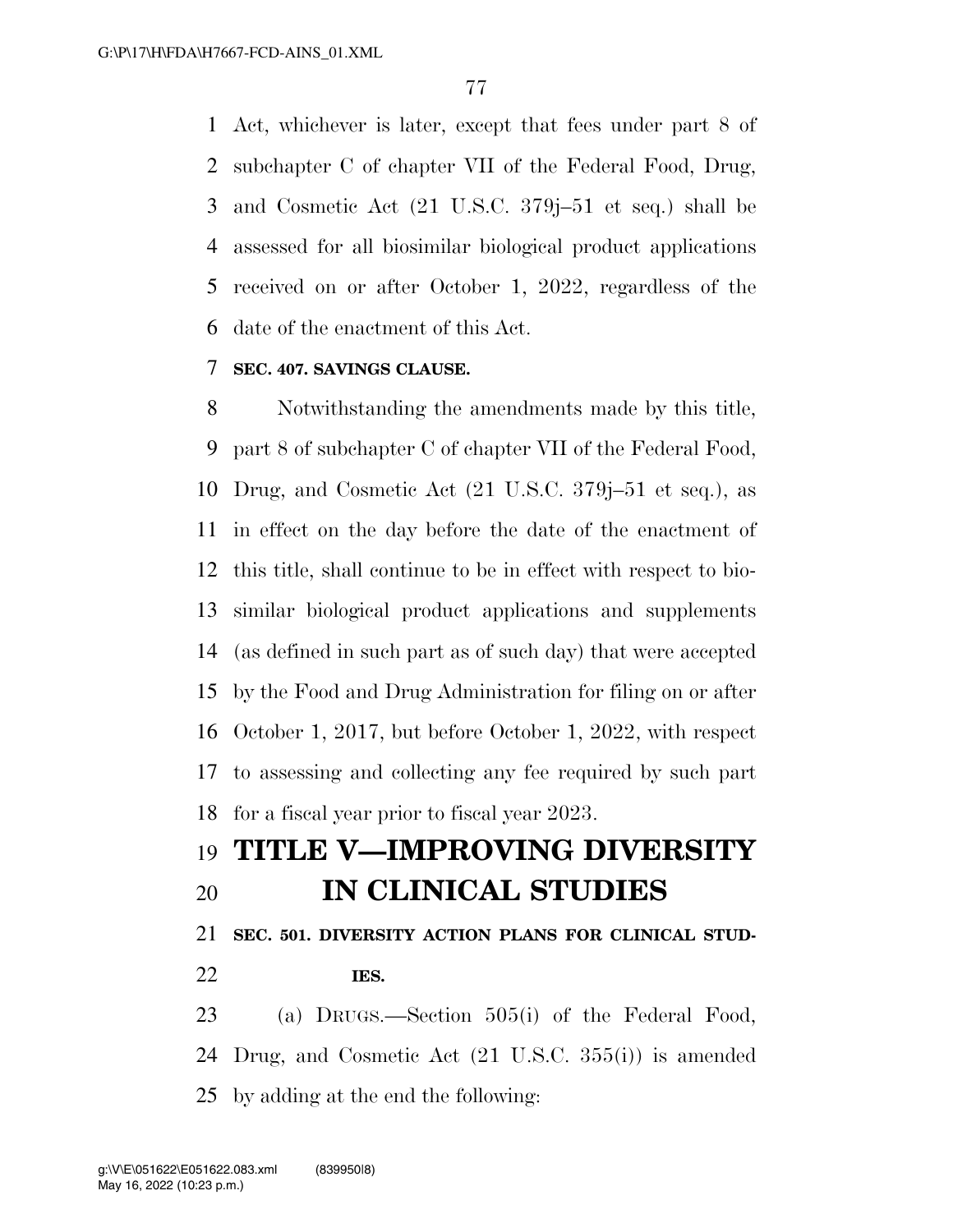| $\mathbf{1}$   | " $(5)(A)$ In order for a new drug that is being studied       |
|----------------|----------------------------------------------------------------|
| $\overline{2}$ | in a phase 3 study, as defined in section $312.21(c)$ of title |
| 3              | 21, Code of Federal Regulations (or successor regula-          |
| $\overline{4}$ | tions), or other pivotal study (other than bioavailability     |
| 5              | or bioequivalence studies), to be exempt pursuant to this      |
| 6              | subsection, the sponsor of a clinical investigation of such    |
| 7              | new drug shall submit to the Secretary a diversity action      |
| 8              | plan.                                                          |
| 9              | "(B) Such diversity action plan shall include—                 |
| 10             | "(i) the sponsor's goals for enrollment in such                |
| 11             | clinical study;                                                |
| 12             | "(ii) the sponsor's rationale for such goals; and              |
| 13             | "(iii) an explanation of how the sponsor intends               |
| 14             | to meet such goals.                                            |
| 15             | "(C) The sponsor shall submit such diversity action            |
| 16             | plan in the form and manner specified in the guidance          |
| 17             | required by section 524B as soon as practicable but no         |
| 18             | later than when the sponsor seeks feedback regarding such      |
| 19             | a phase 3 study or other pivotal study of the drug.            |
| 20             | "(D) The Secretary may waive the requirement in                |
| 21             | subparagraph $(A)$ if the Secretary determines that a waiv-    |
| 22             | er is necessary based on what is known about the preva-        |
| 23             | lence of the disease in terms of the patient population that   |
| 24             | may use the new drug.                                          |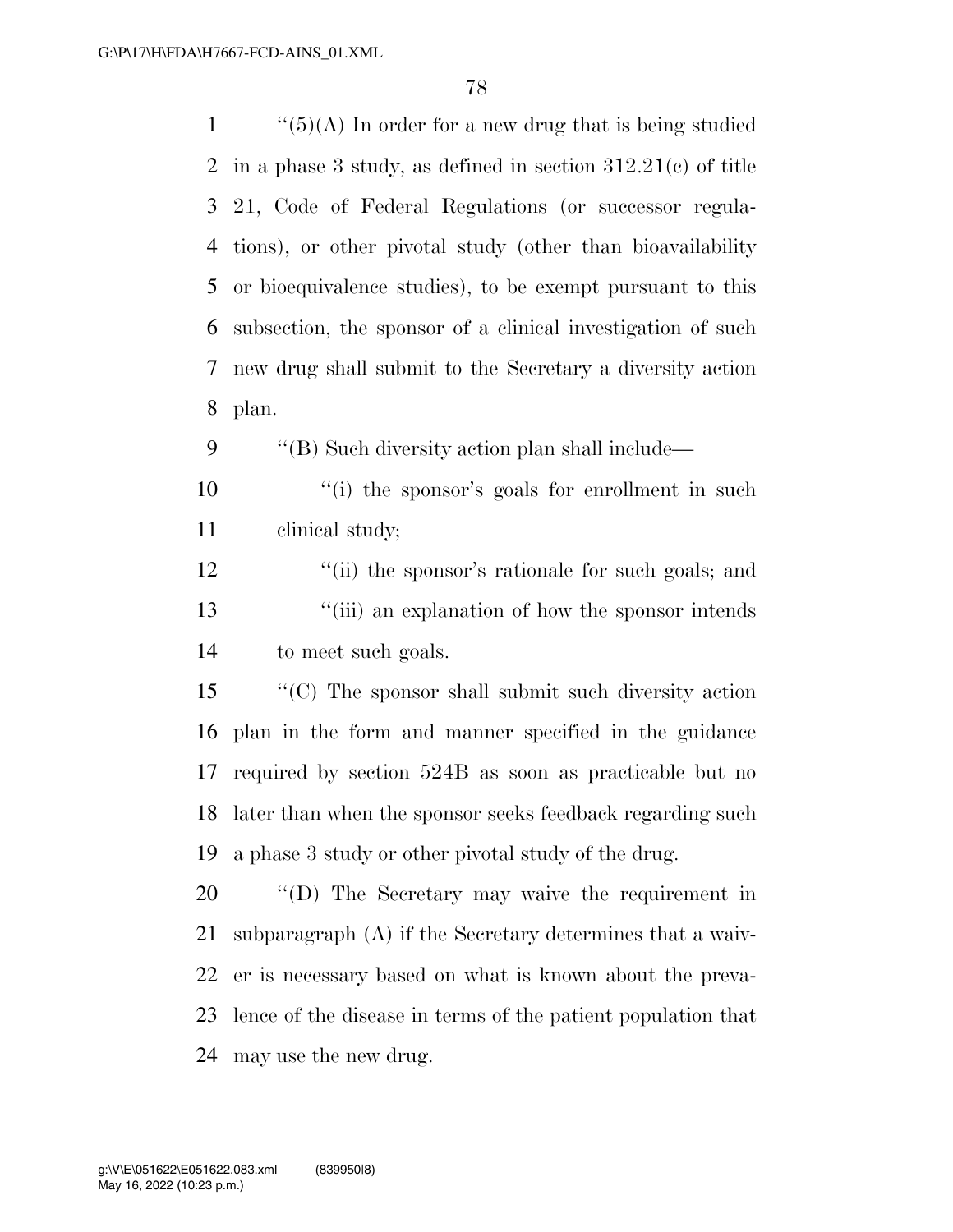''(E) No diversity action plan shall be required for a submission described in section 561.''.

3 (b) DEVICES.—Section  $520(g)$  of the Federal Food, 4 Drug, and Cosmetic Act  $(21 \text{ U.S.C. } 360j(g))$  is amended by adding at the end the following:

 $\qquad$  "(9)(A)(i) In order for a device in a clinical study for which submission of an application for an investiga- tional device exemption is required to be exempt under this subsection, the sponsor of such study shall submit to the Secretary in such application a diversity action plan in the form and manner specified in the guidance required by section 524B.

 ''(ii) In order for a device in a clinical study for which submission of an application for an investigational device exemption is not required, except for a device being stud- ied as described in section 812.2(c) of title 21, Code of Federal Regulations (or successor regulations), to be ex- empt under this subsection, the sponsor of such study shall develop and implement a diversity action plan. Such diversity action plan shall be submitted to the Secretary in any premarket notification under section 510(k), re-22 quest for classification under section  $513(f)(2)$ , or applica- tion for premarket approval under section 515 for such device.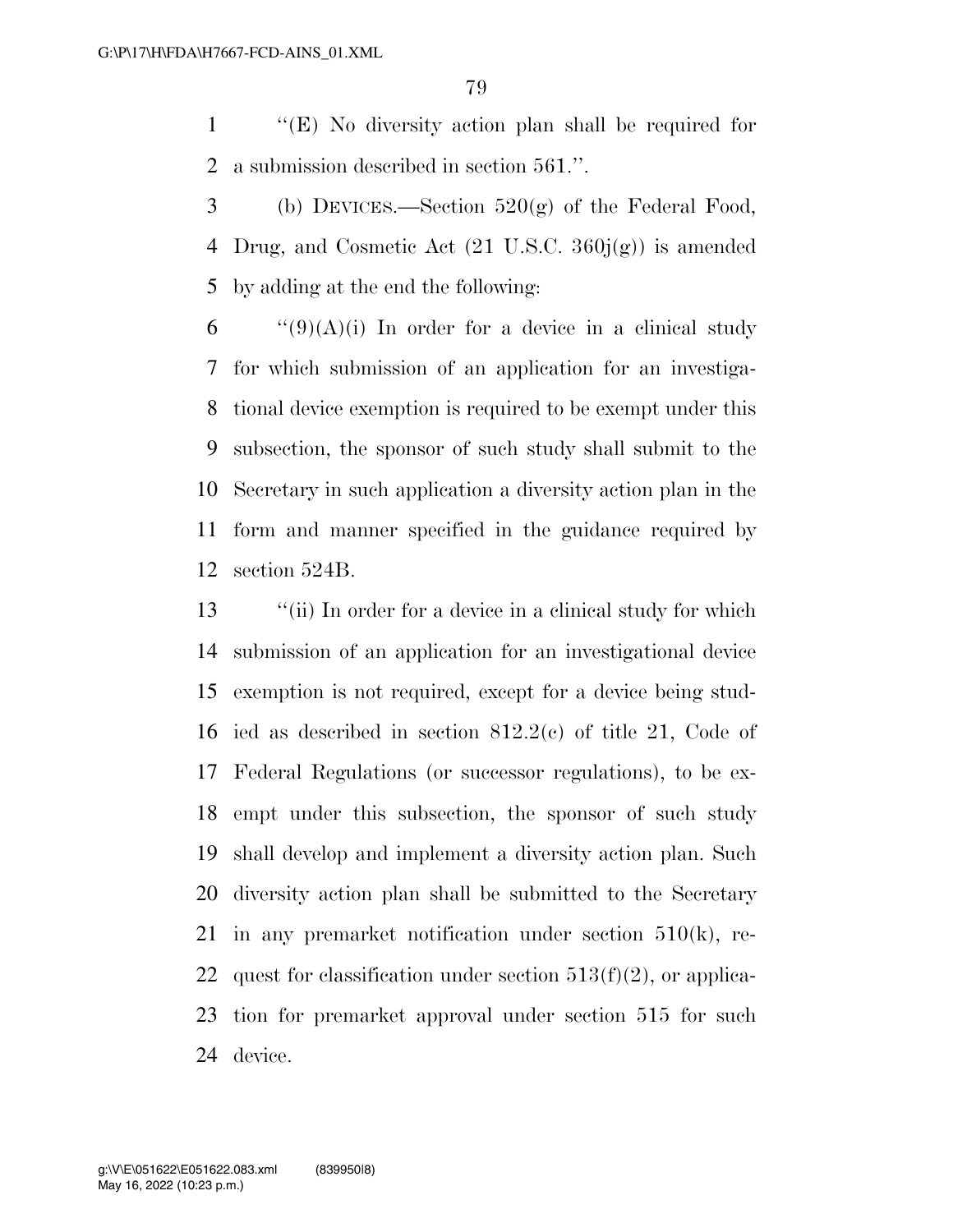''(B) A diversity action plan under clause (i) or (ii) of subparagraph (A) shall include—

- ''(i) the sponsor's goals for enrollment in the clinical study?;
- ''(ii) the sponsor's rationale for such goals; and ''(iii) an explanation of how the sponsor intends to meet such goals.

 ''(C) The Secretary may waive the requirement in subparagraph (A) or (B) if the Secretary determines that a waiver is necessary based on what is known about the prevalence of the disease in terms of the patient popu-lation that may use the device.

 ''(D) No diversity action plan shall be required for a submission described in section 561.''.

 (c) GUIDANCE.—Subchapter A of chapter V of the Federal Food, Drug, and Cosmetic Act (21 U.S.C. 351 et seq.) is amended by adding at the end the following: **''SEC. 524B. GUIDANCE ON DIVERSITY ACTION PLANS FOR CLINICAL STUDIES.** 

20 "(a) IN GENERAL.—The Secretary shall issue guid-ance relating to—

 $\frac{1}{2}$  (1) the format and content of the diversity ac- tion plans required by sections 505(i)(5) and  $520(g)(9)$  pertaining to the sponsor's goals for clin-ical study enrollment, disaggregated by age group,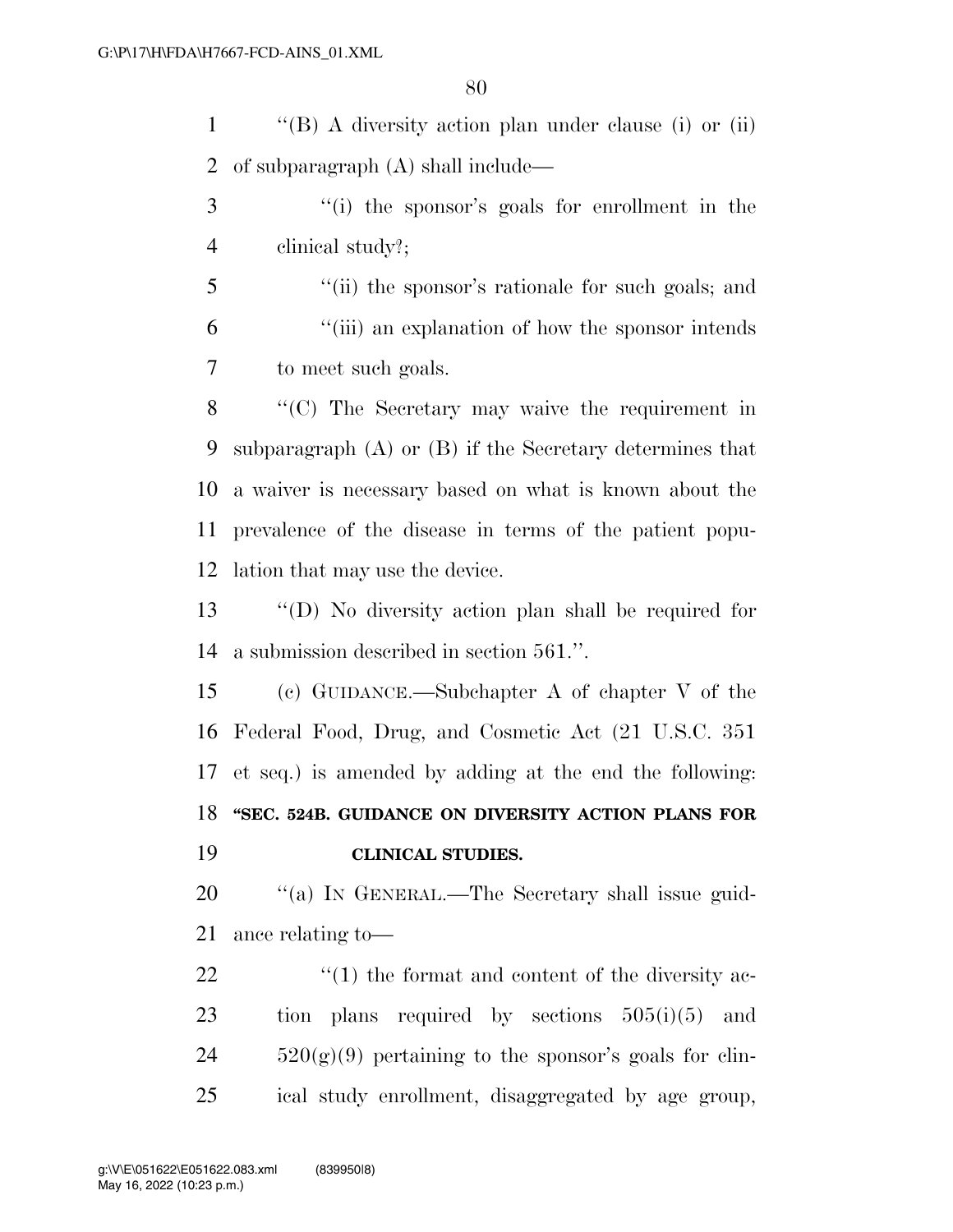| $\mathbf{1}$   | sex, race, geographic location, socioeconomic status, |
|----------------|-------------------------------------------------------|
| $\overline{2}$ | and ethnicity, including with respect to-             |
| 3              | "(A) the rationale for the sponsor's enroll-          |
| $\overline{4}$ | ment goals, which may include—                        |
| 5              | "(i) the estimated prevalence or inci-                |
| 6              | dence in the United States of the disease             |
| 7              | or condition for which the drug or device             |
| 8              | is being developed or investigated, if such           |
| 9              | estimated prevalence or incidence is known            |
| 10             | or can be determined based on available               |
| 11             | data;                                                 |
| 12             | "(ii) what is known about the disease                 |
| 13             | or condition for which the drug or device             |
| 14             | is being developed or investigated;                   |
| 15             | "(iii) any relevant pharmacokinetic or                |
| 16             | pharmacogenomic data;                                 |
| 17             | "(iv) what is known about the patient                 |
| 18             | population for such disease or condition,             |
| 19             | including, to the extent data is available—           |
| 20             | "(I) demographic information, in-                     |
| 21             | cluding age group, sex, race, geo-                    |
| 22             | graphic location, socioeconomic status,               |
| 23             | and ethnicity;                                        |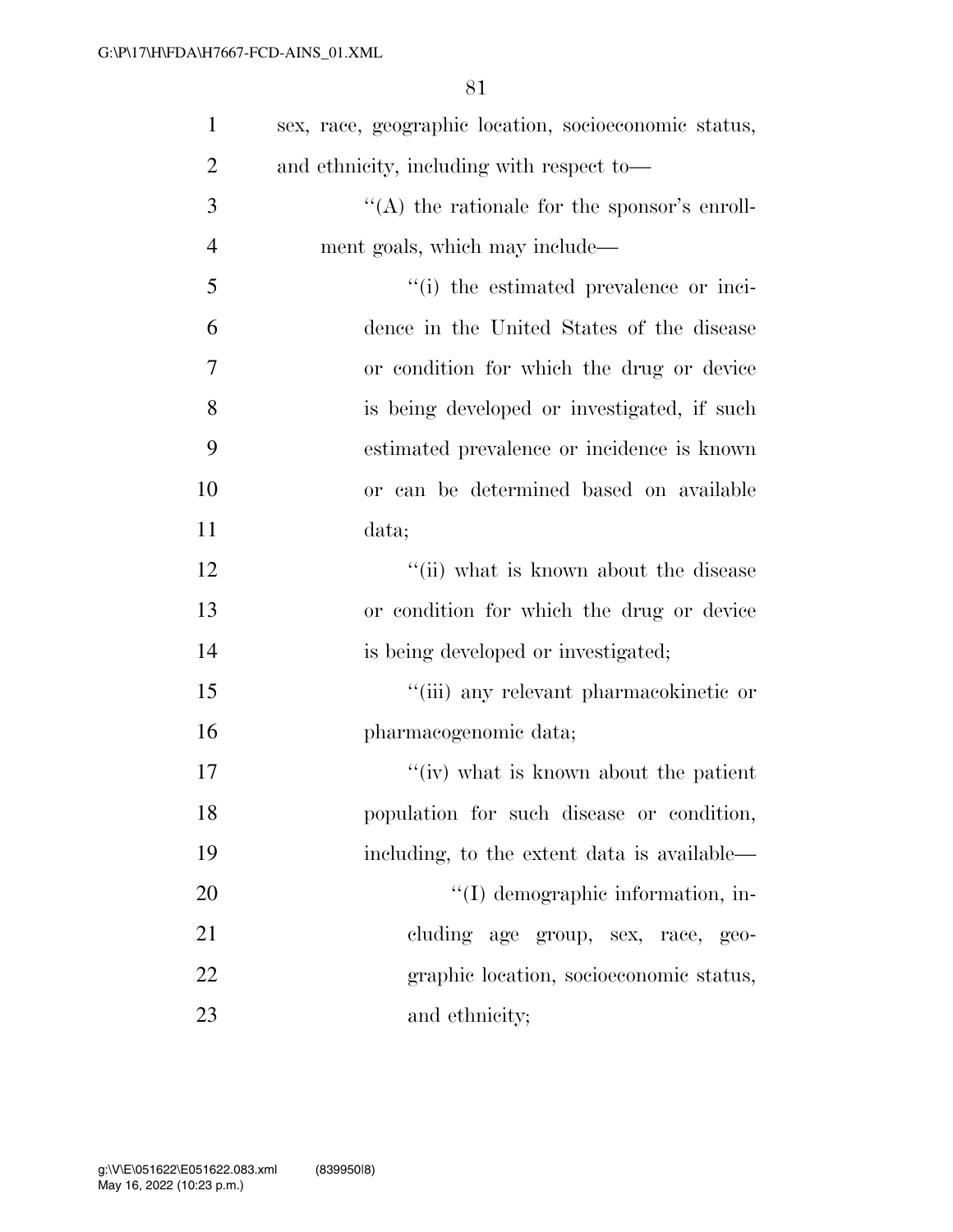| $\mathbf{1}$   | "(II) non-demographic factors,                       |
|----------------|------------------------------------------------------|
| $\overline{2}$ | including co-morbidities affecting the               |
| 3              | patient population; and                              |
| $\overline{4}$ | "(III) potential barriers to enroll-                 |
| 5              | ing diverse participants, such as pa-                |
| 6              | tient population size, geographic loca-              |
| $\overline{7}$ | tion, and socioeconomic status; and                  |
| 8              | $f'(v)$ any other data or information                |
| 9              | relevant to selecting appropriate enroll-            |
| 10             | ment goals, disaggregated by demographic             |
| 11             | subgroup, such as the inclusion of preg-             |
| 12             | nant and lactating women;                            |
| 13             | "(B) an explanation for how the sponsor              |
| 14             | intends to meet such goals, including demo-          |
| 15             | graphic-specific outreach and enrollment strate-     |
| 16             | gies, study-site selection, clinical study inclusion |
| 17             | and exclusion practices, and any diversity train-    |
| 18             | ing for study personnel; and                         |
| 19             | "(C) procedures for the public posting of            |
| 20             | key information from the diversity action plan       |
| 21             | that would be useful to patients and providers       |
| 22             | on the sponsor's website, as appropriate; and        |
| 23             | $\lq(2)$ how sponsors should include in regular re-  |
| 24             | ports to the Secretary—                              |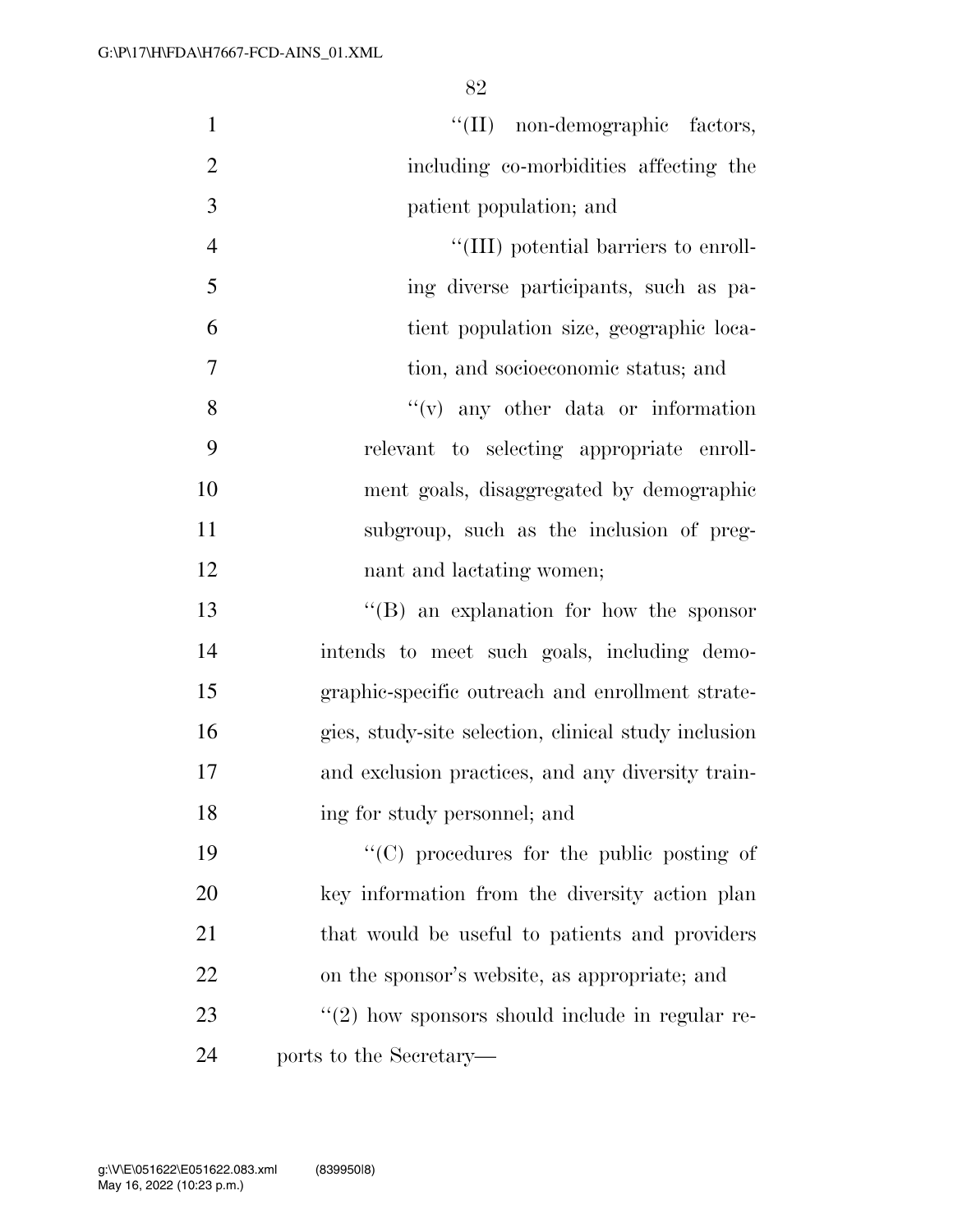| $\mathbf{1}$   | "(A) the sponsor's progress in meeting the                   |
|----------------|--------------------------------------------------------------|
| $\overline{2}$ | goals referred to in paragraph $(1)(A)$ ; and                |
| 3              | $\lq\lq (B)$ if the sponsor does not expect to meet          |
| $\overline{4}$ | such goals—                                                  |
| 5              | "(i) any updates needed to be made to                        |
| 6              | a diversity action plan referred to in para-                 |
| $\overline{7}$ | $graph(1)$ to help meet such goals; and                      |
| 8              | "(ii) the sponsor's reasons for why the                      |
| 9              | sponsor does not expect to meet such                         |
| 10             | goals.                                                       |
| 11             | "(b) ISSUANCE.—The Secretary shall—                          |
| 12             | "(1) not later than 12 months after the date of              |
| 13             | enactment of this section, issue new draft guidance          |
| 14             | or update existing draft guidance described in sub-          |
| 15             | section (a); and                                             |
| 16             | $(2)$ not later than 9 months after closing the              |
| 17             | comment period on such draft guidance, finalize              |
| 18             | such guidance.".                                             |
| 19             | $APPLICABILITY. - Sections 505(i)(5)$<br>and<br>(d)          |
| 20             | $520(g)(9)$ of the Federal Food, Drug, and Cosmetic Act,     |
| 21             | as added by subsections (a) and (b) of this section, apply   |
| 22             | only with respect to clinical investigations with respect to |
| 23             | which enrollment commences after the date that is 180        |
| 24             | days after the publication of final guidance under section   |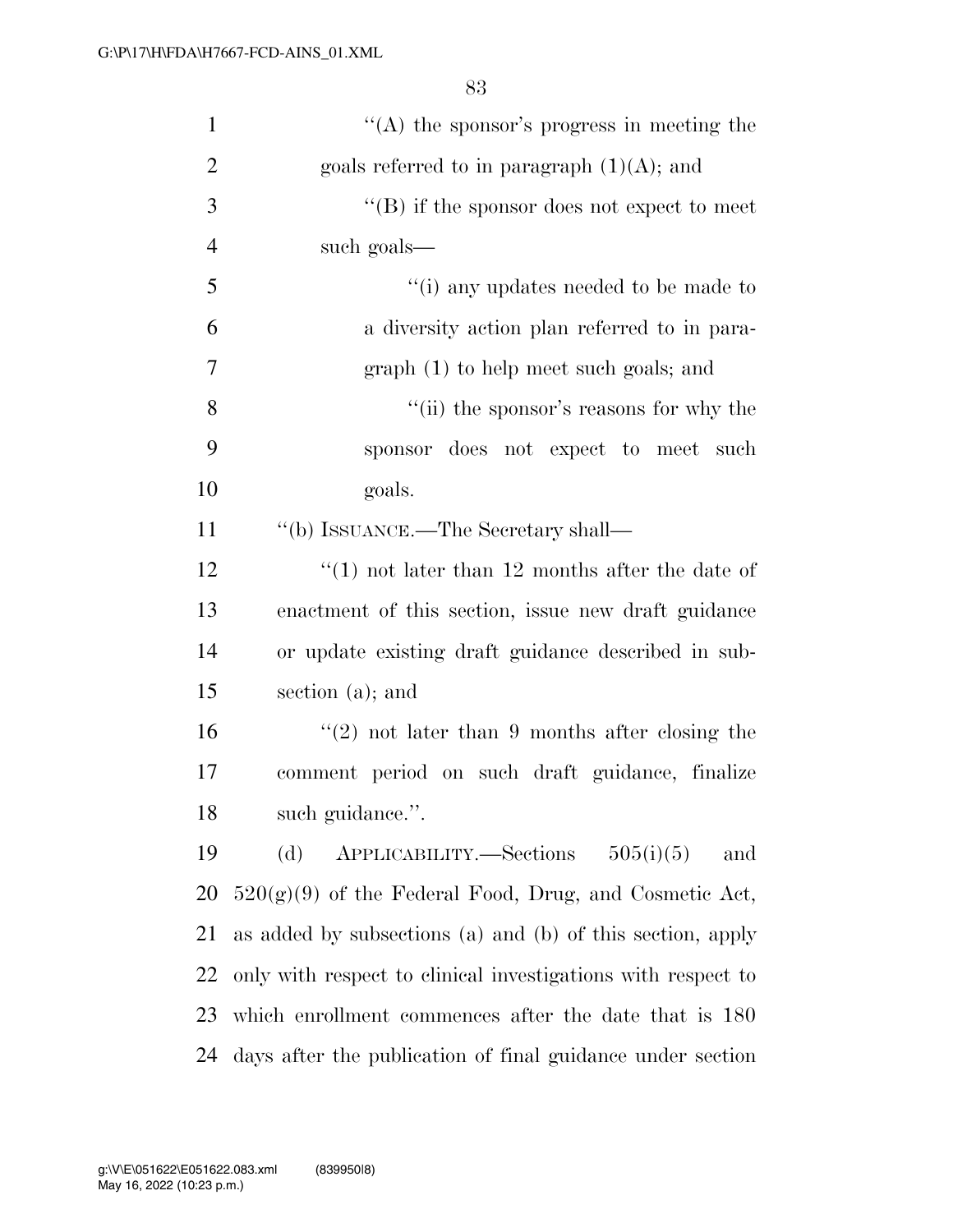524B(b)(2) of the Federal Food, Drug, and Cosmetic Act, as added by subsection (c).

# **SEC. 502. EVALUATION OF THE NEED FOR FDA AUTHORITY TO MANDATE POSTAPPROVAL STUDIES OR POSTMARKET SURVEILLANCE DUE TO INSUF-FICIENT DEMOGRAPHIC SUBGROUP DATA.**

 (a) IN GENERAL.—Not later than 2 years after the date of publication of final guidance pursuant to section 524B(b)(2) of the Federal Food, Drug, and Cosmetic Act, as added by section 501(c) of this Act, the Secretary of Health and Human Services shall commence an evaluation to assess whether additions or changes to statutes or regu- lations are warranted to ensure that sponsors conduct post-approval studies or postmarket surveillance where—

- (1) premarket studies collected insufficient data for underrepresented subgroups according to the goals specified in the diversity action plans of such sponsors; and
- (2) the Secretary has requested additional stud-ies be conducted.

 (b) DETERMINATION AND REPORTING.—Not later than 180 days after the commencement of the evaluation under subsection (a), the Secretary of Health and Human Services shall submit a report to the Congress on the out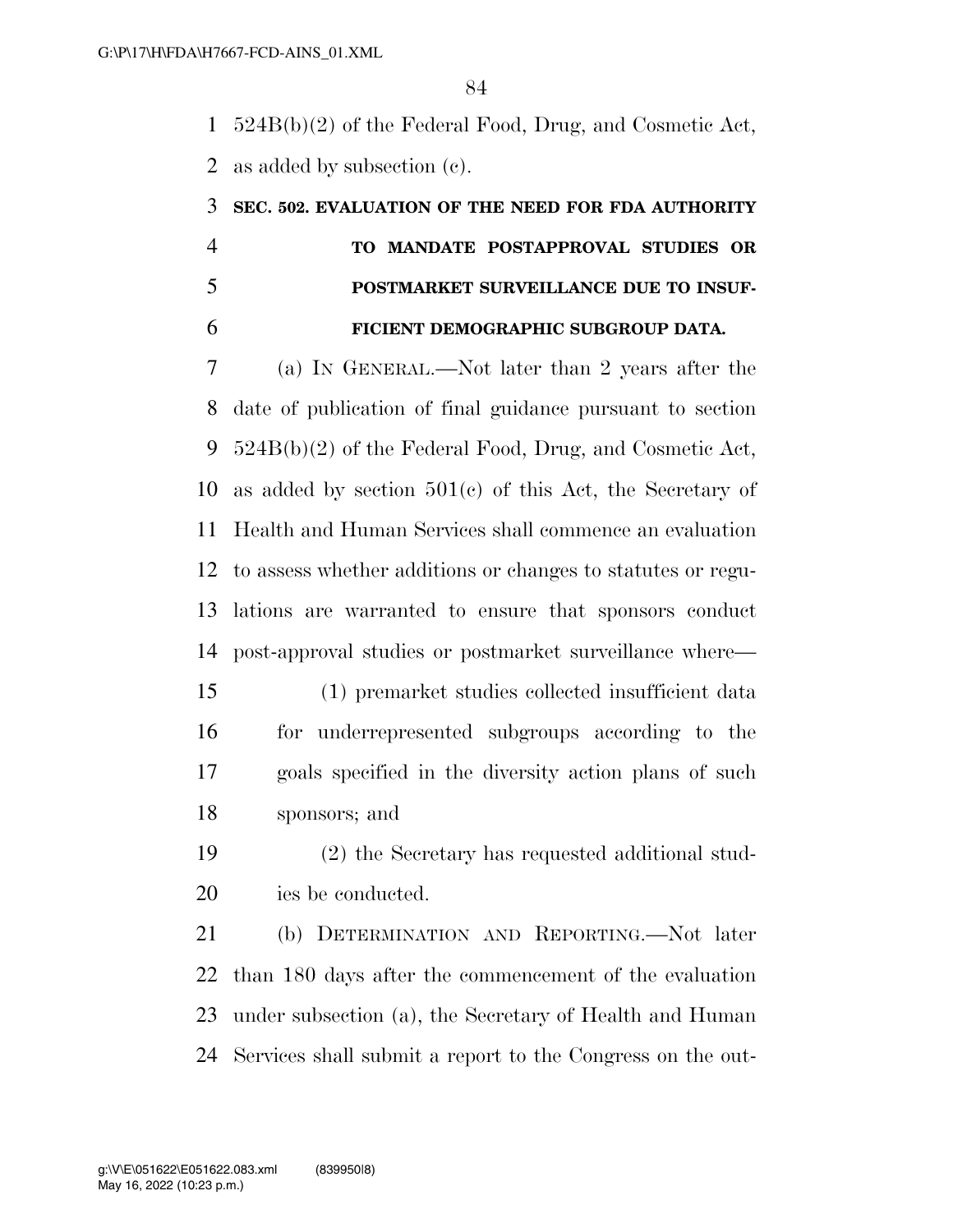come of such evaluation, including any recommendations related to additional needed authorities.

## **SEC. 503. PUBLIC WORKSHOPS TO ENHANCE CLINICAL STUDY DIVERSITY.**

 (a) IN GENERAL.—Not later than one year after the date of enactment of this Act, the Secretary of Health and Human Services, in consultation with drug sponsors, med- ical device manufacturers, patients, and other stake- holders, shall convene one or more public workshops to solicit input from stakeholders on increasing the enroll- ment of historically underrepresented populations in clin- ical studies and encouraging clinical study participation that reflects the prevalence of the disease or condition among demographic subgroups, where appropriate, and other topics, including—

 (1) how and when to collect and present the prevalence or incidence data on a disease or condi- tion by demographic subgroup, including possible sources for such data and methodologies for assess-ing such data;

 (2) considerations for the dissemination, after approval, of information to the public on clinical study enrollment demographic data;

 (3) the establishment of goals for enrollment in clinical trials, including the relevance of the esti-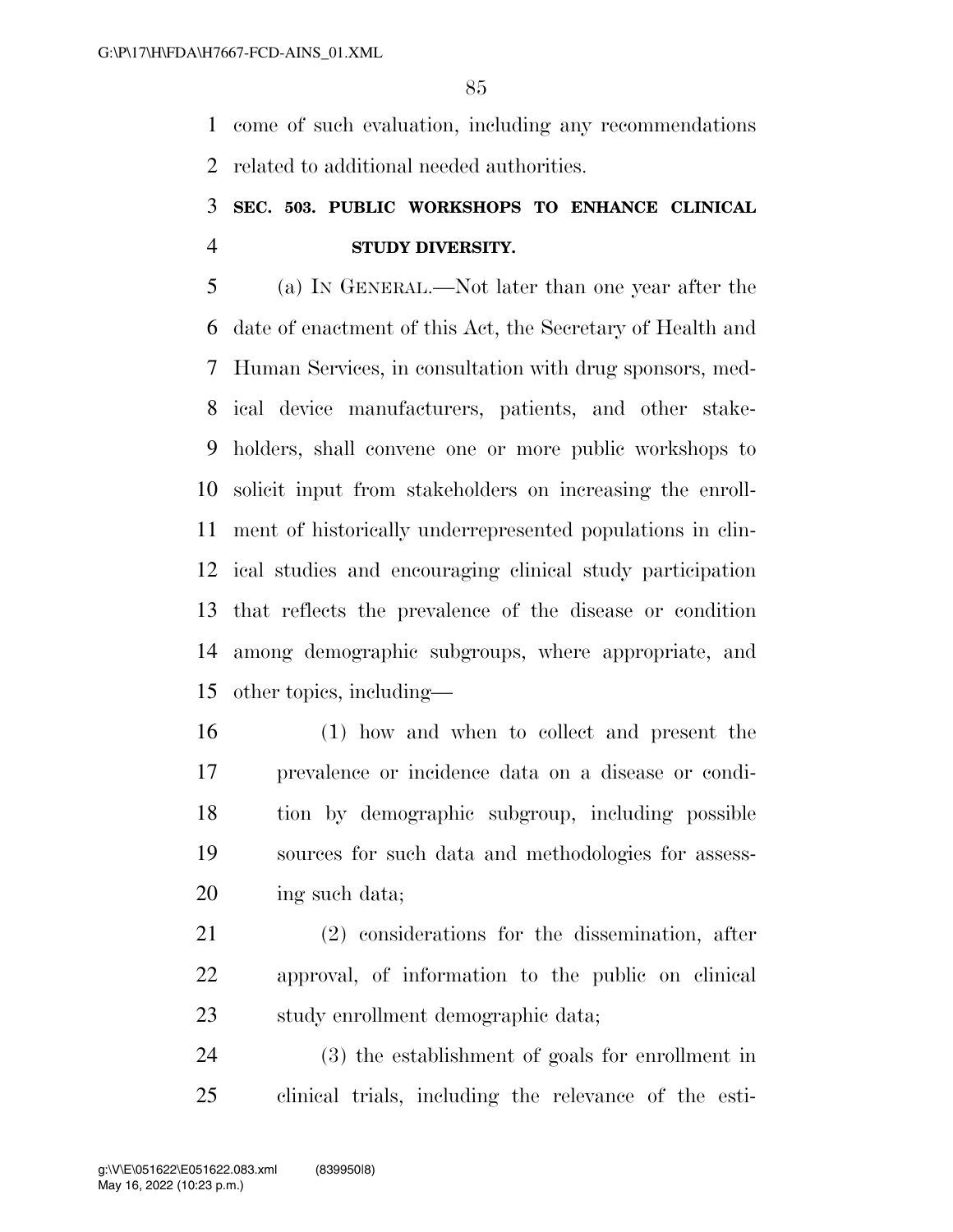| $\mathbf{1}$   | mated prevalence or incidence, as applicable, in the   |
|----------------|--------------------------------------------------------|
| $\overline{2}$ | United States of the disease or condition for which    |
| 3              | the drug or device is being developed; and             |
| $\overline{4}$ | (4) approaches to support inclusion of under-          |
| 5              | represented populations and to encourage clinical      |
| 6              | study participation that reflects the population ex-   |
| 7              | pected to use the drug or device under study, includ-  |
| 8              | ing with respect to-                                   |
| 9              | (A) the establishment of inclusion and ex-             |
| 10             | clusion criteria for certain subgroups, such as        |
| 11             | pregnant and lactating women and individuals           |
| 12             | with disabilities, including intellectual or devel-    |
| 13             | opmental disabilities or mental illness;               |
| 14             | (B) considerations regarding informed con-             |
| 15             | sent with respect to individuals with intellectual     |
| 16             | or developmental disabilities or mental illness,       |
| 17             | including ethical and scientific considerations;       |
| 18             | (C) the appropriate use of decentralized               |
| 19             | trials or digital health tools;                        |
| 20             | (D) clinical endpoints;                                |
| 21             | (E) biomarker selection; and                           |
| 22             | (F) studying analysis.                                 |
| 23             | (b) PUBLIC DOCKET.—The Secretary of Health and         |
| 24             | Human Services shall establish a public comment period |
| 25             | to receive written comments related to the topics ad-  |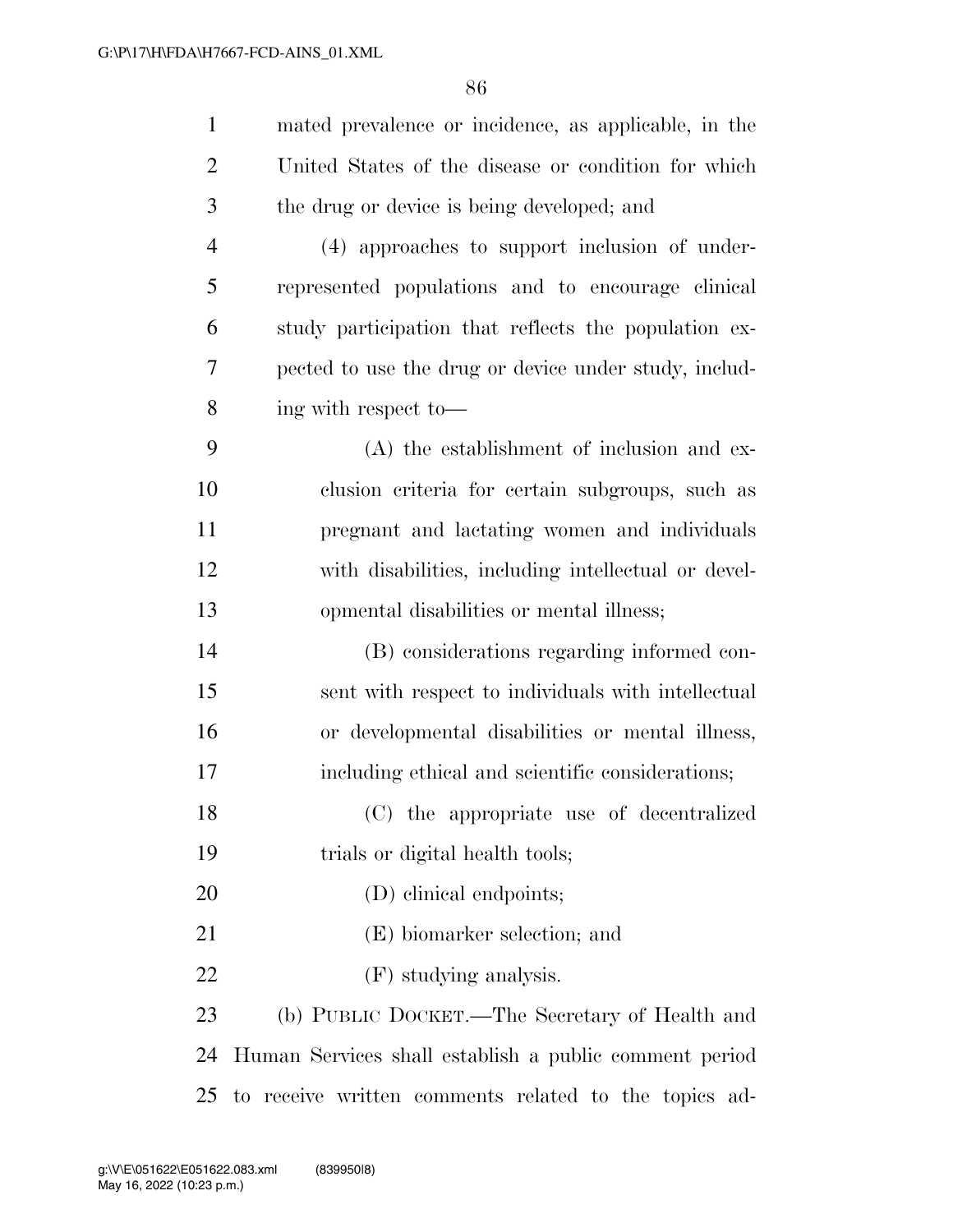dressed during each public workshop convened under this section. The public comment period shall remain open for 60 days following the date on which each public workshop is convened.

 (c) REPORT.—Not later than 180 days after the close of the public comment period for each public workshop convened under this section, the Secretary of Health and Human Services shall make available on the public website of the Food and Drug Administration a report on the top- ics discussed at such workshop. The report shall include a summary of, and response to, recommendations raised in such workshop.

### **SEC. 504. ANNUAL SUMMARY REPORT ON PROGRESS TO IN-**

### **CREASE DIVERSITY IN CLINICAL STUDIES.**

 (a) IN GENERAL.—Beginning not later than 2 years after the date of enactment of this Act, and each year thereafter, the Secretary of Health and Human Services shall submit to the Congress, and publish on the public website of the Food and Drug Administration, a report that—

 (1) summarizes, in aggregate, the diversity ac-22 tion plans received pursuant to section  $505(i)(5)$  or  $23 \qquad 520(g)(9)$  of the Federal Food, Drug, and Cosmetic Act, as added by subsection (a) or (b) of section 501 of this Act; and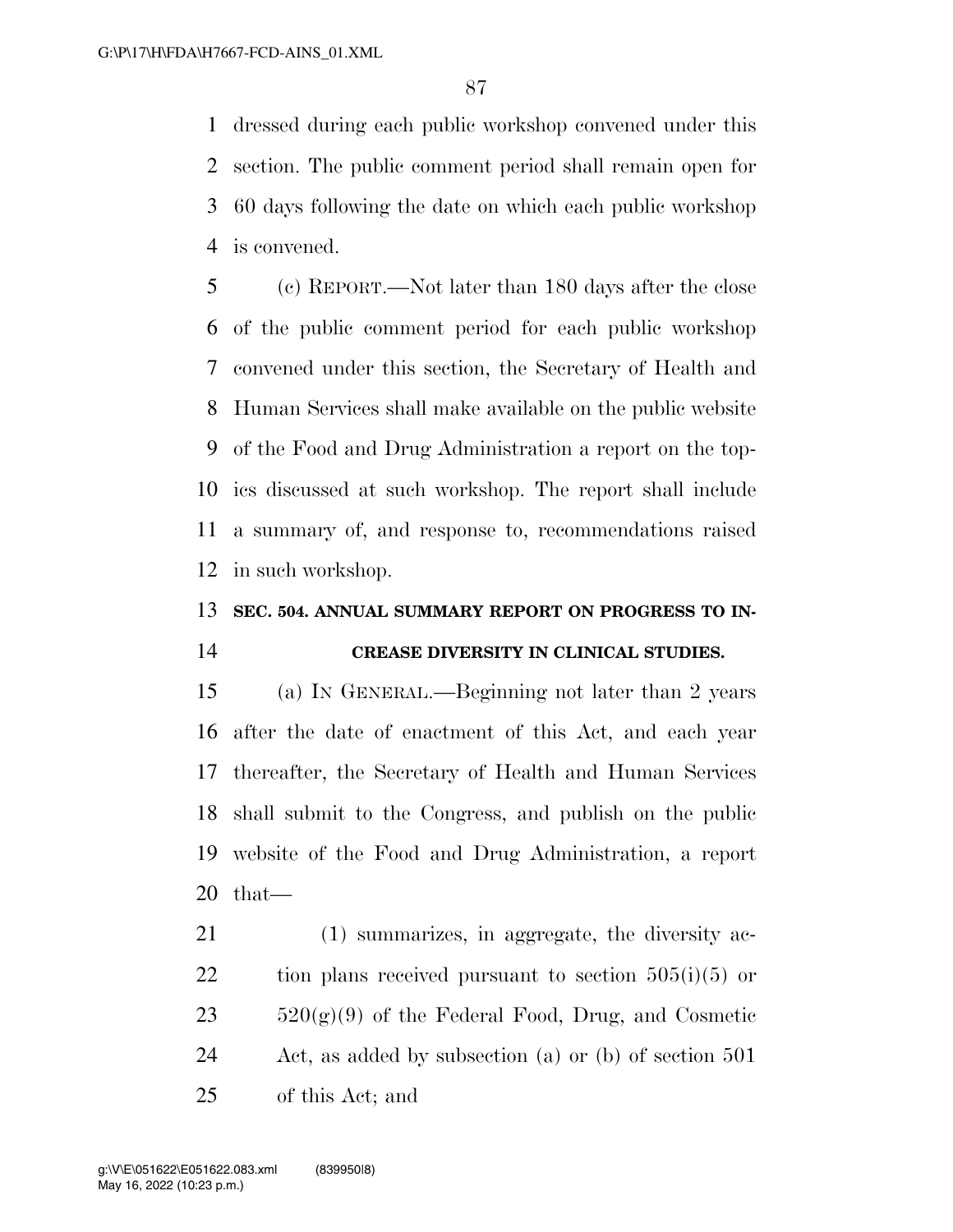### (2) contains information on—

 (A) for drugs, biological products, and de- vices approved, licensed, cleared, or classified 4 under section 505, 515, 510(k), or 513(f)(2) of the Federal Food, Drug, and Cosmetic Act (21 6 U.S.C. 355; 360e; 360(k); and  $360(f)(2)$ , or section 351(a) of the Public Health Service Act 8 (42 U.S.C. 262(a)), whether the clinical studies conducted with respect to such applications met the demographic subgroup enrollment goals from the diversity action plan submitted for 12 such applications;

 (B) the reasons provided for why enroll- ment goals from submitted diversity action plans were not met; and

 (C) any postmarket studies of a drug or device in a demographic subgroup or subgroups required or recommended by the Secretary based on inadequate premarket clinical study diversity or based on other reasons where a pre- market study lacked adequate diversity, includ-22 ing the status and completion date of any such study.

 (b) CONFIDENTIALITY.—Nothing in this section shall be construed as authorizing the Secretary of Health and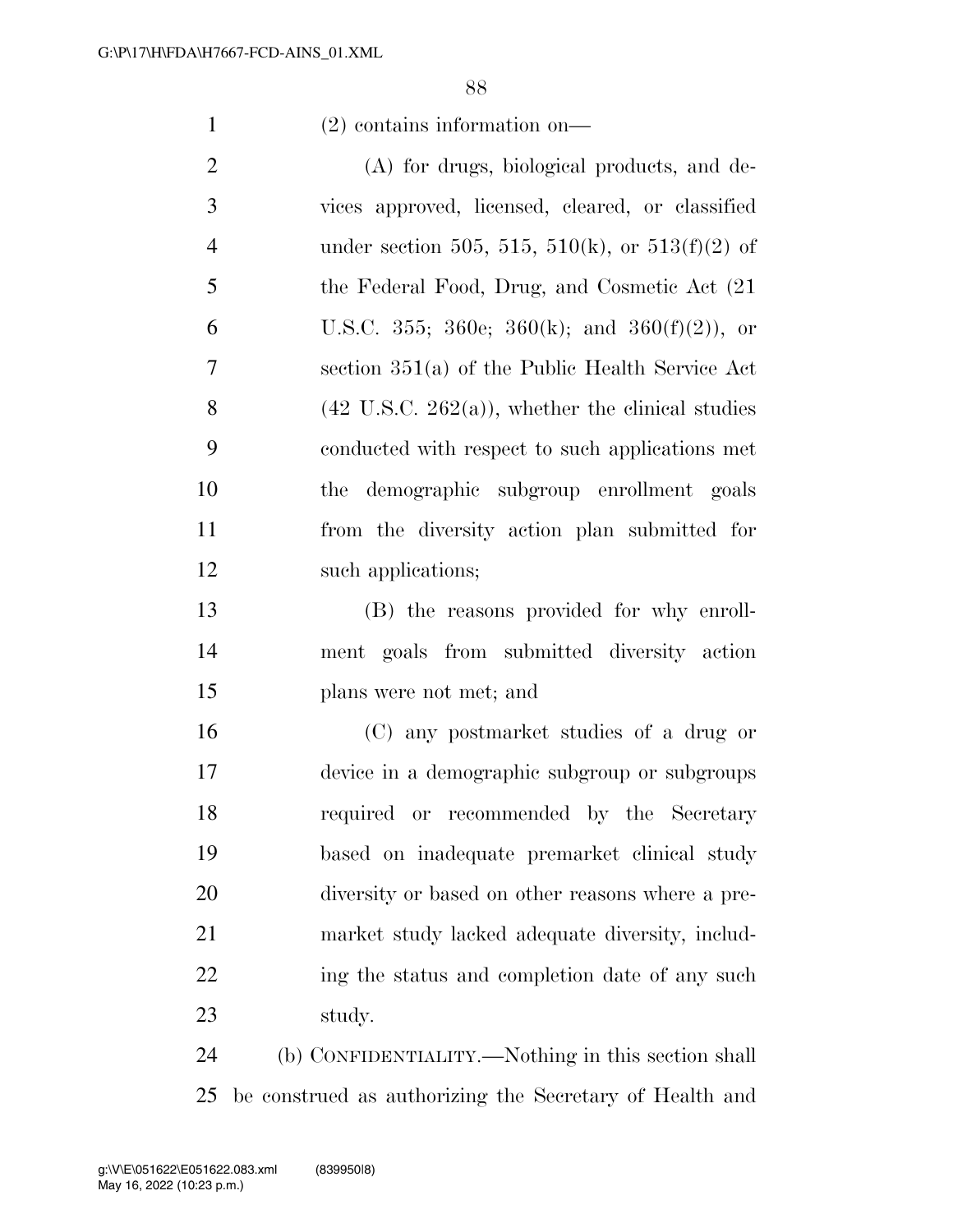Human Services to disclose any information that is a trade secret or confidential information subject to section 552(b)(4) of title 5, United States Code, or section 1905 of title 18, United States Code.

## **SEC. 505. PUBLIC MEETING ON CLINICAL STUDY FLEXIBILI- TIES INITIATED IN RESPONSE TO COVID–19 PANDEMIC.**

 (a) IN GENERAL.—Not later than 180 days after the date on which the COVID–19 emergency period ends, the Secretary of Health and Human Services shall convene a public meeting to discuss the recommendations provided by the Food and Drug Administration during the COVID– 19 emergency period to mitigate disruption of clinical studies, including recommendations detailed in the guid- ance entitled ''Conduct of Clinical Trials of Medical Prod- ucts During the COVID–19 Public Health Emergency, Guidance for Industry, Investigators, and Institutional Review Boards'', as updated on August 8, 2021, and by any subsequent updates to such guidance. The Secretary of Health and Human Services shall invite to such meet- ing representatives from the pharmaceutical and medical device industries who sponsored clinical studies during the COVID–19 emergency period and organizations rep-resenting patients.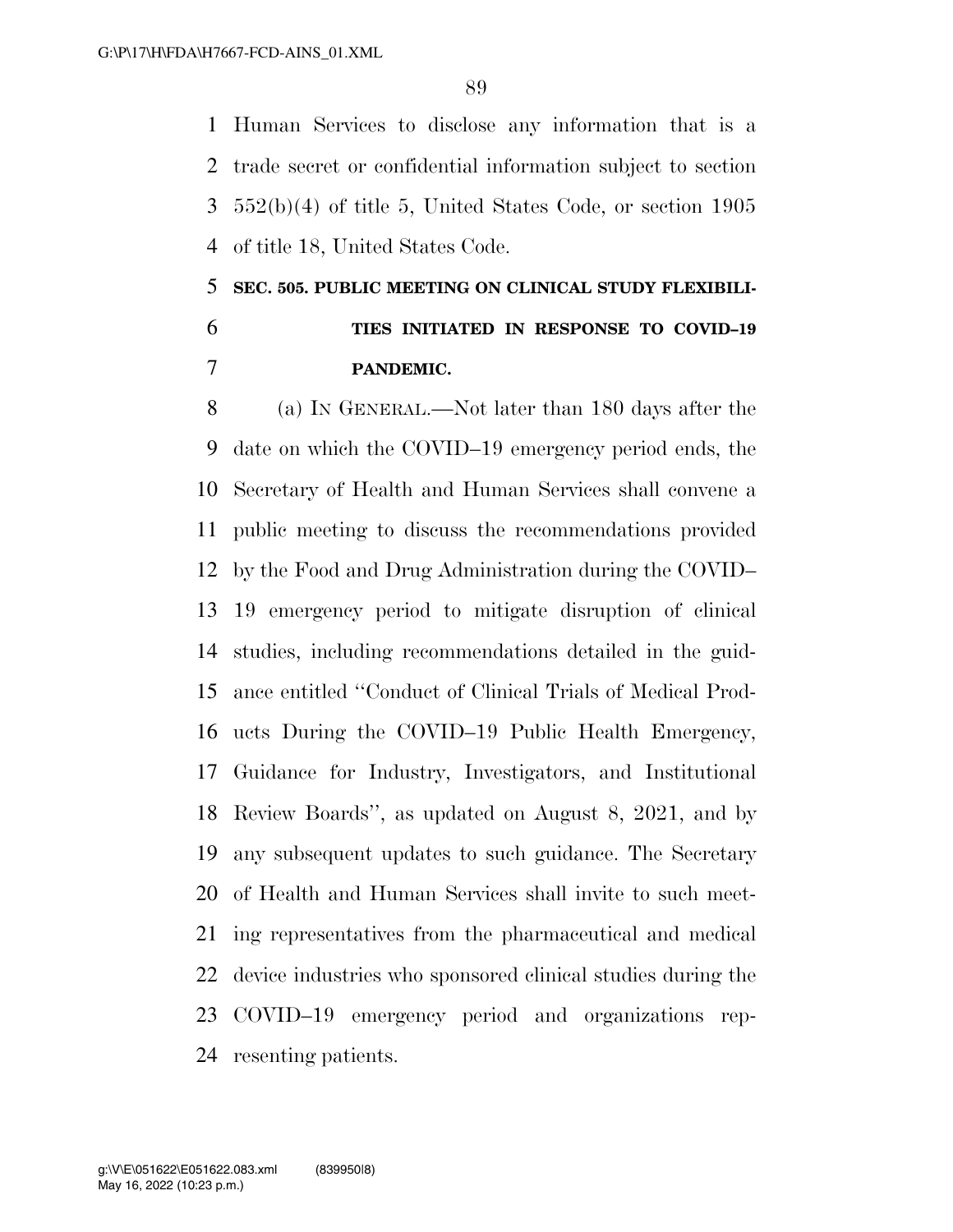(b) TOPICS.—Not later than 90 days after the date on which the public meeting under subsection (a) is con- vened, the Secretary of Health and Human Services shall make available on the public website of the Food and Drug Administration a report on the topics discussed at such meeting. Such topics shall include discussion of—

 (1) the actions drug sponsors took to utilize such recommendations and the frequency at which such recommendations were employed;

 (2) the characteristics of the sponsors, studies, and patient populations impacted by such rec-ommendations;

 (3) a consideration of how recommendations in- tended to mitigate disruption of clinical studies dur- ing the COVID–19 emergency period, including any recommendations to consider decentralized clinical studies when appropriate, may have affected access to clinical studies for certain patient populations, es- pecially unrepresented racial and ethnic minorities; and

 (4) recommendations for incorporating certain clinical study disruption mitigation recommendations into current or additional guidance to improve clin- ical study access and enrollment of diverse patient populations.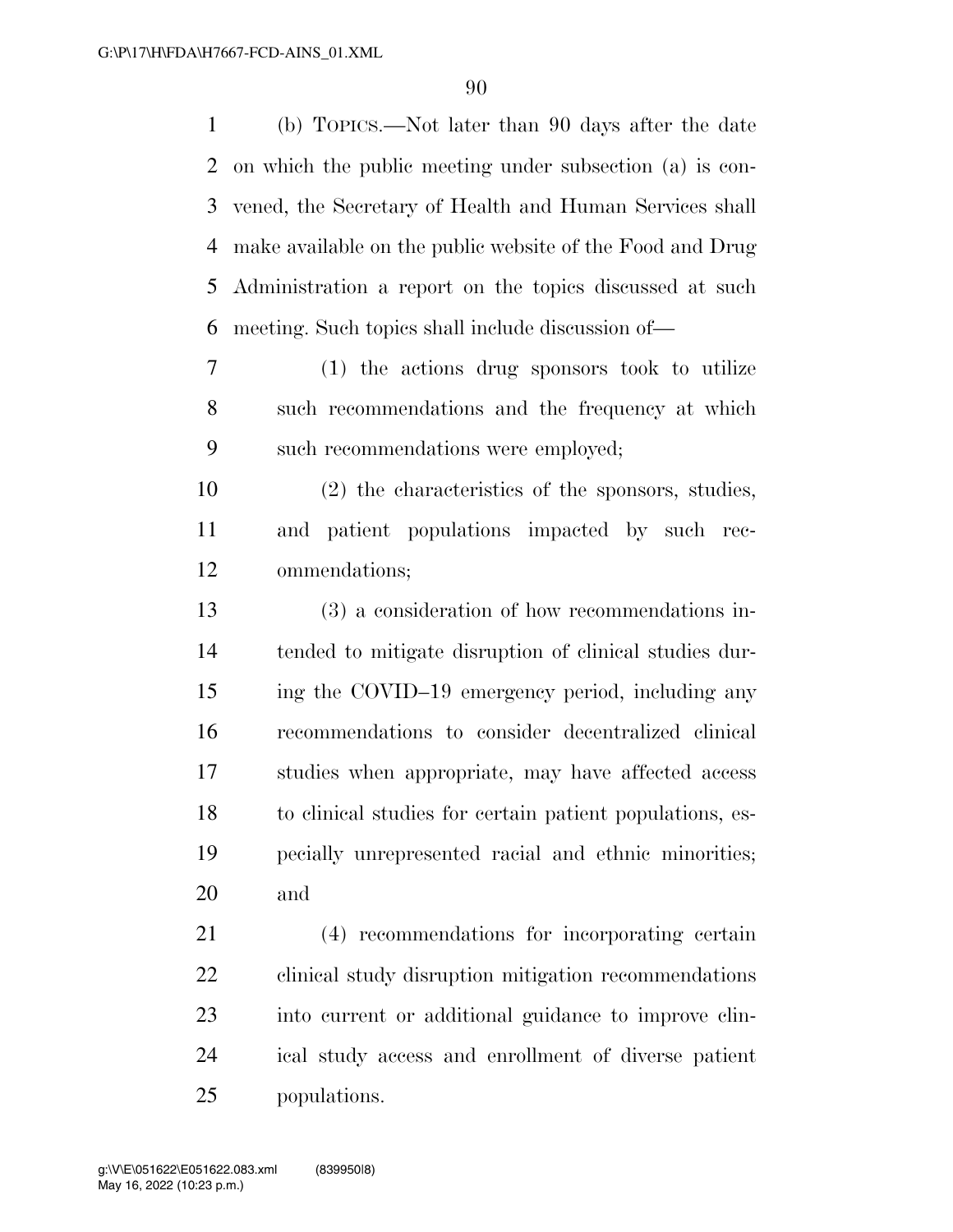(c) COVID–19 EMERGENCY PERIOD DEFINED.—In this section, the term ''COVID–19 emergency period'' has the meaning given the term ''emergency period'' in section  $1135(g)(1)(B)$  of the Social Security Act (42 U.S.C. 5 1320b– $5(g)(1)(B)$ .

### **SEC. 506. DECENTRALIZED CLINICAL STUDIES.**

 (a) GUIDANCE.—The Secretary of Health and Human Services shall—

 (1) not later than 12 months after the date of enactment of this Act, issue draft guidance that ad- dresses considerations for decentralized clinical stud- ies, including considerations regarding the engage- ment, enrollment, and retention of a meaningfully diverse clinical population, with respect to race, eth- nicity, age, sex, and geographic location, when ap-propriate; and

 (2) not later than 1 year after closing the com- ment period on such draft guidance, finalize such guidance.

 (b) CONTENT OF GUIDANCE.—The guidance under subsection (a) shall address the following:

 (1) Recommendations for how digital health technology or other remote assessment options, such as telehealth, could support decentralized clinical studies, including guidance on considerations for se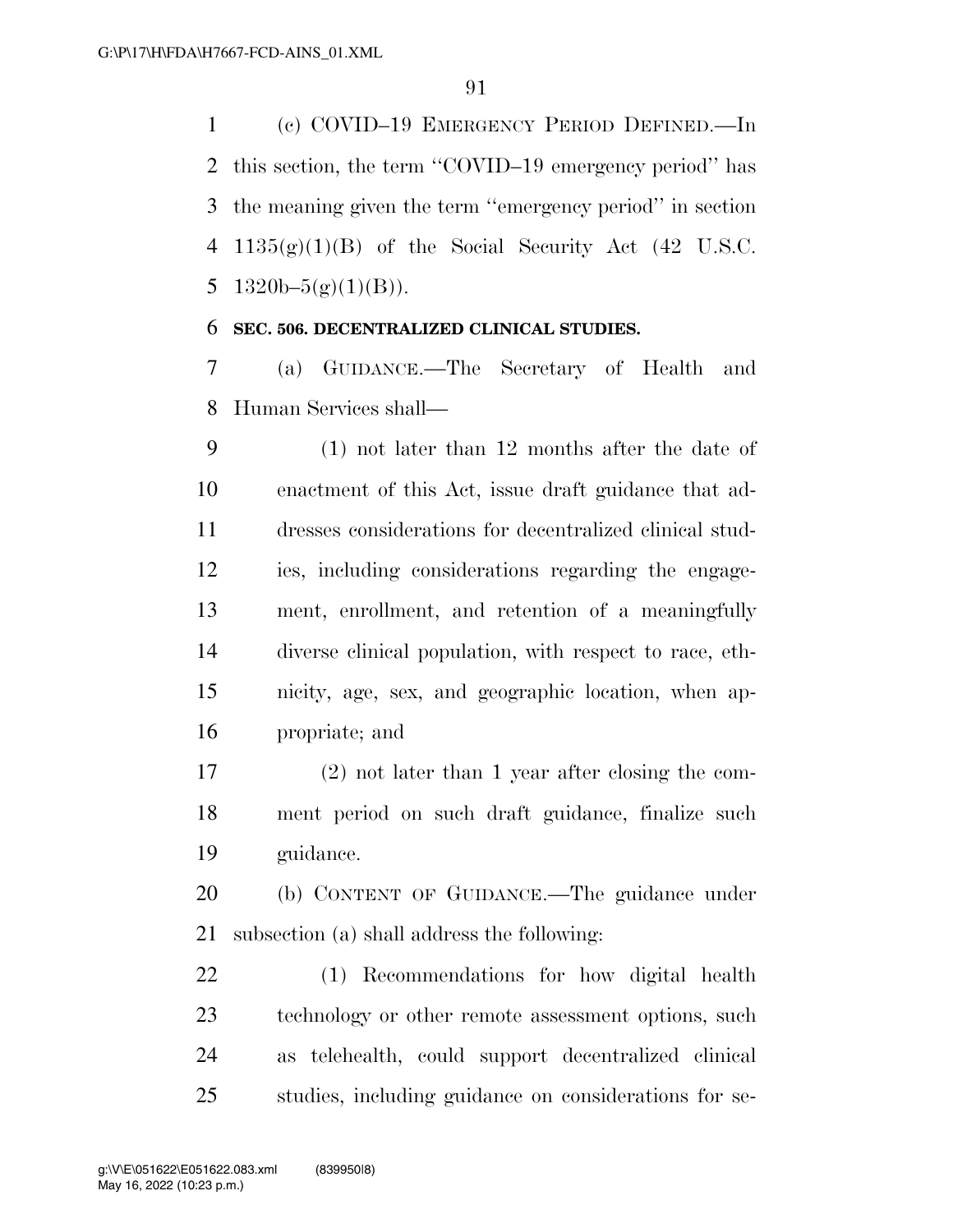lecting technological platforms and mediums, data collection and use, data integrity and security, and communication to study participants through digital technology.

 (2) Recommendations for subject recruitment and retention, including considerations for sponsors to minimize or reduce burdens for clinical study par- ticipants through the use of digital health tech- nology, telehealth, local health care providers and laboratories, or other means.

 (3) Recommendations with respect to the eval- uation of data collected within a decentralized clin-ical study setting.

 (c) DEFINITION.—In this section, the term ''decen- tralized clinical study'' means a clinical study in which some or all of the study-related activities occur at a loca-tion separate from the investigator's location.

## **TITLE VI—GENERIC DRUG COMPETITION**

**SEC. 601. INCREASING TRANSPARENCY IN GENERIC DRUG** 

### **APPLICATIONS.**

22 (a) IN GENERAL.—Section  $505(j)(3)$  of the Federal 23 Food, Drug, and Cosmetic Act  $(21 \text{ U.S.C. } 355(j)(3))$  is amended by adding at the end the following: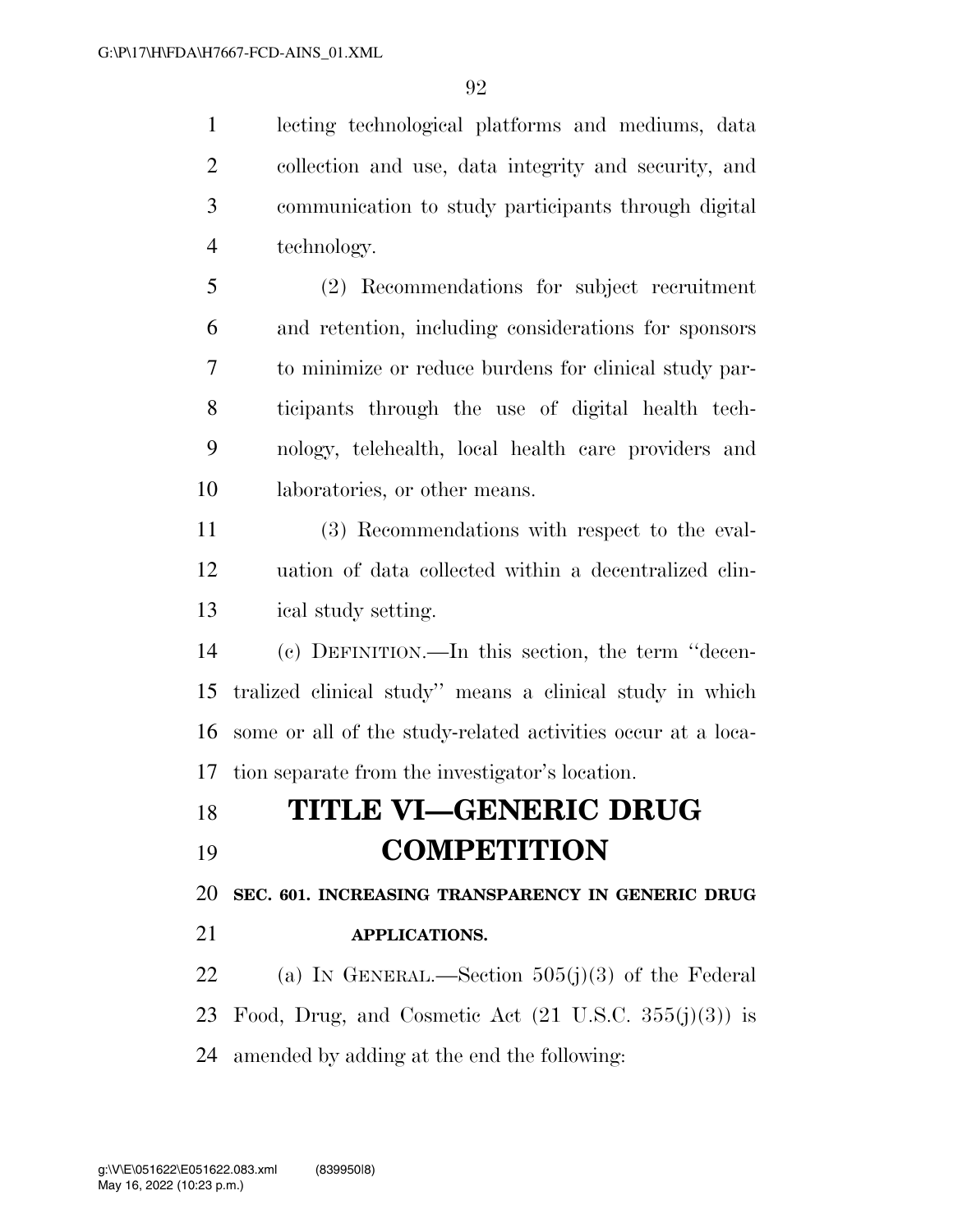''(H)(i) Upon request (in controlled correspondence or otherwise) by a person that has submitted or intends to submit an abbreviated application for a new drug under this subsection for which the Secretary has specified in 5 regulation, including under section  $314.94(a)(9)$ , title 21, Code of Federal Regulations (or a successor regulation), or recommended in applicable guidance, certain qualitative or quantitative criteria with respect to an inactive ingre- dient, or on the Secretary's own initiative during the re- view of such abbreviated application, the Secretary shall inform the person whether such new drug is qualitatively and quantitatively the same as the listed drug.

 ''(ii) Notwithstanding section 301(j), if the Secretary determines that such new drug is not qualitatively or quantitatively the same as the listed drug, the Secretary shall identify and disclose to the person—

 ''(I) the ingredient or ingredients that cause the new drug not to be qualitatively or quantitatively the same as the listed drug; and

20  $\frac{1}{2}$  (II) for any ingredient for which there is an 21 identified quantitative deviation, the amount of such deviation.

23 ''(iii) If the Secretary determines that such new drug is qualitatively and quantitatively the same as the listed drug, the Secretary shall not change or rescind such deter-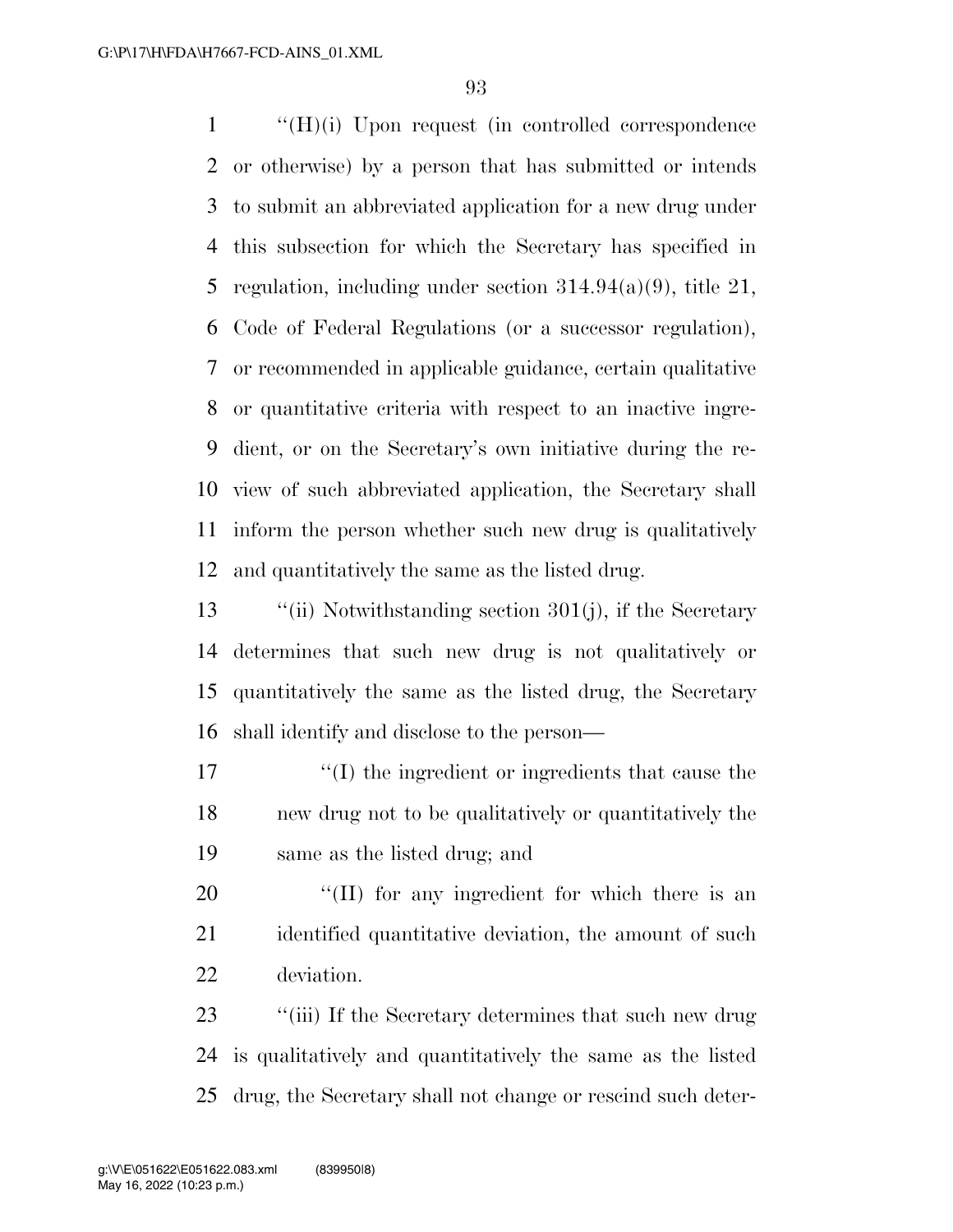mination after the submission of an abbreviated applica-tion for such new drug under this subsection unless—

- ''(I) the formulation of the listed drug has been changed and the Secretary has determined that the prior listed drug formulation was withdrawn for rea-sons of safety or effectiveness; or
- 7  $\frac{1}{2}$  (II) the Secretary makes a written determina- tion that the prior determination must be changed because an error has been identified.

 ''(iv) If the Secretary makes a written determination 11 described in clause (iii)(II), the Secretary shall provide no- tice and a copy of the written determination to the person making the request under clause (i).

 ''(v) The disclosures required by this subparagraph are disclosures authorized by law including for purposes of section 1905 of title 18, United States Code.''.

(b) GUIDANCE.—

 (1) IN GENERAL.—Not later than 1 year after the date of enactment of this Act, the Secretary of Health and Human Services shall issue draft guid- ance, or update guidance, describing how the Sec- retary will determine whether a new drug is quali- tatively and quantitatively the same as the listed drug (as such terms are used in section  $505(i)(3)(H)$  of the Federal Food, Drug, and Cos-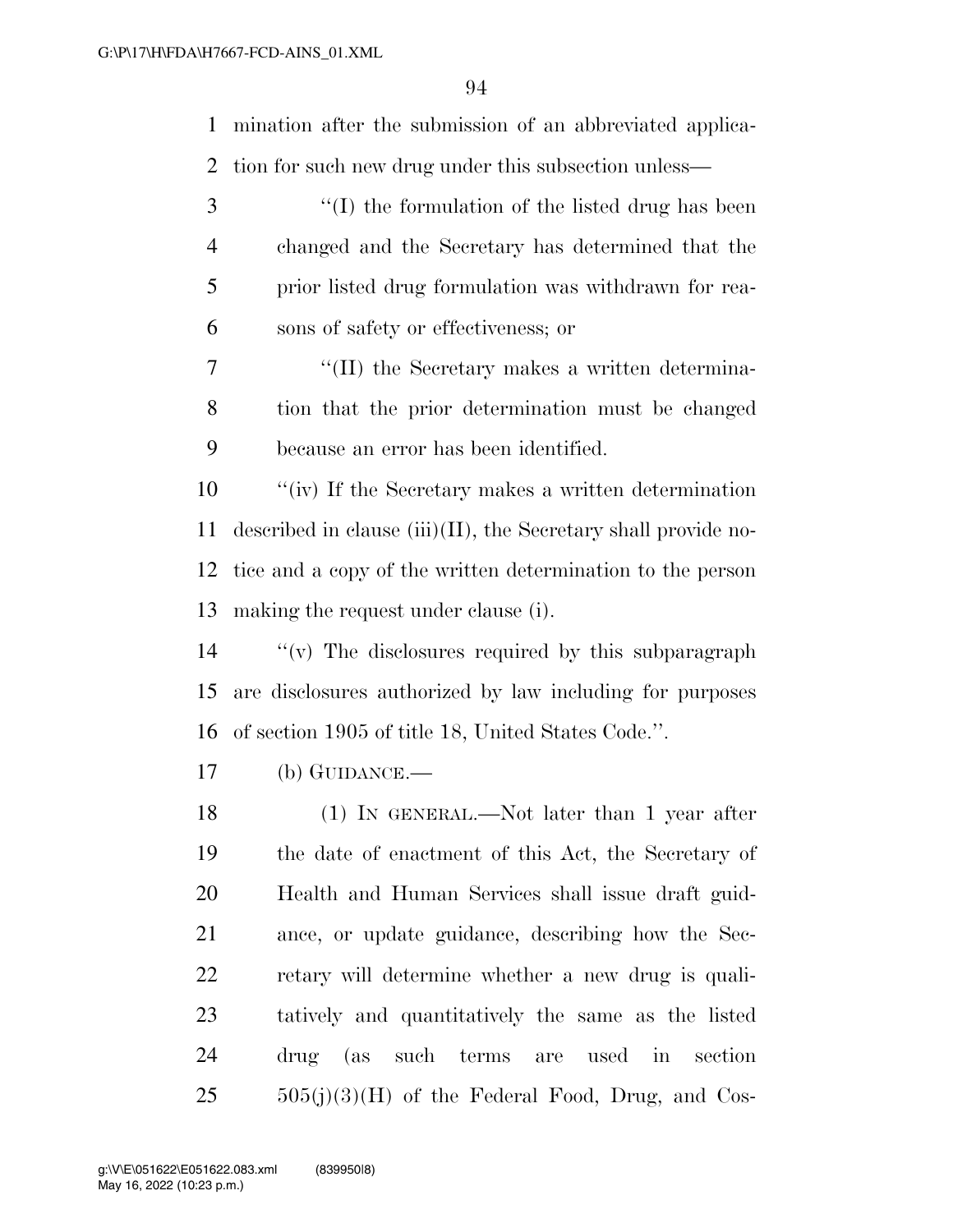| $\mathbf{1}$   | metic Act, as added by subsection $(a)$ ), including                    |
|----------------|-------------------------------------------------------------------------|
| $\overline{2}$ | with respect to assessing pH adjusters.                                 |
| 3              | (2) PROCESS.—In issuing guidance as required                            |
| $\overline{4}$ | by paragraph (1), the Secretary of Health and                           |
| 5              | Human Services shall-                                                   |
| 6              | (A) publish draft guidance;                                             |
| 7              | (B) provide a period of at least 60 days for                            |
| 8              | comment on the draft guidance; and                                      |
| 9              | (C) after considering any comments re-                                  |
| 10             | ceived, and not later than one year after the                           |
| 11             | close of the comment period on the draft guid-                          |
| 12             | ance, publish final guidance.                                           |
| 13             | (c) APPLICABILITY.—Section $505(j)(3)(H)$ of the                        |
| 14             | Federal Food, Drug, and Cosmetic Act, as added by sub-                  |
| 15             | section (a), applies beginning on the date of enactment                 |
| 16             | of this Act, irrespective of the date on which the guidance             |
| 17             | required by subsection (b) is finalized.                                |
|                | 18 SEC. 602. ENHANCING ACCESS TO AFFORDABLE MEDI-                       |
| 19             | CINES.                                                                  |
| 20             | Section $505(j)(10)(A)$ of the Federal Food, Drug,                      |
| 21             | and Cosmetic Act $(21 \text{ U.S.C. } 355(j)(10)(\text{A}))$ is amended |
| 22             | by striking clauses (i) through (iii) and inserting the fol-            |
| 23             | lowing:                                                                 |
| 24             | "(i) a revision to the labeling of the listed drug                      |
| 25             | has been approved by the Secretary within 90 days                       |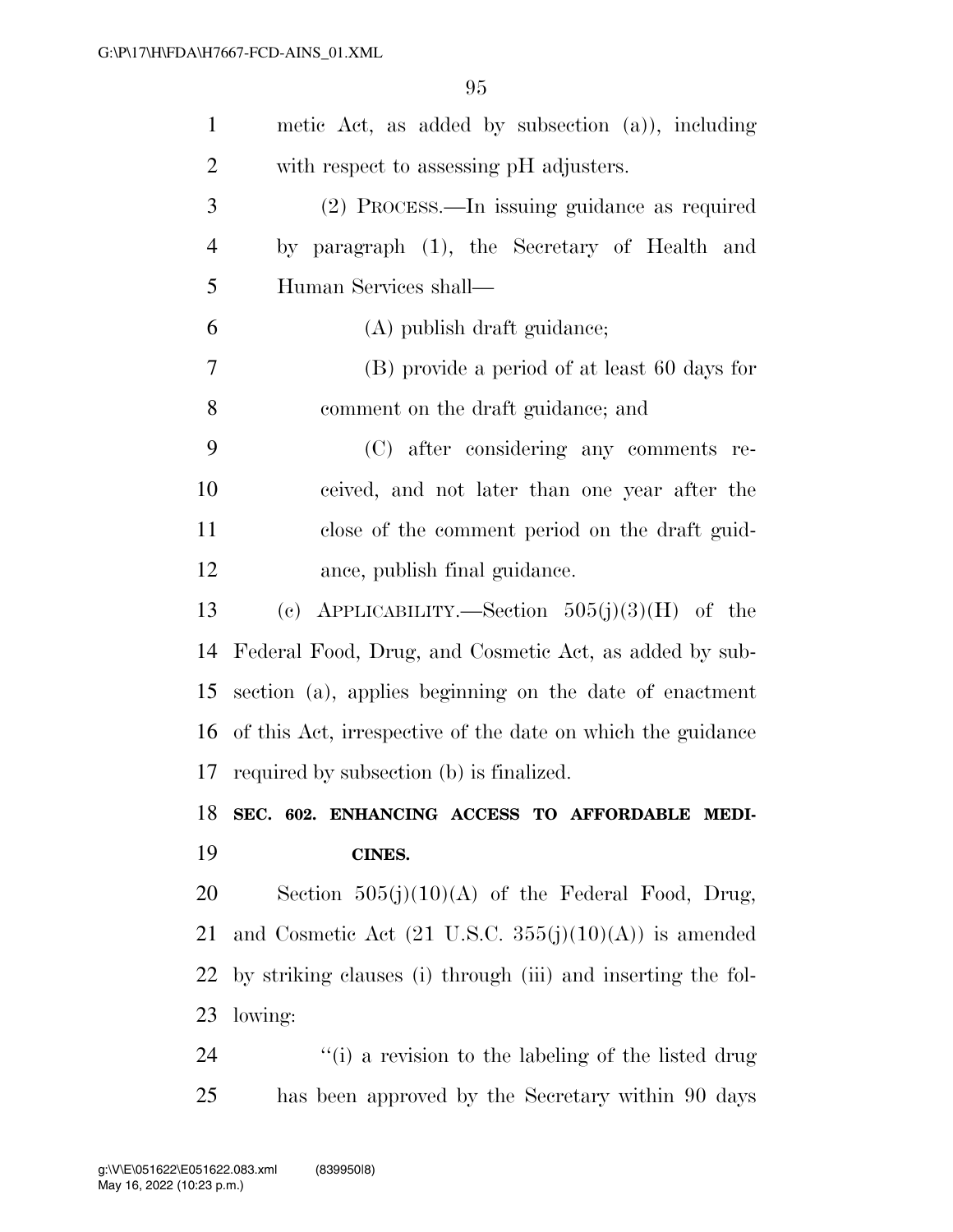| $\mathbf{1}$   | of when the application is otherwise eligible for ap- |
|----------------|-------------------------------------------------------|
| $\overline{2}$ | proval under this subsection;                         |
| 3              | "(ii) the sponsor of the application agrees to        |
| $\overline{4}$ | submit revised labeling for the drug that is the sub- |
| 5              | ject of the application not later than 60 days after  |
| 6              | approval under this subsection of the application;    |
| 7              | "(iii) the labeling revision described under          |
| 8              | clause (i) does not include a change to the 'Warn-    |
| 9              | ings' section of the labeling; and".                  |
| 10             | TITLE VII—RESEARCH, DEVEL-                            |
| 11             | <b>OPMENT, AND SUPPLY CHAIN</b>                       |
| 12             | <b>IMPROVEMENTS</b>                                   |
|                |                                                       |
| 13             | Subtitle A—In General                                 |
| 14             | SEC. 701. ANIMAL TESTING ALTERNATIVES.                |
| 15             | Section 505 of the Federal Food, Drug, and Cosmetic   |
| 16             | Act $(21 \text{ U.S.C. } 355)$ is amended—            |
| 17             | (1) in subsection $(b)(5)(B)(i)(II)$ , by striking    |
| 18             | "animal" and inserting "nonclinical tests";           |
| 19             | $(2)$ in subsection $(i)$ —                           |
| 20             | (A) in paragraph $(1)(A)$ , by striking "pre-         |
| 21             | clinical tests (including tests on animals)" and      |
| 22             | inserting "nonclinical tests"; and                    |
| 23             | $(B)$ in paragraph $(2)(B)$ , by striking "ani-       |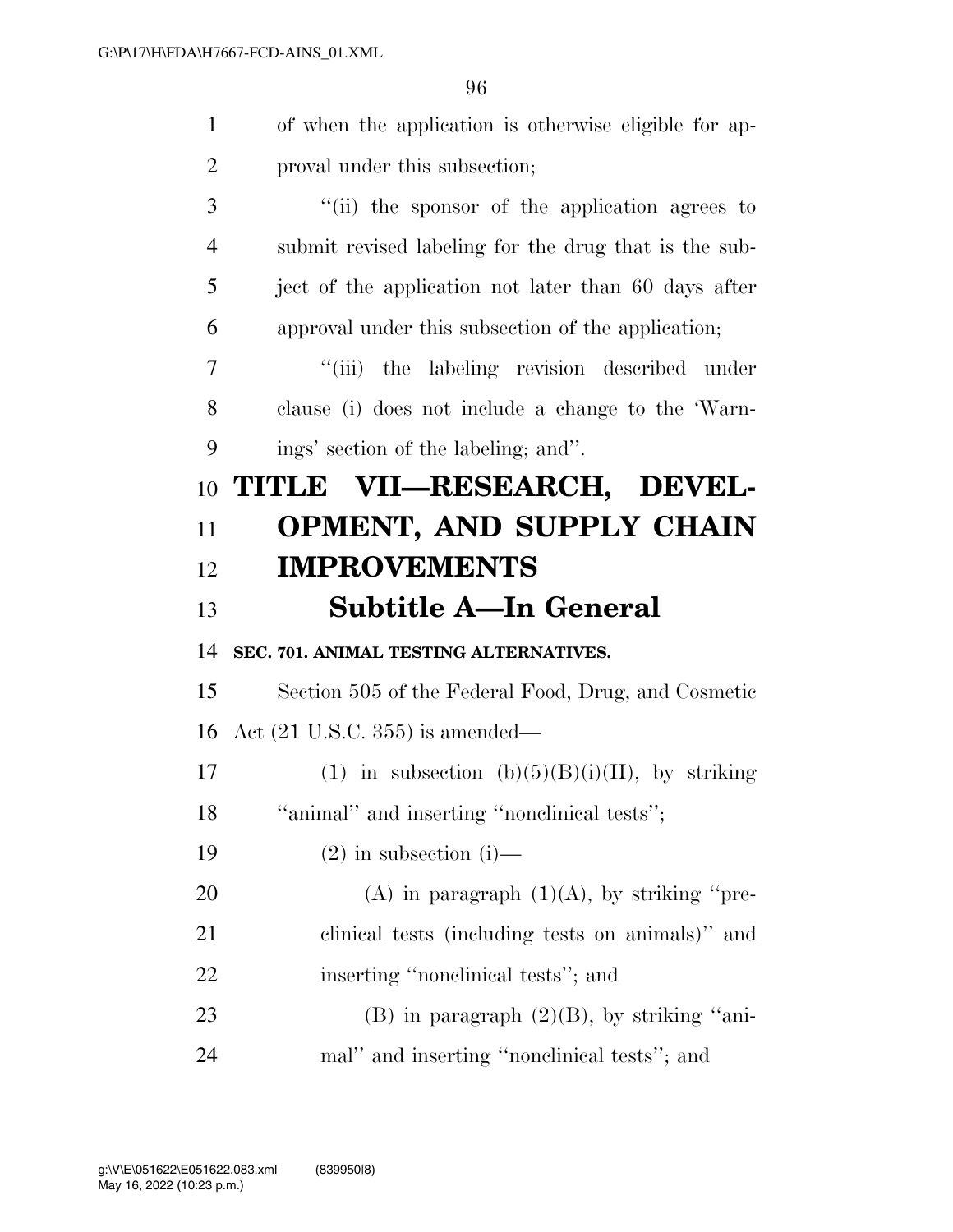(3) after subsection (y), by inserting the fol-lowing:

 ''(z) NONCLINICAL TEST DEFINED.—For purposes of this section, the term 'nonclinical test' means a test con- ducted in vitro, in silico, or in chemico, or a nonhuman in vivo test, that occurs before or during the clinical trial phase of the investigation of the safety and effectiveness of a drug. Such test may include the following:

- 9  $\frac{4}{1}$  Cell-based assays.
- 10  $\frac{10}{2}$  Organ chips and microphysiological sys-tems.

12  $\frac{1}{3}$  Computer modeling.

 ''(4) Other nonhuman or human biology-based test methods.

15  $\frac{1}{5}$   $\frac{1}{5}$  Animal tests.".

### **SEC. 702. EMERGING TECHNOLOGY PROGRAM.**

 Chapter V of the Federal Food, Drug, and Cosmetic Act (21 U.S.C. 201 et seq.) is amended by inserting after section 566 of such Act (21 U.S.C. 360bbb–5) the fol-lowing:

### **''SEC. 566A. EMERGING TECHNOLOGY PROGRAM.**

- 22 "(a) PROGRAM ESTABLISHMENT.—
- 23 "(1) IN GENERAL.—The Secretary shall estab-lish a program to support the adoption of, and im-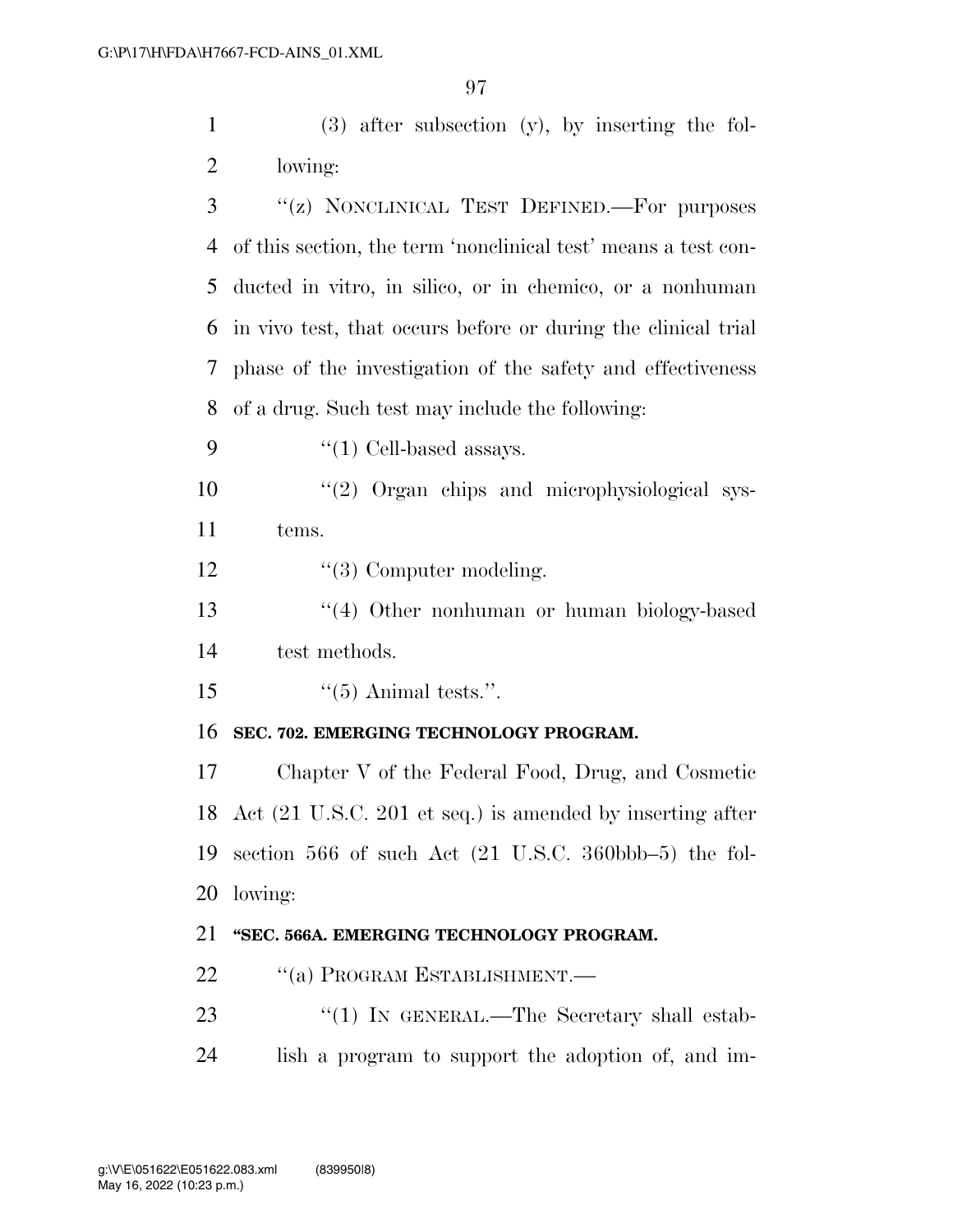| $\mathbf{1}$   | prove the development of, innovative approaches to |
|----------------|----------------------------------------------------|
| $\overline{2}$ | drug product design and manufacturing.             |
| 3              | "(2) $\text{ACTIONS.}$ In carrying out the program |
| $\overline{4}$ | under paragraph $(1)$ , the Secretary may—         |
| 5              | $\lq\lq$ facilitate and increase communication     |
| 6              | between public and private entities, consortia,    |
| 7              | and individuals with respect to innovative drug    |
| 8              | product design and manufacturing;                  |
| 9              | "(B) solicit information regarding, and            |
| 10             | conduct or support research on, innovative ap-     |
| 11             | proaches to drug product design and manufac-       |
| 12             | turing;                                            |
| 13             | $"$ (C) convene meetings with representatives      |
| 14             | of industry, academia, other Federal agencies,     |
| 15             | international agencies, and other interested per-  |
| 16             | sons, as appropriate;                              |
| 17             | $\lq\lq$ convene working groups to support         |
| 18             | drug product design and manufacturing re-          |
| 19             | search and development;                            |
| 20             | "(E) support education and training for            |
| 21             | regulatory staff and scientists related to innova- |
| 22             | tive approaches to drug product design and         |
| 23             | manufacturing;                                     |
| 24             | $\lq\lq(F)$ advance regulatory science related to  |
| $25\,$         | the development and review of innovative ap-       |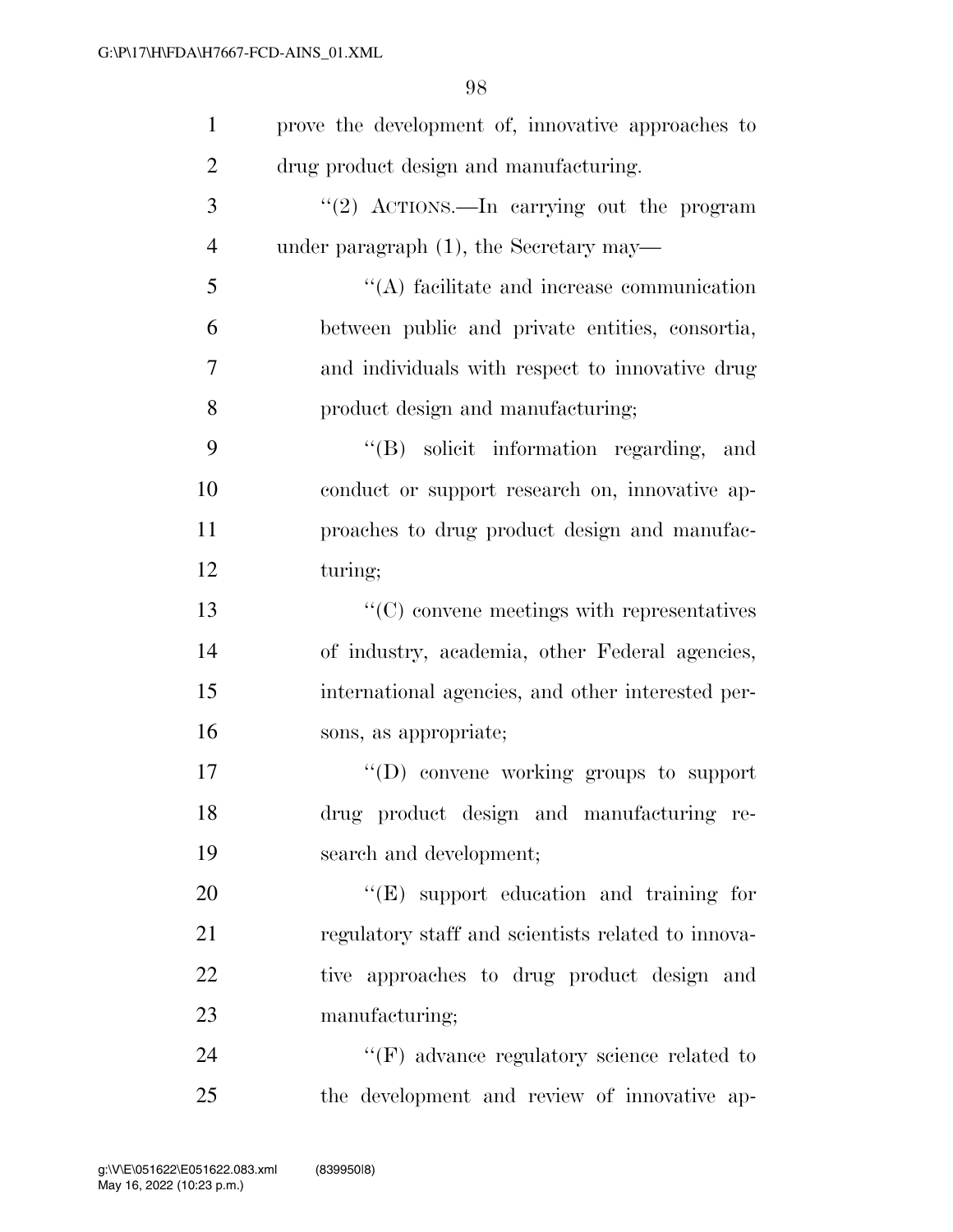| $\mathbf{1}$   | proaches to drug product design and manufac-          |
|----------------|-------------------------------------------------------|
| $\overline{2}$ | turing;                                               |
| 3              | "(G) convene or participate in working                |
| $\overline{4}$ | groups to support the harmonization of inter-         |
| 5              | national regulatory requirements related to in-       |
| 6              | novative approaches to drug product design and        |
| 7              | manufacturing; and                                    |
| 8              | "(H) award grants or contracts to carry               |
| 9              | out or support the program under paragraph            |
| 10             | (1).                                                  |
| 11             | "(3) GRANTS AND CONTRACTS.-To seek a                  |
| 12             | grant or contract under this section, an entity shall |
| 13             | submit an application—                                |
| 14             | $\lq\lq$ in such form and manner as the Sec-          |
| 15             | retary may require; and                               |
| 16             | "(B) containing such information as the               |
| 17             | Secretary may require, including a description        |
| 18             | $of$ —                                                |
| 19             | "(i) how the entity will conduct the                  |
| 20             | activities to be supported through the                |
| 21             | grant or contract; and                                |
| 22             | "(ii) how such activities will further                |
| 23             | research and development related to, or               |
| 24             | adoption of, innovative approaches to drug            |
| 25             | product design and manufacturing.                     |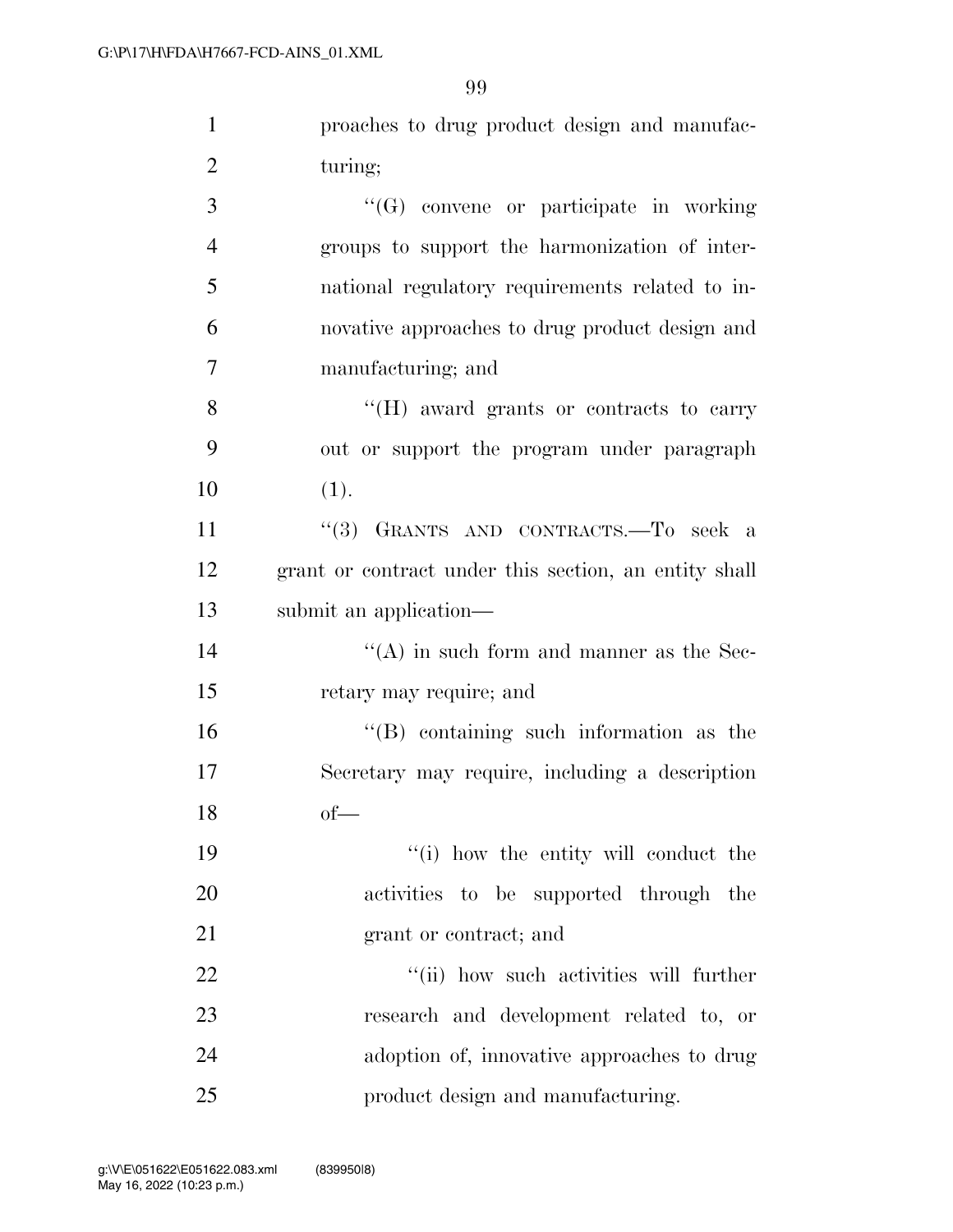| $\mathbf{1}$   | "(b) GUIDANCE.—The Secretary shall—                        |
|----------------|------------------------------------------------------------|
| $\overline{2}$ | $\cdot$ (1) issue or update guidance to help facilitate    |
| 3              | the adoption of, and advance the development of, in-       |
| $\overline{4}$ | novative approaches to drug product design and             |
| 5              | manufacturing; and                                         |
| 6              | $\lq(2)$ include in such guidance descriptions of —        |
| 7              | "(A) any regulatory requirements related                   |
| 8              | to the development or review of technologies re-           |
| 9              | lated to innovative approaches to drug product             |
| 10             | design and manufacturing, including updates                |
| 11             | and improvements to such technologies after                |
| 12             | product approval; and                                      |
| 13             | $\lq\lq$ data that can be used to demonstrate              |
| 14             | the identity, safety, purity, and potency of               |
| 15             | drugs manufactured using such technologies.                |
| 16             | "(c) REPORT TO CONGRESS.—Not later than 4 years            |
| 17             | after the date of enactment of this section, the Secretary |
| 18             | shall submit to the Committee on Energy and Commerce       |
| 19             | of the House of Representatives and the Committee on       |
| 20             | Health, Education, Labor, and Pensions of the Senate a     |
| 21             | report containing—                                         |
| 22             | $\lq(1)$ an annual accounting of the allocation of         |
| 23             | funds made available to carry out this section;            |
| 24             | $\lq(2)$ a description of how Food and Drug Ad-            |
| 25             | ministration staff were utilized to carry out this sec-    |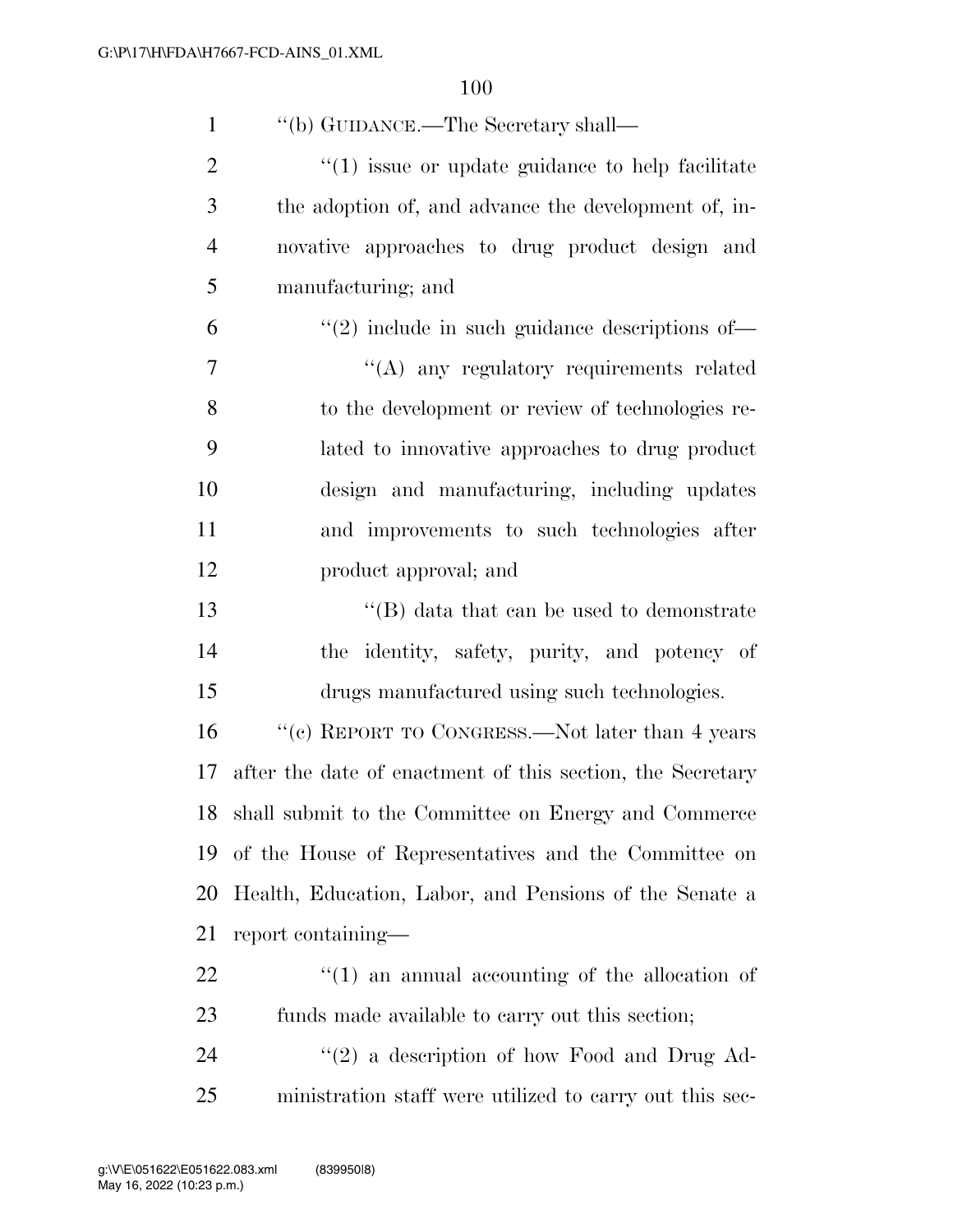| tion and, as applicable, any challenges or limitations |
|--------------------------------------------------------|
| related to staffing;                                   |

3 (3) the number of public meetings held or par- ticipated in by the Food and Drug Administration pursuant to this section, including meetings con- vened as part of a working group described in sub- paragraph (D) or (G) of subsection (a)(2), and the topics of each such meeting; and

9 ''(4) the number of drug products approved or licensed, after the date of enactment of this section, using an innovative approach to drug product design and manufacturing.

 ''(d) AUTHORIZATION OF APPROPRIATIONS.—To carry out this section, there is authorized to be appro- priated \$20,000,000 for each fiscal year 2023 through 2027.''.

### **SEC. 703. IMPROVING THE TREATMENT OF RARE DISEASES AND CONDITIONS.**

(a) REPORT ON ORPHAN DRUG PROGRAM.—

 (1) IN GENERAL.—Not later than September 30, 2026, the Secretary shall submit to the Com- mittee on Energy and Commerce of the House of Representatives and the Committee on Health, Edu- cation, Labor, and Pensions of the Senate a report summarizing the activities of the Food and Drug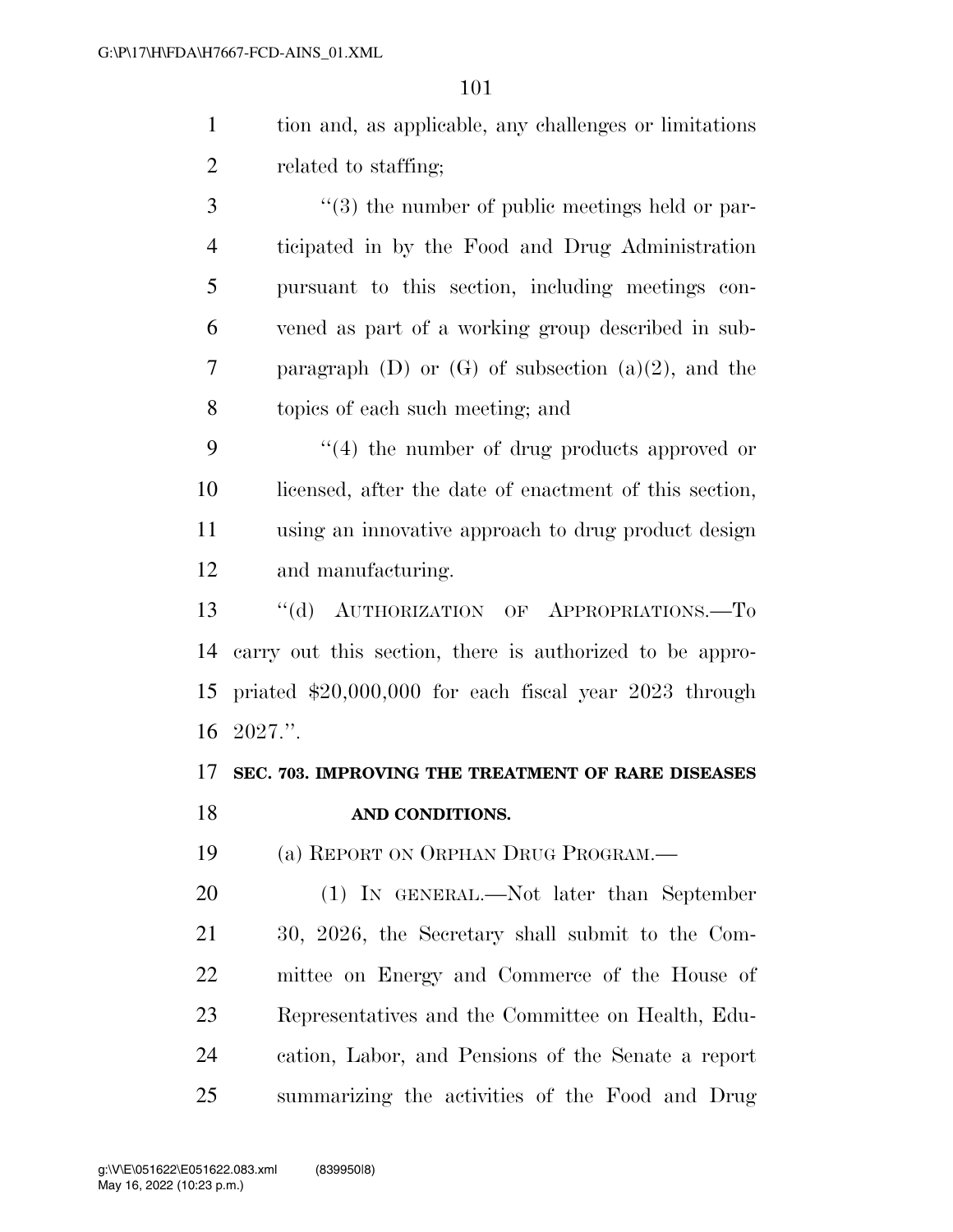| $\mathbf{1}$   | Administration related to designating drugs under              |
|----------------|----------------------------------------------------------------|
| $\overline{2}$ | section 526 of the Federal Food, Drug, and Cos-                |
| 3              | metic Act (21 U.S.C. 360bb) for a rare disease or              |
| $\overline{4}$ | condition and approving such drugs under section               |
| 5              | $505$ of such Act $(21 \text{ U.S.C. } 355)$ or licensing such |
| 6              | drugs under section 351 of the Public Health Serv-             |
| 7              | ice Act $(42 \text{ U.S.C. } 262)$ , including—                |
| 8              | (A) the number of applications for such                        |
| 9              | drugs under section 505 of the Federal Food,                   |
| 10             | Drug, and Cosmetic Act (21 U.S.C. 355) or                      |
| 11             | section 351 of the Public Health Service Act                   |
| 12             | (42 U.S.C. 262) received by the Food and Drug                  |
| 13             | Administration, the number of such applica-                    |
| 14             | tions accepted and rejected for filing, and the                |
| 15             | number of such applications pending, approved,                 |
| 16             | and disapproved by the Food and Drug Admin-                    |
| 17             | istration;                                                     |
| 18             | (B) a description of trends in drug approv-                    |
| 19             | als for rare diseases and conditions across re-                |
| 20             | view divisions at the Food and Drug Adminis-                   |
| 21             | tration;                                                       |
| 22             | (C) the extent to which the Food and Drug                      |
| 23             | Administration is consulting with external ex-                 |
| 24             | perts pursuant to section $569(a)(2)$ of the Fed-              |
| 25             | eral Food, Drug, and Cosmetic Act (21 U.S.C.                   |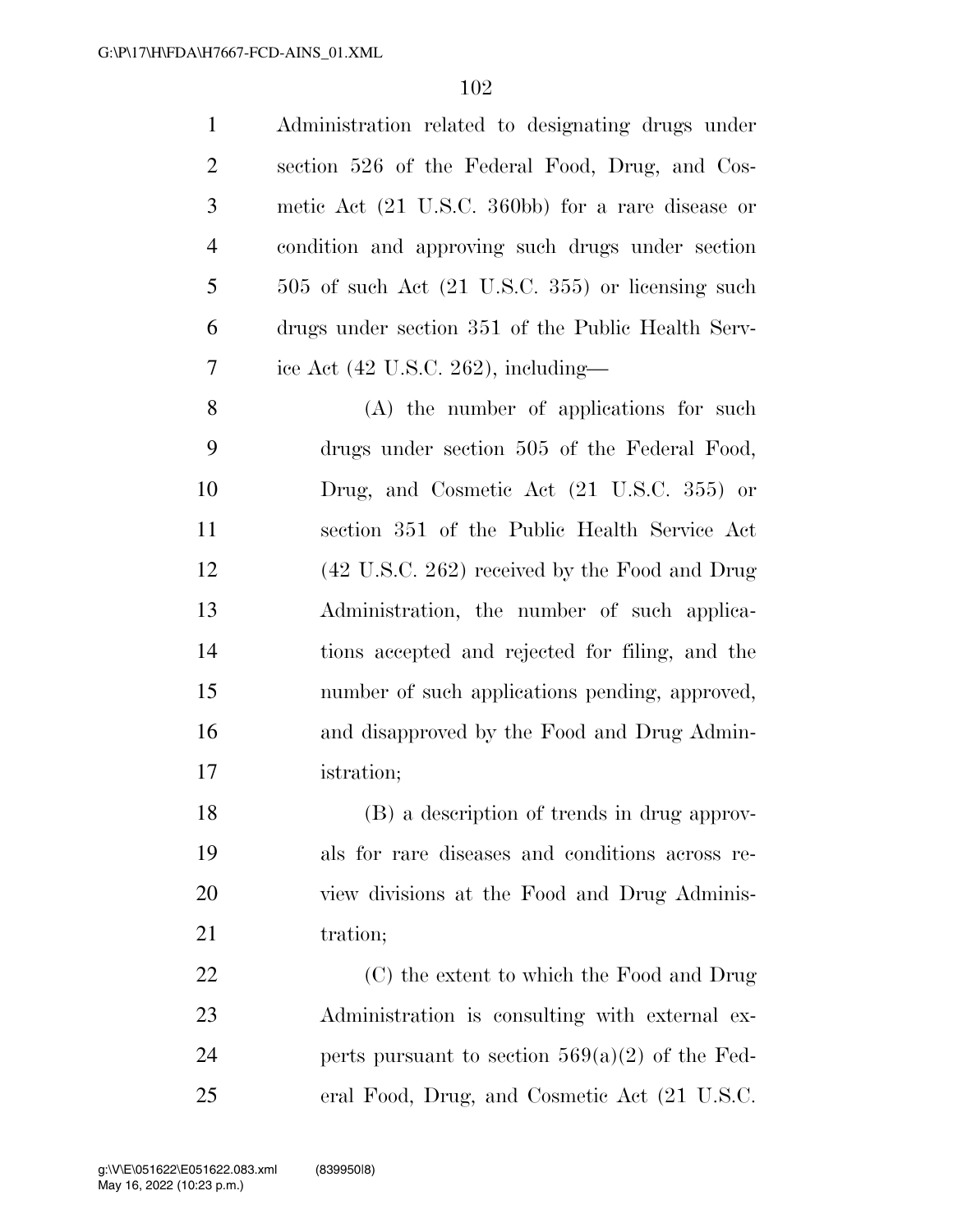| $\mathbf{1}$   | $360 \text{bbb} - 8(a)(2)$ on topics pertaining to drugs |
|----------------|----------------------------------------------------------|
| $\overline{2}$ | for a rare disease or condition, including how           |
| 3              | and when any such consultation is occurring;             |
| $\overline{4}$ | and                                                      |
| 5              | (D) the Food and Drug Administration's                   |
| 6              | efforts to promote best practices in the develop-        |
| 7              | ment of novel treatments for rare diseases, in-          |
| 8              | cluding—                                                 |
| 9              | (i) reviewer training on rare disease-                   |
| 10             | related policies, methods, and tools; and                |
| 11             | (ii) new regulatory science and coordi-                  |
| 12             | nated support for patient and stakeholder                |
| 13             | engagement.                                              |
| 14             | (2)<br>PUBLIC AVAILABILITY.—The Secretary                |
| 15             | shall make the report under paragraph (1) available      |
| 16             | to the public, including by posting the report on the    |
| 17             | website of the Food and Drug Administration.             |
| 18             | INFORMATION DISCLOSURE.—Nothing<br>m                     |
| 19             | this subsection shall be construed to authorize the      |
| <b>20</b>      | disclosure of information that is prohibited from dis-   |
| 21             | closure under section 1905 of title 18, United States    |
| <u>22</u>      | Code, or subject to withholding under paragraph $(4)$    |
| 23             | of section $552(b)$ of title 5, United States Code       |
| 24             | (commonly referred to as the "Freedom of Informa-        |
| 25             | tion Act'').                                             |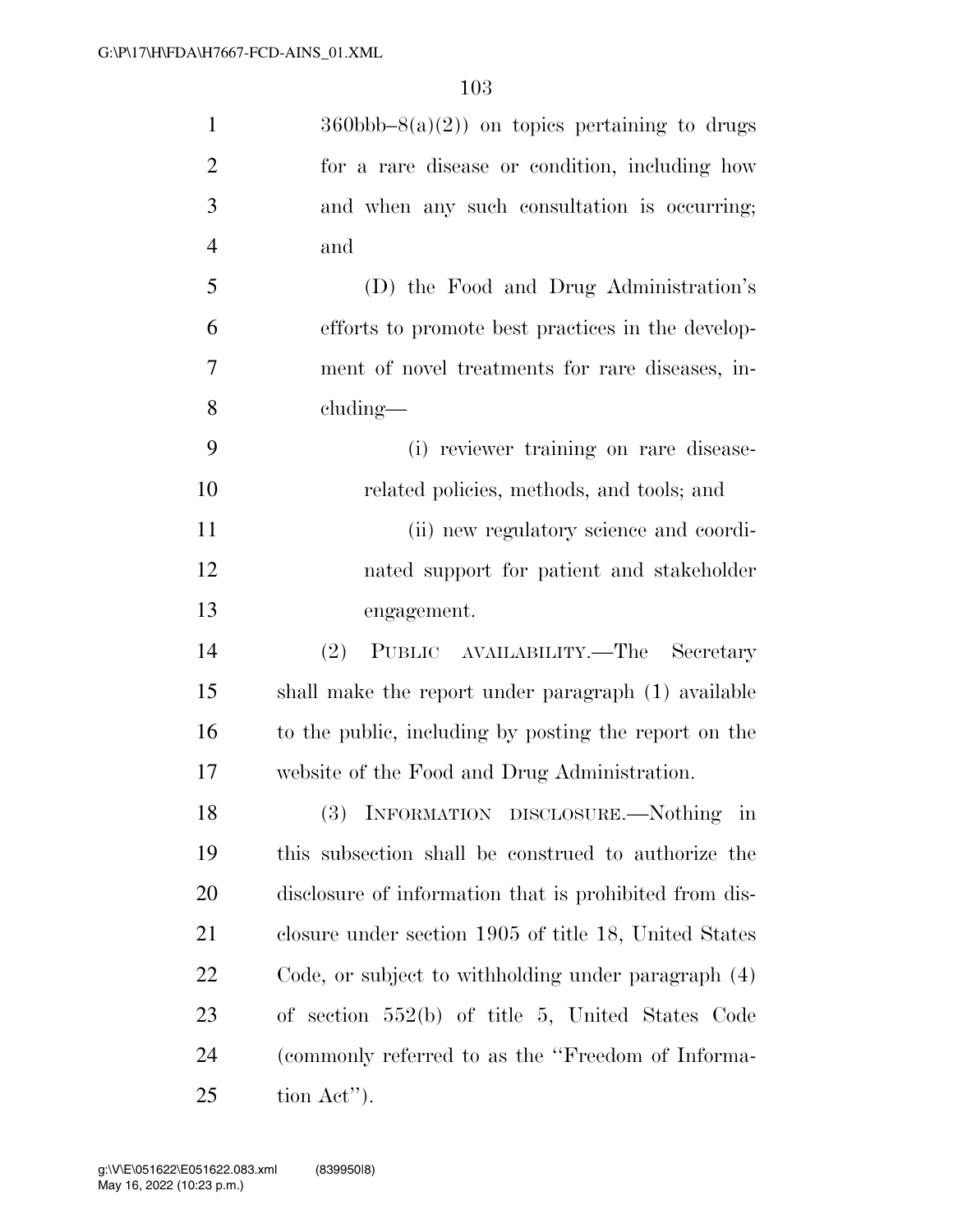(b) STUDY ON EUROPEAN UNION SAFETY AND EFFI- CACY REVIEWS OF DRUGS FOR RARE DISEASES AND CON-DITIONS.—

 (1) IN GENERAL.—The Secretary of Health and Human Services shall enter into a contract with an appropriate entity to conduct a study on processes for evaluating the safety and efficacy of drugs for rare diseases or conditions in the United States and the European Union, including—

 (A) flexibilities, authorities, or mechanisms available to regulators in the United States and the European Union specific to rare diseases or conditions;

 (B) the consideration and use of supple- mental data submitted during review processes in the United States and the European Union, including data associated with open label exten- sion studies and expanded access programs spe-cific to rare diseases or conditions;

 (C) an assessment of collaborative efforts between United States and European Union regulators related to—

 (i) product development programs under review;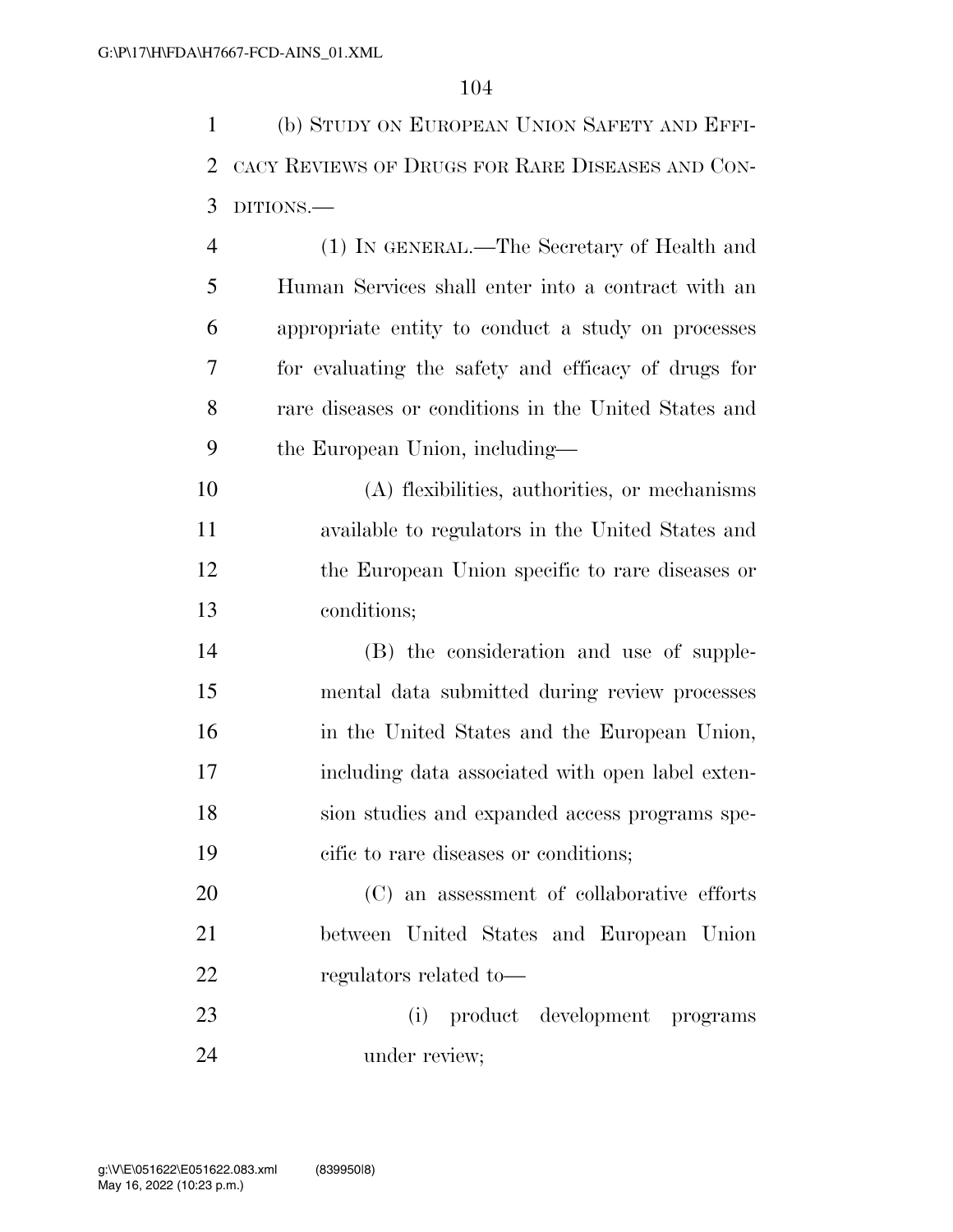| $\mathbf{1}$   | (ii) policies under development re-                       |
|----------------|-----------------------------------------------------------|
| $\overline{2}$ | cently issued; and                                        |
| 3              | (iii) scientific information related to                   |
| $\overline{4}$ | product development or regulation; and                    |
| 5              | (D) recommendations for how Congress                      |
| 6              | can support collaborative efforts described in            |
| 7              | subparagraph $(C)$ .                                      |
| 8              | (2) CONSULTATION.—The contract under para-                |
| 9              | graph (1) shall provide for consultation with relevant    |
| 10             | stakeholders, including—                                  |
| 11             | (A) representatives from the Food and                     |
| 12             | Drug Administration and the European Medi-                |
| 13             | cines Agency;                                             |
| 14             | (B) rare disease or condition patients; and               |
| 15             | (C) patient groups that—                                  |
| 16             | (i) represent rare disease or condition                   |
| 17             | patients; and                                             |
| 18             | (ii) have international patient out-                      |
| 19             | reach.                                                    |
| 20             | REPORT.—The contract under paragraph<br>(3)               |
| 21             | $(1)$ shall provide for, not later than 2 years after the |
| 22             | date of entering into such contract—                      |
| 23             | (A) the completion of the study under                     |
| 24             | paragraph $(1)$ ; and                                     |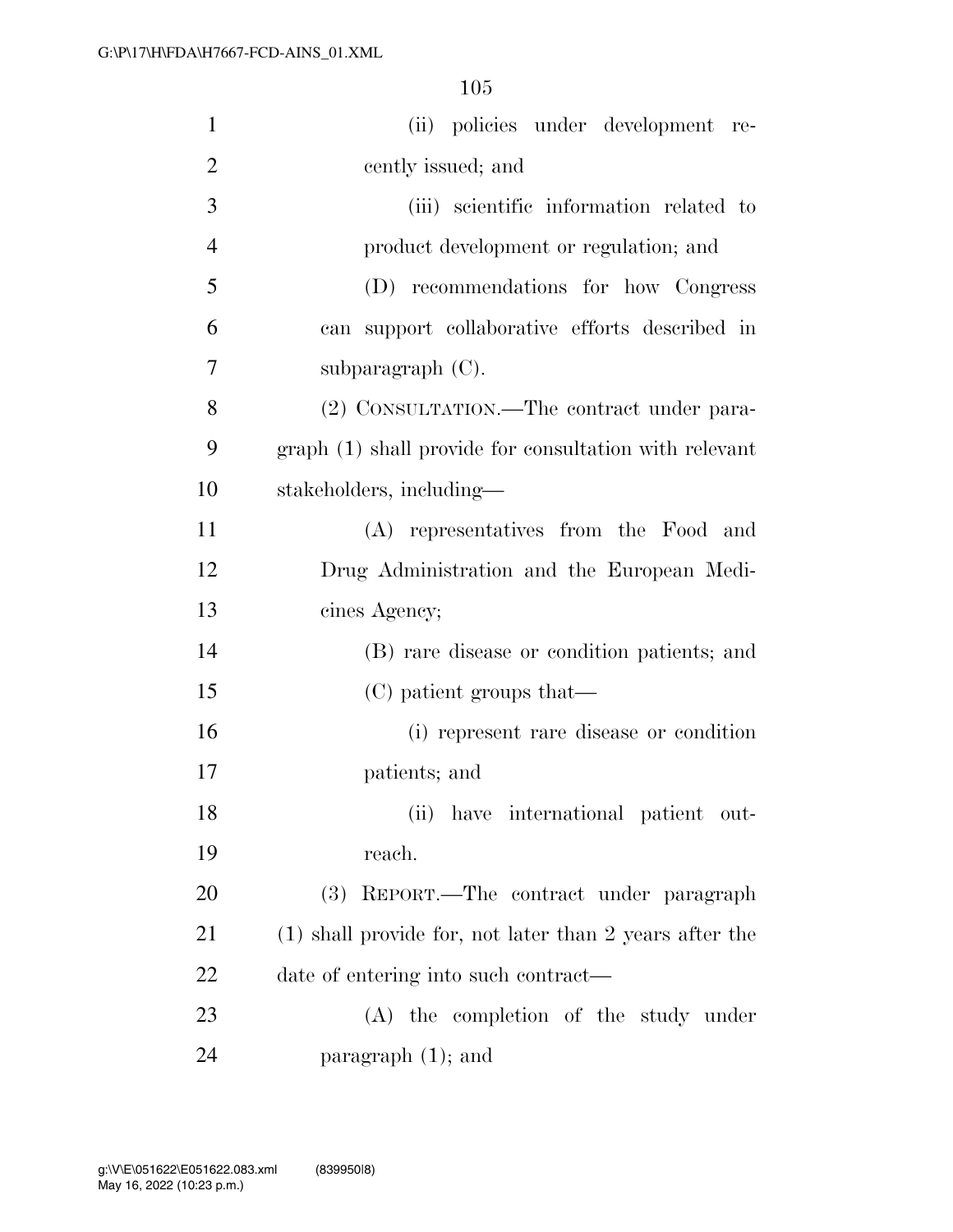(B) the submission of a report on the re-2 sults of such study to the Committee on Energy and Commerce of the House of Representatives and the Committee on Health, Education, Labor, and Pensions of the Senate.

 (4) PUBLIC AVAILABILITY.—The contract under paragraph (1) shall provide for the appropriate enti- ty referred to in paragraph (1) to make the report under paragraph (3) available to the public, includ- ing by posting the report on the website of the ap-propriate entity.

(c) PUBLIC MEETING.—

 (1) IN GENERAL.—Not later than December 31, 2023, the Secretary of Health and Human Services, acting through the Commissioner of Food and Drugs, shall convene one or more public meetings to solicit input from stakeholders regarding the ap-proaches described in paragraph (2).

 (2) APPROACHES.—The public meeting or meetings under paragraph (1) shall address ap- proaches to increasing and improving engagement with rare disease or condition patients, groups rep- resenting such patients, rare disease or condition ex-perts, and experts on small population studies, in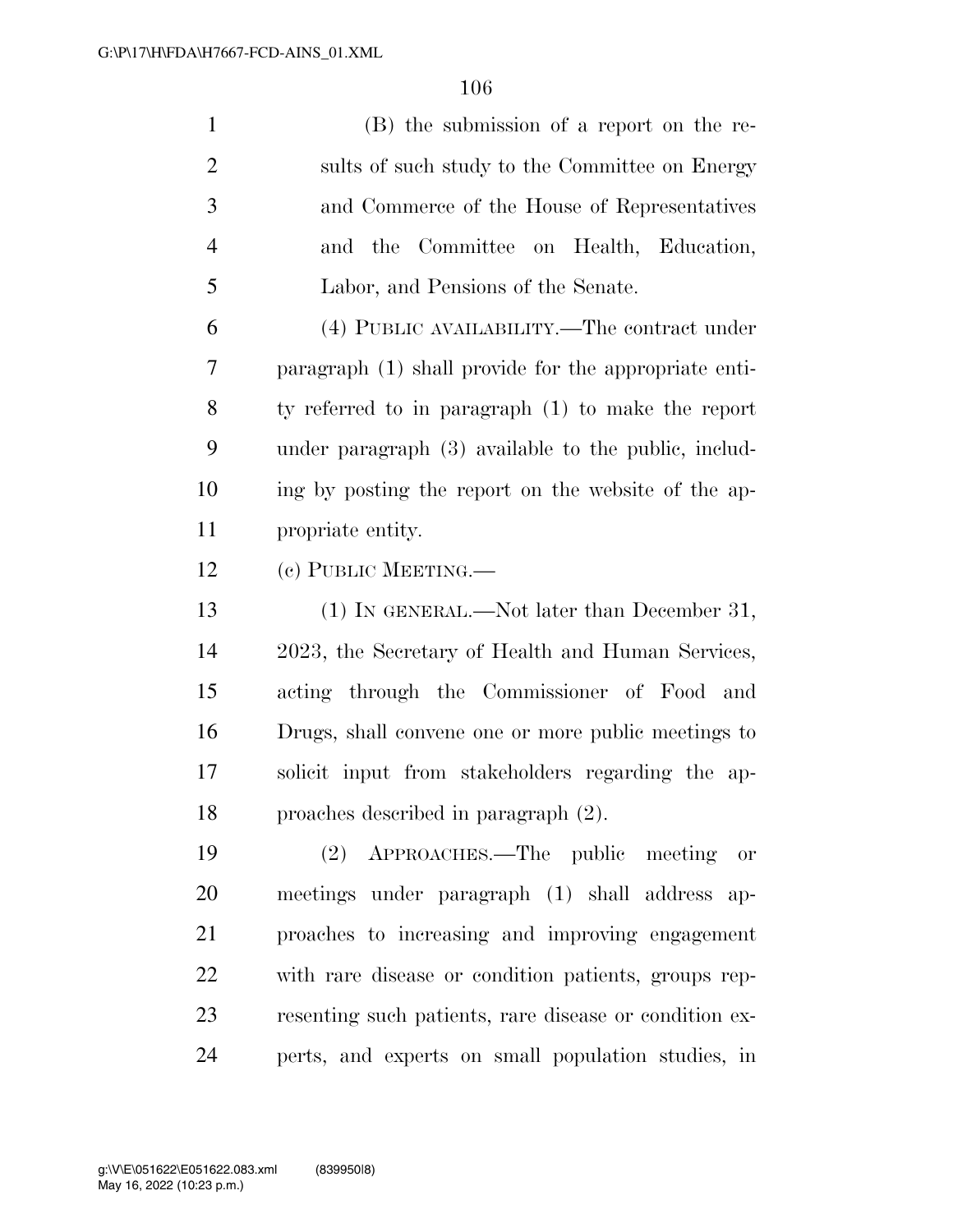| $\mathbf{1}$   | order to improve the understanding with respect to |
|----------------|----------------------------------------------------|
| $\overline{2}$ | rare diseases or conditions of—                    |
| 3              | (A) patient burden;                                |
| $\overline{4}$ | (B) treatment options; and                         |
| 5              | (C) side effects of treatments, including—         |
| 6              | (i) comparing the side effects of treat-           |
| 7              | ments; and                                         |
| 8              | (ii) understanding the risks of side ef-           |
| 9              | fects relative to the health status of the pa-     |
| 10             | tient and the progression of the disease or        |
| 11             | condition.                                         |
| 12             | (3) PUBLIC DOCKET.—The Secretary of Health         |
| 13             | and Human Services shall establish a public docket |
| 14             | to receive written comments related to the ap-     |
| 15             | proaches addressed during each public meeting      |
| 16             | under paragraph (1). Such public docket shall re-  |
| 17             | main open for 60 days following the date of each   |
| 18             | such public meeting.                               |
| 19             | (4) REPORTS.—Not later than 180 days after         |
| <b>20</b>      | each public meeting under paragraph (1), the Com-  |
| 21             | missioner of Food and Drugs shall develop and pub- |
| 22             | lish on the website of the Food and Drug Adminis-  |
| 23             | tration a report on—                               |
| 24             | (A) the approaches discussed at the public         |
| 25             | meeting; and                                       |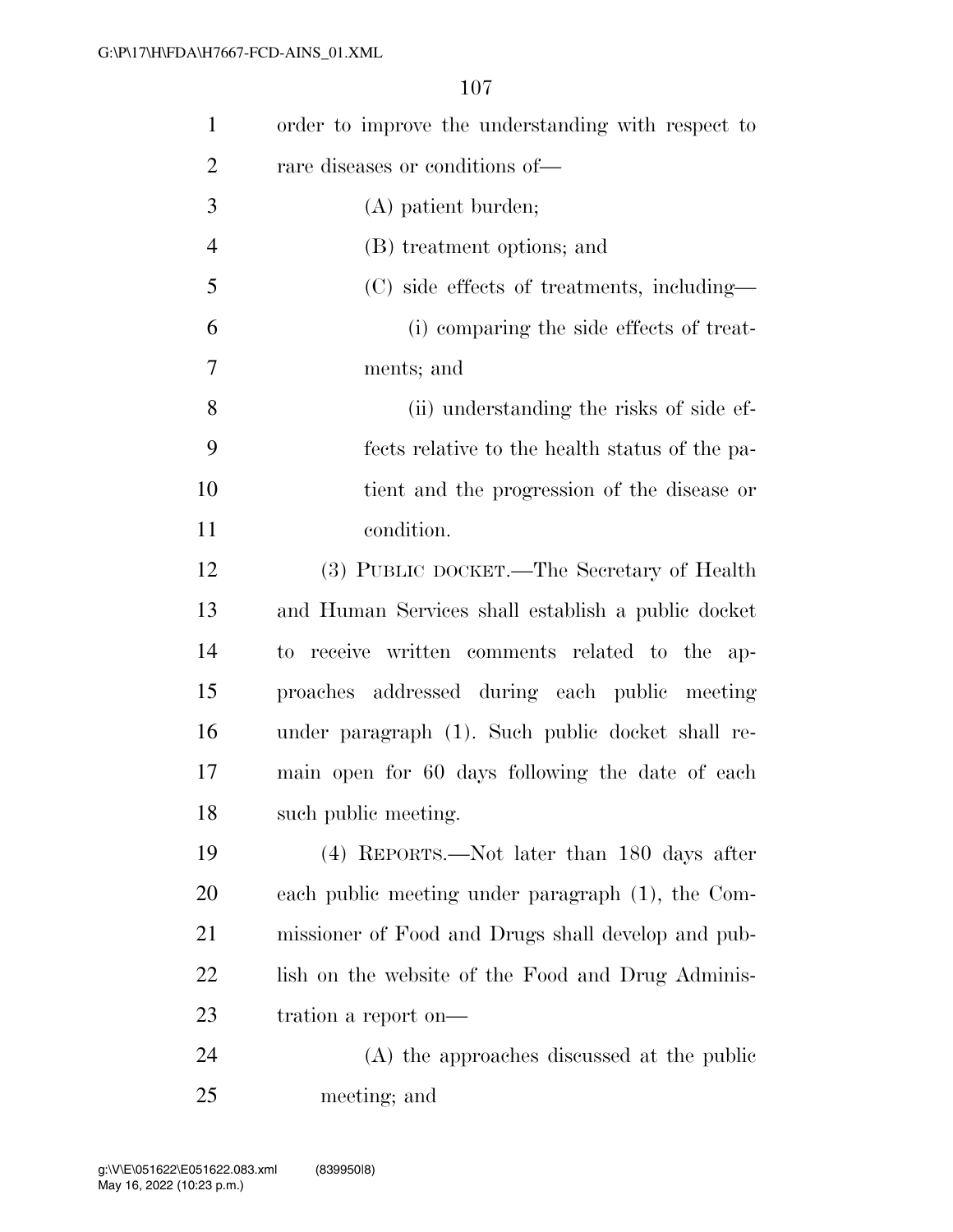(B) any related recommendations. 2 (d) CONSULTATION ON THE SCIENCE OF SMALL POPULATION STUDIES.—Section 569(a)(2) of the Federal Food, Drug, and Cosmetic Act (21 U.S.C. 360bbb–  $8(a)(2)$  is amended by adding at the end the following: 6 "(C) SMALL POPULATION STUDIES.—The external experts on the list maintained pursuant to subparagraph (A) may include experts on the science of small population studies.''. (e) STUDY ON SUFFICIENCY AND USE OF FDA MECHANISMS FOR INCORPORATING THE PATIENT AND CLINICIAN PERSPECTIVE IN FDA PROCESSES RELATED TO APPLICATIONS CONCERNING DRUGS FOR RARE DIS- EASES OR CONDITIONS.— (1) IN GENERAL.—The Comptroller General of the United States shall conduct a study on the use of Food and Drug Administration mechanisms and tools to ensure that patient and physician perspec- tives are considered and incorporated throughout the processes of the Food and Drug Administration— 21 (A) for approving or licensing under sec-22 tion 505 of the Federal Food, Drug, or Cos- metic Act (21 U.S.C. 355) or section 351 of the Public Health Service Act (42 U.S.C. 262) a drug designated as a drug for a rare disease or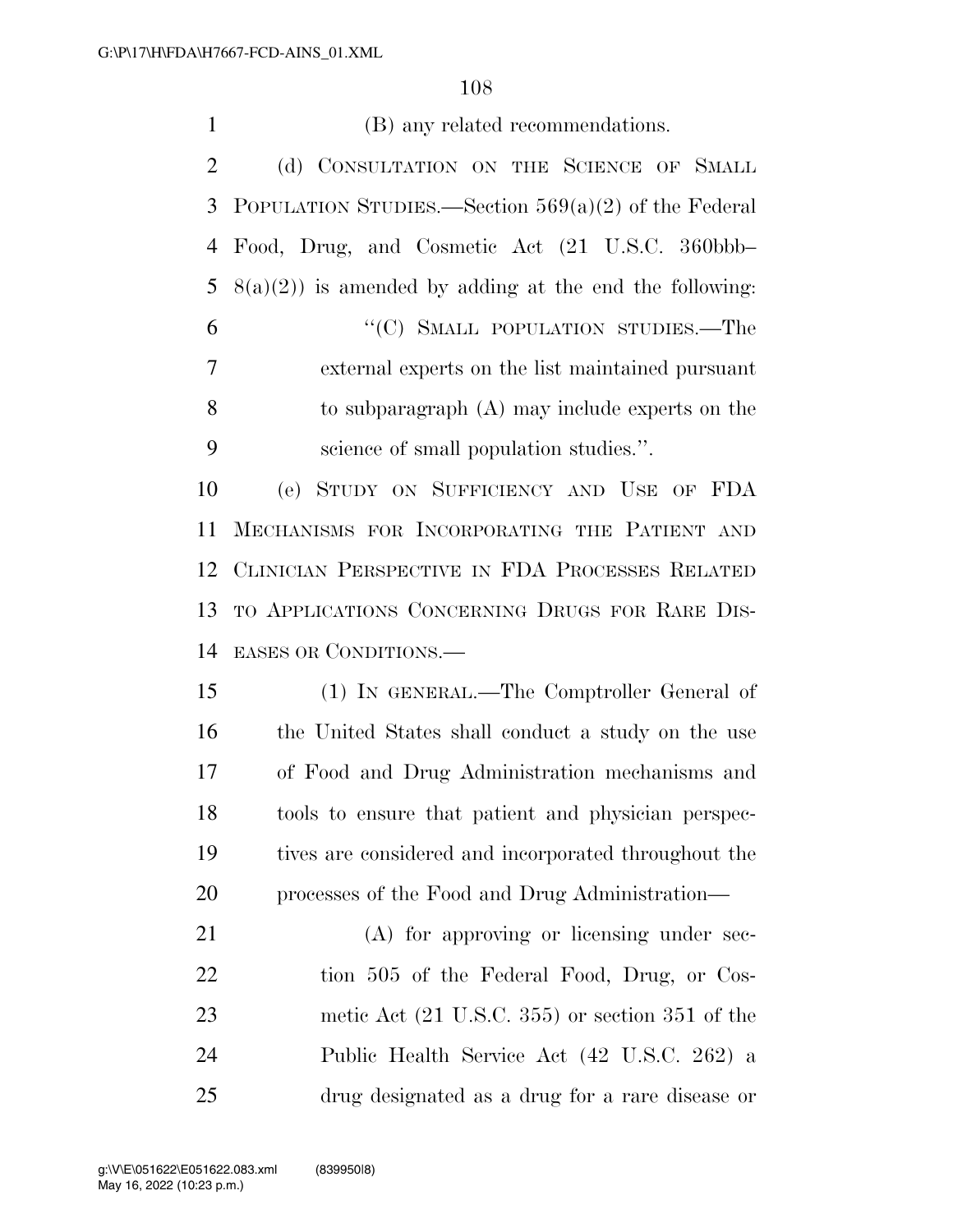| $\mathbf{1}$   | condition under section 526 of the Federal        |
|----------------|---------------------------------------------------|
| $\overline{2}$ | Food, Drug, and Cosmetic Act (21 U.S.C.           |
| 3              | $360bb$ ; and                                     |
| $\overline{4}$ | (B) in making any determination related           |
| 5              | to such a drug's approval, including assessment   |
| 6              | of the drug's—                                    |
| $\overline{7}$ | (i) safety or effectiveness; or                   |
| 8              | (ii) postapproval safety monitoring.              |
| 9              | $(2)$ TOPICS.—The study under paragraph $(1)$     |
| 10             | shall-                                            |
| 11             | (A) identify and compare the processes            |
| 12             | that the Food and Drug Administration has         |
| 13             | formally put in place and utilized to gather ex-  |
| 14             | ternal expertise (including patients, patient     |
| 15             | groups, and physicians) related to applications   |
| 16             | for rare diseases or conditions;                  |
| 17             | (B) examine tools or mechanisms to im-            |
| 18             | prove efforts and initiatives of the Food and     |
| 19             | Drug Administration to collect and consider       |
| 20             | such external expertise with respect to applica-  |
| 21             | tions for rare diseases or conditions throughout  |
| 22             | the application review and approval or licensure  |
| 23             | processes, including within internal benefit-risk |
| 24             | assessments, advisory committee processes, and    |
| 25             | postapproval safety monitoring; and               |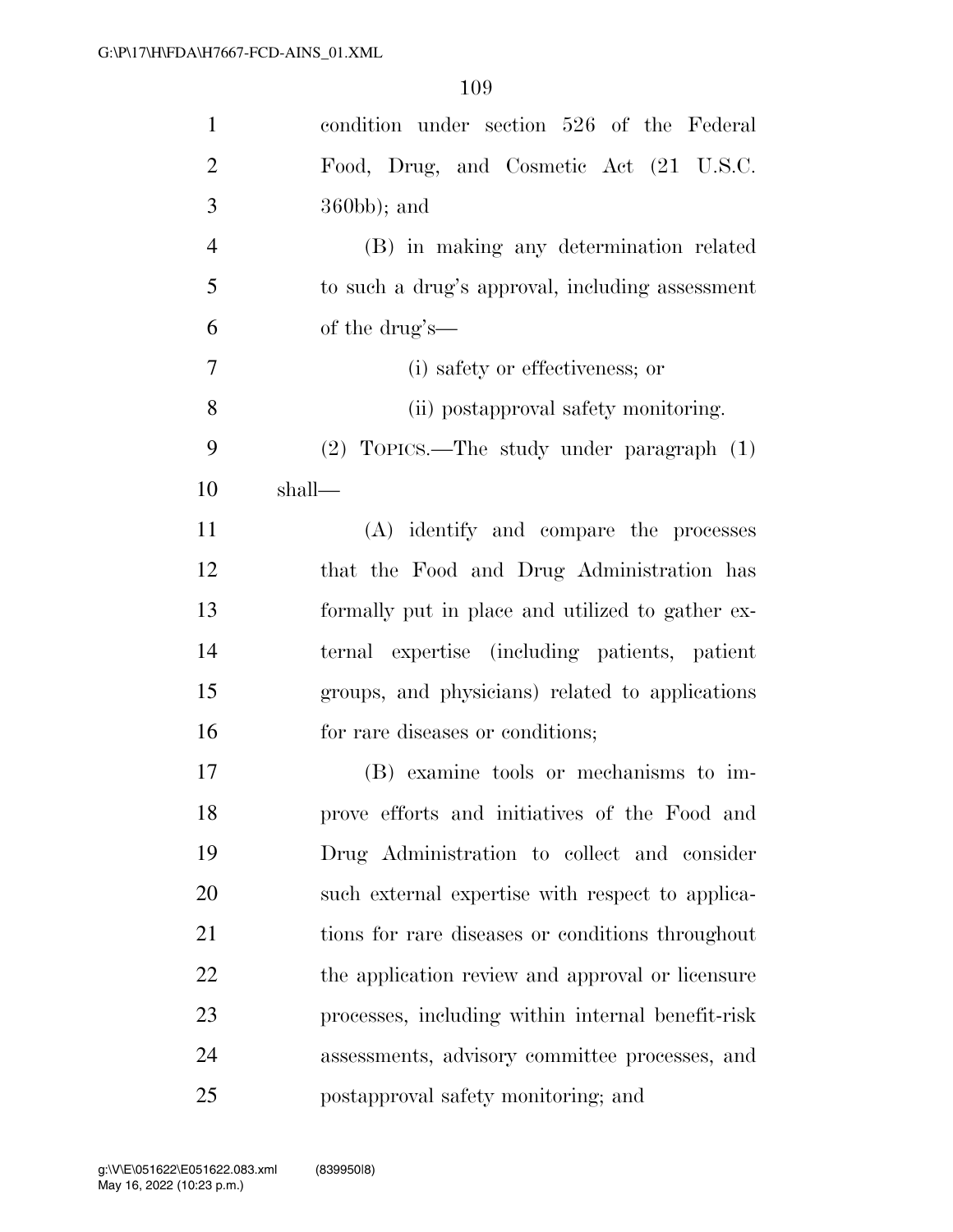| $\mathbf{1}$   | (C) examine processes or alternatives to                |
|----------------|---------------------------------------------------------|
| $\overline{2}$ | address or resolve conflicts of interest that im-       |
| 3              | pede the Food and Drug Administration in                |
| $\overline{4}$ | gaining external expert input on rare diseases          |
| 5              | or conditions with a limited set of clinical and        |
| 6              | research experts.                                       |
| 7              | (3) REPORT.—Not later than 2 years after the            |
| 8              | date of enactment of this Act, the Comptroller Gen-     |
| 9              | eral of the United States shall—                        |
| 10             | (A) complete the study under paragraph                  |
| 11             | (1);                                                    |
| 12             | (B) submit a report on the results of such              |
| 13             | study to the Congress; and                              |
| 14             | (C) include in such report recommenda-                  |
| 15             | tions, if appropriate, for changes to the proc-         |
| 16             | esses and authorities of the Food and Drug Ad-          |
| 17             | ministration to improve the collection and con-         |
| 18             | sideration of external expert opinions of pa-           |
| 19             | tients, patient groups, and physicians with ex-         |
| 20             | pertise in rare diseases or conditions.                 |
| 21             | (f) DEFINITION.—In this section, the term "rare dis-    |
| 22             | ease or condition" has the meaning given such term in   |
| 23             | section $526(a)(2)$ of the Federal Food, Drug, and Cos- |
| 24             | metic Act $(21 \text{ U.S.C. } 360 \text{bb}(a)(2))$ .  |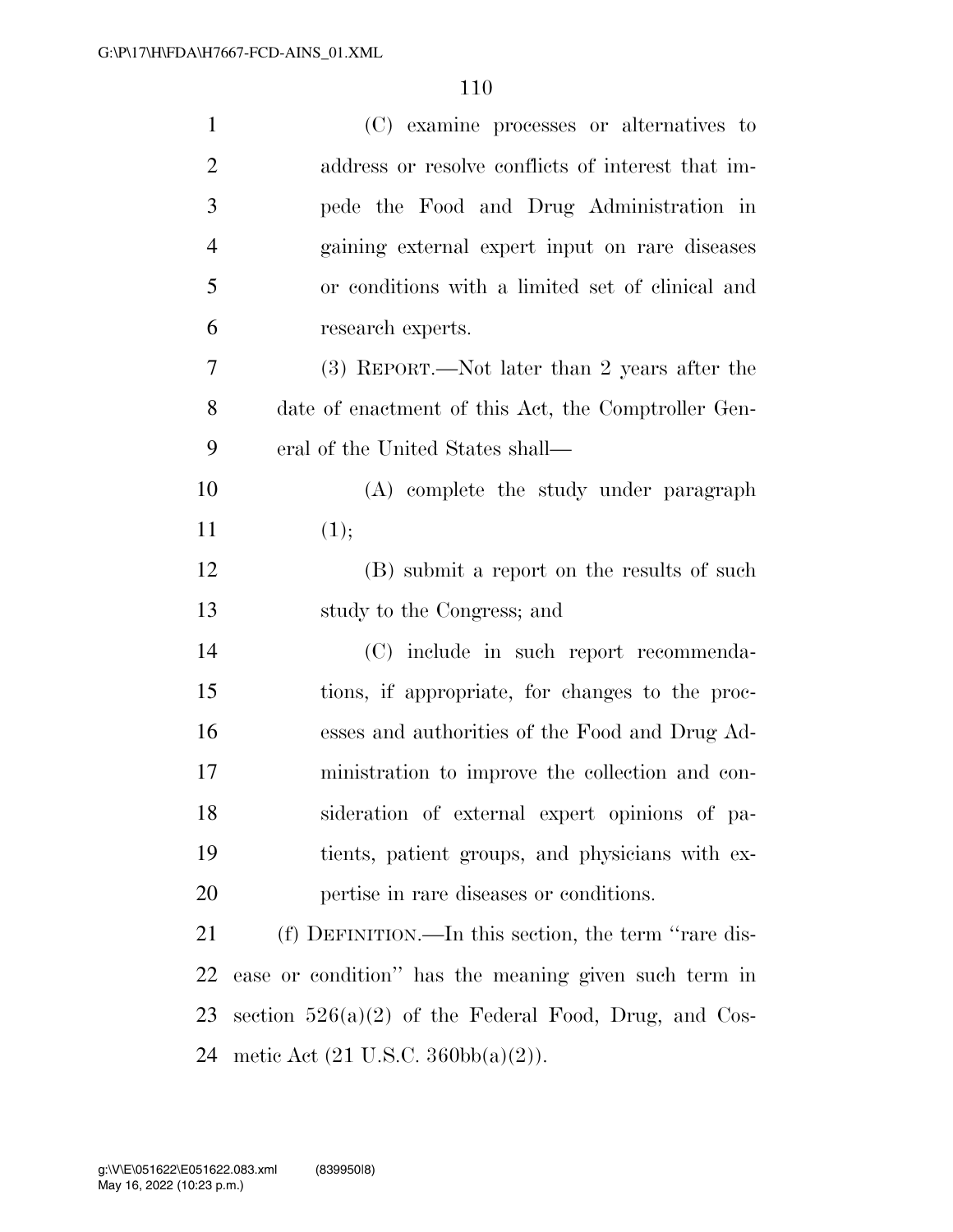### **SEC. 704. ANTIFUNGAL RESEARCH AND DEVELOPMENT.**

 (a) DRAFT GUIDANCE.—Not later than 3 years after the date of the enactment of this Act, the Secretary of Health and Human Services, acting through the Commis- sioner of Food and Drugs, shall issue draft guidance for industry for the purposes of assisting entities seeking ap- proval under section 505 of the Federal Food, Drug, and Cosmetic Act (21 U.S.C. 355) or licensure under section 351 of the Public Health Service Act (42 U.S.C. 262) of antifungal therapies designed to treat coccidioidomycosis (commonly known as Valley Fever).

 (b) FINAL GUIDANCE.—Not later than 18 months after the close of the public comment period on the draft guidance issued pursuant to subsection (a), the Secretary of Health and Human Services, acting through the Com- missioner of Food and Drugs, shall finalize the draft guid-ance.

 (c) WORKSHOP.—To assist entities developing pre- ventive vaccines for fungal infections and coccidioidomy- cosis, the Secretary of Health and Human Services shall hold a public workshop.

## **SEC. 705. ADVANCING QUALIFIED INFECTIOUS DISEASE PRODUCT INNOVATION.**

 (a) IN GENERAL.—Section 505E of the Federal Food, Drug, and Cosmetic Act (21 U.S.C. 355f) is amend-ed—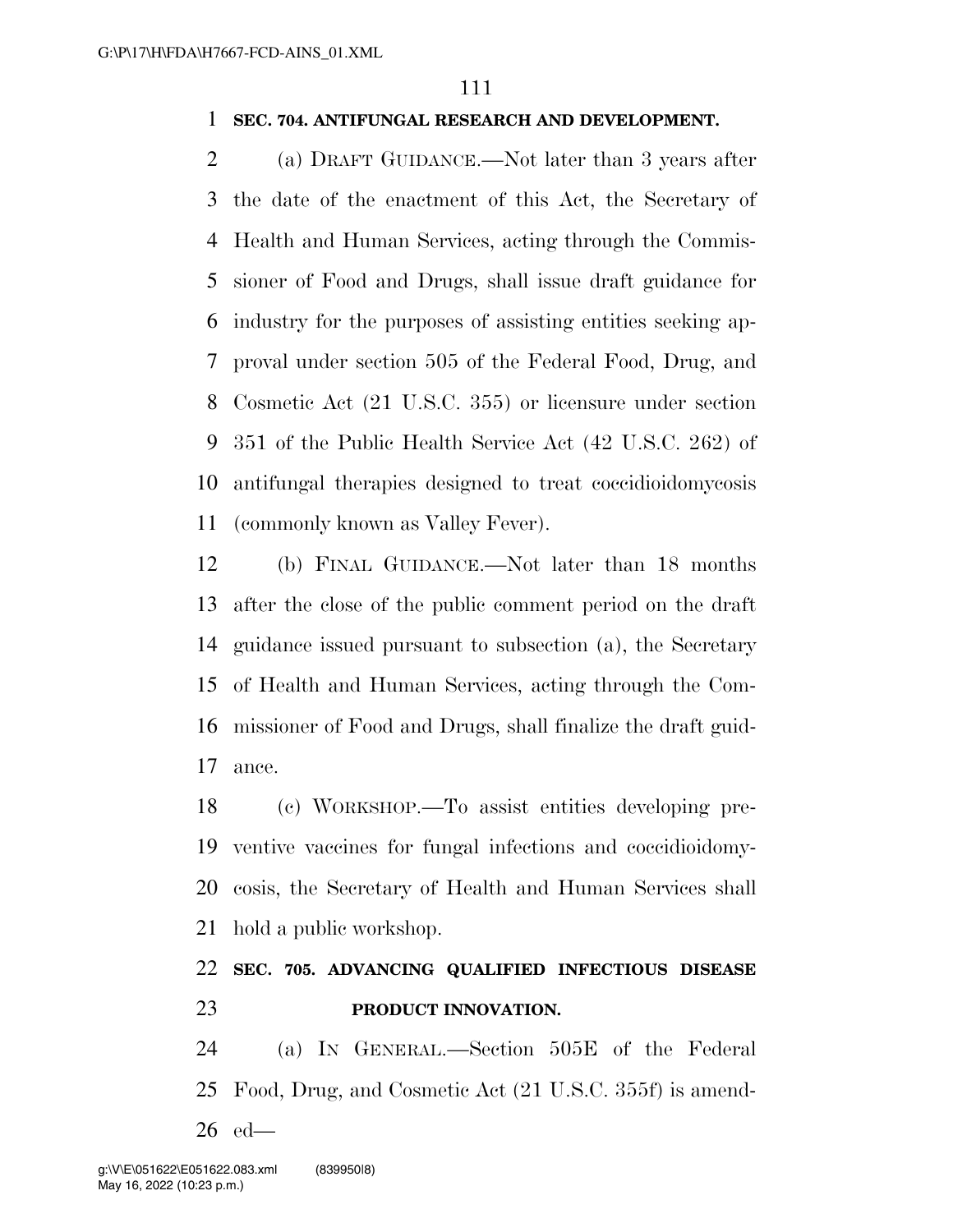| $\mathbf{1}$   | $(1)$ in subsection $(e)$ —                              |
|----------------|----------------------------------------------------------|
| $\overline{2}$ | (A) in paragraph $(2)$ , by striking "or" at             |
| 3              | the end;                                                 |
| $\overline{4}$ | $(B)$ in paragraph $(3)$ , by striking the pe-           |
| 5              | riod at the end and inserting "; or"; and                |
| 6              | (C) by adding at the end the following:                  |
| 7              | "(4) an application pursuant to section $351(a)$         |
| 8              | of the Public Health Service Act.";                      |
| 9              | $(2)$ in subsection $(d)(1)$ , by inserting "of this     |
| 10             | Act or section $351(a)$ of the Public Health Service     |
| 11             | Act" after "section $505(b)$ "; and                      |
| 12             | $(3)$ by amending subsection $(g)$ to read as fol-       |
|                |                                                          |
| 13             | lows:                                                    |
| 14             | "(g) QUALIFIED INFECTIOUS DISEASE PRODUCT.—              |
| 15             | The term 'qualified infectious disease product' means a  |
| 16             | drug, including an antibacterial or antifungal drug or a |
| 17             | biological product, for human use that—                  |
| 18             | "(1) acts directly on bacteria or fungi or on            |
| 19             | substances produced by such bacteria or fungi; and       |
| 20             | $\lq(2)$ is intended to treat a serious or life-threat-  |
| 21             | ening infection, including such an infection caused      |
| 22             | $by-$                                                    |
| 23             | $\lq\lq$ and antibacterial or antifungal resist-         |
| 24             | ant pathogen, including novel or emerging in-            |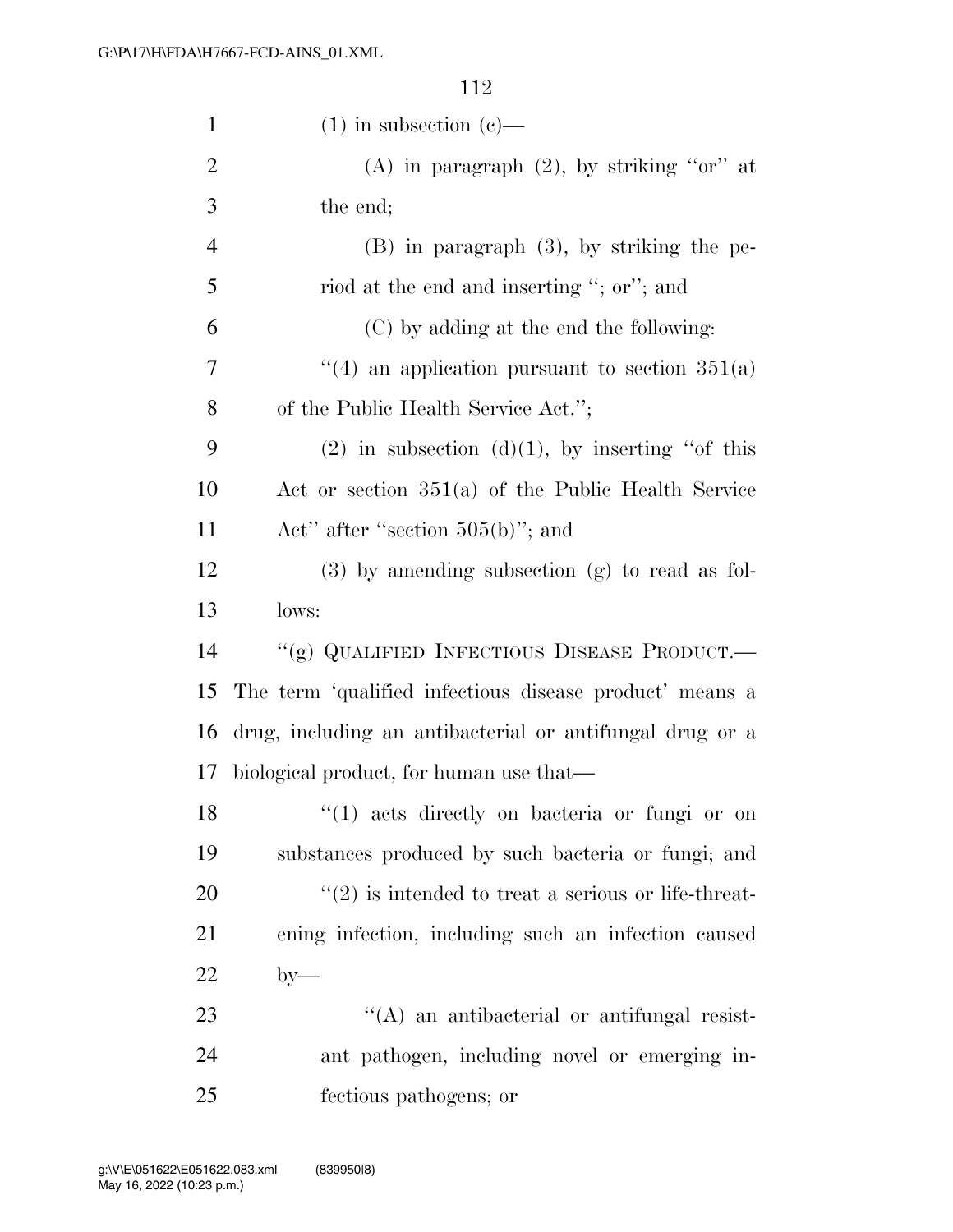''(B) qualifying pathogens listed by the Secretary under subsection (f).''.

 (b) PRIORITY REVIEW.—Section 524A(a) of the Fed- eral Food, Drug, and Cosmetic Act (21 U.S.C. 360n–1(a)) is amended by inserting ''of this Act or section 351(a) of the Public Health Service Act that requires clinical data (other than bioavailability studies) to demonstrate safety or effectiveness'' before the period at the end.

# **SEC. 706. ADVANCED MANUFACTURING TECHNOLOGIES DESIGNATION PILOT PROGRAM.**

 Subchapter A of chapter V of the Federal Food, Drug, and Cosmetic Act (21 U.S.C. 351 et seq.) is amend- ed by inserting after section 506J (21 U.S.C. 356j) the following:

# **''SEC. 506K. ADVANCED MANUFACTURING TECHNOLOGIES DESIGNATION PILOT PROGRAM.**

 ''(a) IN GENERAL.—Not later than 1 year after the date of enactment of this section, the Secretary shall ini- tiate a pilot program under which persons may request designation of an advanced manufacturing technology as described in subsection (b).

 ''(b) DESIGNATION PROCESS.—The Secretary shall establish a process for the designation under this section of methods of manufacturing drugs, including biological products, and active pharmaceutical ingredients of such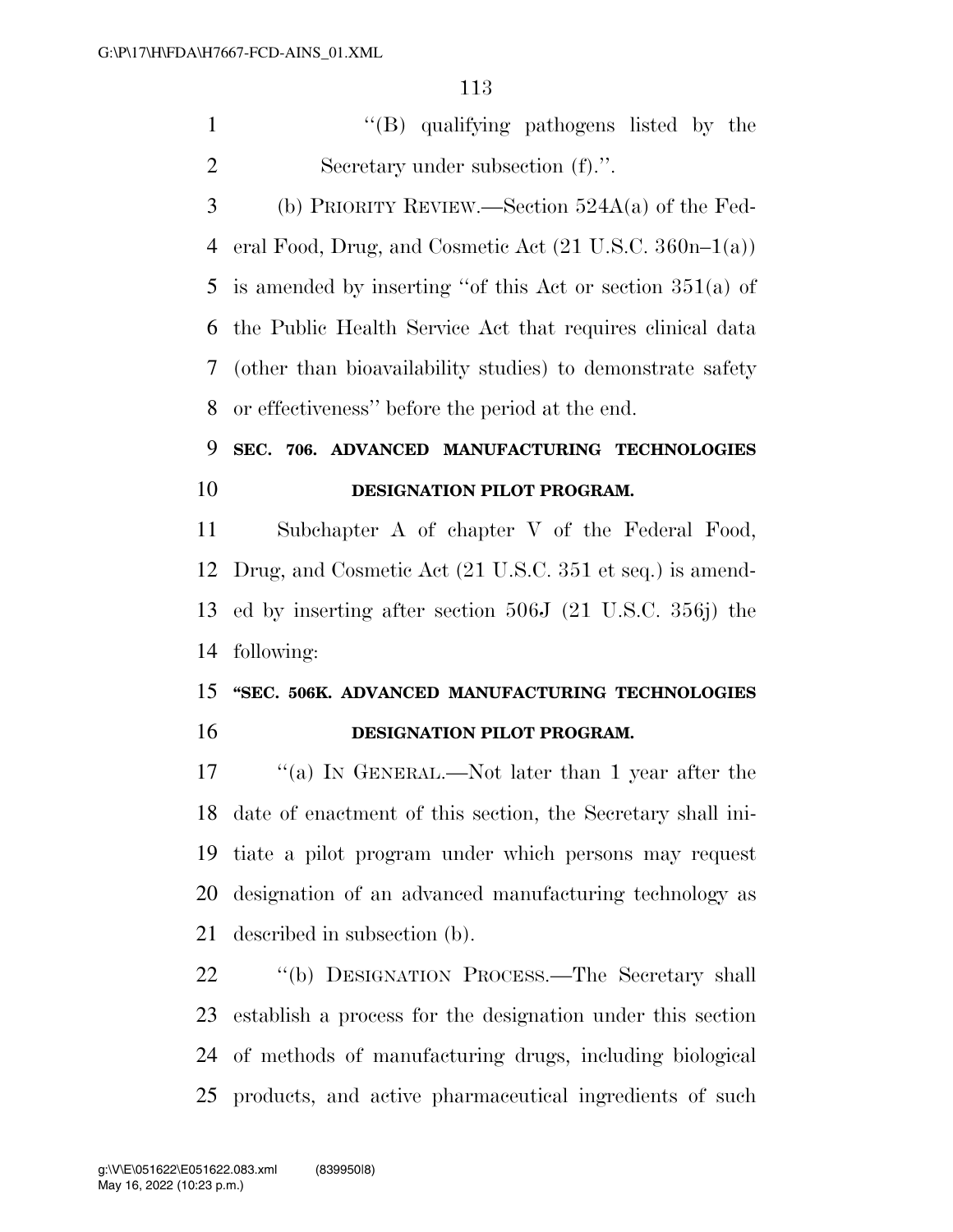drugs, as advanced manufacturing technologies. A method of manufacturing, or a combination of manufacturing methods, is eligible for designation as an advanced manu- facturing technology if such method or combination of methods incorporates a novel technology, or uses an estab- lished technique or technology in a novel way, that will substantially improve the manufacturing process for a drug and maintain equivalent or provide superior drug quality, including by— ''(1) reducing development time for a drug using the designated manufacturing method; or  $\frac{1}{2}$   $\frac{1}{2}$  increasing or maintaining the supply of- $\langle (A)$  a drug that is described in section 506C(a) and is intended to treat a serious or life-threatening condition; or 16 ''(B) a drug that is on the drug shortage 17 list under section 506E. 18 "(c) EVALUATION AND DESIGNATION OF AN AD- VANCED MANUFACTURING TECHNOLOGY.—  $\frac{1}{20}$   $\frac{1}{20}$  SUBMISSION.—A person who requests des- ignation of a method of manufacturing as an ad- vanced manufacturing technology under this section shall submit to the Secretary data or information demonstrating that the method of manufacturing meets the criteria described in subsection (b) in a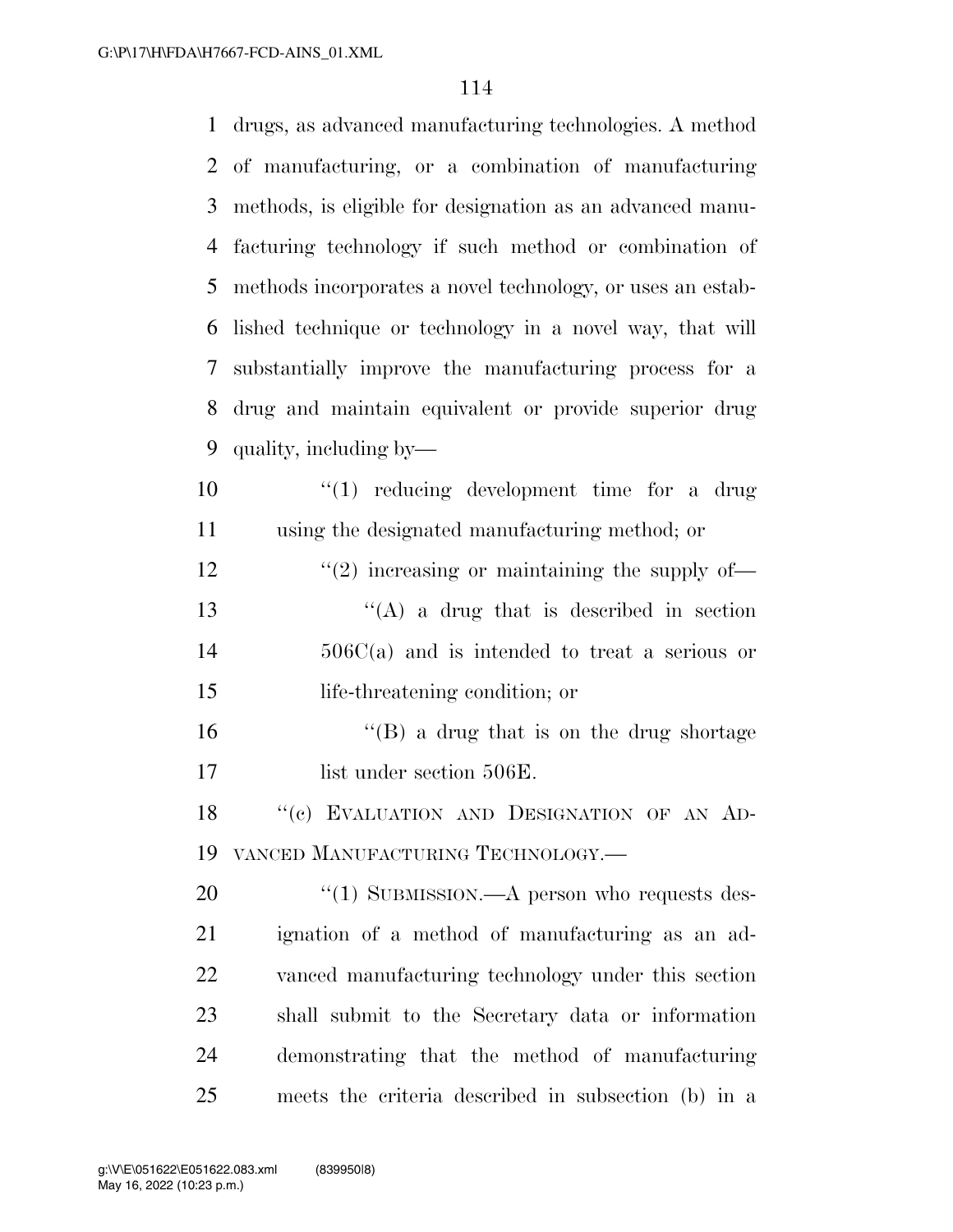particular context of use. The Secretary may facili- tate the development and review of such data or in-formation by—

 ''(A) providing timely advice to, and inter- active communication with, such person regard- ing the development of the method of manufac-turing; and

8 ''(B) involving senior managers and experi- enced staff of the Food and Drug Administra- tion, as appropriate, in a collaborative, cross- disciplinary review of the method of manufac-12 turing, as applicable.

 ''(2) EVALUATION AND DESIGNATION.—Not later than 180 calendar days after the receipt of a request under paragraph (1), the Secretary shall de- termine whether to designate such method of manu- facturing as an advanced manufacturing technology, in a particular context of use, based on the data and information submitted under paragraph (1) and the criteria described in subsection (b).

 ''(d) REVIEW OF ADVANCED MANUFACTURING TECHNOLOGIES.—If the Secretary designates a method of manufacturing as an advanced manufacturing technology, the Secretary shall—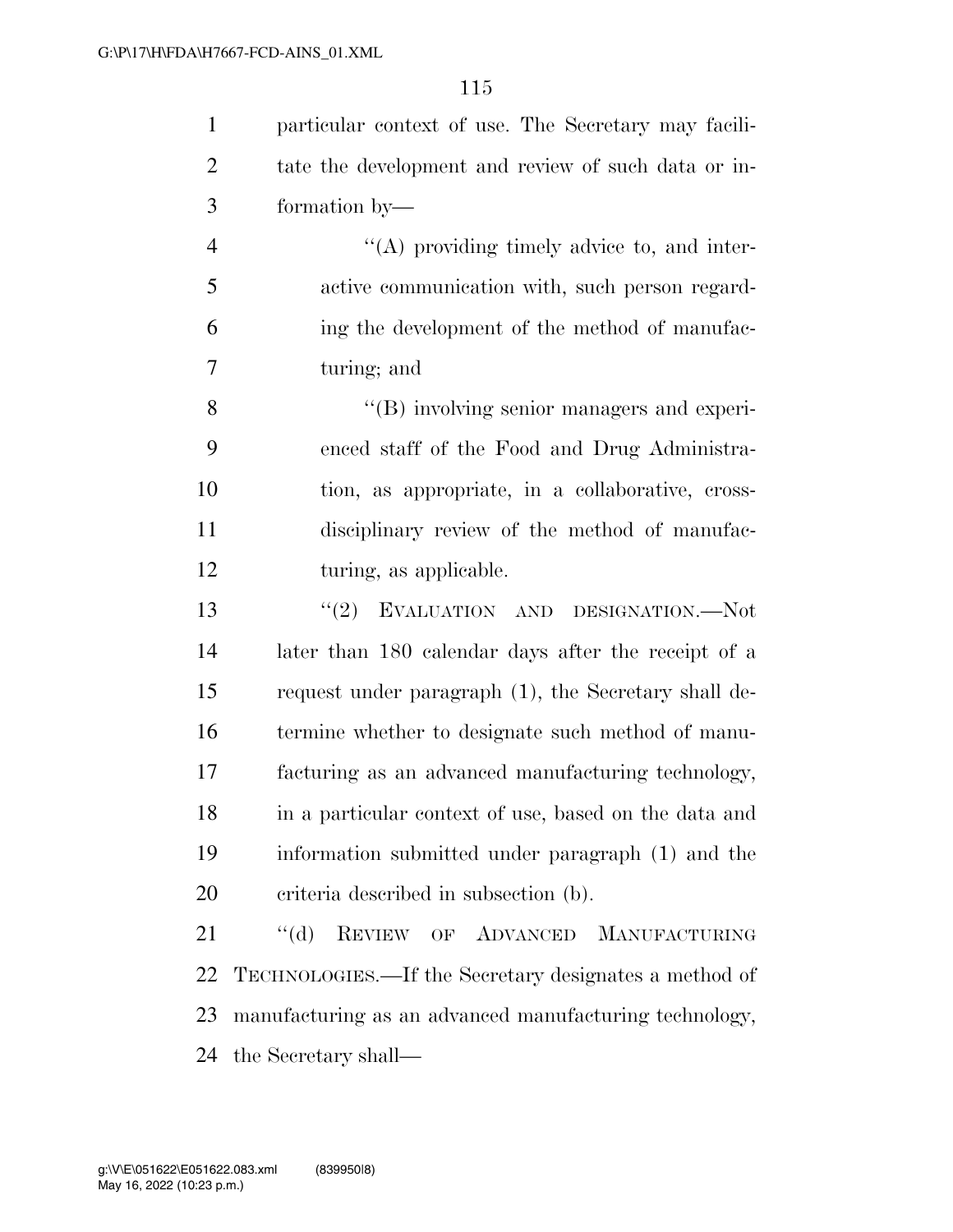1 ''(1) expedite the development and review of an application submitted under section 505 of this Act or section 351 of the Public Health Service Act, in- cluding supplemental applications, for drugs that are manufactured using a designated advanced manufac- turing technology and could help mitigate or prevent a shortage or substantially improve manufacturing processes for a drug and maintain equivalent or pro- vide superior drug quality, as described in subsection (b); and

11 ''(2) allow the holder of an advanced technology designation, or a person authorized by the advanced manufacturing technology designation holder, to ref- erence or rely upon, in an application submitted under section 505 of this Act or section 351 of the Public Health Service Act, including a supplemental application, data and information about the des- ignated advanced manufacturing technology for use in manufacturing drugs in the same context of use for which the designation was granted.

21 "(e) IMPLEMENTATION AND EVALUATION OF AD-VANCED MANUFACTURING TECHNOLOGIES PILOT.—

23 "(1) PUBLIC MEETING.—The Secretary shall publish in the Federal Register a notice of a public meeting, to be held not later than 180 days after the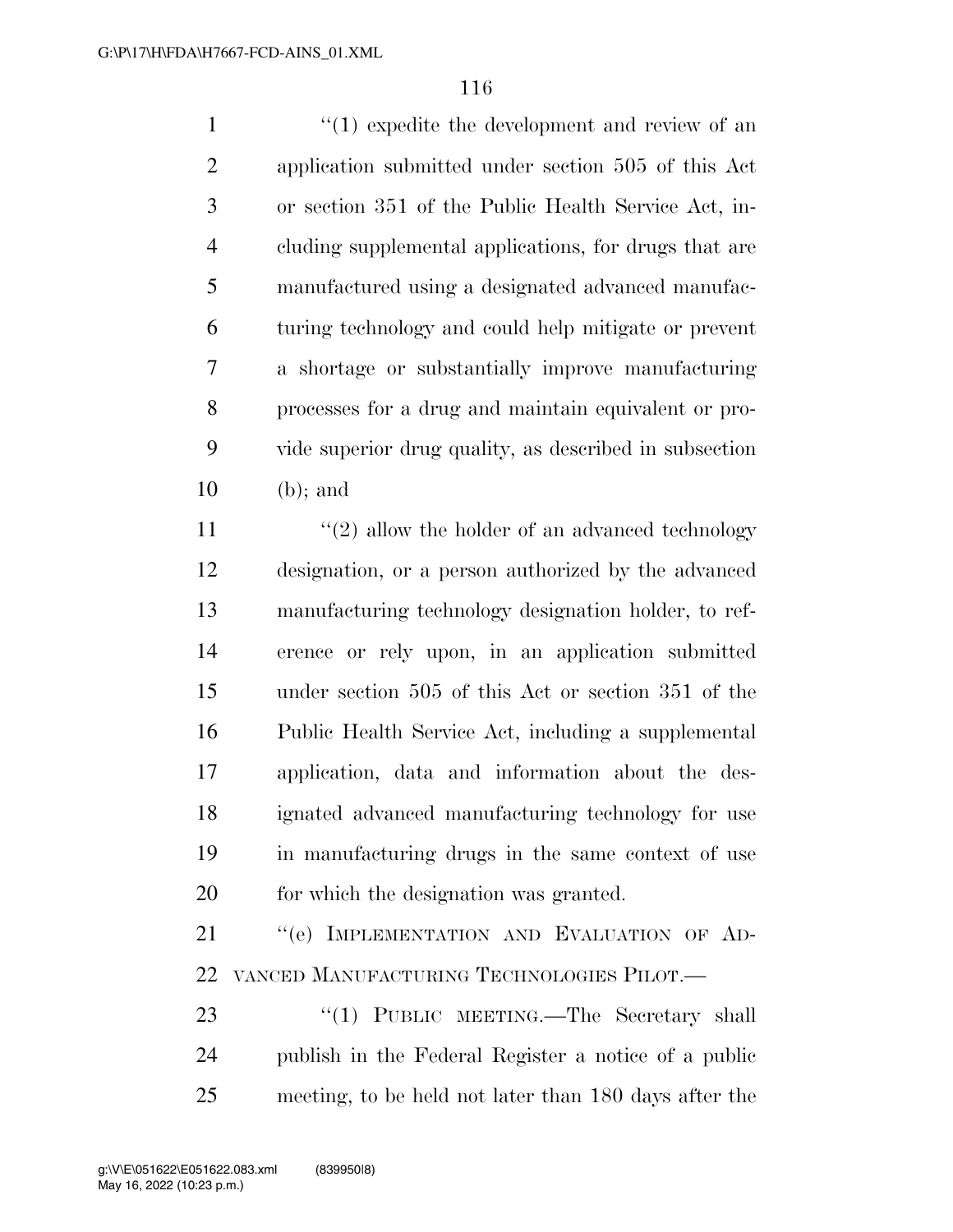| $\mathbf{1}$   | date of enactment of this section, to discuss and ob- |
|----------------|-------------------------------------------------------|
| $\overline{2}$ | tain input and recommendations from relevant          |
| 3              | stakeholders regarding—                               |
| $\overline{4}$ | "(A) the goals and scope of the pilot pro-            |
| 5              | gram, and a suitable framework, procedures,           |
| 6              | and requirements for such program; and                |
| 7              | "(B) ways in which the Food and Drug                  |
| 8              | Administration will support the use of advanced       |
| 9              | manufacturing technologies and other innova-          |
| 10             | tive manufacturing approaches for drugs.              |
| 11             | $``(2)$ PILOT PROGRAM GUIDANCE.—                      |
| 12             | "(A) IN GENERAL.—The Secretary shall—                 |
| 13             | $\lq\lq$ (i) not later than 180 days after the        |
| 14             | public meeting under paragraph (1), issue             |
| 15             | draft guidance regarding the goals and im-            |
| 16             | plementation of the pilot program under               |
| 17             | this section; and                                     |
| 18             | "(ii) not later than 2 years after the                |
| 19             | date of enactment of this section, issue              |
| 20             | final guidance regarding the implementa-              |
| 21             | tion of such program.                                 |
| 22             | "(B) CONTENT.—The guidance described                  |
| 23             | in subparagraph (A) shall address—                    |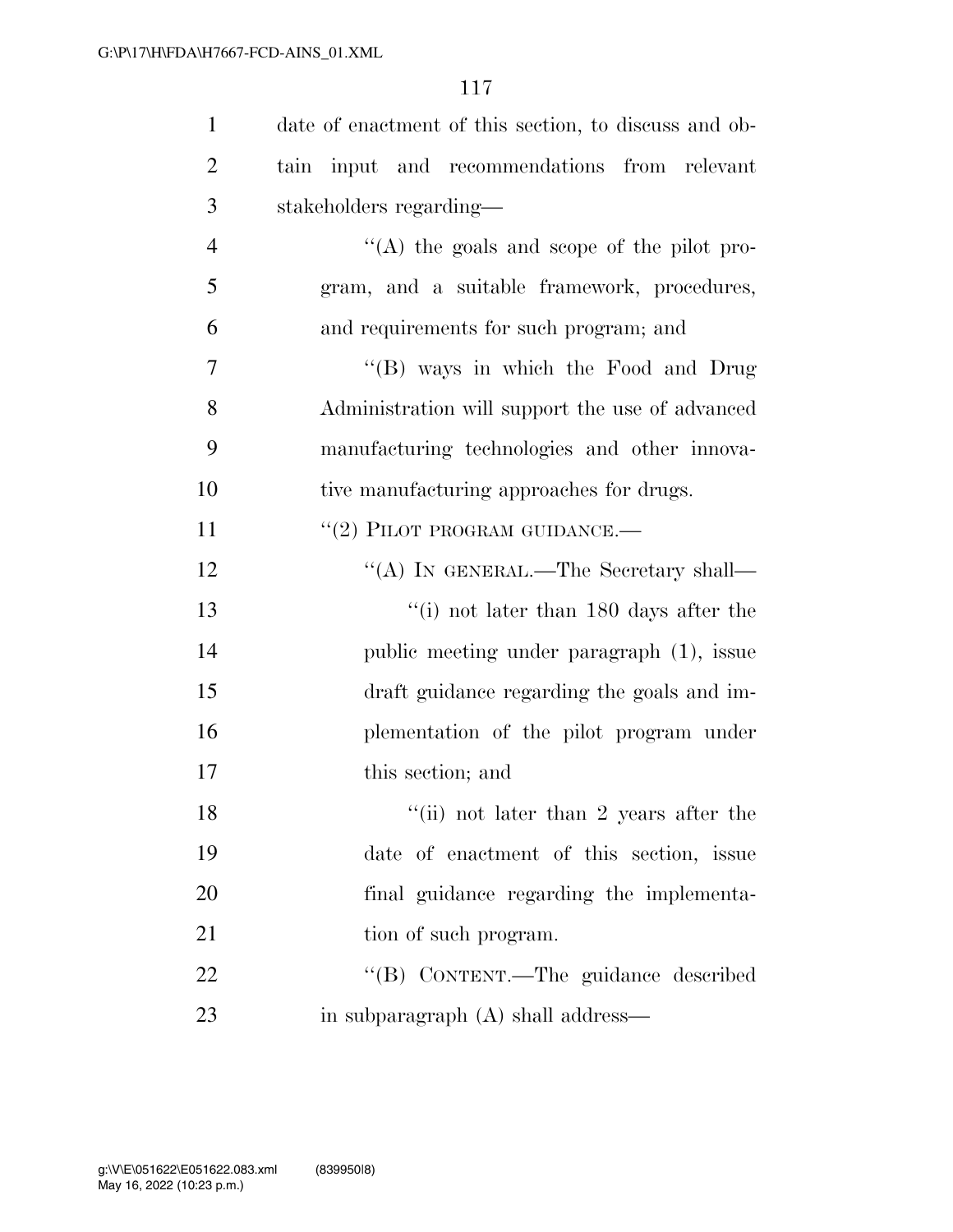| $\mathbf{1}$   | "(i) the process by which a person                    |
|----------------|-------------------------------------------------------|
| $\overline{2}$ | may request a designation under sub-                  |
| 3              | section $(b)$ ;                                       |
| $\overline{4}$ | "(ii) the data and information that a                 |
| 5              | person requesting such a designation is re-           |
| 6              | quired to submit under subsection (c), and            |
| 7              | how the Secretary intends to evaluate such            |
| 8              | submissions;                                          |
| 9              | "(iii) the process to expedite the de-                |
| 10             | velopment and review of applications under            |
| 11             | subsection (d); and                                   |
| 12             | $``(iv)$ the criteria described in sub-               |
| 13             | section (b) for eligibility for such a des-           |
| 14             | <i>ignation.</i>                                      |
| 15             | "(3) REPORT.—Not later than 3 years after the         |
| 16             | date of enactment of this section and annually there- |
| 17             | after, the Secretary shall publish on the website of  |
| 18             | the Food and Drug Administration and submit to        |
| 19             | the Committee on Health, Education, Labor, and        |
| 20             | Pensions of the Senate and the Committee on En-       |
| 21             | ergy and Commerce of the House of Representatives     |
| 22             | a report containing a description and evaluation of   |
| 23             | the pilot program being conducted under this sec-     |
| 24             | tion, including the types of innovative manufacturing |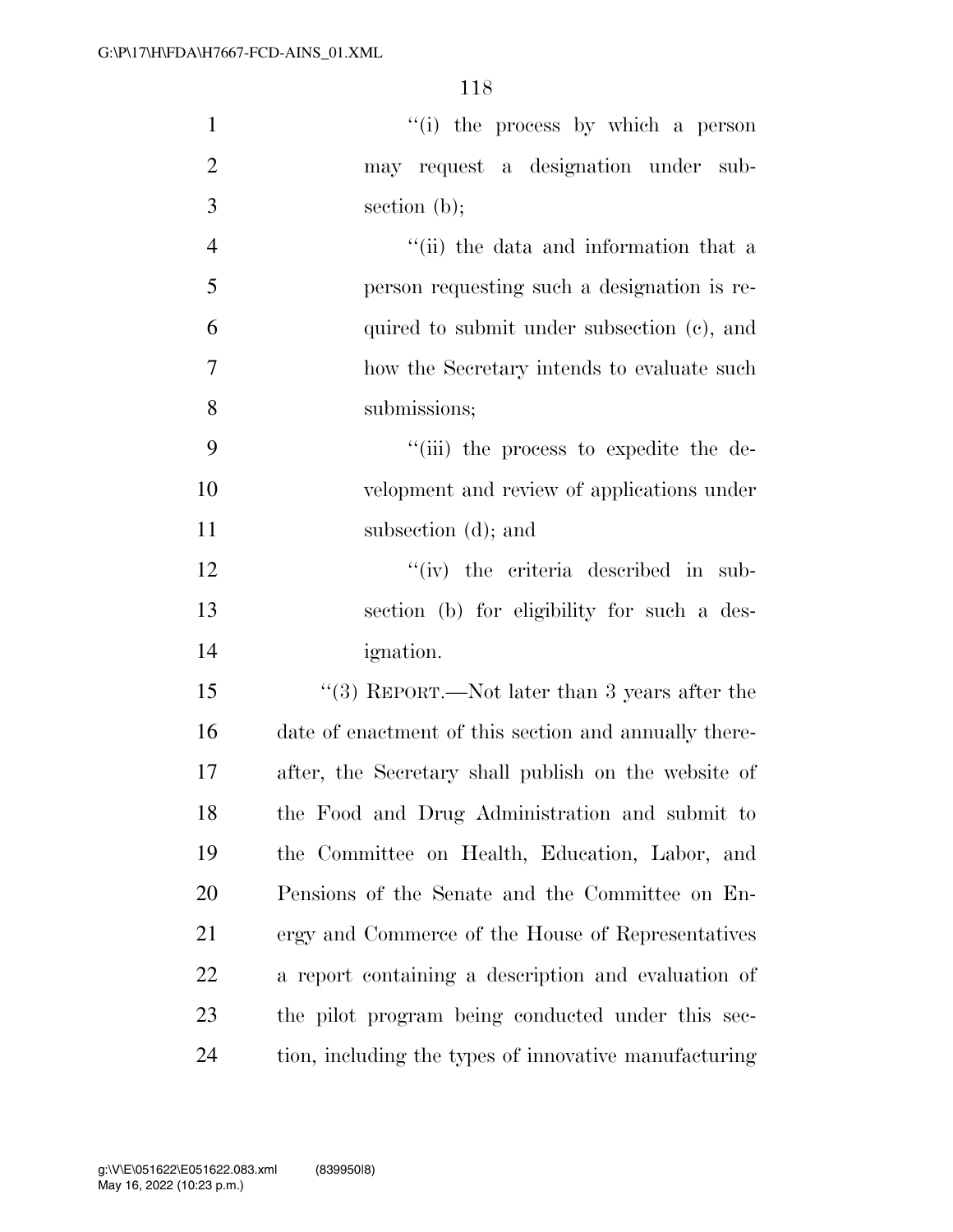| $\mathbf{1}$   | approaches supported under the program. Such re- |
|----------------|--------------------------------------------------|
| $\overline{2}$ | port shall include the following:                |
| 3              | "(A) The number of persons that have re-         |
| $\overline{4}$ | quested designations and that have been grant-   |
| 5              | ed designations.                                 |
| 6              | "(B) The number of methods of manufac-           |
| 7              | turing that have been the subject of designation |
| 8              | requests and that have been granted designa-     |
| 9              | tions.                                           |
| 10             | $\lq\lq (C)$ The average number of calendar days |
| 11             | for completion of evaluations under subsection   |
| 12             | (c)(2).                                          |
| 13             | "(D) An analysis of the factors in data          |
| 14             | submissions that are relevant to determinations  |
| 15             | to designate and not to designate after evalua-  |
| 16             | tion under subsection $(c)(2)$ .                 |
| 17             | $\lq\lq(E)$ The number of applications received  |
| 18             | under section 505 of this Act or section 351 of  |
| 19             | the Public Health Service Act, including supple- |
| 20             | mental applications, that have included an ad-   |
| 21             | vanced manufacturing technology designated       |
| 22             | under this section, and the number of such ap-   |
| 23             | plications approved.                             |
| 24             | "(f) SUNSET.—The Secretary—                      |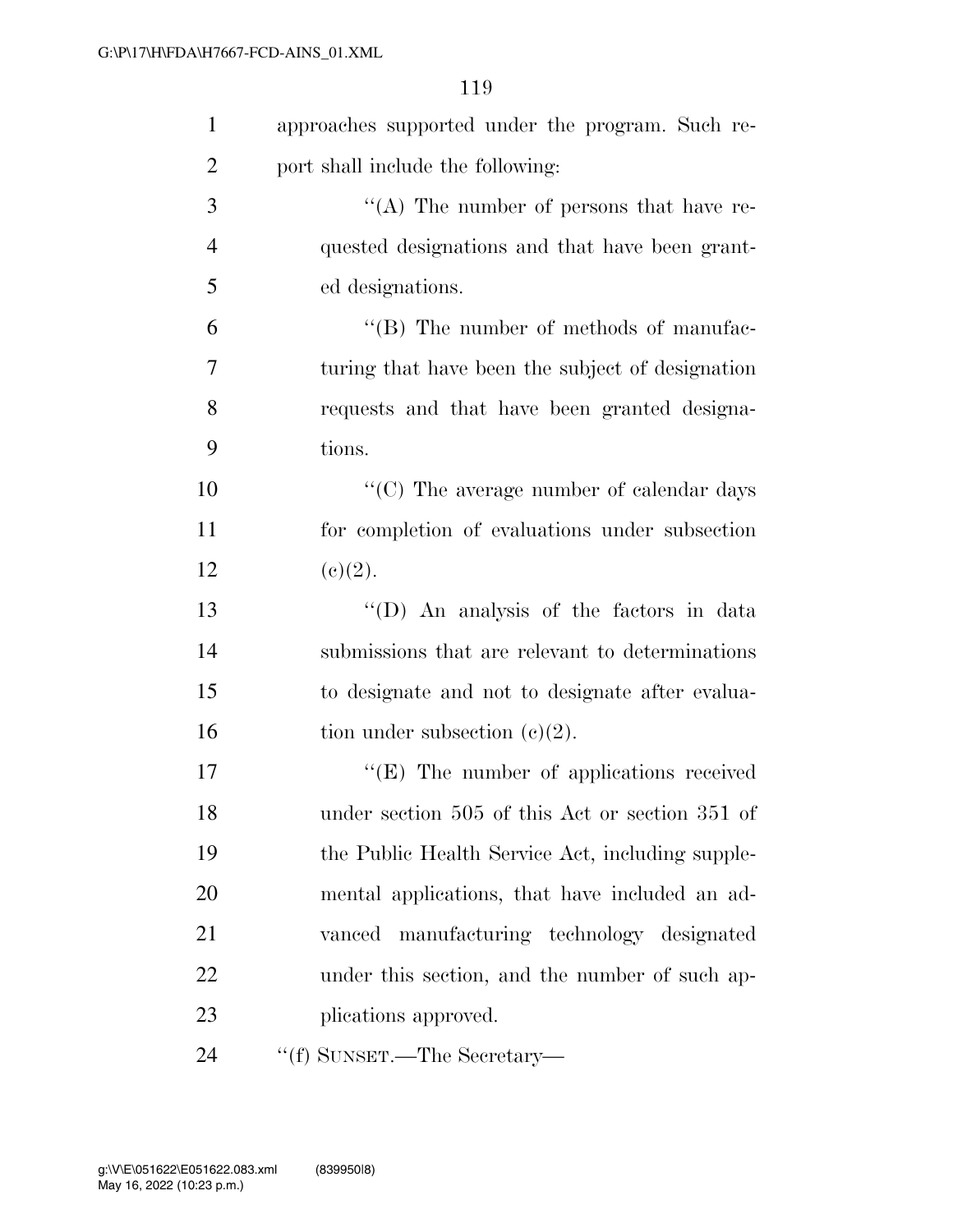1  $\frac{1}{1}$  any not consider any requests for designa-2 tion submitted under subsection (c) after October 1, 2029; and

 $\frac{4}{2}$  ''(2) may continue all activities under this sec- tion with respect to advanced manufacturing tech- nologies that were designated pursuant to subsection (d) prior to such date, if the Secretary determines such activities are in the interest of the public health.''.

#### **SEC. 707. PUBLIC WORKSHOP ON CELL THERAPIES.**

 Not later than 3 years after the date of the enact- ment of this Act, the Secretary of Health and Human Services, acting through the Commissioner of Food and Drugs, shall convene a public workshop with relevant stakeholders to discuss best practices on generating sci- entific data necessary to further facilitate the development of certain human cell-, tissue-, and cellular-based medical products (and the latest scientific information about such products) that are regulated as drugs under the Federal Food, Drug, and Cosmetic Act (21 U.S.C. 301 et seq.) and biological products under section 351 of the Public Health Service Act (42 U.S.C. 262), namely, stem-cell and other cellular therapies.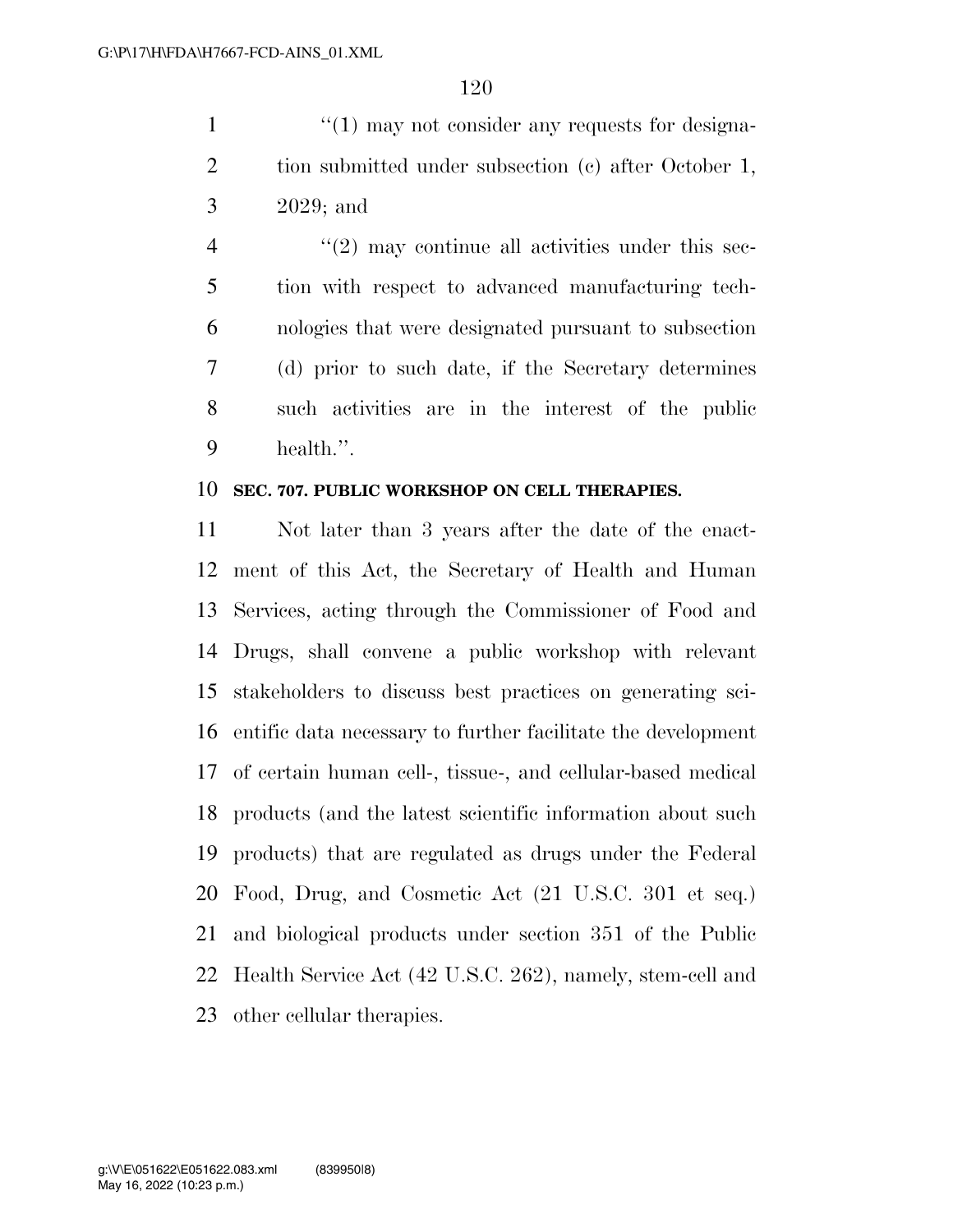**SEC. 708. REAUTHORIZATION OF BEST PHARMACEUTICALS FOR CHILDREN.**  Section 409I(d)(1) of the Public Health Service Act 4 (42 U.S.C.  $284m(d)(1)$ ) is amended by striking "2018" through 2022'' and inserting ''2023 through 2027''. **SEC. 709. REAUTHORIZATION FOR HUMANITARIAN DEVICE EXEMPTION AND DEMONSTRATION GRANTS FOR IMPROVING PEDIATRIC AVAILABILITY.**  (a) HUMANITARIAN DEVICE EXEMPTION.—Section  $520(m)(6)(A)(iv)$  of the Federal Food, Drug, and Cos-11 metic Act (21 U.S.C.  $360j(m)(6)(A)(iv)$ ) is amended by striking ''2022'' and inserting ''2027''. (b) PEDIATRIC MEDICAL DEVICE SAFETY AND IM- PROVEMENT ACT.—Section 305(e) of the Pediatric Med-ical Device Safety and Improvement Act (Public Law

 110–85) is amended by striking ''2018 through 2022'' and inserting ''2023 through 2027''.

**SEC. 710. REAUTHORIZATION OF PROVISION RELATED TO** 

 **EXCLUSIVITY OF CERTAIN DRUGS CON-TAINING SINGLE ENANTIOMERS.** 

 Section 505(u)(4) of the Federal Food, Drug, and 22 Cosmetic Act  $(21 \text{ U.S.C. } 355(u)(4))$  is amended by strik-ing ''2022'' and inserting ''2027''.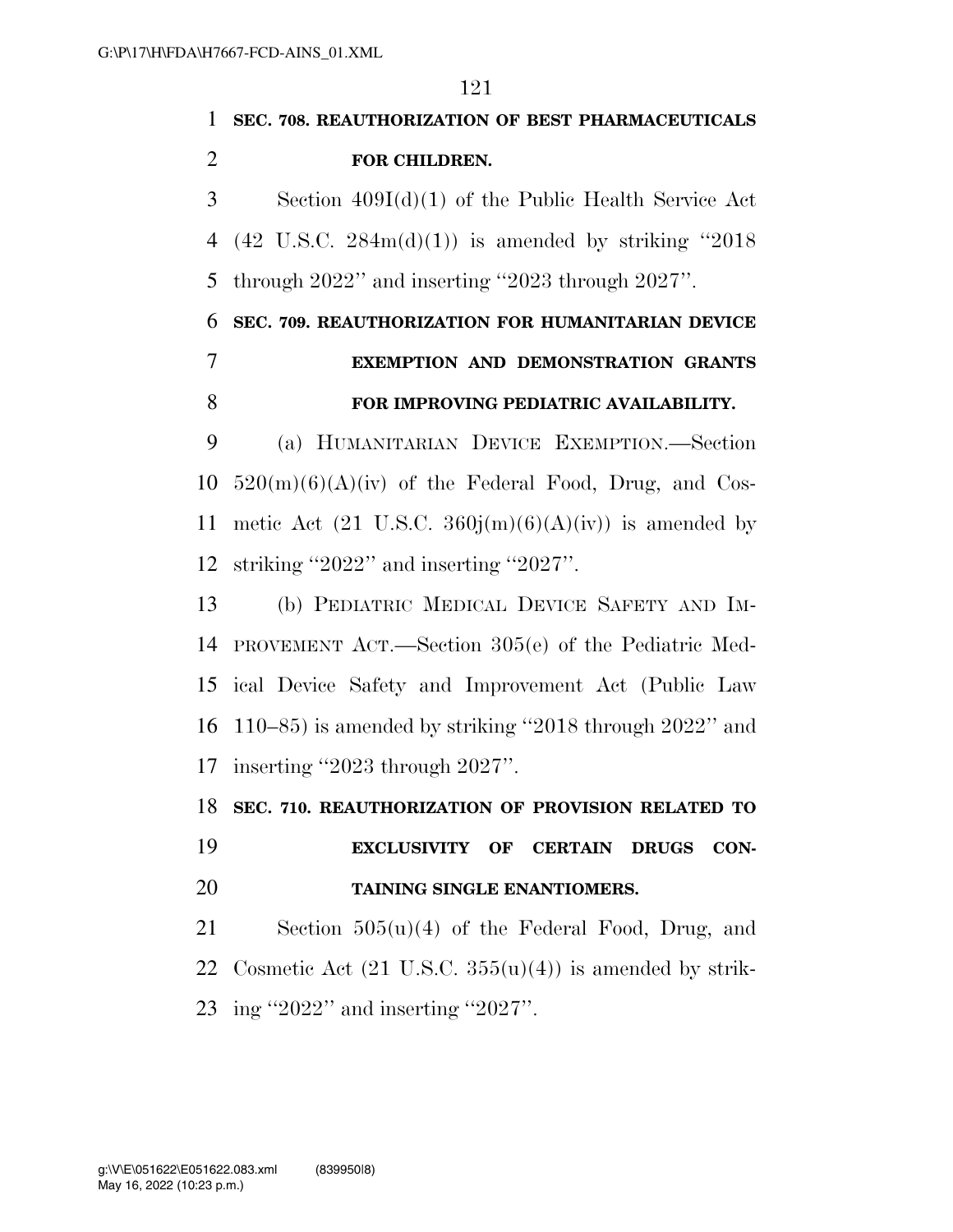| 1              | SEC. 711. REAUTHORIZATION OF THE CRITICAL PATH PUB-                           |
|----------------|-------------------------------------------------------------------------------|
| $\overline{2}$ | LIC-PRIVATE PARTNERSHIP PROGRAM.                                              |
| 3              | Section 566(f) of the Federal Food, Drug, and Cos-                            |
| 4              | metic Act $(21 \text{ U.S.C. } 360 \text{bbb} - 5(f))$ is amended by striking |
| 5              | " $$6,000,000$ for each of fiscal years 2018 through 2022"                    |
| 6              | and inserting "\$10,000,000 for each of fiscal years 2023                     |
| 7              | through $2027$ ".                                                             |
| 8              | SEC. 712. REAUTHORIZATION OF ORPHAN DRUG GRANTS.                              |
| 9              | Section 5 of the Orphan Drug Act (21 U.S.C. 360ee)                            |
| 10             | is amended—                                                                   |
| 11             | $(1)$ in subsection $(a)$ —                                                   |
| 12             | (A) by striking "and $(3)$ " and inserting                                    |
| 13             | $\lq(3)$ "; and                                                               |
| 14             | (B) by inserting before the period at the                                     |
| 15             | end the following: ", and (4) developing regu-                                |
| 16             | latory science pertaining to the chemistry, man-                              |
| 17             | ufacturing, and controls of individualized med-                               |
| 18             | ical products to treat individuals with rare dis-                             |
| 19             | eases or conditions"; and                                                     |
| 20             | $(2)$ in subsection $(e)$ , by striking "2018 through                         |
| 21             | $2022"$ and inserting "2023 through $2027"$ .                                 |
| 22             | <b>Subtitle B—Inspections</b>                                                 |
| 23             | SEC. 721. FACTORY INSPECTION.                                                 |
| 24             | (a) IN GENERAL.—Section $704(a)(1)$ of the Federal                            |
| 25             | Food, Drug, and Cosmetic Act $(21 \text{ U.S.C. } 374(a)(1))$ is              |
|                |                                                                               |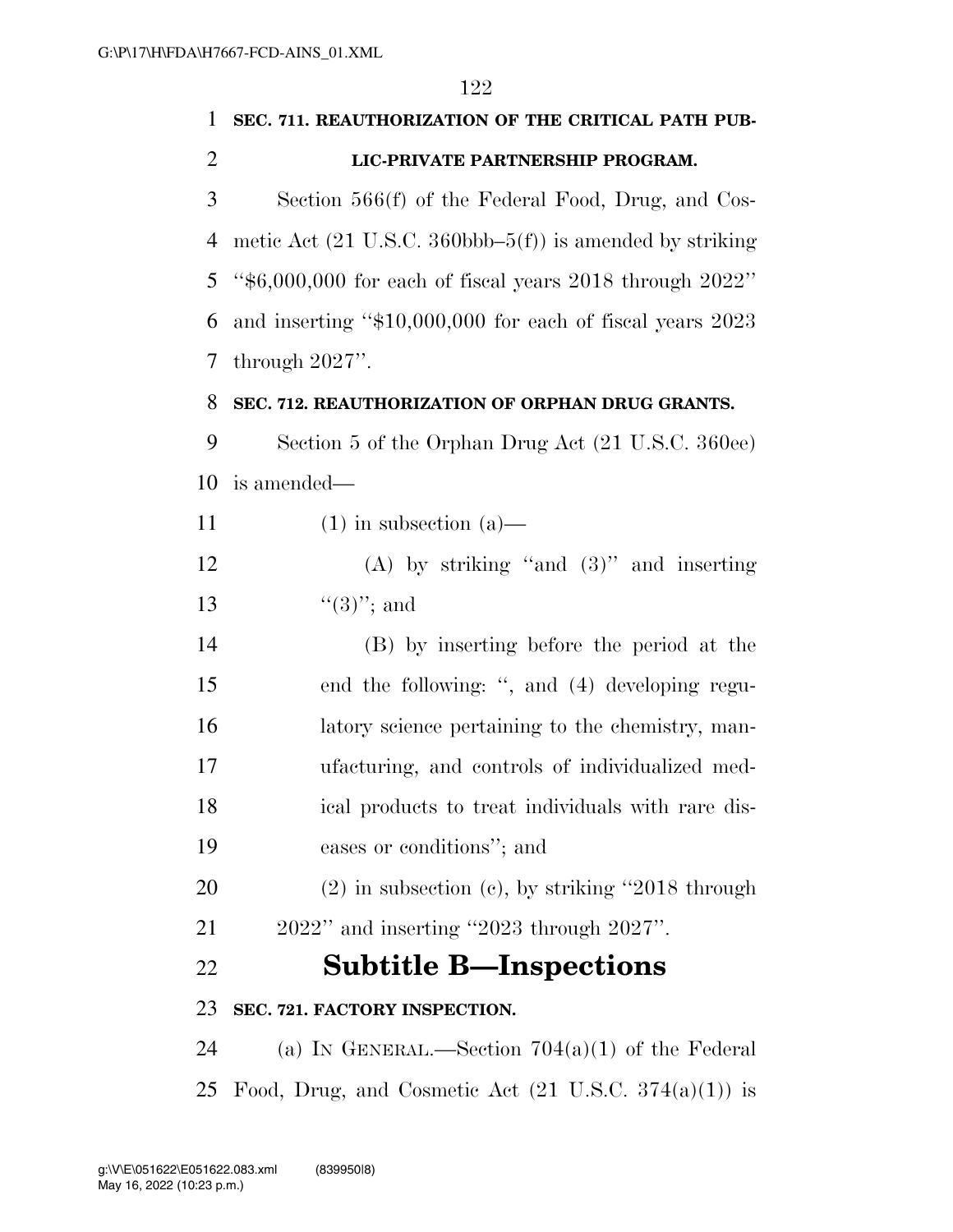amended by striking ''restricted devices'' each place it ap-pears and inserting ''devices''.

- (b) RECORDS OR OTHER INFORMATION.—
- 4 (1) ESTABLISHMENTS.—Section  $704(a)(4)(A)$  of the Federal Food, Drug, and Cosmetic Act (21 6 U.S.C.  $374(a)(4)(A)$  is amended—

 (A) by striking ''an establishment that is engaged in the manufacture, preparation, prop- agation, compounding, or processing of a drug'' and inserting ''an establishment that is engaged in the manufacture, preparation, propagation, compounding, or processing of a drug or device, or that is subject to inspection under paragraph  $(5)(C),$ "; and

 (B) by inserting after ''a sufficient descrip- tion of the records requested'' the following: ''and a rationale for requesting such records or other information in advance of, or in lieu of, an inspection''.

(2) GUIDANCE.—

 (A) IN GENERAL.—The Secretary of Health and Human Services shall issue or up-date guidance describing—

 (i) circumstances in which the Sec-retary intends to issue requests for records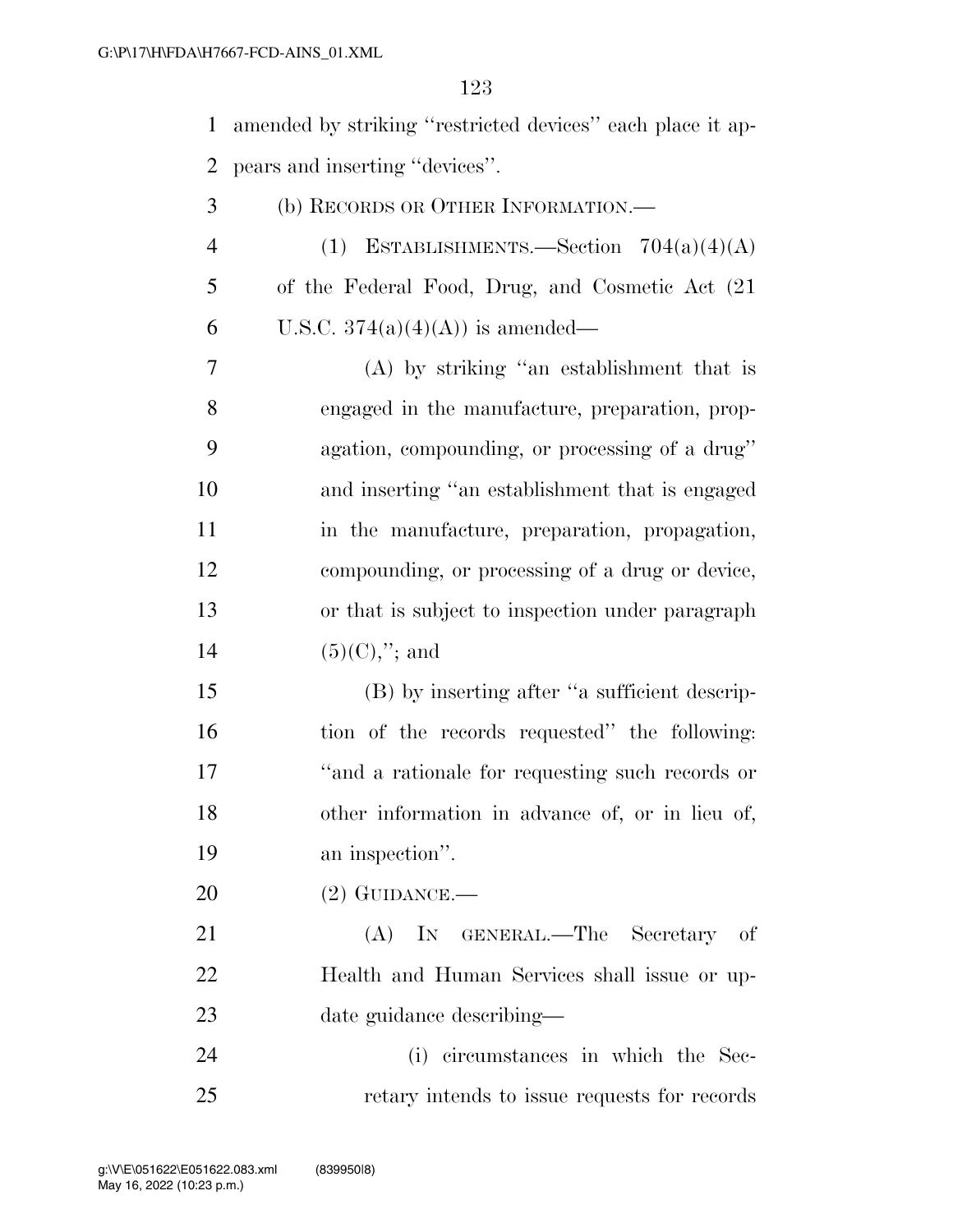| $\mathbf{1}$   | or other information in advance of, or in    |
|----------------|----------------------------------------------|
| $\overline{2}$ | of, an inspection under section<br>lieu      |
| 3              | $704(a)(4)$ of the Federal Food, Drug, and   |
| $\overline{4}$ | Cosmetic Act, as amended by paragraph        |
| 5              | (1);                                         |
| 6              | (ii) processes for responding to such        |
| $\overline{7}$ | requests electronically or in physical form; |
| 8              | and                                          |
| 9              | (iii) factors the Secretary intends to       |
| 10             | consider in evaluating whether such          |
| 11             | records and other information are provided   |
| 12             | within a reasonable time frame, within rea-  |
| 13             | sonable limits, and in a reasonable man-     |
| 14             | ner, accounting for resource and other lim-  |
| 15             | itations that may exist, including for small |
| 16             | businesses.                                  |
| 17             | (B) TIMING.—The Secretary of Health          |
| 18             | and Human Services shall-                    |
| 19             | (i) not later than 1 year after the date     |
| <b>20</b>      | of enactment of this Act, issue draft guid-  |
| 21             | ance under subparagraph $(A)$ ; and          |
| 22             | (ii) not later than 1 year after the         |
| 23             | close of the comment period for such draft   |
| 24             | guidance, issue final guidance under sub-    |
| 25             | paragraph $(A)$ .                            |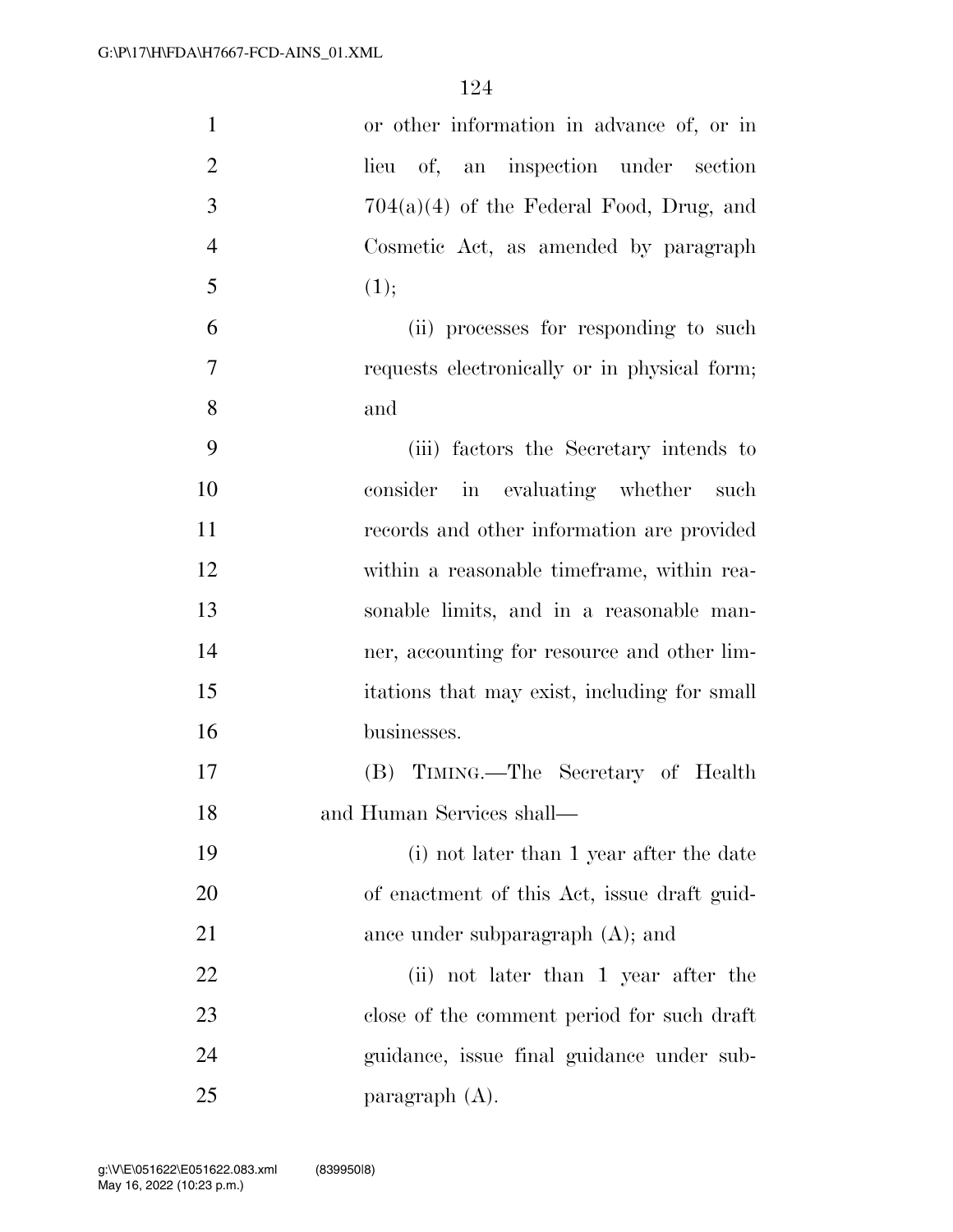| $\mathbf{1}$   | (c) BIORESEARCH MONITORING INSPECTIONS.—               |
|----------------|--------------------------------------------------------|
| $\overline{2}$ | (1) IN GENERAL.—Section $704(a)$ of the Fed-           |
| 3              | eral Food, Drug, and Cosmetic Act (21 U.S.C.           |
| $\overline{4}$ | $374(a)$ ) is amended by adding at the end the fol-    |
| 5              | lowing:                                                |
| 6              | "(5) BIORESEARCH MONITORING INSPECTIONS.—              |
| 7              | "(A) IN GENERAL.—The Secretary may, to en-             |
| 8              | sure the accuracy and reliability of studies and       |
| 9              | records or other information described in subpara-     |
| 10             | graph (B) and to assess compliance with applicable     |
| 11             | requirements under this Act or the Public Health       |
| 12             | Service Act, enter sites and facilities specified in   |
| 13             | subparagraph $(C)$ in order to inspect such records or |
| 14             | other information.                                     |
| 15             | "(B) INFORMATION SUBJECT<br>TO<br><b>INSPEC-</b>       |
| 16             | TION.—An inspection under this paragraph shall ex-     |
| 17             | tend to all records and other information related to   |
| 18             | the studies and submissions described in subpara-      |
| 19             | graph (E), including records and information related   |
| 20             | to the conduct, results, and analyses of, and the pro- |
| 21             | tection of human and animal trial participants par-    |
| 22             | ticipating in, such studies.                           |

23 "'(C) SITES AND FACILITIES SUBJECT TO IN-SPECTION.—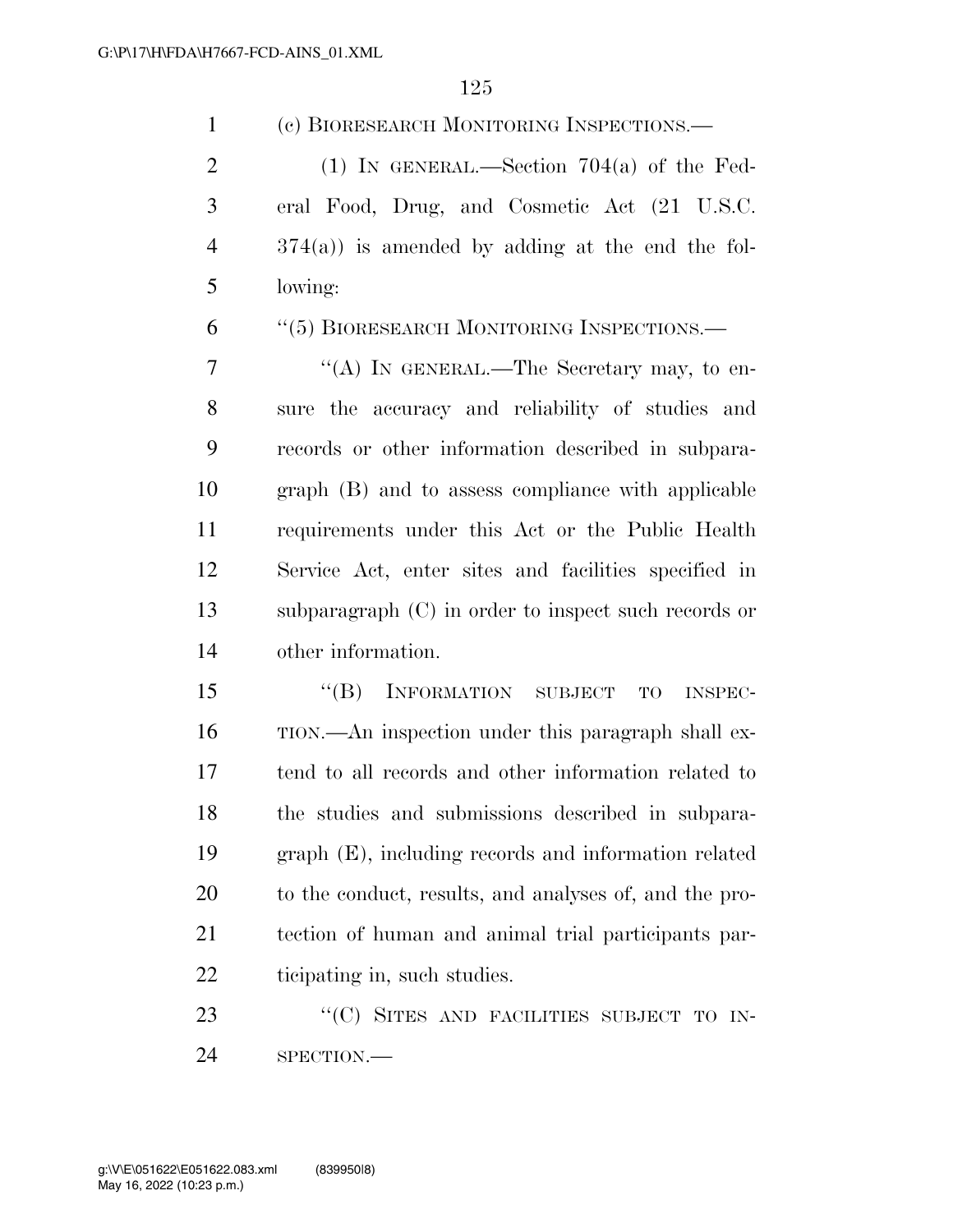| $\mathbf{1}$   | "(i) SITES AND FACILITIES DESCRIBED.-             |
|----------------|---------------------------------------------------|
| $\overline{2}$ | The sites and facilities subject to inspection by |
| 3              | the Secretary under this paragraph are those      |
| $\overline{4}$ | owned or operated by a person described in        |
| 5              | clause (ii) and which are (or were) utilized by   |
| 6              | such person in connection with—                   |
| 7              | $\lq\lq$ developing an application or other       |
| 8              | submission to the Secretary under this Act        |
| 9              | or the Public Health Service Act related to       |
| 10             | marketing authorization for a product de-         |
| 11             | scribed in paragraph $(1)$ ;                      |
| 12             | "(II) preparing, conducting, or ana-              |
| 13             | lyzing the results of a study described in        |
| 14             | subparagraph $(E)$ ; or                           |
| 15             | "(III) holding any records or other in-           |
| 16             | formation described in subparagraph (B).          |
| 17             | "(ii) PERSONS DESCRIBED.—A person de-             |
| 18             | scribed in this clause is—                        |
| 19             | $\lq\lq$ (I) the sponsor of an application or     |
| 20             | submission specified in subparagraph $(E)$ ;      |
| 21             | "(II) a person engaged in any activity            |
| 22             | described in clause (i) on behalf of such a       |
| 23             | sponsor, through a contract, grant, or            |
| 24             | other business arrangement with such              |
| 25             | sponsor;                                          |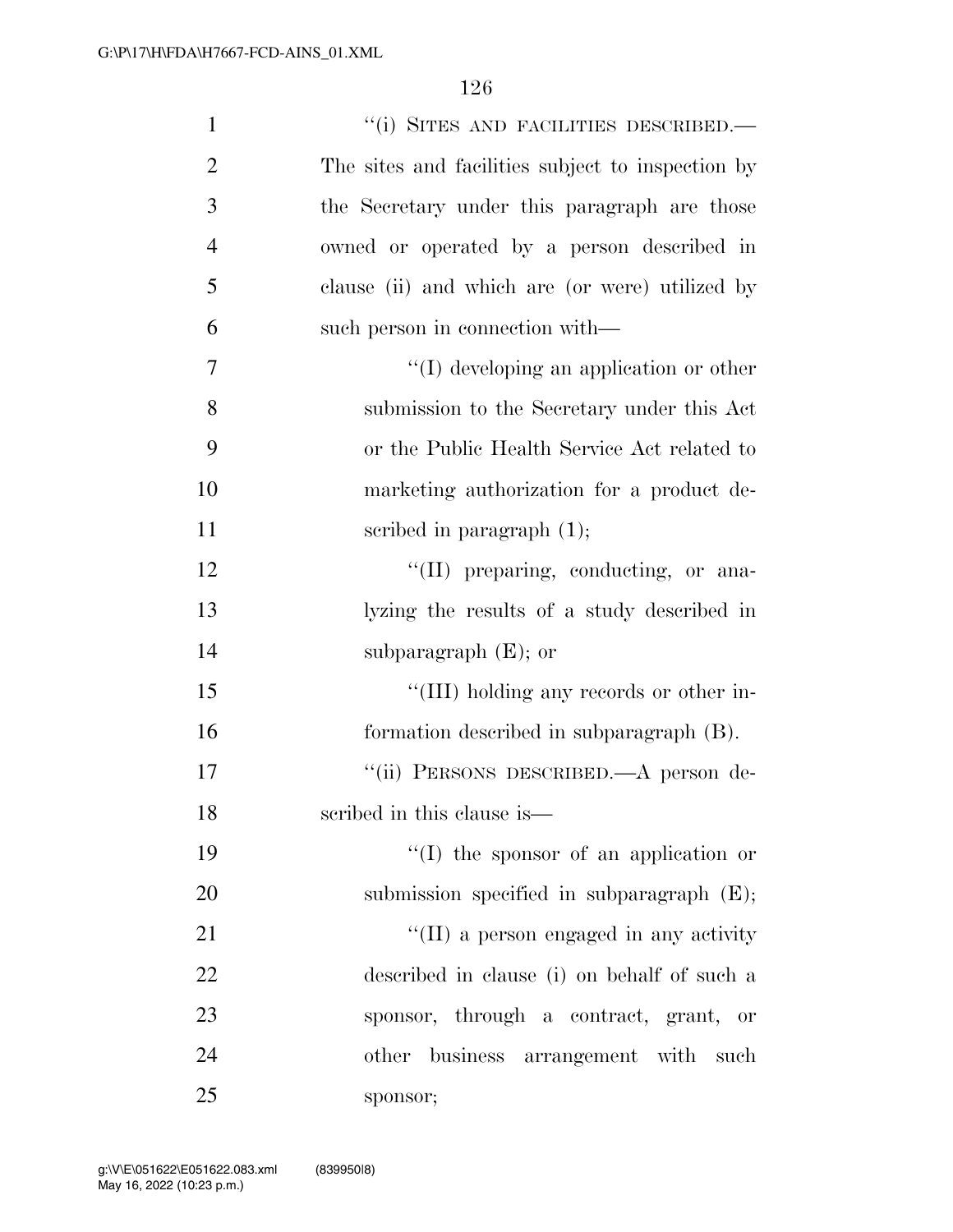| $\mathbf{1}$   | "(III) an institutional review board,           |
|----------------|-------------------------------------------------|
| $\overline{2}$ | or other individual or entity, engaged by       |
| 3              | contract, grant, or other business arrange-     |
| $\overline{4}$ | ment with a nonsponsor in preparing, col-       |
| 5              | lecting, or analyzing records or other infor-   |
| 6              | mation described in subparagraph (B); or        |
| 7              | "(IV) any person not otherwise de-              |
| 8              | scribed in this clause that conducts, or has    |
| 9              | conducted, a study described in subpara-        |
| 10             | graph (E) yielding records or other infor-      |
| 11             | mation described in subparagraph (B).           |
| 12             | "(D) CONDITIONS OF INSPECTION.—                 |
| 13             | "(i) ACCESS TO INFORMATION SUBJECT TO           |
| 14             | INSPECTION.—Subject to clause (ii), an entity   |
| 15             | that owns or operates any site or facility sub- |
| 16             | ject to inspection under this paragraph shall   |
| 17             | provide the Secretary with access to records    |
| 18             | and other information described in subpara-     |
| 19             | graph (B) that is held by or under the control  |
| 20             | of such entity, including—                      |
| 21             | $\lq\lq$ (I) permitting the Secretary to        |
| 22             | record or copy such information for pur-        |
| 23             | poses of this paragraph;                        |
| 24             | "(II) providing the Secretary with ac-          |
| 25             | cess to any electronic information system       |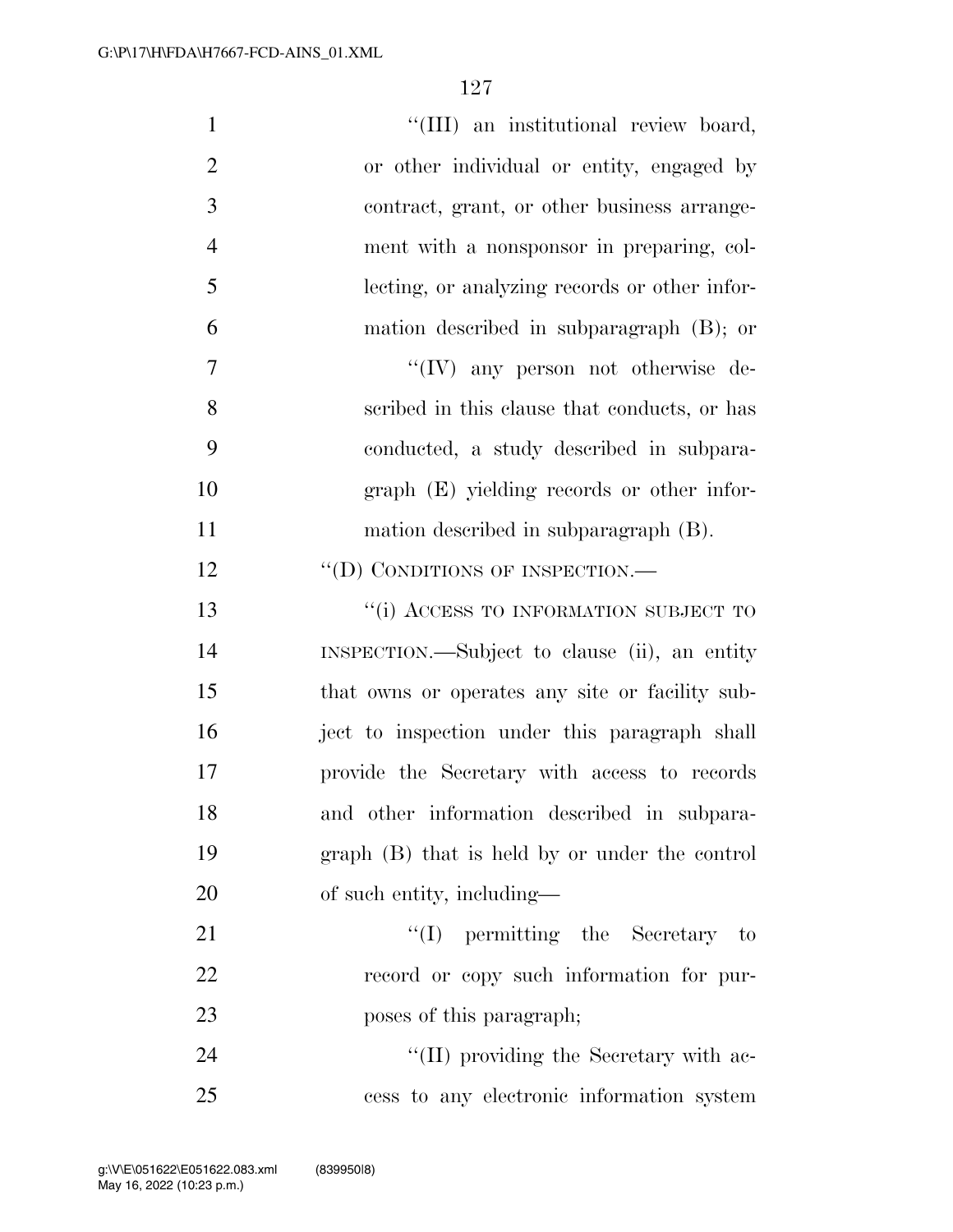| utilized by such entity to hold, process,          |
|----------------------------------------------------|
| analyze, or transfer any records or other          |
| information described in subparagraph              |
| $(B)$ ; and                                        |
| "(III) permitting the Secretary to in-             |
| spect the facilities, equipment, written pro-      |
| cedures, processes, and conditions through         |
| which records or other information de-             |
| scribed in subparagraph (B) is or was gen-         |
| erated, held, processed, analyzed, or trans-       |
| ferred.                                            |
| "(ii) NO EFFECT ON APPLICABILITY OF                |
| PROVISIONS FOR PROTECTION OF PROPRIETARY           |
| INFORMATION OR TRADE SECRETS.—Nothing in           |
| clause (i) shall negate, supersede, or otherwise   |
| affect the applicability of provisions, under this |
| or any other Act, preventing or limiting the dis-  |
| closure of confidential commercial information     |
| or other information considered proprietary or     |
| trade secret.                                      |
| "(iii) REASONABLENESS OF INSPEC-                   |
| TIONS.—An inspection under this paragraph          |
| shall be conducted at reasonable times and         |
| within reasonable limits and in a reasonable       |
|                                                    |

manner.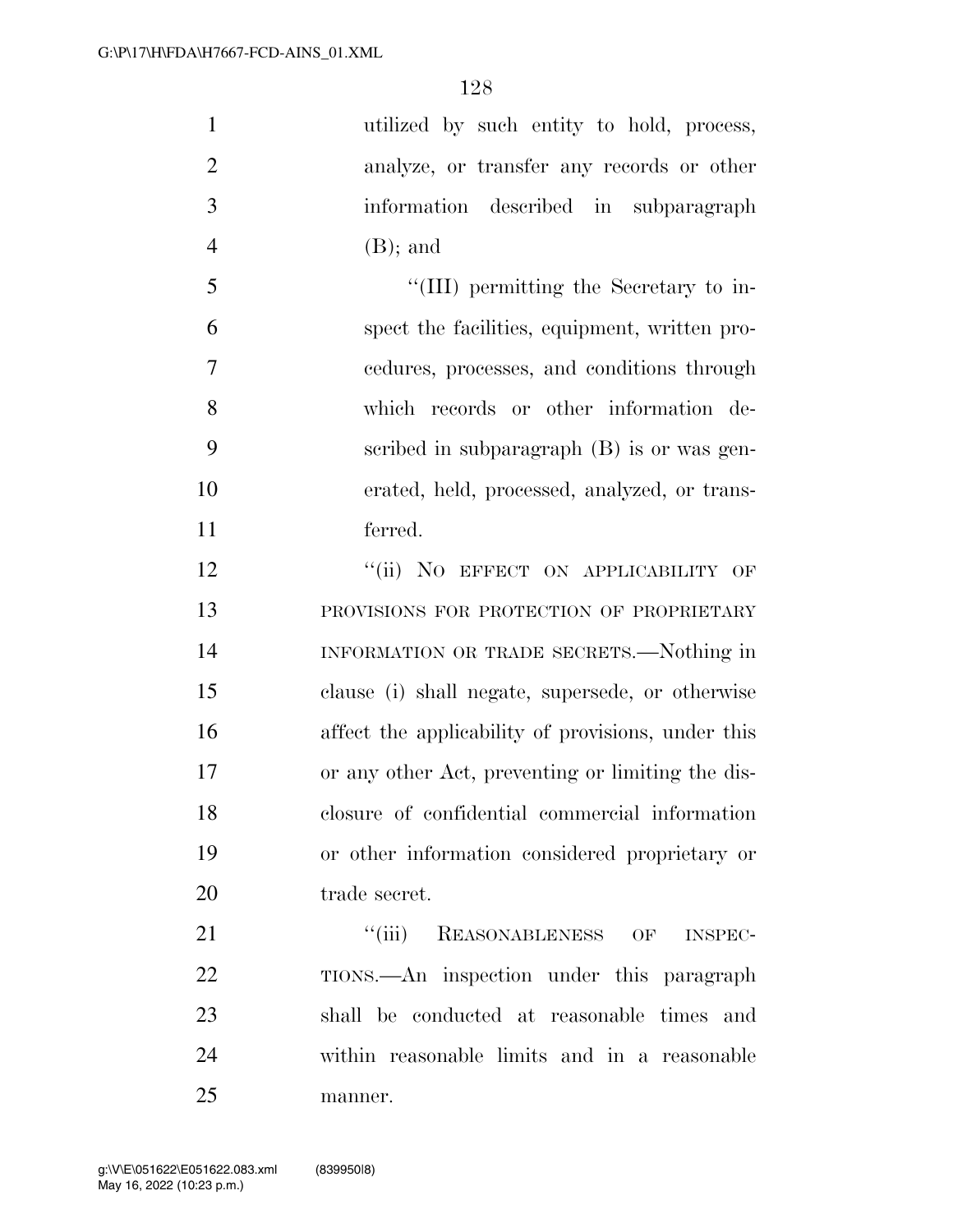| $\mathbf{1}$   | ``(E)<br><b>STUDIES</b><br>AND<br><b>SUBMISSIONS</b><br>DE- |
|----------------|-------------------------------------------------------------|
| $\overline{2}$ | SCRIBED.—The studies and submissions described in           |
| 3              | this subparagraph are each of the following:                |
| $\overline{4}$ | "(i) Clinical and nonclinical studies sub-                  |
| 5              | mitted to the Secretary in support of, or other-            |
| 6              | wise related to, applications and other submis-             |
| 7              | sions to the Secretary under this Act or the                |
| 8              | Public Health Service Act for marketing au-                 |
| 9              | thorization of a product described in paragraph             |
| 10             | (1).                                                        |
| 11             | "(ii) Postmarket safety activities conducted                |
| 12             | under this Act or the Public Health Service                 |
| 13             | Act.                                                        |
| 14             | "(iii) Any other clinical investigation of-                 |
| 15             | "(I) a drug subject to section 505 or                       |
| 16             | 512 of this Act or section 351 of the Pub-                  |
| 17             | lic Health Service Act; or                                  |
| 18             | "(II) a device subject to section                           |
| 19             | $520(g)$ .                                                  |
| 20             | "(iv) Any other submissions made under                      |
| 21             | this Act or the Public Health Service Act with              |
| 22             | respect to which the Secretary determines an                |
| 23             | inspection under this paragraph is warranted in             |
| 24             | the interest of public health.                              |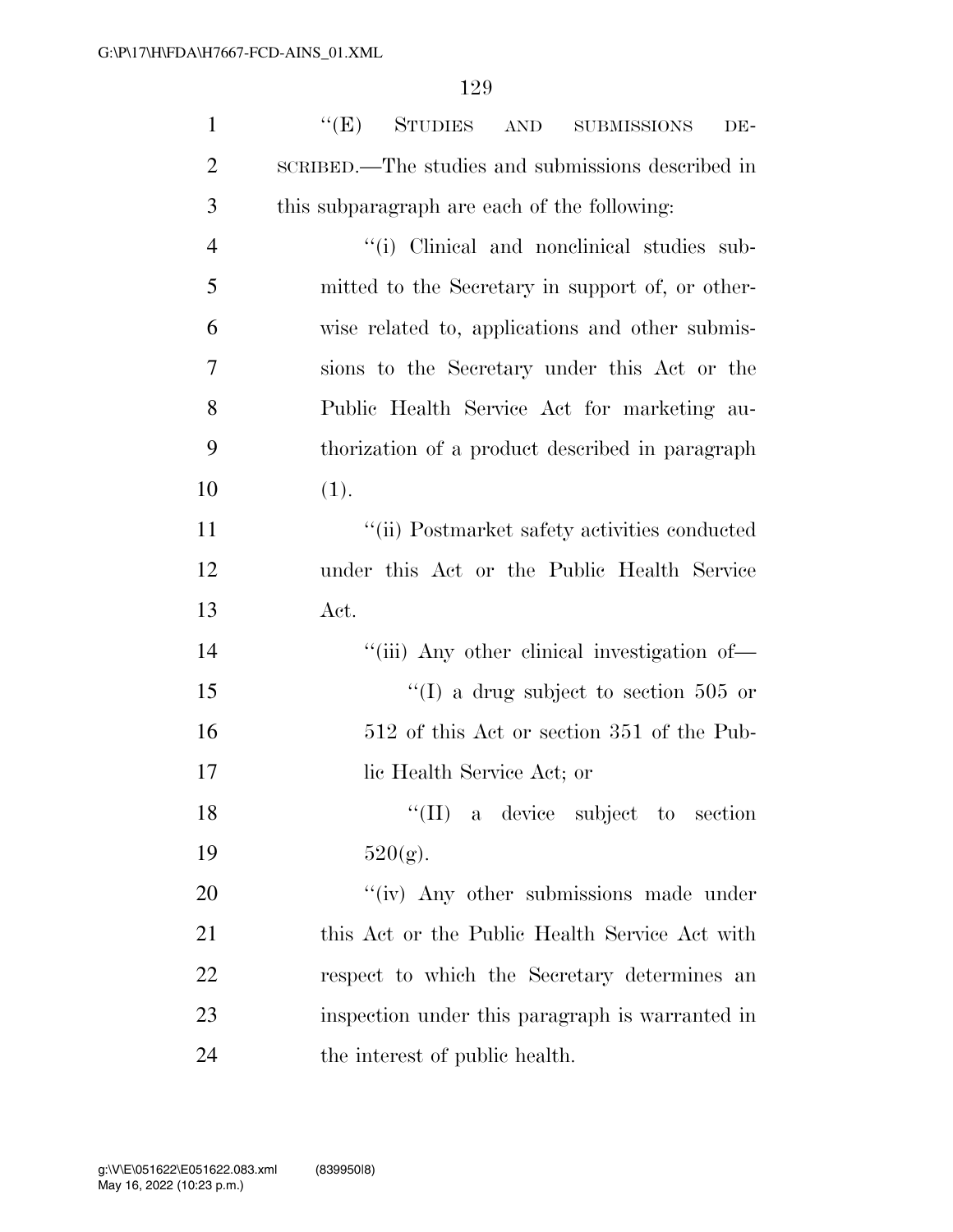| $\mathbf{1}$   | "(F) CLARIFICATION.—This paragraph clarifies          |
|----------------|-------------------------------------------------------|
| $\overline{2}$ | the authority of the Secretary to conduct inspections |
| 3              | of the type described in this paragraph and shall not |
| $\overline{4}$ | be construed as a basis for inferring that, prior to  |
| 5              | the date of enactment of this paragraph, the Sec-     |
| 6              | retary lacked the authority to conduct such inspec-   |
| 7              | tions, including under this Act or the Public Health  |
| 8              | Service Act.".                                        |
| 9              | (2) REVIEW OF PROCESSES AND PRACTICES;                |
| 10             | GUIDANCE FOR INDUSTRY.-                               |
| 11             | (A) IN GENERAL.—The Secretary<br>of                   |
| 12             | Health and Human Services shall-                      |
| 13             | (i) review processes and practices in                 |
| 14             | effect as of the date of enactment of this            |
| 15             | Act applicable to inspections of foreign and          |
| 16             | domestic sites and facilities described in            |
| 17             | subparagraph $(C)(i)$ of section 704(a)(5) of         |
| 18             | the Federal Food, Drug, and Cosmetic                  |
| 19             | Act, as added by paragraph $(1)$ ; and                |
| 20             | (ii) evaluate whether any updates are                 |
| 21             | needed to facilitate the consistency of such          |
| 22             | processes and practices.                              |
| 23             | $(B)$ GUIDANCE.—                                      |
| 24             | IN GENERAL.—The Secretary of<br>(i)                   |
| 25             | Health and Human Services shall issue                 |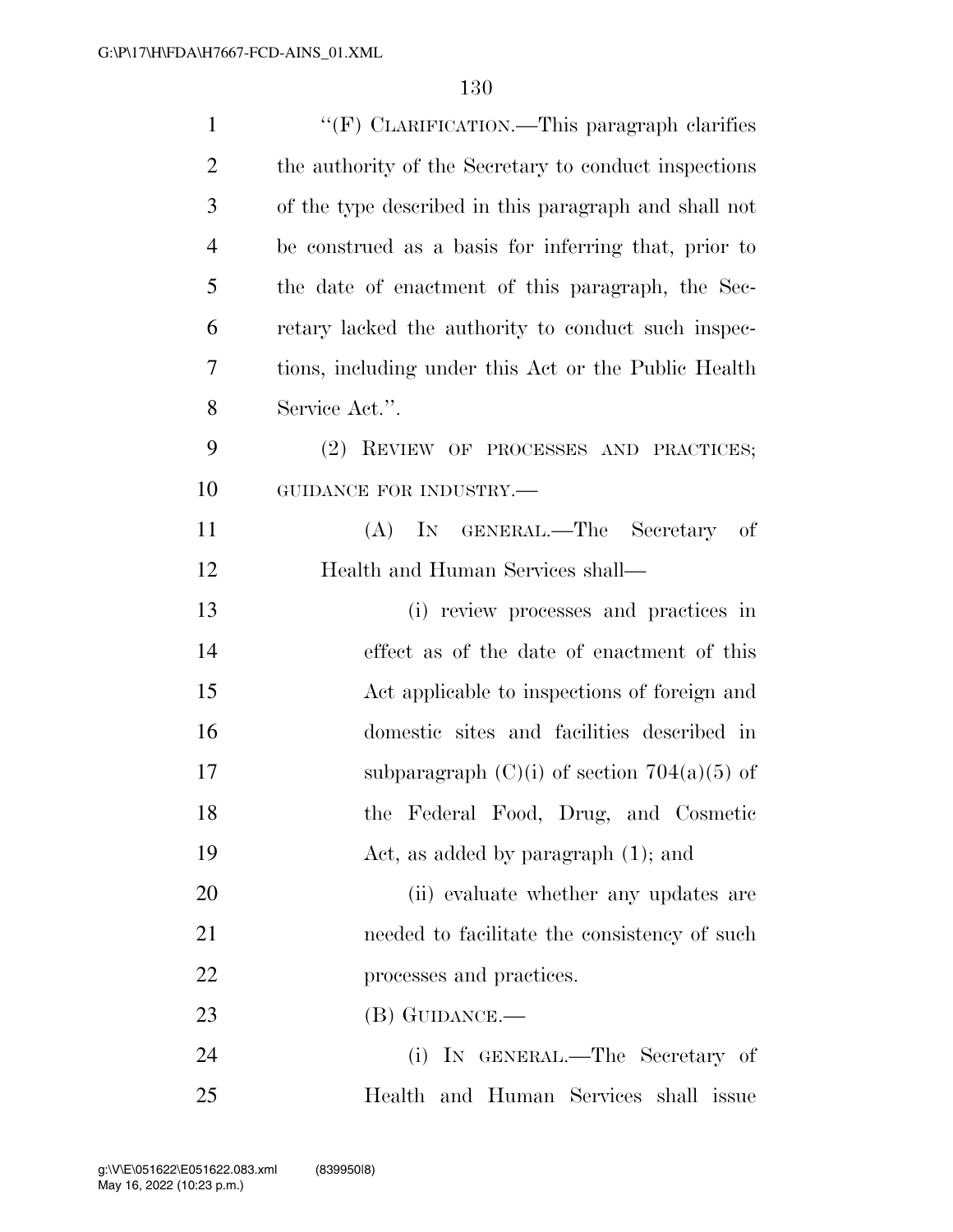| $\mathbf{1}$   | guidance describing the processes<br>and       |
|----------------|------------------------------------------------|
| $\overline{2}$ | practices applicable to inspections of sites   |
| 3              | and facilities described in subparagraph       |
| $\overline{4}$ | $(C)(i)$ of section 704(a)(5) of the Federal   |
| 5              | Food, Drug, and Cosmetic Act, as added         |
| 6              | by paragraph $(1)$ , including with respect to |
| 7              | the types of records and information re-       |
| 8              | quired to be provided, best practices for      |
| 9              | communication between the Food and             |
| 10             | Drug Administration and industry in ad-        |
| 11             | vance of or during an inspection or request    |
| 12             | for records or other information, and other    |
| 13             | inspections-related conduct, to the extent     |
| 14             | not specified in existing publicly available   |
| 15             | Food and Drug Administration guides and        |
| 16             | manuals for such inspections.                  |
| 17             | (ii) TIMING.—The Secretary of Health           |
| 18             | and Human Services shall-                      |
| 19             | not later than 18 months<br>(I)                |
| 20             | after the date of enactment of this            |
| 21             | Act, issue draft guidance under clause         |
| 22             | $(i)$ ; and                                    |
| 23             | (II) not later than 1 year after               |
| 24             | the close of the public comment period         |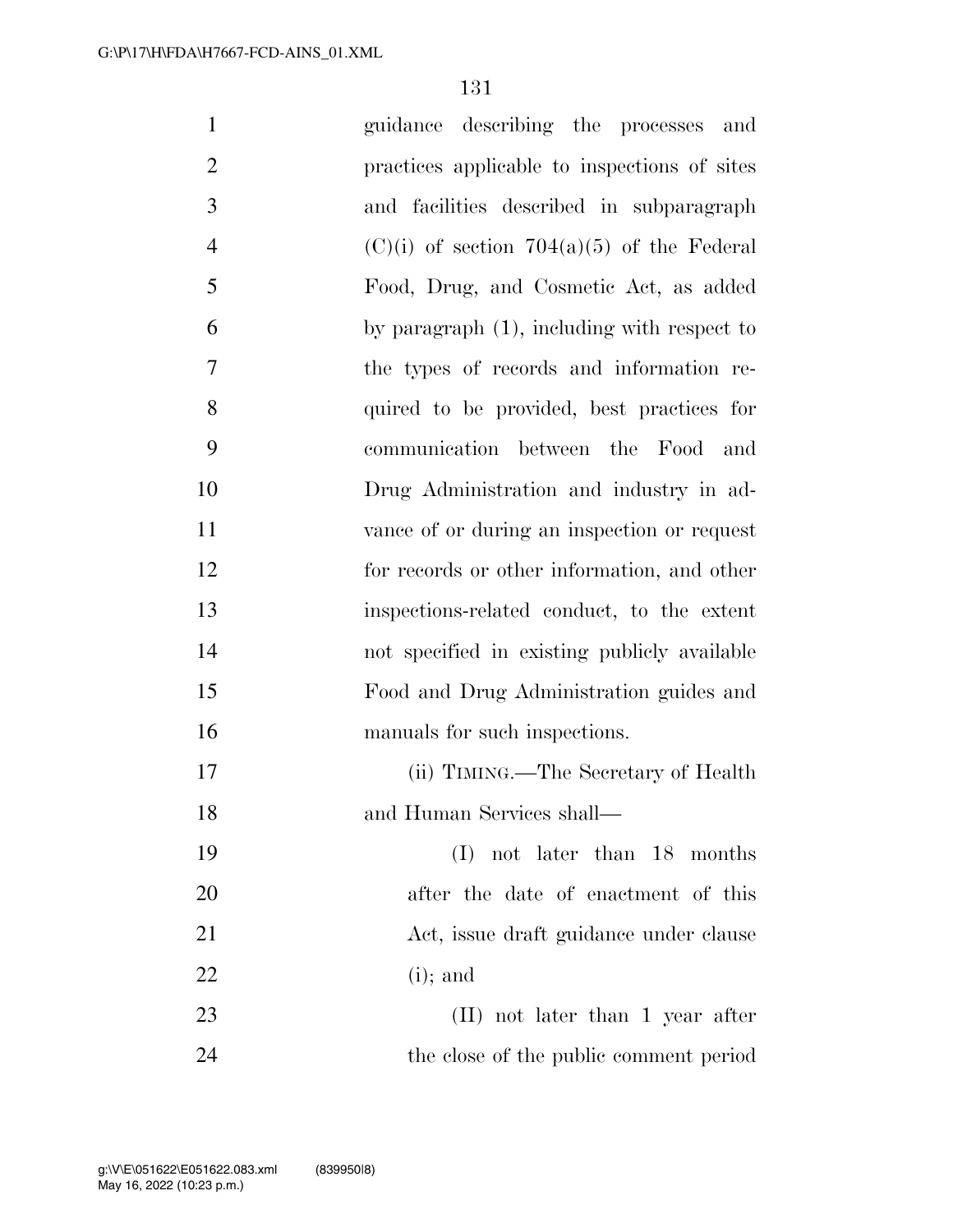|                            | for such draft guidance, issue final |  |
|----------------------------|--------------------------------------|--|
| guidance under clause (i). |                                      |  |

#### **SEC. 722. USES OF CERTAIN EVIDENCE.**

 Section 703 of the Federal Food, Drug, and Cosmetic Act (21 U.S.C. 373) is amended by adding at the end the following:

 ''(c) APPLICABILITY.—The limitations on the Sec- retary's use of evidence obtained under this section, or any evidence which is directly or indirectly derived from such evidence, in a criminal prosecution of the person from whom such evidence was obtained shall not apply to evi- dence, including records or other information, obtained under authorities other than this section, unless such limi- tations are specifically incorporated by reference in such other authorities.''.

#### **SEC. 723. IMPROVING FDA INSPECTIONS.**

 (a) RISK FACTORS FOR ESTABLISHMENTS.—Section 510(h)(4) of the Federal Food, Drug, and Cosmetic Act (21 U.S.C. 360(h)(4)) is amended—

 (1) by redesignating subparagraph (F) as sub-paragraph (G); and

 (2) by inserting after subparagraph (E) the fol-lowing:

24 ''(F) The compliance history of establish-ments in the country or region in which the es-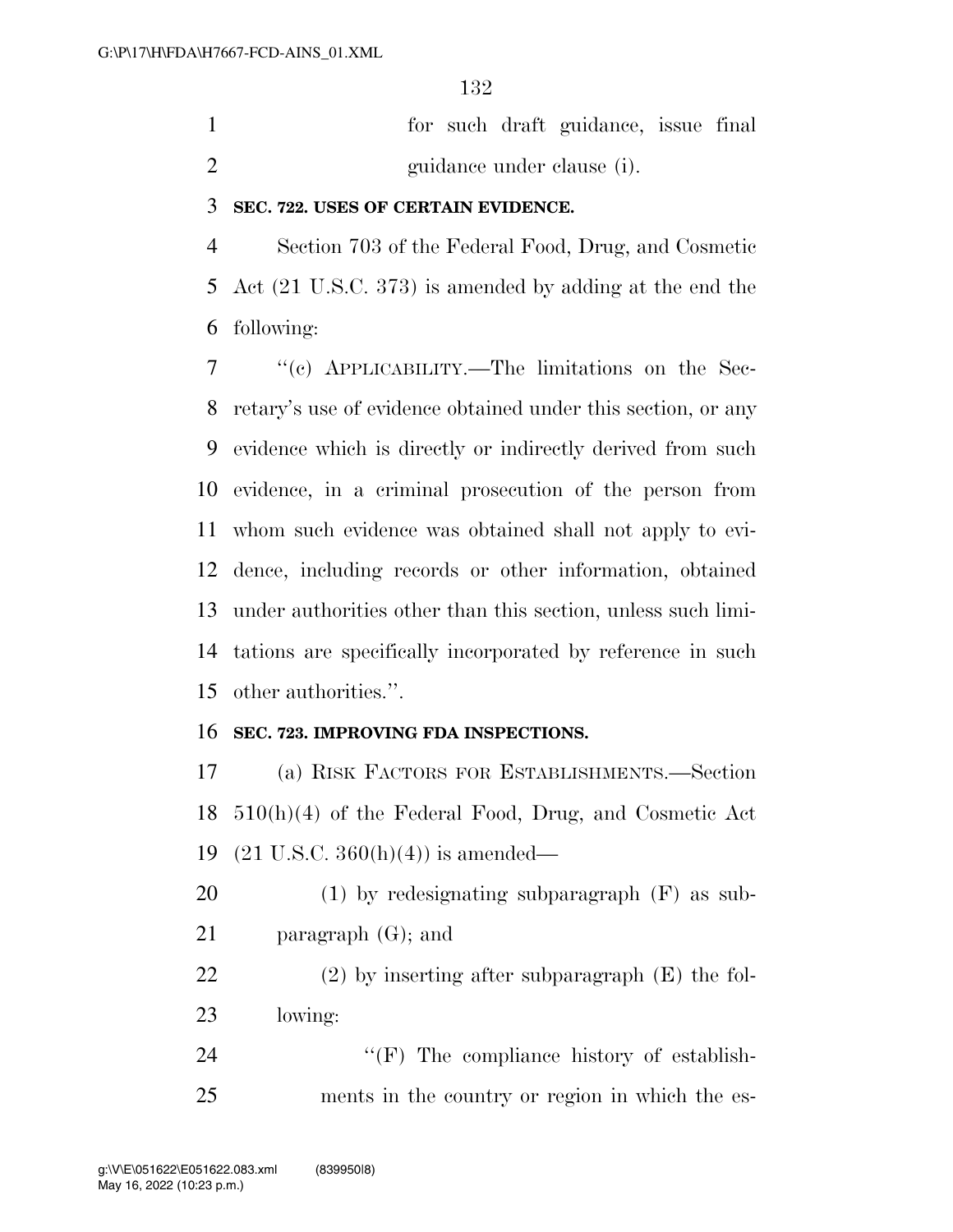| $\mathbf{1}$   | tablishment is located that are subject to regu-              |
|----------------|---------------------------------------------------------------|
| $\overline{2}$ | lation under this Act, including the history of               |
| 3              | violations related to products exported from                  |
| $\overline{4}$ | such country or region that are subject to such               |
| 5              | regulation.".                                                 |
| 6              | (b) USE OF RECORDS.—Section $704(a)(4)$ of the                |
| 7              | Federal Food, Drug, and Cosmetic Act (21 U.S.C.               |
| 8              | $374(a)(4)$ is amended—                                       |
| 9              | $(1)$ by redesignating subparagraph $(C)$ as sub-             |
| 10             | paragraph $(D)$ ; and                                         |
| 11             | $(2)$ by inserting after subparagraph $(B)$ the fol-          |
| 12             | lowing:                                                       |
| 13             | $\lq\lq$ (C) The Secretary may rely on any records or other   |
| 14             | information that the Secretary may inspect under this sec-    |
| 15             | tion to satisfy requirements that may pertain to a            |
| 16             | preapproval or risk-based surveillance inspection, or to re-  |
| 17             | solve deficiencies identified during such inspections, if ap- |
|                | 18 plicable and appropriate.".                                |
| 19             | (c) RECOGNITION OF FOREIGN GOVERNMENT IN-                     |
| 20             | SPECTIONS.—Section 809 of the Federal Food, Drug, and         |
| 21             | Cosmetic Act (21 U.S.C. 384e) is amended—                     |
| 22             | $(1)$ in subsection $(a)(1)$ , by inserting                   |
| 23             | "preapproval or" before "risk-based inspections";             |
| 24             | and                                                           |
| 25             | $(2)$ by adding at the end the following:                     |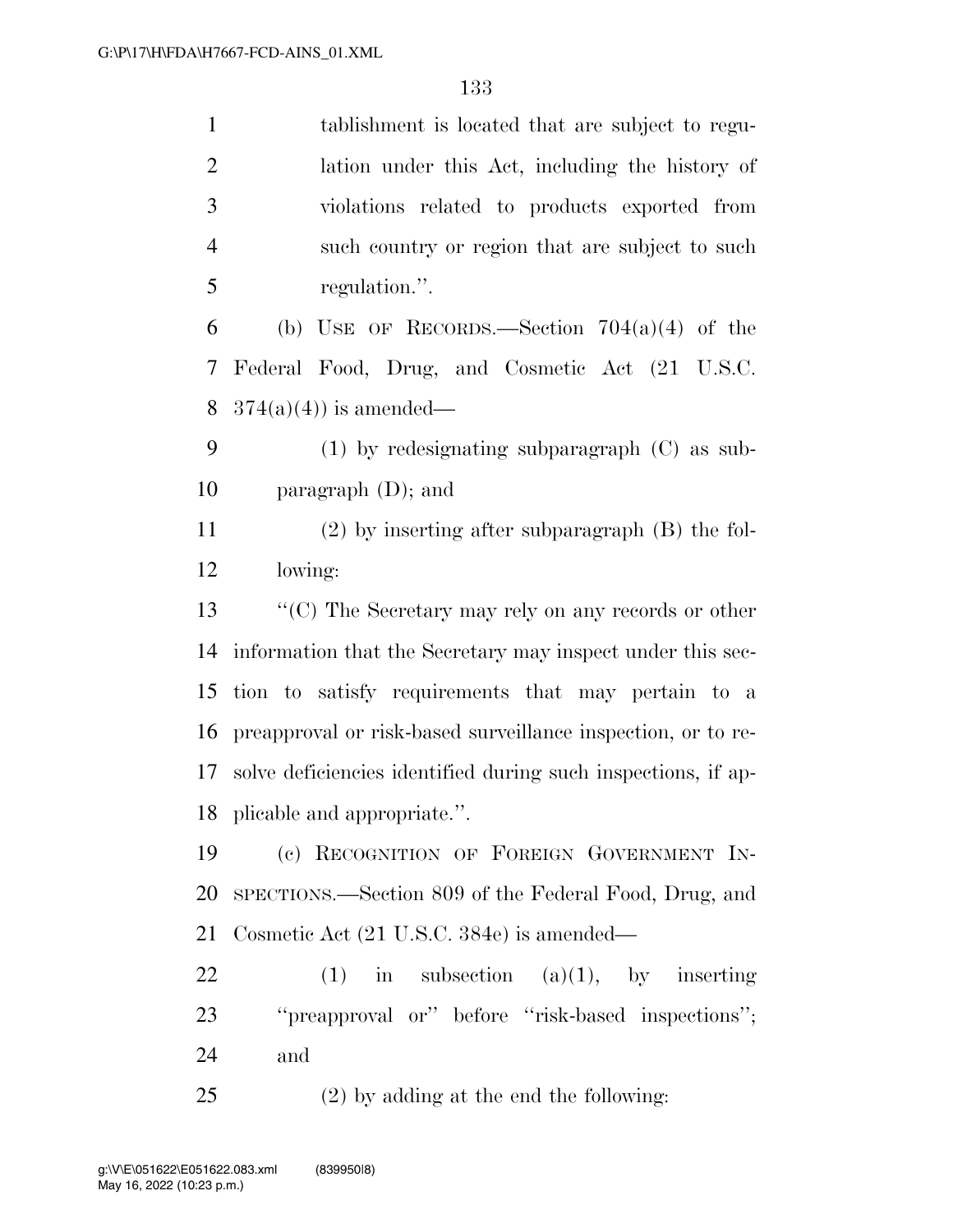1 "(c) PERIODIC REVIEW.—

 $\frac{1}{2}$  (1) In GENERAL.—Beginning not later than 1 year after the date of the enactment of the Food and Drug Amendments of 2022, the Secretary shall periodically assess whether additional arrangements and agreements with a foreign government or an agency of a foreign government, as allowed under this section, are appropriate.

 ''(2) REPORTS TO CONGRESS.—Beginning not later than 4 years after the date of the enactment of the Food and Drug Amendments of 2022, and every 4 years thereafter, the Secretary shall submit to the Committee on Energy and Commerce of the House of Representatives and the Committee on Health, Education, Labor, and Pensions of the Sen- ate a report describing the findings and conclusions of each review conducted under paragraph (1).''.

**SEC. 724. GAO REPORT ON INSPECTIONS OF FOREIGN ES-**

### **TABLISHMENTS MANUFACTURING DRUGS.**

 (a) IN GENERAL.—Not later than 18 months after the date of the enactment of this Act, the Comptroller General of the United States shall submit to the Com- mittee on Energy and Commerce of the House of Rep-resentatives and the Committee on Health, Education,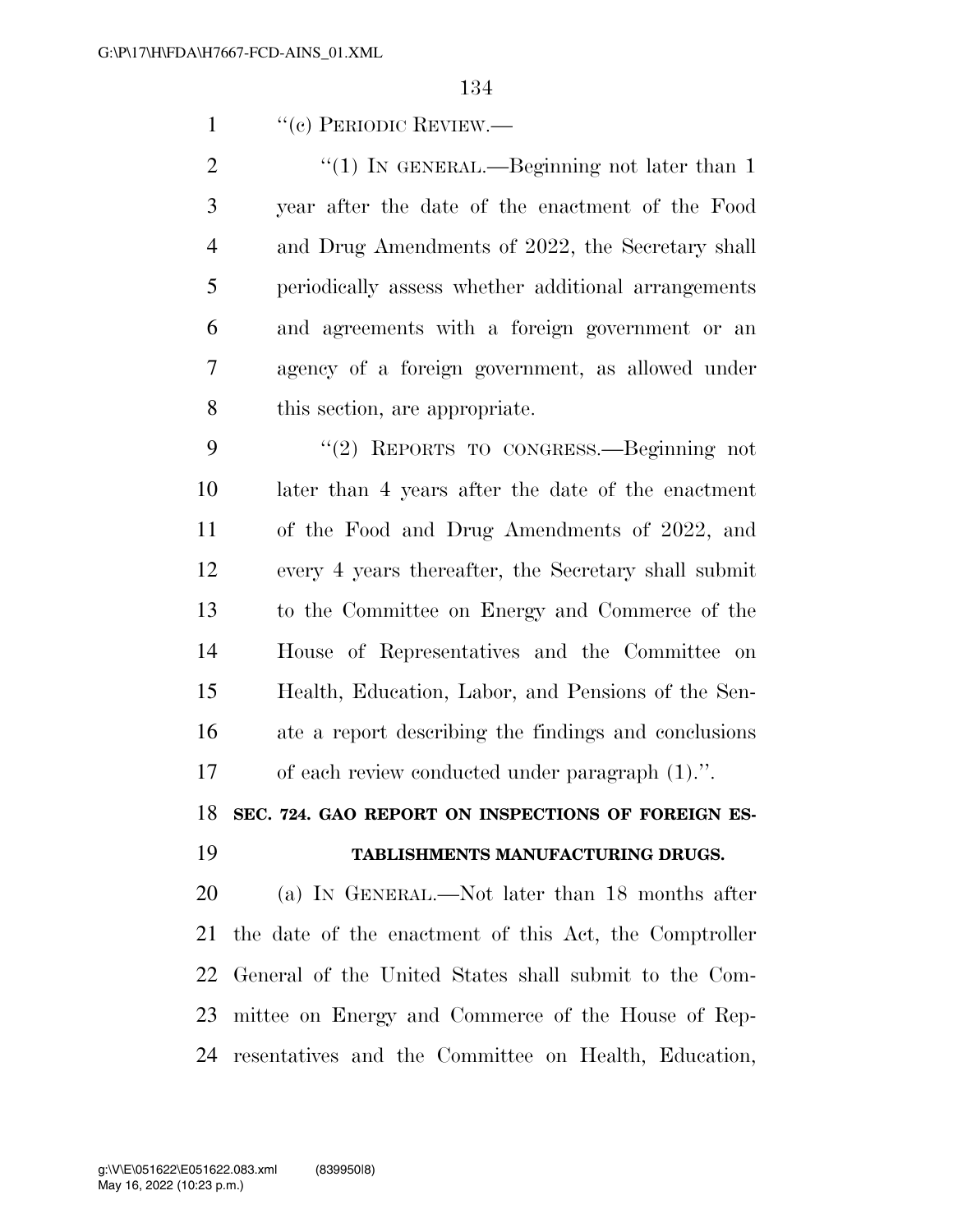Labor, and Pensions of the Senate a report on inspections conducted by—

| 3              | (1) the Secretary of Health and Human Serv-               |
|----------------|-----------------------------------------------------------|
| $\overline{4}$ | ices (in this section referred to as the "Secretary")     |
| 5              | of foreign establishments pursuant to subsections (h)     |
| 6              | and (i) of section 510 and section 704 of the Fed-        |
| 7              | eral Food, Drug, and Cosmetic Act (21 U.S.C. 360;         |
| 8              | $374$ ; or                                                |
| 9              | $(2)$ a foreign government or an agency of a for-         |
| 10             | eign government pursuant to section 809 of such           |
| 11             | Act (21 U.S.C. 384e).                                     |
| 12             | (b) CONTENTS.—The report conducted under sub-             |
| 13             | section (a) shall include—                                |
| 14             | (1) what alternative tools, including remote in-          |
| 15             | spections or remote evaluations, other countries are      |
| 16             | utilizing to facilitate inspections of foreign establish- |
| 17             | ments;                                                    |
| 18             | (2) how frequently trusted foreign regulators             |
| 19             | conduct inspections of foreign facilities that could be   |
| 20             | useful to the Food and Drug Administration to re-         |
| 21             | view in lieu of its own inspections;                      |
| 22             | how frequently and under what<br>(3)<br>cir-              |
| 23             | cumstances, including for what types of inspections,      |
| 24             | the Secretary utilizes existing agreements or ar-         |
| 25             | rangements under section 809 of the Federal Food,         |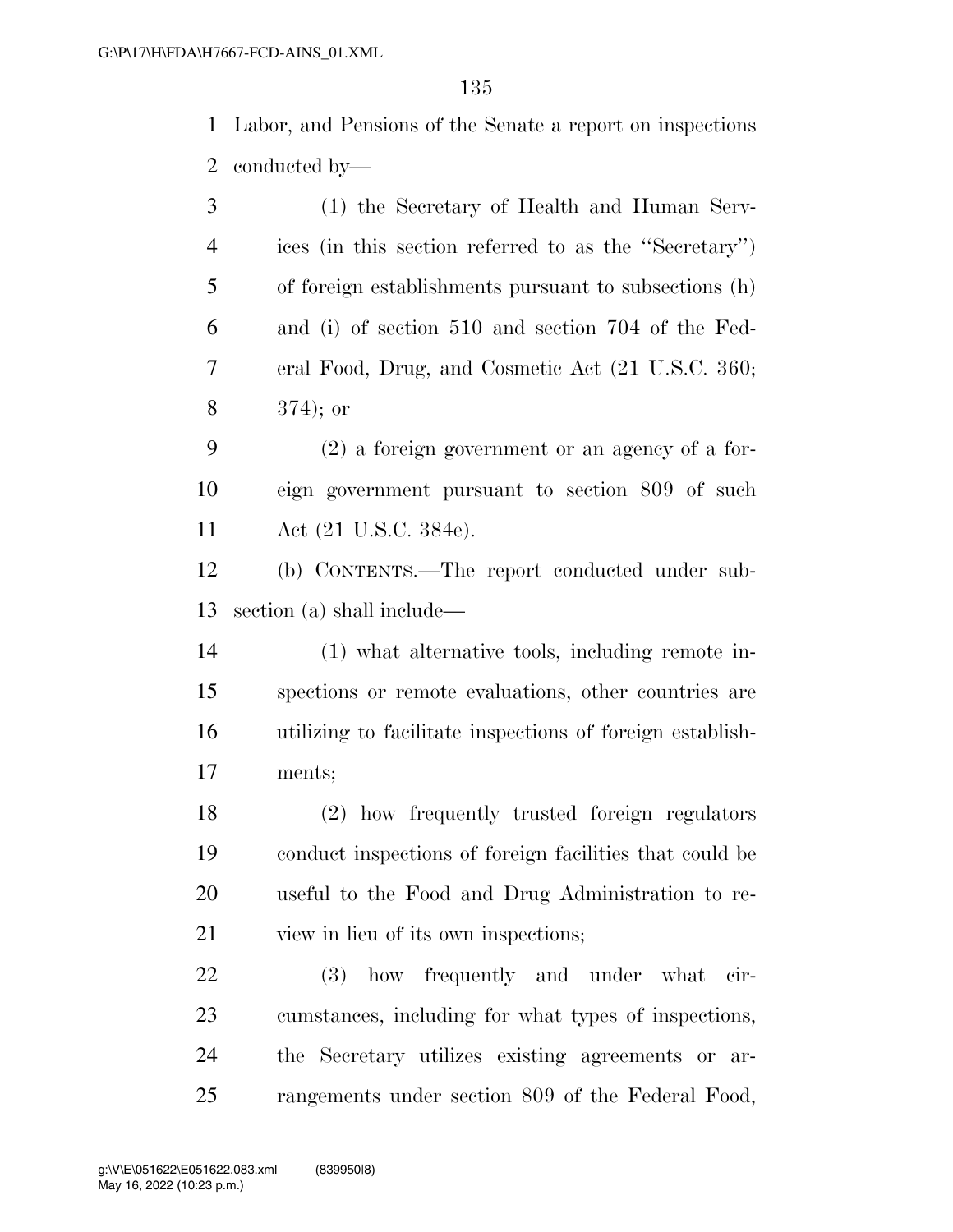Drug, and Cosmetic Act (21 U.S.C. 384e) and whether the use of such agreements could be appro-priately expanded;

 (4) whether the Secretary has accepted reports of inspections of facilities in China and India con- ducted by entities with which they have entered into such an agreement or arrangement;

 (5) what additional foreign governments or agencies of foreign governments the Secretary has considered entering into a mutual recognition agree- ment with and, if applicable, reasons why the Sec- retary declined to enter into a mutual recognition agreement with such foreign governments or agen-cies;

 (6) what tools, if any, the Secretary used to fa- cilitate inspections of domestic facilities that could also be effectively utilized to appropriately inspect foreign facilities;

 (7) what steps the Secretary has taken to iden- tify and evaluate tools and strategies the Secretary may use to continue oversight with respect to inspec-22 tions when in-person inspections are disrupted;

 (8) how the Secretary is considering incor-porating alternative tools into the inspection activi-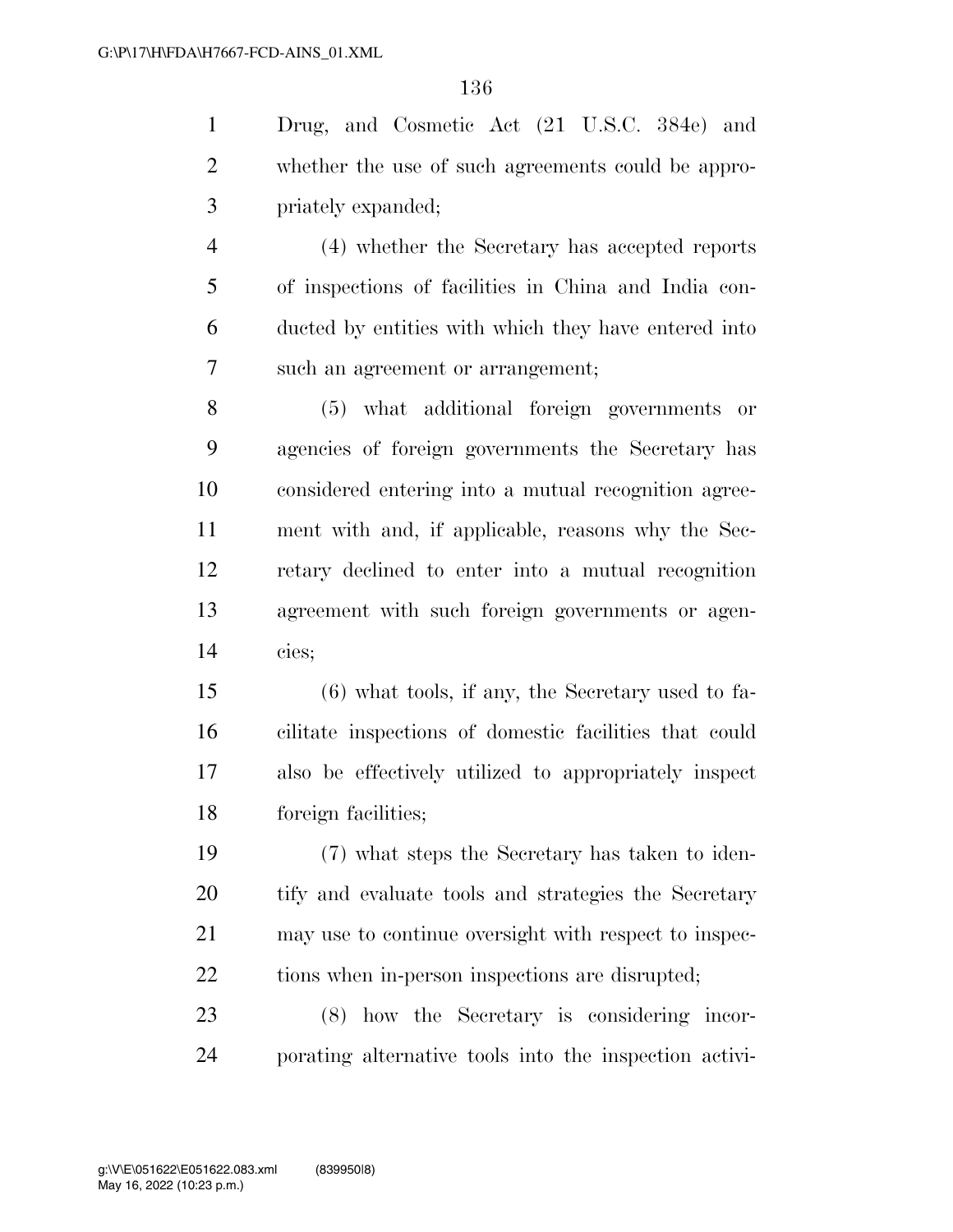ties conducted pursuant to the Federal Food, Drug, 2 and Cosmetic Act (21 U.S.C. 301 et seq.); and (9) what steps the Secretary has taken to iden- tify and evaluate how the Secretary may use alter- native tools to address workforce shortages to carry out such inspection activities. **SEC. 725. UNANNOUNCED FOREIGN FACILITY INSPECTIONS** 

#### **PILOT PROGRAM.**

 (a) IN GENERAL.—The Secretary of Health and Human Services (referred to in this section as the ''Sec- retary'') shall conduct a pilot program under which the Secretary increases the conduct of unannounced surveil- lance inspections of foreign human drug establishments and evaluates the differences between such inspections of domestic and foreign human drug establishments, includ- ing the impact of announcing inspections to persons who own or operate foreign human drug establishments in ad- vance of an inspection. Such pilot program shall evalu-ate—

 (1) differences in the number and type of viola-21 tions of section  $501(a)(2)(B)$  of the Federal Food, 22 Drug, and Cosmetic Act  $(21 \text{ U.S.C. } 351(a)(2)(B))$  identified as a result of unannounced and announced inspections of foreign human drug establishments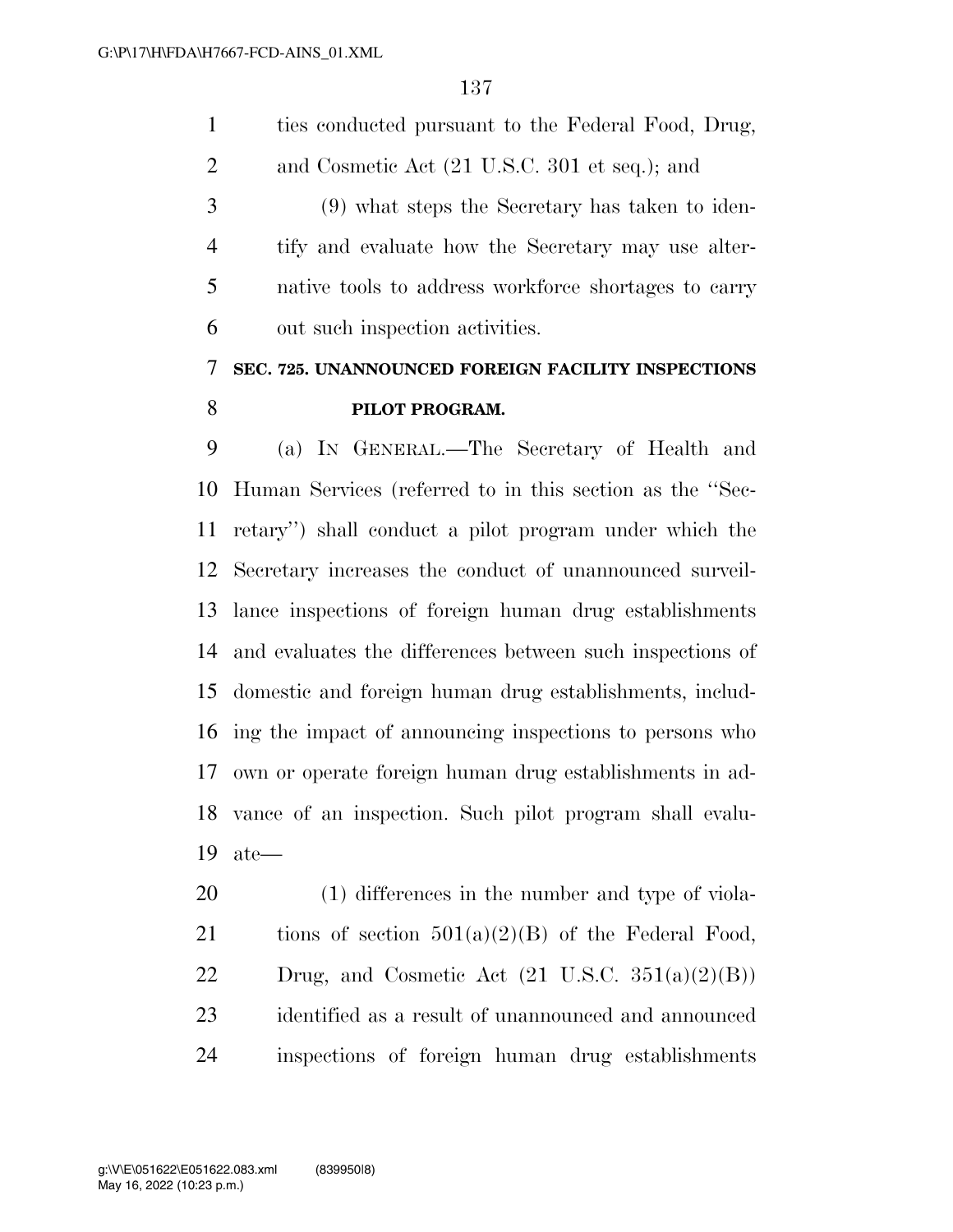and any other significant differences between each type of inspection;

 (2) costs and benefits associated with con- ducting announced and unannounced inspections of foreign human drug establishments;

 (3) barriers to conducting unannounced inspec- tions of foreign human drug establishments and any challenges to achieving parity between domestic and foreign human drug establishment inspections; and

 (4) approaches for mitigating any negative ef- fects of conducting announced inspections of foreign human drug establishments.

 (b) PILOT PROGRAM SCOPE.—The inspections evalu- ated under the pilot program under this section shall be routine surveillance inspections and shall not include in- spections conducted as part of the Secretary's evaluation of a request for approval to market a drug submitted under the Federal Food, Drug, and Cosmetic Act (21 U.S.C. 301 et seq.) or the Public Health Service Act (42 U.S.C. 201 et seq.).

 (c) PILOT PROGRAM INITIATION.—The Secretary shall initiate the pilot program under this section not later than 180 days after the date of enactment of this Act. (d) REPORT.—The Secretary shall, not later than 180 days following the completion of the pilot program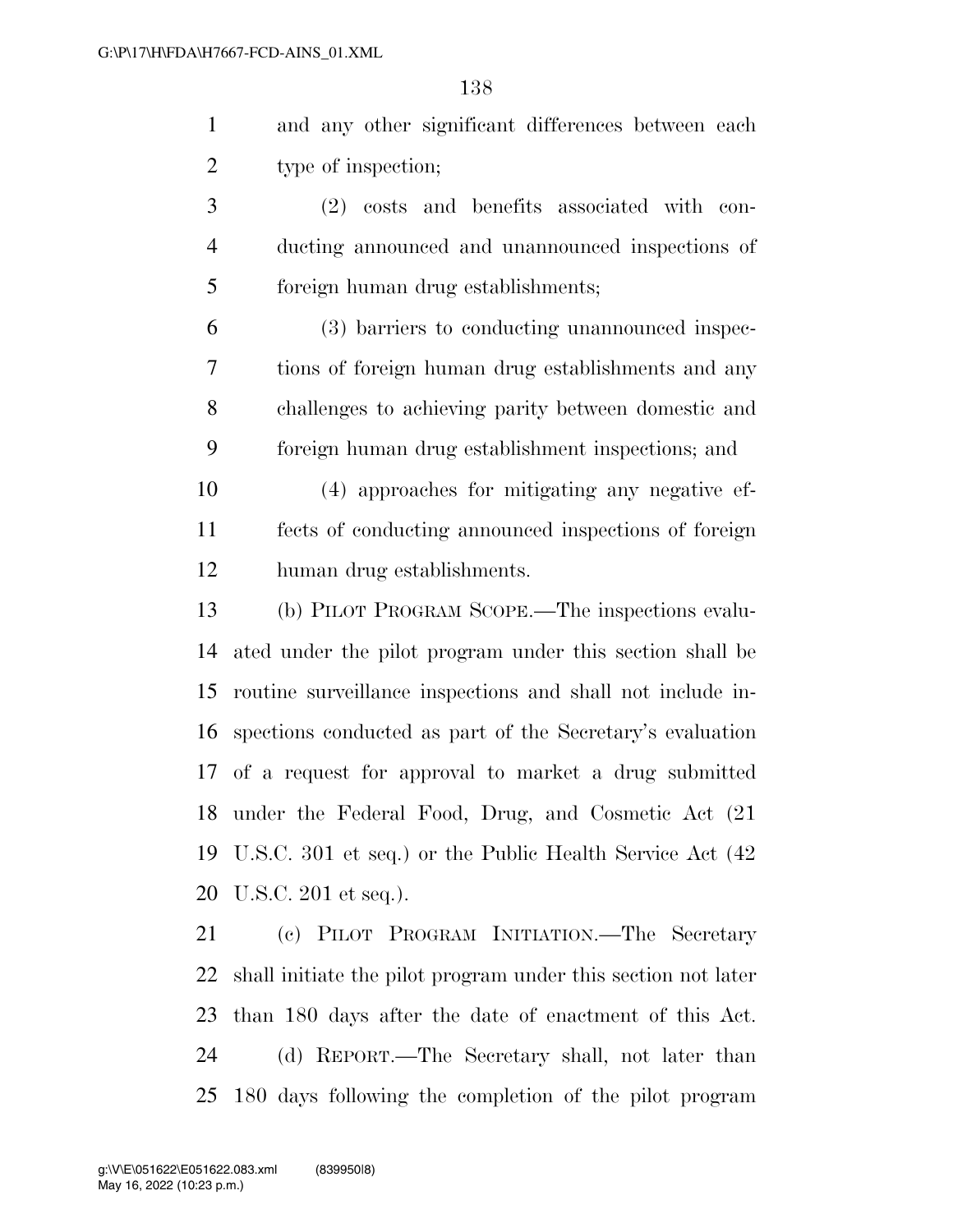under this section, make available on the website of the Food and Drug Administration a final report on the pilot program under this section, including—

- (1) findings and any associated recommenda- tions with respect to the evaluation under subsection (a), including any recommendations to address iden- tified barriers to conducting unannounced inspec-tions of foreign human drug establishments;
- (2) findings and any associated recommenda- tions regarding how the Secretary may achieve par- ity between domestic and foreign human drug in-spections; and
- (3) the number of unannounced inspections during the pilot program that would not be unan-nounced under existing practices.

#### **SEC. 726. REAUTHORIZATION OF INSPECTION PROGRAM.**

 Section 704(g)(11) of the Federal Food, Drug, and 18 Cosmetic Act  $(21 \text{ U.S.C. } 374(g)(11))$  is amended by strik-ing ''2022'' and inserting ''2027''.

 **SEC. 727. ENHANCING INTRA-AGENCY COORDINATION AND PUBLIC HEALTH ASSESSMENT WITH REGARD** 

**TO COMPLIANCE ACTIVITIES.** 

 (a) COORDINATION.—Section 506D of the Federal Food, Drug, and Cosmetic Act (21 U.S.C. 356d) is amended by adding at the end the following: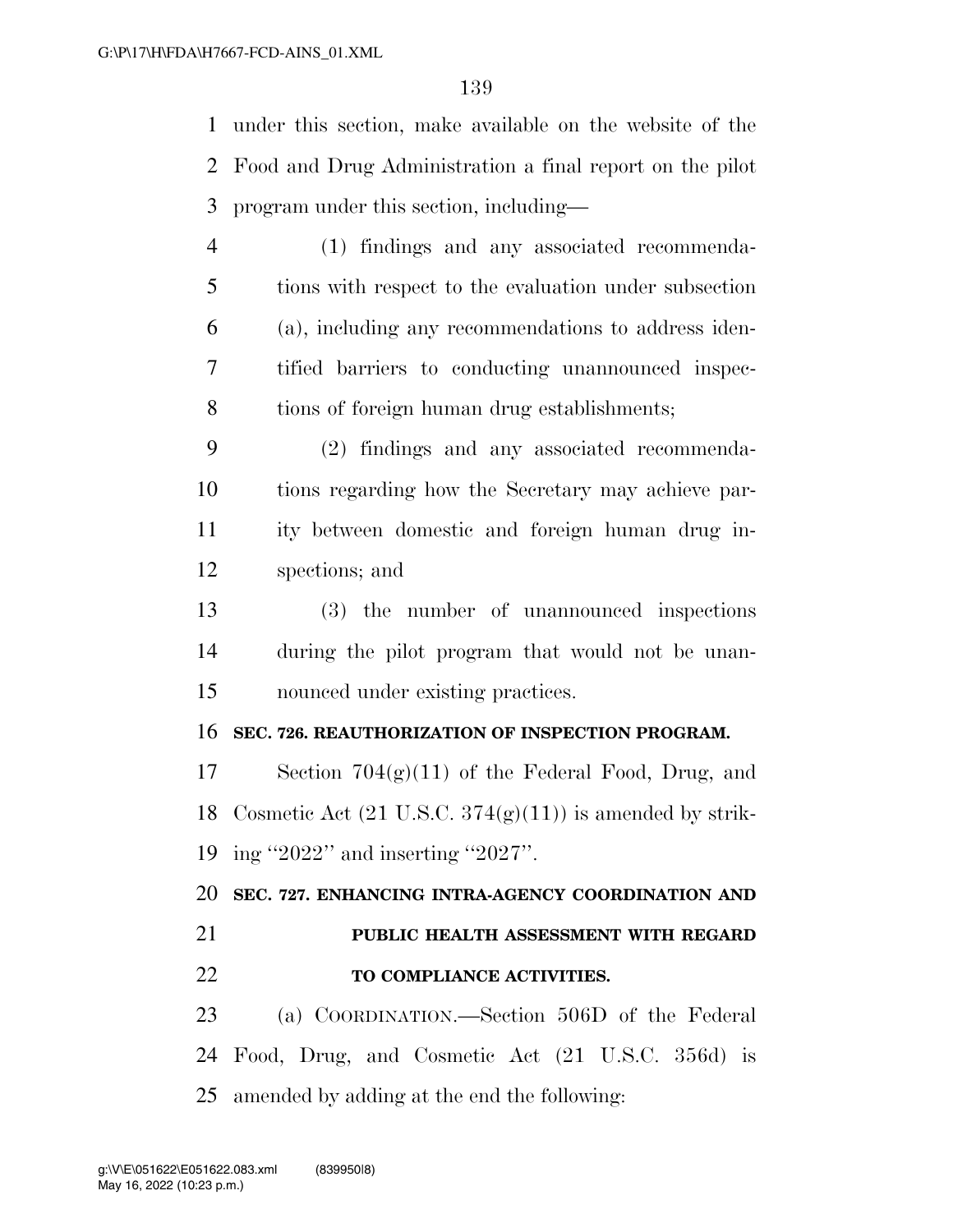| $\mathbf{1}$   | "(g) COORDINATION.—The Secretary shall ensure             |
|----------------|-----------------------------------------------------------|
| $\overline{2}$ | timely and effective internal coordination and alignment  |
| 3              | among the field investigators of the Food and Drug Ad-    |
| 4              | ministration and the staff of the Center for Drug Evalua- |
| 5              | tion and Research's Office of Compliance and Drug Short-  |
| 6              | age Program regarding—                                    |
| 7              | $\cdot$ (1) the reviews of reports shared pursuant to     |
| 8              | section $704(b)(2)$ ; and                                 |
| 9              | $\lq(2)$ any feedback or corrective or preventive         |
| 10             | actions in response to such reports.".                    |
| 11             | (b) REPORTING.—                                           |
| 12             | (1) IN GENERAL.—Section $506C-1(a)(2)$ of the             |
| 13             | Federal Food, Drug, and Cosmetic Act (21 U.S.C.           |
| 14             | $356c-1(a)(2)$ is amended to read as follows:             |
| 15             | $\lq(2)(A)$ describes the communication between           |
| 16             | the field investigators of the Food and Drug Admin-       |
| 17             | istration and the staff of the Center for Drug Eval-      |
| 18             | uation and Research's Office of Compliance and            |
| 19             | Drug Shortage Program, including the Food and             |
| 20             | Drug Administration's procedures for enabling and         |
| 21             | ensuring such communication;                              |
| 22             | "(B) provides the number of reports described             |
| 23             | in section $704(b)(2)$ that were required to be sent to   |
|                |                                                           |

the appropriate offices of the Food and Drug Ad-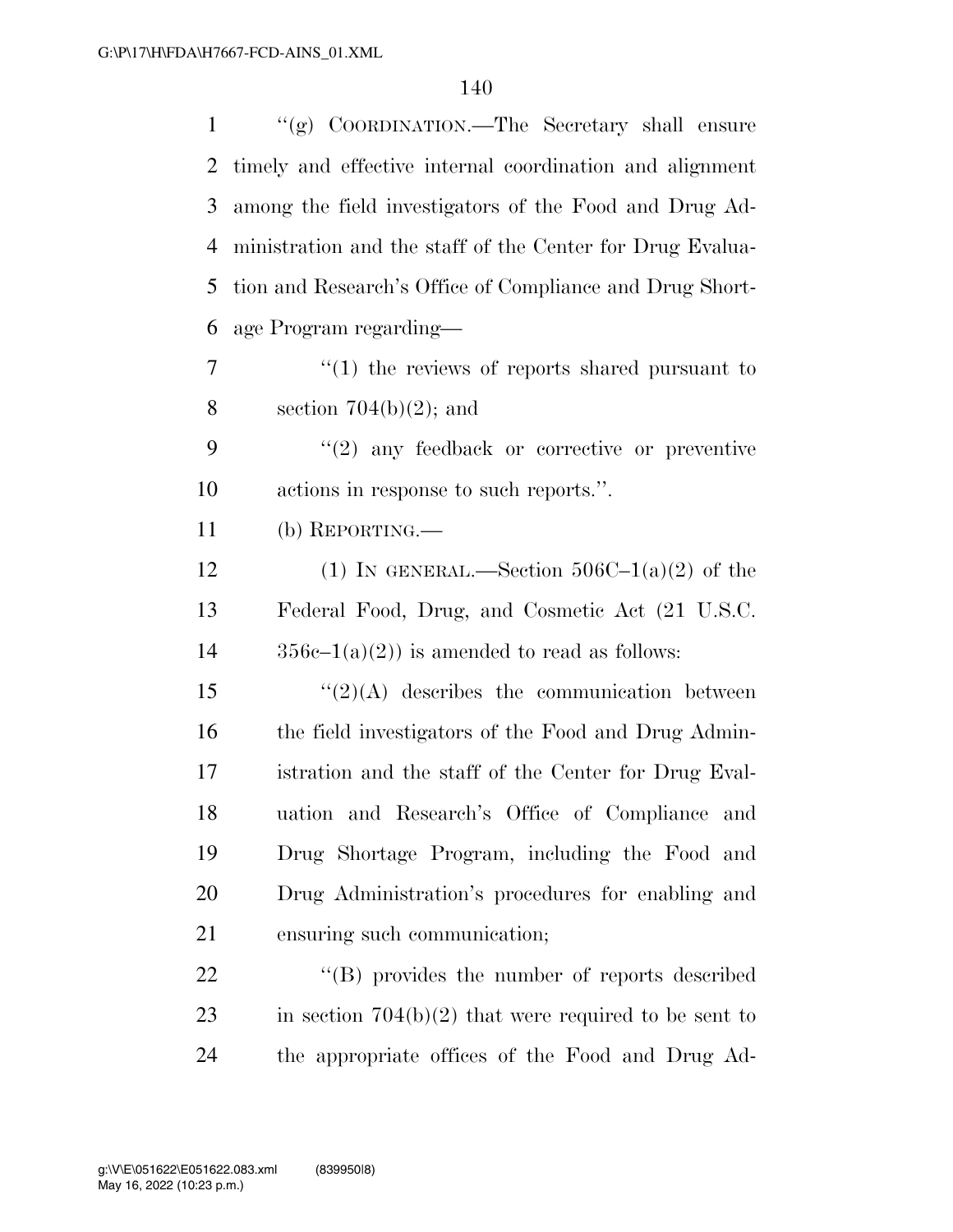ministration and the number of such reports that were sent; and

 ''(C) describes the coordination and alignment 4 activities undertaken pursuant to section  $506D(g)$ ;". (2) APPLICABILITY.—The amendment made by paragraph (1) shall apply with respect to reports submitted on or after March 31, 2023.

# **SEC. 728. REPORTING OF MUTUAL RECOGNITION AGREE- MENTS FOR INSPECTIONS AND REVIEW AC-TIVITIES.**

 (a) IN GENERAL.—Not later than December 31, 2022, and annually thereafter, the Secretary of Health and Human Services (referred to in this section as the ''Secretary'') shall publish a report on the public website of the Food and Drug Administration on the utilization of agreements entered into pursuant to section 809 of the Federal Food, Drug, and Cosmetic Act (21 U.S.C. 384e) or otherwise entered into by the Secretary in the previous fiscal year to recognize inspections between drug regu- latory authorities across countries and international re- gions with analogous review criteria to the Food and Drug Administration, such as the Pharmaceutical Inspection Co-Operation Scheme, the Mutual Recognition Agreement with the European Union, and the Australia-Canada-Singapore-Switzerland-United Kingdom Consortium.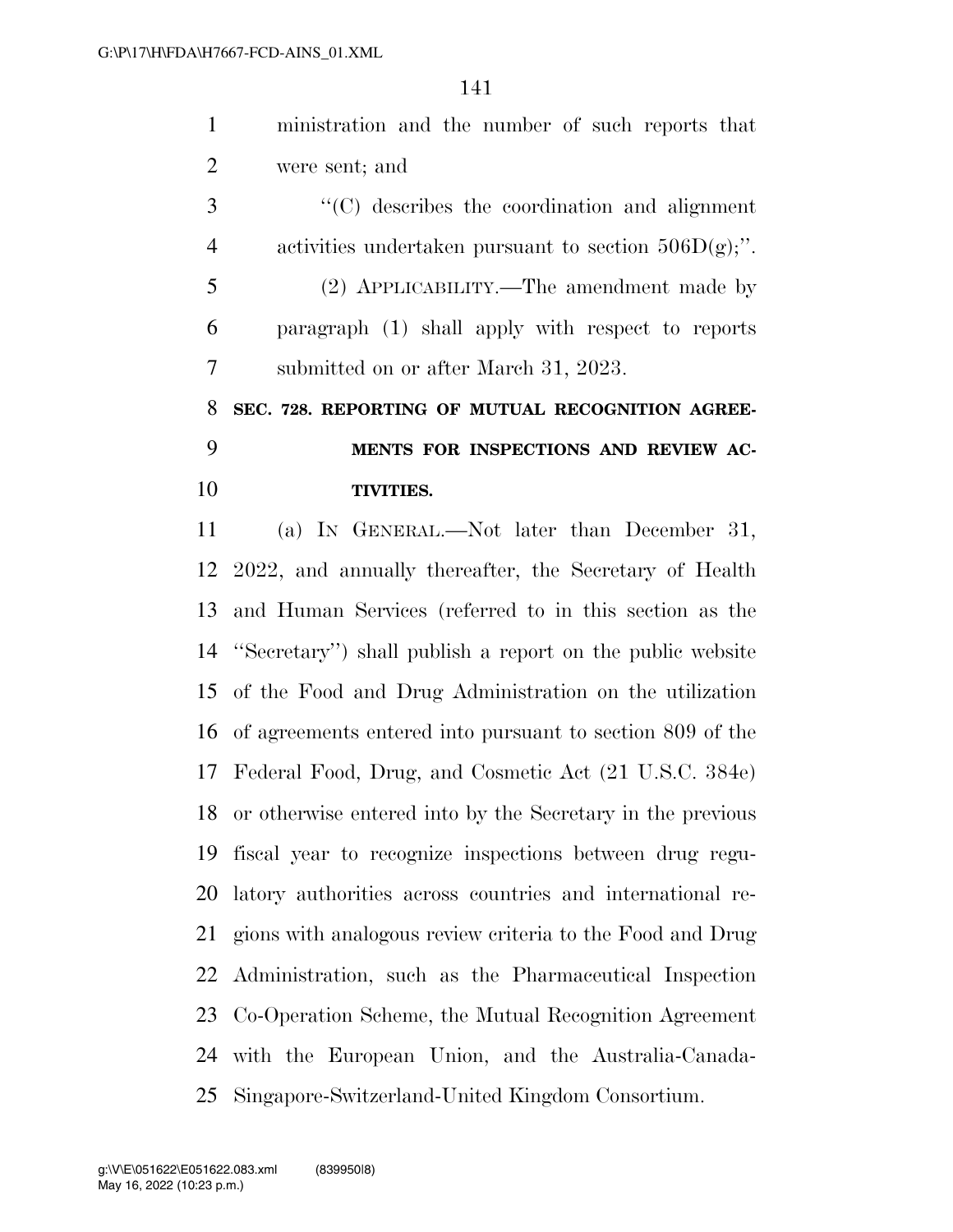| $\mathbf{1}$   | (b) CONTENT.—The report under subsection (a) shall             |
|----------------|----------------------------------------------------------------|
| $\overline{2}$ | include each of the following:                                 |
| 3              | (1) The total number of establishments that are                |
| $\overline{4}$ | registered under section $510(i)$ of the Federal Food,         |
| 5              | Drug, and Cosmetic Act $(21 \text{ U.S.C. } 360(i))$ , and the |
| 6              | number of such establishments in each region of in-            |
| 7              | terest.                                                        |
| 8              | (2) The total number of inspections conducted                  |
| 9              | establishments described in paragraph (1),<br>at               |
| 10             | disaggregated by inspections conducted—                        |
| 11             | (A) pursuant to an agreement or other rec-                     |
| 12             | ognition described in subsection (a); and                      |
| 13             | (B) by employees or contractors of the                         |
| 14             | Food and Drug Administration.                                  |
| 15             | (3) Of the inspections described in paragraph                  |
| 16             | $(2)$ , the total number of inspections in each region         |
| 17             | of interest.                                                   |
| 18             | (4) Of the inspections in each region of interest              |
| 19             | reported pursuant to paragraph $(3)$ , the number of           |
| 20             | inspections in each FDA inspection category.                   |
| 21             | (5) Of the number of inspections reported                      |
| 22             | under each of paragraphs $(3)$ and $(4)$ —                     |
| 23             | (A) the number of inspections which have                       |
| 24             | been conducted pursuant to an agreement or                     |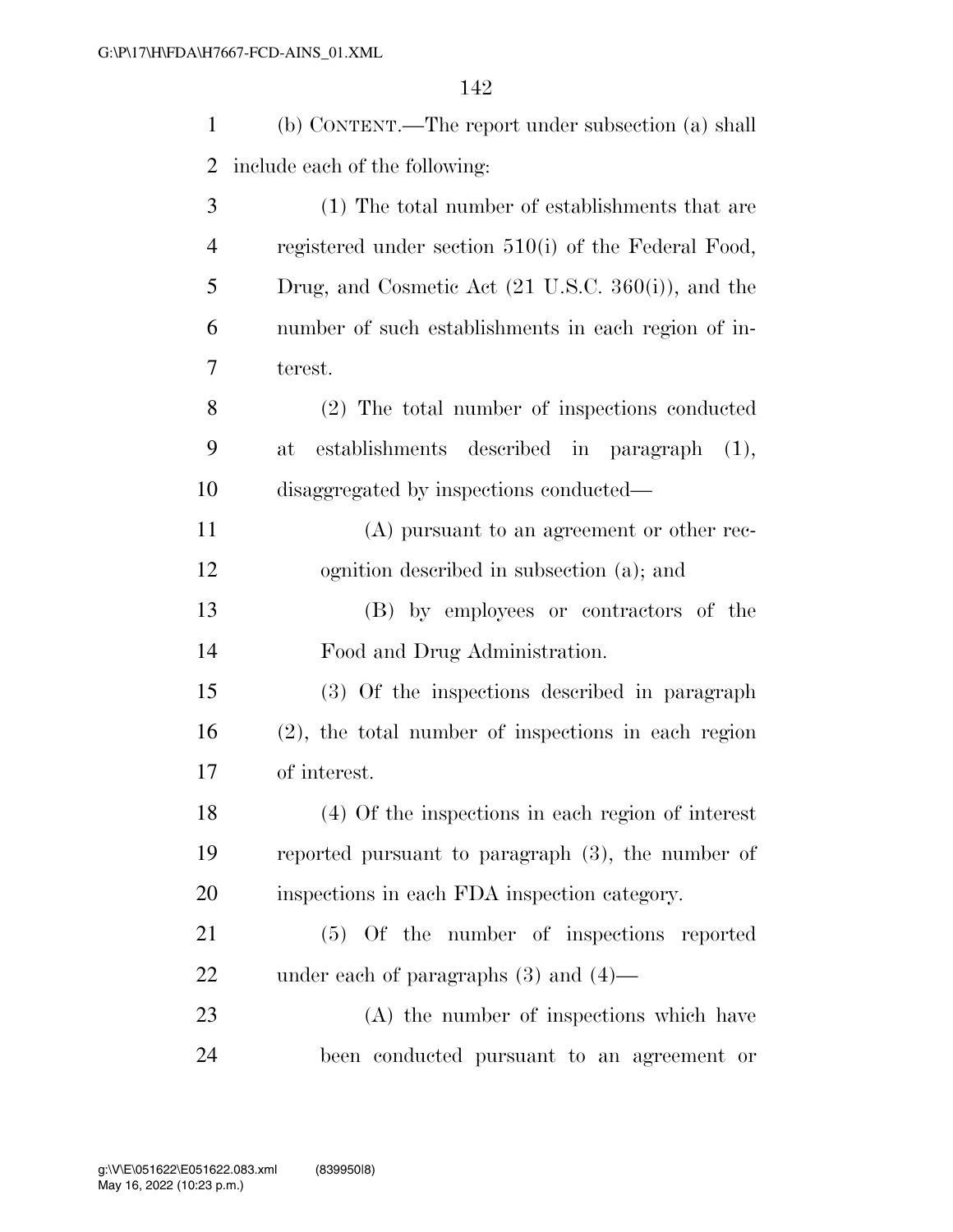| $\mathbf{1}$   | other recognition described in subsection (a);     |
|----------------|----------------------------------------------------|
| $\overline{2}$ | and                                                |
| 3              | (B) the number of inspections which have           |
| $\overline{4}$ | been conducted by employees or contractors of      |
| 5              | the Food and Drug Administration.                  |
| 6              | (c) DEFINITIONS.—In this section:                  |
| 7              | (1) FDA INSPECTION CATEGORY.—The term              |
| 8              | "FDA inspection category" means the following in-  |
| 9              | spection categories:                               |
| 10             | (A) Inspections to support approvals of            |
| 11             | changes to the manufacturing process of drugs      |
| 12             | approved under section 505 of the Federal          |
| 13             | Food, Drug, and Cosmetic Act (21 U.S.C. 355)       |
| 14             | or section 351 of the Public Health Service Act    |
| 15             | $(42 \text{ U.S.C. } 262).$                        |
| 16             | (B) Surveillance inspections.                      |
| 17             | (C) For-cause inspections.                         |
| 18             | (2) REGION OF INTEREST.—The term "region           |
| 19             | of interest" means China, India, the European      |
| 20             | Union, and any other geographic region as the Sec- |
| 21             | retary determines appropriate.                     |
| 22             | SEC. 729. ENHANCING TRANSPARENCY OF DRUG FACILITY  |
| 23             | <b>INSPECTION TIMELINES.</b>                       |
| 24             | Section 902 of the FDA Reauthorization Act of 2017 |
|                |                                                    |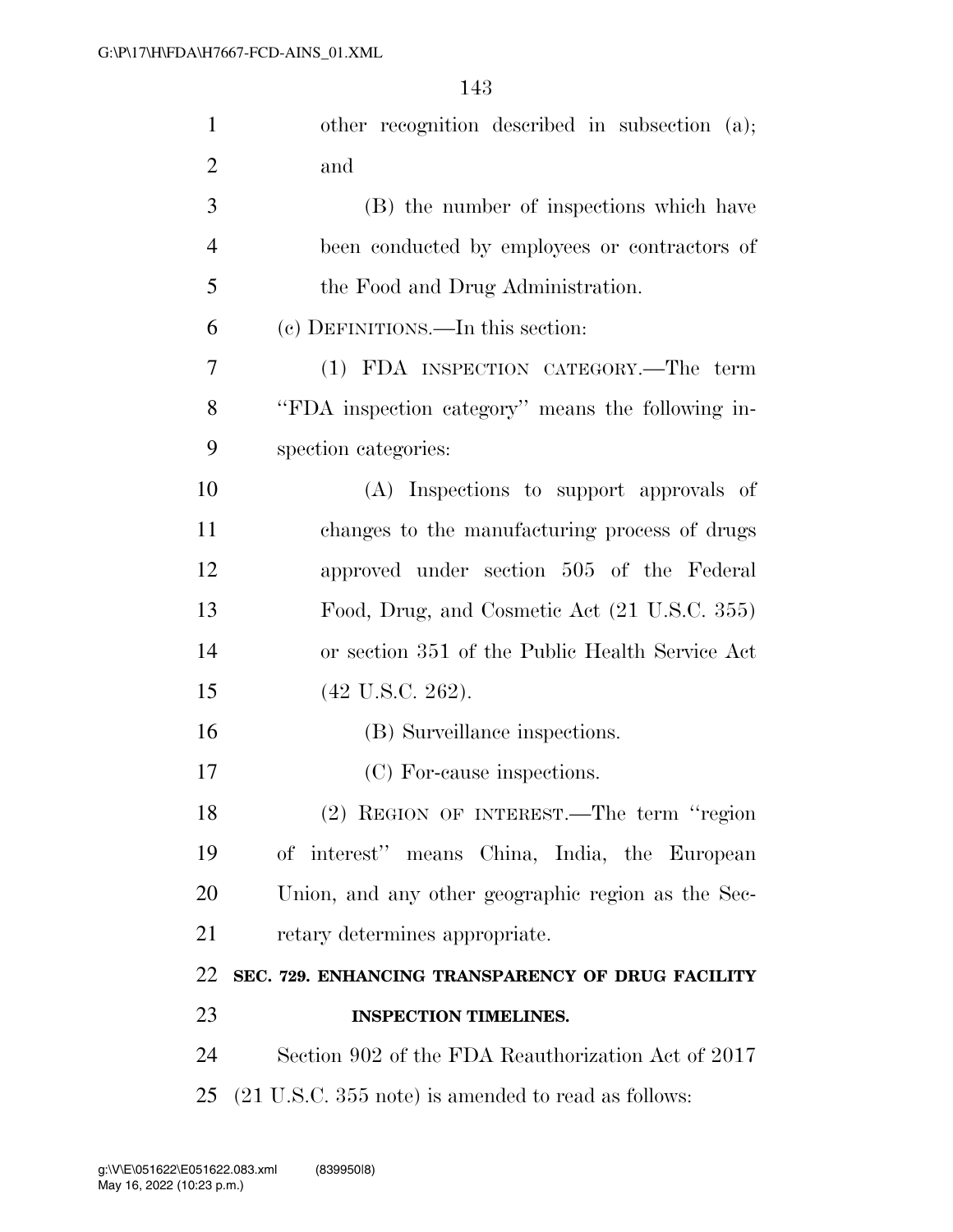### 1 **''SEC. 902. ANNUAL REPORT ON INSPECTIONS.**

 ''Not later than 120 days after the end of each fiscal year, the Secretary of Health and Human Services shall post on the public website of the Food and Drug Adminis- tration information related to inspections of facilities nec- essary for approval of a drug under subsection (c) or (j) of section 505 of the Federal Food, Drug, and Cosmetic Act (21 U.S.C. 355), approval of a device under section 515 of such Act (21 U.S.C. 360e), or clearance of a device 10 under section  $510(k)$  of such Act  $(21 \text{ U.S.C. } 360(k))$  that were conducted during the previous fiscal year. Such infor-mation shall include the following:

13 ''(1) The median time following a request from staff of the Food and Drug Administration review- ing an application or report to the beginning of the inspection, including—

 $\langle (A)$  the median time for drugs described 18 in section  $505(j)(11)(A)(i)$  of the Federal Food, Drug, and Cosmetic Act (21 U.S.C.  $355(j)(11)(A)(i));$ 

21 ''(B) the median time for drugs described 22 in section 506C(a) of such Act (21 U.S.C. 23  $356c(a)$  only; and

24  $\cdot$  (C) the median time for drugs on the 25 drug shortage list in effect under section 506E 26 of such Act (21 U.S.C. 356e).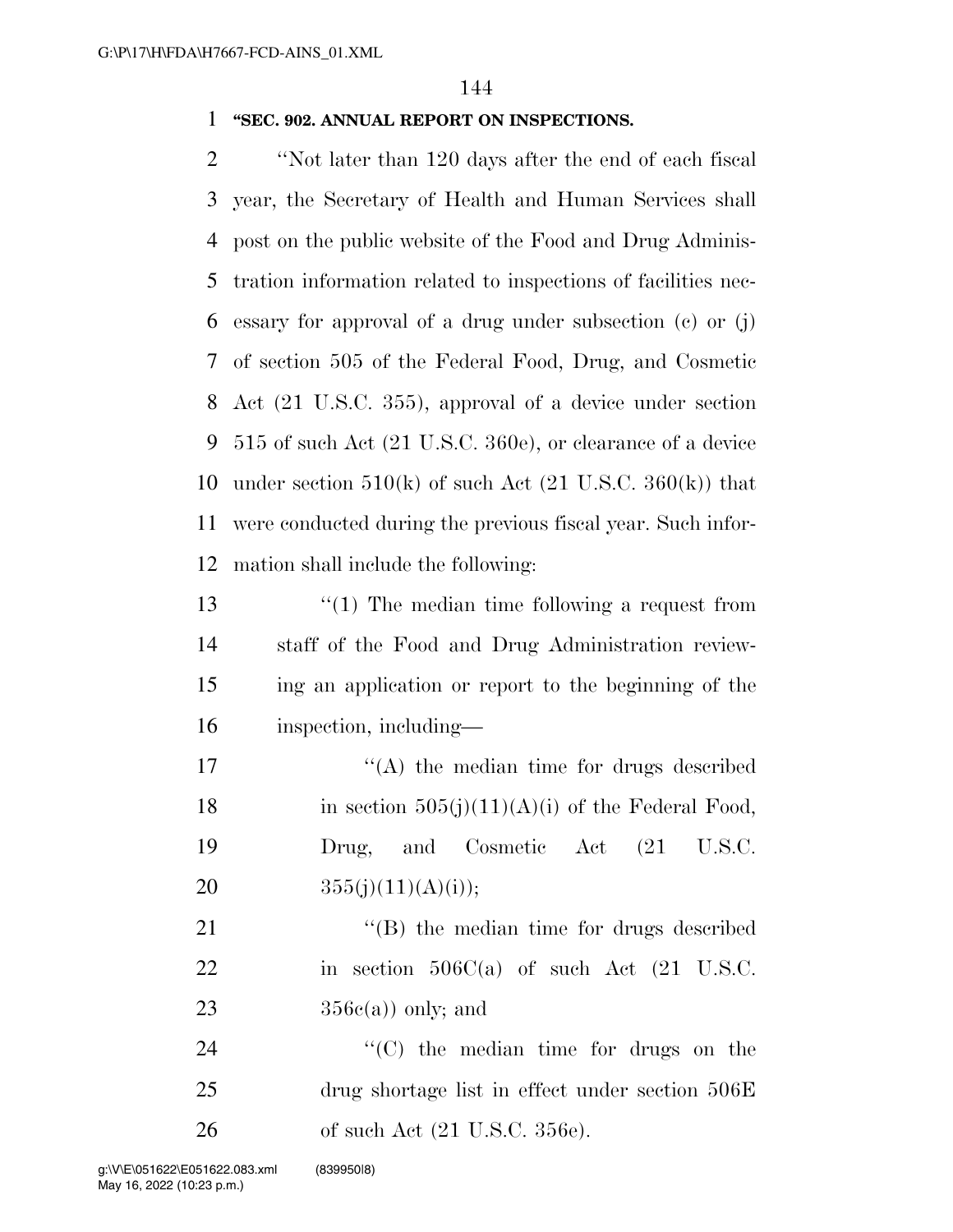| $\mathbf{1}$   | $\lq(2)$ The median time from the issuance of a        |
|----------------|--------------------------------------------------------|
| 2              | report pursuant to section $704(b)$ of such Act $(21)$ |
| 3              | U.S.C. $374(b)$ to the sending of a warning letter,    |
| $\overline{4}$ | issuance of an import alert, or holding of a regu-     |
| 5              | latory meeting for inspections for which the Sec-      |
| 6              | retary concluded that regulatory or enforcement ac-    |
| $\overline{7}$ | tion was indicated, including the median time for      |
| 8              | each category of drugs listed in subparagraphs (A)     |
| 9              | through $(C)$ of paragraph $(1)$ .                     |
| 10             | $(3)$ The median time from the sending of a            |
| -41-41         |                                                        |

 warning letter, issuance of an import alert, or hold- ing of a regulatory meeting to resolution of the ac- tions indicated to address the conditions or practices observed during an inspection.

15 ''(4) The number of facilities that failed to im- plement adequate corrective or preventive actions following a report pursuant to such section 704(b), resulting in a withhold recommendation, including the number of such times for each category of drugs listed in subparagraphs (A) through (C) of para-graph (1).''.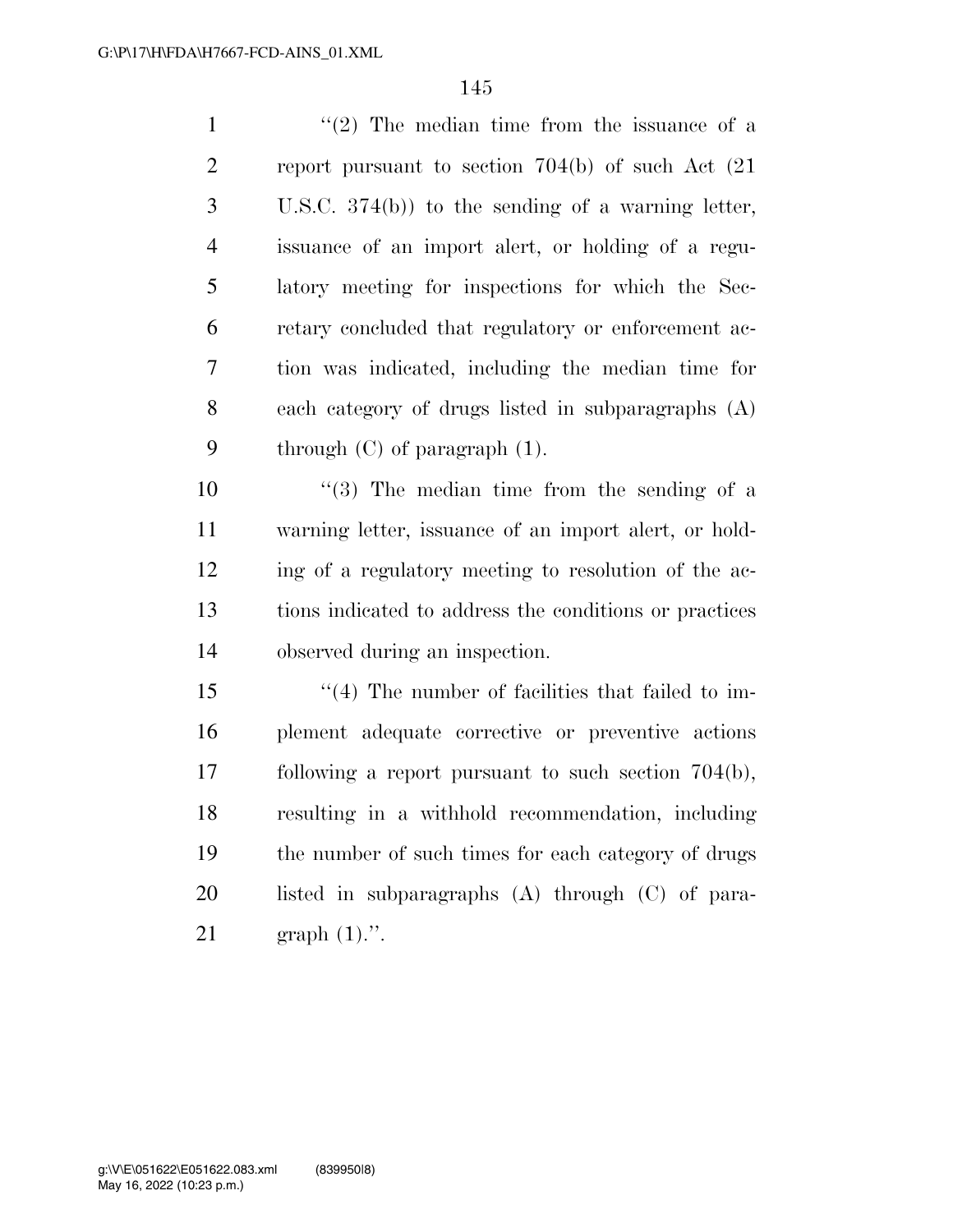# **TITLE VIII—TRANSPARENCY, PROGRAM INTEGRITY, AND REGULATORY IMPROVE-MENTS**

## **SEC. 801. PROMPT REPORTS OF MARKETING STATUS BY HOLDERS OF APPROVED APPLICATIONS FOR BIOLOGICAL PRODUCTS.**

 (a) IN GENERAL.—Section 506I of the Federal Food, Drug, and Cosmetic Act (21 U.S.C. 356i) is amended— 10 (1) in subsection (a)—

 (A) in the matter preceding paragraph (1), by striking ''The holder of an application ap- proved under subsection (c) or (j) of section 14 505" and inserting "The holder of an applica- tion approved under subsection (c) or (j) of sec-16 tion 505 of this Act or subsection (a) or (k) of section 351 of the Public Health Service Act'';

 (B) in paragraph (2), by striking ''estab- lished name'' and inserting ''established name (for biological products, by proper name)''; and

 (C) in paragraph (3), by striking ''or ab- breviated application number'' and inserting '', abbreviated application number, or biologics li-cense application number''; and

25 (2) in subsection (b)—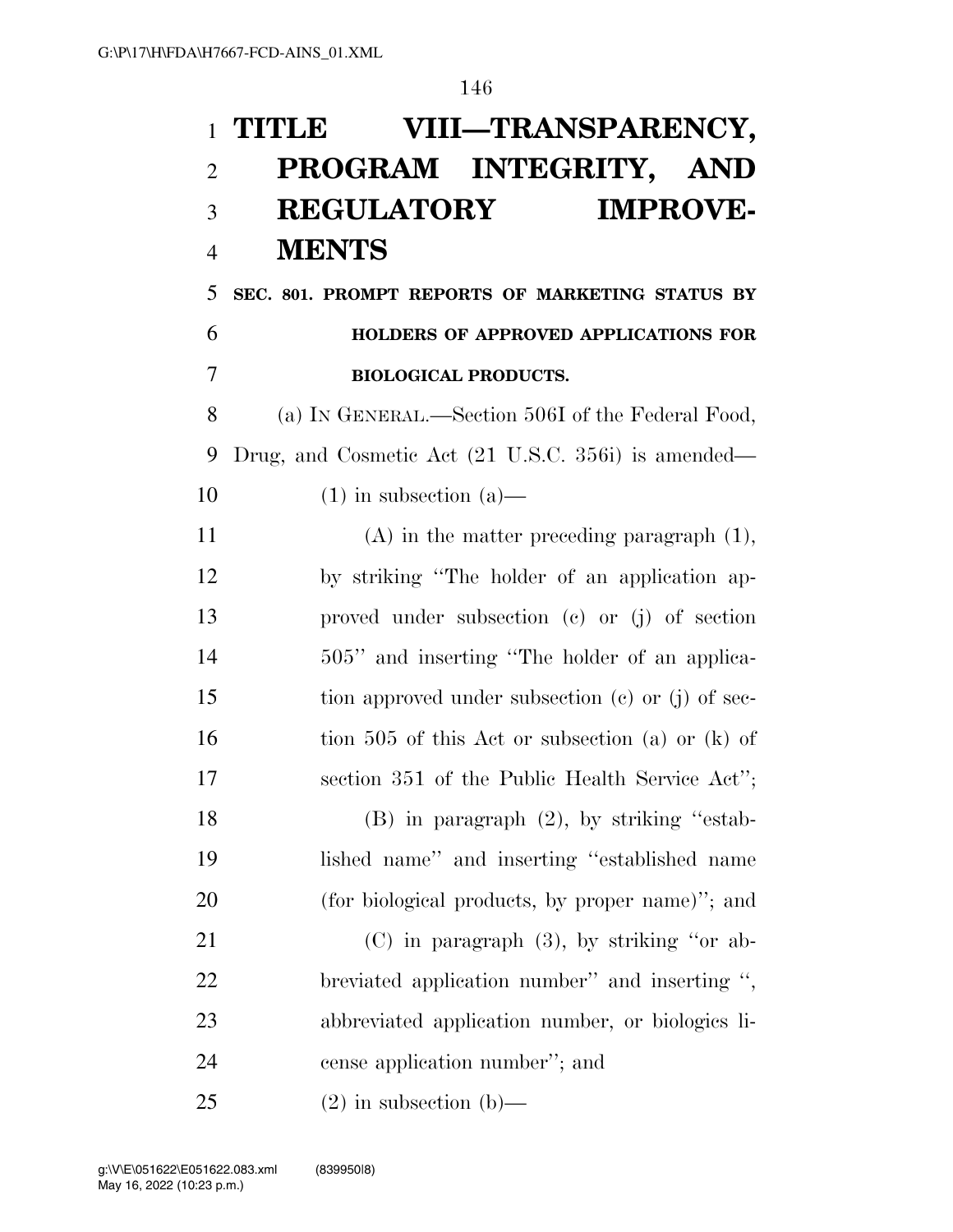| $\mathbf{1}$   | $(A)$ in the matter preceding paragraph $(1)$ ,             |
|----------------|-------------------------------------------------------------|
| $\overline{2}$ | by striking "The holder of an application ap-               |
| 3              | proved under subsection $(c)$ or $(j)$ " and insert-        |
| $\overline{4}$ | ing "The holder of an application approved                  |
| 5              | under subsection (c) or (j) of section $505$ of             |
| 6              | this Act or subsection (a) or $(k)$ of section 351          |
| 7              | of the Public Health Service Act";                          |
| 8              | $(B)$ in paragraph $(1)$ , by striking "estab-              |
| 9              | lished name" and inserting "established name                |
| 10             | (for biological products, by proper name)"; and             |
| 11             | $(C)$ in paragraph $(2)$ , by striking "or ab-              |
| 12             | breviated application number" and inserting ",              |
| 13             | abbreviated application number, or biologics li-            |
| 14             | cense application number".                                  |
| 15             | ADDITIONAL ONE-TIME REPORT.-Subsection<br>(b)               |
| 16             | (c) of section 506I of the Federal Food, Drug, and Cos-     |
| 17             | metic Act (21 U.S.C. 356i) is amended to read as follows:   |
| 18             | "(c) ADDITIONAL ONE-TIME REPORT.—Within 180                 |
| 19             | days of the date of enactment of the Food and Drug          |
| 20             | Amendments of 2022, all holders of applications approved    |
| 21             | under subsection (a) or $(k)$ of section 351 of the Public  |
| 22             | Health Service Act shall review the information in the list |
| 23             | published under section $351(k)(9)(A)$ and shall submit a   |
| 24             | written notice to the Secretary—                            |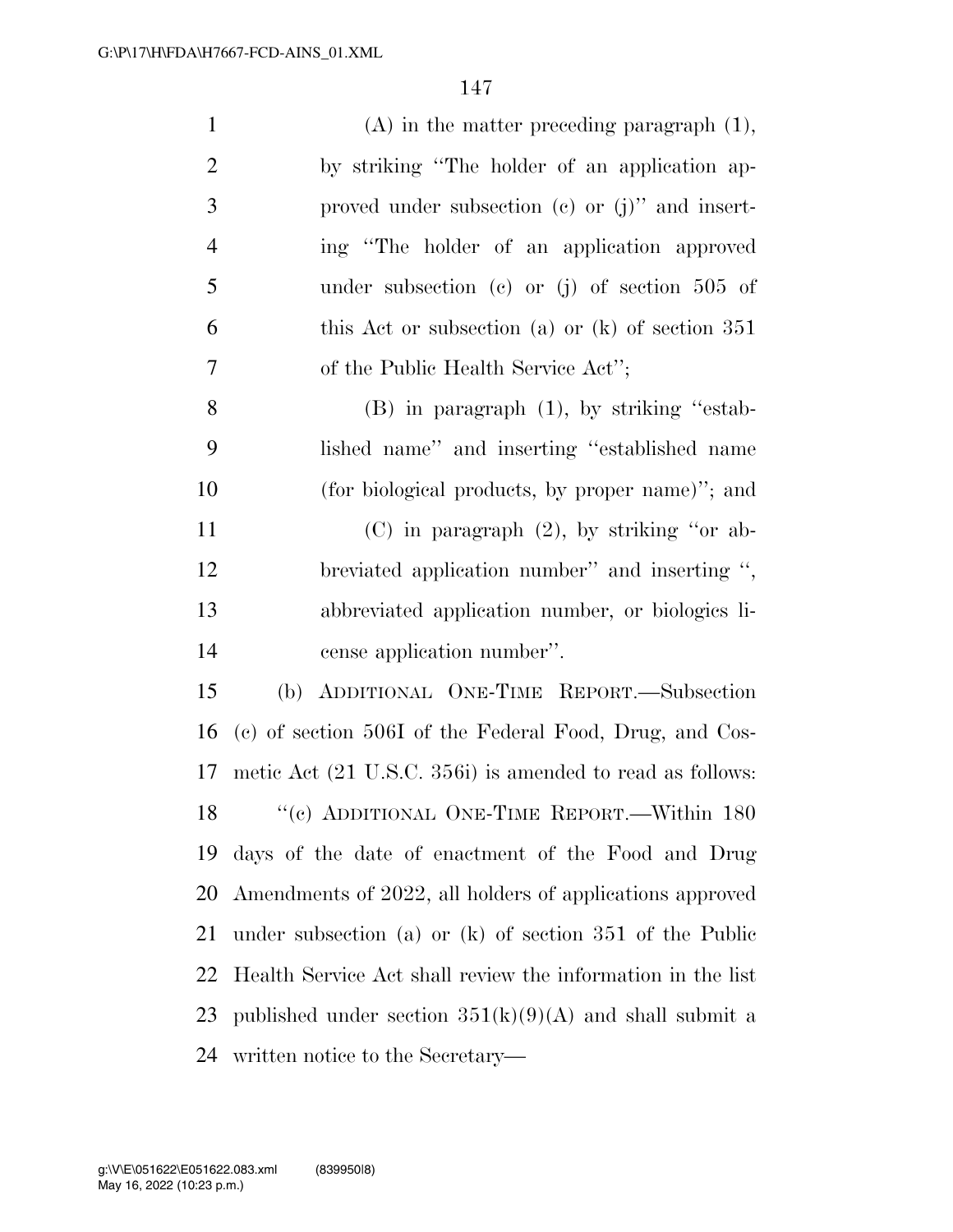1 ''(1) stating that all of the application holder's

 biological products in the list published under sec-3 tion  $351(k)(9)(A)$  that are not listed as discontinued are available for sale; or 5 "(2) including the information required pursu- ant to subsection (a) or (b), as applicable, for each of the application holder's biological products that 8 are in the list published under section  $351(k)(9)(A)$  and not listed as discontinued, but have been discon- tinued from sale or never have been available for sale.''. (c) PURPLE BOOK.—Section 506I of the Federal Food, Drug, and Cosmetic Act (21 U.S.C. 356i) is amend- ed— (1) by striking subsection (d) and inserting the following: 17 "(d) FAILURE TO MEET REQUIREMENTS.—If a hold- er of an approved application fails to submit the informa- tion required under subsection (a), (b), or (c), the Sec- retary may—  $\frac{1}{2}$  (1) move the application holder's drugs from the active section of the list published under section  $505(j)(7)(A)$  to the discontinued section of the list, except that the Secretary shall remove from the list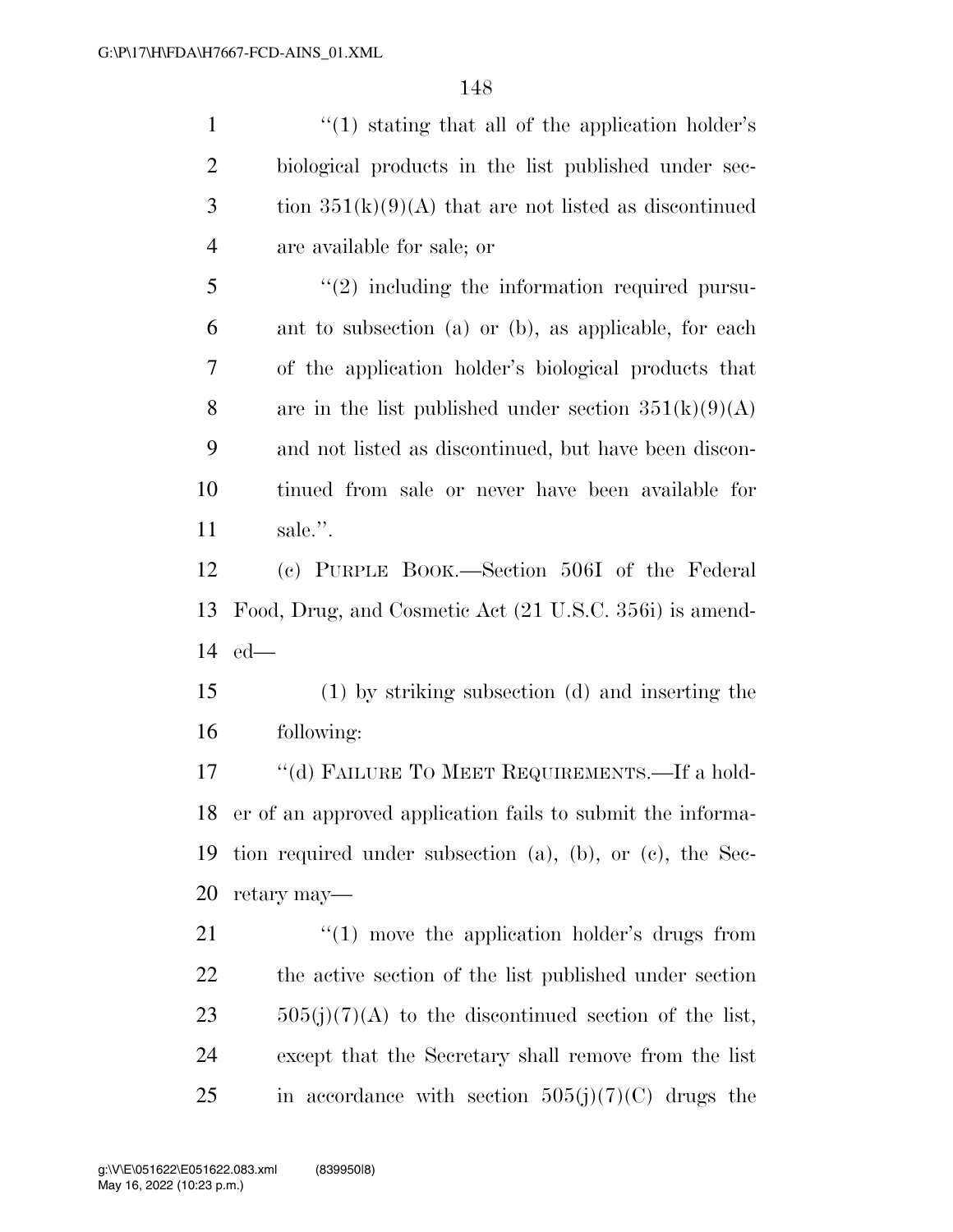- Secretary determines have been withdrawn from sale for reasons of safety or effectiveness; and
- 3 "(2) identify the application holder's biological products as discontinued in the list published under section 351(k)(9)(A) of the Public Health Service Act, except that the Secretary shall remove from the 7 list in accordance with section  $351(k)(9)(B)$  of such Act biological products for which the license has been revoked or suspended for reasons of safety, pu-rity, or potency.''; and
- 11 (2) in subsection (e)—
- (A) by inserting after the first sentence the following: ''The Secretary shall update the list published under section 351(k)(9)(A) of the Public Health Service Act based on information provided under subsections (a), (b), and (c) by identifying as discontinued biological products that are not available for sale, except that bio- logical products for which the license has been revoked or suspended for safety, purity, or po- tency reasons shall be removed from the list in 22 accordance with section  $351(k)(9)(B)$  of the Public Health Service Act.'';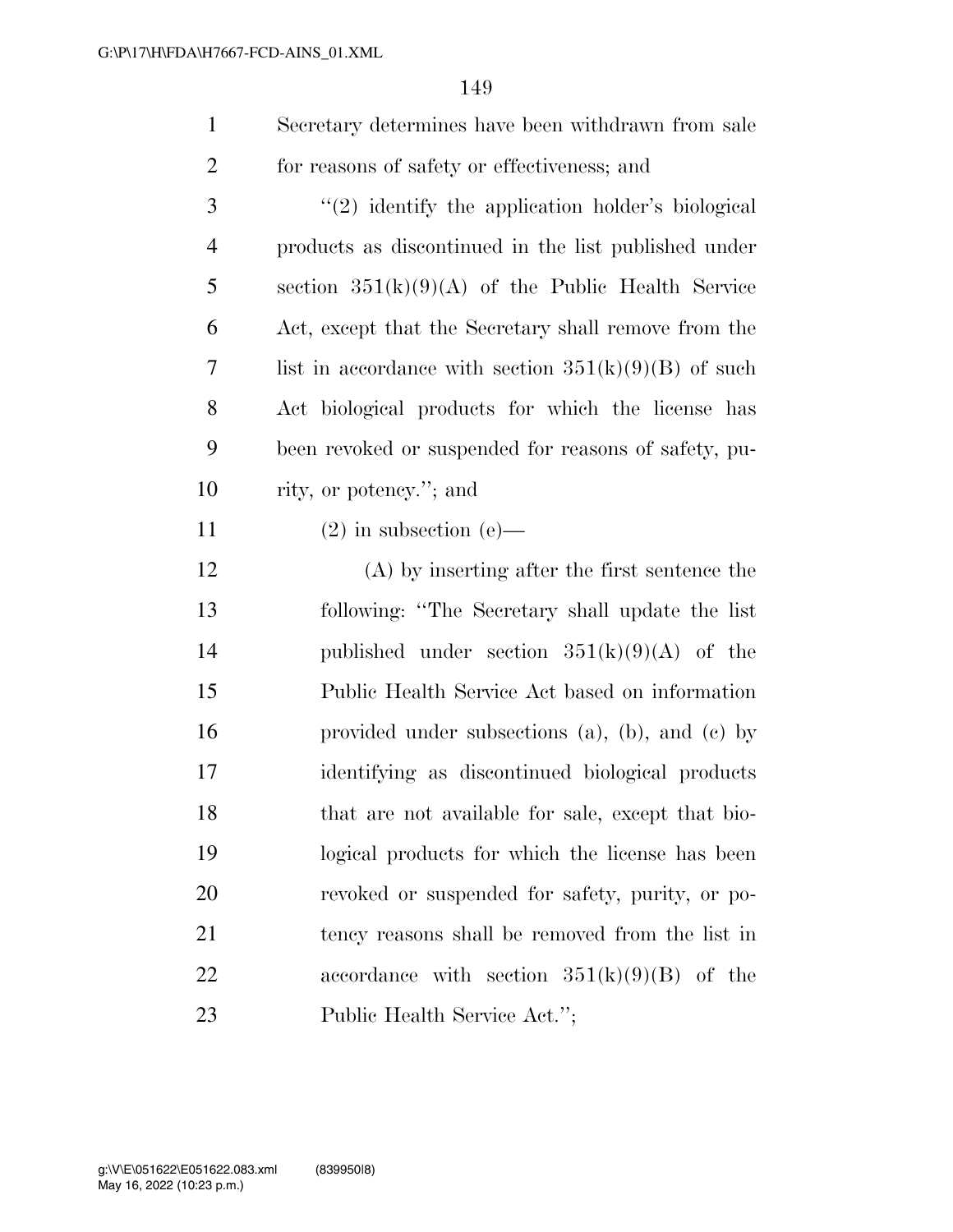| $\mathbf{1}$   | (B) by striking "monthly updates to the                   |
|----------------|-----------------------------------------------------------|
| $\overline{2}$ | list" and inserting "monthly updates to the lists         |
| 3              | referred to in the preceding sentences"; and              |
| $\overline{4}$ | (C) by striking "and shall update the list                |
| 5              | based on" and inserting "and shall update such            |
| 6              | lists based on".                                          |
| 7              | (d) TECHNICAL CORRECTIONS.—Section $506I(e)$ of           |
| 8              | the Federal Food, Drug, and Cosmetic Act (21 U.S.C.       |
| 9              | $356i(e)$ is amended—                                     |
| 10             | (1) by striking "subsection $505(j)(7)(A)$ " and          |
| 11             | inserting "section $505(j)(7)(A)$ "; and                  |
| 12             | (2) by striking "subsection $505(j)(7)(C)$ " and          |
| 13             | inserting "section $505(j)(7)(C)$ ".                      |
|                |                                                           |
| 14             | SEC. 802. ENCOURAGING BLOOD DONATION.                     |
| 15             | Section 3003 of the 21st Century Cures Act (21            |
| 16             | U.S.C. 360bbb–8c note) is amended to read as follows:     |
|                | "SEC. 3003. STREAMLINING PATIENT AND BLOOD DONOR          |
| 17<br>18       | <b>INPUT.</b>                                             |
| 19             | "Chapter 35 of title 44, United States Code, shall        |
| 20             | not apply to the collection of information to which a re- |
| 21             | sponse is voluntary, to solicit—                          |
| 22             | $\cdot$ (1) the views and perspectives of patients        |
| 23             | under section 569C of the Federal Food, Drug, and         |
| 24             | Cosmetic Act (21 U.S.C. 360bbb–8c) (as amended            |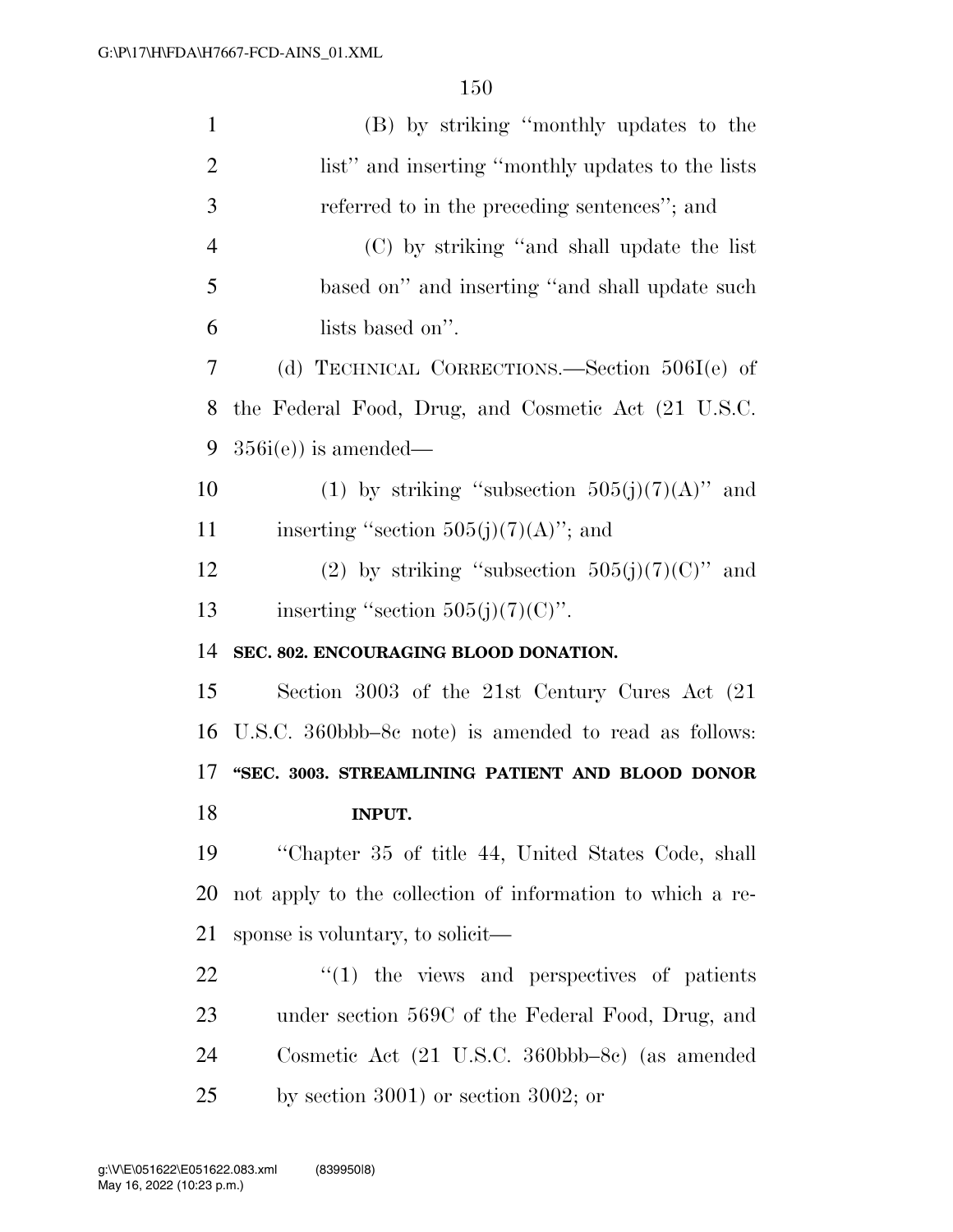1 ''(2) information from blood donors or potential blood donors to support the development of rec- ommendations by the Secretary of Health and Human Services acting through the Commissioner of Food and Drugs concerning blood donation.''. **SEC. 803. REGULATION OF CERTAIN PRODUCTS AS DRUGS.**  Section 503 of the Federal Food, Drug, and Cosmetic Act (21 U.S.C. 353) is amended by adding at the end the following: ''(h)(1) Any contrast agent, radioactive drug, or OTC monograph drug shall be deemed to be a drug under sec-12 tion  $201(g)$  and not a device under section  $201(h)$ .  $\frac{1}{2}$  For purposes of this subsection: 14 ''(A) The term 'contrast agent' means an arti- cle that is intended for use in conjunction with a medical imaging device, and—  $\frac{1}{10}$  is a diagnostic radiopharmaceutical, as defined in sections 315.2 and 601.31 of title 21, Code of Federal Regulations (or any suc- cessor regulations); or 21 ''(ii) is a diagnostic agent that improves 22 the visualization of structure or function within the body by increasing the relative difference in signal intensity within the target tissue, struc-25 ture, or fluid.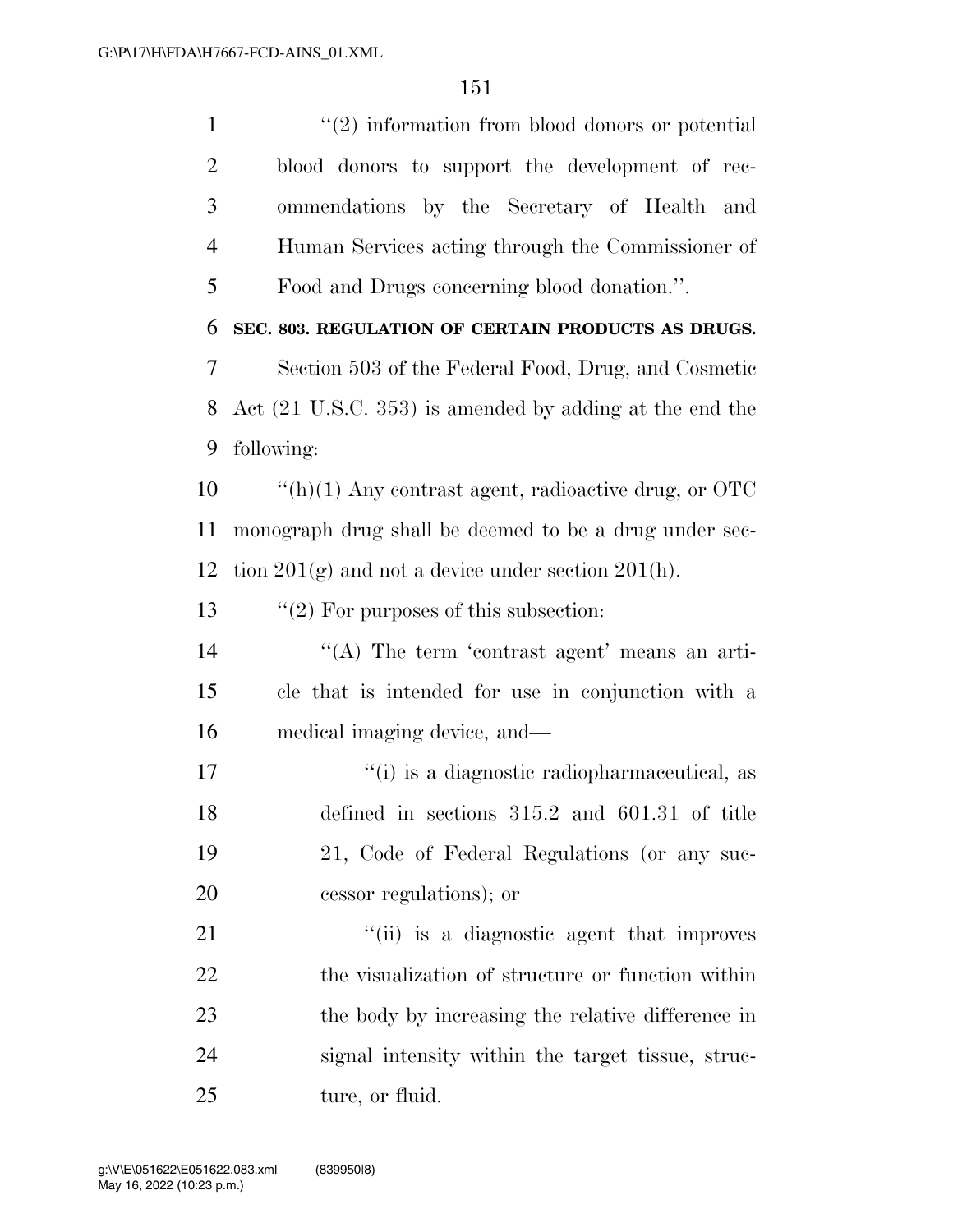| $\mathbf{1}$   | "(B) The term 'radioactive drug' has the mean-                |
|----------------|---------------------------------------------------------------|
| $\overline{2}$ | ing given such term in section $310.3(n)$ of title 21,        |
| 3              | Code of Federal Regulations (or any successor regu-           |
| $\overline{4}$ | lations), except that such term does not include—             |
| 5              | "(i) an implant or article similar to an im-                  |
| 6              | plant;                                                        |
| 7              | "(ii) an article that applies radiation from                  |
| 8              | outside of the body; or                                       |
| 9              | "(iii) the radiation source of an article de-                 |
| 10             | scribed in clause (i) or (ii).                                |
| 11             | "(C) The term 'OTC monograph drug' has the                    |
| 12             | meaning given such term in section 744L.                      |
| 13             | $\lq(3)$ Nothing in this subsection shall be construed as     |
| 14             | allowing for the classification of a product as a drug (as    |
| 15             | defined in section $201(g)$ if such product—                  |
| 16             | "(A) is not described in paragraph $(1)$ ; and                |
| 17             | $\lq\lq$ (B) meets the definition of a device under sec-      |
| 18             | tion $201(h)$ ,                                               |
| 19             | unless another provision of this Act otherwise indicates a    |
| 20             | different classification.".                                   |
| 21             | SEC. 804. POSTAPPROVAL STUDIES AND PROGRAM INTEG-             |
| 22             | RITY FOR ACCELERATED APPROVAL DRUGS.                          |
| 23             | (a) IN GENERAL.—Section $506(c)$ of the Federal               |
| 24             | Food, Drug, and Cosmetic Act $(21 \text{ U.S.C. } 356(c))$ is |
| 25             | amended—                                                      |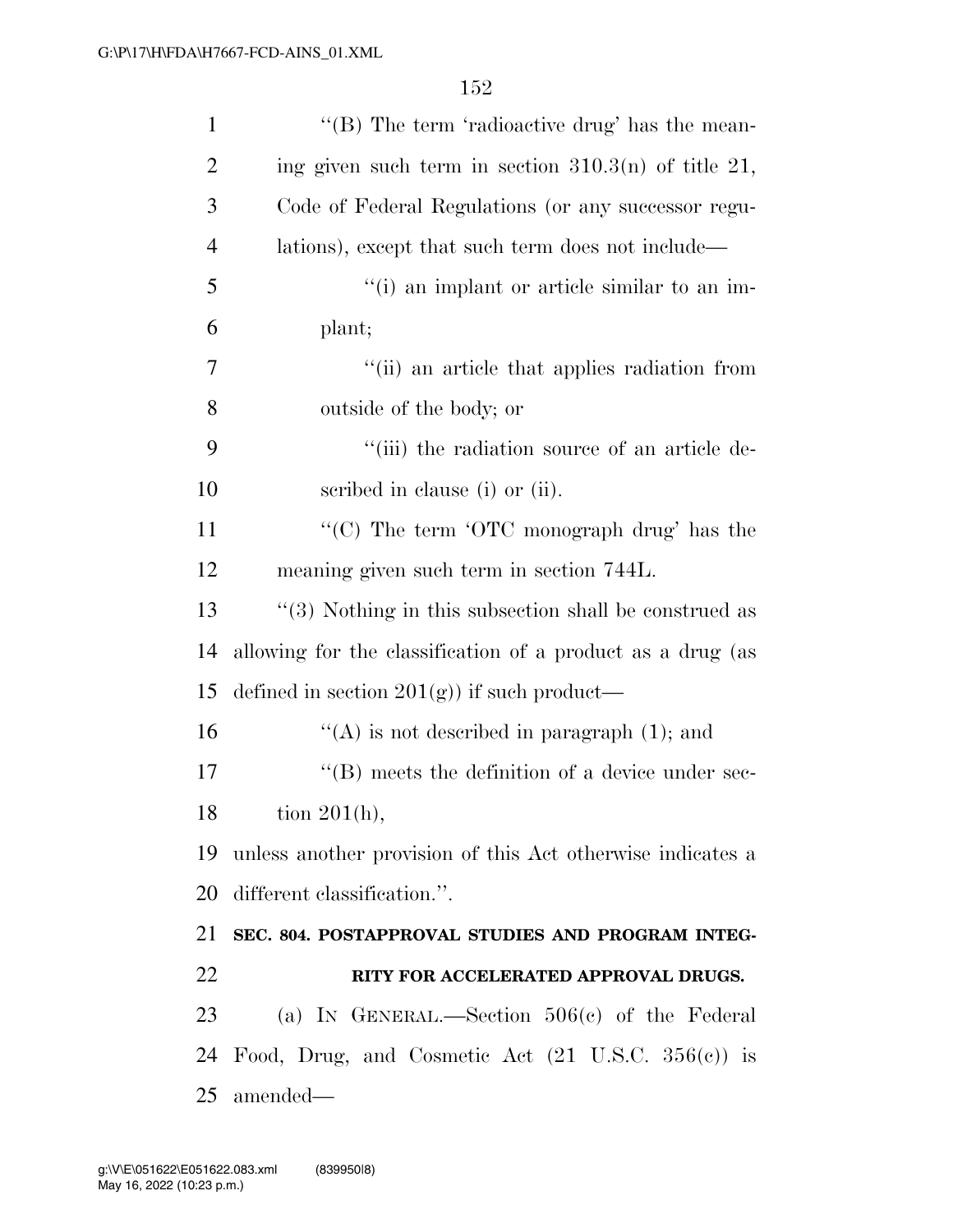| $\mathbf{1}$   | $(1)$ by striking paragraph $(2)$ and inserting the |
|----------------|-----------------------------------------------------|
| $\overline{2}$ | following:                                          |
| 3              | $``(2)$ LIMITATION.—                                |
| $\overline{4}$ | "(A) IN GENERAL.—Approval of a product              |
| 5              | under this subsection may be subject to 1 or        |
| 6              | both of the following requirements:                 |
| $\tau$         | "(i) That the sponsor conduct an ap-                |
| 8              | propriate postapproval study or studies             |
| 9              | (which may be augmented or supported by             |
| 10             | real world evidence) to verify and describe         |
| 11             | the predicted effect on irreversible mor-           |
| 12             | bidity or mortality or other clinical benefit.      |
| 13             | "(ii) That the sponsor submit copies                |
| 14             | of all promotional materials related to the         |
| 15             | product during the preapproval review pe-           |
| 16             | riod and, following approval and for such           |
| 17             | period thereafter as the Secretary deter-           |
| 18             | mines to be appropriate, at least 30 days           |
| 19             | prior to dissemination of the materials.            |
| 20             | "(B) STUDIES NOT REQUIRED.—If the                   |
| 21             | Secretary does not require that the sponsor of      |
| 22             | a product approved under accelerated approval       |
| 23             | conduct a postapproval study under this para-       |
| 24             | graph, the Secretary shall publish on the           |
| 25             | website of the Food and Drug Administration         |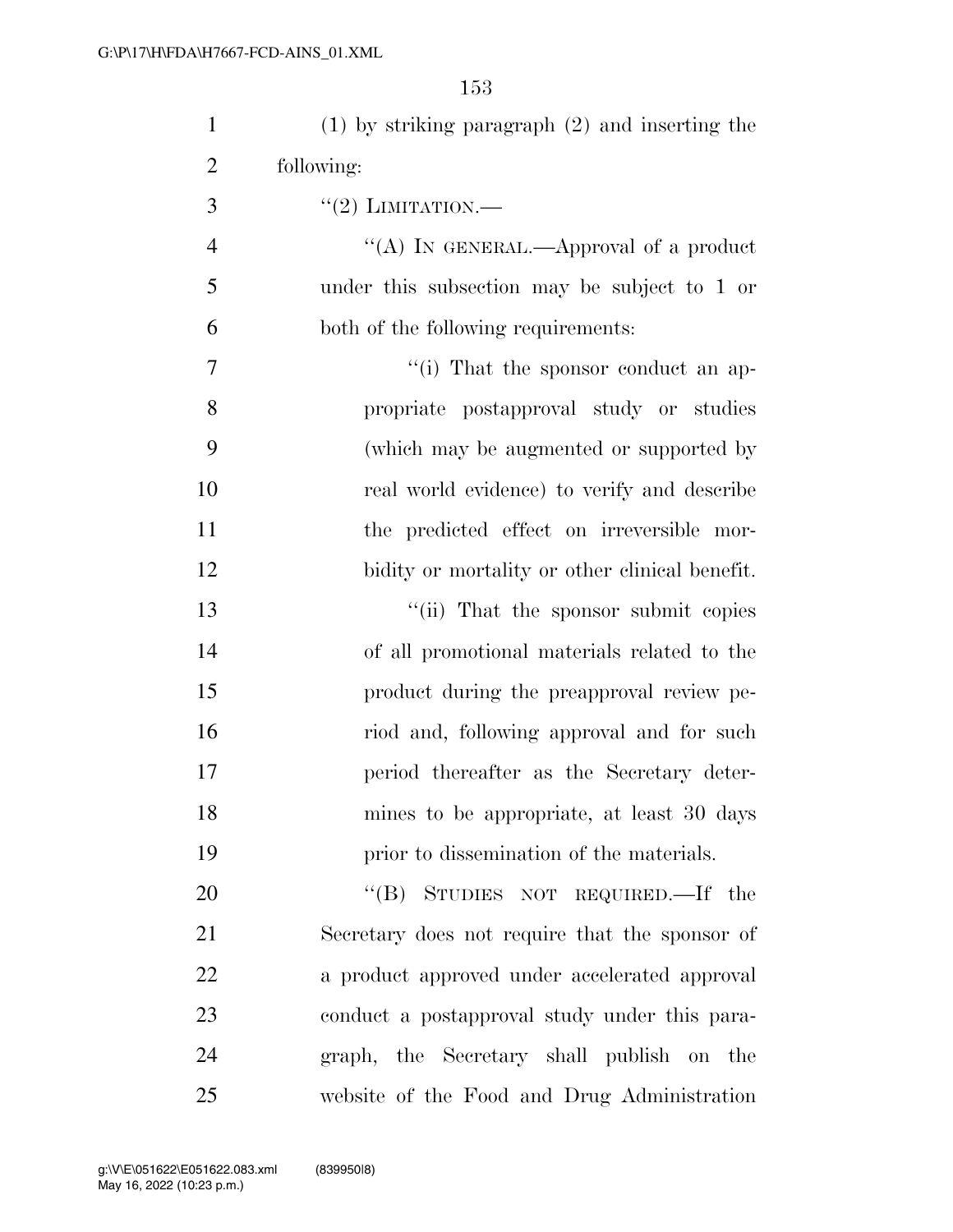the rationale for why such study is not appro-priate or necessary.

3 "'(C) POSTAPPROVAL STUDY CONDI- TIONS.—Not later than the time of approval of a product under accelerated approval, the Sec- retary shall specify the conditions for a post- approval study or studies required to be con- ducted under this paragraph with respect to such product, which may include enrollment targets, the study protocol, and milestones, in-cluding the target date of study completion.

12 "(D) STUDIES BEGUN BEFORE AP- PROVAL.—The Secretary may require such study or studies to be underway prior to ap-proval.''; and

 (2) by striking paragraph (3) and inserting the following:

18 "(3) EXPEDITED WITHDRAWAL OF AP-PROVAL.—

20 "'(A) In GENERAL.—The Secretary may withdraw approval of a product approved under accelerated approval using expedited procedures described in subparagraph (B), if—

24  $\frac{1}{2}$  (i) the sponsor fails to conduct any required postapproval study of the product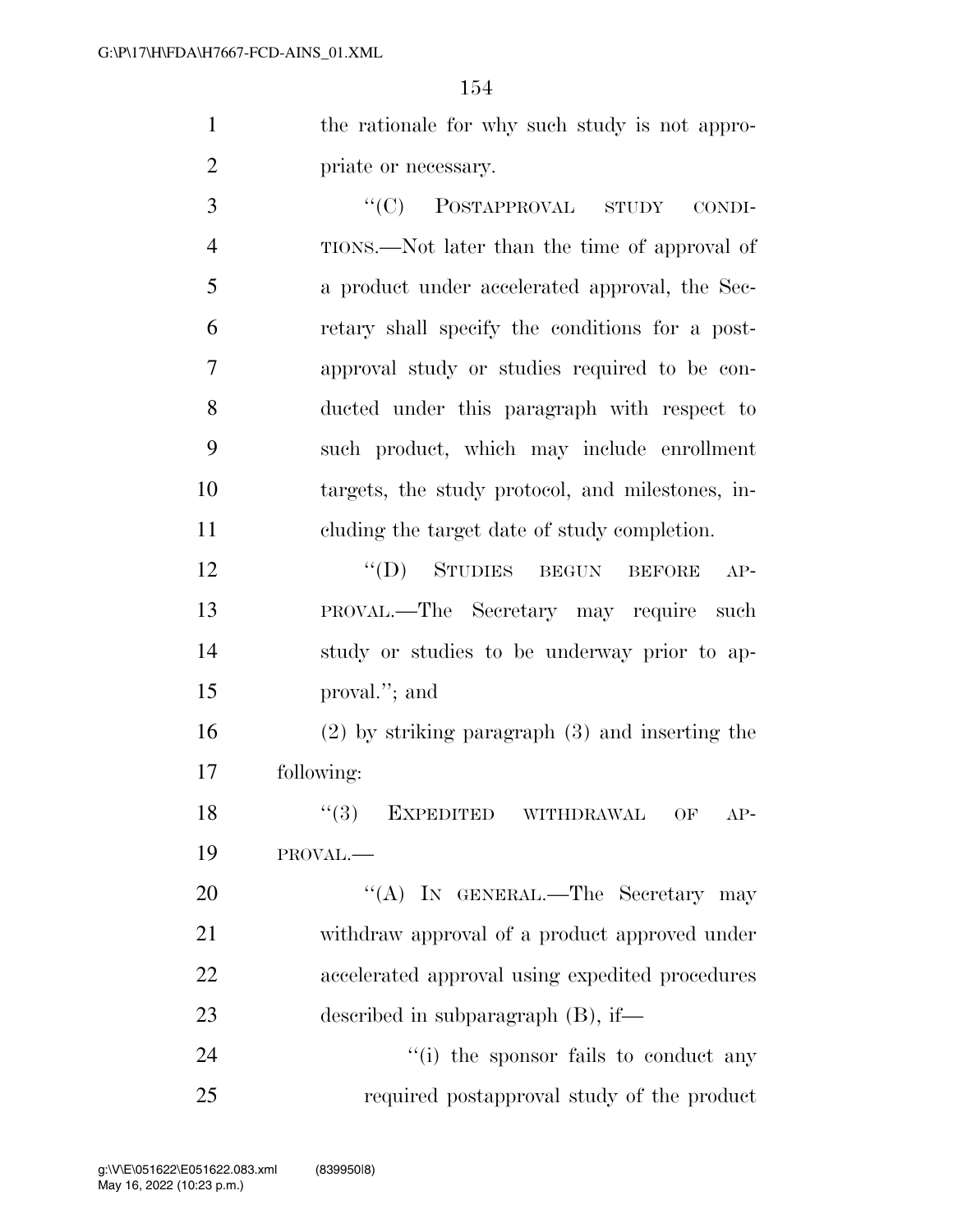| $\mathbf{1}$   | with due diligence, including with respect       |
|----------------|--------------------------------------------------|
| $\overline{2}$ | to conditions specified by the Secretary         |
| 3              | under paragraph $(2)(C)$ ;                       |
| $\overline{4}$ | "(ii) a study required to verify and             |
| 5              | describe the predicted effect on irreversible    |
| 6              | morbidity or mortality or other clinical         |
| 7              | benefit of the product fails to verify and       |
| 8              | describe such effect or benefit;                 |
| 9              | "(iii) other evidence demonstrates               |
| 10             | that the product is not shown to be safe or      |
| 11             | effective under the conditions of use; or        |
| 12             | "(iv) the sponsor disseminates false or          |
| 13             | misleading promotional materials with re-        |
| 14             | spect to the product.                            |
| 15             | EXPEDITED PROCEDURES<br>$\lq\lq (B)$<br>DE-      |
| 16             | SCRIBED.—Expedited procedures described in       |
| 17             | this subparagraph shall consist of, prior to the |
| 18             | withdrawal of accelerated approval—              |
| 19             | "(i) providing the sponsor with—                 |
| 20             | $\lq (I)$ due notice;                            |
| 21             | $\lq\lq$ (II) an explanation for the pro-        |
| 22             | posed withdrawal;                                |
| 23             | "(III) an opportunity for a meet-                |
| 24             | ing with the Commissioner of Food                |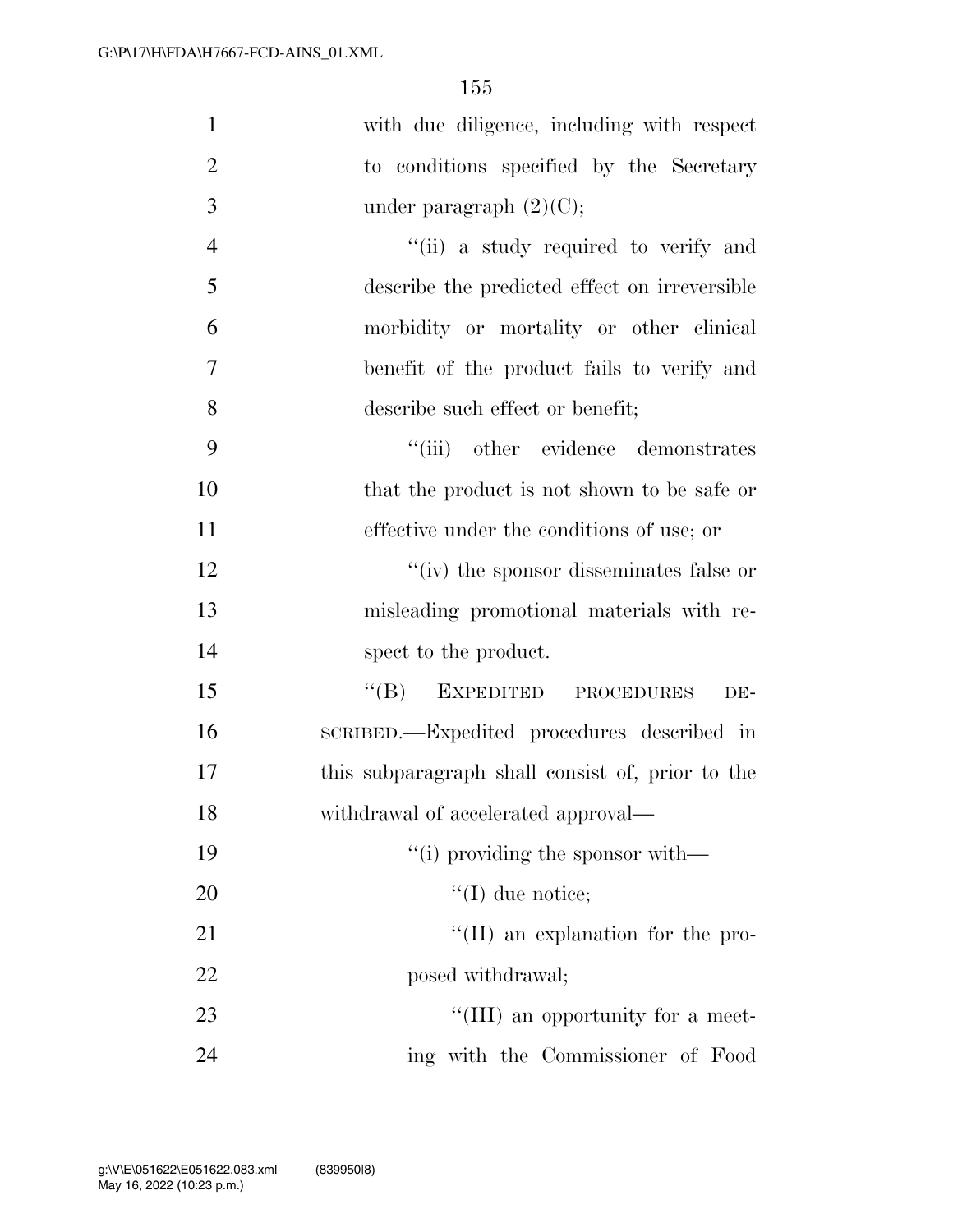| $\mathbf{1}$<br>and Drugs or the Commissioner's des- |  |
|------------------------------------------------------|--|
| $\overline{2}$<br>ignee; and                         |  |
| 3<br>$\lq\lq$ (IV) an opportunity for written        |  |
| $\overline{4}$<br>appeal to-                         |  |
| 5<br>$\lq(aa)$ the Commissioner of                   |  |
| 6<br>Food and Drugs; or                              |  |
| 7<br>$\lq\lq(bb)$ a designee of the                  |  |
| 8<br>Commissioner who has not par-                   |  |
| 9<br>ticipated in the proposed with-                 |  |
| 10<br>drawal of approval (other than a               |  |
| 11<br>meeting pursuant to subclause                  |  |
| 12<br>(III)) and is not a subordinate of             |  |
| 13<br>individual (other than the<br>an               |  |
| 14<br>Commissioner) who participated                 |  |
| 15<br>in such proposed withdrawal;                   |  |
| 16<br>"(ii) providing an opportunity for             |  |
| 17<br>public comment on the notice proposing to      |  |
| 18<br>withdraw approval;                             |  |
| "(iii) the publication of a summary of<br>19         |  |
| 20<br>the public comments received, and the Sec-     |  |
| 21<br>retary's response to such comments, on the     |  |
| 22<br>website of the Food and Drug Administra-       |  |
| 23<br>tion; and                                      |  |
| "(iv) convening and consulting an ad-<br>24          |  |
| 25<br>visory committee on issues related to the      |  |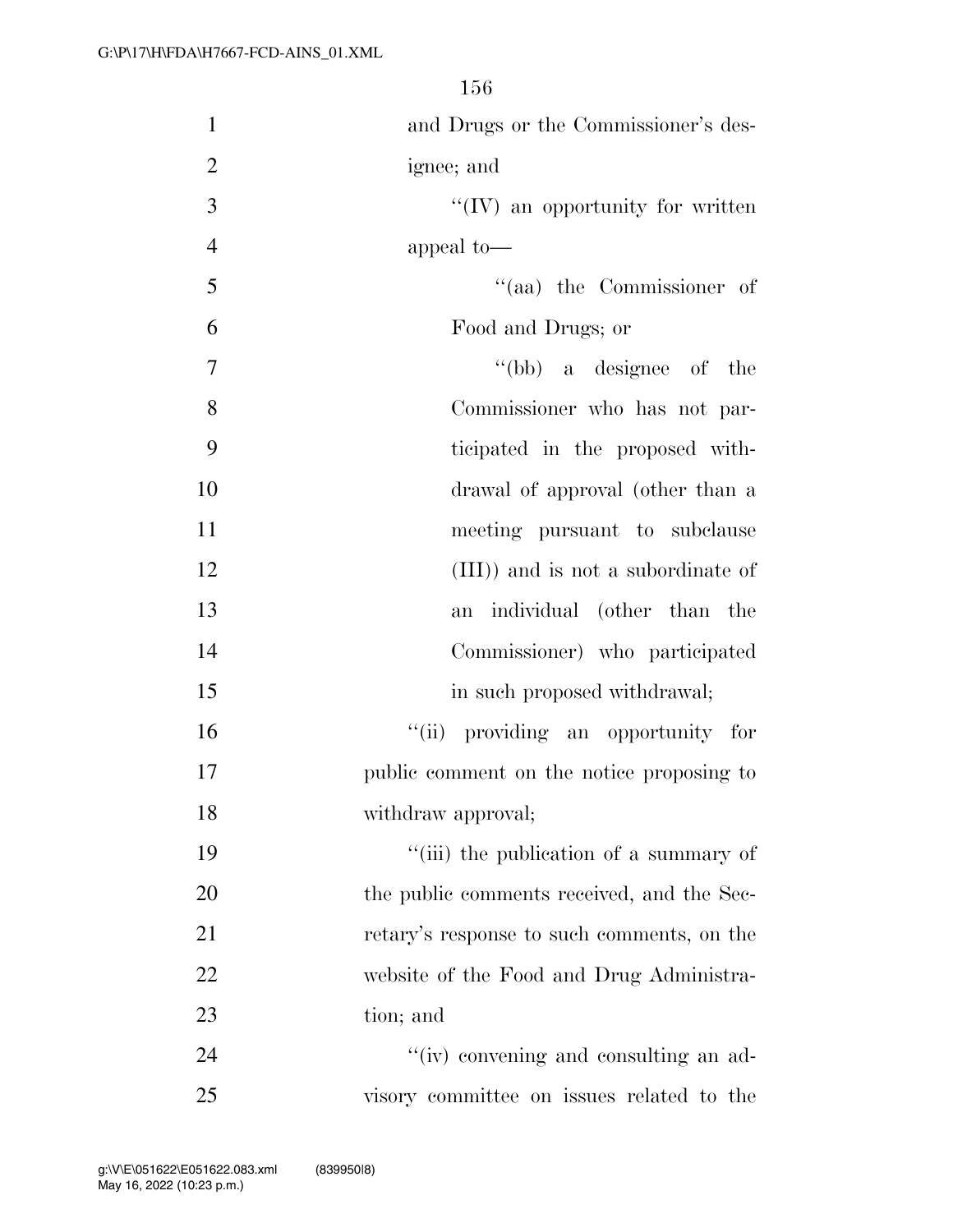| $\mathbf{1}$   | proposed withdrawal, if requested by the       |
|----------------|------------------------------------------------|
| $\overline{2}$ | sponsor and if no such advisory committee      |
| 3              | has previously advised the Secretary on        |
| $\overline{4}$ | such issues with respect to the withdrawal     |
| 5              | of the product prior to the sponsor's re-      |
| 6              | quest.                                         |
| 7              | $``(4)$ LABELING.—                             |
| 8              | "(A) IN GENERAL.—Subject to subpara-           |
| 9              | graph (B), the labeling for a product approved |
| 10             | under accelerated approval shall include—      |
| 11             | "(i) a statement indicating that the           |
| 12             | product was approved under accelerated         |
| 13             | approval;                                      |
| 14             | "(ii) a statement indicating that con-         |
| 15             | tinued approval of the product is subject to   |
| 16             | postmarketing studies to verify clinical       |
| 17             | benefit;                                       |
| 18             | "(iii) identification of the surrogate or      |
| 19             | intermediate endpoint or endpoints that        |
| 20             | supported approval and any known limita-       |
| 21             | tions of such surrogate or intermediate        |
| 22             | endpoint or endpoints in determining clin-     |
| 23             | ical benefit; and                              |
| 24             | $``(iv)$ a succinct description of the         |
| 25             | product and any uncertainty about antici-      |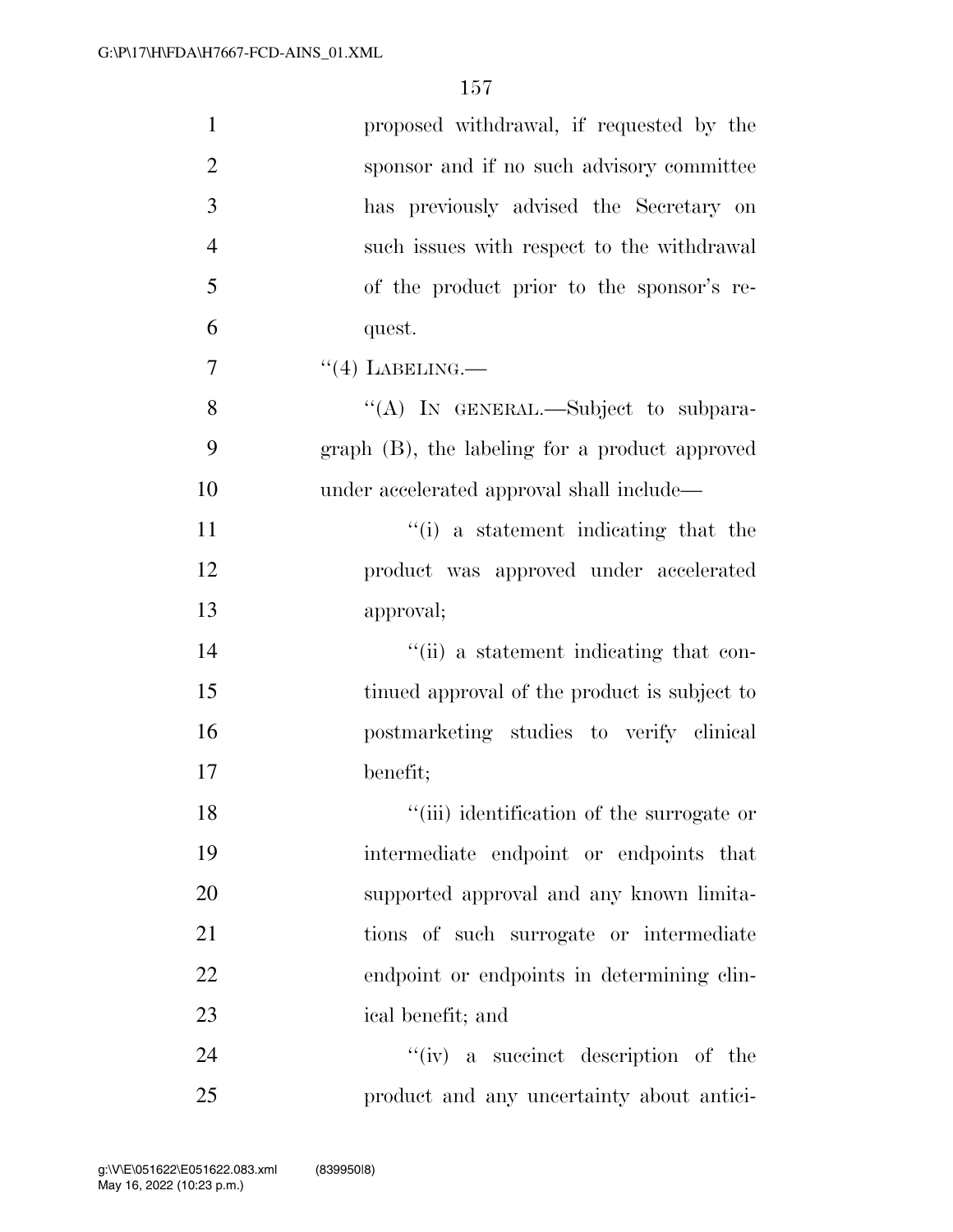|               | pated clinical benefit and a discussion of    |
|---------------|-----------------------------------------------|
| $\mathcal{D}$ | available evidence with respect to such clin- |
| $\mathcal{R}$ | ical benefit.                                 |

 ''(B) APPLICABILITY.—The labeling re- quirements of subparagraph (A) shall apply only to products approved under accelerated ap- proval for which the predicted effect on irre- versible morbidity or mortality or other clinical benefit has not been verified.

10 "'(C) RULE OF CONSTRUCTION.—With re- spect to any application pending before the Sec- retary on the date of enactment of the Food and Drug Amendments of 2022, the Secretary shall allow any applicable changes to the prod- uct labeling required to comply with subpara- graph (A) to be made by supplement after the approval of such application.

 ''(5) REPORTING.—Not later than September 30, 2025, the Secretary shall submit to the Com- mittee on Energy and Commerce of the House of Representatives and the Committee on Health, Edu- cation, Labor, and Pensions of the Senate a report describing circumstances in which the Secretary con- sidered real world evidence submitted to support postapproval studies required under this subsection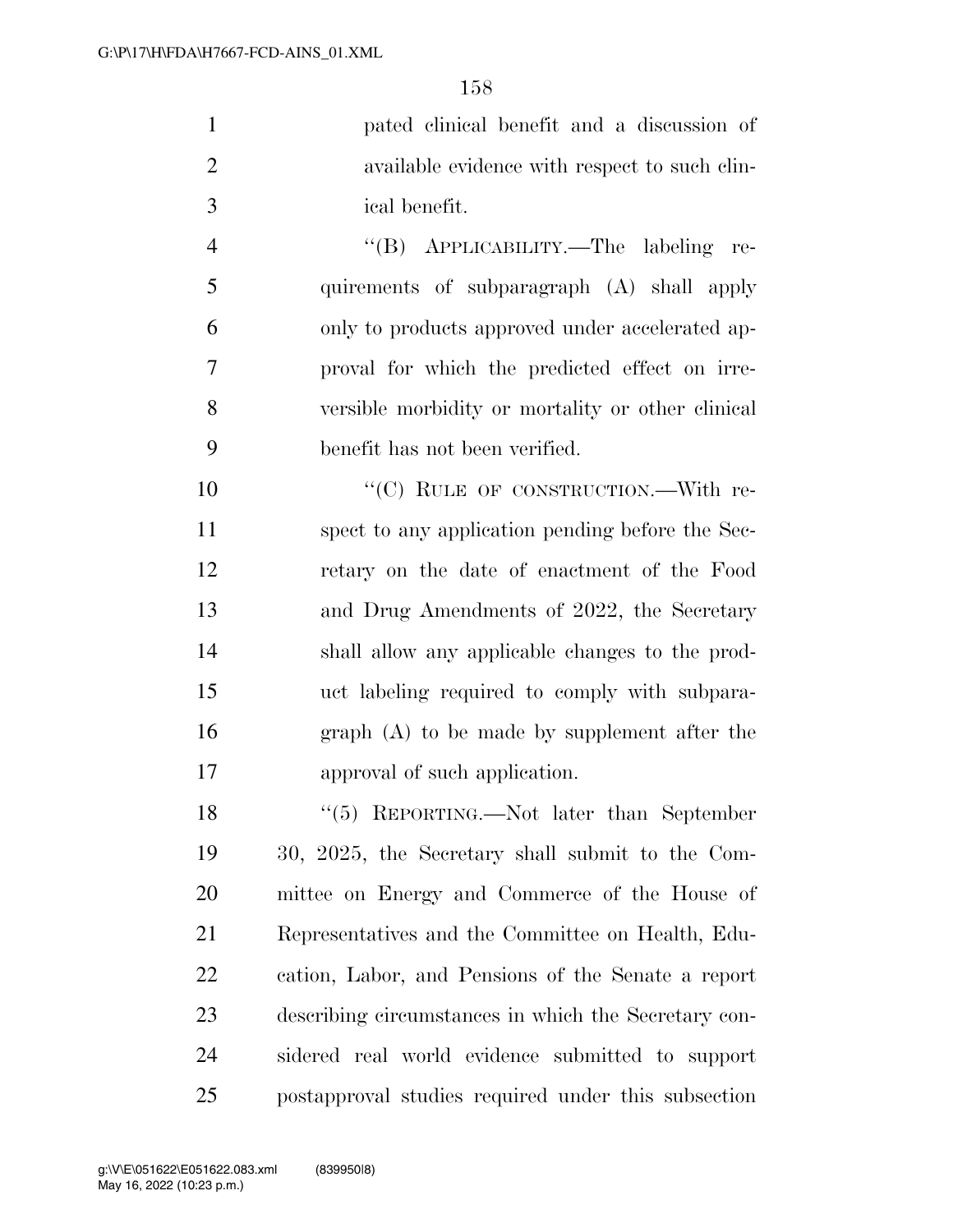| $\mathbf{1}$   | that were completed after the date of enactment of       |
|----------------|----------------------------------------------------------|
| $\overline{2}$ | the Food and Drug Amendments of 2022.".                  |
| 3              | (b) REPORTS OF POSTMARKETING STUDIES.-Sec-               |
| $\overline{4}$ | tion $506B(a)$ of the Federal Food, Drug, and Cosmetic   |
| 5              | Act $(21 \text{ U.S.C. } 356b(a))$ is amended—           |
| 6              | $(1)$ by redesignating paragraph $(2)$ as para-          |
| 7              | $graph(3)$ ; and                                         |
| 8              | $(2)$ by inserting after paragraph $(1)$ the fol-        |
| 9              | lowing:                                                  |
| 10             | (2)<br>ACCELERATED APPROVAL.-Notwith-                    |
| 11             | standing paragraph (1), a sponsor of a drug ap-          |
| 12             | proved under accelerated approval shall submit to        |
| 13             | the Secretary a report of the progress of any study      |
| 14             | required under section $506(c)$ , including progress to- |
| 15             | ward enrollment targets, milestones, and other infor-    |
| 16             | mation as required by the Secretary, not later than      |
| 17             | 180 days after the approval of such drug and not         |
| 18             | less frequently than every 180 days thereafter, until    |
| 19             | the study is completed or terminated.".                  |
| 20             | $(e)$ GUIDANCE.—                                         |
| 21             | (1) IN GENERAL.—The Secretary of Health and              |
| 22             | Human Services shall issue guidance describing—          |
| 23             | (A) how sponsor questions related to the                 |
| 24             | identification of novel surrogate or intermediate        |
| 25             | clinical endpoints may be addressed in early-            |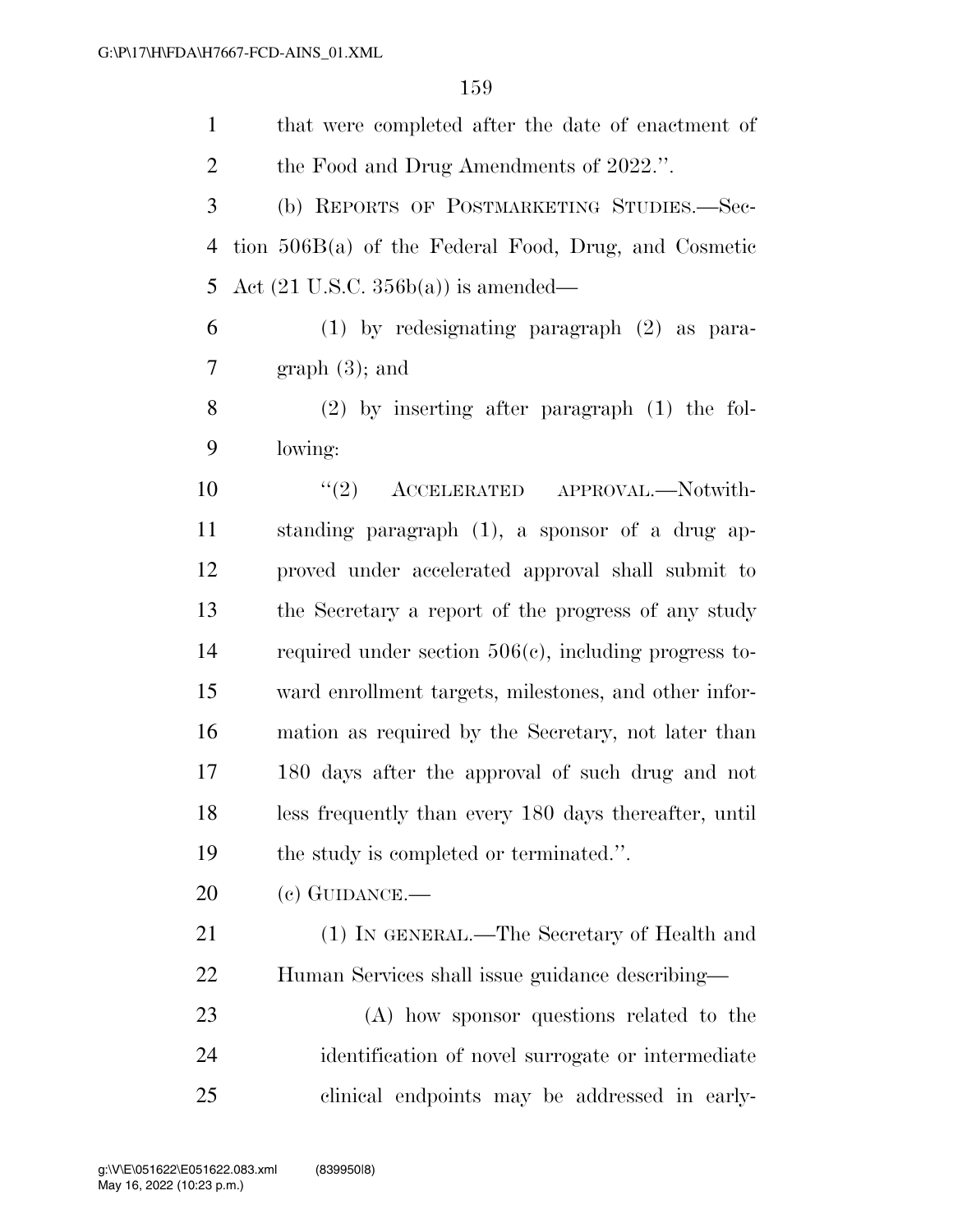| $\mathbf{1}$   | stage development meetings with the Food and              |
|----------------|-----------------------------------------------------------|
| $\overline{2}$ | Drug Administration;                                      |
| 3              | (B) the use of novel clinical trial designs               |
| $\overline{4}$ | that may be used to conduct appropriate post-             |
| 5              | approval studies as may be required under sec-            |
| 6              | tion $506(c)(2)(A)$ of the Federal Food, Drug,            |
| 7              | and Cosmetic Act $(21 \text{ U.S.C. } 356(c)(2)(A))$ , as |
| 8              | amended by subsection (a); and                            |
| 9              | (C) the expedited procedures described in                 |
| 10             | section $506(c)(3)(B)$ of the Federal Food,               |
| 11             | Drug, and Cosmetic Act (21 U.S.C.                         |
| 12             | $356(c)(3)(B)$ .                                          |
| 13             | (2) FINAL GUIDANCE.—The Secretary shall                   |
| 14             | issue—                                                    |
| 15             | (A) draft guidance under paragraph (1)                    |
| 16             | not later than 18 months after the date of en-            |
| 17             | actment of this Act; and                                  |
| 18             | (B) final guidance not later than 1 year                  |
| 19             | after the close of the public comment period on           |
| 20             | such draft guidance.                                      |
| 21             | (d)<br>RARE DISEASE ENDPOINT ADVANCEMENT                  |
| 22             | PILOT.                                                    |
| 23             | (1) IN GENERAL.—The Secretary of Health and               |
| 24             | Human Services shall establish a pilot program            |
| 25             | under which the Secretary will establish procedures       |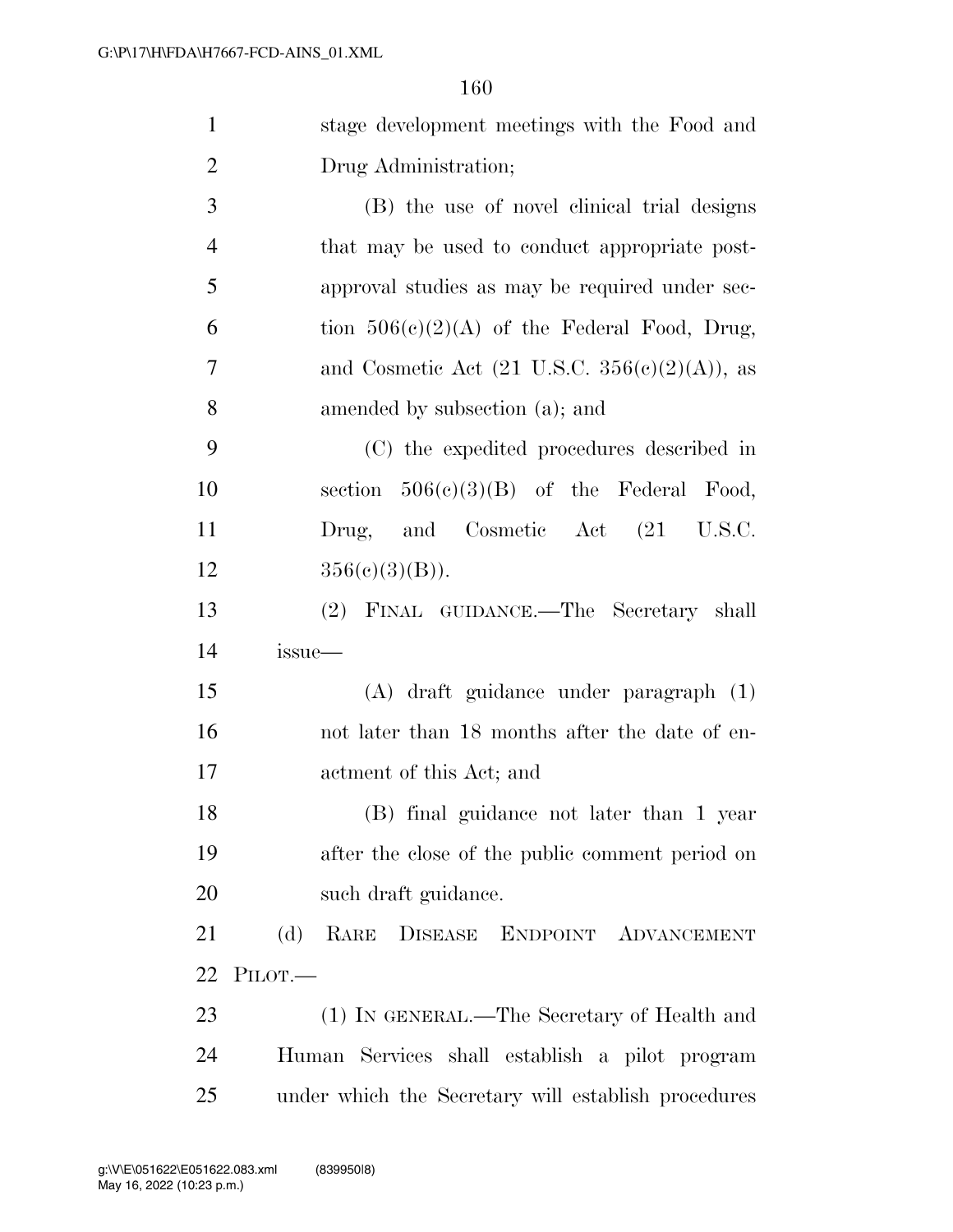| $\mathbf{1}$   | to provide increased interaction with sponsors of     |
|----------------|-------------------------------------------------------|
| $\overline{2}$ | rare disease drug development programs for pur-       |
| 3              | poses of advancing the development of efficacy        |
| $\overline{4}$ | endpoints, including surrogate and intermediate       |
| 5              | endpoints, for drugs intended to treat rare diseases, |
| 6              | including through—                                    |
| 7              | (A) determining eligibility of participants           |
| 8              | for such a program; and                               |
| 9              | (B) developing and implementing a process             |
| 10             | for applying to, and participating in, such a         |
| 11             | program.                                              |
| 12             | (2) PUBLIC WORKSHOPS.—The Secretary shall             |
| 13             | conduct up to 3 public workshops, which shall be      |
| 14             | completed not later than September 30, 2026, to       |
| 15             | discuss topics relevant to the development of         |
| 16             | endpoints for rare diseases, which may include dis-   |
| 17             | cussions about—                                       |
| 18             | (A) novel endpoints developed through the             |
| 19             | pilot program established under this subsection;      |
| 20             | and                                                   |
| 21             | (B) as appropriate, the use of real world             |
| 22             | evidence and real world data to support the val-      |
| 23             | idation of efficacy endpoints, including surro-       |
| 24             | gate and intermediate endpoints, for rare dis-        |
| 25             | eases.                                                |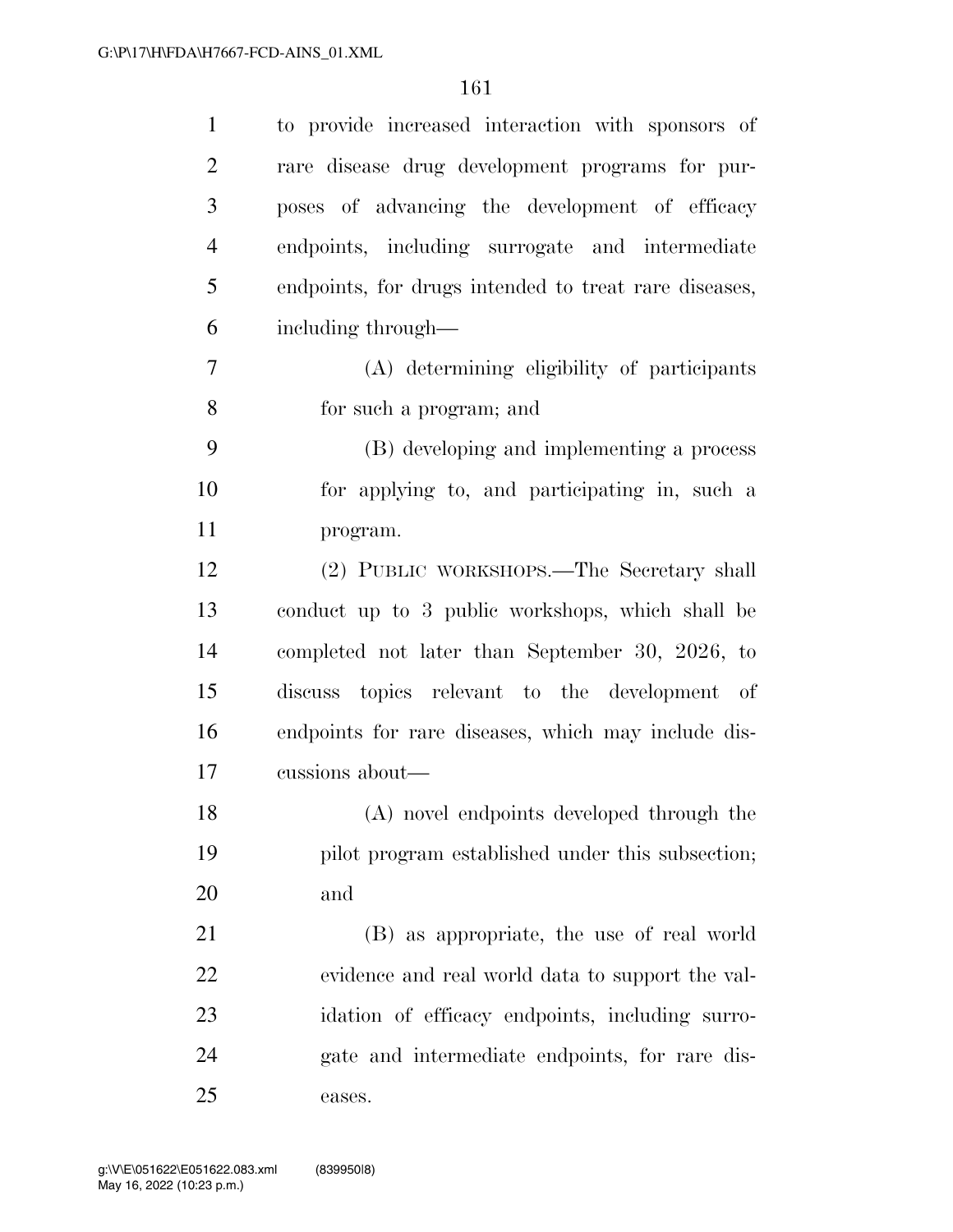| $\mathbf{1}$         | (3) REPORT.—Not later than September 30,                  |
|----------------------|-----------------------------------------------------------|
| $\overline{2}$       | 2027, the Secretary shall submit to the Committee         |
| 3                    | on Energy and Commerce of the House of Rep-               |
| $\overline{4}$       | resentatives and the Committee on Health, Edu-            |
| 5                    | cation, Labor, and Pensions of the Senate a report        |
| 6                    | describing the outcomes of the pilot program estab-       |
| 7                    | lished under this subsection.                             |
| 8                    | (4) GUIDANCE.—Not later than September 30,                |
| 9                    | 2027, the Secretary shall issue guidance describing       |
| 10                   | best practices and strategies for development of effi-    |
| 11                   | cacy endpoints, including surrogate and intermediate      |
| 12                   | endpoints, for rare diseases.                             |
| 13                   | (5) SUNSET.—The Secretary may not accept                  |
|                      |                                                           |
| 14                   | any new application or request to participate in the      |
| 15                   | program established by this subsection on or after        |
|                      | October 1, 2027.                                          |
|                      | SEC. 805. FACILITATING THE USE OF REAL WORLD EVI-         |
|                      | DENCE.                                                    |
| 16<br>17<br>18<br>19 | (a) GUIDANCE.—Not later than 1 year after the date        |
| 20                   | of the enactment of this Act, the Secretary of Health and |
| 21                   | Human Services shall issue, or revise existing, guidance  |
| 22                   | on considerations for the use of real world data and real |
| 23                   | world evidence to support regulatory decision making, as  |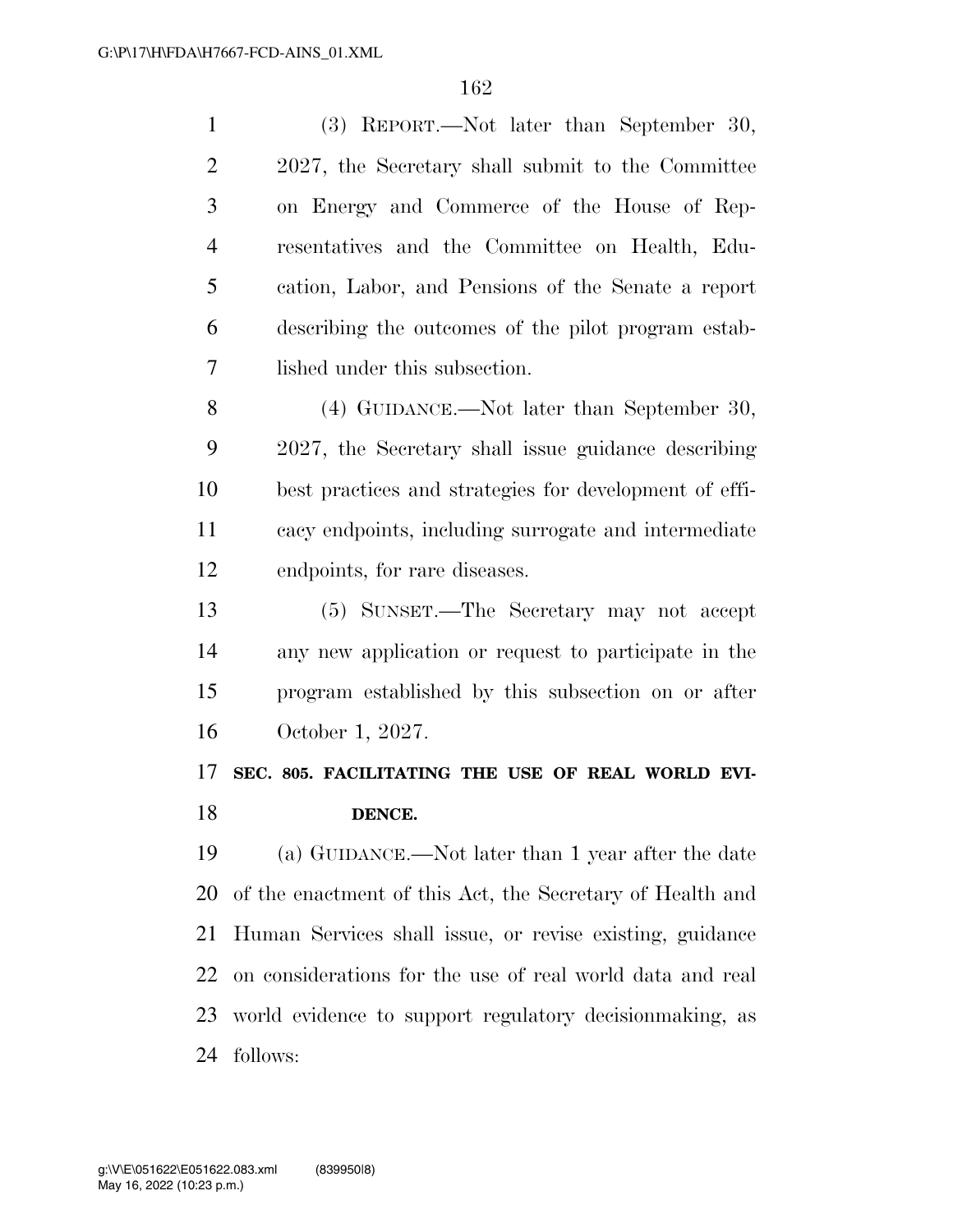(1) With respect to drugs, such guidance shall address—

 (A) the use of such data and evidence to support the approval of a drug application under section 505 of the Federal Food, Drug, and Cosmetic Act (21 U.S.C. 355) or a biologi- cal product application under section 351 of the Public Health Service Act (42 U.S.C. 262), or to support an investigational use exemption 10 under section 505(i) of the Federal Food, Drug, and Cosmetic Act or section 351(a)(3) of the Public Health Service Act; and

 (B) the use of such data and evidence ob- tained as a result of the use of drugs author- ized for emergency use under section 564 of the Federal Food, Drug, and Cosmetic Act (21 U.S.C. 360bbb–3) in such applications, submis-sions, or requests; and

 (C) standards and methodologies which may be used for collection and analysis of real world evidence included in such applications, submissions, or requests, as appropriate.

 (2) With respect to devices, such guidance shall address—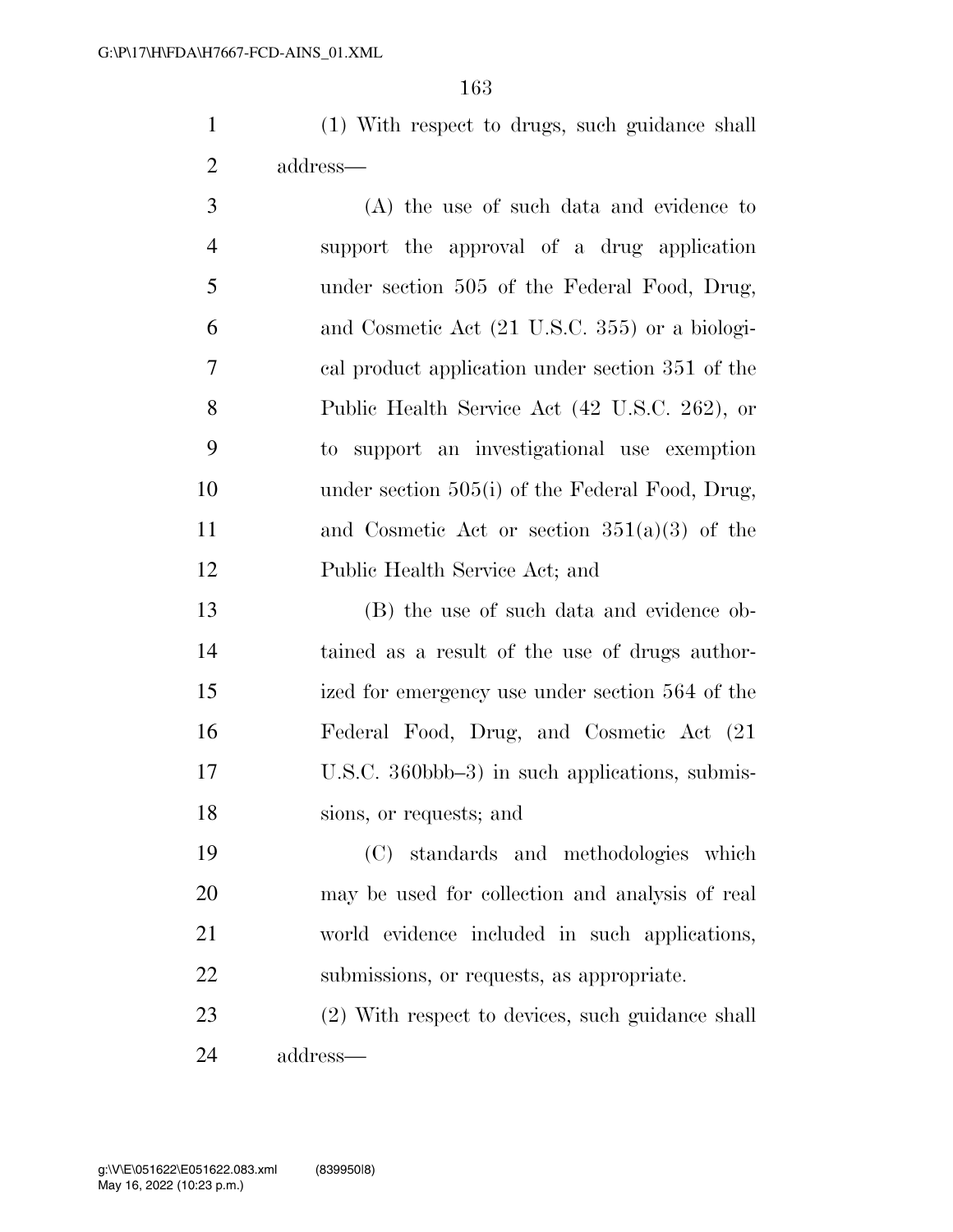| $\mathbf{1}$   | (A) the use of such data and evidence to                                 |
|----------------|--------------------------------------------------------------------------|
| $\overline{2}$ | support the approval, clearance, or classification                       |
| 3              | of a device pursuant to an application or sub-                           |
| $\overline{4}$ | mission submitted under section $510(k)$ ,                               |
| 5              | $513(f)(2)$ , or 515 of the Federal Food, Drug,                          |
| 6              | Cosmetic Act $(21 \text{ U.S.C. } 360(\text{k}))$ ,<br>and               |
| 7              | $360c(f)(2)$ , $360e$ , or to support an investiga-                      |
| 8              | tional use exemption under section $520(g)$ of                           |
| 9              | such Act $(21 \text{ U.S.C. } 360j(g));$                                 |
| 10             | (B) the use of such data and evidence ob-                                |
| 11             | tained as a result of the use of devices author-                         |
| 12             | ized for emergency use under section 564 of the                          |
| 13             | Federal Food, Drug, and Cosmetic Act (21)                                |
| 14             | U.S.C. 360bbb-3), in such applications, submis-                          |
| 15             | sions, or requests; and                                                  |
| 16             | (C) standards and methodologies which                                    |
| 17             | may be used for collection and analysis of real                          |
| 18             | world evidence included in such applications,                            |
| 19             | submissions, or requests, as appropriate.                                |
| 20             | (b) REPORT TO CONGRESS.—Not later than 2 years                           |
| 21             | after the termination of the public health emergency deter-              |
| 22             | mination by the Secretary of Health and Human Services                   |
| 23             | under section 564 of the Federal Food, Drug, and Cos-                    |
| 24             | metic Act $(21 \text{ U.S.C. } 360 \text{bbb} - 3)$ on February 4, 2020, |
| 25             | with respect to the Coronavirus Disease 2019 (COVID-                     |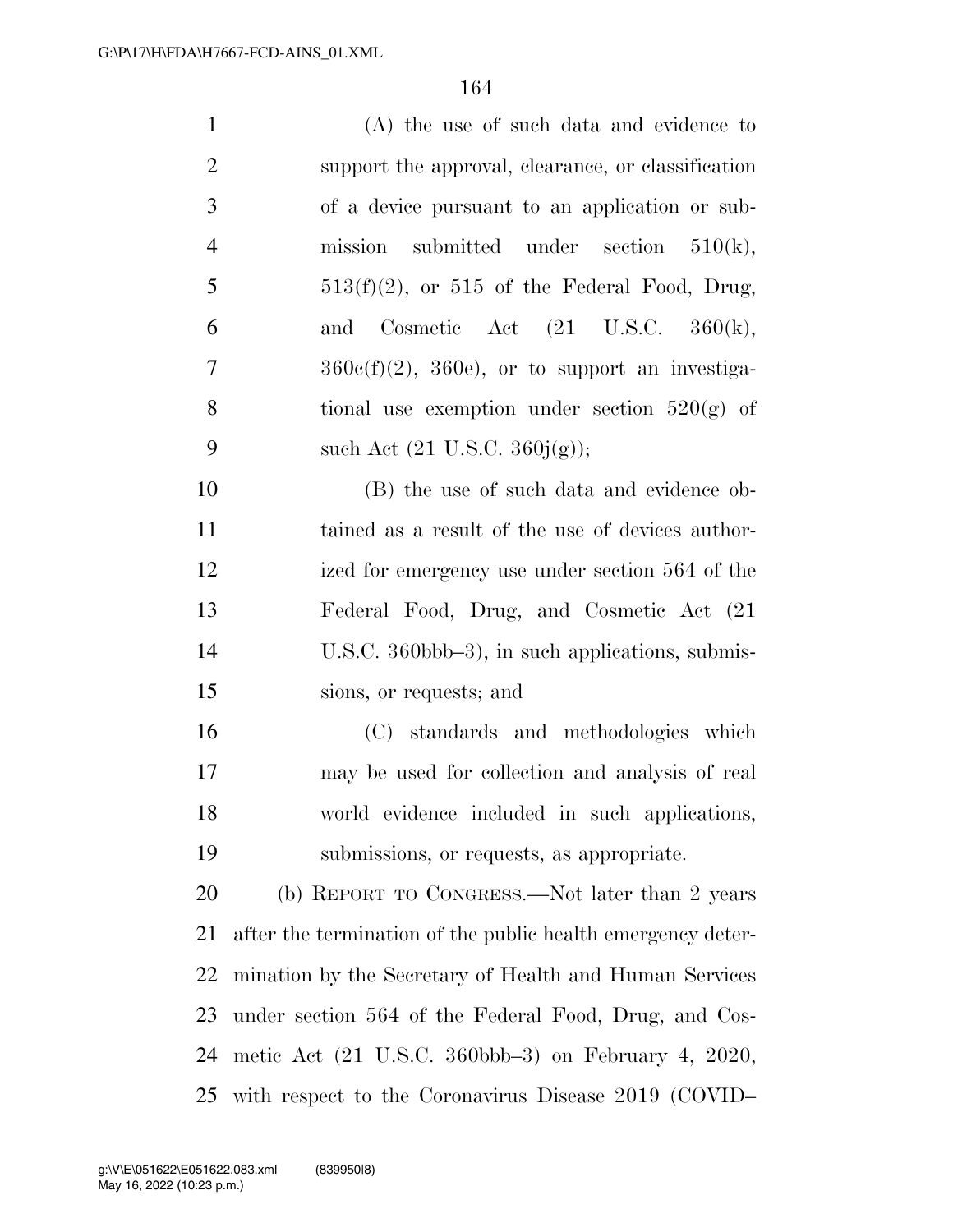19), the Secretary shall submit a report to the Committee on Energy and Commerce of the House of Representatives and the Committee on Health, Education, Labor, and Pensions of the Senate on—

 (1) the number of applications, submissions, or requests submitted for clearance or approval under section 505, 510(k), 513(f)(2), or 515 of the Fed- eral Food, Drug, and Cosmetic Act (21 U.S.C. 355,  $360(k)$ ,  $360c(f)(2)$ ,  $360e$  or section 351 of the Pub- lic Health Service Act, for which an authorization under section 564 of the Federal Food, Drug, and Cosmetic Act (21 U.S.C. 360bbb–3) was previously granted;

- (2) of the number of applications so submitted, 15 the number of such applications—
- (A) for which real world evidence was sub- mitted and used to support a regulatory deci-sion; and
- (B) for which real world evidence was sub- mitted and determined to be insufficient to sup-port a regulatory decision; and

 (3) a summary explanation of why, in the case of applications described in paragraph (2)(B), real world evidence could not be used to support regu-latory decisions.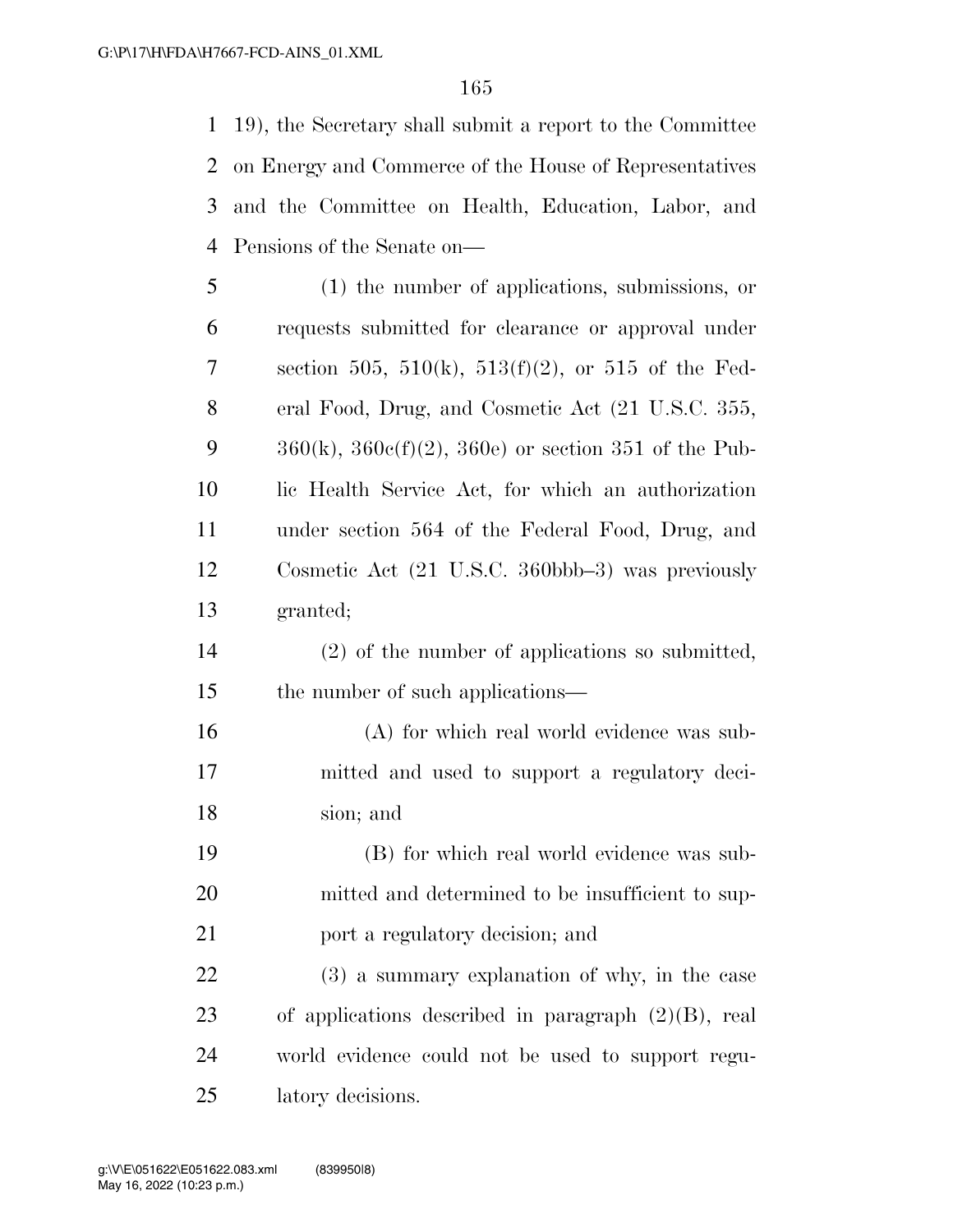(c) INFORMATION DISCLOSURE.—Nothing in this section shall be construed to authorize the disclosure of information that is prohibited from disclosure under sec- tion 1905 of title 18, United States Code, or subject to withholding under subsection (b)(4) of section 552 of title 5, United States Code (commonly referred to as the ''Freedom of Information Act'').

#### **SEC. 806. DUAL SUBMISSION FOR CERTAIN DEVICES.**

 Section 513 of the Federal Food, Drug, and Cosmetic Act (21 U.S.C. 360c) is amended by adding at the end the following:

12 "(k) For a device authorized for emergency use under section 564 for which, in accordance with section 564(m), the Secretary has deemed a laboratory examination or pro- cedure associated with such device to be in the category of examinations and procedures described in section 353(d)(3) of the Public Health Service Act, the sponsor of such device may, when submitting a request for classi-19 fication under section  $513(f)(2)$ , submit a single submis-sion containing—

21  $\frac{1}{2}$  (1) the information needed for such a request; and

23  $(2)$  sufficient information to enable the Sec- retary to determine whether such laboratory exam-ination or procedure satisfies the criteria to be cat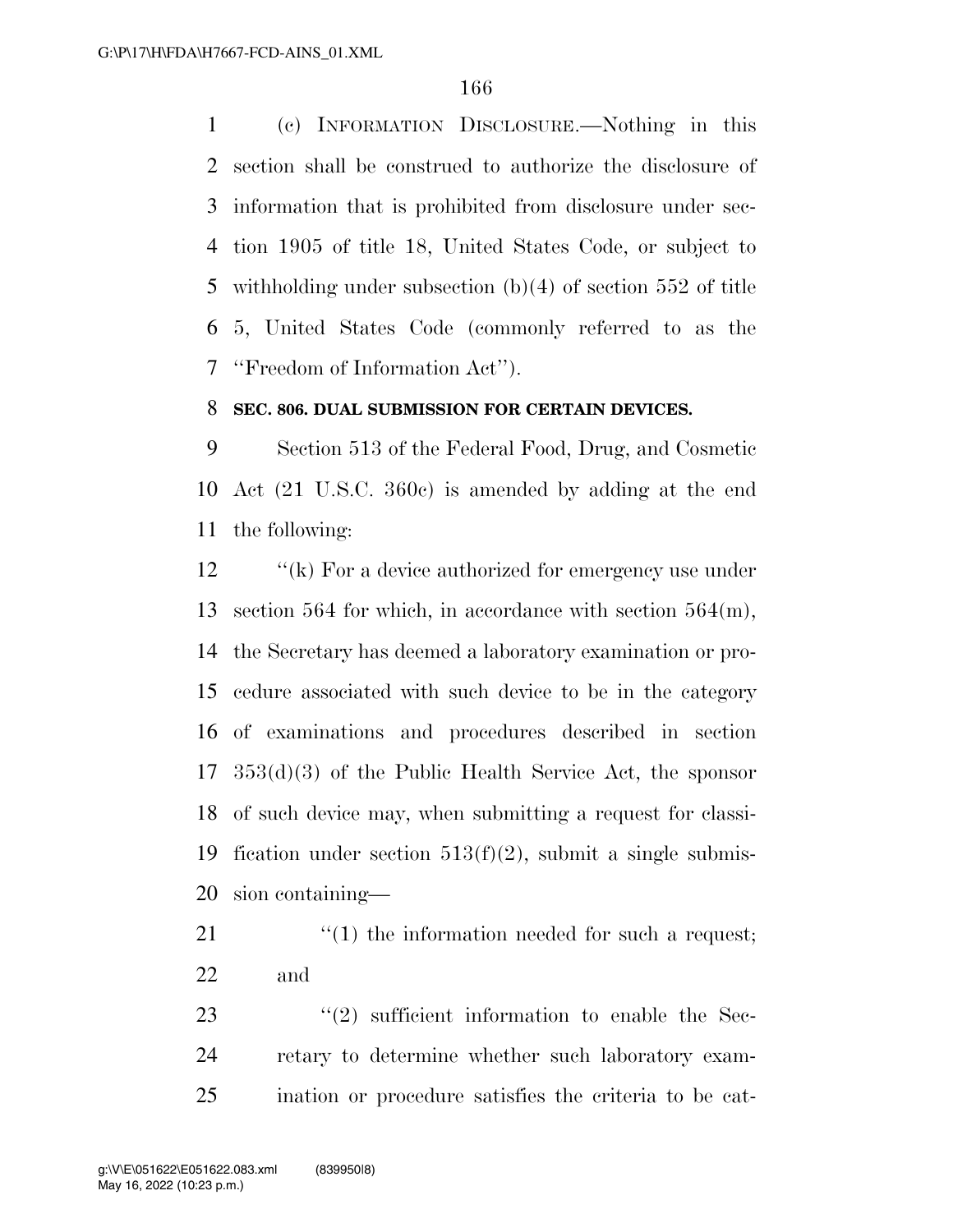egorized under section 353(d)(3) of the Public Health Service Act.''.

### **SEC. 807. MEDICAL DEVICES ADVISORY COMMITTEE MEET-INGS.**

 (a) IN GENERAL.—The Secretary shall convene one or more panels of the Medical Devices Advisory Committee not less than once per year for the purpose of providing advice to the Secretary on topics related to medical devices used in pandemic preparedness and response, including topics related to in vitro diagnostics.

 (b) REQUIRED PANEL MEMBER.—A panel convened under subsection (a) shall include at least 1 population health-specific representative.

 (c) SUNSET.—This section shall cease to be effective on October 1, 2027.

 **SEC. 808. ENSURING CYBERSECURITY OF MEDICAL DE-VICES.** 

 (a) IN GENERAL.—Subchapter A of chapter V of the Federal Food, Drug, and Cosmetic Act (21 U.S.C. 351 et seq.), as amended by section 501, is further amended by adding at the end the following:

#### **''SEC. 524C. ENSURING CYBERSECURITY OF DEVICES.**

23 "(a) In GENERAL.—For purposes of ensuring cyber- security throughout the lifecycle of a cyber device, any per-son who submits a premarket submission for the cyber de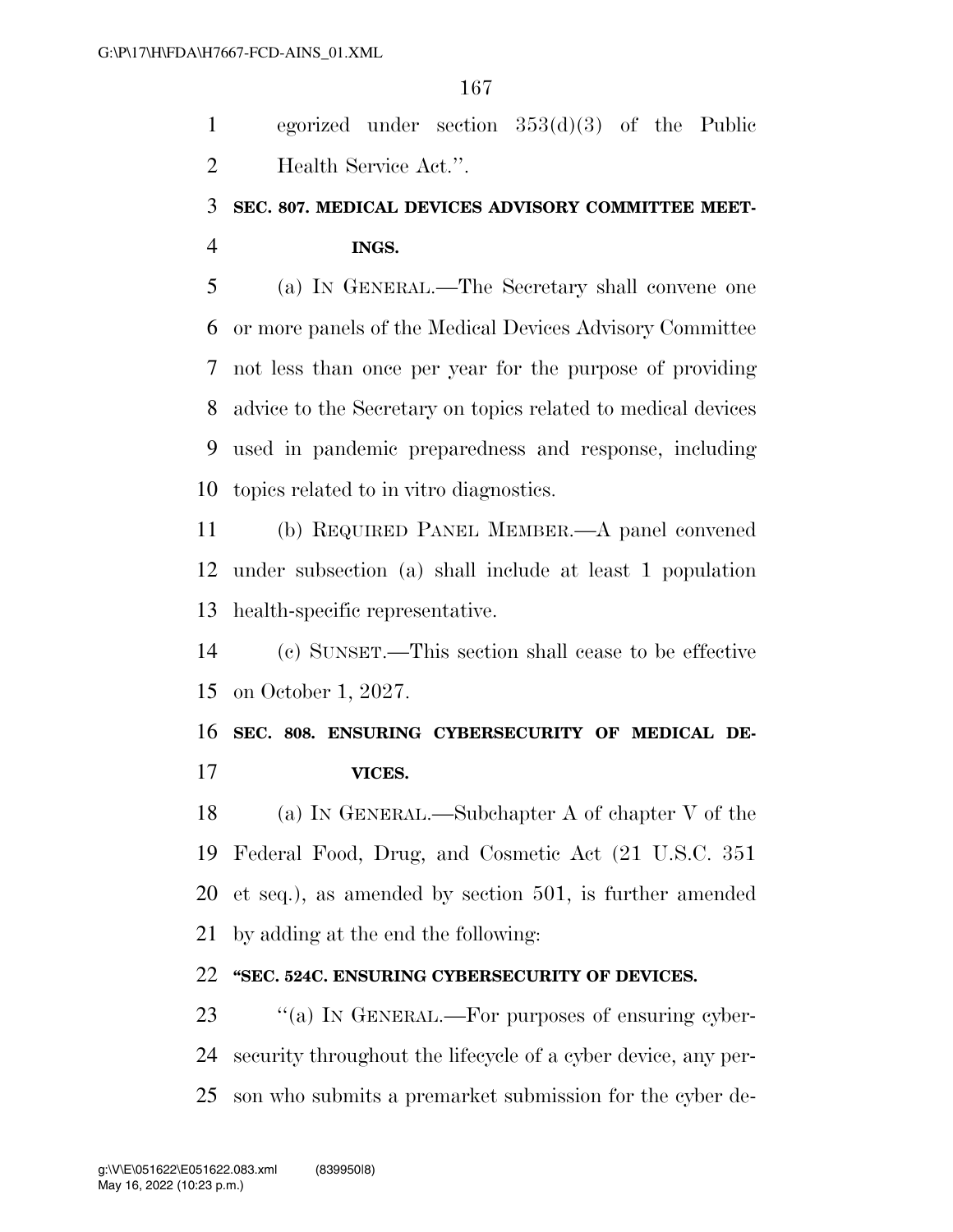vice shall include such information as the Secretary may require to ensure that the cyber device meets such cyberse- curity requirements as the Secretary determines to be ap- propriate to demonstrate a reasonable assurance of safety and effectiveness, including at a minimum the cybersecu-rity requirements under subsection (b).

 ''(b) CYBERSECURITY REQUIREMENTS.—At a min- imum, the manufacturer of a cyber device shall meet the following cybersecurity requirements:

 $\frac{10}{10}$  The manufacturer shall have a plan to ap- propriately monitor, identify, and address in a rea- sonable time postmarket cybersecurity vulnerabilities and exploits, including coordinated vulnerability dis-closure and procedures.

15 "(2) The manufacturer shall design, develop, and maintain processes and procedures to ensure the device and related systems are cybersecure, and shall make available updates and patches to the cyber de- vice and related systems throughout the lifecycle of 20 the cyber device to address—

21 "'(A) on a reasonably justified regular cycle, known unacceptable vulnerabilities; and 23 "(B) as soon as possible out of cycle, crit- ical vulnerabilities that could cause uncontrolled risks.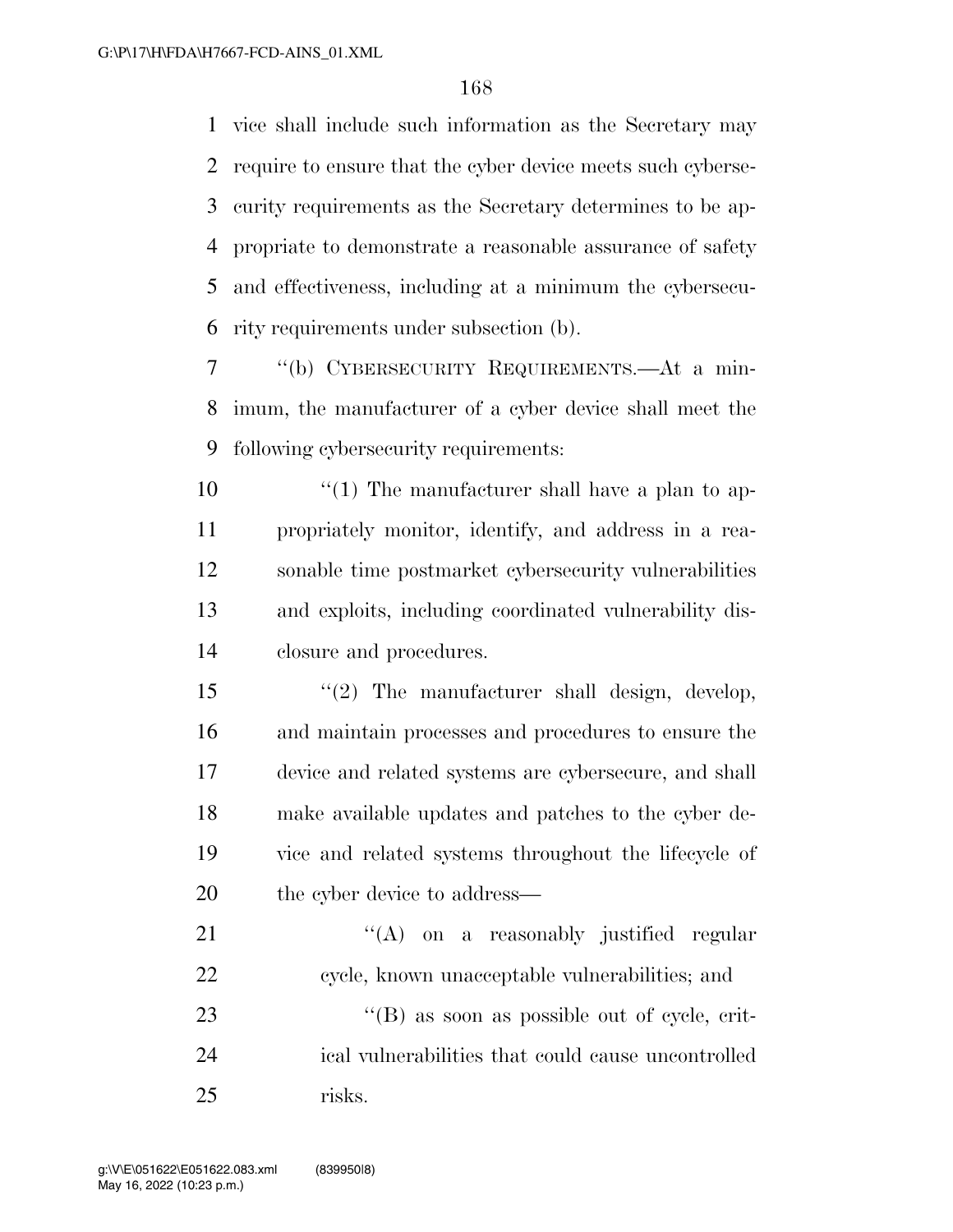1 ''(3) The manufacturer shall provide in the la- beling of the cyber device a software bill of mate- rials, including commercial, open-source, and off-the- shelf software components. 5 "(4) The manufacturer shall comply with such

 other requirements as the Secretary may require to demonstrate reasonable assurance of the safety and effectiveness of the device for purposes of cybersecu- rity, which the Secretary may require by an order published in the Federal Register.

 ''(c) SUBSTANTIAL EQUIVALENCE.—In making a de- termination of substantial equivalence under section 513(i) for a cyber device, the Secretary may—

14 ''(1) find that cybersecurity information for the cyber device described in the relevant premarket submission in the cyber device's use environment is inadequate; and

 ''(2) issue a nonsubstantial equivalence deter-mination based on this finding.

20 "(d) DEFINITION.—In this section:

21 "(1) CYBER DEVICE.—The term 'cyber device' means a device that—

23 ''(A) includes software, including software as or in a device;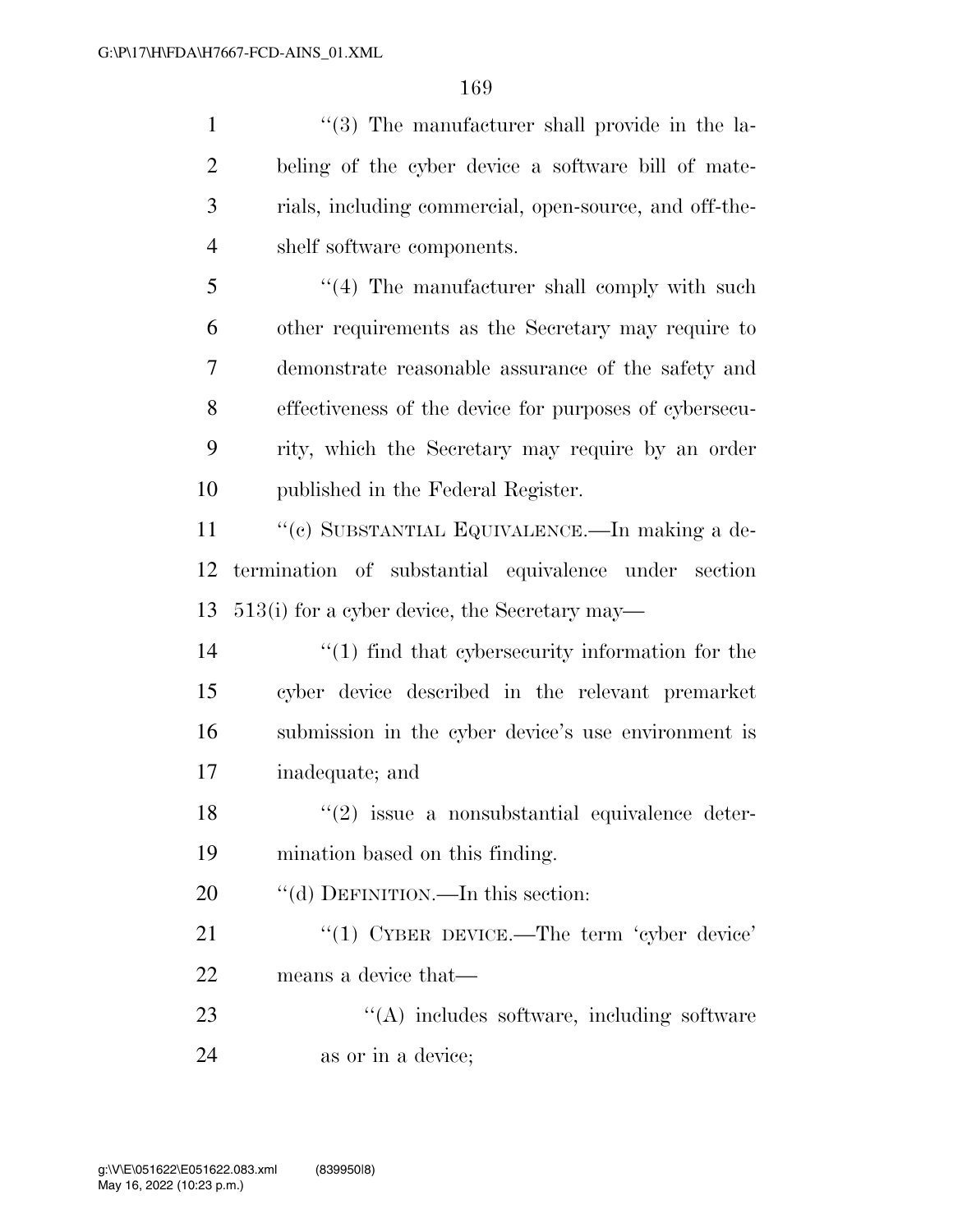|                | 170                                                    |
|----------------|--------------------------------------------------------|
| $\mathbf{1}$   | $\lq\lq$ (B) has the ability to connect to the         |
| $\overline{2}$ | internet; or                                           |
| 3              | "(C) contains any such technological char-             |
| $\overline{4}$ | acteristics that could be vulnerable to cyberse-       |
| 5              | curity threats.                                        |
| 6              | $(2)$ LIFECYCLE OF THE CYBER DEVICE.—The               |
| 7              | term 'lifecycle of the cyber device' includes the      |
| 8              | postmarket lifecycle of the cyber device.              |
| 9              | "(3) PREMARKET SUBMISSION.—The term 'pre-              |
| 10             | market submission' means any submission under          |
| 11             | section 510(k), 513, 515(c), 515(f), or 520(m).        |
| 12             | "(e) EXEMPTION.—The Secretary may identify de-         |
| 13             | vices or types of devices that are exempt from meeting |

 date, as appropriate, a list of the devices and types of de- vices so identified by the Secretary.''. (b) PROHIBITED ACT.—Section 301(q) of the Fed-eral Food, Drug, and Cosmetic Act (21 U.S.C. 331(q))

the cybersecurity requirements established by this section

and regulations promulgated pursuant to this section. The

Secretary shall publish in the Federal Register, and up-

is amended by adding at the end the following:

22  $\frac{1}{2}$  (3) The failure to comply with any requirement under section 524C (relating to ensuring device cybersecu-rity).''.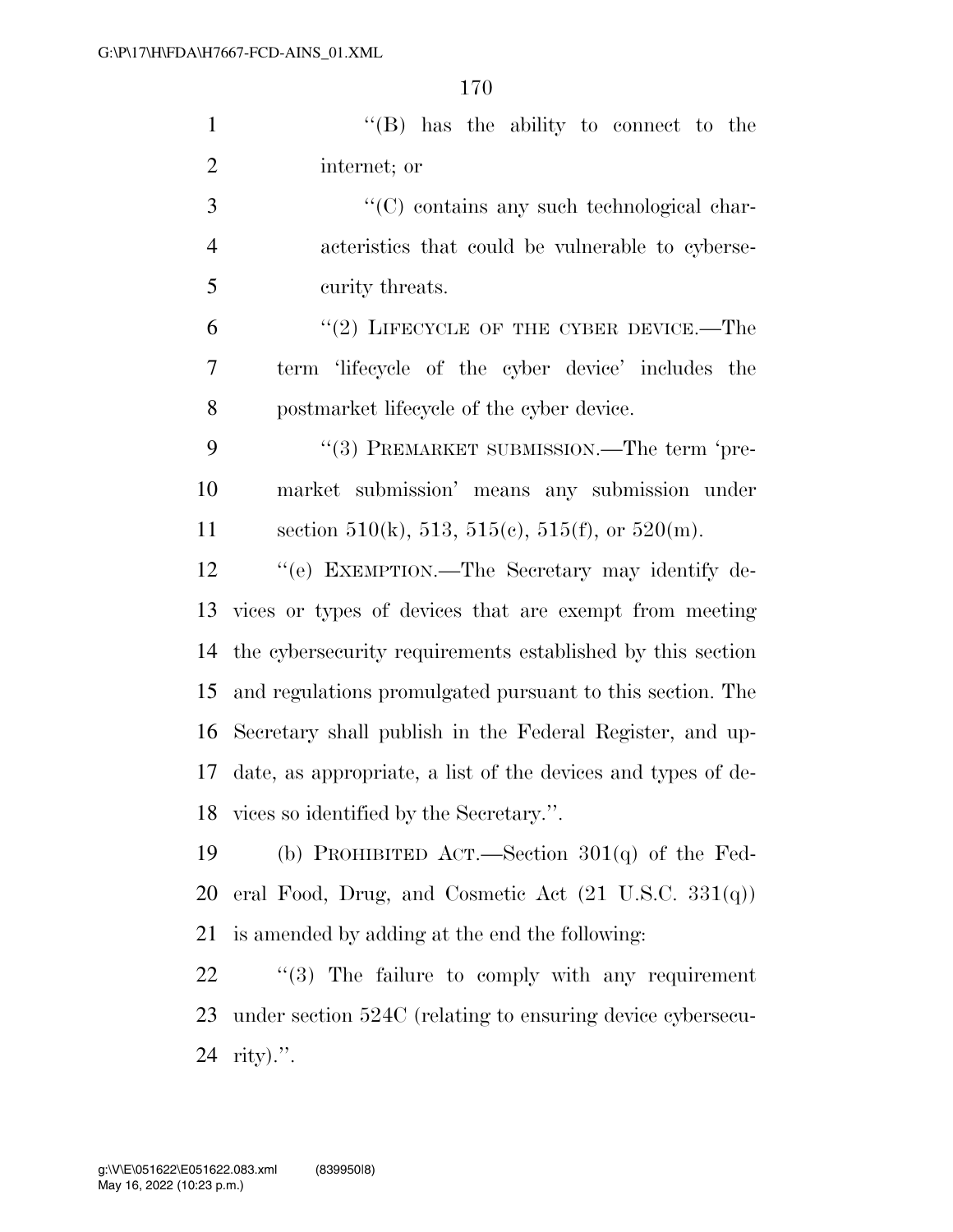(c) ADULTERATION.—Section 501 of the Federal Food, Drug, and Cosmetic Act (21 U.S.C. 351) is amend-ed by inserting after paragraph (j) the following:

 ''(k) If it is a device subject to the requirements set forth in section 524C (relating to ensuring device cyberse- curity) and fails to comply with any requirement under that section.''.

 (d) MISBRANDING.—Section 502(t) of the Federal Food, Drug, and Cosmetic Act (21 U.S.C. 352(t)) is amended—

11 (1) by striking "or  $(3)$ " and inserting " $(3)$ "; and

 (2) by inserting before the period at the end the following: '', or (4) to furnish a software bill of ma- terials as required under section 524C (relating to ensuring device cybersecurity)''.

 **SEC. 809. PUBLIC DOCKET ON PROPOSED CHANGES TO THIRD-PARTY VENDORS.** 

(a) IN GENERAL.—

20 (1) OPENING PUBLIC DOCKET.—Not later than 90 days after the date of enactment of this Act, the Secretary of Health and Human Services shall open a single public docket to solicit comments on factors 24 that generally should be considered by the Secretary when reviewing requests from sponsors of drugs sub-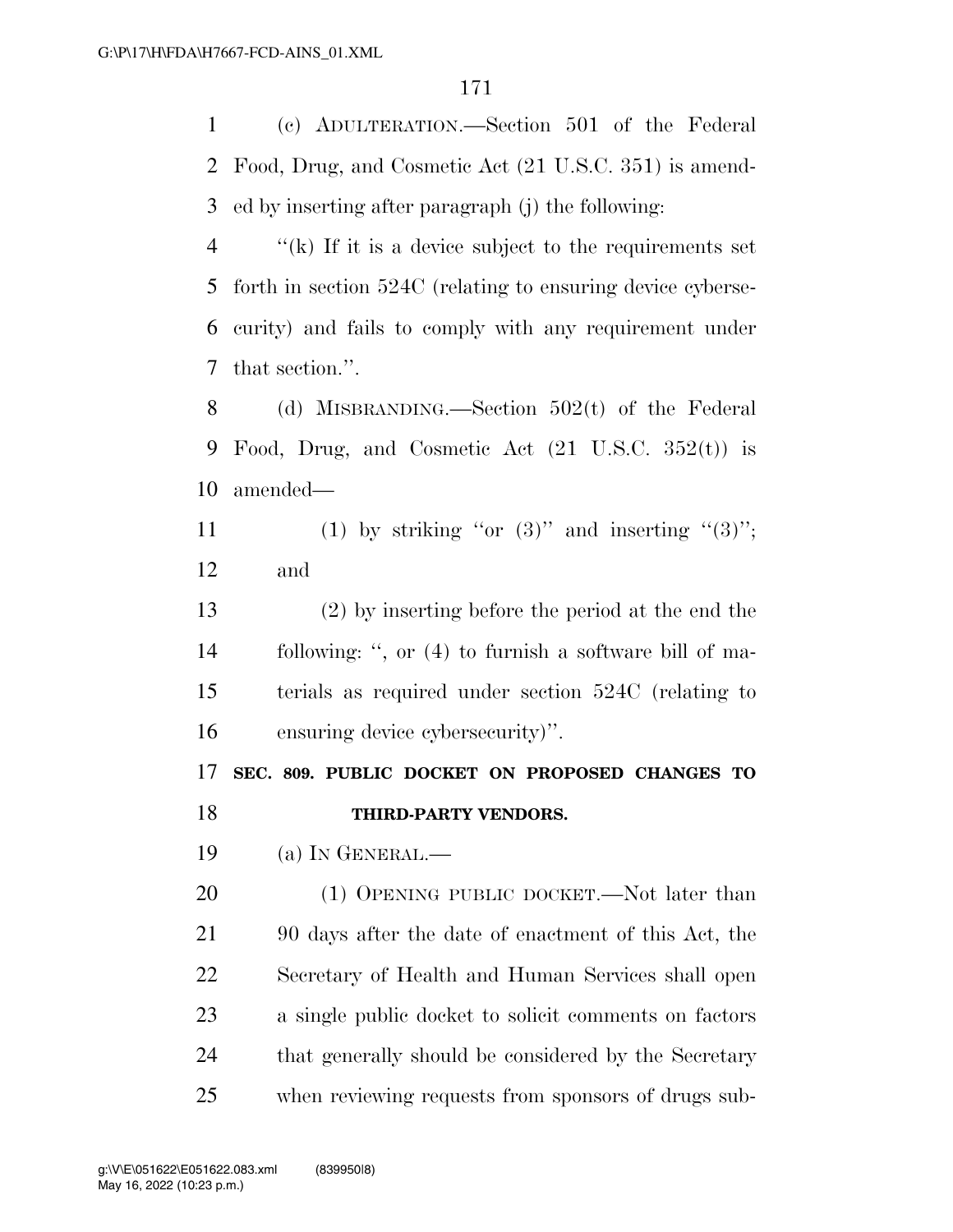| $\mathbf{1}$   | ject to risk evaluation and mitigation strategies to        |
|----------------|-------------------------------------------------------------|
| 2              | change third-party vendors engaged by sponsors to           |
| 3              | aid in implementation and management of the strat-          |
| $\overline{4}$ | egies.                                                      |
| 5              | (2) FACTORS.—Such factors include the poten-                |
| 6              | tial effects of changes in third-party vendors on—          |
| 7              | (A) patient access; and                                     |
| 8              | (B) prescribing and administration of the                   |
| 9              | drugs by health care providers.                             |
| 10             | (3) CLOSING PUBLIC DOCKET.—The Secretary                    |
| 11             | of Health and Human Services may close such pub-            |
| 12             | lie docket not earlier than 90 days after such docket       |
| 13             | is opened.                                                  |
| 14             | (4) NO DELAY.—Nothing in this section shall                 |
| 15             | delay agency action on any modification to a risk           |
| 16             | evaluation and mitigation strategy.                         |
| 17             | (b) GAO REPORT.—Not later than December 31,                 |
|                | 18 2026, the Comptroller General of the United States shall |
| 19             | submit to the Committee on Energy and Commerce of the       |
| 20             | House of Representatives and the Committee on Health,       |
| 21             | Education, Labor, and Pensions of the Senate a report       |
| 22             | $on$ —                                                      |
| 23             | (1) the number of changes in third-party ven-               |
| 24             | dors (engaged by sponsors to aid implementation             |
| 25             | and management of risk evaluation and mitigation            |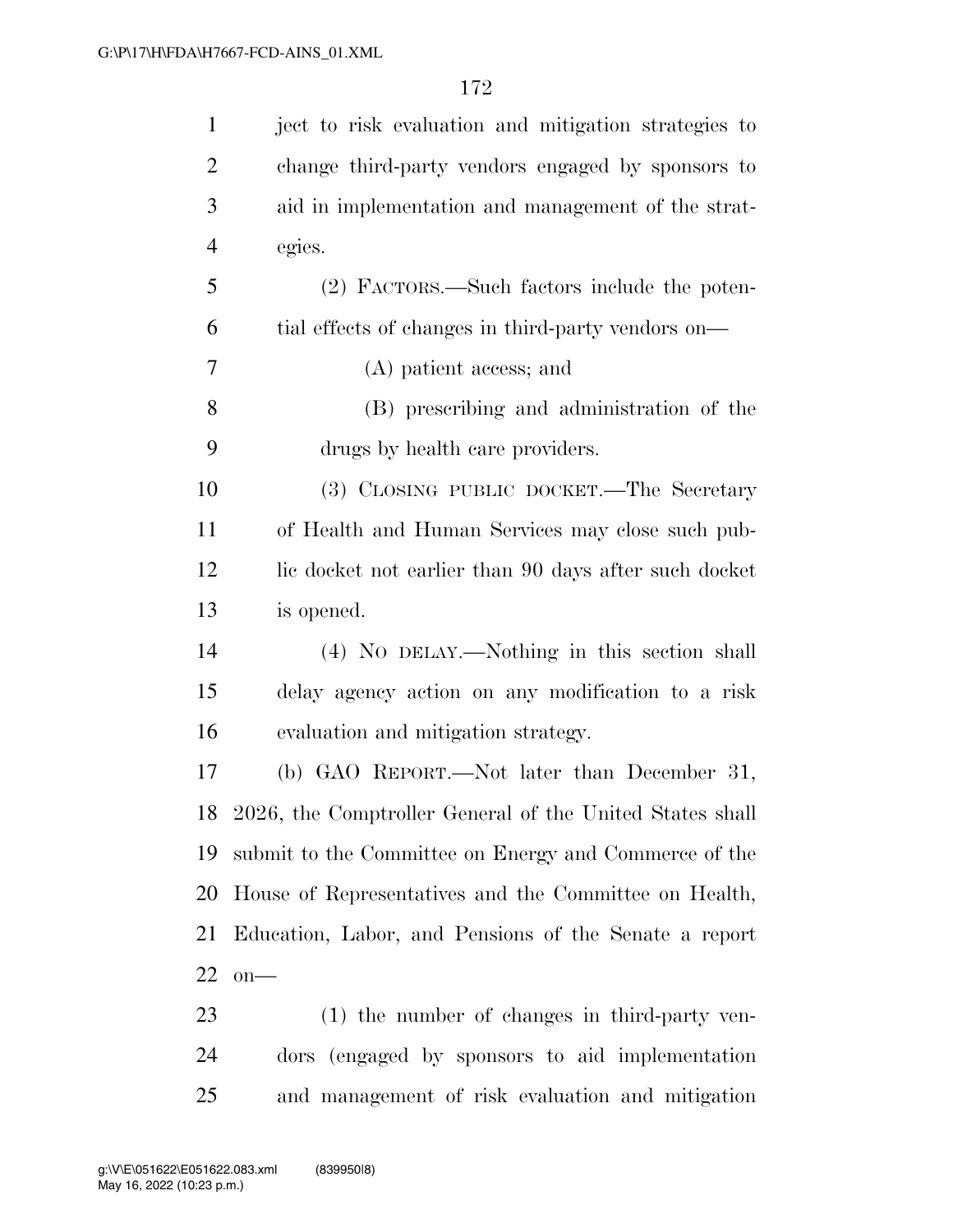| $\mathbf{1}$   | strategies) for an approved risk evaluation and miti-  |
|----------------|--------------------------------------------------------|
| $\overline{2}$ | gation strategy the Secretary of Health and Human      |
| 3              | Services has approved under section $505-1(h)$ of the  |
| $\overline{4}$ | Federal Food, Drug, and Cosmetic Act (21 U.S.C.        |
| 5              | $355-1(h)$ ;                                           |
| 6              | $(2)$ any issues affecting patient access to the       |
| 7              | drug that is subject to the strategy or considerations |
| 8              | with respect to the administration or prescribing of   |
| 9              | such drug by health care providers that arose as a     |
| 10             | result of such modifications; and                      |
| 11             | (3) how such issues were resolved, as applica-         |
| 12             | ble.                                                   |
|                |                                                        |
| 13             | SEC. 810. FACILITATING EXCHANGE OF PRODUCT INFOR-      |
| 14             | <b>MATION PRIOR TO APPROVAL.</b>                       |
| 15             | (a) IN GENERAL.—Section 502 of the Federal Food,       |
| 16             | Drug, and Cosmetic Act (21 U.S.C. 352) is amended—     |
| 17             | $(1)$ in paragraph $(a)$ —                             |
| 18             | (A) by striking "drugs for coverage" and               |
| 19             | inserting "drugs or devices for coverage"; and         |
| 20             | (B) by striking "drug" each place it ap-               |
| 21             | pears and inserting "drug or device", respec-          |
| 22             | tively;                                                |
| 23             | (2) in paragraphs $(a)(1)$ and $(a)(2)(B)$ , by        |
| 24             | striking "under section 505 or under section 351 of    |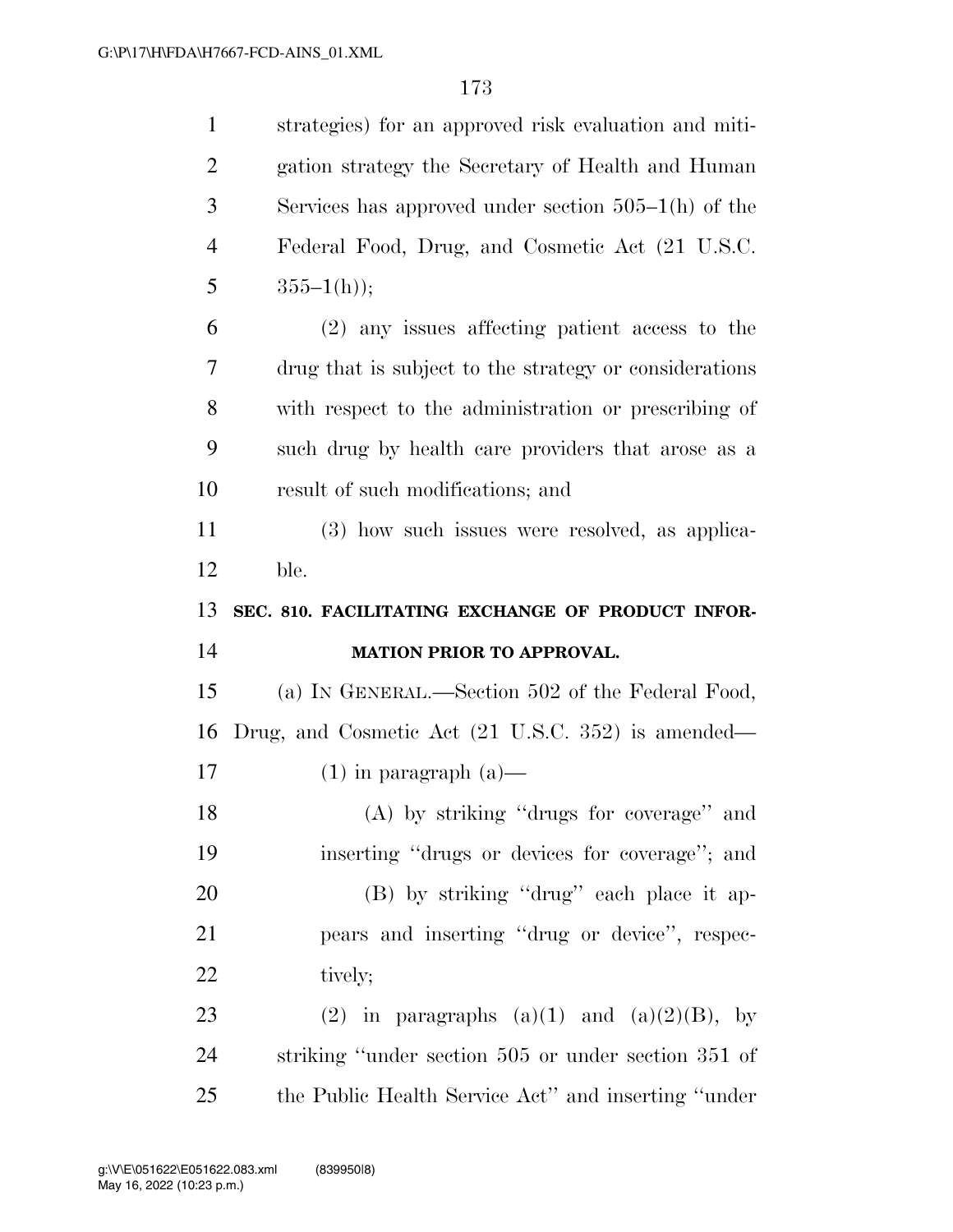| $\mathbf{1}$   | section 505, 510(k), 513(f)(2), or 515 of this Act or        |
|----------------|--------------------------------------------------------------|
| $\overline{2}$ | section 351 of the Public Health Service Act";               |
| 3              | $(3)$ in paragraph $(a)(1)$ —                                |
| $\overline{4}$ | $(A)$ by striking "under section 505 or                      |
| 5              | under section $351(a)$ of the Public Health Serv-            |
| 6              | ice Act" and inserting "under section 505,                   |
| 7              | $510(k)$ , $513(f)(2)$ , or $515$ of this Act or section     |
| 8              | 351 of the Public Health Service Act''; and                  |
| 9              | $(B)$ by striking "in section 505(a) or in                   |
| 10             | subsections (a) and (k) of section 351 of the                |
| 11             | Public Health Service Act" and inserting "in                 |
| 12             | section 505, 510(k), 513(f)(2), or 515 of this               |
| 13             | Act or section 351 of the Public Health Service              |
| 14             | $\text{Act}''$ ; and                                         |
| 15             | (4) by adding at the end the following:                      |
| 16             | " $(gg)(1)$ Unless its labeling bears adequate directions    |
| 17             | for use in accordance with paragraph (f), except that (in    |
| 18             | addition to drugs or devices that conform with exemptions    |
| 19             | pursuant to such paragraph) no drug or device shall be       |
| 20             | deemed to be misbranded under such paragraph through         |
| 21             | the provision of product information to a payor, formulary   |
| 22             | committee, or other similar entity with knowledge and ex-    |
| 23             | pertise in the area of health care economic analysis car-    |
| 24             | rying out its responsibilities for the selection of drugs or |
| 25             | devices for coverage or reimbursement if the product infor-  |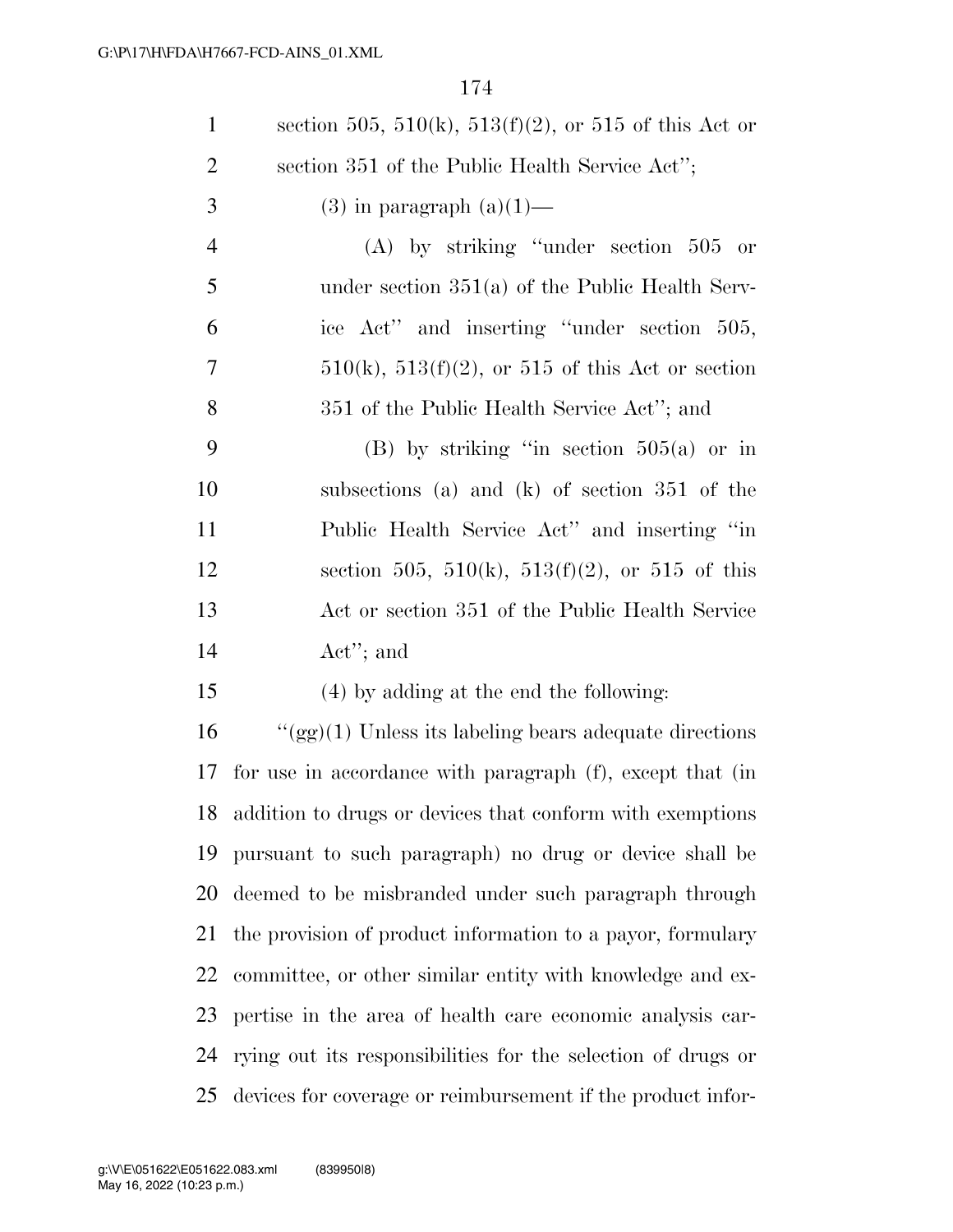mation relates to an investigational drug or device or in- vestigational use of a drug or device that is approved, cleared, granted marketing authorization, or licensed 4 under section 505, 510(k), 513(f)(2), or 515 of this Act or section 351 of the Public Health Service Act (as appli-cable), provided—

7  $\langle (A)$  the product information includes—

8 ''(i) a clear statement that the investiga- tional drug or device or investigational use of a drug or device has not been approved, cleared, granted marketing authorization, or licensed 12 under section 505, 510(k), 513(f)(2), or 515 of this Act or section 351 of the Public Health Service Act (as applicable) and that the safety and effectiveness of the drug or device or use 16 has not been established;

17  $\frac{1}{10}$  information related to the stage of de-18 velopment of the drug or device involved, such 19 as—

 $\frac{1}{2}$  (I) the status of any study or studies 21 in which the investigational drug or device or investigational use is being investigated;  $\frac{1}{2}$  (II) how the study or studies relate to the overall plan for the development of the drug or device; and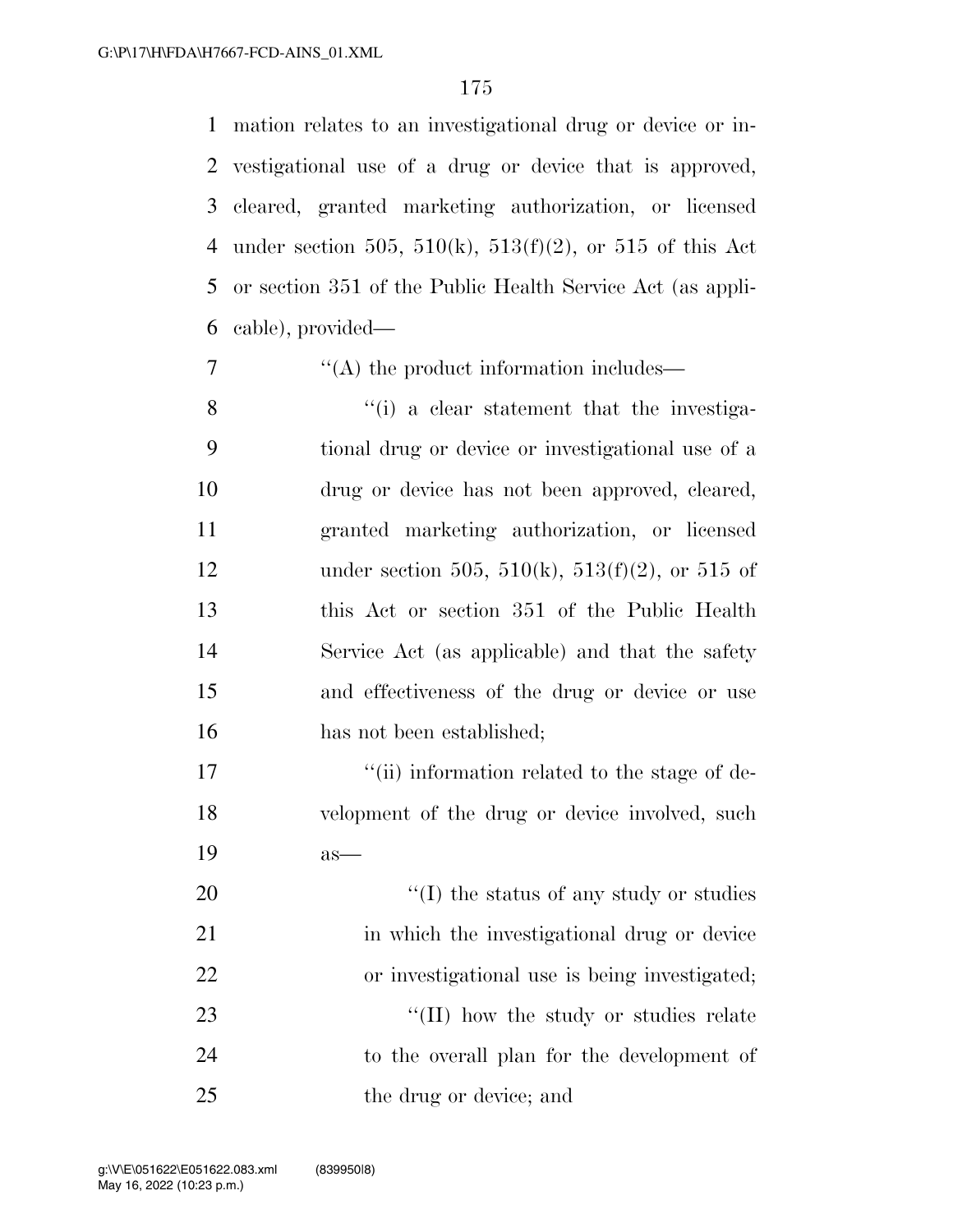| $\mathbf{1}$   | "(III) whether an application, pre-                |
|----------------|----------------------------------------------------|
| $\overline{2}$ | market notification, or request for classi-        |
| 3              | fication for the investigational drug or de-       |
| $\overline{4}$ | vice or investigational use has been sub-          |
| 5              | mitted to the Secretary and when such a            |
| 6              | submission is planned;                             |
| 7              | "(iii) in the case of information that in-         |
| 8              | cludes factual presentations of results from       |
| 9              | studies, which shall not be selectively presented, |
| 10             | a description of-                                  |
| 11             | $\lq\lq$ (I) all material aspects of study de-     |
| 12             | sign, methodology, and results; and                |
| 13             | "(II) all material limitations related             |
| 14             | to the study design, methodology, and re-          |
| 15             | sults;                                             |
| 16             | "(iv) where applicable, a prominent state-         |
| 17             | ment disclosing the indication or indications for  |
| 18             | which the Secretary has approved, granted mar-     |
| 19             | keting authorization, cleared, or licensed the     |
| 20             | product pursuant to section $505$ , $510(k)$ ,     |
| 21             | $513(f)(2)$ , or 515 of this Act or section 351 of |
| 22             | the Public Health Service Act, and a copy of       |
| 23             | the most current required labeling; and            |
| 24             | "(v) updated information, if previously            |
| 25             | communicated information becomes materially        |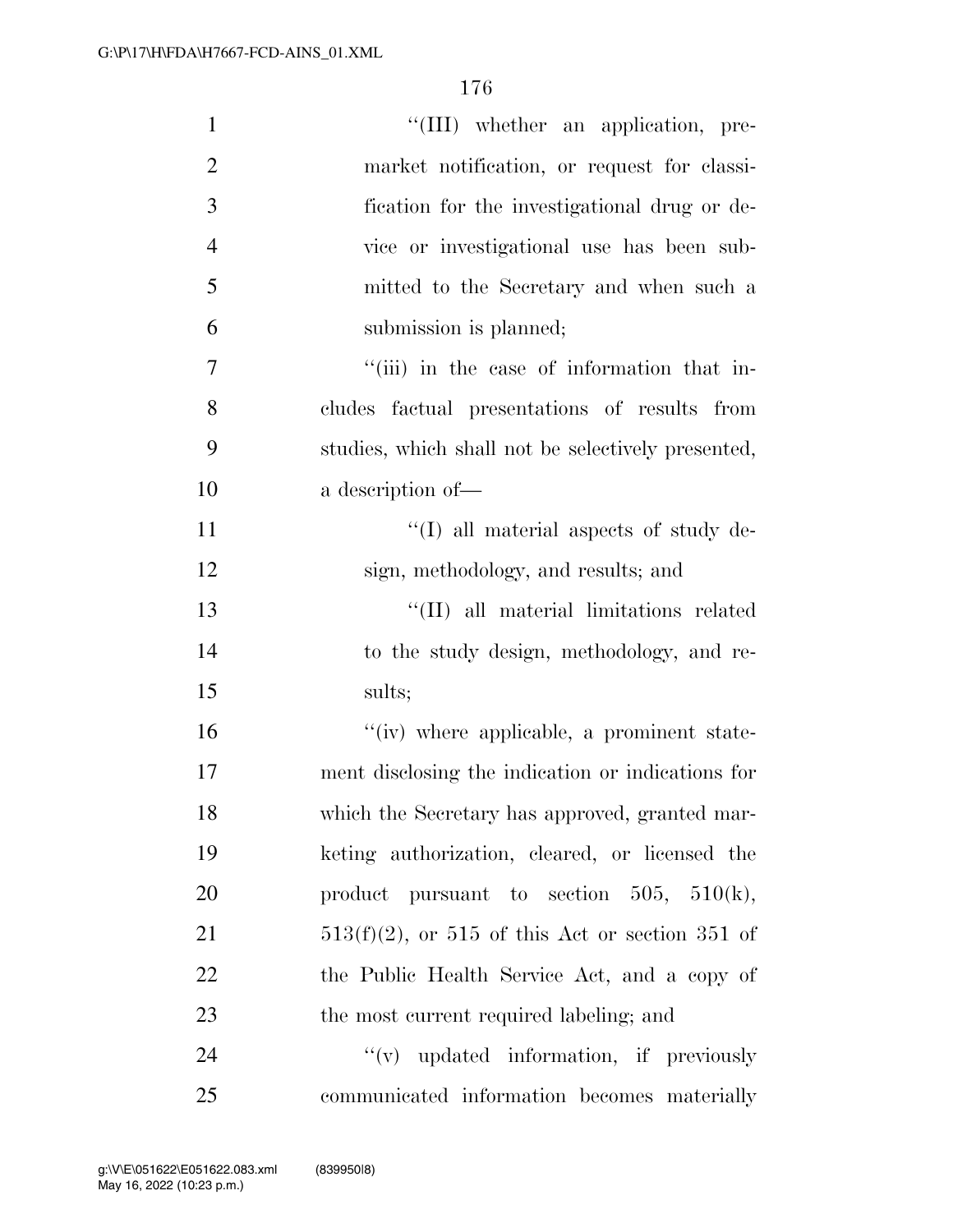| $\mathbf{1}$   | outdated as a result of significant changes or as |
|----------------|---------------------------------------------------|
| $\overline{2}$ | a result of new information regarding the prod-   |
| 3              | uct or its review status; and                     |
| $\overline{4}$ | "(B) the product information does not in-         |
| 5              | $clude$ —                                         |
| 6              | "(i) information that represents that an          |
| $\tau$         | unapproved product—                               |
| 8              | "(I) has been approved, cleared,                  |
| 9              | granted marketing authorization, or li-           |
| 10             | censed under section $505$ , $510(k)$ ,           |
| 11             | $513(f)(2)$ , or $515$ of this Act or section     |
| 12             | 351 of the Public Health Service Act (as          |
| 13             | applicable); or                                   |
| 14             | "(II) has otherwise been determined               |
| 15             | to be safe or effective for the purpose or        |
| 16             | purposes for which the drug or device is          |
| 17             | being studied; or                                 |
| 18             | "(ii) information that represents that an         |
| 19             | unapproved use of a drug or device that has       |
| 20             | been so approved, granted marketing authoriza-    |
| 21             | tion, cleared, or licensed—                       |
| 22             | "(I) is so approved, granted mar-                 |
| 23             | keting authorization, cleared, or licensed;       |
| 24             | or                                                |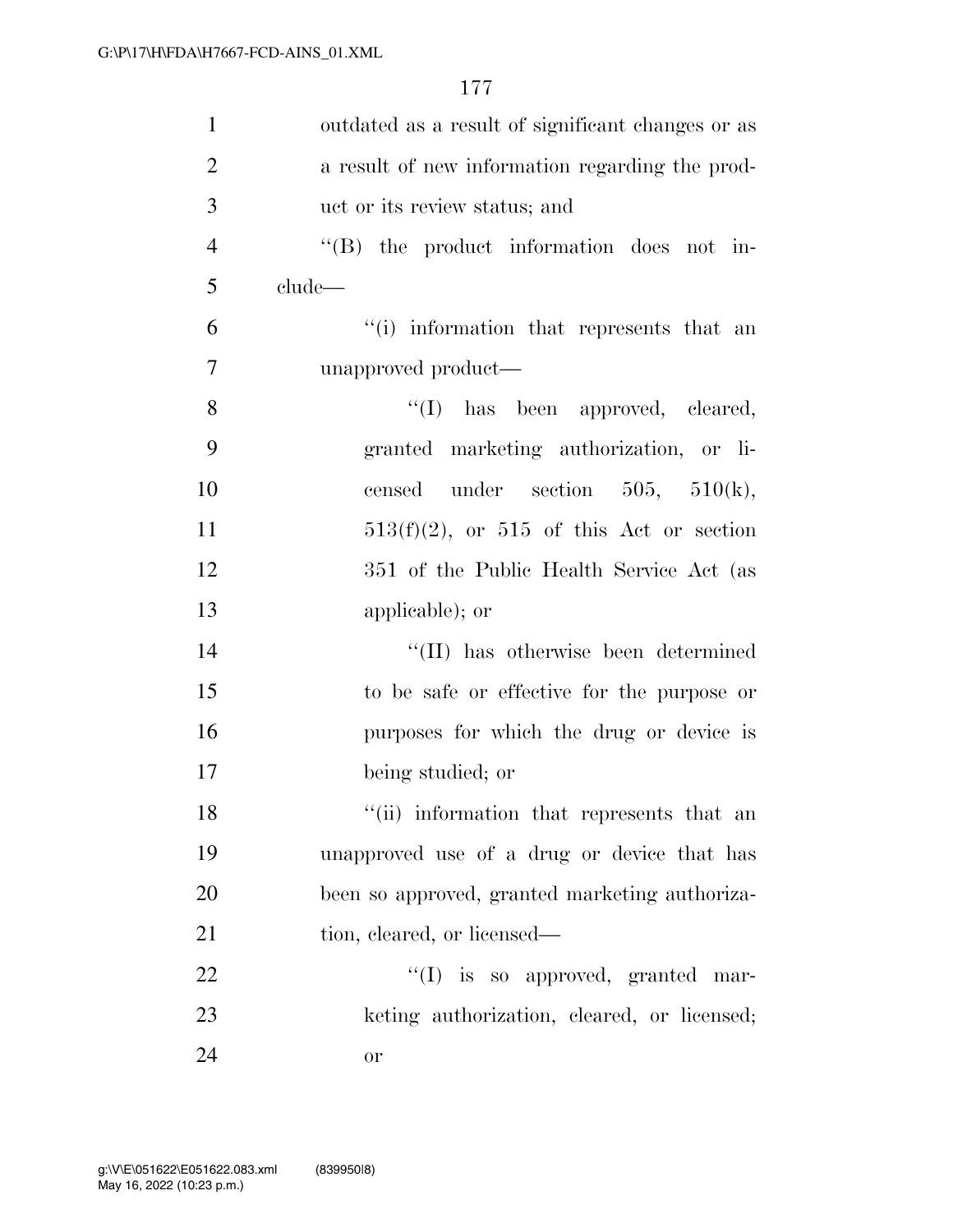| $\mathbf{1}$   | $\lq\lq$ (II) that the product is safe or effec-           |
|----------------|------------------------------------------------------------|
| $\overline{2}$ | tive for the use or uses for which the drug                |
| 3              | or device is being studied.                                |
| $\overline{4}$ | $\lq(2)$ For purposes of this paragraph, the term 'prod-   |
| 5              | uct information' includes—                                 |
| 6              | "(A) information describing the drug or device             |
| 7              | (such as drug class, device description, and fea-          |
| 8              | tures);                                                    |
| 9              | "(B) information about the indication or indica-           |
| 10             | tions being investigated;                                  |
| 11             | $\lq\lq$ (C) the anticipated timeline for a possible ap-   |
| 12             | proval, clearance, marketing authorization, or licen-      |
| 13             | sure pursuant to section 505, 510 $(k)$ , 513, or 515      |
| 14             | of this Act or section 351 of the Public Health Serv-      |
| 15             | ice Act;                                                   |
| 16             | $\lq\lq$ or device pricing information;                    |
| 17             | $\lq\lq$ (E) patient utilization projections;              |
| 18             | "(F) product-related programs or services; and             |
| 19             | $\lq\lq(G)$ factual presentations of results from stud-    |
| 20             | ies that do not characterize or make conclusions re-       |
| 21             | garding safety or efficacy.".                              |
| 22             | (b) GAO STUDY AND REPORT.—Beginning on the                 |
| 23             | date that is 5 years and 6 months after the date of enact- |
| 24             | ment of this Act, the Comptroller General of the United    |
| 25             | States shall conduct a study on the provision and use of   |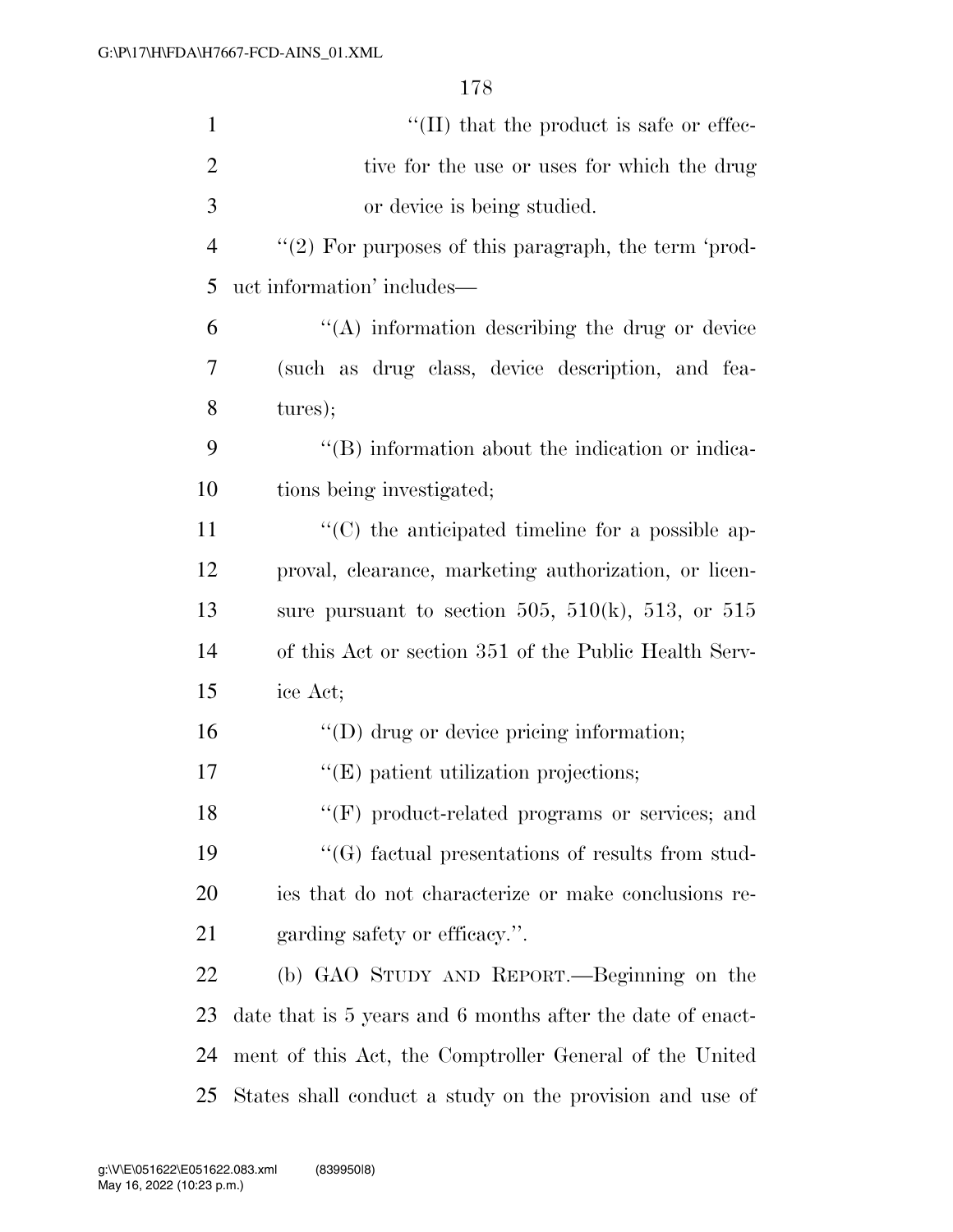1 information pursuant to section  $502(gg)$  of the Federal Food, Drug, and Cosmetic Act, as added by this sub- section (a), between manufacturers of drugs and devices (as defined in section 201 of the Federal Food, Drug, and Cosmetic Act (21 U.S.C. 321)) and entities described in 6 such section  $502(gg)$ . Such study shall include an analysis of the following:

 (1) The types of information communicated be-tween such manufacturers and payors.

 (2) The manner of communication between such manufacturers and payors.

 (3)(A) Whether such manufacturers file an ap- plication for approval, marketing authorization, clearance, or licensing of a new drug or device or the new use of a drug or device that is the subject of communication between such manufacturers and payors under section 502(gg) of the Federal Food, Drug, and Cosmetic Act, as added by subsection (a).

 (B) How frequently the Food and Drug Admin- istration approves, grants marketing authorization, clears, or licenses the new drug or device or new use.

 (C) The timeframe between the initial commu- nications permitted under section 502(gg) of the Federal Food, Drug, and Cosmetic Act, as added by subsection (a), regarding an investigational drug or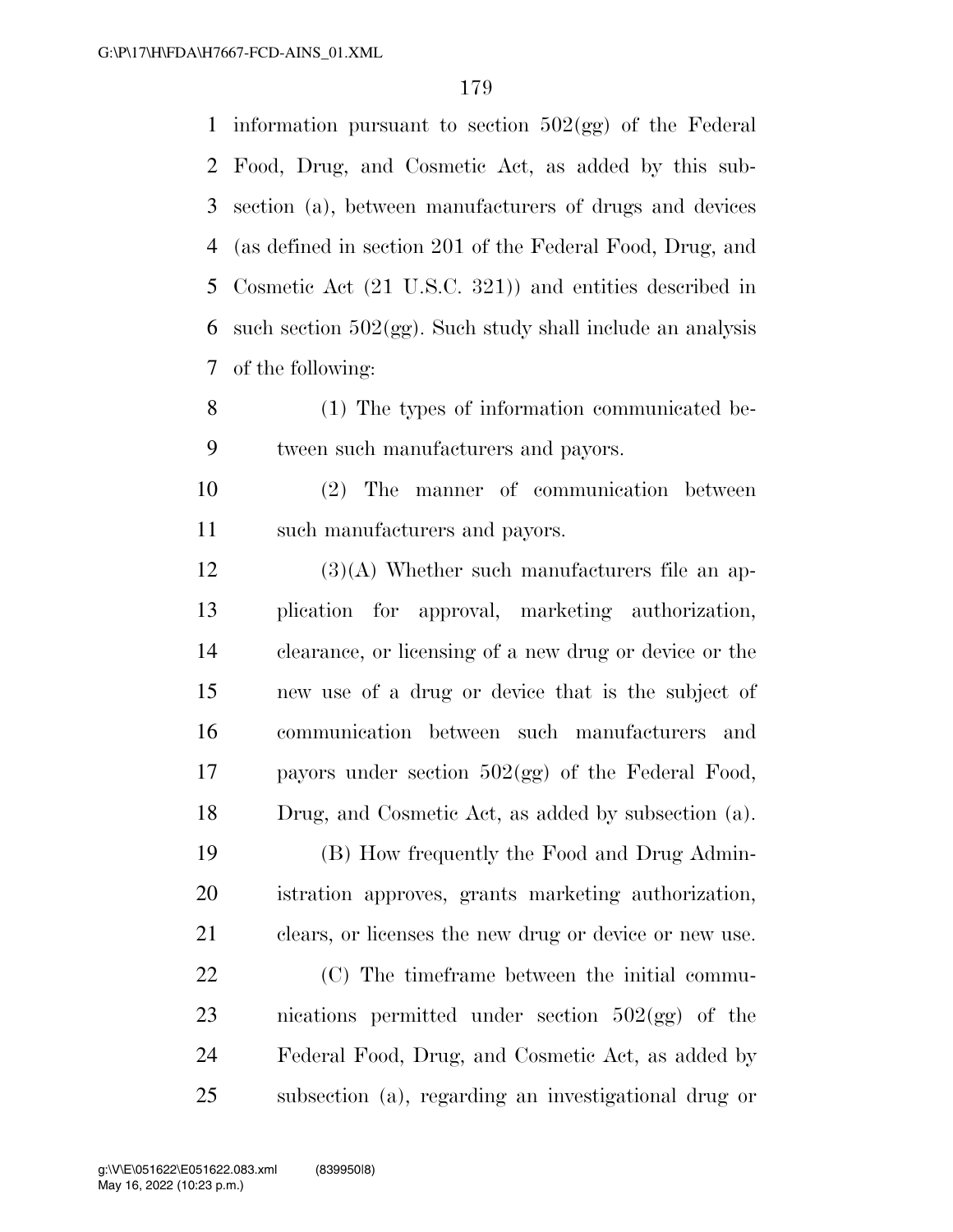device or investigational use, and the initial mar-2 keting of such drug or device. **SEC. 811. BANS OF DEVICES FOR ONE OR MORE INTENDED USES.**  (a) IN GENERAL.—Section 516(a) of the Federal Food, Drug, and Cosmetic Act (21 U.S.C. 360f(a)) is amended— (1) in paragraph (1), by inserting ''for one or more intended use'' before the semicolon at the end; and (2) in the matter following paragraph (2), by inserting ''for any such intended use or uses. A de- vice that is banned for one or more intended uses is not a legally marketed device under section 1006 when intended for such use or uses'' after ''banned device''. (b) SPECIFIC DEVICES DEEMED BANNED.—Section 516 of the Federal Food, Drug, and Cosmetic Act (21 U.S.C. 360f) is further amended by adding at the end the following: ''(c) SPECIFIC DEVICE BANNED.—Electrical stimula- tion devices that apply a noxious electrical stimulus to a person's skin intended to reduce or cease self-injurious be-

 havior or aggressive behavior are deemed to be banned de-vices, as described in subsection (a).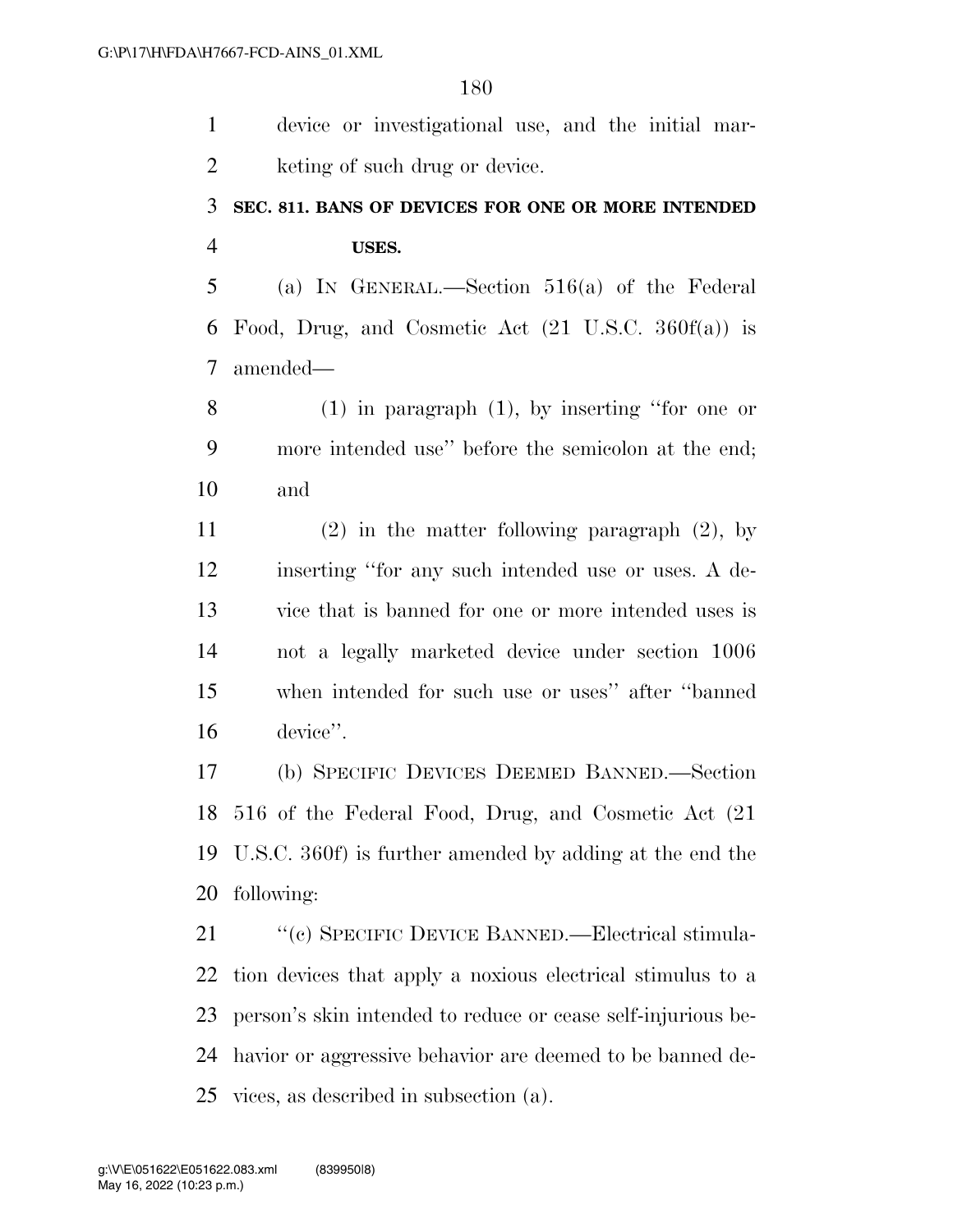''(d) REVERSAL BY REGULATION.—Devices banned under this section are banned devices unless or until the Secretary promulgates a regulation to make such devices or use of such devices no longer banned based on a finding that such devices or use of such devices does not present substantial deception or an unreasonable and substantial risk of illness or injury, or that such risk can be corrected or eliminated by labeling.''.

 **SEC. 812. CLARIFYING APPLICATION OF EXCLUSIVE AP- PROVAL, CERTIFICATION, OR LICENSURE FOR DRUGS DESIGNATED FOR RARE DIS-EASES OR CONDITIONS.** 

 (a) APPLICATION OF EXCLUSIVE APPROVAL, CER- TIFICATION, OR LICENSURE FOR DRUGS DESIGNATED FOR RARE DISEASES OR CONDITIONS.—Section 527 of the Federal Food, Drug, and Cosmetic Act (21 U.S.C. 360cc) is amended—

 (1) in subsection (a), in the matter following paragraph (2), by striking ''same disease or condi- tion'' and inserting ''same approved indication or use within such rare disease or condition'';

## 22 (2) in subsection (b)—

 (A) in the matter preceding paragraph (1), by striking ''same rare disease or condition'' and inserting ''same indication or use for which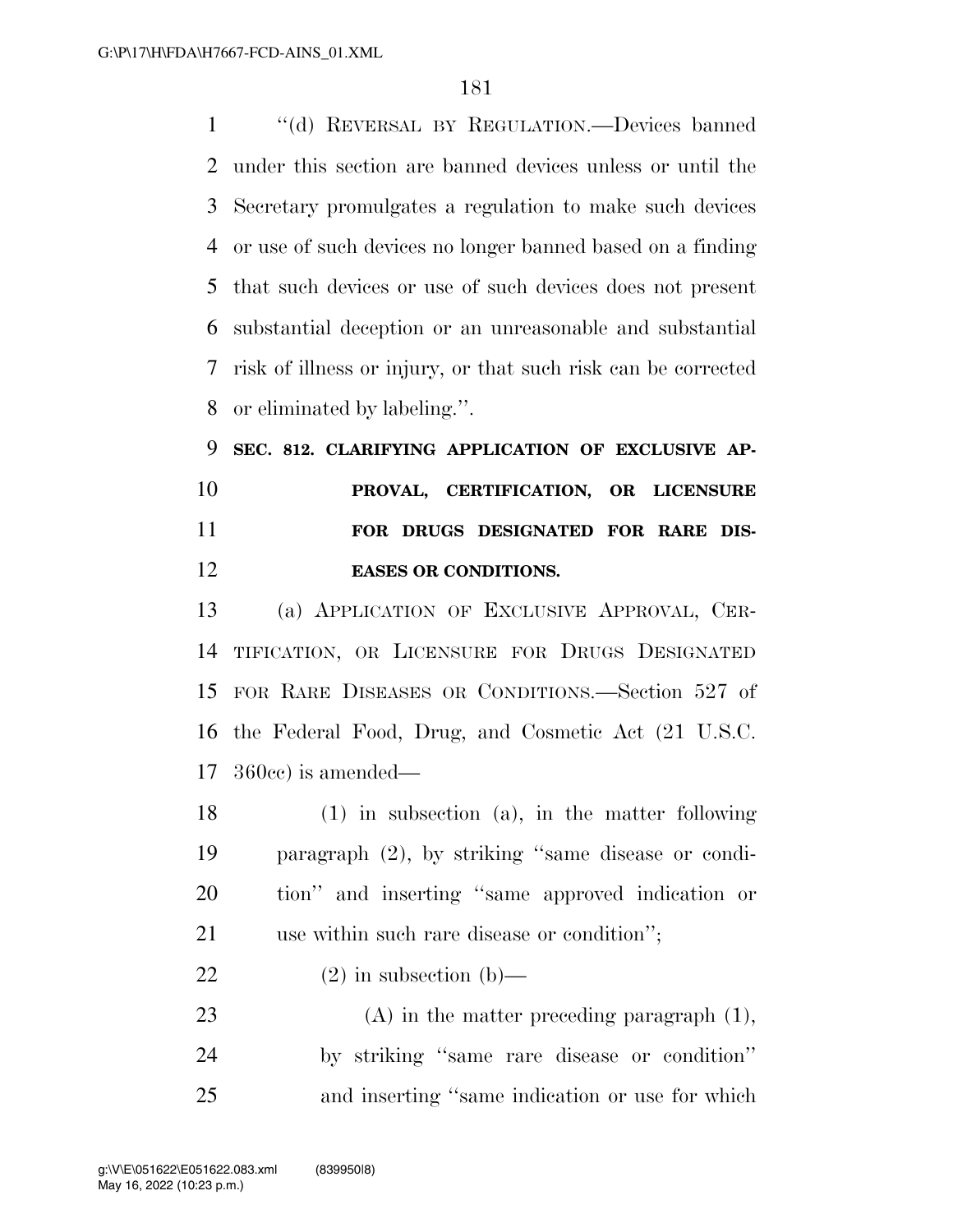the Secretary has approved or licensed such drug''; and

 (B) in paragraph (1), by striking ''with the disease or condition for which the drug was des- ignated'' and inserting ''for whom the drug is indicated''; and

 (3) in subsection (c), by striking ''same rare disease or condition'' and inserting ''same indication or use''.

 (b) APPLICATION OF AMENDMENTS.—The amend- ments made by subsection (a) shall apply with respect to any drug designated under section 526 of the Federal Food, Drug, and Cosmetic Act (21 U.S.C. 360bb), regard- less of the date on which the drug was so designated, and regardless of the date on which the drug was approved under section 505 of such Act (21 U.S.C. 355) or licensed under section 351 of the Public Health Service Act (42 U.S.C. 262).

## **SEC. 813. GAO REPORT ON THIRD-PARTY REVIEW.**

 Not later than September 30, 2026, the Comptroller General of the United States shall submit to the Com- mittee on Energy and Commerce of the House of Rep- resentatives and the Committee on Health, Education, Labor, and Pensions of the Senate a report on the third-party review program described in section 523 of the Fed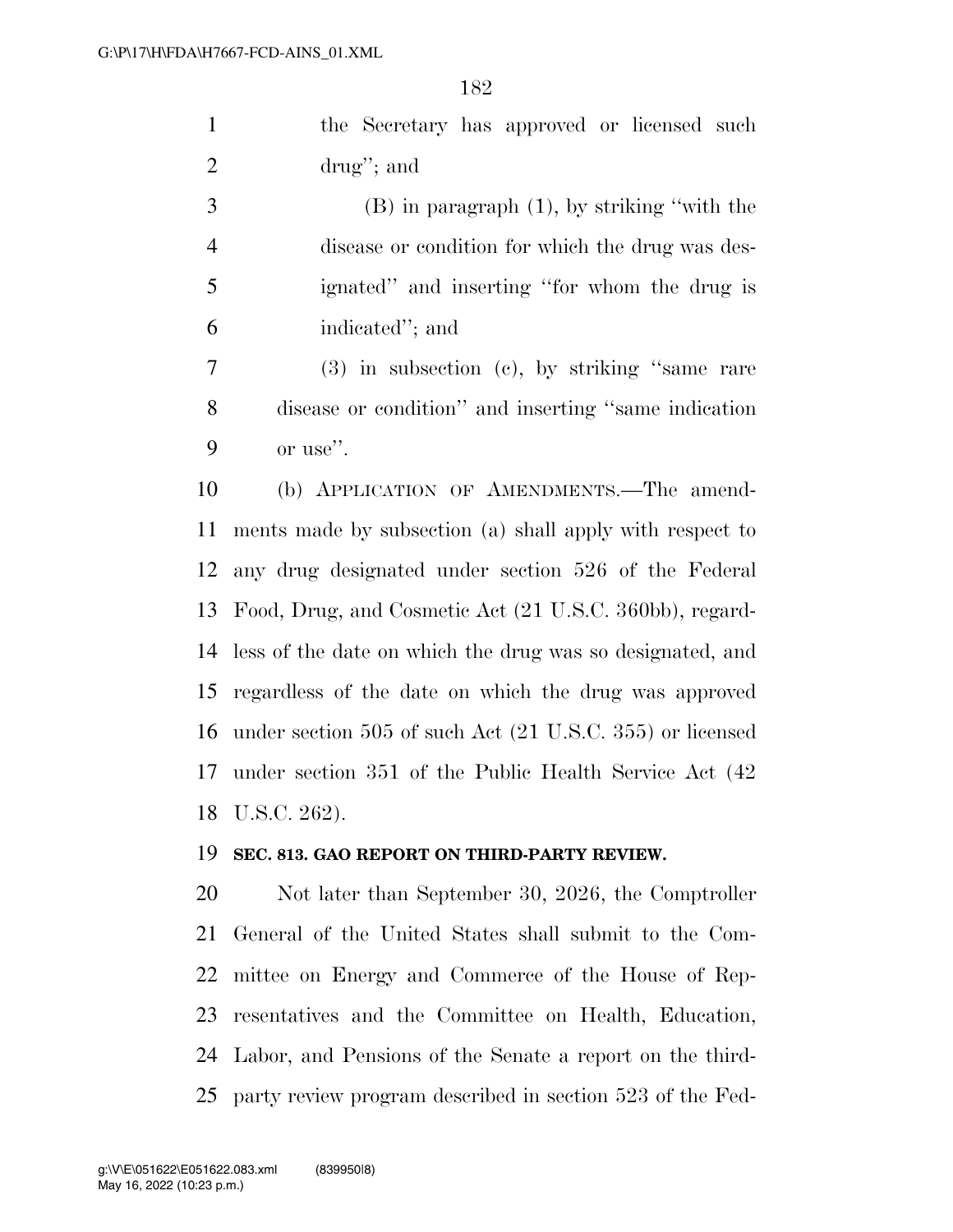| $\mathbf{1}$   | eral Food, Drug, and Cosmetic Act (21 U.S.C. 360m).        |
|----------------|------------------------------------------------------------|
| $\overline{2}$ | Such report shall include—                                 |
| 3              | (1) a description of the financial and staffing            |
| $\overline{4}$ | resources used to carry out such program;                  |
| 5              | $(2)$ a description of actions taken by the Sec-           |
| 6              | retary pursuant section $523(b)(2)(C)$ of the Federal      |
| 7              | Food, Drug, and Cosmetic Act (21 U.S.C.                    |
| 8              | $360m(b)(2)(C)$ ; and                                      |
| 9              | (3) the results of an audit of the performance             |
| 10             | of select persons accredited under such program.           |
| 11             | SEC. 814. REPORTING ON PENDING GENERIC DRUG APPLI-         |
| 12             | CATIONS AND PRIORITY REVIEW APPLICA-                       |
|                |                                                            |
| 13             | TIONS.                                                     |
| 14             | Section 807 of the FDA Reauthorization Act of 2017         |
| 15             | (Public Law $115-52$ ) is amended, in the matter preceding |
| 16             | paragraph $(1)$ , by striking "2022" and inserting "2027". |
| 17             | SEC. 815. FDA WORKFORCE IMPROVEMENTS.                      |
| 18             | Section 714A of the Federal Food, Drug, and Cos-           |
| 19             | metic Act $(21 \text{ U.S.C. } 379d - 3a)$ is amended—     |
| 20             | $(1)$ in subsection $(a)$ , by striking "medical prod-     |
| 21             | ucts" and inserting "products regulated by the Food        |
| 22             | and Drug Administration"; and                              |
| 23             | (2) by striking subsection (d) and inserting the           |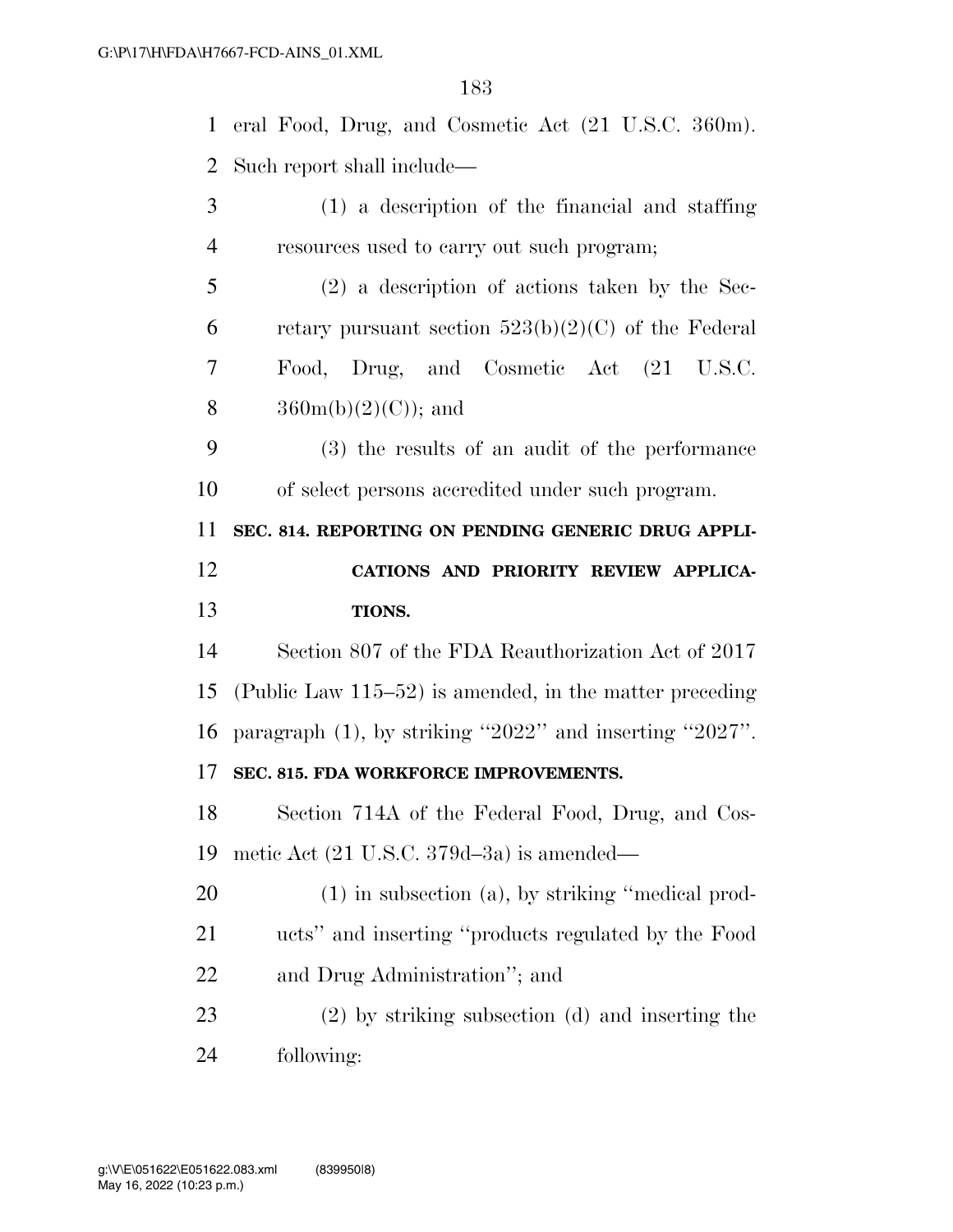''(d) AGENCY-WIDE STRATEGIC WORKFORCE

 PLAN.— 3 "(1) IN GENERAL.—Not later than 1 year after the date of enactment of the Food and Drug Amendments of 2022, the Commissioner of Food and Drugs shall develop and begin implementation of an agency-wide strategic workforce plan at the Food and Drug Administration, which shall in- clude— ''(A) agency-wide human capital goals and strategies;  $\langle G \rangle$  performance measures, benchmarks, or other elements to facilitate the monitoring and evaluation of the progress made toward such goals and the effectiveness of such strate- gies; and ''(C) a process for updating such plan based on timely and relevant information on an ongoing basis. 20 "(2) REPORT TO CONGRESS.—Not later than 18 months after the date of enactment of the Food and Drug Amendments of 2022, the Secretary shall submit to the Committee on Energy and Commerce of the House of Representatives and the Committee on Health, Education, Labor, and Pensions of the